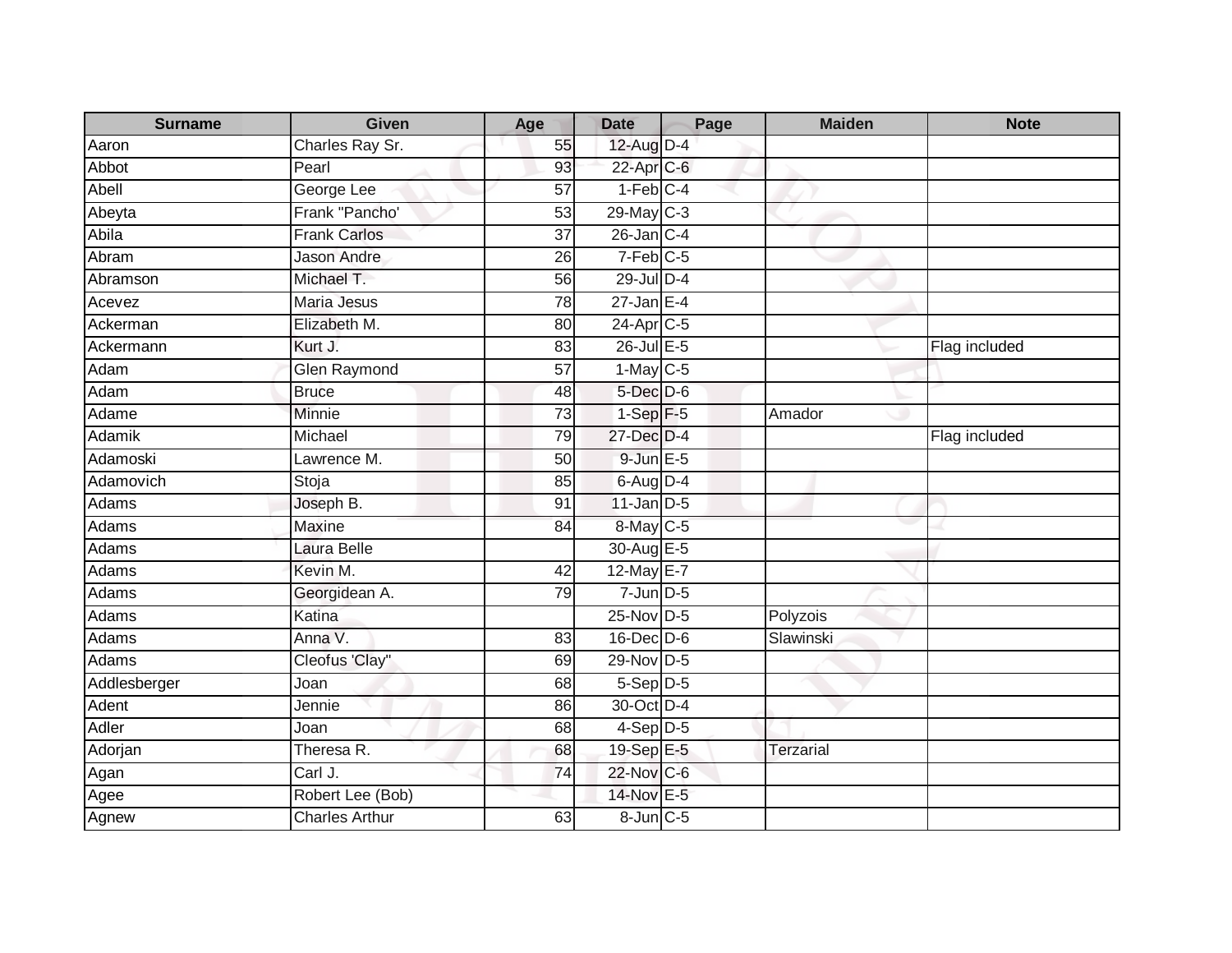| Aguilera     | Josephine C.                    | 49              | 28-Nov D-4             | Cuison |                                 |
|--------------|---------------------------------|-----------------|------------------------|--------|---------------------------------|
| Aguilera     | Wanda Jean                      | 56              | 11-Aug F-5             |        |                                 |
| Ahlborn      | Helen A.                        | 79              | 23-May C-5             |        |                                 |
| Ahsing       | Mary Asaneth                    | 66              | 9-Mar C-4              |        |                                 |
| Aiken        | Mary E.                         | $\overline{94}$ | $14$ -Jun $E - 5$      |        |                                 |
| Ailes        | Lloyd O.                        | 80              | $20$ -Jan $E-5$        |        |                                 |
| Ailes        | Louise M.                       | 82              | $2$ -May C-5           |        |                                 |
| Airey        | William J. Jr.                  | 69              | $20-Sep$ E-4           |        | Flag included                   |
| Airey        | Jacqueline Michelle<br>'Shelly" | 21              | $4$ -May C-6           |        |                                 |
| Akers        | Margie R.                       | 78              | $8-Aug$ $E-5$          |        |                                 |
| Akers        | Clarence E.                     | 81              | $12$ -Feb $C-5$        |        | Flag included                   |
| <b>Akers</b> | William L.                      | 79              | $17-Sep$ D-3           |        | Flag included                   |
| <b>Akers</b> | William Earl "Tiny"             | 38              | 18-Apr C-4             |        |                                 |
| Akers        | <b>Pearl Allen</b>              | 94              | 18-Nov D-6             |        |                                 |
| Alamillo     | Enrique "Borado"                | 36              | 13-Jan E-5             |        |                                 |
| Albanice     | Jesus                           | 4               | $5$ -Dec $D$ -6        |        |                                 |
| Albert       | Sharon M.                       | 55              | $4$ -Oct D-6           |        |                                 |
| Albery       | Mary B.                         | 82              | 6-May C-5              | Maas   |                                 |
| Albin        | Nora                            | 87              | 22-Nov C-7             |        | Full name Nora Hancock<br>Albin |
| Albrecht     | Frank J. "Frankie"              | 36              | $2$ -Jul $D-3$         |        |                                 |
| Alcala       | Douglas Drake                   | $\overline{37}$ | $4$ -Jul $E$ -5        |        |                                 |
| Alcala       | Yolanda M.                      | 42              | 21-Oct D-5             |        |                                 |
| Alderson     | <b>Anne Marie</b>               | 52              | $2-Mar$ <sub>C-4</sub> |        |                                 |
| Aldrich      | <b>Robert Edwin</b>             | 88              | $7$ -Jun $D-5$         |        | Flag included                   |
| Aldridge     | Dolores "Lorri"                 | 65              | 24-Nov F-5             | Topete |                                 |
| Ales         | Cora B.                         | $\overline{72}$ | $11$ -Jan D-5          |        |                                 |
| Alexander    | James R.                        | 46              | 10-Dec D-4             |        |                                 |
| Alexander    | Lois C.                         | 85              | 24-Mar E-5             |        |                                 |
| Alexander    | <b>Marilyn Margaret</b>         | $\overline{71}$ | 4-Jan C-4              |        |                                 |
| Alexander    | Janet A.                        | 54              | 14-Nov E-5             |        |                                 |
| Alexander    | Lorraine H.                     | 73              | $5$ -Jan $E-1$         |        |                                 |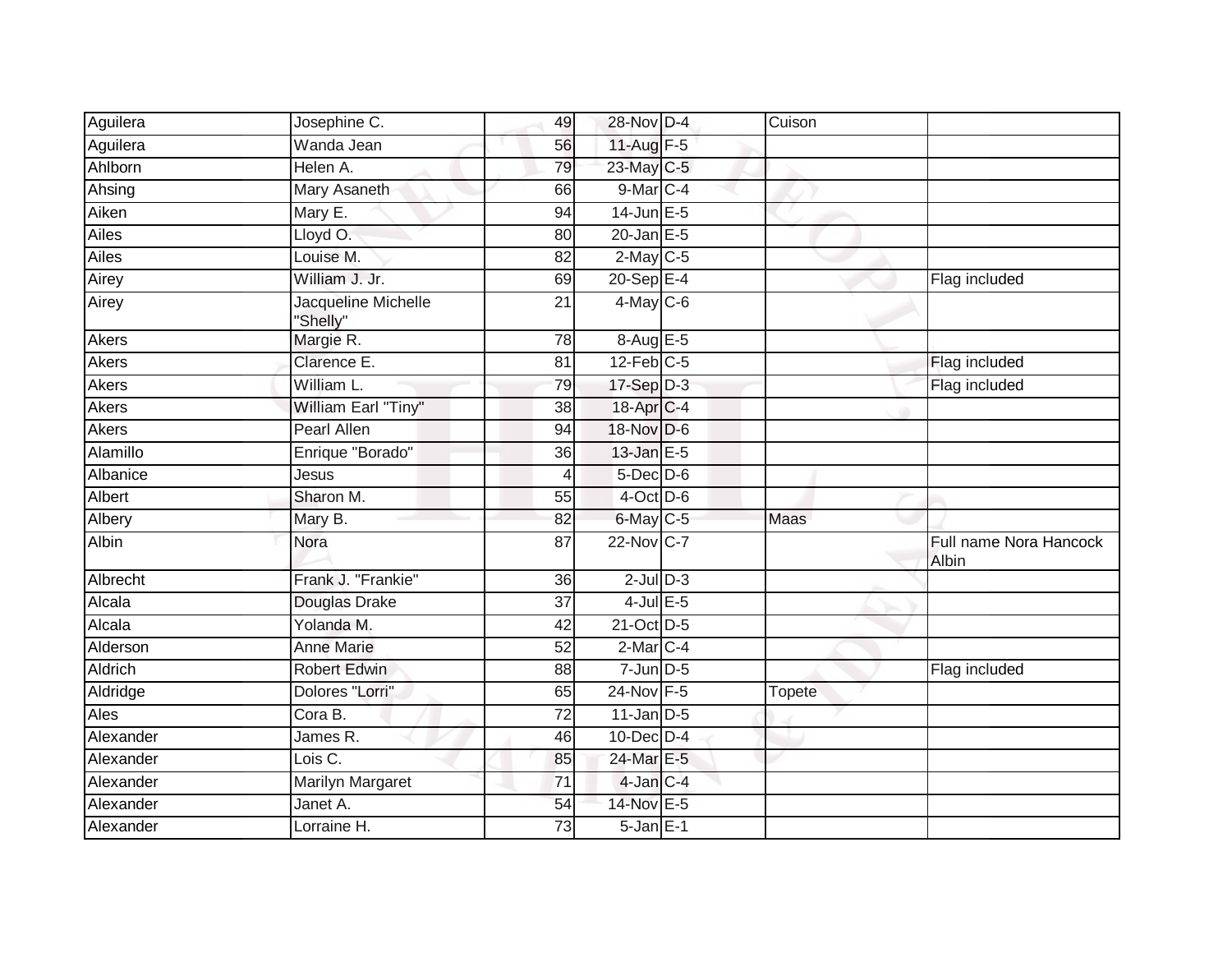| <b>Alexis</b> | William               | 77              | 12-Sep $E-4$          |             |                                                |
|---------------|-----------------------|-----------------|-----------------------|-------------|------------------------------------------------|
| Alfaro        | Regina                | 96              | 24-Apr C-5            |             |                                                |
| Alford        | <b>Hazel Belle</b>    | 70              | $2$ -Jul $D-3$        |             |                                                |
| Alford L      | Johnny L. Sr. "Sonny' | 52              | 15-Aug $E-5$          |             |                                                |
| Allay         | Abraham               | 91              | $13$ -Jun $E - 5$     |             |                                                |
| Allegrette    | Joseph W.             | 55              | 22-Aug E-4            |             |                                                |
| Allen         | Elaine H.             | 84              | $23$ -Jan $C-5$       |             |                                                |
| Allen         | Roosevelt Doc Sr.     | 73              | 14-Mar C-4            |             |                                                |
| Allen         | Elijah E. "Tennessee" | 91              | $5$ -Jun $C - 4$      |             |                                                |
| Allen         | Emma C.               | 97              | 29-Jan C-5            |             |                                                |
| Allen         | Melanie Lynn          | 45              | 18-Apr <sub>C-4</sub> | Fifield     |                                                |
| Alleva        | Mary A.               | 81              | 20-May C-6            | Poljak      |                                                |
| Alms          | William D.            | 53              | 30-Jul D-3            |             |                                                |
| Aloia         | <b>Dolores</b>        | 81              | 16-Jun F-5            | Grimmer     | Dolores Grimmer Kender<br>Mech Aloia           |
| Aloia         | Joseph F.             | 85              | 24-Jul D-4            |             | Flag included                                  |
| Alonzo        | Tony "Jesse"          | 67              | 23-Apr C-5            |             |                                                |
| Alonzo        | Concepcion            | 90              | 12-Mar C-4            |             |                                                |
| Alvarez       | Victoria A.           | 86              | 12-Apr D-5            | Polich      |                                                |
| Alvarez       | Irene G.              | $\overline{73}$ | 28-Jul F-4            | Moosemiller |                                                |
| Ambos         | George J.             | 99              | 12-Mar C-4            |             |                                                |
| Amey          | Kathlyn               | 84              | 28-Aug D-4            |             |                                                |
| Amos          | George F.             | 65              | 16-Oct D-5            |             | Flag included                                  |
| Amptmeyer     | Henry W. Sr "Hank'    | 83              | $11$ -Jun $C-4$       |             | Flag included                                  |
| Anastasiou    | Dusanka               | 71              | $1$ -Jun $C$ -5       |             |                                                |
| Anastoff      | <b>Helen Edith</b>    | 71              | 31-Jan C-4            | Shimko      |                                                |
| Andersen      | Roger Alan            | 49              | 20-Nov D-4            |             |                                                |
| Andersen      | Jorgen Fredrick       | 67              | 27-Oct F-5            |             |                                                |
| Anderson      | Avery                 | 72              | 10-Jul D-4            |             |                                                |
| Anderson      | Arthur R.             | 84              | $2$ -Jul $D-3$        |             |                                                |
| Anderson      | Mildred               | 88              | 6-Nov D-5             | Kokot       | <b>Full name Mildred</b><br>Anderson Pritchett |
| Anderson      | Walter                | 86              | $13$ -Jul $F-1$       |             |                                                |
|               |                       |                 |                       |             |                                                |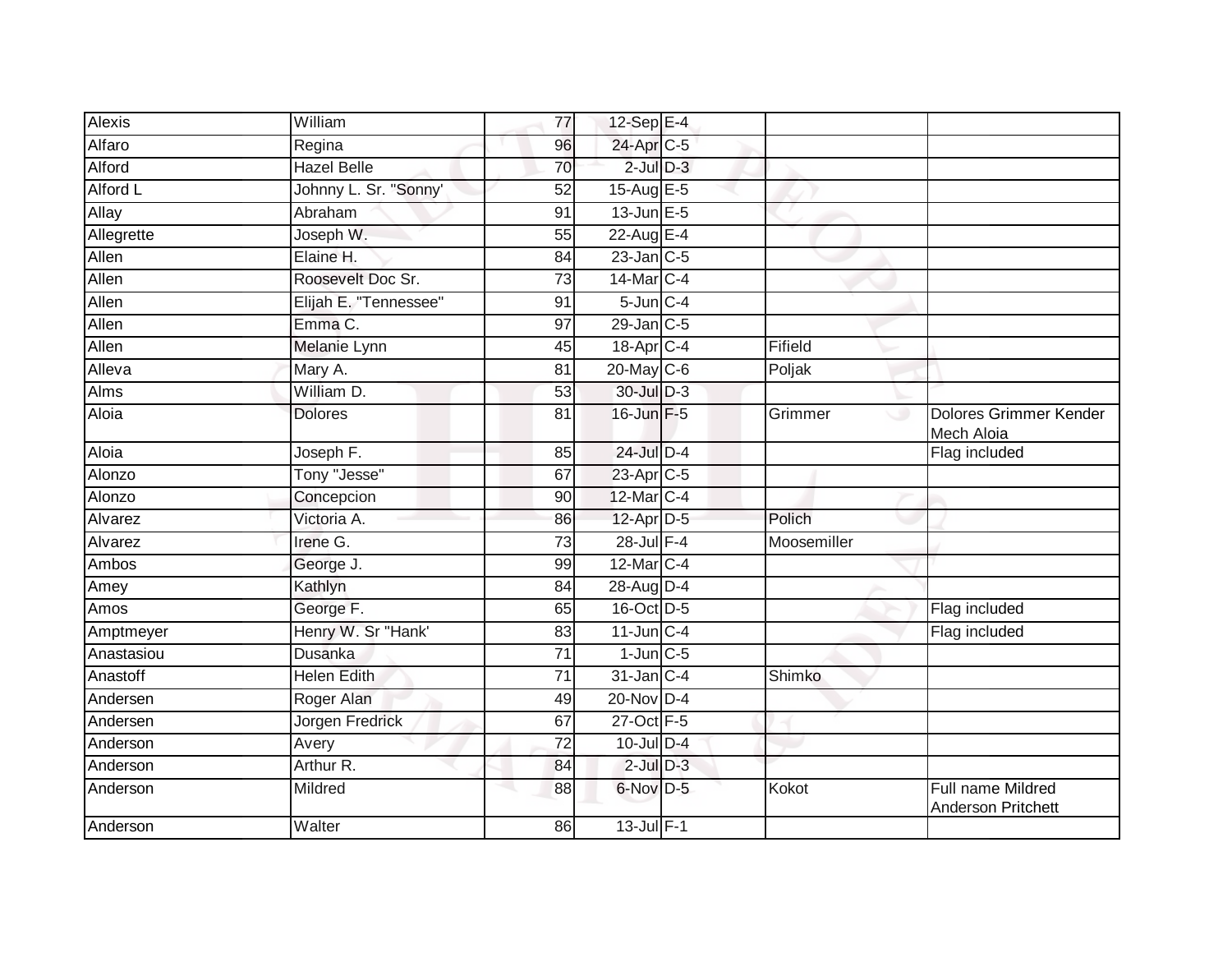| Anderson             | Vira J.                | 86              | $3$ -Oct $D-5$   |                |                                                 |
|----------------------|------------------------|-----------------|------------------|----------------|-------------------------------------------------|
| Anderson             | <b>Gloria Frances</b>  | 67              | 3-Sep D-4        | Corbett        |                                                 |
| Anderson             | Ellen J.               | 91              | 28-Jan C-4       |                |                                                 |
| Anderson             | Michael                | 56              | $20$ -Feb $C-3$  |                |                                                 |
| Anderson             | Charles E. Jr. "Augie" | 41              | $9-Nov$ F-1      |                |                                                 |
| Anderson             | Carol J.               | 64              | 24-May D-5       |                |                                                 |
| Anderson             | Caitlyn                | 8               | 4-Mar C-4        |                |                                                 |
| Anderson             | Linda                  | 33              | $4$ -Mar $ C-4$  |                |                                                 |
| Anderson             | Thomas F.              | 76              | $4$ -Mar $ C-4$  |                | Flag included                                   |
| Anderson             | Katherine Lenore       | 78              | $4$ -Oct D-4     |                | Picture included                                |
| Anderson             | Eugenia W.             | 91              | 14-Oct D-4       |                |                                                 |
| Anderson             | Margaret J.            |                 | $3-Dec$ D-3      | Farrell        |                                                 |
| Anderson             | Kenneth E. "Bud"       | 82              | 14-Mar C-4       |                |                                                 |
| Anderson             | Phyllis J.             | 57              | $15$ -Nov D-6    |                |                                                 |
| Anderson             | Jacqueline P.          | 62              | 13-Aug D-2       | Graham         |                                                 |
| Anderson             | Barbara J.             | 43              | 21-May C-4       |                |                                                 |
| Anderson             | Noma Vivian            | 93              | $11$ -Jun $C-4$  | <b>Pullins</b> | Full name Noma Vivian<br><b>Covert Anderson</b> |
| Anderson             | Barbara C.             | 66              | 17-Oct E-6       |                |                                                 |
| Anderson             | Kenneth Leo Sr.        |                 | $9-Aug$ $E-5$    |                | Flag Included                                   |
| Anderson             | Jane H.                | $\overline{72}$ | $1-Sep$ F-6      |                |                                                 |
| Anderson             | Maria S.               | 84              | 20-Jun E-5       |                |                                                 |
| Anderson             | Jeanetta M.            | 80              | 20-Jun E-5       | <b>Nies</b>    |                                                 |
| Anderson (Gail Ryan) | Gabriella "Gay"        |                 | $27$ -Feb $C$ -6 |                | Gabriella Anderson<br>Schewancik Kotta          |
| Andrich              | Petar                  | 57              | 14-Oct D-4       |                |                                                 |
| Andriessen           | <b>Gregory Scott</b>   | 43              | $6$ -Aug $D-4$   |                |                                                 |
| Andrus               | Peter Jr.              | 87              | $4$ -Jan $C-4$   |                | Flag included                                   |
| Andrzejewski         | James A.               | 56              | $19$ -Feb $C-5$  |                |                                                 |
| Anglen               | Loretta "Rita"         | 80              | 25-Nov D-5       |                |                                                 |
| Ansbro               | Craig S. SFC           | 39              | 8-May C-5        |                |                                                 |
| Anthony              | Edward A. Sr.          | 61              | 28-Sep E-4       |                |                                                 |
| Anthony              | Josephine G.           | 81              | $4$ -Jul $E$ -5  | Wegrzyn        |                                                 |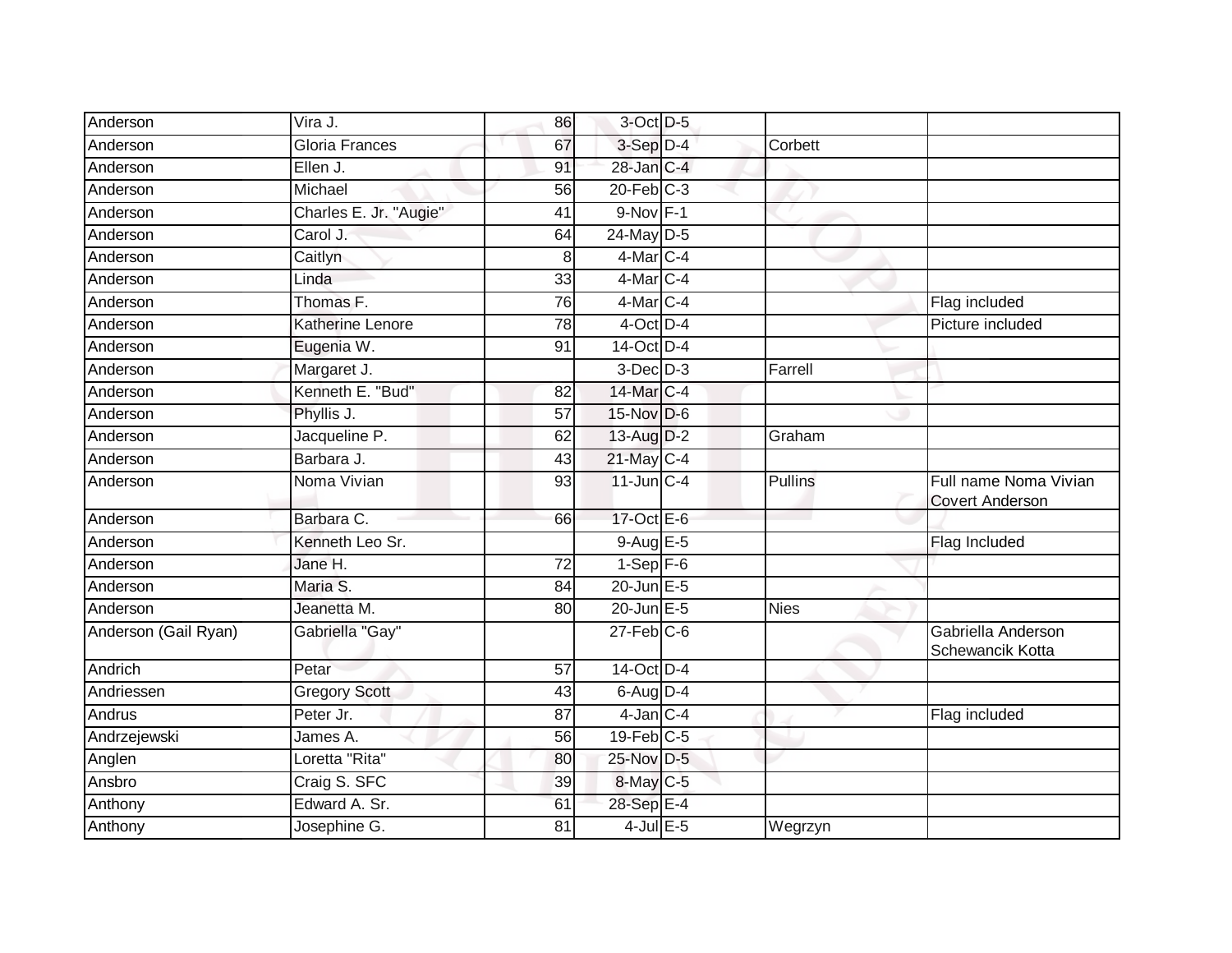| Antich     | Robert C.                           | 60              | 10-Aug E-4      |                | Picture included                   |
|------------|-------------------------------------|-----------------|-----------------|----------------|------------------------------------|
| Antilla    | Rita J.                             | 70              | $3$ -Jun $C-3$  | Gilman         |                                    |
| Antkowiak  | Mary L.                             | $\overline{74}$ | $22$ -Jan $C-5$ |                |                                    |
| Anton      | Edward J.                           | 84              | 20-Aug D-5      |                | Flag included                      |
| Anton      | Carl                                | 84              | 11-Dec D-5      |                |                                    |
| Antonello  | Andrew                              | 89              | 10-May D-6      |                | Flag included                      |
| Antonello  | Patsy                               | 93              | 17-Nov F-5      |                |                                    |
| Antrim     | Louise                              | 82              | $24$ -Jun D-4   |                |                                    |
| Aponte     | Benjamin                            | 74              | $28$ -Feb $C-4$ |                |                                    |
| Aponte     | Antonio                             | 67              | 28-Apr E-5      |                |                                    |
| Apostolou  | Angeline M.                         | 86              | $5$ -Jul $E-2$  |                |                                    |
| Aranda     | Eloy                                | 80              | 7-May C-5       |                |                                    |
| Arbaugh    | William G.                          | 71              | 20-Sep E-4      |                |                                    |
| Arce       | Jesus "Poppy"                       | 80              | $2$ -Jan $C-2$  |                |                                    |
| Arcella    | <b>Paul Stanley</b>                 | 60              | 13-Aug D-2      |                | Flag included                      |
| Archer     | <b>Beth Kay</b>                     | 53              | $31$ -Jul $D-4$ |                |                                    |
| Archer     | <b>Mary Mae</b>                     |                 | 20-Apr C-5      | <b>Bohling</b> |                                    |
| Ard        | Orville                             | 60              | 26-Jul E-5      |                |                                    |
| Arendas    | Michael W. "Mick"                   | 63              | 25-Mar C-5      |                |                                    |
| Arenivas   | Andres Jr. "D.J.-"Andy A."          | 35              | $1-AprC-5$      |                |                                    |
| Arezina    | Petar                               | 86              | 26-Apr D-6      |                |                                    |
| Arffman    | Alison Dawn(a.k.a. Lynn<br>R. Ruge) | 56              | $30-Sep D-4$    |                |                                    |
| Argenta    | J. Marvin                           | 75              | 5-Sep D-5       |                | Flag and K of C symbol<br>included |
| Argo       | Thomas V. Jr.                       | 83              | 20-May C-6      |                |                                    |
| Argus      | Susan                               | 47              | $11-Sep$ D-5    | Andersen       |                                    |
| Armato     | <b>Stella</b>                       | 76              | 16-Mar C-4      |                |                                    |
| Armocewicz | Michal J.                           | 63              | 17-Nov F-5      |                |                                    |
| Armstrong  | Rennie E.                           | 89              | 7-Sep E-5       |                | Flag included                      |
| Armstrong  | Robert E.                           | 82              | 18-Sep D-5      |                |                                    |
| Armstrong  | Ann C.                              | 79              | $10$ -Jun $C-4$ | Meschnig       |                                    |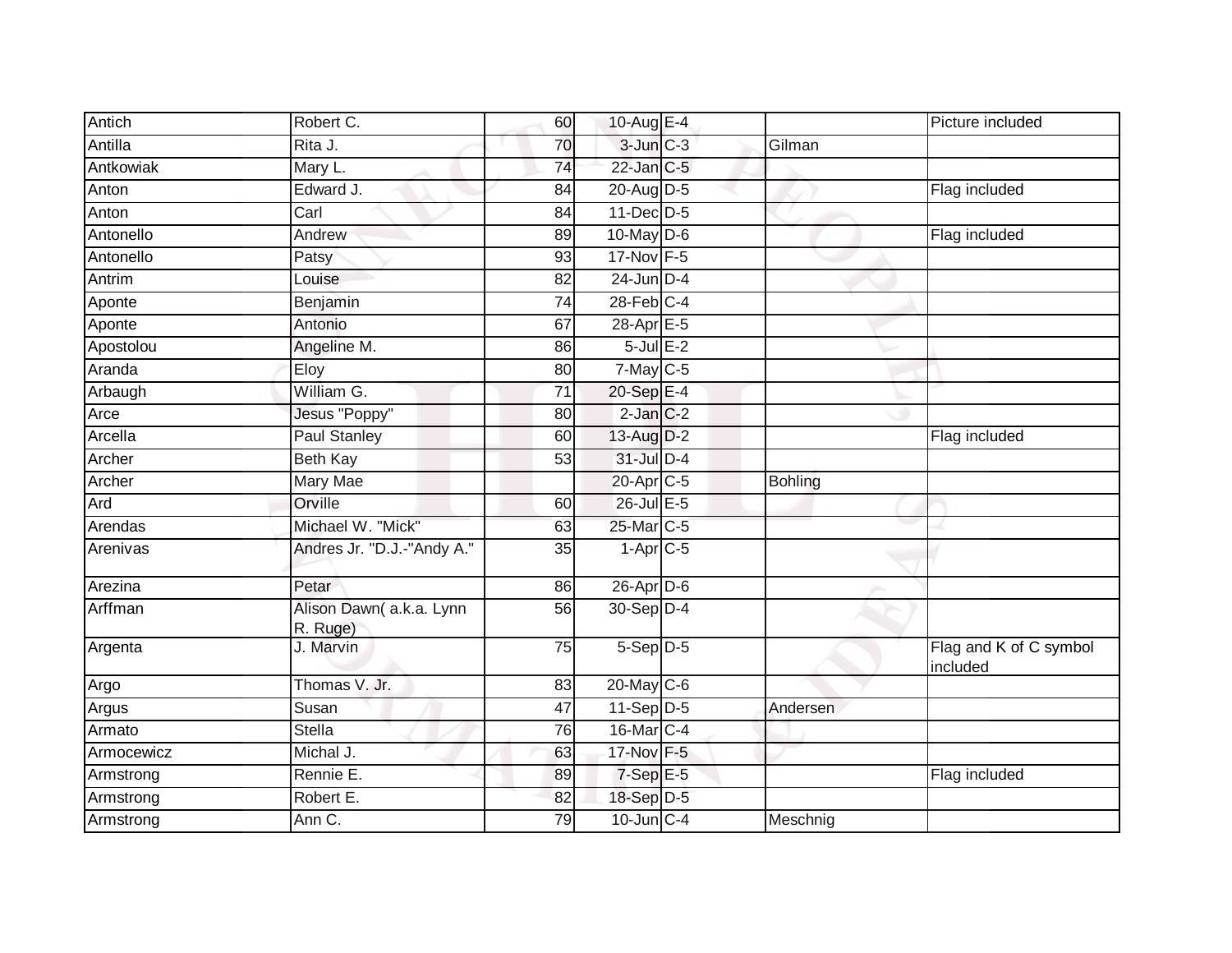| Armstrong     | Earnest W. "Popa" Tamale |                 | $12$ -Jan C-5     |          |                                        |
|---------------|--------------------------|-----------------|-------------------|----------|----------------------------------------|
|               | Man"                     | 51              |                   |          |                                        |
| Armstrong     | Dean                     | 82              | $14$ -Apr $E-3$   |          |                                        |
| Arnold        | Elinor                   | 84              | $13$ -Jun $E - 5$ | Reischel |                                        |
| Arroyo        | Angel Luis               | 42              | $27 - Sep$ $D-4$  |          |                                        |
| Arthur        | Elaine J.                | 59              | 31-Oct D-5        |          |                                        |
| <b>Artist</b> | Velma M.                 | 76              | $28-Sep$ E-4      |          |                                        |
| Arvia         | Rhonda                   | 38              | 9-May C-5         | Kinder   |                                        |
| Asay          | Terese D.                | 88              | 23-Aug E-6        |          |                                        |
| Asbury        | Betty J.                 | 74              | $28$ -Jul $F-4$   | Carnes   |                                        |
| Ashay         | Terese D.                | 88              | 23-Aug $E-6$      |          |                                        |
| Ashby         | Pauline                  | 94              | $1-Aug$ E-6       | Harrison | Full name Paulinr Ashby<br><b>Szot</b> |
| Asher         | William J.               |                 | $11$ -Feb $C$ -6  |          |                                        |
| Astrologes    | Anthony J.               | $\overline{82}$ | 18-Mar C-5        |          |                                        |
| Athens        | Aris T. Dr.              | 48              | 18-Mar C-5        |          |                                        |
| Atherton      | James L.                 | 71              | 19-Mar C-4        |          |                                        |
| Atlas         | Marcia S.                |                 | 11-Nov D-5        |          |                                        |
| Atteberry     | <b>Betty Gene</b>        | 72              | $4$ -Jan $C-4$    |          |                                        |
| Aubry         | <b>Laurita Sister</b>    | 83              | $12$ -Jun $C-5$   |          |                                        |
| August        | Ruth G.                  | 91              | 28-Sep E-5        | Falk     |                                        |
| Augustyn      | Raymond Marion "Augie"   | $\overline{72}$ | $27$ -Dec $D-4$   |          |                                        |
| Aurelius      | Samuel J. Jr.            | 80              | $4-Nov$ D-4       |          | Flag included                          |
| Ausberger     | Helen M.                 | 89              | 25-Oct D-6        | Chorba   |                                        |
| Austgen       | Elmer John               | 84              | 19-Apr D-5        |          | Flag included                          |
| Autry         | Patricia J.              | 66              | 21-May C-4        | O'Niones |                                        |
| Avenatti      | Louis                    | 96              | 23-Oct D-5        |          | Masonic symbol included                |
| Avery         | Lloyd H.                 | 74              | $10-Sep$ D-3      |          | Flag included                          |
| Aviles        | Daniel Jr.               | 35              | $16$ -Jul $D-3$   |          |                                        |
| Aydelotte     | Betty J.                 | 74              | 30-Jul D-3        |          |                                        |
| Ayres         | Mary M.                  | 86              | 4-Mar C-4         |          |                                        |
| Baasse        | Marion                   | 71              | 30-Jun E-5        |          |                                        |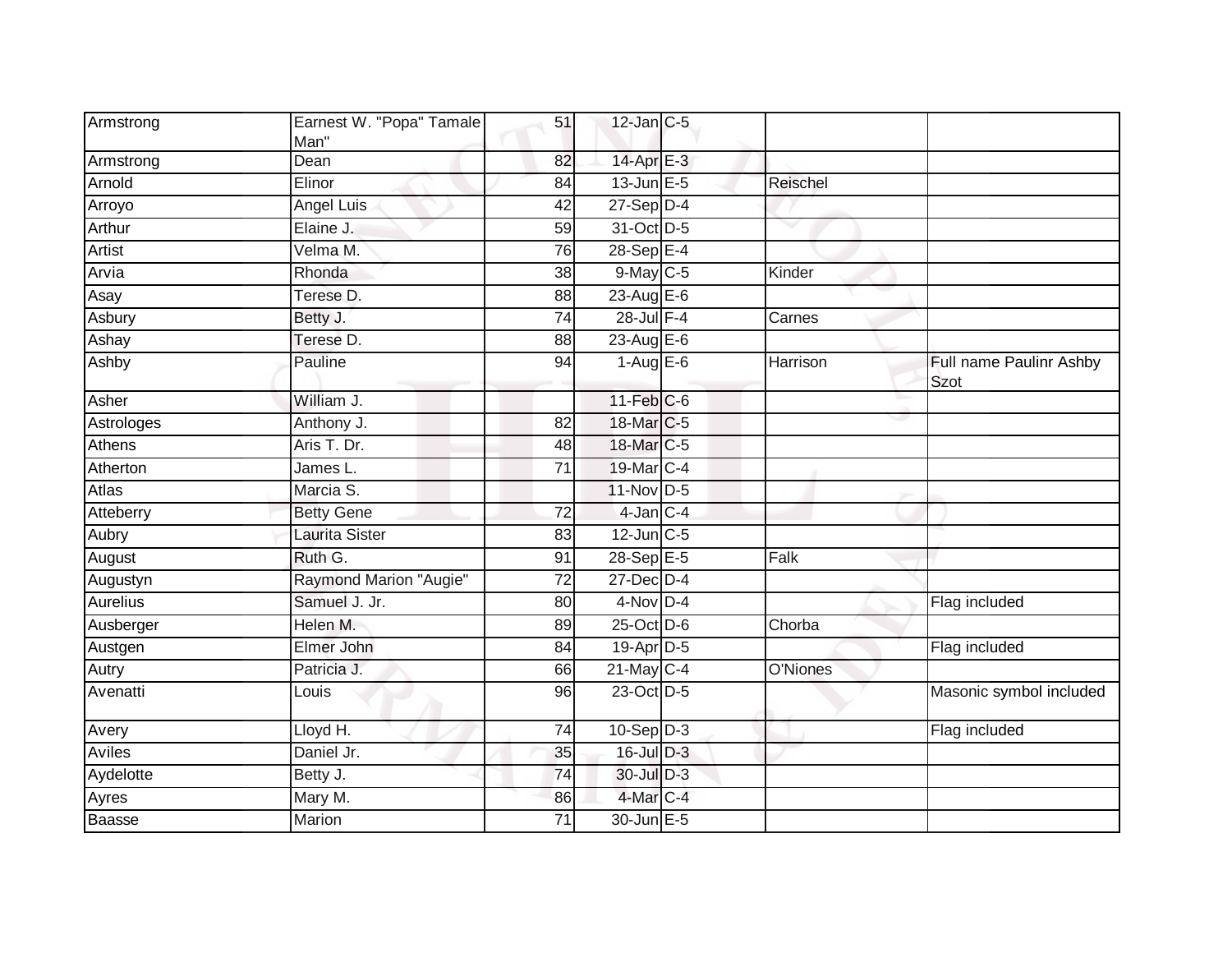| <b>Babiak</b>     | Wasyl              | 86              | $12$ -Nov D-2    |              |                  |
|-------------------|--------------------|-----------------|------------------|--------------|------------------|
| Bachlietner       | Carol              | 73              | 30-Sep D-4       |              |                  |
| <b>Backe</b>      | Sylvia E.          | 69              | $10-Sep$ D-3     | Parent       |                  |
| Backlund          | Kristin M.         | $\overline{51}$ | $25$ -Jan $C$ -5 |              |                  |
| <b>Badalli</b>    | Mayme              | 101             | 23-Nov F-2       |              | Picture included |
| <b>Badis</b>      | George S.          | 79              | 16-Jun F-5       |              | Flag included    |
| <b>Bafaloukas</b> | Toula              | 85              | 10-May D-6       |              |                  |
| Bagan             | Mary Jean          | 85              | $12-Nov$ D-2     | Hamnik       |                  |
| <b>Bailey</b>     | <b>Roy Edward</b>  | $\overline{74}$ | $23$ -Mar $C-6$  |              |                  |
| Bajza             | <b>Martin</b>      | $\overline{84}$ | 18-Dec D-5       |              |                  |
| Bakalyar          | Stephen M.         | $\overline{83}$ | 18-May C-5       |              | Flag included    |
| Baker             | Harry E.           | 76              | $1-Dec$ F-5      |              |                  |
| <b>Baker</b>      | James A. "Pappy'   | 84              | $25$ -Jun $D-3$  |              |                  |
| <b>Baker</b>      | Porter A.          | 89              | 10-Oct E-5       |              |                  |
| Baker             | Theresa C.         | $\overline{88}$ | 22-Sep F-4       |              |                  |
| Baker             | Harry E.           | 76              | 30-Nov E-6       |              |                  |
| Baker             | John H.            | 63              | 8-Jun C-5        |              |                  |
| <b>Bakos</b>      | Joseph C.          | 78              | $23-Sep$ D-5     |              |                  |
| Bakovich          | Margaret M.        | 91              | $3-Sep$ $D-4$    | <b>Flick</b> |                  |
| Bala              | Louis W.           | $\overline{82}$ | $3-Nov$ F-4      |              | Flag included    |
| Balaban           | Dana M.            | 39              | 31-Dec D-4       |              |                  |
| Balac             | Djuro J.           | 89              | 14-Mar C-4       |              |                  |
| Balash            | Emil S.            | 85              | $15$ -Nov D-6    |              |                  |
| <b>Balazs</b>     | John Jr.           | 86              | $8-Mar$ D-4      |              |                  |
| Baldwin           | Richard W. "Dick"  | 71              | 29-Aug E-6       |              |                  |
| <b>Baldwin</b>    | <b>Beverly Ann</b> | 62              | 11-Aug F-5       |              |                  |
| Balich            | George Jr.         | $\overline{81}$ | 30-May C-4       |              | Flag included    |
| Balka             | Edward H.          | 82              | 13-May C-6       |              |                  |
| Balka             | Bernice M."Bea"    | 83              | 14-Aug D-6       | Sowinski     |                  |
| Ball              | Frances            | 87              | 7-Oct D-4        |              |                  |
| Ball              | Vernon Oliver      | 58              | $27$ -Feb $C-5$  |              |                  |
| Ball              | <b>Agnes Marie</b> | 88              | 8-Apr C-6        | Shelton      |                  |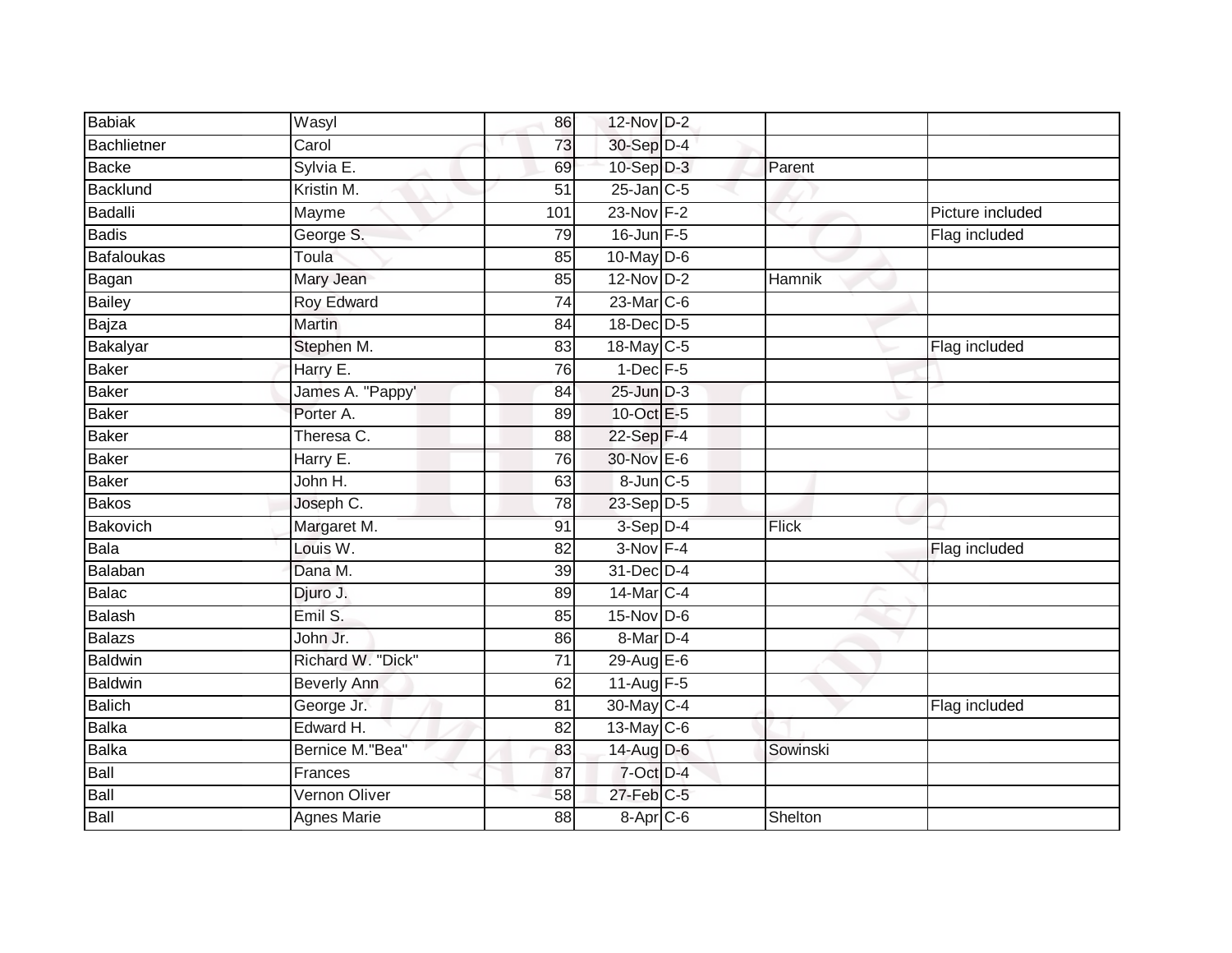| Ballard           | Joseph A.          | 84              | $1$ -May C-5      |               |                                                |
|-------------------|--------------------|-----------------|-------------------|---------------|------------------------------------------------|
| <b>Ballard</b>    | Willie "Van"       | 82              | 7-May C-5         |               |                                                |
| <b>Ballentine</b> | Larry C.           | 59              | 27-Nov D-4        |               |                                                |
| <b>Ballin</b>     | Joseph Michael     | 77              | $13$ -Jul $F-1$   |               |                                                |
| Ballog            | Edward J.          |                 | 14-May C-4        |               |                                                |
| <b>Ballou</b>     | Michael L.         | 30              | 24-Apr C-5        |               |                                                |
| Balog             | George             | 82              | $16$ -Jun $F-5$   |               |                                                |
| Balogh            | Eva "Eve"          | 86              | 23-Sep D-5        |               |                                                |
| Bame              | Theresa            | 87              | $15$ -Jun $E-8$   | Goldsmith     |                                                |
| <b>Banas</b>      | Anne               | 83              | $20$ -Jun $E - 5$ |               |                                                |
| Banchansky        | Robert Edward Sr.  | 64              | 15-Mar D-5        |               |                                                |
| Bancsi            | Thomas D.          | 78              | 22-Aug E-4        |               | Flag included                                  |
| Bane              | Patricia F.        | 59              | $24$ -Feb $C-5$   |               |                                                |
| <b>Banicki</b>    | Raymond J.         |                 | $9 - Apr$ $C-4$   |               | Flag included                                  |
| <b>Banks</b>      | Audrey Alma        | 83              | 28-May C-3        | <b>Hickey</b> |                                                |
| <b>Banks</b>      | Kenneth M.         | $\overline{83}$ | $16$ -Jul $D-3$   |               | Flag included                                  |
| Banovich          | Tony "Loving Dad"  | 80              | $16$ -Jun $F - 5$ |               | Flag included                                  |
| <b>Banser</b>     | <b>Ruth Louise</b> | 87              | $17$ -Jun $D-4$   |               |                                                |
| Banton            | Ruth R.            | 91              | 20-Oct F-5        |               |                                                |
| Banyai            | Antoinette         | 81              | 8-Feb D-4         | Walczak       | <b>Full name Antoinette</b><br>Janowski Banyai |
| <b>Bapst</b>      | Bertha V.          | 83              | 11-Aug F-5        | Schlotterer   |                                                |
| Baran             | Steven J.          | 83              | 10-Aug $E-5$      |               |                                                |
| Baran             | Walter J.          | 86              | $9$ -Jul $D-2$    |               |                                                |
| Baran             | Dorothy J.         | 65              | $9$ -Jul $D-2$    |               |                                                |
| <b>Barath</b>     | Andrew             | 93              | $12$ -Jun $C-5$   |               |                                                |
| <b>Barbar</b>     | Jerry V.           | 85              | $20$ -Jan $E-5$   |               | Flag included                                  |
| <b>Barber</b>     | Charles O.         | 78              | $11$ -Jul E-5     |               |                                                |
| <b>Barbich</b>    | Nicholas J.        | 85              | 28-Mar C-4        |               |                                                |
| Barbosa           | <b>Ismael Sr.</b>  | 68              | 7-Dec F-1         |               |                                                |
| Barcas            | Ruth R.            | 77              | 22-Oct D-2        | Coulter       |                                                |
| Barder            | David James        | 91              | 21-Aug D-4        |               | Picture included                               |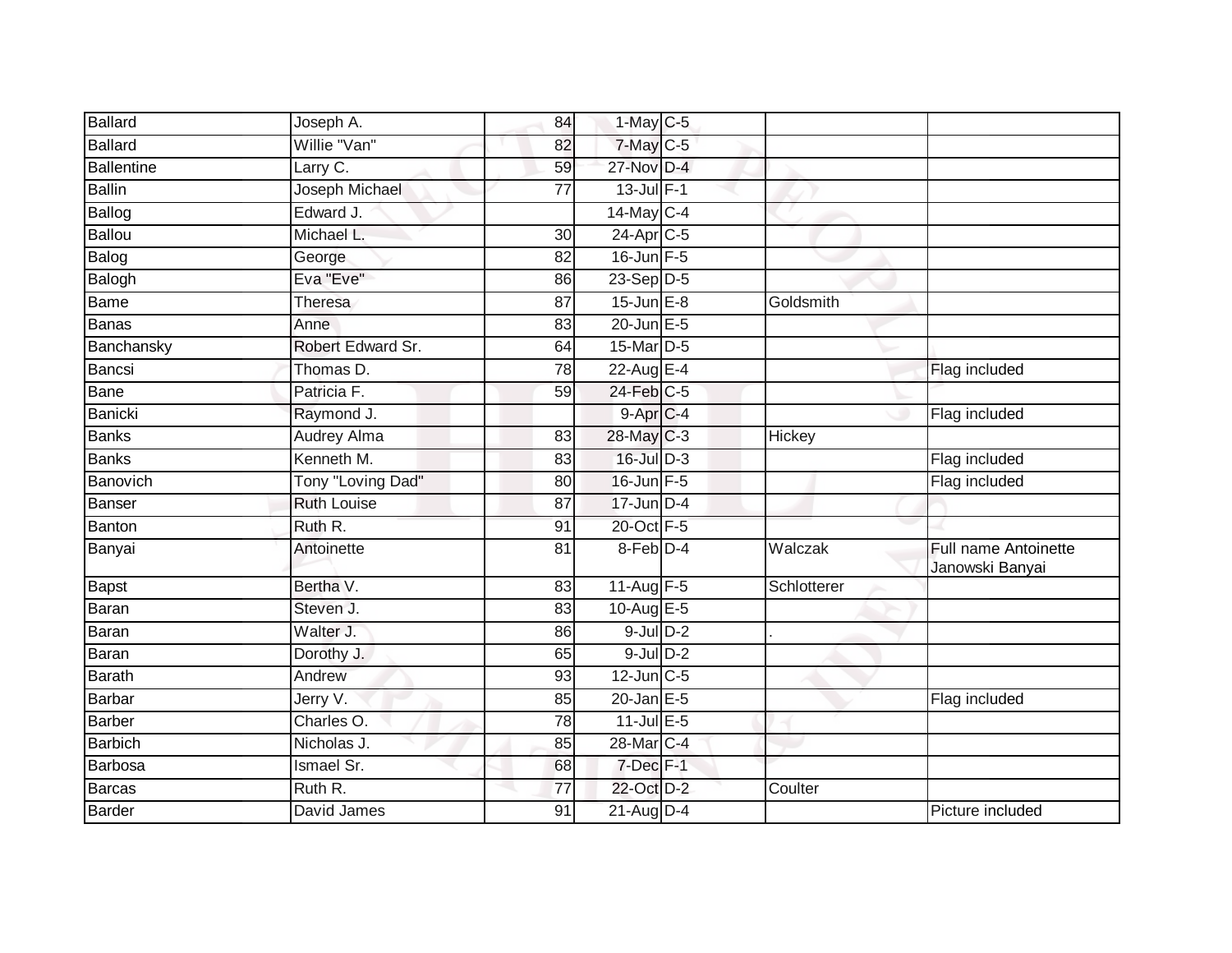| Bardsley        | Warren                | 66              | 20-Aug D-5             |           |                                      |
|-----------------|-----------------------|-----------------|------------------------|-----------|--------------------------------------|
| <b>Bare</b>     | <b>William Edward</b> | 74              | 21-Dec E-4             |           |                                      |
| Barendregt      | Arie B. "Harry" B.    | 52              | 8-Dec F-6              |           |                                      |
| <b>Barileau</b> | Jennifer L.           | 35              | $27$ -May C-6          |           |                                      |
| <b>Barker</b>   | Travis W.             | 63              | $1-Feb$ <sub>C-4</sub> |           |                                      |
| <b>Barker</b>   | Joyce H.              | 59              | $22$ -Sep $F-5$        |           |                                      |
| <b>Barkow</b>   | Mabel I.              | 83              | $11-Feb$ C-6           |           |                                      |
| Barkowski       | Clement A.            | 88              | 15-Oct D-4             |           |                                      |
| Barlo           | Thomas J. PhD         |                 | 14-Nov E-5             |           |                                      |
| Barlog          | Roman J. Sr. "Ray"    | 82              | 4-Mar C-4              |           | Flag and Picture included            |
| <b>Barne</b>    | <b>Theresa</b>        | 87              | $14$ -Jun $E - 5$      | Goldsmith |                                      |
| Barnes          | <b>Glenn Leroy</b>    | 84              | 13-May C-6             |           |                                      |
| <b>Barnes</b>   | Ceola                 |                 | 19-Apr D-5             |           |                                      |
| <b>Barnes</b>   | Claire E.             | 95              | $24-Sep$ D-3           |           |                                      |
| Barnes          | <b>Harold Glenn</b>   | 89              | 23-Jan C-5             |           |                                      |
| <b>Barnes</b>   | Alma                  | 80              | $3-Sep$ D-4            |           |                                      |
| <b>Barnes</b>   | JoAnn Lynn            | 57              | 19-Jun D-4             |           |                                      |
| <b>Barnett</b>  | <b>Edna Ruth</b>      |                 | 26-Jul E-5             | Tuttle    |                                      |
| <b>Barnett</b>  | William L.            | 85              | $15$ -Jul $D-4$        |           |                                      |
| <b>Barnett</b>  | Charles H.            | $\overline{75}$ | $3$ -Dec $D-3$         |           | Flag included                        |
| Baron           | William L.            | 53              | 21-Nov D-5             |           |                                      |
| Baron           | Peter Jr.             | 56              | $12-SepE-4$            |           | Flag included                        |
| Baronowski      | Fredrick              | 70              | $4$ -Dec $D-5$         |           | Picture included                     |
| Barr            | Robert J. Jr.         | 78              | $19$ -Jun $D-4$        |           | Flag included                        |
| <b>Barraia</b>  | Linda M.              | 46              | $14$ -Jun $E-5$        |           |                                      |
| <b>Barratt</b>  | Joseph                | $\overline{87}$ | $7-Nov$ D-6            |           |                                      |
| <b>Barrett</b>  | Eunice D.             | 86              | $1-May$ C-5            |           | Full name Eunice D. Terry<br>Barrett |
| Barron          | Charles E. Jr.        | 47              | 28-Feb C-4             |           | Flag included                        |
| <b>Barsic</b>   | Andrew                | 58              | 21-Dec E-4             |           | Flag included                        |
| <b>Barsic</b>   | Thomas                | 84              | 16-Apr C-4             |           |                                      |
| <b>Bartczak</b> | Joseph J.             | 82              | $1-Mar$ C-4            |           |                                      |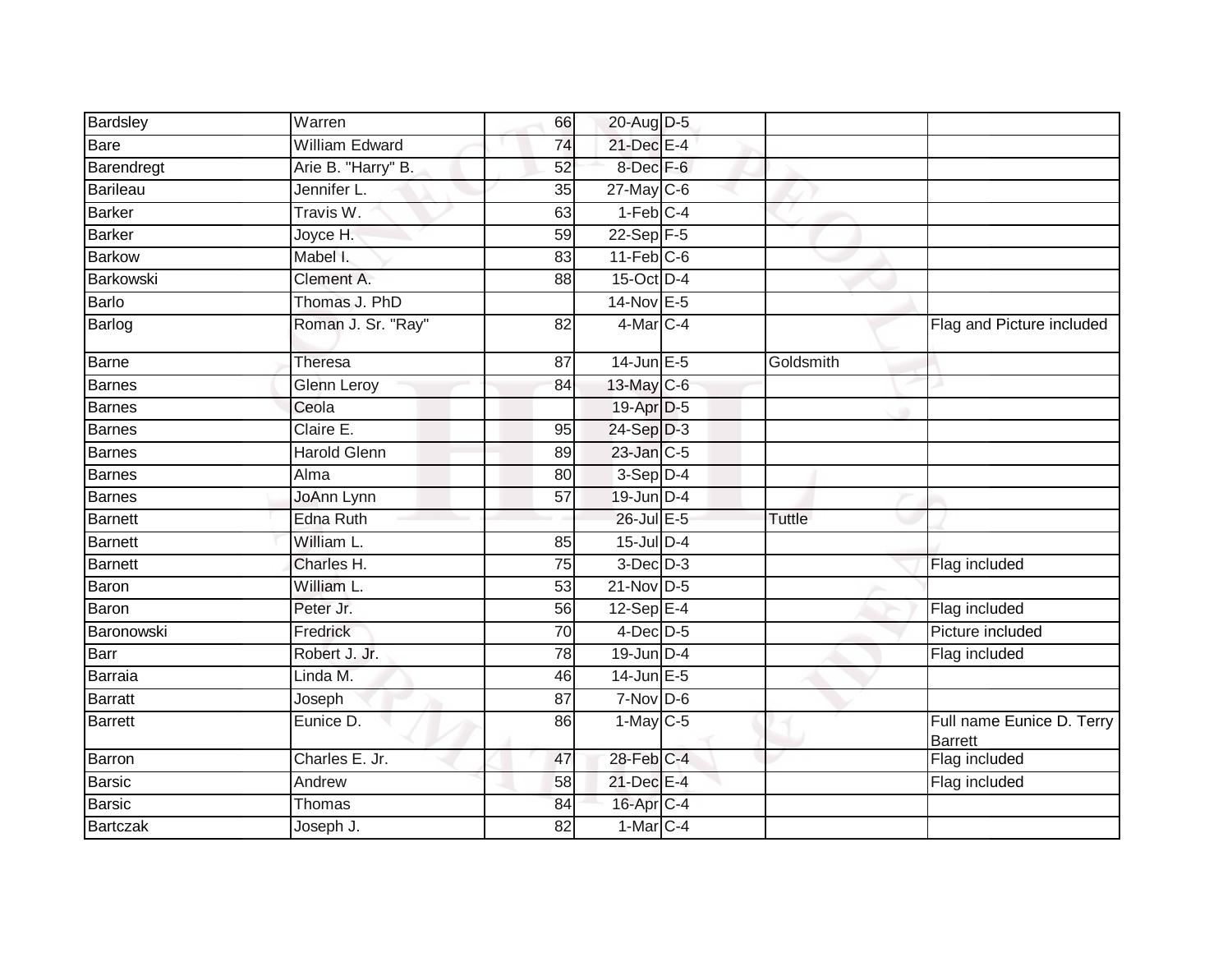| Bartlett          | Lillian E.                    | 85              | $7$ -Jan $C-4$        | Gland         |                                         |
|-------------------|-------------------------------|-----------------|-----------------------|---------------|-----------------------------------------|
| Bartochowski      | Rosemary                      | 65              | 18-Dec D-5            | Downey        |                                         |
| <b>Bartok</b>     | Stephen D.                    | 80              | 15-Nov D-6            |               |                                         |
| Barton            | Alvin L.                      | 68              | 10-Nov F-5            |               |                                         |
| Barton            | Ida                           | $\overline{87}$ | $21-Sep$ E-6          |               |                                         |
| <b>Barton</b>     | Sandra J.                     | 59              | $1-Oct$ D-4           |               |                                         |
| Barzda            | $\overline{\text{Cl}}$ ara J. | 78              | 10-Oct E-5            |               |                                         |
| Basco             | James A. "Jim"                | $\overline{71}$ | 28-Apr E-5            |               |                                         |
| Bascom            | Richard S.                    | 86              | 29-Jan C-5            |               |                                         |
| <b>Basich</b>     | Margaret V.                   |                 | $7-Nov$ D-5           | Jajchik       |                                         |
| <b>Basine</b>     | Mack K.                       | 94              | $20-SepE-4$           |               |                                         |
| <b>Bass</b>       | <b>Bessie</b>                 | 89              | 26-Dec D-3            |               |                                         |
| <b>Bassett</b>    | G. Russell                    | 70              | 26-Dec D-3            |               |                                         |
| <b>Batchelor</b>  | Marcia                        | 83              | $6$ -Jan $E$ -5       |               |                                         |
| <b>Bates</b>      | <b>Elizabeth Rae</b>          | 33              | 10-Feb $E-5$          |               | Full name Elizabeth Rae<br>Miller-Bates |
| <b>Bates</b>      | Lawrence                      | 79              | 5-Mar C-4             |               | Flag included                           |
| <b>Bates</b>      | Barbara J.                    | 50              | 12-Jun C-5            | Kapornyail    |                                         |
| <b>Bates</b>      | Helen                         | 98              | 15-Nov D-6            | <b>Miller</b> |                                         |
| <b>Bator</b>      | <b>Stella</b>                 | 30              | 18-Oct E-4            |               |                                         |
| Batterman         | <b>Harry</b>                  | 88              | $4-Sep$ D-4           |               |                                         |
| <b>Battis</b>     | Lois J.                       | 74              | $2$ -Nov E-5          |               |                                         |
| <b>Batur</b>      | Robert V. "Bob"               | 65              | $26$ -Apr $D$ -6      |               | Flag included                           |
| <b>Baturevich</b> | Hedwig                        |                 | $14-Apr$ E-3          |               |                                         |
| <b>Bauer</b>      | Martin G.                     | 78              | 25-Mar C-5            |               | Flag included                           |
| Baum              | Leland Jr."Bud"               | 70              | 9-Aug E-5             |               |                                         |
| Bazylewski        | Jerzy                         | 89              | $21-Sep$ E-6          |               |                                         |
| Beach             | James L.                      | 76              | 13-Oct F-5            |               |                                         |
| Beard             | Infant Tyreese J.             | 1 yr old        | 13-Feb C-5            |               |                                         |
| Beard III         | William Lucian                |                 | 55 Novermber E-5<br>2 |               | Flag included                           |
| <b>Bebber</b>     | Arthur W. 'Bud"               | 86              | 22-Mar D-4            |               |                                         |
| Bebout            | Jackie Lee "Jack"             | 67              | 20-Mar <sub>C-5</sub> |               | Flag included                           |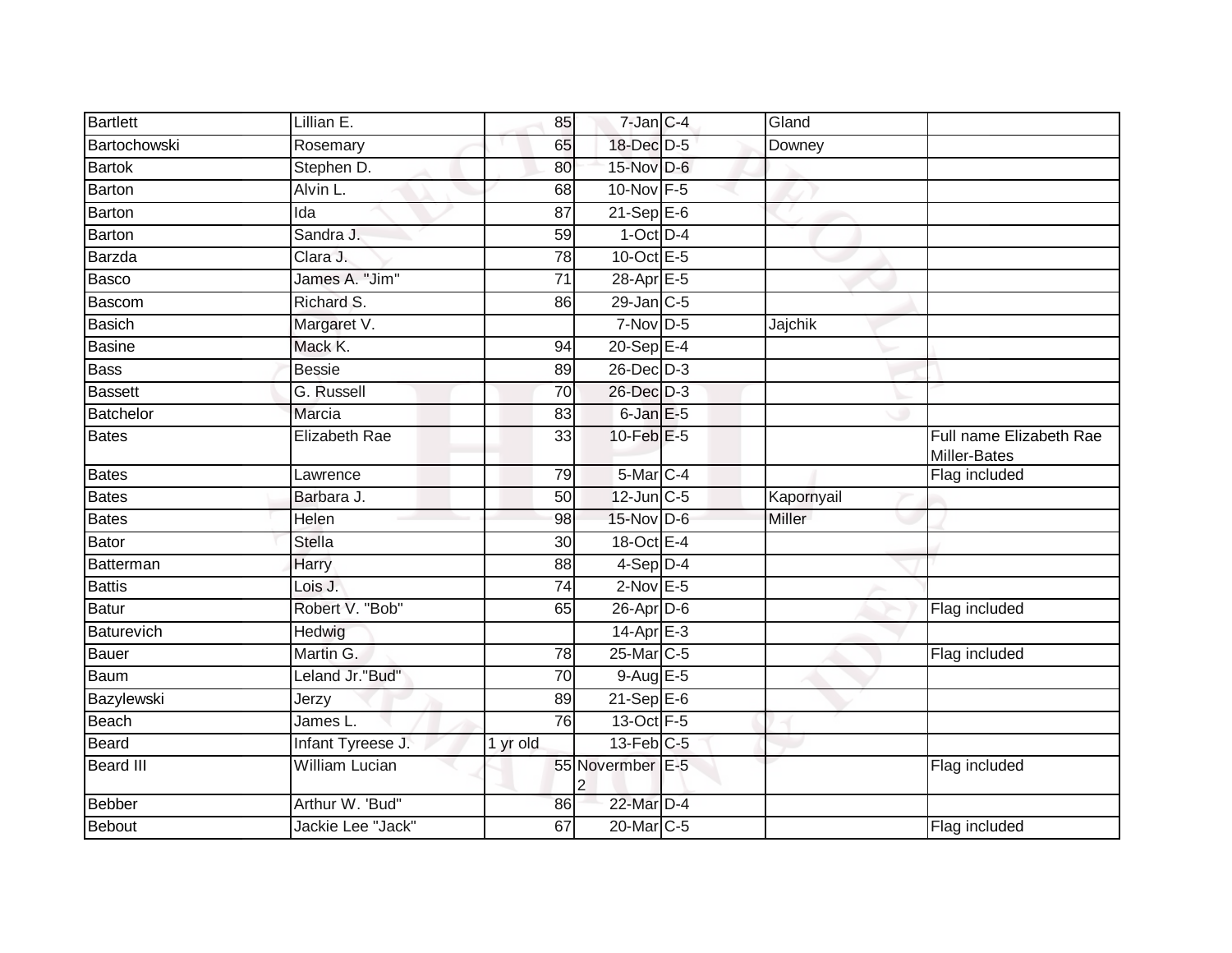| <b>Beck</b>     | Ralph A.             | 69              | 8-Feb D-4                 |            |                                             |
|-----------------|----------------------|-----------------|---------------------------|------------|---------------------------------------------|
| <b>Beck</b>     | Charles J.           | 57              | 18-Sep D-5                |            |                                             |
| <b>Beck</b>     | Cynthia F.           | 57              | 31-Aug E-6                | Pinkos     | Full name Cynthia F. Beck<br>Wiktor         |
| <b>Becke</b>    | Julius J. "Skip"     | 58              | $25 - \overline{Sep D-5}$ |            |                                             |
| <b>Becker</b>   | David Wayne          |                 | $3$ -Jan $C-4$            |            |                                             |
| <b>Becker</b>   | Mary E.              | 57              | $26$ -Jun $D-5$           |            |                                             |
| <b>Becker</b>   | Edward C.            | 86              | 25-Mar C-5                |            |                                             |
| <b>Becker</b>   | Wanda L.             | 68              | 19-Nov D-3                | Giffith    |                                             |
| <b>Becker</b>   | Elsie                | 84              | $11-Sep D-5$              | Nolan      | Full name Elsie Cooper<br><b>Becker</b>     |
| <b>Becker</b>   | Norman C.            | 90              | $17 -$ Jul $D - 5$        |            |                                             |
| <b>Beckham</b>  | Lawrence J.          | 46              | 27-May C-6                |            |                                             |
| Beckman         | Ronald W.            | 60              | 22-Dec F-6                |            |                                             |
| <b>Beckman</b>  | Mildred              | 82              | $2$ -Mar $C-4$            |            |                                             |
| <b>Beckman</b>  | <b>Herbert Keith</b> | 72              | 30-Sep D-4                |            |                                             |
| Beconovich      | Robert M.D. "Buck"   | 77              | $28$ -May C-3             |            |                                             |
| <b>Bedene</b>   | Lorna                | 86              | 15-Aug E-6                |            |                                             |
| Bednar          | Rose M.              | $\overline{72}$ | 5-Aug D-5                 | Dijak      |                                             |
| Bednarchuk      | Mary L.              | 89              | 18-Nov D-6                | Rutherford |                                             |
| Bednarczyk      | Anne                 |                 | $27$ -May C-8             | Cygan      | Full name Anne<br>Bednarczyk Schmidt        |
| Bednarowicz     | Rose E.              | 80              | $13$ -Jan E-5             | Denihan    | Full name Rose E. (<br>Bednar ) Bednarowicz |
| Beehler         | Donald E. II         | 90              | 18-Oct E-4                |            |                                             |
| <b>Beehler</b>  | Linda Sue            | 53              | $17$ -Jul $D-5$           |            |                                             |
| Beehn           | Margaret G.          | 81              | $14$ -Jan $C-5$           |            |                                             |
| <b>Beeler</b>   | Mae L.               | 70              | $9$ -May $C$ -5           |            |                                             |
| Beezhold        | Frank H.             | 82              | 24-Mar E-5                |            | Flag included                               |
| <b>Begley</b>   | <b>Rachel Marie</b>  | 17              | $13$ -Jan E-5             |            |                                             |
| <b>Behrendt</b> | Harlan R.            | 80              | 29-Nov D-5                |            |                                             |
| <b>Belinski</b> | Elizabeth            | 81              | 22-Feb D-4                |            |                                             |
| <b>Belko</b>    | Terese M. "Terri"    |                 | 27-Dec D-4                |            |                                             |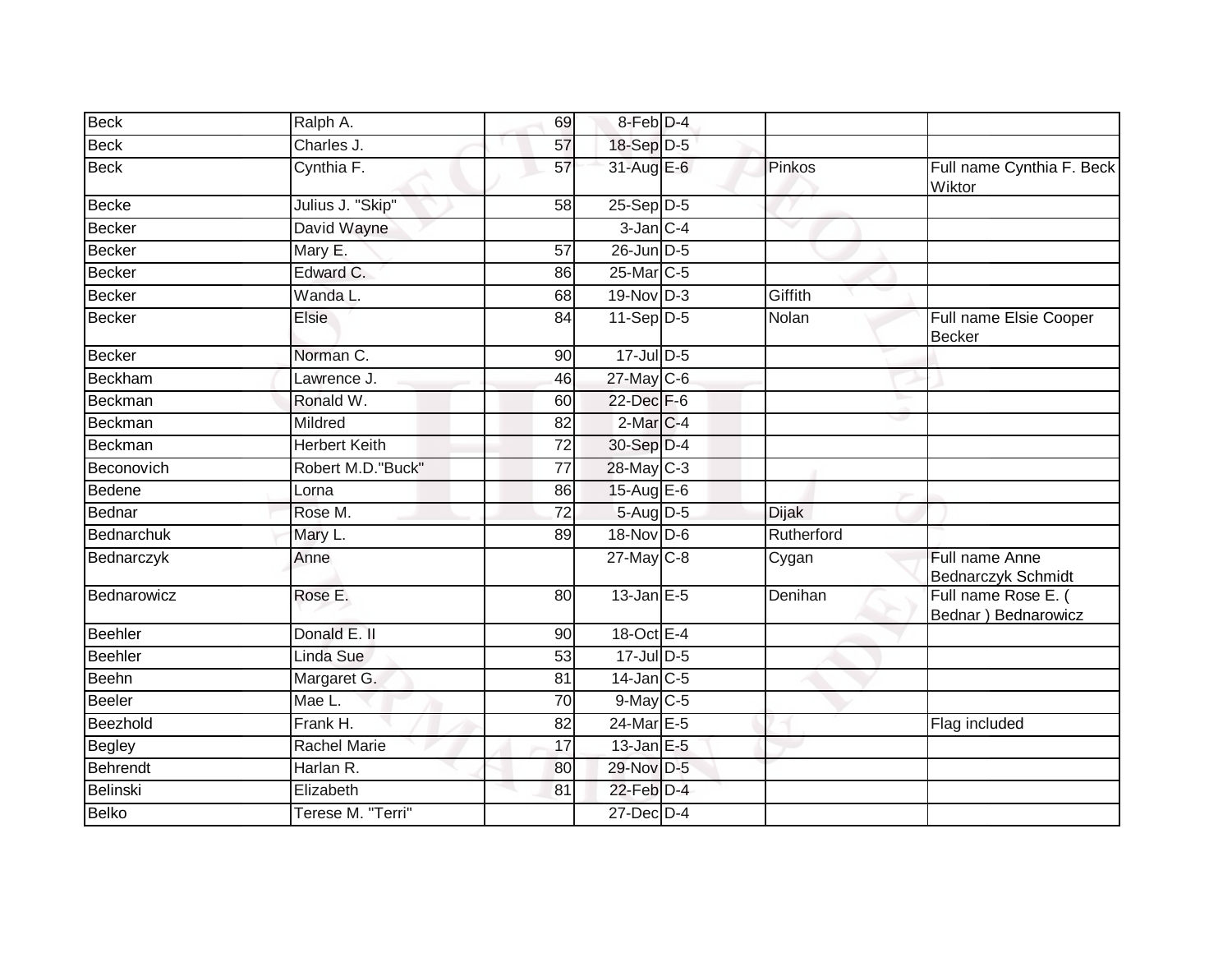| Bell           | Harold J.                     | 77              | 9-Apr C-4              |               | Flag included |
|----------------|-------------------------------|-----------------|------------------------|---------------|---------------|
| Bell           | William Sr. "Pete"            | 61              | 15-Nov D-6             |               |               |
| Bell           | James L.                      | 66              | 21-May C-4             |               |               |
| Bell           | Mafalda (Buda)                |                 | 30-Apr <sub>IC-5</sub> |               |               |
| Belshaw        | Jack W.                       | 68              | $10$ -Jan $C-5$        |               |               |
| Belshaw        | James William Jr "Bill"       | 82              | 6-Nov D-4              |               |               |
| Bement         | James R. "Bob"                | 78              | $3-Aug$ $E-6$          |               |               |
| Benac          | Rita L.                       | 78              | $27$ -Dec $D-4$        |               |               |
| Bence          | Lucile P.                     | 96              | $28$ -Jan $ C-4 $      |               |               |
| Bencze         | William P.                    | 78              | $23$ -Jan $C-5$        |               |               |
| Benda          | James Edward "Skinner<br>DDD" | 54              | $2$ -Dec $D-5$         |               |               |
| Benda          | Irene                         | 92              | 12-Sep E-4             |               |               |
| Bender         | Matthew J.                    | $\overline{77}$ | 11-Oct D-4             |               | Flag included |
| Bendykowski    | Irene J.                      | 87              | 24-Jun D-4             |               |               |
| Benedict       | Garnet O. "Randy"             | 86              | 4-May C-6              |               |               |
| Benko          | Emil P.                       | 83              | 19-Jul E-5             |               | Flag included |
| Benko          | <b>Steve</b>                  | 83              | 27-May C-6             |               |               |
| Bennell        | <b>Bessie</b>                 | 88              | 19-Mar C-4             |               |               |
| Bennett        | Fay S.                        | 89              | 22-Jun E-6             |               |               |
| Bennett        | <b>Bernard</b>                | 55              | 4-Mar C-4              |               |               |
| Bennett        | Omar E.                       | 80              | 14-Oct D-4             |               | Flag included |
| Beno           | Lorraine M.                   | 68              | 14-Dec F-1             | Wisz          |               |
| Beno           | Margaret E.                   | 87              | $2$ -Mar $C-4$         | Peterson      |               |
| Benson         | Jerrilyn Rae                  | 54              | 9-Dec D-5              |               |               |
| <b>Bentley</b> | Hattie E.                     | $\overline{82}$ | $11$ -Dec $D-5$        | <b>Hinkle</b> |               |
| Berg           | Irene E.                      | 81              | 8-Dec F-5              |               |               |
| Berg           | Tammy L.                      | 20              | $16$ -Jan $C-3$        |               |               |
| Berg           | Edna C.                       | 90              | 8-Feb D-4              |               |               |
| Berg           | Dorothy I.                    | 83              | 20-Jul E-6             |               |               |
| Bergmann       | Dorothy                       | 84              | 4-Jan C-4              |               |               |
| Bergstedt      | Gerald R.                     | 73              | 25-Nov D-5             |               | Flag included |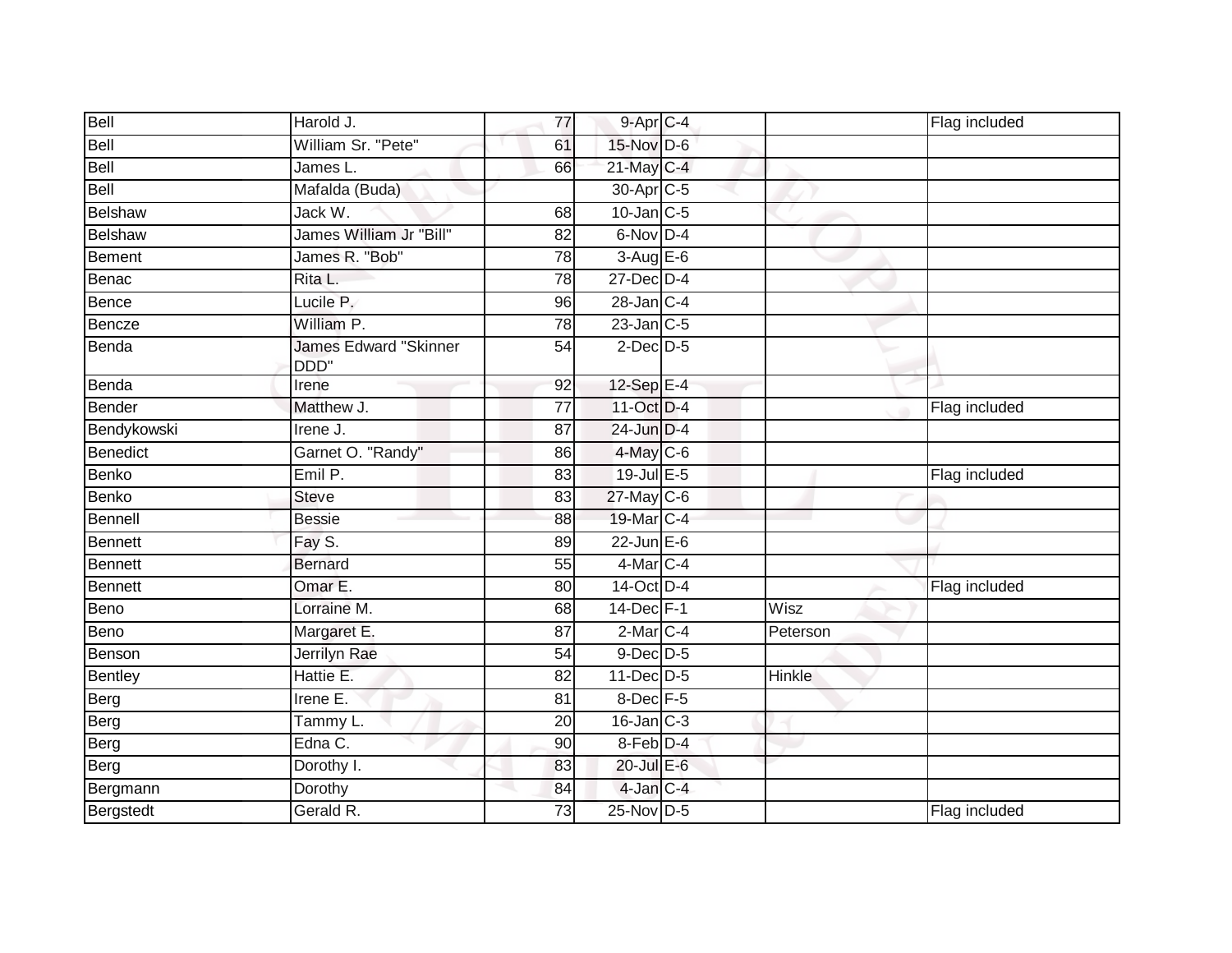| Bergstrom       | Eric W.                | 78              | 28-Sep F-4       |                   | Flag included                                |
|-----------------|------------------------|-----------------|------------------|-------------------|----------------------------------------------|
| Bergstrom       | Katherine R. "Kathy"   | 73              | 18-Dec D-5       | Gustafson         |                                              |
| Bergstrom       | Catherine E.           | 73              | $12$ -Feb $C-5$  |                   |                                              |
| Bergstrom       | Delores I "Dee"        | 79              | 25-Sep D-5       |                   |                                              |
| Berkheimer      | Patricia Louise        | 79              | $7-AprE-5$       |                   | Patricia Louise<br>(Berkheimer) Eisendrath   |
| Berkoski        | Donald E.              | 62              | $20$ -Jan $E-5$  |                   | Picture included                             |
| Bermingham      | Walter G. Jr.          | 43              | $31$ -Jul D-4    |                   |                                              |
| Bernardy        | Gerald M. "Jerry"      | 54              | $12$ -Jul E-4    |                   |                                              |
| Bernicky        | Val Mick               | 71              | $5 - Jan$ E-1    |                   | Flag included                                |
| Bero            | Catherine "Kay"        | 75              | $12$ -Nov $D-3$  | Noonan            |                                              |
| Berrier         | Marian                 | 75              | $2$ -Nov $E - 5$ | Yucus             |                                              |
| <b>Berry</b>    | Edward D.              | 55              | 26-Apr D-6       |                   |                                              |
| Berry           | Forrest K.             | $\overline{70}$ | 16-Dec D-6       |                   | Flag included                                |
| <b>Berry</b>    | Raymond W.             | 42              | $12-SepE-4$      |                   |                                              |
| Bertucci        | James                  | 68              | 15-May C-5       |                   |                                              |
| <b>Besch</b>    | Leona May "Nancy"      | 84              | $5$ -Jul $E-2$   | Cave              |                                              |
| Besse           | Edith                  | 88              | $7-Nov$ D-5      | Franz             |                                              |
| <b>Best</b>     | Edward J. Jr.          | 62              | $23$ -May C-5    |                   | Flag included                                |
| <b>Betts</b>    | Gerald T.              | $\overline{59}$ | 11-May C-5       |                   |                                              |
| <b>Betts</b>    | Charles J.             | 61              | 20-Mar C-5       |                   |                                              |
| <b>Betustak</b> | Christine A.           | 47              | $24$ -Dec $D-3$  | Ashlock           |                                              |
| <b>Betz</b>     | Marianne               | 63              | $6-Sep$ D-4      |                   |                                              |
| <b>Beverly</b>  | Charles Paul (Captain) | 43              | $4$ -Nov D-4     |                   |                                              |
| <b>Beville</b>  | Frances E.             | 82              | 29-Jun E-5       |                   |                                              |
| Bezrucka        | Evelyn L.              | $\overline{75}$ | $10$ -May $D-6$  |                   |                                              |
| Bianchi         | <b>Lila Rosemary</b>   | 73              | $15-AprC-5$      |                   |                                              |
| Bianchi         | <b>Ann Marie</b>       | $\overline{83}$ | $8$ -Feb $D-4$   | <b>Bruszewski</b> | Full name Ann Marie<br>Roszkowski Bianchi    |
| <b>Bibb</b>     | <b>Beulah Mary</b>     | 89              | $7 - Aug$ $D-5$  | <b>Hawkins</b>    | Full name Beulah Mary<br>Gilbert Milham-Bibb |
| <b>Bickel</b>   | Grace E.               | 78              | $9-Nov$ F-1      |                   |                                              |
| <b>Bickell</b>  | Vivian D.              | $\overline{84}$ | $12$ -Jun $C-5$  |                   |                                              |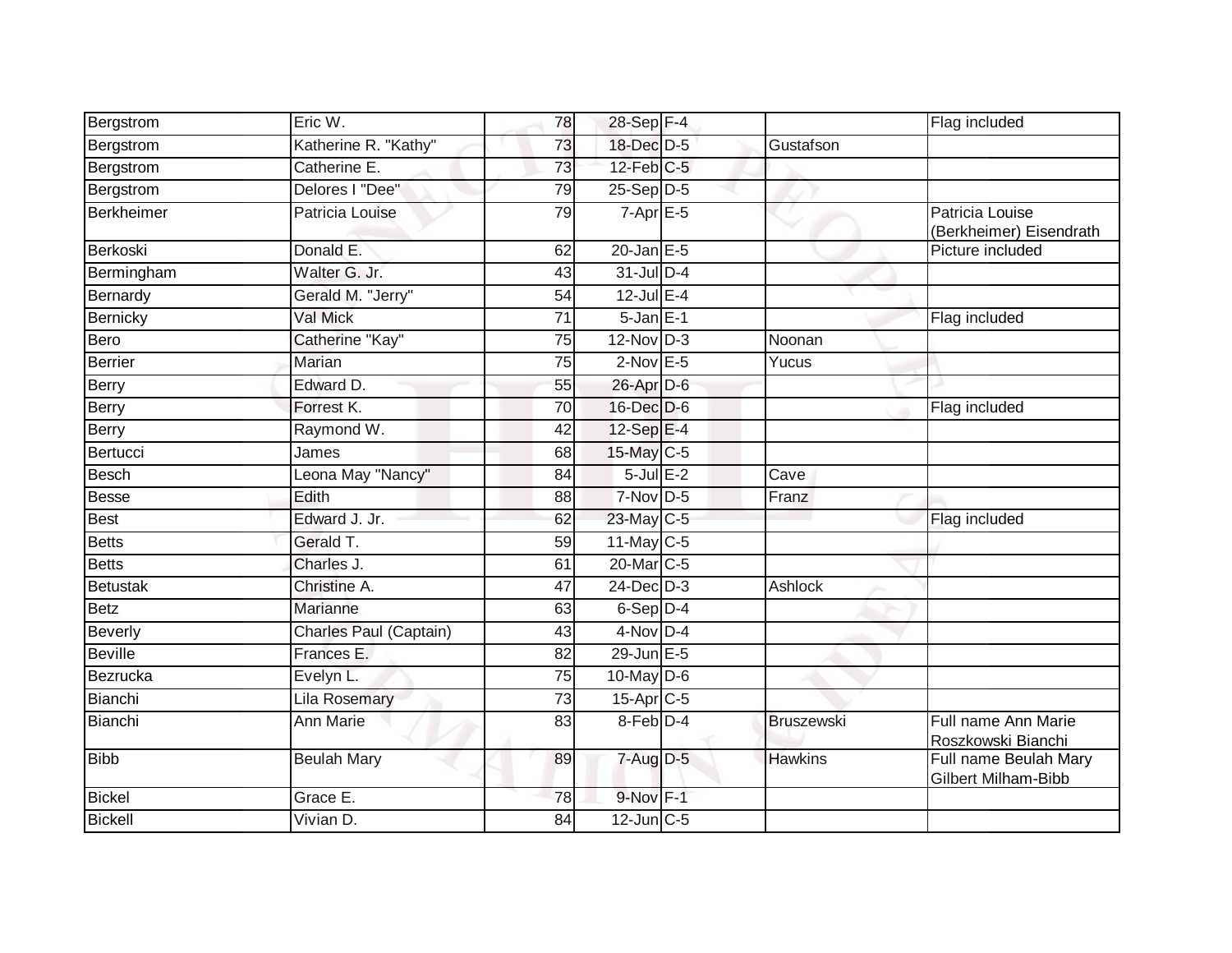| Bidwell         | Joyce D.                 | 62              | 14-Aug D-6             |           |                                                 |
|-----------------|--------------------------|-----------------|------------------------|-----------|-------------------------------------------------|
| Bieda           | Frances L.               | 82              | 22-Nov C-6             | Rybarczyk |                                                 |
| Biederstadt     | Pearl L.                 | 73              | $25$ -Jun $D-3$        |           |                                                 |
| <b>Bieker</b>   | Millinie                 | 71              | $2$ -Oct $D-4$         |           |                                                 |
| Bieker          | Pauline L.               | $\overline{75}$ | $16$ -Jan $C-3$        | Vincent   |                                                 |
| Bielak          | Dorothy L.               | 82              | 19-Apr D-5             | Walsh     |                                                 |
| <b>Bielecki</b> | Fern I.                  | 90              | $18$ -Jul $E$ -6       |           |                                                 |
| Bielefeldt      | Michael J. "Mickey"      | 52              | 6-Jun C-4              |           |                                                 |
| Bieniewicz      | Stanley                  | 82              | 9-Mar C-4              |           | Flag included                                   |
| <b>Bigbie</b>   | <b>Ronald Curtis</b>     | 41              | 31-Jan C-4             |           |                                                 |
| Bigelow         | <b>Ruth Redding</b>      | 84              | 10-Oct $E-5$           |           |                                                 |
| Biggs           | Cecillia R. "Aunt Wheel" | 86              | 25-Nov D-5             |           |                                                 |
| <b>Biggs</b>    | Anna Belle               | 76              | $22$ -Feb $D-4$        |           |                                                 |
| Biggs           | <b>Marie</b>             | $\overline{77}$ | 10-Mar E-6             |           |                                                 |
| <b>Biggs</b>    | Ralph P. Sr.             | 87              | 10-Dec D-4             |           |                                                 |
| Biggs           | Fretta F.                | 80              | $12$ -Feb $C-5$        |           |                                                 |
| Biggs           | Delbert R. Jr.           | $\overline{57}$ | 13-Dec D-5             |           |                                                 |
| <b>Biggs</b>    | Clara N.                 | 76              | 28-Sep E-5             |           |                                                 |
| Bigos           | Shirley A.               | 71              | $2$ -Nov $E - 5$       | Remblos   |                                                 |
| Bihlaman        | Mary Margaret "Nana"     | 93              | 18-Oct E-5             |           |                                                 |
| <b>Bildilli</b> | <b>Helen</b>             | 79              | $19$ -Feb $C-5$        |           |                                                 |
| <b>Bilen</b>    | Barbara Ann              | 67              | $25-Sep$ $D-5$         | Livovich  |                                                 |
| <b>Billard</b>  | John R. Ed. D.           | 58              | $6$ -Dec $D$ -5        |           |                                                 |
| <b>Billard</b>  | Veronica D.              | 92              | 8-Apr C-6              |           |                                                 |
| <b>Biller</b>   | Norman F. Sr.            | 68              | 18-Oct E-5             |           |                                                 |
| <b>Billick</b>  | Agatha                   | 87              | 25-Nov D-5             | Juskevice |                                                 |
| <b>Billings</b> | Eulalia F. "Jerry"       | 82              | 31-Oct D-5             | Osborne   | Full name Eulalie F.<br>"Jerry" Billings Bonham |
| Biondi          | Walter                   | 83              | $3-Apr$ <sub>C-4</sub> |           | Flag included                                   |
| <b>Bires</b>    | Mary M.                  | 86              | 18-Dec D-5             |           |                                                 |
| <b>Birk</b>     | Peggy (Dessie)           | 93              | 13-Aug D-3             |           |                                                 |
| Birmingham      | Thomas J.                | 78              | 23-May C-5             |           |                                                 |
|                 |                          |                 |                        |           |                                                 |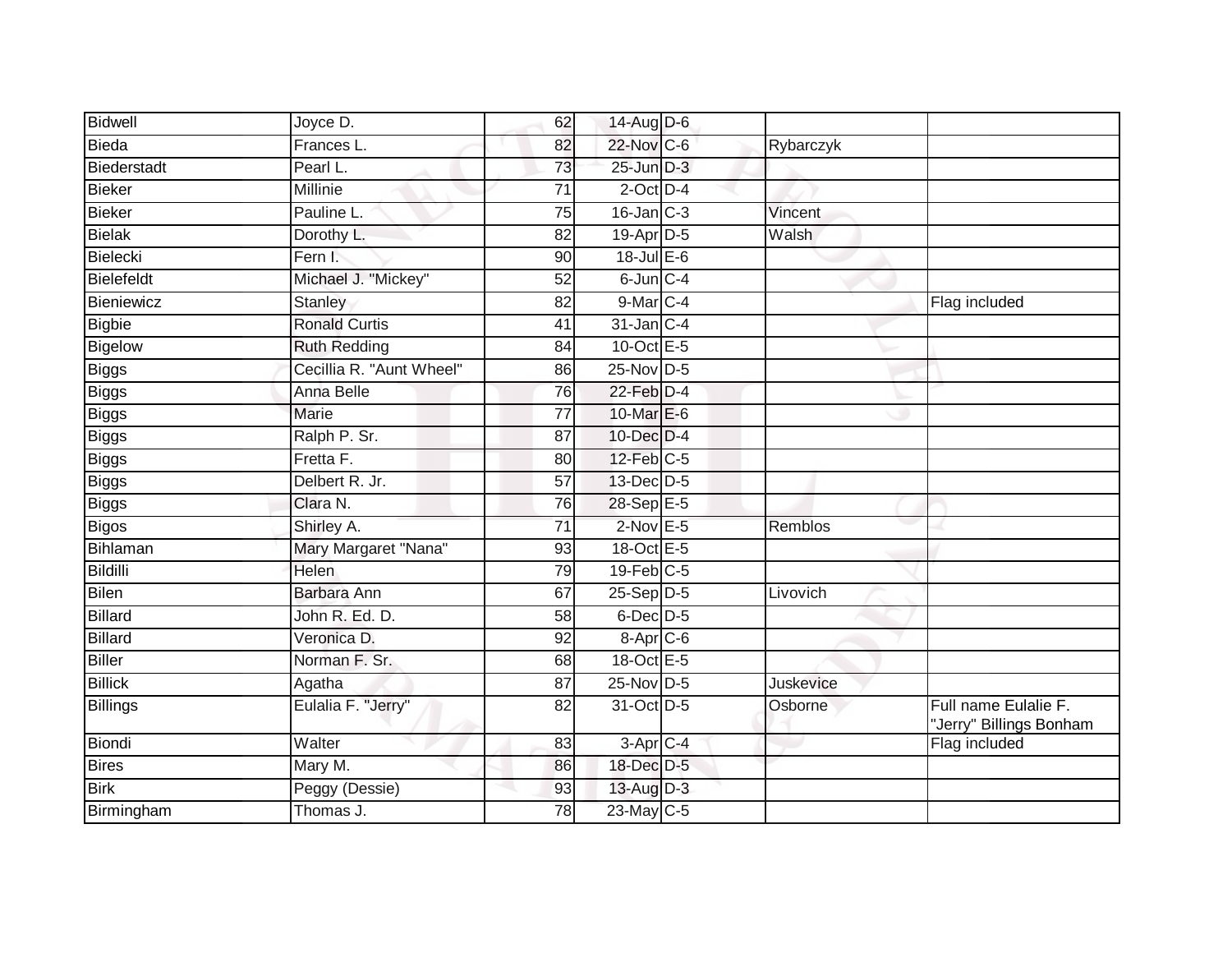| <b>Bis</b>      | Walter C.             | 89              | 29-Nov D-6            |            |                                               |
|-----------------|-----------------------|-----------------|-----------------------|------------|-----------------------------------------------|
| Bisbee          | Babetta L. "Babs"     | 31              | $13-Sep$ D-5          |            |                                               |
| <b>Bish</b>     | Donald H.             | 82              | 3-Apr <sub>IC-4</sub> |            |                                               |
| Bishop          | Russell C.            | 55              | $19$ -Jan C-5         |            | Flag included                                 |
| <b>Bishton</b>  | <b>Harold Alfred</b>  | 79              | 6-Nov D-4             |            |                                               |
| <b>Bisone</b>   | Joseph F.             | 63              | $25-Sep$ $D-5$        |            |                                               |
| Bitner          | Gene                  | 75              | $25$ -Jul E-5         |            | Flag included                                 |
| <b>Bittner</b>  | Michael S.            | 71              | $12$ -Apr $D-5$       |            |                                               |
| Bixeman         | <b>Ronald Peter</b>   | 68              | $12$ -Apr $D-5$       |            | Flag included                                 |
| <b>Black</b>    | Elizabeth             | 68              | $22$ -Nov C-6         |            |                                               |
| Blackfield      | Gordon G.             | 75              | $6$ -May $C$ -5       |            | Flag included                                 |
| Blackman        | Sheila E.             | 38              | $9$ -Mar $C-4$        | Molden     |                                               |
| Blackmun        | $E$ T                 | 46              | 8-Feb D-4             |            |                                               |
| Blake           | Thelma L.             | 83              | $9$ -May $C$ -5       |            |                                               |
| <b>Blake</b>    | Celcil L. "Rusty"     | $\overline{78}$ | 21-Oct D-5            |            |                                               |
| <b>Blake</b>    | Dianne Jones          | 20              | $6$ -Jul $E$ -5       |            |                                               |
| Blakely         | Fred O.               |                 | 27-Nov D-4            |            | Picture included                              |
| <b>Blaker</b>   | Forrest G.            | 80              | $22$ -Apr $C$ -6      |            |                                               |
| Blanchard       | Betty M.              | 74              | 12-Sep E-4            |            | Full name Betty M. Buche<br>Blanchard         |
| Blanchard       | Edith V.              |                 | $1-May$ C-5           | Crittenden |                                               |
| <b>Blank</b>    | Walter R.             | 85              | 29-Jun E-5            |            | Flag included                                 |
| Blankenship     | Robert E.             | 54              | 30-Nov E-6            |            | Flag included                                 |
| Blankenstein    | Chester J. "Red"      | 70              | 18-May C-5            |            | Flag included                                 |
| <b>Blasko</b>   | Joseph A. "JB"        | 45              | $3$ -Jun $C$ -6       |            |                                               |
| Blaskovich      | Tom Sr                | 91              | 19-Apr D-5            |            |                                               |
| Blaskovich      | Rose M.               | 91              | $19$ -Apr $D-5$       | Thomas     |                                               |
| <b>Blastick</b> | <b>Victoria Marie</b> |                 | $16$ -Jan $C-3$       |            |                                               |
| <b>Blastick</b> | Martin                | 79              | 12-Jun C-5            |            |                                               |
| Blazek          | Edward                | 87              | 28-May C-3            |            |                                               |
| Blessing        | Ruth H.               | 99              | 8-Mar D-4             |            |                                               |
| Blessman        | <b>Alice Marie</b>    | 87              | 5-Oct E-6             |            | Full name Alice Marie<br>Davidsmeier Blessman |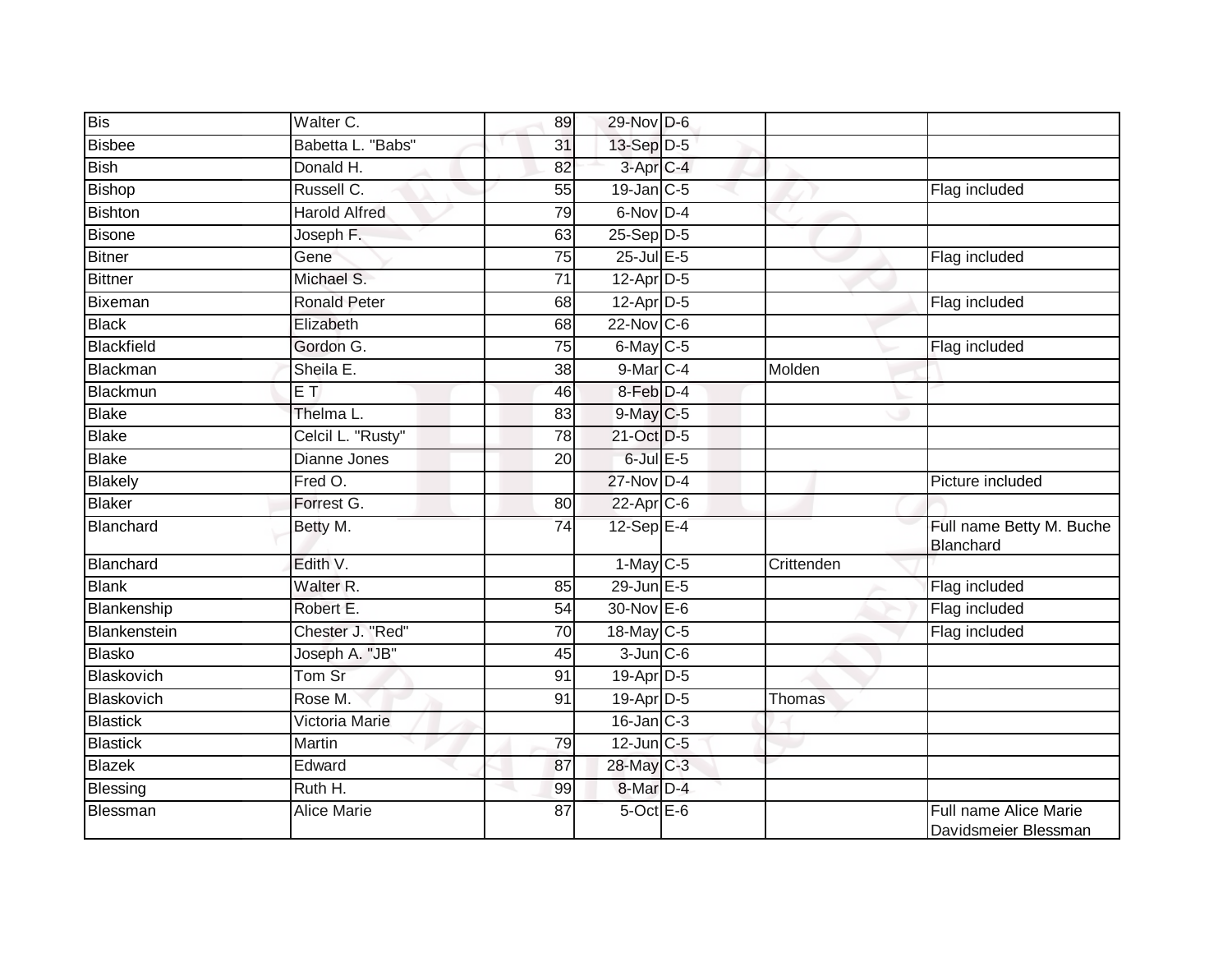| <b>Blevins</b>   | Irma                   | 92              | 29-Jul D-4           |                |                                         |
|------------------|------------------------|-----------------|----------------------|----------------|-----------------------------------------|
| <b>Bloede</b>    | Kate "Nanny"           | 98              | $6$ -Dec $D$ -5      |                |                                         |
| <b>Blohm</b>     | Edith L.               |                 | 13-Sep D-5           | <b>Kuhrts</b>  |                                         |
| Blomberg         | Benjamin B.            | 72              | $12$ -Jul E-4        |                |                                         |
| <b>Blondet</b>   | Carmen G.              | $\overline{77}$ | $7 - AprE - 4$       |                |                                         |
| <b>Blotnicki</b> | Patricia               | 42              | 22-Oct D-2           |                |                                         |
| <b>Blotnicki</b> | Paul                   | 42              | 22-Oct D-2           |                |                                         |
| <b>Blotnicki</b> | Raymond "Whitey"       | 58              | $17$ -Jun D-4        |                |                                         |
| <b>Bluhm</b>     | Kathleen D.            | 52              | 3-Feb <sup>E-5</sup> |                | Full name Kathleen D.<br>(Zaluka) Bluhm |
| <b>Blum</b>      | Mary Jane              | 78              | $12$ -Jan C-5        | <b>Stevens</b> | Flag included                           |
| Boatright        | Laverna                | 80              | $4$ -Dec $D$ -5      |                |                                         |
| <b>Bobalik</b>   | Charlene <sub>Z.</sub> | 51              | 18-Mar C-5           |                |                                         |
| <b>Boberski</b>  | John                   | 88              | 8-Dec <sup>F-5</sup> |                | Flag included                           |
| <b>Bobick</b>    | Ann                    | 88              | 28-Sep F-5           | <b>Kutsick</b> | Full name Ann (Bobik)<br>Clark          |
| <b>Bobin</b>     | Shirley A.             | 71              | $26$ -Apr $D-6$      | Kirkwood       |                                         |
| <b>Bobzin</b>    | Marilyn                | 78              | $7$ -Jun $D-5$       |                |                                         |
| <b>Bochnicka</b> | John                   | 81              | 26-Dec D-3           |                |                                         |
| <b>Bock</b>      | William Sr. "Bubby"    | 74              | $25$ -Jun $D-4$      |                | Flag included                           |
| <b>Bodak</b>     | Stephen J.             | 69              | 28-Oct D-5           |                |                                         |
| <b>Bodak</b>     | Alexander              | $\overline{87}$ | $10$ -Jan $C-5$      |                |                                         |
| Boderman/Jones   | Joseph Anthony         | 7 weeks         | $12$ -Jun $C-5$      |                |                                         |
| <b>Bodie</b>     | Julia E.               | 96              | 12-Mar C-4           | <b>Babos</b>   |                                         |
| Bodnar           | Wanda                  | 78              | 31-May D-5           | Sowinski       | Flag included                           |
| <b>Bodnar</b>    | Irene B.               | 83              | $2-MarC-4$           |                |                                         |
| <b>Bodnar</b>    | George Sr              | 83              | 23-Mar C-6           |                |                                         |
| <b>Boehlke</b>   | Roger O.               | 74              | 23-Aug E-6           |                |                                         |
| <b>Boer</b>      | Larry D                | $\overline{51}$ | 21-Aug D-5           |                |                                         |
| Boersma          | Garrett R.             | 84              | 13-Oct F-5           |                |                                         |
| <b>Bogert</b>    | George H.              | 83              | 24-Sep D-3           |                |                                         |
| Bogielczyk       | Anges                  | 80              | $1$ -Dec $F-5$       | Szajek         |                                         |
| Bogielczyk       | Walter <sub>P.</sub>   |                 | $3$ -May $D-5$       |                | Flag included                           |
|                  |                        |                 |                      |                |                                         |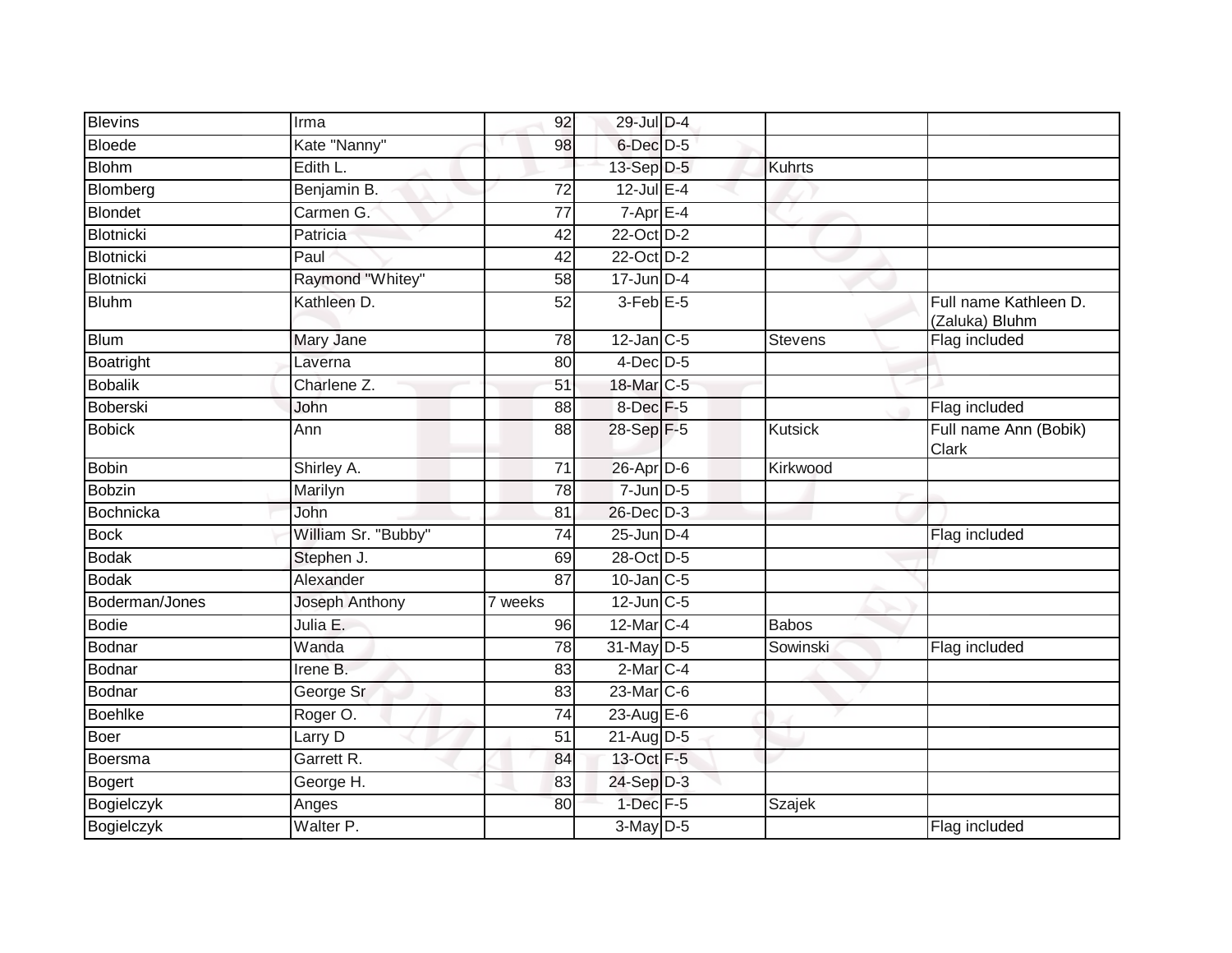| Bognar          | John               | 90              | 31-Jan C-4             |             |                                                 |
|-----------------|--------------------|-----------------|------------------------|-------------|-------------------------------------------------|
| Bognar          | Carmen R.          | 78              | 30-May C-4             |             |                                                 |
| <b>Bogue</b>    | Miriam D.          | 64              | 19-Apr D-7             |             | Full name Miriam D.<br>Weiner-Bogue             |
| <b>Bogusz</b>   | Peter              | 80              | $23$ -Feb $D-8$        |             |                                                 |
| <b>Bohling</b>  | Mark J.            | 40              | $15$ -Jan $C-3$        |             |                                                 |
| Bohney          | Edward A.          | 80              | $24$ -Jan C-5          |             |                                                 |
| <b>Boilek</b>   | Stephen C. Jr.     | 53              | $2-Sep$ $D-4$          |             |                                                 |
| <b>Bolda</b>    | Leo Jr.            |                 | $13$ -Jun $E-6$        |             |                                                 |
| <b>Bolden</b>   | <b>Bertha</b>      | 96              | 28-May C-3             |             |                                                 |
| <b>Boldt</b>    | Margaret M.        | 87              | $11$ -Jun $C-4$        |             |                                                 |
| <b>Bolen</b>    | Teddy "Ted" Jr.    | 67              | $7-Nov$ D-5            |             |                                                 |
| <b>Bolewski</b> | Sophia V.          | 98              | 13-Dec D-5             |             |                                                 |
| Bolinger        | David E.           | $\overline{51}$ | 19-Apr D-5             |             | Flag included                                   |
| <b>Bolla</b>    | Anna Elizabeth     | 80              | 24-Nov F-5             |             |                                                 |
| <b>Bolles</b>   | Evelyn L.          | 85              | 23-Oct D-5             | Kratt       | Full name Evelyn L.<br><b>Thompson Bolles</b>   |
| Bolzan          | Marvin G.          | 62              | $15$ -May C-5          |             | Flag included                                   |
| <b>Bomba</b>    | Jerome J.          | 62              | $23$ -Feb $D-8$        |             |                                                 |
| Bonaventura     | Carol E.           | 61              | 3-Oct D-6              |             |                                                 |
| Bonaventura     | Anthony L.         | 81              | $18-Sep D-5$           |             | Flag included                                   |
| <b>Bonchik</b>  | Mamie "Busia"      | $\overline{87}$ | 12-Mar C-5             | Dobrowolski |                                                 |
| <b>Bond</b>     | Ruth E.            | 74              | $3-Nov$ F-4            |             |                                                 |
| <b>Bone</b>     | Calman T.          | 87              | $28 - Sep$ F-4         |             |                                                 |
| <b>Boness</b>   | Kathyrn L. "Sally" | 87              | 22-Mar D-4             | Schmittel   |                                                 |
| <b>Bonesz</b>   | Marian H.          | 92              | 18-Aug F-5             |             |                                                 |
| Bonham          | Eulalia F. "Jerry" | $\overline{82}$ | 31-Oct D-5             | Osborne     | Full name Eulalie F.<br>"Jerry' Billings Bonham |
| <b>Bonick</b>   | Elizabeth          | 93              | 9-Oct D-5              |             |                                                 |
| <b>Bonifas</b>  | Jennifer L. "Jen"  | 19              | 20-Sep E-4             |             |                                                 |
| Bonneau         | Ella "Babe"        | 69              | 19-Jun D-4             | Cuprak      |                                                 |
| <b>Bonnell</b>  | Betty J.           | 76              | 13-Oct F-5             |             |                                                 |
| <b>Bonner</b>   | <b>Charles</b>     | $\overline{88}$ | $1-Feb$ <sub>C-4</sub> |             |                                                 |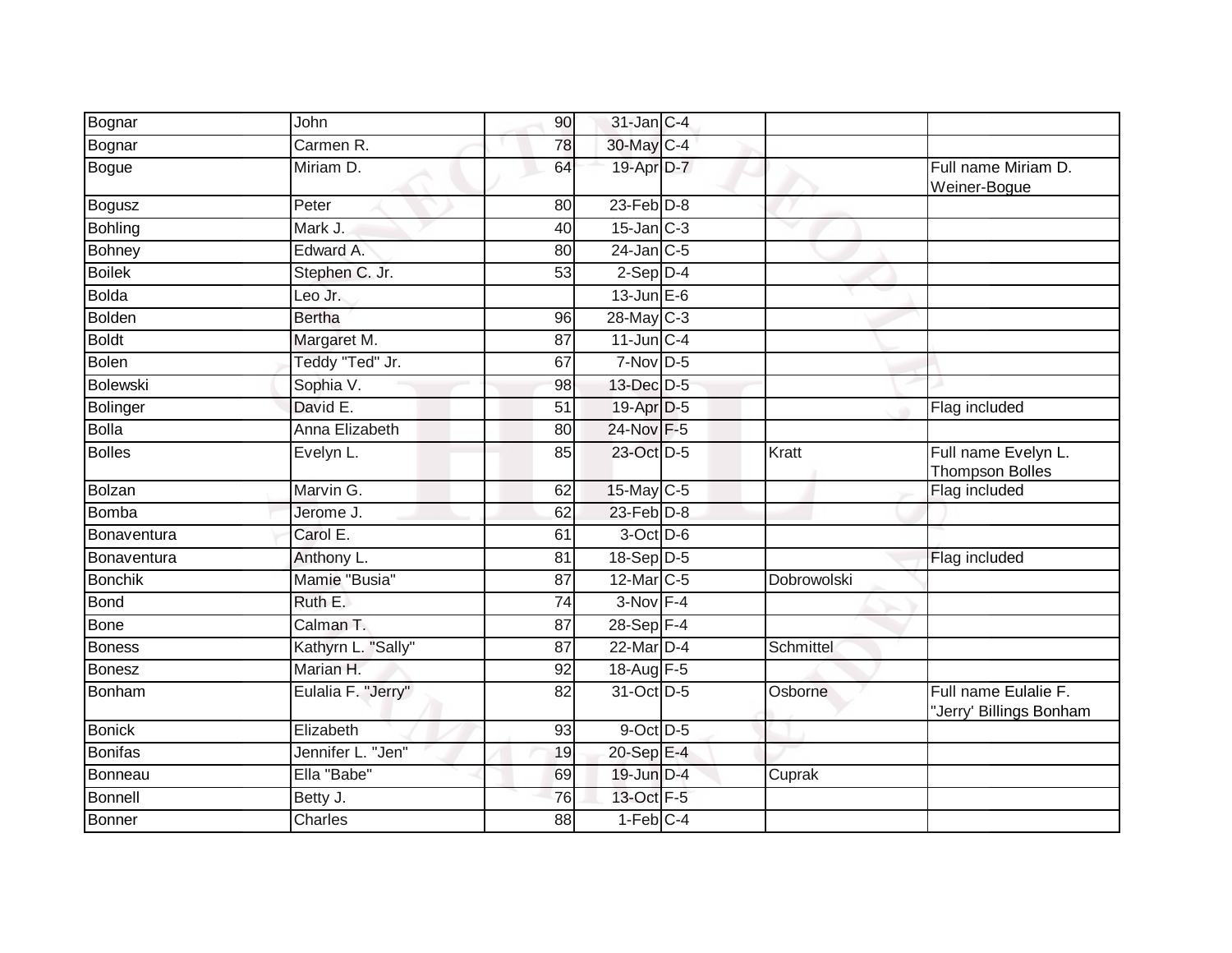| <b>Bonta</b>     | Leigh M.                    | 27              | $27$ -Jun $E-6$      |            |               |
|------------------|-----------------------------|-----------------|----------------------|------------|---------------|
| Booher           | Florence                    | 83              | 30-Jul D-3           |            |               |
| Booker           | William H. Jr.              | 68              | 17-Jul D-5           |            |               |
| Boomsma          | Jane H.                     | 81              | 28-Jun E-5           |            |               |
| <b>Booth</b>     | June E.                     | $\overline{81}$ | 28-Sep F-5           |            |               |
| Boravich         | Aldeline S.                 | 73              | 18-May C-5           | Kalka      |               |
| Boravich         | John                        | 83              | 29-Jun E-5           |            |               |
| Borchert         | Richard Sr.                 | 78              | 31-Mar E-5           |            |               |
| Borem            | <b>William Arthur</b>       | 63              | 26-Sep E-4           |            |               |
| Boring           | Grace L.                    | 91              | $3-Aug$ E-6          | Schavey    |               |
| Borjan           | Marija                      | 82              | $1-Nov$ D-4          |            |               |
| Borman           | Ramona Jane                 | 49              | $7$ -May $C$ -5      |            |               |
| Borowski         | Joseph A.                   | 84              | 28-Jan C-4           |            | Flag included |
| Borrmann         | Joanne                      | 57              | $11$ -Jan D-5        | Aeschliman |               |
| <b>Borsits</b>   | Adeline                     | 83              | 8-Jan C-4            |            |               |
| Bortka           | Ruth D.                     | 73              | $16-Sep$ D-4         |            |               |
| <b>Boruff</b>    | Jason D.                    | $\overline{21}$ | 18-Jun D-3           |            |               |
| <b>Bosak</b>     | <b>Emmett George "Punk"</b> | $\overline{74}$ | 25-Feb C-7           |            |               |
| Boscardin        | Cecelia J. "Nonie"          | 90              | 19-Oct E-5           |            |               |
| <b>Boskovich</b> | <b>Steve</b>                | 80              | 18-Jan C-5           |            | Flag included |
| Bossinger        | Irene m.                    | 83              | $14$ -Jun $E - 5$    |            | Flag included |
| <b>Boswell</b>   | Jonathan Octavious          | $\overline{21}$ | $12$ -Dec $D-5$      |            |               |
| Boswinkle        | Don                         |                 | 26-Sep E-5           |            |               |
| Botos            | <b>Elizabeth Eva</b>        | $\overline{77}$ | $18$ -Feb $C-4$      | Woodburn   |               |
| <b>Botsch</b>    | Frances                     | 90              | 8-Mar <sub>D-4</sub> | Makovec    |               |
| <b>Botsko</b>    | Sophie                      | 77              | $10-Sep$ D-3         |            |               |
| Boucher          | Everett R. "Raymond"        | 75              | $3$ -Jul $D$ -5      |            |               |
| Bouma            | Lambert                     | 89              | $9-AugE-5$           |            |               |
| Bourke           | Richard M.                  | 20              | 25-Aug F-4           |            |               |
| Bourne           | Fred J.                     | 96              | 24-Apr C-5           |            |               |
| Bovenkerk        | Violet                      | 81              | 9-Jan C-5            | Anderson   |               |
| <b>Bowen</b>     | John L.                     | 64              | $4$ -Jan $C$ -4      |            |               |
|                  |                             |                 |                      |            |               |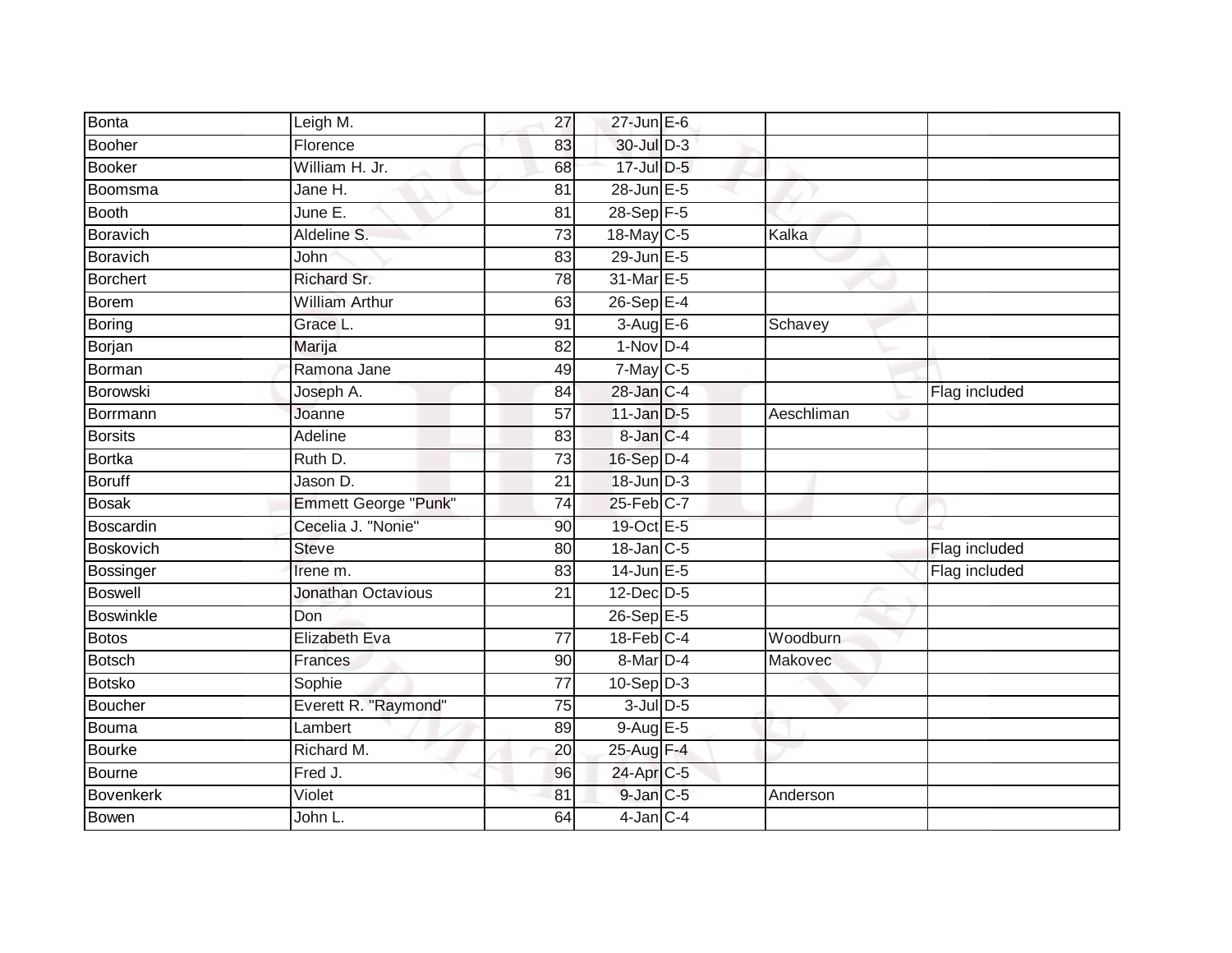| <b>Bower</b>     | Maryon K.              | 81              | $6$ -Dec $D-5$   |            |                  |
|------------------|------------------------|-----------------|------------------|------------|------------------|
| <b>Bowers</b>    | Gertrude D.            |                 | 28-Oct D-5       | Daczkowski |                  |
| <b>Bowers</b>    | Charles T.             | 81              | 10-May D-7       |            |                  |
| <b>Bowles</b>    | Fred C.                | 85              | $21$ -Aug $D-5$  |            |                  |
| Bowman           | Edith "Edie"           | $\overline{80}$ | 20-Dec D-5       | Toloday    |                  |
| Bowman           | Dorothy F.             | 86              | 13-Nov D-5       |            |                  |
| <b>Boyce</b>     | Robert G.              | 79              | $17$ -Jan $ C-4$ |            |                  |
| <b>Boyd</b>      | Erma P.                | 83              | $16$ -Jan $C-3$  |            |                  |
| <b>Boyd</b>      | Marvin Leo             | 87              | $7-Mar$ C-4      |            |                  |
| Boyer            | Kenneth                | $\overline{51}$ | $15$ -Apr $C$ -5 |            | Flag included    |
| Boylan           | John Claire Jr.        | 73              | 29-Jul D-4       |            |                  |
| <b>Boyle</b>     | Dolores M.             | 86              | 14-Mar C-4       | Bonneau    |                  |
| <b>Boyle</b>     | Neil D.                | 72              | $9-Nov$ F-1      |            |                  |
| <b>Boyles</b>    | Archie M.              | 86              | $13$ -Jun $E-6$  |            |                  |
| <b>Bracey</b>    | <b>Emmanual Madden</b> | Infant          | 30-Jan C-4       |            |                  |
| <b>Bradford</b>  | <b>William Peter</b>   | 48              | 8-Aug E-5        |            | Picture included |
| <b>Bradley</b>   | Gerald Thomas Sr.      | 63              | 27-Apr C-5       |            |                  |
| <b>Bradley</b>   | Lenny Allen            | 46              | $1-Nov$ D-5      |            |                  |
| <b>Brady</b>     | <b>Mildred Louise</b>  | 79              | 11-Oct D-5       | Vater      |                  |
| <b>Brancic</b>   | <b>Bessie</b>          | 78              | 28-Sep F-4       |            |                  |
| <b>Brands</b>    | Arthur                 | 90              | 5-May E-5        |            |                  |
| Brandvold        | William "Pop"          | 88              | $14-Sep$ E-6     |            |                  |
| <b>Brandys</b>   | Russell F.             | 67              | 25-Oct D-6       |            | Picture included |
| <b>Brashere</b>  | Earl                   | 64              | $2$ -Nov E-5     |            |                  |
| <b>Bratic</b>    | Jovan                  | 88              | $3$ -Feb $E$ -5  |            |                  |
| <b>Brauer</b>    | Martin G.              | 78              | 25-Mar C-5       |            |                  |
| <b>Brauer</b>    | Reynold O.             | 66              | 20-May C-6       |            |                  |
| <b>Braun</b>     | Charles W.             | 68              | 19-May E-6       |            |                  |
| <b>Braun</b>     | Lois J.                | 76              | 20-Aug D-5       |            |                  |
| <b>Bray</b>      | Artella F. "Tillie"    | 86              | 21-May C-4       |            |                  |
| <b>Brazas</b>    | Margaret M.            | 57              | 12-Jul E-4       | Kowalczyk  |                  |
| <b>Brazzalle</b> | Lenore "Lee"           |                 | $1$ -Dec $F - 5$ | Carollo    |                  |
|                  |                        |                 |                  |            |                  |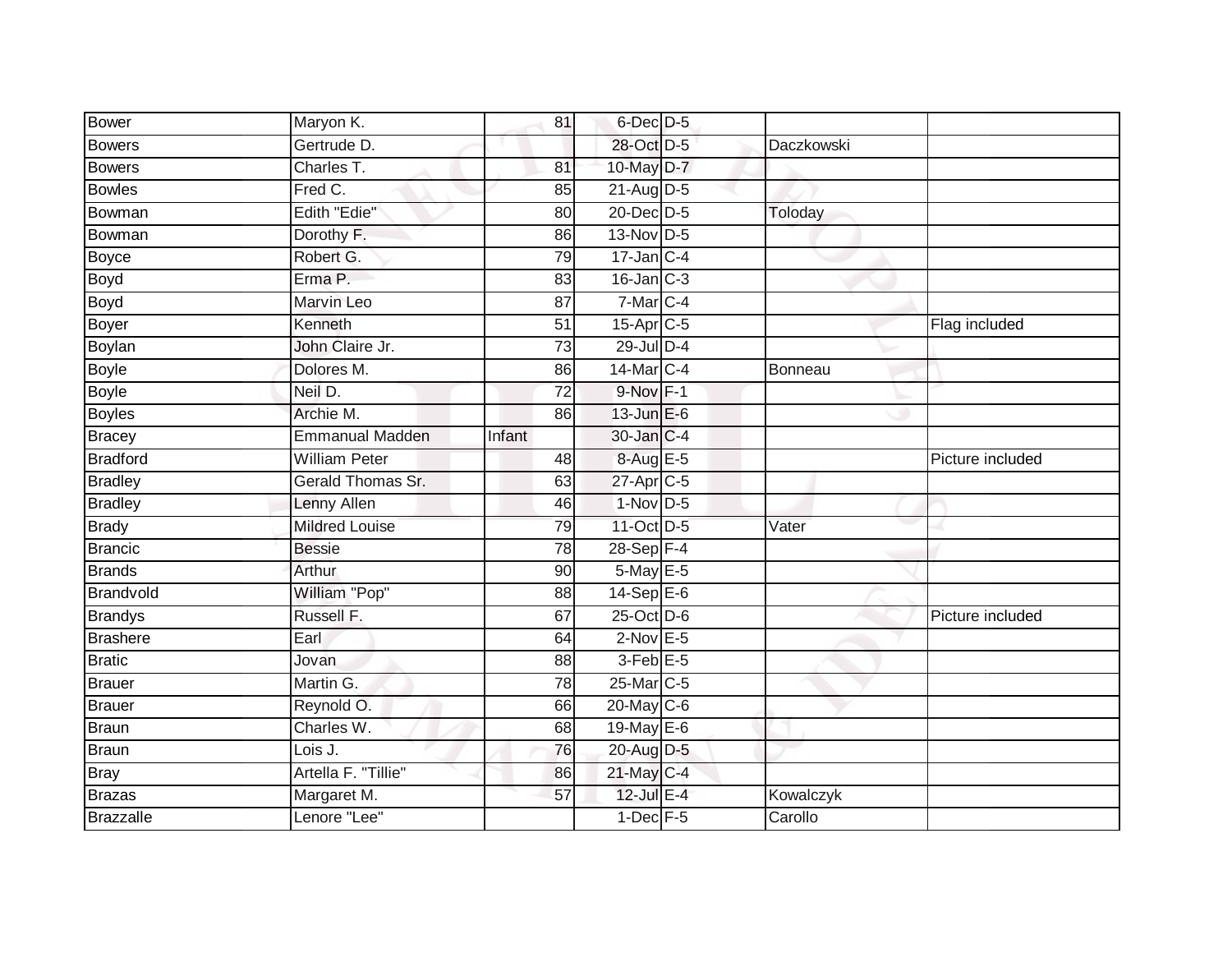| Brechbill        | Elsie             | 84               | 18-Oct E-5             |              |                                               |
|------------------|-------------------|------------------|------------------------|--------------|-----------------------------------------------|
| Breitsprecher    | Lester M.         | 85               | 13-May C-6             |              |                                               |
| Brenner          | Dorothy J.        | 79               | 19-Aug D-4             | Zondor       | Full name Dorothy J.<br><b>Brenner Tokarz</b> |
| <b>Brewer</b>    | <b>Thomas Kae</b> | 67               | $21$ -Nov D-5          |              |                                               |
| <b>Brezik</b>    | Gisela Maria      | $\overline{74}$  | 5-Feb C-4              | $\checkmark$ |                                               |
| <b>Brezinski</b> | Steve             | 63               | 20-Nov D-4             |              |                                               |
| <b>Bribiesca</b> | Aniceto M.        | 97               | 27-Oct F-5             |              |                                               |
| <b>Bricker</b>   | Geneva            | 80               | $8 - Jun$ $C - 6$      |              |                                               |
| <b>Brickley</b>  | Lillian           |                  | $6$ -May $C$ -5        |              | Lillian Varady Brickley                       |
| <b>Bridges</b>   | Helen M.          | 91               | 12-Aug D-4             |              |                                               |
| <b>Bridges</b>   | Helen M.          | 91               | $26$ -Feb $D-3$        |              |                                               |
| <b>Briggs</b>    | Robert S.         | 72               | 13-Jun E-6             |              | Flag included                                 |
| <b>Brill</b>     | Wayne E.          | 67               | 4-Jan C-4              |              |                                               |
| <b>Brimhall</b>  | Gerald M. Sr.     | 80               | 13-Sep D-5             |              |                                               |
| <b>Brink</b>     | Harvanna E.       | 65               | 21-Oct D-5             | Meiselbar    |                                               |
| <b>Brink</b>     | LaVerne           | 75               | 11-Oct D-5             | Kallenbach   |                                               |
| <b>Brink</b>     | Larry W.          | 67               | $21$ -Feb $C-5$        |              | Flag included                                 |
| Brinkman         | Charles H.        | 76               | 26-Aug D-5             |              |                                               |
| <b>Brobeck</b>   | Nancy L.          | 69               | $12$ -Jul E-4          | Reason       |                                               |
| <b>Brobst</b>    | Harry L.          | 79               | $13$ -Jun $E-6$        |              |                                               |
| <b>Brock</b>     | John Paul         | 65               | 23-May C-5             |              |                                               |
| <b>Brock</b>     | <b>Billie</b>     | 79               | $4-Feb$ $C-6$          |              |                                               |
| <b>Brock</b>     | Norma L.          | 78               | 8-Nov D-5              | Long         |                                               |
| <b>Brockus</b>   | Norma "Jean"      | 64               | 10-Nov F-5             |              |                                               |
| <b>Broderick</b> | Geraldine E.      | 90               | 10-Apr <sub>IC-5</sub> |              |                                               |
| <b>Bromels</b>   | Ruth              | 90               | $29$ -Jul $D-4$        |              |                                               |
| <b>Brooks</b>    | Caroline Barbara  | $\overline{80}$  | 4-Oct D-4              |              |                                               |
| <b>Brosius</b>   | Mary Catherine    | 86               | $27$ -Jun $E-6$        |              |                                               |
| <b>Brown</b>     | Nicholas William  | one month<br>old | $10$ -Feb $E - 5$      |              |                                               |
| <b>Brown</b>     | Charles           | $\overline{71}$  | 15-Dec F-6             |              | Flag included                                 |
| <b>Brown</b>     | Lynda             | 55               | $9$ -Jun $E$ -5        |              |                                               |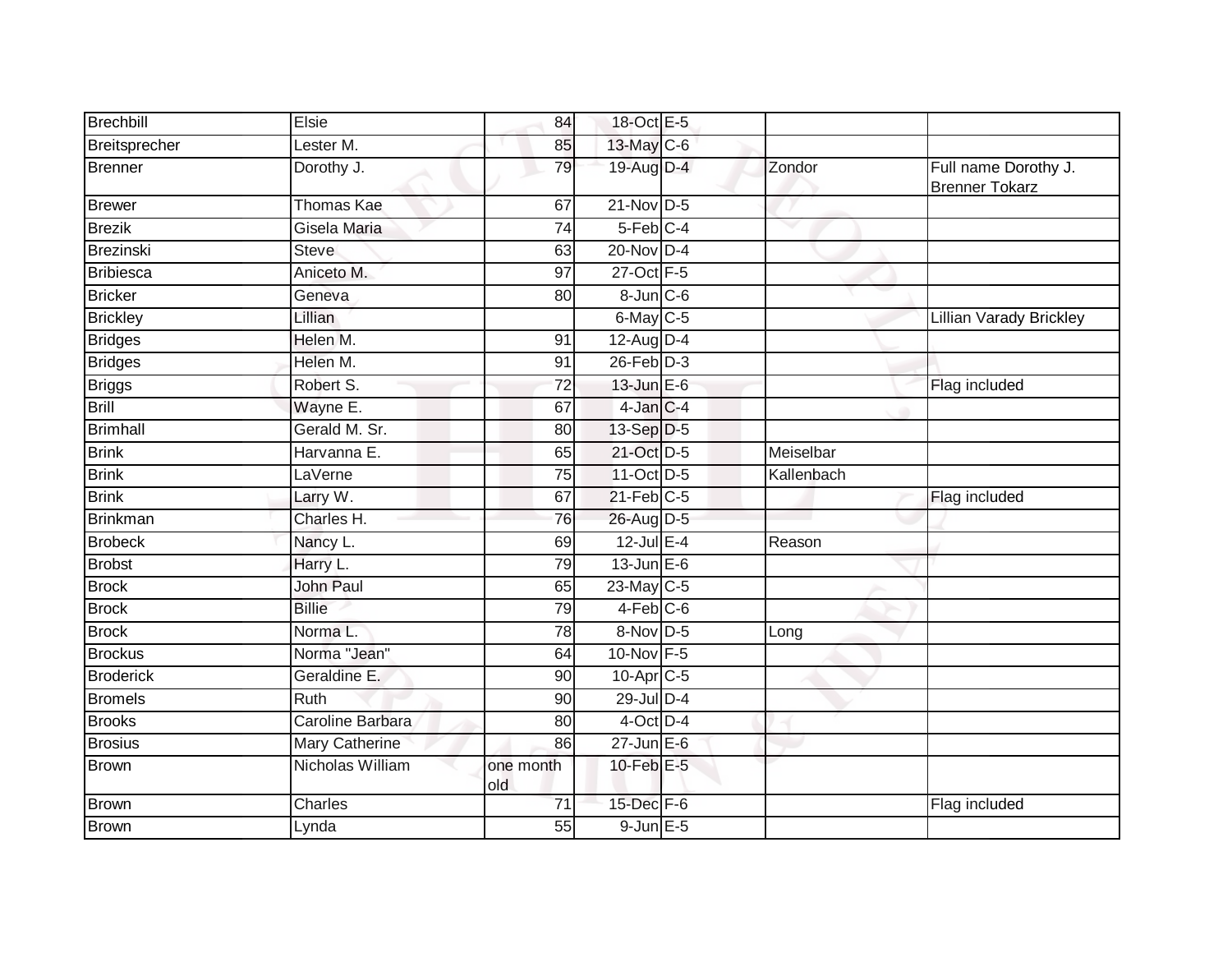| <b>Brown</b>    | David A.                    | 35              | $4$ -Apr $C$ -5        |             | Picture included                               |
|-----------------|-----------------------------|-----------------|------------------------|-------------|------------------------------------------------|
| <b>Brown</b>    | Marion                      | 83              | 27-May C-7             |             |                                                |
| <b>Brown</b>    | <b>Walter Francis</b>       | 91              | $28$ -Feb $C-4$        |             |                                                |
| Brown           | Lula Mae                    | 87              | $13$ -Feb $C-5$        |             |                                                |
| <b>Brown</b>    | Nelson                      | 74              | $21$ -Aug D-5          |             | Flag included                                  |
| <b>Brown</b>    | Lucy E.                     | $\overline{76}$ | 14-Aug D-6             |             |                                                |
| <b>Brown</b>    | Theodore J.                 | 79              | $31$ -Jan $C-4$        |             | Flag included                                  |
| <b>Brown</b>    | <b>Edward III "Brother"</b> | 44              | $8-Nov$ D-5            |             |                                                |
| <b>Brown</b>    | Charles M.                  | 68              | 8-Mar <sub>D-4</sub>   |             |                                                |
| <b>Brown</b>    | Valerie                     | 83              | $15$ -Jul $D-4$        | Szilagil    |                                                |
| Brown           | Vada E.                     | 90              | 22-Mar D-4             | Cain        |                                                |
| <b>Brown</b>    | Norman L. Sr.               |                 | $21$ -Mar $C-4$        |             | Grand Master 2000-01/<br>Flag & Masonic Symbol |
| <b>Brown</b>    | Esther I.                   | 95              | 25-Jun D-4             |             |                                                |
| <b>Brown</b>    | <b>Edward Horace</b>        | 75              | 6-Mar <sub>C-5</sub>   |             | Flag included                                  |
| <b>Brown</b>    | Bonedita "Bo"               | $\overline{39}$ | 26-Feb D-3             | Lipke       |                                                |
| <b>Brown</b>    | Wilfred N.                  | 81              | $20$ -Jun $E-6$        |             | Flag included                                  |
| <b>Brown</b>    | Willis                      | 82              | 13-Sep D-5             |             |                                                |
| <b>Browne</b>   | Deborah                     | 34              | $1$ -Jan $C-4$         | Strange     |                                                |
| Brown-Shewmaker | Caryl A.                    | 87              | $15$ -Dec $F-6$        | Ready       |                                                |
| Brozovich       | Marie T.                    | $\overline{77}$ | $9-Nov$ F-1            | Lippie      |                                                |
| <b>Brtko</b>    | Anne E.                     | 75              | 26-Nov D-4             | Liscinsky   |                                                |
| <b>Bruce</b>    | Catherine J. "Penny"        | 82              | 31-Aug E-5             |             |                                                |
| <b>Bruder</b>   | Erika Anna "Ricky"          | 76              | $31$ -Jul D-4          |             |                                                |
| Brudi           | <b>Esther Louise</b>        | 99              | $9$ -Jan $C$ -5        |             |                                                |
| Bruegmann       | Lillian                     | 93              | 14-Jul F-5             | Polkow      |                                                |
| <b>Brumble</b>  | Stephen D.                  | 76              | $8-Apr$ C-6            |             | Flag included                                  |
| Brundige        | James                       |                 | 6-Nov D-4              |             |                                                |
| Bruszer         | Anna M.                     | 87              | $24-Sep$ D-3           | Plesha      |                                                |
| Bruzga          | Vincent                     | 80              | $1-May$ <sub>C-5</sub> |             | Flag included                                  |
| Bruzga          | Henrietta                   | 82              | 19-Apr D-5             | Jaroszewski | Full name Henrietta<br>Wachowiak Bruzga        |
| <b>Bryan</b>    | Shirley W.                  | 84              | 23-Aug E-6             |             | Flag included                                  |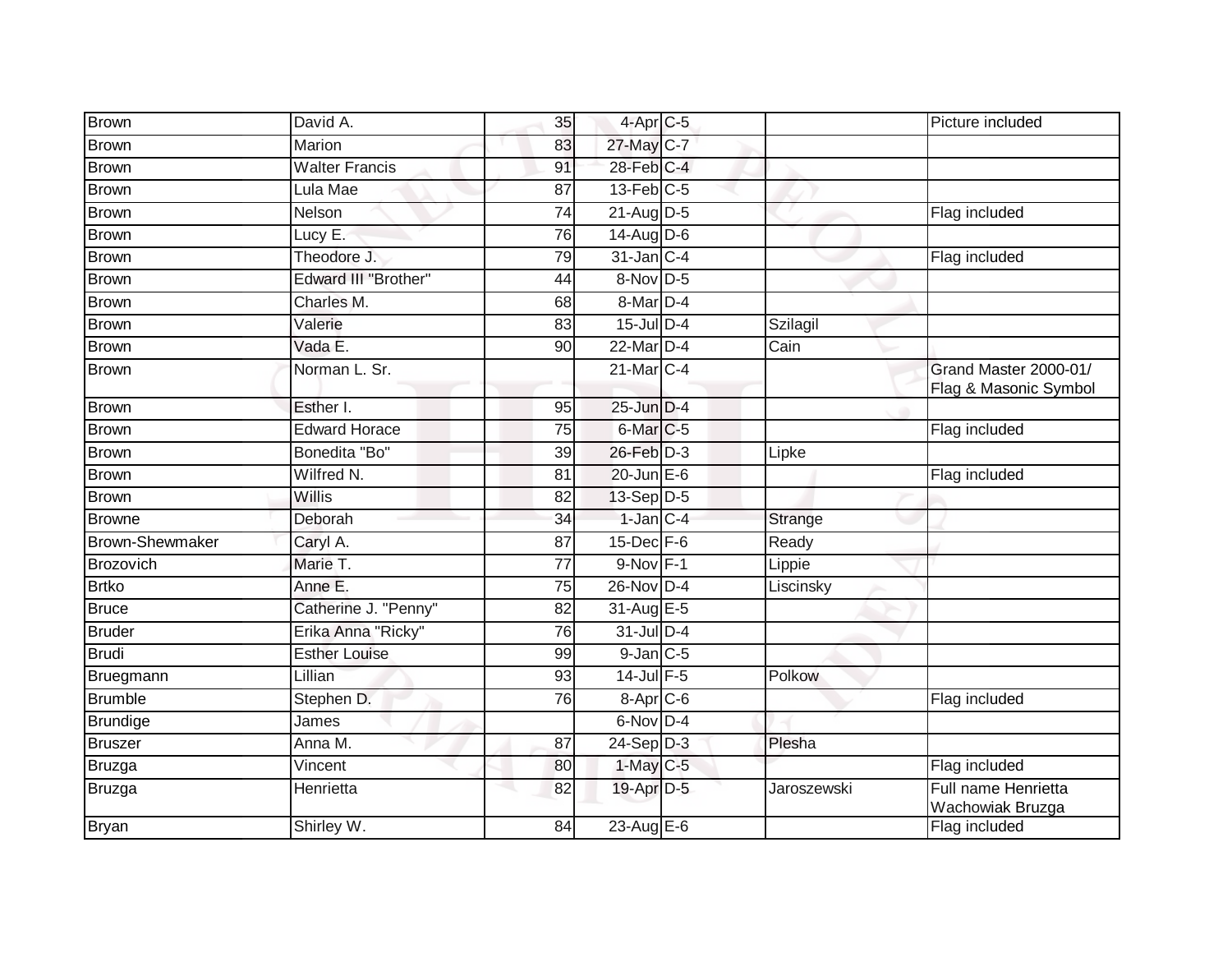| Brzezinski       | Virginia H.      | 77              | 11-Dec D-7      | Novak         | Full name Virginia H.<br>Vastinar     |
|------------------|------------------|-----------------|-----------------|---------------|---------------------------------------|
| <b>Buche</b>     | Betty M.         | 74              | 12-Sep E-4      |               | Full name Betty M. Buche<br>Blanchard |
| <b>Bucher</b>    | Delos D. "Buke"  | $\overline{71}$ | 29-Apr C-4      |               |                                       |
| <b>Buckley</b>   | John F.          | 83              | $1$ -Jun $C$ -5 |               | Flag included                         |
| <b>Buckner</b>   | Vivian J.        | 81              | 24-Nov F-5      | Hollingsworth |                                       |
| <b>Bucsko</b>    | Virginia         | 94              | 15-Jul D-4      |               |                                       |
| Buczkowski       | Albina M. "Al"   | 75              | 20-Jan $E-5$    |               |                                       |
| <b>Buda</b>      | Virginia         | 83              | $26$ -Dec $D-3$ |               |                                       |
| <b>Budimir</b>   | Elizabeth        | 73              | 29-Mar D-4      | Sintich       |                                       |
| <b>Buford</b>    | Bonnie J.        | 52              | $17$ -May $D-5$ | <b>Busch</b>  |                                       |
| Bugajski         | Joseph "Goldie"  | 82              | 17-Jul D-5      |               | Flag inlcuded                         |
| Bugajski         | Joseph W.        | 82              | 29-Jul D-4      |               | Flag included                         |
| <b>Bugyis</b>    | Mary A.          | 93              | 22-Sep F-4      |               |                                       |
| Bukorovic        | Dusan            | 62              | 26-Feb D-3      |               |                                       |
| <b>Buksar</b>    | John M.          | 83              | 28-May C-3      |               |                                       |
| <b>Buksar</b>    | Michael S.       | 43              | 31-Jul D-4      |               |                                       |
| <b>Bulak</b>     | Chester I.       |                 | 8-Dec F-5       |               |                                       |
| <b>Buldak</b>    | Anna L.          | $\overline{83}$ | $26$ -Dec $D-3$ |               |                                       |
| <b>Bulich</b>    | Helen P.         |                 | $23$ -Feb $D-8$ | Tominov       |                                       |
| <b>Bulick</b>    | James M.         | 61              | 12-Aug D-5      |               | Flag included                         |
| <b>Bull</b>      | Josephine P.     | 63              | $12$ -Feb $C-5$ |               |                                       |
| <b>Bullard</b>   | John Preston Jr. | 76              | $13$ -Feb $C-5$ |               | Picture included                      |
| Bullington       | Else K.          | 69              | $15-Nov$ D-6    |               |                                       |
| <b>Bullock</b>   | Margaret M.      | 85              | 15-Mar D-5      |               |                                       |
| <b>Bult</b>      | Peter Henry      | 59              | 8-Jan C-4       |               |                                       |
| <b>Bulva</b>     | James            | 84              | $27$ -Jun $E-6$ |               |                                       |
| <b>Bumbales</b>  | Joseph M. "Joe"  | 39              | $3$ -Feb $E$ -5 |               |                                       |
| <b>Bunchek</b>   | Helen V.         | 86              | $19$ -Jan $C-5$ | Jasek         |                                       |
| <b>Bunkowfst</b> | George J.        | 79              | $7-Nov$ D-5     |               |                                       |
| <b>Bunnell</b>   | Bill J.          | 63              | 14-Aug D-6      |               |                                       |
| <b>Bunting</b>   | Dorothy R.       | 93              | 8-Aug E-5       |               |                                       |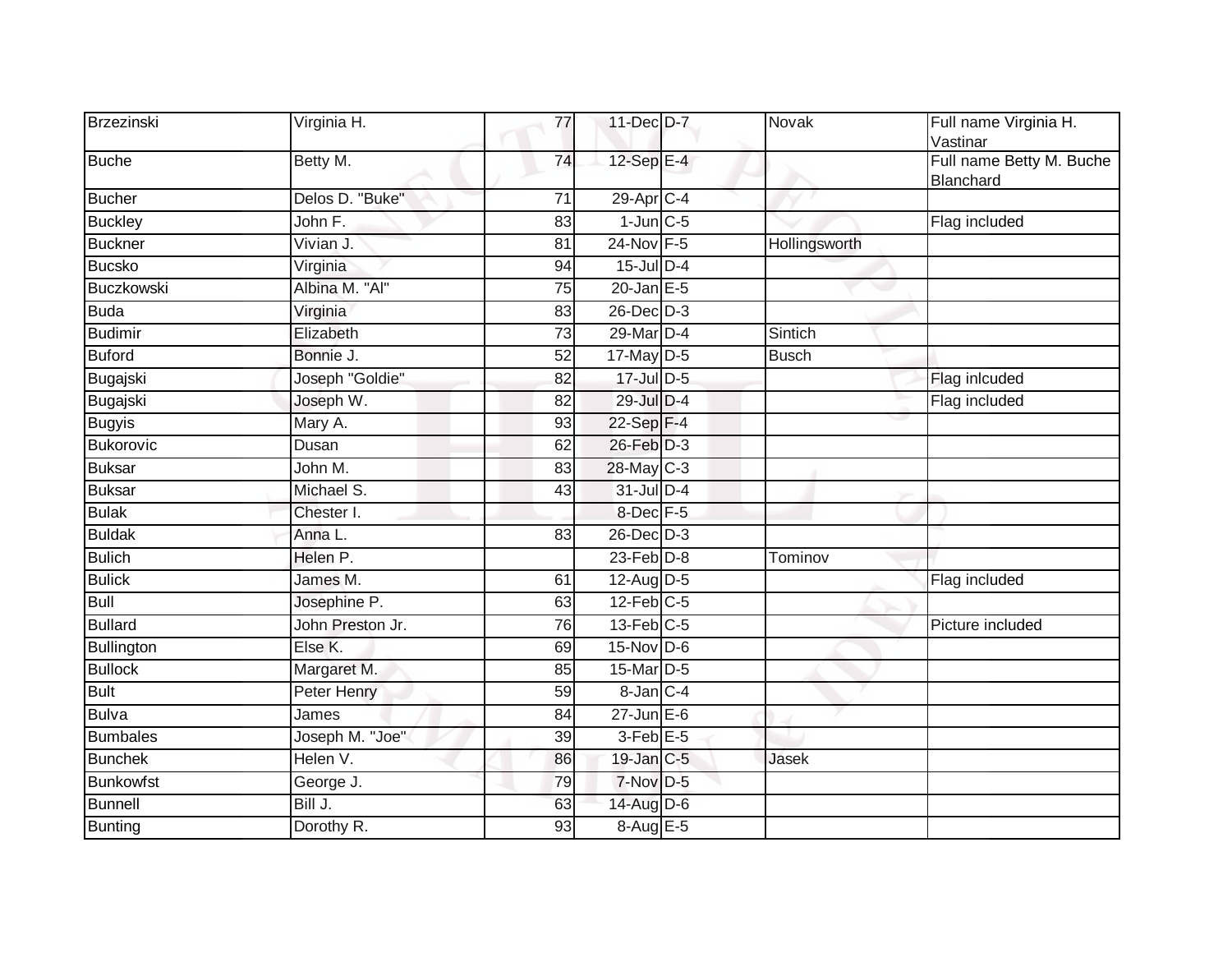| Bunton            | <b>Charles David</b>                    | 12-Mar C-4<br>49       |       |                |                  |
|-------------------|-----------------------------------------|------------------------|-------|----------------|------------------|
| <b>Burchfield</b> | Donna Lois                              | $25$ -Jan $C$ -5<br>70 |       | Larson         |                  |
| <b>Burczak</b>    | <b>Rose Marie</b>                       | 30-Nov E-6<br>78       |       | Czaja          |                  |
| <b>Burczyk</b>    | Stanley A. Sr. "Peppy"<br>79            | 12-Mar C-4             |       |                | Flag included    |
| <b>Burdan</b>     | $\overline{82}$<br>Jean                 | 9-Apr C-4              |       |                |                  |
| Burford           | Beatrice D.<br>80                       | 8-Nov D-5              |       |                |                  |
| Burge             | $\overline{57}$<br><b>David Charles</b> | $17-Oct$ E-6           |       |                | Flag included    |
| Burgess           | Sadie Ann<br>91                         | $21$ -May C-4          |       |                |                  |
| <b>Burke</b>      | Thelona T.<br>90                        | $13$ -Jan E-5          |       |                |                  |
| <b>Burke</b>      | Richard M.<br>20                        | 24-Aug E-4             |       |                |                  |
| <b>Burke</b>      | Stephen C.<br>40                        | 19-Apr D-5             |       |                |                  |
| Burnham           | William D. "Bill"                       | 25-Feb C-7<br>63       |       |                |                  |
| <b>Burns</b>      | 74<br>Mary Louise                       | 22-Mar D-4             |       |                |                  |
| <b>Burquist</b>   | Ellen J.<br>81                          | $27-Sep$ D-4           |       | Henshaw        |                  |
| <b>Burris</b>     | William Langley "Bill"                  | $15$ -Feb $D-5$        |       |                |                  |
| Burt              | <b>Teal Annette</b><br>40               | 26-Apr D-6             |       | Roach          | Picture included |
| Burzynska         | Helena                                  | $27$ -Jul E-6          |       |                |                  |
| <b>Busch</b>      | Lucille M.<br>79                        | $1-Nov$ D-5            |       | Gregg          |                  |
| <b>Bushing</b>    | Thelma J.<br>89                         | 12-Dec D-7             |       |                |                  |
| Bushman           | Nellie B.<br>$\overline{87}$            | $5$ -Jul $E-2$         |       |                |                  |
| Bushong           | William B.                              | 93 Apriil 24           | $C-5$ |                |                  |
| <b>Buskirk</b>    | Alice Van<br>92                         | $19$ -Jan $C$ -6       |       |                |                  |
| Butcher           | Gerald A.<br>67                         | $7-SepE-5$             |       |                |                  |
| Butler            | LeRoy H. "Pete"<br>61                   | 29-Mar D-4             |       |                |                  |
| Butler            | Robert V.                               | 28-Apr E-5<br>65       |       |                | Flag included    |
| <b>Butler</b>     | Lorraine<br>58                          | $27-Sep$ D-4           |       | <b>Barth</b>   |                  |
| <b>Butler</b>     | Joan Alice                              | $24$ -Feb $C-5$<br>63  |       |                |                  |
| Butorac           | Tillie T.<br>84                         | $21$ -May C-4          |       |                |                  |
| <b>Butts</b>      | James E.                                | 5-Dec D-6<br>75        |       |                |                  |
| Buxton            | Dawn M.<br>26                           | 16-Apr C-4             |       | Pfeiffer       |                  |
| <b>Buzanis</b>    | Denise                                  | 30-Mar C-5<br>45       |       | <b>Kriadis</b> |                  |
| <b>Byich</b>      | Eugenia L.<br>$\overline{57}$           | 26-Jun D-5             |       | Wasilewicz     |                  |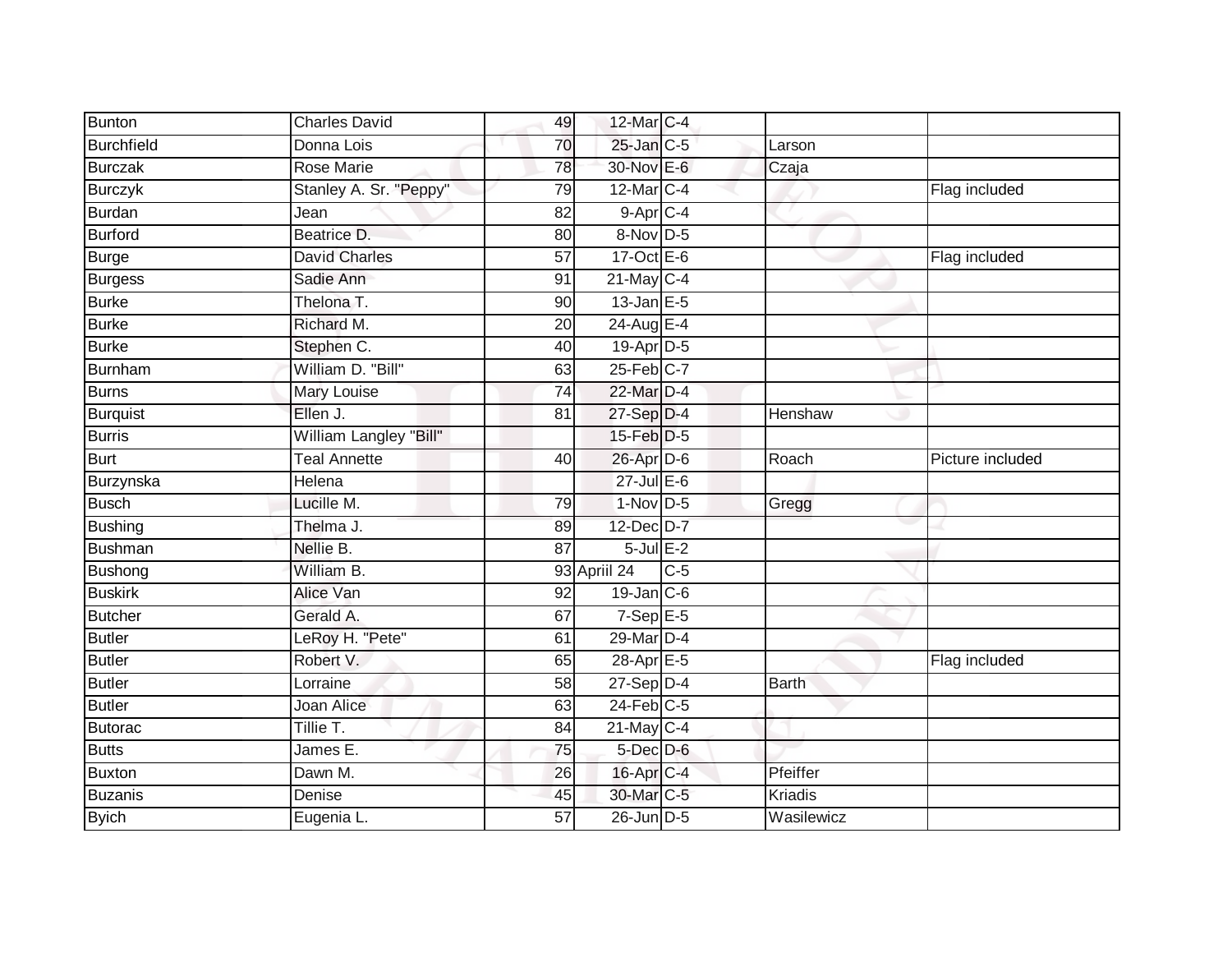| <b>Byrne</b>              | Dennis M.             | 47              | 18-Apr C-4             |                      |                                 |
|---------------------------|-----------------------|-----------------|------------------------|----------------------|---------------------------------|
| <b>Byvoets</b>            | <b>Shea Marie</b>     | Infant          | $4$ -Aug $F-4$         |                      |                                 |
| <b>Bzdil</b>              | Cynthia N.            | 52              | 8-Sep F-5              |                      |                                 |
| Cable                     | Marian F.             | 79              | $16$ -Apr $C$ -4       | Figley               |                                 |
| Cable                     | Eugene V.             | $\overline{52}$ | 20-May C-7             |                      | Flag included                   |
| $\overline{\text{Cadle}}$ | Wayne "Tiny"          | 62              | $26$ -Dec $D-3$        |                      |                                 |
| Cadle                     | <b>Betty</b>          | 83              | 28-May C-5             |                      | Full name Betty Warzak<br>Cadle |
| Cahill                    | Lorraine              | $\overline{77}$ | 19-Oct E-5             | Edgar                |                                 |
| Cahillane                 | Marilyn V.            | 75              | 27-Apr C-6             |                      |                                 |
| Cahillane                 | Thomas E. (Judge)     | 76              | $1-Mar$ <sub>C-4</sub> |                      |                                 |
| Cain                      | Patricia A.           | 58              | 21-Dec E-5             | Brzostowski          |                                 |
| Cain                      | James P.              | 73              | 25-Dec C-4             |                      | Flag included                   |
| Caine                     | Douglas               | 81              | 17-Oct E-6             |                      |                                 |
| Cairns                    | Sean J.               | 30              | $11$ -Jan D-5          |                      |                                 |
| Caise                     | <b>Frank Edwin</b>    | 93              | 12-Jul E-4             |                      |                                 |
| Caise                     | Sadie D.              | 92              | $20$ -Jul $E$ -6       | <b>Noel</b>          |                                 |
| Caldwell                  | Mary L.               | 81              | $7$ -Jul $F-6$         | $\overline{W}$ alden |                                 |
| Calhoon                   | Robert D. Sr.         | 84              | 8-Jul D-5              |                      |                                 |
| Calhoun                   | Charles W.            | 64              | $4$ -Oct $D-4$         |                      |                                 |
| Callahan                  | Mary M.               | 76              | $28$ -Feb $C-4$        |                      |                                 |
| Callahan                  | William D.            | 49              | 18-Aug F-5             |                      |                                 |
| Callais                   | Paul H.               | 71              | $27$ -Nov D-5          |                      |                                 |
| Callender                 | Donald L.             | 82              | $15$ -Jul $D-4$        |                      |                                 |
| Calvin                    | Ann Marie             | 79              | 12-May E-7             |                      |                                 |
| Camargo                   | Victor                | 63              | $20-Sep$ E-4           |                      |                                 |
| Cambre                    | Jack G.               | 87              | 3-May D-5              |                      |                                 |
| Cambre                    | Jack G.               | 87              | $6$ -Mar $C$ -5        |                      |                                 |
| Cameli                    | Orlando S. "Mark"     | 79              | $6$ -Jan $E$ -5        |                      | Flag included                   |
| Camp                      | Norbert A. W.         | 78              | $21$ -Jun $E-5$        |                      | Flag included                   |
| Campbell                  | Buddy B.              | 51              | $21$ -Jan $C-6$        |                      |                                 |
| Campbell                  | Donald R. Sr. "Gator" | 67              | 19-Sep E-5             |                      |                                 |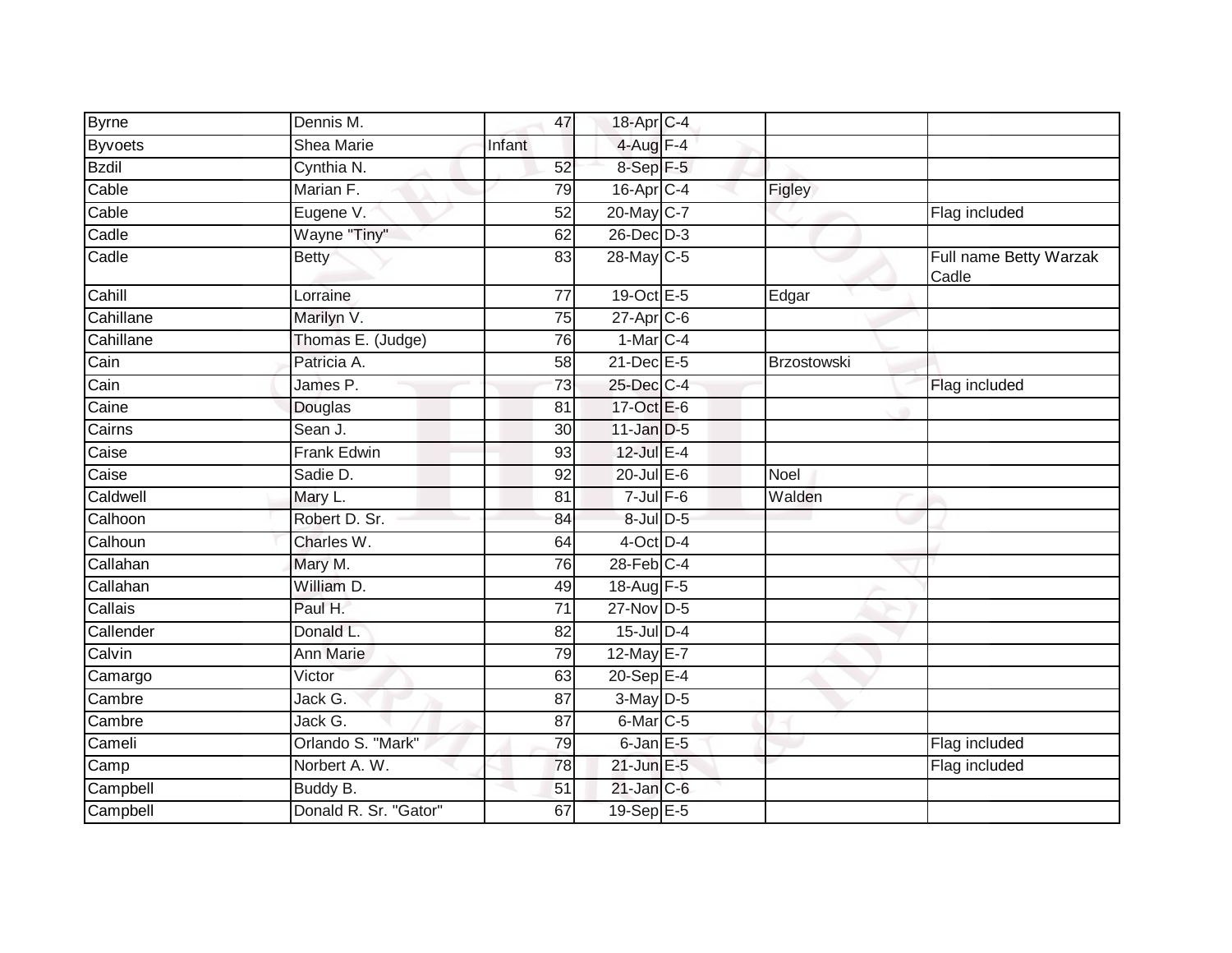| Campbell     | Jeannie A.             | 90              | 29-Mar D-6      |            | Full name Jennie A.<br><b>Campbell Miller</b> |
|--------------|------------------------|-----------------|-----------------|------------|-----------------------------------------------|
| Campbell III | George F.              | 71              | $10$ -Feb $E-5$ |            |                                               |
| Cantlon      | Mary E. "Betty"        | 82              | $1-Nov$ D-5     | Wickwire   |                                               |
| Cantu        | Jesus D.               | $\overline{75}$ | 10-May D-7      |            |                                               |
| Cap          | Dorothy F. (Wontorski) | 72              | $4$ -Apr $C$ -5 | Surowiecki |                                               |
| Capazine     | Dorothy Y.             | 80              | $13$ -Dec $D-5$ |            |                                               |
| Capek        | Martha                 | 77              | 29-Mar D-4      | Zebracki   |                                               |
| Capes        | Virginia S.            | 66              | 11-Jun C-4      |            | Full name Virginia S.<br>Kornacki Capes       |
| Caputo       | Carmella               | 80              | $24-Sep$ D-3    | Molinaro   |                                               |
| Caraballo    | Etelvina               | 74              | 23-Oct D-5      |            |                                               |
| Cararsco     | Irene L.               | 83              | 25-Sep D-5      |            |                                               |
| Caravana     | Angelo G.              | 80              | 16-Aug E-4      |            | Flag and K of C symbol<br>included            |
| Carden       | Luther Jr.             | 68              | 6-Oct F-5       |            |                                               |
| Cardenas     | Alfonso "Poncho"       | 64              | 5-Feb C-4       |            |                                               |
| Cardenas     | Maria T.               | 53              | 11-Oct D-5      |            |                                               |
| Carew        | James J.               | $\overline{73}$ | $11$ -Jul $E-5$ |            |                                               |
| Carley       | Samuel R.              |                 | 23-Aug E-6      |            |                                               |
| Carlin       | Mabel A.               | 101             | $11-Sep$ D-5    |            |                                               |
| Carlisle     | Oryn P.                | 89              | 13-Apr C-6      |            |                                               |
| Carlsen      | Ethel I.               | 88              | 20-Aug D-5      | Johnson    |                                               |
| Carlson      | Arne "Butch"           | 69              | $7$ -May $C$ -5 |            |                                               |
| Carlson      | Emily L.               | 86              | $6$ -May $C$ -5 |            | Emily Carlson-Schroeter-<br>Carlson           |
| Carlson      | David R.               | 95              | 29-Aug E-6      |            |                                               |
| Carlson      | Mabel b.               | $\overline{87}$ | $23$ -Feb $D-8$ |            |                                               |
| Carlson      | Gus R. Jr.             | 47              | 3-Oct D-6       |            |                                               |
| Carlson      | Ruth E.                | 83              | 10-Nov F-5      |            |                                               |
| Carlson      | Walter "Swede"         | 75              | 7-May C-5       |            | Flag included                                 |
| Carlson      | J. Christina           | 85              | 15-Nov D-7      |            |                                               |
| Carlson      | <b>Stelia</b>          | 82              | 10-Mar E-6      |            |                                               |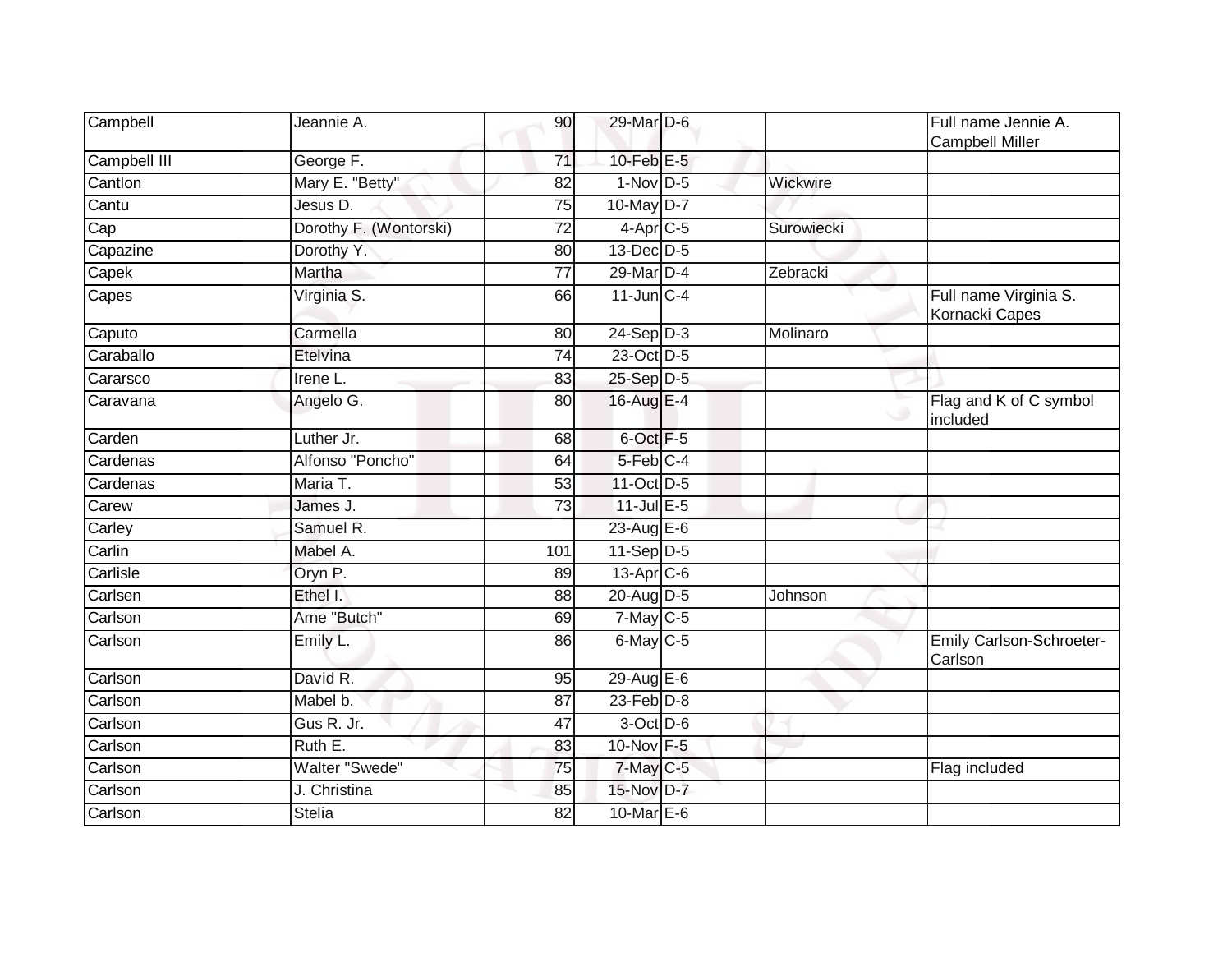| Carlson       | Clarence "Kelly:       | 81              | $2$ -May C-5             |           | Flag included |
|---------------|------------------------|-----------------|--------------------------|-----------|---------------|
| Carlsson      | Lawrence A. P.E.       | 73              | $12$ -Jul E-4            |           |               |
| Carmon        | Carroll "Gene"         | 68              | 10-Apr C-5               |           |               |
| Carmon        | Wavy                   | 72              | 5-Apr D-7                |           | Flag included |
| Carnavacciolo | Inez                   |                 | $17$ -May $D-5$          | Vlahovich |               |
| Carnovale     | Elena                  |                 | $22$ -Nov C-6            |           |               |
| Carpenter     | Margaret A.            | 80              | $11$ -Jan $ D-5 $        |           |               |
| Carpure       | Albert Jr              | 75              | $14$ -Dec $F-1$          |           |               |
| Carr          | Fred A. 'Bill"         | 87              | 3-Oct D-6                |           |               |
| Carr          | Mathew"Buddy"          | 70              | 19-Dec D-5               |           | Flag included |
| Carrano       | Paricia L.             | 67              | $5 - Jun$ <sub>C-4</sub> | Johnson   |               |
| Carrigan      | Floyd J.Sr. "Red"      | 83              | 14-Oct D-4               |           |               |
| Carroll       | Edward A.              | 87              | 9-Oct D-5                |           |               |
| Carroll       | George L.              | 78              | 26-Apr D-6               |           | Flag included |
| Carroll       | Kenneth V. Sr. "Casey" | 83              | 17-Mar E-4               |           |               |
| Carrrasco     | Irene L.               | 83              | 26-Sep E-5               |           |               |
| Cartagena     | Octavio A.             | 92              | $20$ -Jan $E-5$          |           | Flag included |
| Carter        | Cheryl Lynn (C.C.)     | 42              | 27-Feb C-5               |           |               |
| Carter        | Annie Lou              | 87              | 25-Sep D-5               |           |               |
| Carter        | Hewelett L.            | 79              | $23$ -Jul $D-3$          |           |               |
| Carter        | Alfred 'Al"            | 85              | 17-Nov F-5               |           |               |
| Carter        | Leonard H. "Len"       | $\overline{51}$ | 14-Oct D-4               |           |               |
| Cartwright    | <b>Howard Clifton</b>  | 72              | $12$ -Dec $D-6$          |           | Flag included |
| Carver        | Joy S.                 | 49              | $22$ -Jul $D-4$          |           |               |
| Carver        | Marion E.              |                 | $4$ -Jan $C-4$           |           |               |
| Cash          | Opal N.                | 81              | $10$ -Apr $C$ -5         |           |               |
| Casiano       | Juan Pagan             | 78              | 31-Mar E-5               |           |               |
| Casiano       | Altagracia             | 82              | $1-Oct$ $D-4$            |           |               |
| Casillas      | Arthur F.              | 51              | 24-Mar E-5               |           | Flag included |
| Caskey        | Gayle W.               | 68              | $17$ -Dec $D-4$          | Walter    |               |
| Cassell       | Debra A.               | 41              | 3-Apr C-4                | Doty      |               |
| Cassidy       | <b>Howard Keith</b>    | 65              | $26$ -Apr $D-6$          |           |               |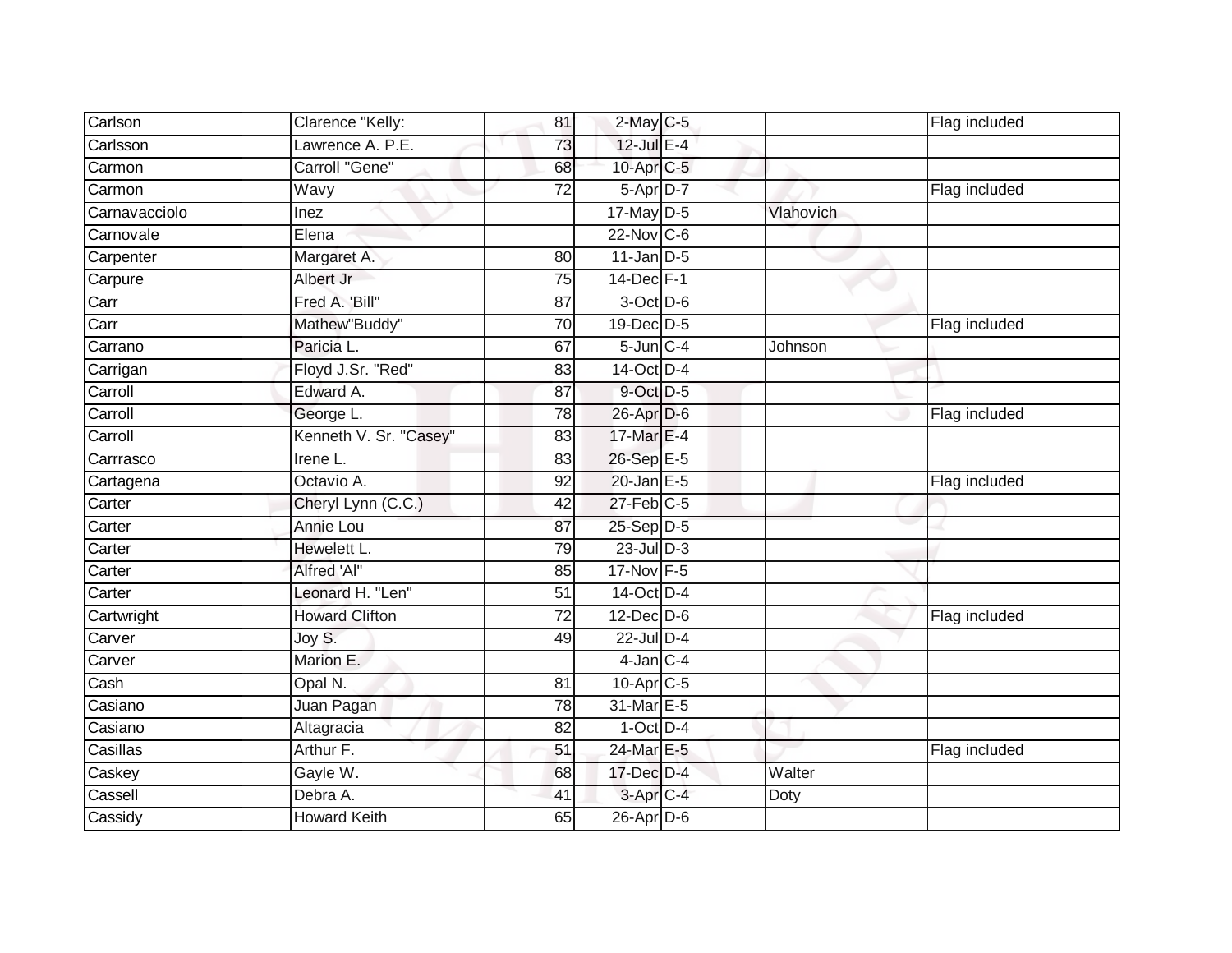| Cassity    | Leo F.              | 89              | 22-Oct D-2            |              | Flag included             |
|------------|---------------------|-----------------|-----------------------|--------------|---------------------------|
| Casson     | Barbara J.          | 52              | 31-Jan C-4            |              |                           |
| Casson     | Fred W.             | 67              | $25$ -Jan $C$ -5      |              |                           |
| Cast       | Allen Brent Sr.     | 63              | $11-Oct$ D-5          |              |                           |
| Castillo   | Frances L.          | 80              | $22$ -Mar $D-4$       |              |                           |
| Castillo   | Vera E.             | 79              | $9$ -Jan $C$ -5       |              |                           |
| Castillo   | Felipe D.           | 79              | 20-Nov D-5            |              |                           |
| Castillo   | Carlos Sr.          | 74              | 30-Oct D-4            |              | Flag and Picture included |
| Castro     | David Sr. "Owl"     | 54              | $5-Nov$ D-4           |              |                           |
| Catania    | Rose Marie          | 66              | 19-Aug D-4            | Moore        |                           |
| Catlin     | Harley J.           | $\overline{74}$ | $11$ -Jan D-5         |              | Flag included             |
| Cato       | Mildred             | 95              | 22-Nov C-6            | Kellogg      |                           |
| Caudill    | Harold L.           | 70              | 10-May D-7            |              |                           |
| Caulk      | Lois L.             | 82              | $2$ -Aug E-5          | Mackey       |                           |
| Cavan      | Blanche "Lois"      | 85              | 9-Feb D-4             | <b>Brown</b> |                           |
| Cavanaugh  | Catherine A.        | 84              | $13$ -Jan $E-5$       |              |                           |
| Cavazos    | Armandina           | 55              | 19-Feb C-5            |              |                           |
| Cave       | Lloyd L.            | 79              | 11-Sep D-5            |              | Flag included             |
| Cawthorn   | Marilyn L,.         | 48              | 30-Apr <sub>C-5</sub> |              |                           |
| Cebulski   | Walter J.           | 81              | $14-Sep$ E-6          |              |                           |
| Cebulski   | Mildred "Milly"     | 82              | 26-Sep E-5            | Fronek       |                           |
| Celenica   | Anne B.             | $\overline{87}$ | 11-Aug $F-5$          | <b>Basar</b> |                           |
| Cenkush    | Jo Ann "Jody"       | 48              | $2$ -Dec $D$ -5       |              |                           |
| Centanni   | Helen               | 85              | $21$ -Aug D-5         |              |                           |
| Centifanto | Frank N. "OB"       | 80              | 18-Mar C-5            |              |                           |
| Cermak     | George Jr.          | 70              | 29-Oct D-4            |              | Flag included             |
| Cerne      | Richard C.          | 66              | 18-Oct E-5            |              |                           |
| Ceroni     | <b>Hurley Marie</b> |                 | 7-Jan C-4             |              |                           |
| Cerovina   | Joan T.             | 77              | 7-Jan C-4             |              |                           |
| Certa      | John                | 76              | 21-Dec E-5            |              | Flag included             |
| Cervik     | John S.             | 75              | $24$ -Jan $C-5$       |              |                           |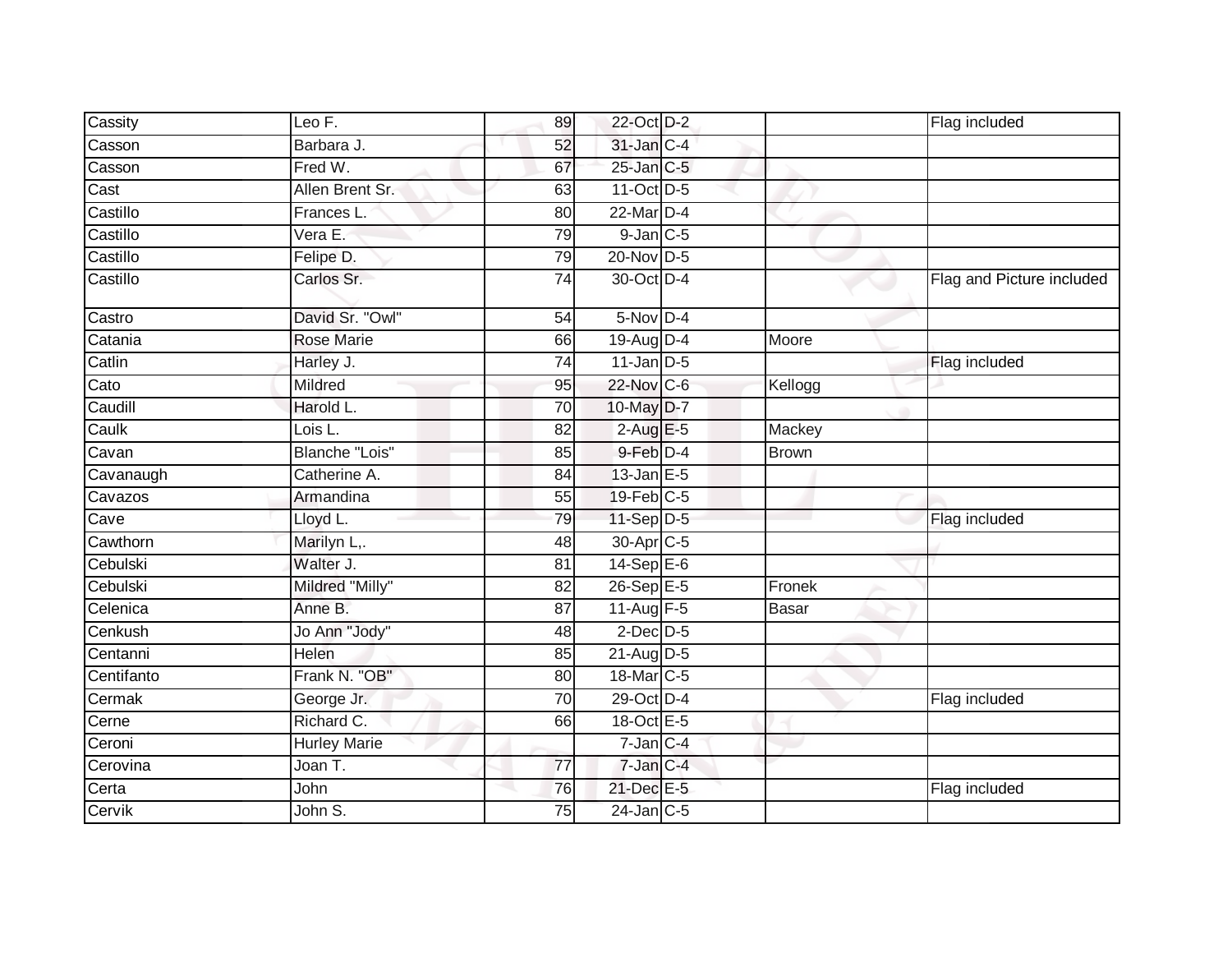| Cerviston      | Margaret (Ginger)             | 55              | $9-Nov$ F-1          |           |                        |
|----------------|-------------------------------|-----------------|----------------------|-----------|------------------------|
| Chabe (Penska) | Ruth                          | 77              | 5-Oct E-6            |           |                        |
| Chabraja       | Angeline                      | 83              | 12-Mar C-4           |           |                        |
| Chadesh        | Richard J.                    | 74              | $14$ -Jun $E - 5$    |           | Flag included          |
| Chambers       | Leola Rae                     | $\overline{59}$ | 19-Mar C-4           | Creviston |                        |
| Chambly        | Roy H.                        | 82              | $2$ -Feb $C$ -5      |           |                        |
| Chanak         | Daniel M.                     | 73              | $14$ -May C-4        |           | Flag included          |
| Chancellor     | Margaret E.                   | 70              | $2$ -Jun $E$ -6      |           |                        |
| Chapas         | Pauline                       | 86              | 10-Apr C-5           |           |                        |
| Chapman        | <b>Jerry</b>                  | 59              | $22$ -Jan $C-4$      |           |                        |
| Chapman        | Arlie O. "Chappy"             | 84              | $17$ -Jun D-4        |           |                        |
| Chapman        | <b>William Thomas Talbert</b> | 79              | 16-Nov E-6           |           |                        |
| Chapman        | <b>Delores Marie</b>          | 71              | $2$ -Feb $C-5$       |           |                        |
| Chapski        | Loretta A.                    | 77              | 30-Jun E-5           | Farrell   |                        |
| Charles        | Helen I.                      | 96              | 7-May C-5            |           |                        |
| Charlson       | Rick L.                       | 47              | 3-Apr <sub>C-4</sub> |           |                        |
| Chasanov       | Robert M.                     | 62              | $1-Mar$ C-4          |           | Flag included          |
| Chase          | Clarence                      | 79              | $3-AprC-4$           |           |                        |
| Chastain       | Claude W. Sr.                 | 82              | 6-Apr C-5            |           |                        |
| Chattin        | Amy Suzanne                   | 28              | $13$ -Jul $F-1$      |           | Picture included       |
| Chavez         | Josephine Godoy               | 79              | 17-May D-5           |           |                        |
| Chavez         | Magda                         |                 | $22$ -Jun $F-1$      |           |                        |
| Chavez         | Cesar A. Jr.                  | 49              | $31$ -Jan $C-4$      |           |                        |
| Chavez         | Josephine                     | 79              | 18-May C-6           |           | Josephine Godoy Chavez |
| Chavis         | Doris "Grandma Chavis"        | 87              | 24-Aug E-5           |           |                        |
| <b>Cheek</b>   | Donald A.                     | 54              | 22-Mar D-4           |           |                        |
| Cheloouas      | Theodore Jr. "Ted"            | 81              | $29-Nov$ D-6         |           |                        |
| Chengary       | Stella R.                     | 94              | 28-Sep E-5           |           |                        |
| Cherbak        | Rubye                         | 84              | $4$ -May C-6         |           |                        |
| Cherry         | George B.                     | 90              | 29-Jun E-5           |           |                        |
| Cherven        | James S.                      | 82              | $18$ -Jul $E$ -6     |           | Flag included          |
| Chesney        | Lillian A.                    | 80              | 29-Mar D-4           |           |                        |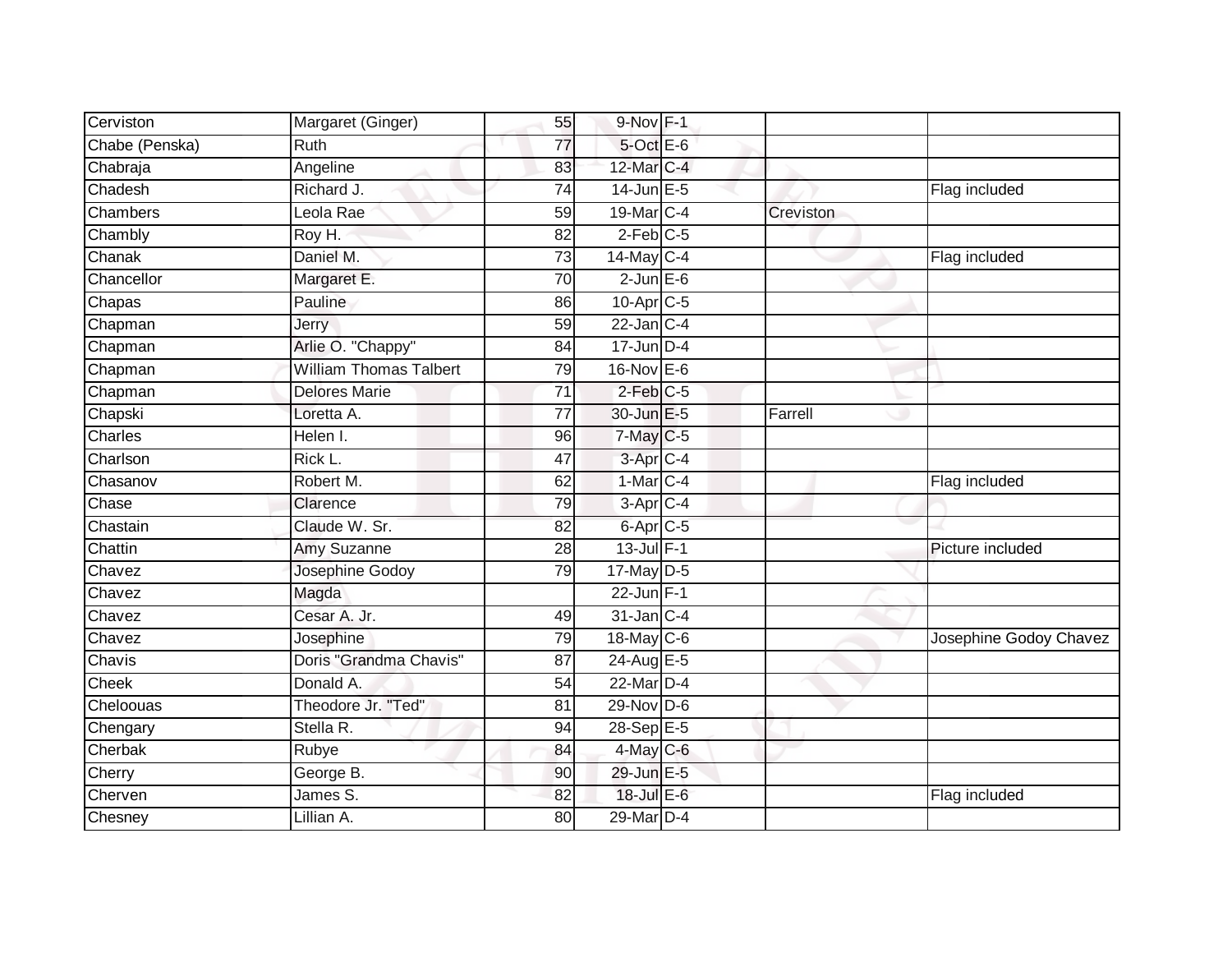| <b>Chess</b>  | Gertrude A.             | 78              | 31-Oct D-6          |            |                                                            |
|---------------|-------------------------|-----------------|---------------------|------------|------------------------------------------------------------|
| Chessor       | <b>Denny Allen</b>      | 59              | 10-Apr C-5          |            |                                                            |
| Chester       | Phyllis "Nana"          |                 | 11-Sep D-5          | Woodward   | <b>Phyllis Lorranine</b><br><b>Woodward Chester Childs</b> |
| Chidalek      | Daniel J.               | 45              | $15$ -Jun $E-8$     |            |                                                            |
| Childs        | Phyllis "Nana"          |                 | $11-\text{Sep}$ D-5 | Woodward   | <b>Phyllis Lorranine</b><br><b>Woodward Chester Childs</b> |
| Chilian       | Hanna H.                | 79              | 8-Feb D-4           |            |                                                            |
| Chilipala     | Jean                    | 84              | $25$ -Nov $D-5$     |            |                                                            |
| Chintis       | <b>Thomas Michael</b>   | 51              | $1$ -May $C-5$      |            |                                                            |
| Chizmar       | George                  | 78              | 14-Oct D-4          |            | Flag included                                              |
| Chmiel        | Anna                    | 80              | $4$ -Jan $C$ -5     | Stankovich |                                                            |
| Chmiel        | Edward                  | 81              | 20-Sep E-4          |            | س                                                          |
| Chnupa        | Karl V. Jr.             | 65              | 21-Dec E-5          |            |                                                            |
| Choate        | Marie Emma              | 80              | 4-Dec D-5           | Agnes      |                                                            |
| Chorba        | <b>Stella</b>           | 83              | 21-Oct D-5          | Paskis     |                                                            |
| Chorba        | <b>Edward J."Pinch"</b> | 85              | 20-Oct F-5          |            |                                                            |
| Chorba        | Mary V.                 | 80              | $3-Nov$ F-5         |            |                                                            |
| Choros        | Panagiotis "Pete"       | 91              | $23$ -Jun F-4       |            |                                                            |
| Chovanec      | Elaine June             | 76              | 28-May C-3          | Chernek    | Flag included                                              |
| Chovanec      | John                    | 80              | $2$ -Feb $C$ -5     |            |                                                            |
| Chrisbens     | Lilliamn "Evelyn"       | 81              | 29-Dec F-5          |            |                                                            |
| Christensen   | Fern C.                 | 91              | 8-May C-5           |            |                                                            |
| Christensen   | Leo $\overline{C}$ .    | $\overline{70}$ | $27-Sep$ $D-4$      |            |                                                            |
| Christenson   | Harry M. Sr.            | 99              | $20$ -Apr $C$ -6    |            |                                                            |
| Christman     | Glen                    | 83              | $2$ -Mar $C$ -5     |            |                                                            |
| Christner     | Elizabeth R.            | 78              | $28 - Sep$ F-5      |            |                                                            |
| Christodoulou | Shirley Ann             | 66              | 26-Aug D-5          |            |                                                            |
| Christoff     | Christ                  | 84              | 17-Jan C-4          |            |                                                            |
| Christopher   | Lucille                 | 94              | 9-Sep D-5           |            |                                                            |
| Christy       | <b>Lloyd Dale</b>       | 83              | 19-May E-6          |            |                                                            |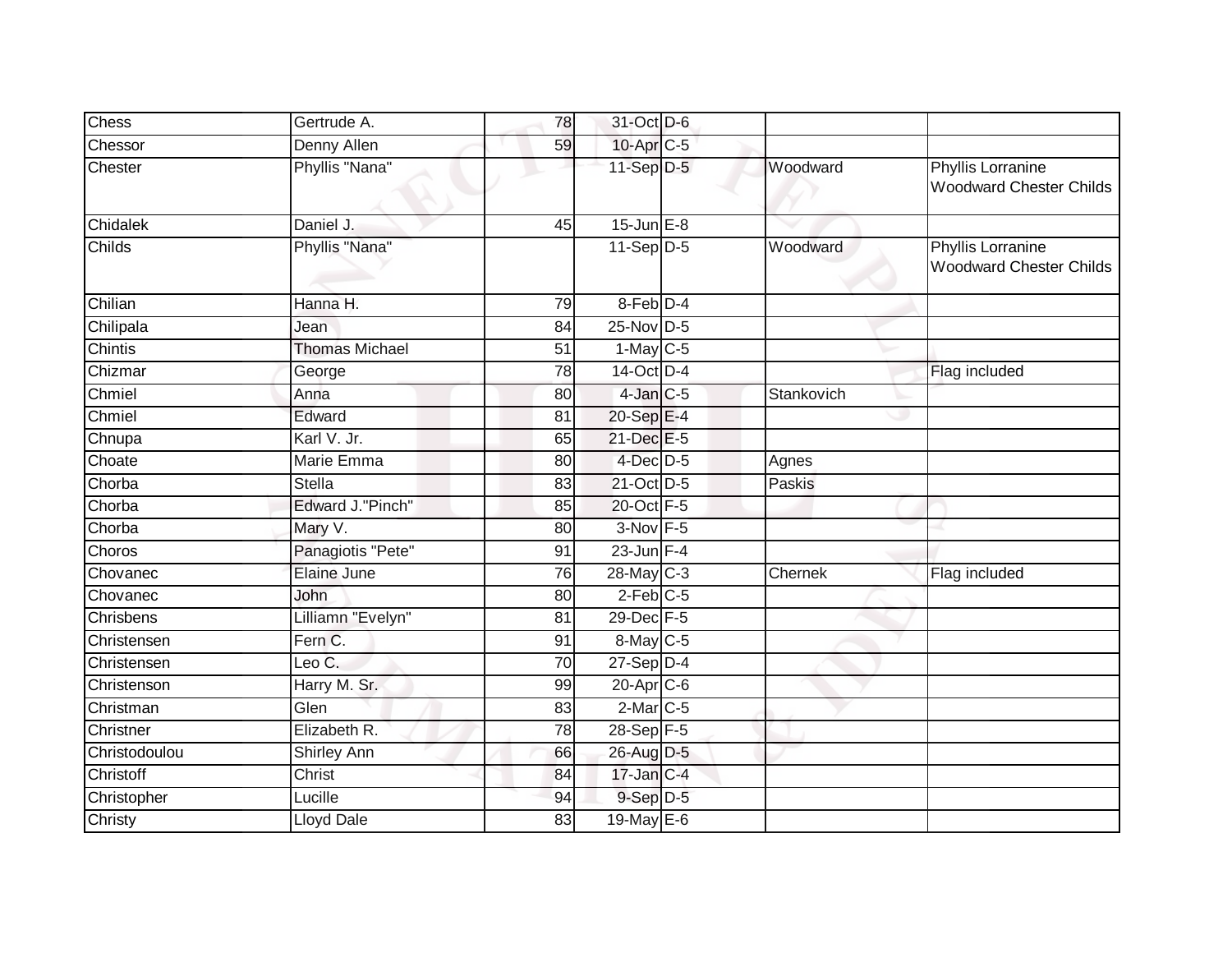| Chrzan          | Irene                                   | 82              | 17-Oct $E-6$                       |               |                                     |
|-----------------|-----------------------------------------|-----------------|------------------------------------|---------------|-------------------------------------|
| Chubinski       | Lottie                                  | 86              | 3-Dec D-4                          | Jerzyk        |                                     |
| Chuckney        | Anthony J.                              | 33              | 19-Oct E-5                         |               |                                     |
| Chudy           | Pamela C.                               | 42              | $24$ -Feb $C-5$                    | <b>Morrow</b> |                                     |
| Chudy           | Stanley                                 | 79              | 30-Mar C-5                         |               | Flag included                       |
| Churilla        | Robert E.                               | 85              | $15$ -Oct $D-4$                    |               | Flag included                       |
| Churilla        | Ethel D.                                | 82              | $4$ -Dec $D-5$                     |               |                                     |
| Cichocki        | Theodore J.                             | 63              | $7 - \overline{Aug}$ D-5           |               | Flag included                       |
| Cichocki        | George L.                               | 82              | 6-Nov D-4                          |               | Flag included                       |
| Ciciora         | Mary P.                                 | 85              | $2-AugE-5$                         | Wachowiak     |                                     |
| Ciesielski      | Joseph S.                               | $\overline{71}$ | 25-Sep D-5                         |               | Flag included                       |
| Ciesla          | Donald                                  | 61              | $9$ -Jun $E - 5$                   |               |                                     |
| Cifalia         | Danny J.                                | 75              | 28-Jan C-5                         |               |                                     |
| Cincoski        | Mary V.                                 | 95              | 14-May C-4                         |               |                                     |
| Ciochina-Vraciu | Helen "Grand Ma-Ma"<br>"Granney" "Buda" | 98              | 29-Dec F-5                         |               | Full name Helen Ciochina-<br>Vrachu |
| Ciovica         | Joseph                                  | 86              | $31$ -Jul $D-4$                    |               |                                     |
| Ciovica         | Joseph                                  | 86              | $1-Aug$ E-5                        |               |                                     |
| Cipich          | Martin A. Sr.                           | 84              | 25-Aug F-4                         |               |                                     |
| Ciupak          | Ann                                     | 80              | 5-May E-6                          | Kaminsky      |                                     |
| Claesgens       | Katherine L.                            | 41              | 19-Dec D-5                         |               |                                     |
| Clapp           | <b>Richard Dale Sr</b>                  | 69              | 23-Mar C-7                         |               | Flag included                       |
| Clark           | Beatrice M.                             | 97              | $16$ -Jan $\overline{\text{C}}$ -3 |               |                                     |
| Clark           | LaDonna Denise                          | 43              | $23$ -Jul $D-3$                    |               |                                     |
| Clark           | <b>Waldo Carroll</b>                    | 76              | $6-Sep$ D-4                        |               | Flag included                       |
| Clark           | Freda R.                                | 83              | $5 - Jan$ $E-1$                    |               |                                     |
| Clark           | <b>Shirley Kay</b>                      | 56              | $9$ -Jun $E$ -5                    | Wymer         |                                     |
| <b>Clark</b>    | Joseph W. "Bill"                        | 61              | 24-Mar E-5                         |               |                                     |
| Clark           | Iretha M.                               | 90              | $1$ -Jun $C$ -5                    |               |                                     |
| Clark           | Larry L.                                | 70              | $6$ -Apr $C$ -5                    |               | Flag included                       |
| Clark           | Robert E. "Bob"                         | 71              | 25-May C-5                         |               |                                     |
| Clark           | Warren A.                               | 74              | 4-Nov D-4                          |               | Flag included                       |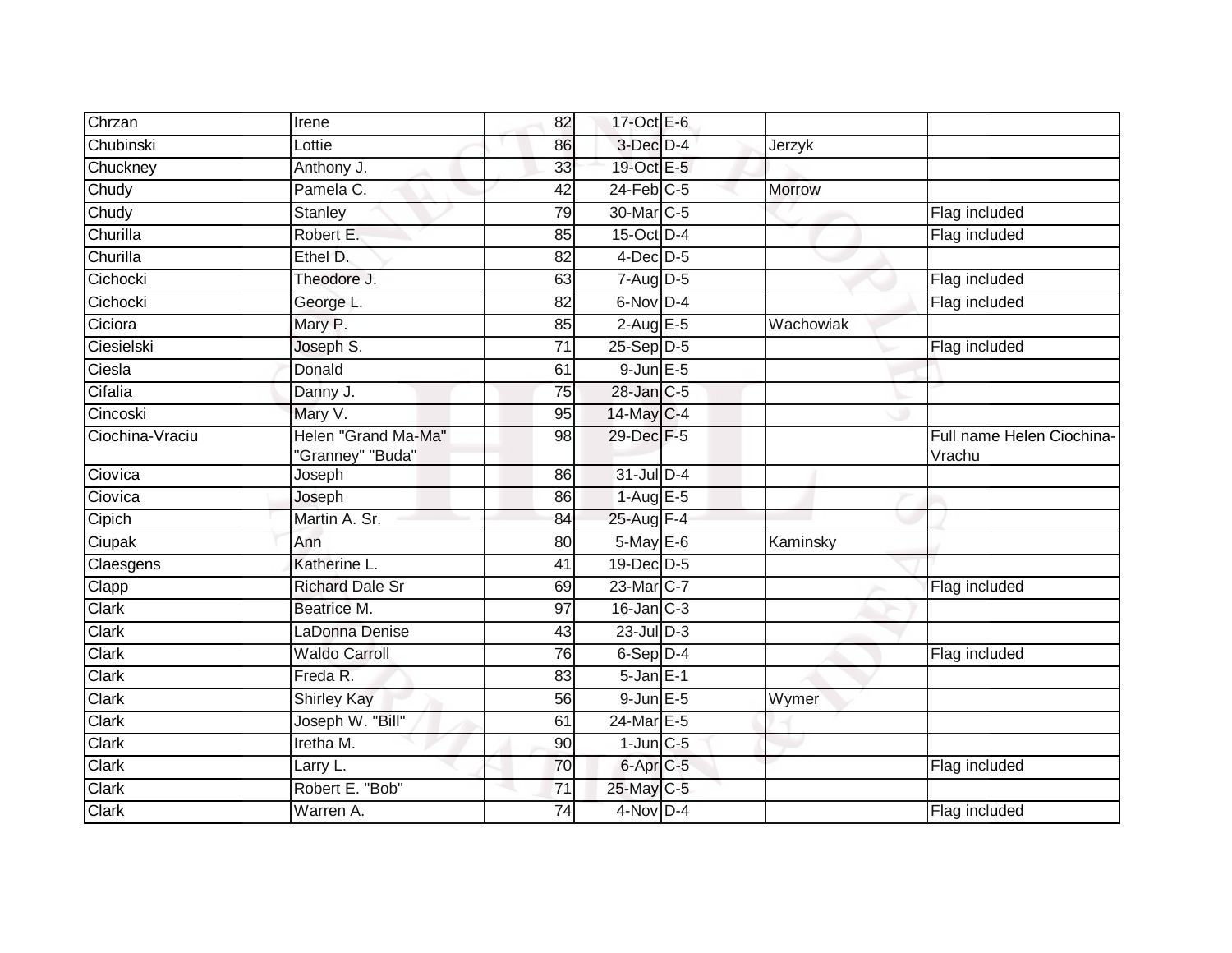| <b>Clark</b>    | Nova Ree               | 97              | $1-AugE-5$       | Mitchell       |                                |
|-----------------|------------------------|-----------------|------------------|----------------|--------------------------------|
| Clark           | Ruth R.                | 80              | 14-Jan C-6       |                | Flag included                  |
| Clark           | Ann                    | 88              | 28-Sep F-5       | <b>Kutsick</b> | Full name Ann (Bobik)<br>Clark |
| Clark           | Calvin                 | 66              | $14-SepE-6$      |                |                                |
| Clark           | William R.             | 80              | $14$ -Apr $E-3$  | ▽              |                                |
| Clark           | Andrew Robert          | Infant          | $24$ -Jul D-4    |                |                                |
| Clausing        | Pearl                  | 96              | 24-Mar E-5       |                |                                |
| Clay            | Lucille M.             | 85              | $26-Sep$ E-5     |                |                                |
| Clayton         | William L. Sr.         | 61              | $18$ -Jul E-6    |                |                                |
| Cleland         | Rose A.                | 86              | 15-Apr C-5       | Sander         |                                |
| <b>Clemens</b>  | <b>Karen Elaine</b>    | 43              | $1$ -Jul $D$ -6  |                |                                |
| <b>Clement</b>  | Michaelynn             | 52              | 30-May C-4       | Jordan         |                                |
| Clements        | Donald E.              | 70              | 6-Nov D-4        |                |                                |
| <b>Clemons</b>  | Fred L.                | 89              | $3-AugE-6$       |                |                                |
| Clifford        | William V.             | 84              | 7-Jan C-4        |                |                                |
| Clifton         | Robert J. "Bob"        | $\overline{74}$ | $17$ -Apr $C$ -6 |                |                                |
| Cline           | Rhoda                  | 72              | 29-Dec F-5       | Ensweiler      |                                |
| Cline           | Charles W.             | 78              | 16-Aug E-4       |                |                                |
| Clinton         | Patrick Henry          | 71              | 15-Mar D-5       |                |                                |
| Clouse          | Frank                  | 85              | 19-Mar C-4       |                |                                |
| Coady           | <b>Bridget</b>         | 94              | $2$ -Mar $C$ -5  | Carrabne       | Cross included                 |
| Coates          | Larry A.               | 51              | 25-Mar C-5       |                |                                |
| Cobb            | <b>Doris</b>           | 90              | 21-Jul F-5       |                |                                |
| Cobb            | Alfonzie               | 37              | $3$ -Jan $C-4$   |                |                                |
| Cobb (Hardaway) | <b>Canary Beatrice</b> | 87              | $2$ -Jan $C-3$   |                |                                |
| Coccaro         | Sandra M.              | 58              | 25-May C-5       |                |                                |
| Cochran         | <b>Bruce Roland</b>    | $\overline{71}$ | $4$ -May C-6     |                |                                |
| Cody            | Donna Jean             | 44              | $20-Sep$ E-4     |                |                                |
| Coffel          | <b>Paul Russell</b>    | 84              | $22$ -Jan $C-4$  |                |                                |
| Coffman         | Roy A.                 | 80              | 11-Mar C-4       |                | Flag included                  |
| Coffman         | Julia                  | 82              | $10$ -Apr $C$ -6 |                |                                |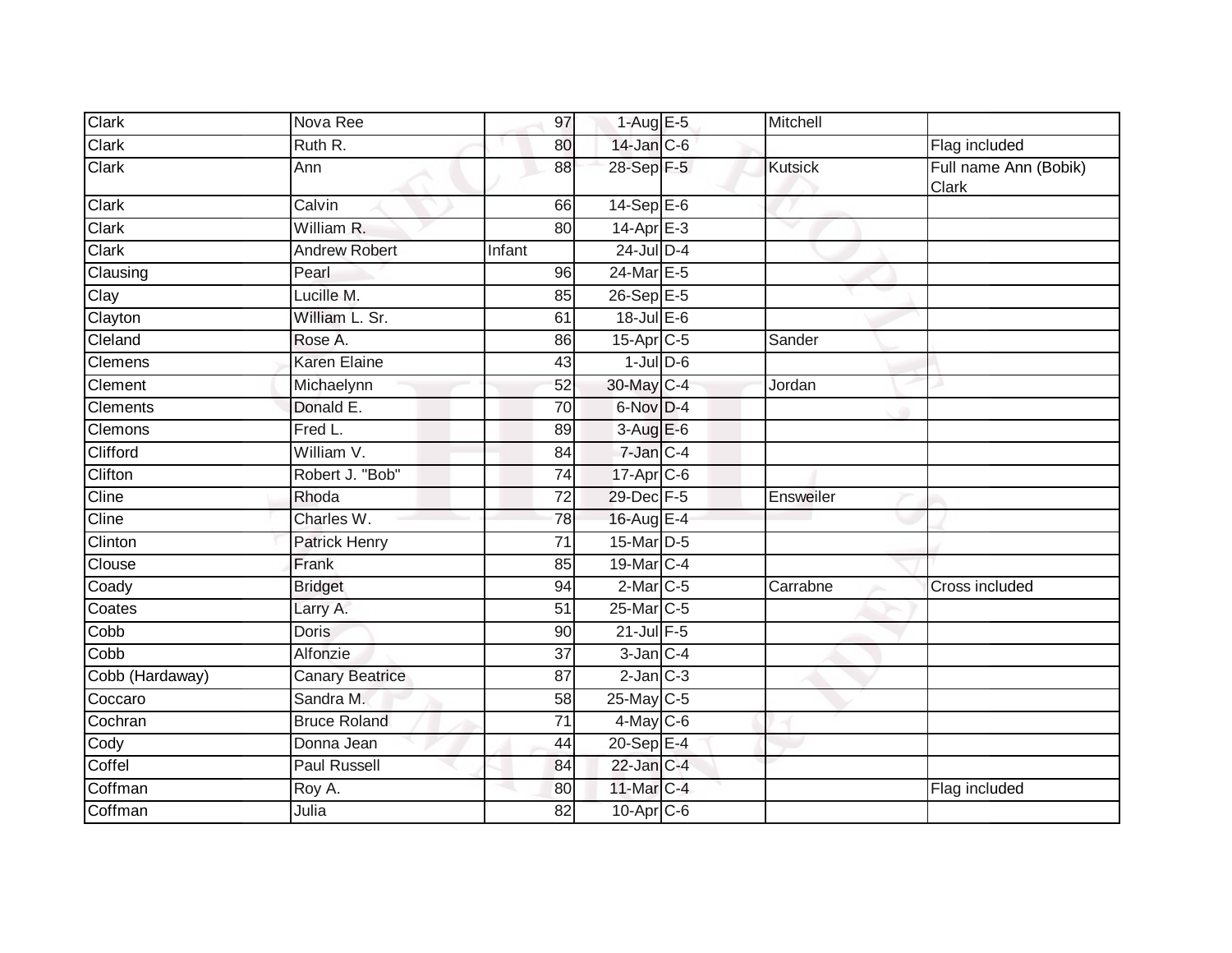| Coffman    | Ernest E.                  | 82              | 25-Feb C-7        |         |               |
|------------|----------------------------|-----------------|-------------------|---------|---------------|
| Cogdill    | <b>Ullys Eugene "Gene"</b> | 80              | 28-Nov D-6        |         | Flag included |
| Cogswell   | Esther M.                  | 90              | 16-Sep D-4        |         |               |
| Cohen      | Gertrude Rachel            | 82              | $11$ -Jan D-5     | Resnick |               |
| Cohen      | Sidney B.                  | 79              | $20$ -Jun $E-6$   |         |               |
| Cohen      | Jack "Babe"                | 79              | $6$ -Aug $D-4$    |         | Flag included |
| Colbath    | Anne Kathleen              | 79              | $13$ -Aug $D-3$   | Sertich |               |
| Colbertson | Helen F.                   | 58              | $7-SepE-5$        |         |               |
| Colby      | <b>Jeffrey Alan</b>        | 47              | $12$ -Feb $C-5$   |         |               |
| Colclasure | Jerry W.                   | 60              | 13-Dec D-5        |         |               |
| Cole       | Hazel R.                   | $\overline{77}$ | 20-Dec D-5        |         |               |
| Cole       | Zella Mae                  | 94              | $5$ -Jul $E-2$    |         |               |
| Cole       | Marie A.                   | 64              | 3-Nov F-5         |         |               |
| Cole       | Larry L.                   | 60              | $5 - Jan$ $E-1$   |         |               |
| Coleman    | Ethel M.                   | 58              | $5-Sep D-6$       |         |               |
| Coleman    | Lois Amy                   | 96              | 13-Oct F-5        |         |               |
| Collard    | Donald G. Sr.              | 58              | $4-Feb$ $C-6$     |         |               |
| Colle      | Virgil                     | 79              | $16$ -Nov $E - 6$ |         |               |
| Collins    | Edward I.                  | 84              | 10-Jul D-5        |         | Flag included |
| Collins    | Patricia A.                | 55              | 19-Mar C-4        |         |               |
| Collins    | Anne J.                    | 83              | $5-Sep$ D-5       |         |               |
| Colon      | Camerina                   | 76              | 24-Oct E-5        | Salcedo |               |
| Colvin     | <b>Ann Marie</b>           | 79              | $13-May$ C-6      |         |               |
| Comer      | Willie L.                  |                 | 59 Novermber E-5  |         |               |
| Compnik    | Albert W.                  | 86              | $4$ -Oct $D-4$    |         | Flag included |
| Compton    | <b>Belle</b>               | 94              | $14-Sep$ E-6      | Rains   |               |
| Condreva   | Willard J.                 | $\overline{82}$ | 8-Feb D-4         |         | Flag included |
| Condreva   | <b>Dolores</b>             | 79              | $11$ -Jan $D-5$   | Konop   |               |
| Condron    | Robert R. "Papa"           | 73              | $5$ -Jan $E-1$    |         | Flag included |
| Confalone  | Joseph A. "The Count"      | 77              | 18-Aug F-5        |         |               |
| Conley     | Milicent A.                | 66              | $14$ -Feb $C-4$   | Reffelt |               |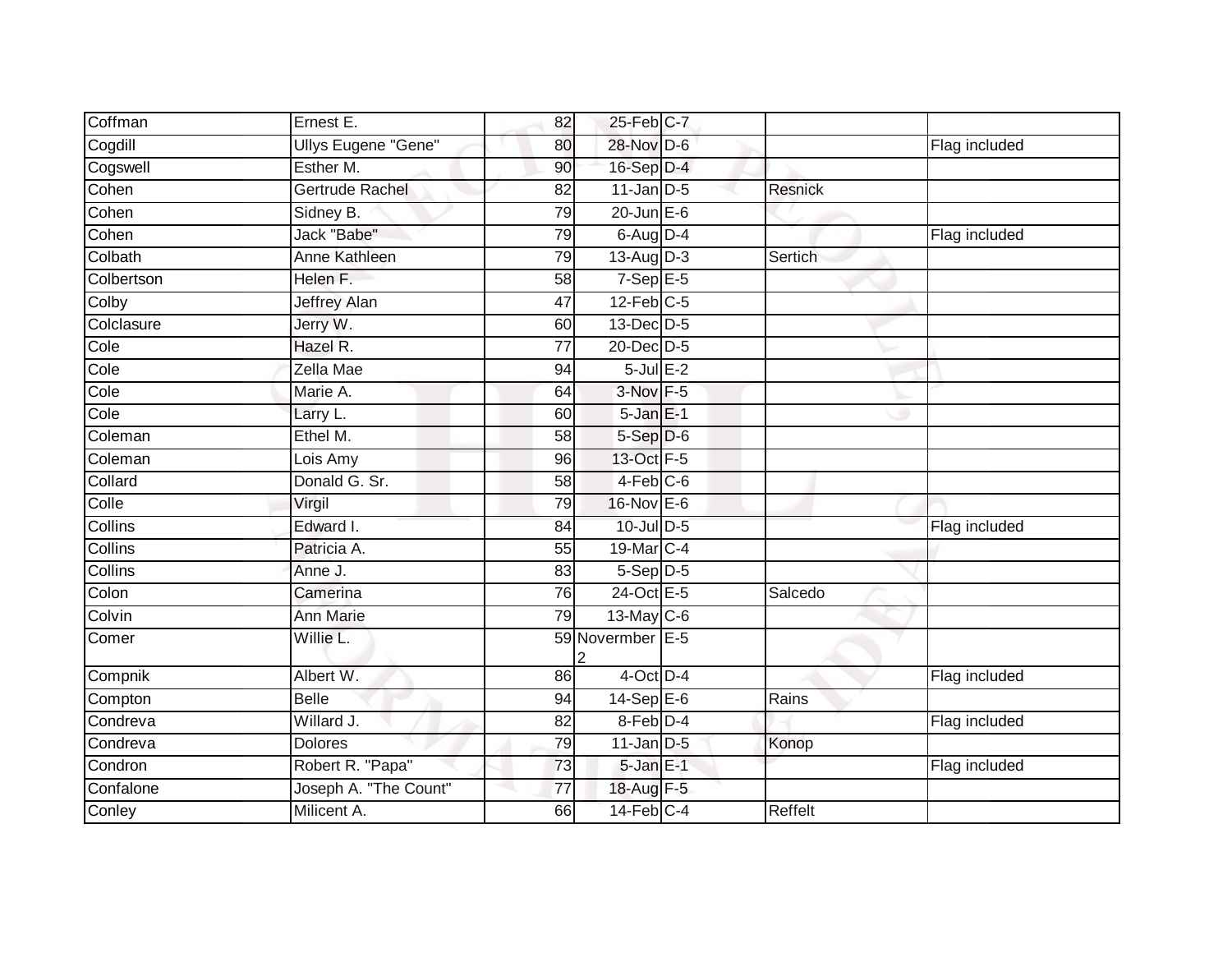| Conley  | Michael J.             | 66              | 30-Jan C-5        |           |                                         |
|---------|------------------------|-----------------|-------------------|-----------|-----------------------------------------|
| Conley  | William J.             | 80              | $5$ -Jul $E-2$    |           |                                         |
| Conner  | Dalton J.              | 65              | $8-Sep$ F-5       |           |                                         |
| Conner  | Patrick                | 57              | 31-Mar E-5        |           |                                         |
| Connors | John Charles "Jack"    | 70              | $9$ -Jun $E$ -5   |           | Picture included                        |
| Conrad  | Lee                    | 89              | 25-Aug F-4        |           | Masonic symbol included                 |
| Conti   | <b>Ethel Mae</b>       | 90              | $7-Sep$ E-5       | Greenwell |                                         |
| Conway  | Mary                   | $\overline{81}$ | 24-May D-5        |           |                                         |
| Cook    | Dorothy J.             | 65              | $10$ -Jul $D-4$   |           |                                         |
| Cook    | <b>Helen</b>           |                 | $13$ -Jun $E-6$   |           |                                         |
| Cook    | Mary Lou               | 58              | $28-Nov$ D-6      | Huizenga  |                                         |
| Cook    | Helen                  | 81              | 18-Jan C-5        | Stefano   |                                         |
| Cook    | <b>Dorothy Mae</b>     | 74              | 10-Dec D-4        | Ratz      |                                         |
| Cook    | Laura C. "Mother Cook" |                 | 28-Mar C-4        |           |                                         |
| Cook    | Donald A. "Cookie"     |                 | 14-Nov E-5        |           |                                         |
| Cook    | Susan M.               | 74              | $3$ -Jan $C-4$    | Quint     |                                         |
| Cook    | Norman O.              | 81              | 8-Jan C-4         |           |                                         |
| Cooke   | Dorothy Mae            | 69              | $20$ -Feb $C-3$   |           |                                         |
| Cooke   | Robert W.              | 64              | 3-Nov F-5         |           |                                         |
| Cooke   | Dorothy Mae            |                 | $14$ -Jun $E - 5$ | Anstey    | Picture included                        |
| Cooper  | Elsie                  | 84              | $11-Sep$ D-5      | Nolan     | Full name Elsie Cooper<br><b>Becker</b> |
| Cooper  | Gertrude H.            | 81              | $17$ -Jan C-4     | Van Zyl   |                                         |
| Cooper  | Martha                 | 86              | $23$ -Jul $D-3$   |           |                                         |
| Cooper  | William S.             | 96              | 30-Sep D-5        |           |                                         |
| Cooper  | Phyllis A.             | $\overline{81}$ | 31-May D-5        | Vanseth   |                                         |
| Cooper  | Arthur "Art"           | 62              | 8-Oct D-2         |           |                                         |
| Cooper  | Marjorie               | 82              | 7-Mar C-4         | Claxton   |                                         |
| Copak   | Barry L.               | 54              | $10$ -Jun $C-4$   |           |                                         |
| Copak   | Adeline J.             | 52              | 14-Jun E-5        |           |                                         |
| Cope    | Marguerite "Marge"     | 96              | $4$ -Jul $E$ -5   |           |                                         |
| Coppage | Orville "Hubes"        | 81              | $2$ -Oct $D-5$    |           |                                         |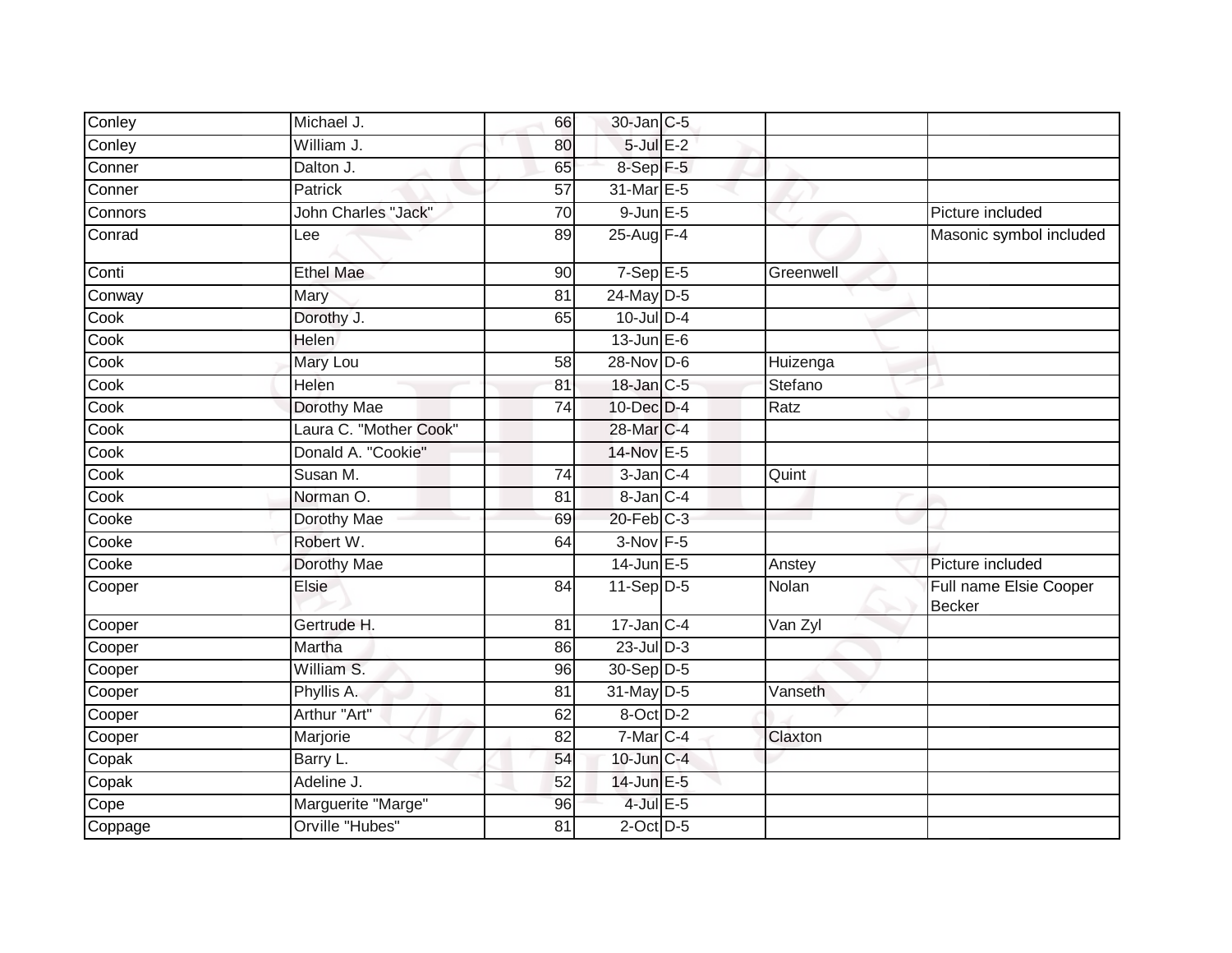| Coppinger    | Sally L.                | 50              | $7 -$ Jul $F - 6$                 |                |                                                |
|--------------|-------------------------|-----------------|-----------------------------------|----------------|------------------------------------------------|
| Copple       | Pauline W.              | 94              | $13$ -Aug $D-3$                   | Whitlock       |                                                |
| Copple       | Edwin F.                | 73              | 29-Mar D-4                        |                |                                                |
| Coppolillo   | Alfred J.               | 86              | $7$ -Dec $F-2$                    |                |                                                |
| Corasalla    | Cora "Granny"           |                 | $19-Sep$ $E-6$                    | Dedeaux        | Full name Cora Corasalla<br>Goode              |
| Corbin       | <b>Bettie</b>           | 68              | $1-Sep$ F-5                       | <b>Jenkins</b> |                                                |
| Cordero      | Yolanda                 | 52              | $11-Sep$ D-3                      |                | Full name Yolanda-<br>Osornio-Codero           |
| Cordes       | Joseph J.               | $\overline{70}$ | $16$ -Aug E-4                     |                |                                                |
| Core         | Lester <sub>C.</sub>    | 77              | $22$ -Feb $D-5$                   |                | Flag included                                  |
| Core         | Doris M.                | 77              | 8-May C-5                         |                |                                                |
| Corkan       | S. Wayne "Corky"        | 86              | $26$ -Jan $C-4$                   |                |                                                |
| Corkan       | Gertrude E.             | 85              | 24-Aug E-5                        |                |                                                |
| Corneil      | Trillie Rebecca "Becky" | 49              | 31-May D-5                        | Poore          |                                                |
| Cornell      | Wilma J.                | 74              | 6-Mar <sub>IC-5</sub>             |                |                                                |
| Corns        | Robert G. O.D. "Doc"    | 77              | 29-Oct D-4                        |                |                                                |
| Correll      | John W.                 | 81              | 8-Oct D-2                         |                | Flag included                                  |
| Corujo       | Maria Cruz "Donna Mayo" | 80              | 29-Jul D-4                        |                |                                                |
| Corwin       | <b>Elsie</b>            | 89              | $3$ -Dec $D-4$                    | Morrow         |                                                |
| Cory         | Jean L.                 | 71              | 29-Mar <sub>D-4</sub>             |                |                                                |
| Coslet       | Robert L.               | 64              | $19$ -Jun $D-5$                   |                |                                                |
| Costa        | LaVerne T.              | 80              | $2$ -Feb $C$ -5                   |                | Flag included                                  |
| Costello     | Peter                   | 72              | 19-Mar $ C-4 $                    |                |                                                |
| Cosz         | Mary Jean               | $\overline{78}$ | 21-Oct D-5                        | Phipps         | Full name Mary Jean<br><b>Closz Fullbrandt</b> |
| Cotrell      | John E.                 | 72              | $17$ -Feb $E-5$                   |                | Flag included                                  |
| Cotter Pryde | Geraldine               | 94              | $7$ -Jan $C$ -5                   |                |                                                |
| Coty         | Roxie                   | 93              | $9$ -Jan $C$ -5                   | <b>Bowen</b>   |                                                |
| Couch        | Doris E.                | 80              | $15-Sep$ $F-6$                    |                |                                                |
| Coughlin     | Thelma E.               | 94              | $4$ -Jan $C-5$                    |                |                                                |
| Coulter      | Hazel Lena              | 85              | $14$ -Jan $\overline{\text{C-6}}$ | Wright         |                                                |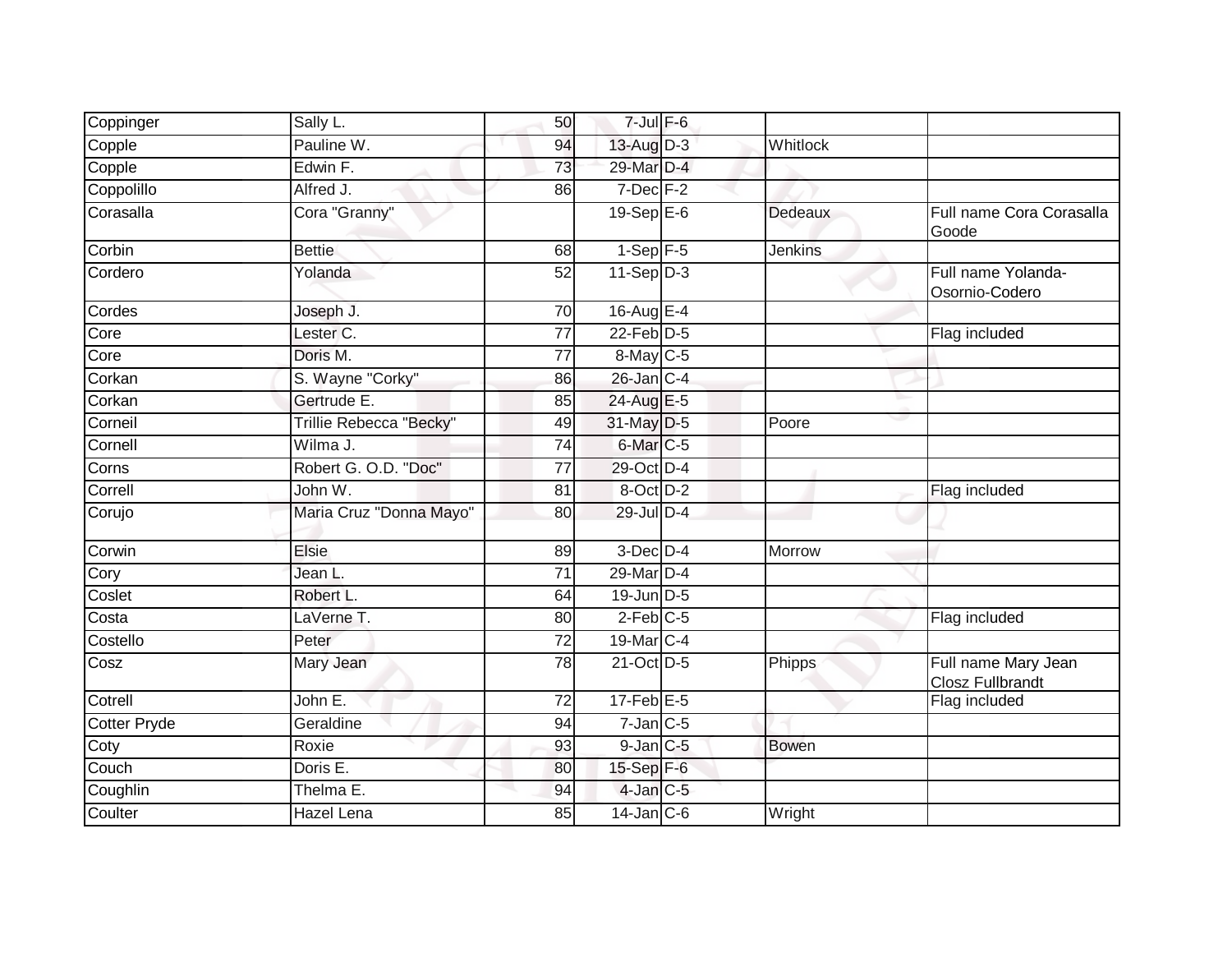| Coulter   | Glenn E.                | 90              | 5-Feb C-4         |                |                                                 |
|-----------|-------------------------|-----------------|-------------------|----------------|-------------------------------------------------|
| Counts    | Mildred "Millie"        | 59              | 18-Sep D-6        |                |                                                 |
| Cournoyer | <b>Paul Christopher</b> | 74              | $21$ -Jan $C-6$   |                |                                                 |
| Courtney  | Thomas A.               | 80              | $26$ -Jan $ C-4 $ |                | Flag included                                   |
| Covaciu   | <b>Richard Nisson</b>   |                 | $27-Sep$ $D-5$    |                | Picture included                                |
| Covert    | Noma Vibian             | 93              | $11$ -Jun $C-4$   | <b>Pullins</b> | Full name Noma Vivian<br><b>Covert Anderson</b> |
| Cowart    | Lloyd B. Sr.            | 65              | $17$ -Aug E-6     |                |                                                 |
| Cox       | Billy M.                | 62              | $20$ -Nov $D-4$   |                |                                                 |
| Cox       | Edward E.               | $\overline{73}$ | 13-Jun E-6        |                | Flag included                                   |
| Cox       | Waneta                  |                 | 28-Mar C-5        | Hastings       |                                                 |
| Cox       | Jimmie A.               | 69              | $5 - Jan$ $E-1$   |                | Flag included                                   |
| Cox       | Georgia L.              | 95              | $17$ -Jun $D-4$   |                |                                                 |
| Coyle     | Lucille                 | 82              | 22-Feb D-5        |                | Full name Lucille Baird<br>ی<br>Coyle           |
| Coyle     | Evelyn                  |                 | 27-Aug D-5        | Sumeracki      | Full name Evelyn Coyle<br>Miller                |
| Craaybeek | Janice E.               | 65              | 27-Mar C-7        |                |                                                 |
| Craciun   | Helene                  | 51              | 15-Apr C-5        |                | Full name Helen Craciun<br>Helfen               |
| Craig     | <b>James Marion</b>     | 87              | 13-Mar C-6        |                |                                                 |
| Craig     | Doran B.                | 65              | 9-Dec D-5         |                |                                                 |
| Cramer    | Genevieve               | 96              | 22-Mar D-4        |                |                                                 |
| Cramer    | Geraldine               | 83              | $9$ -Oct $D-5$    |                |                                                 |
| Cramer    | Dennis M.               | 68              | $19-Nov$ D-3      |                |                                                 |
| Crance    | Linda M.                |                 | 25-Aug F-4        |                |                                                 |
| Crane     | Adeline A.              | 89              | $21$ -Jan $C-6$   | Van Caster     |                                                 |
| Crane     | Margaret P.             | 82              | 29-Mar D-4        |                |                                                 |
| Cranford  | David R.                | 54              | 30-Jul D-4        |                |                                                 |
| Crawford  | Pearl S.                | 93              | $27$ -Jan E-4     |                |                                                 |
| Crawford  | Catherine "Kate"        |                 | 30-Oct D-5        |                |                                                 |
| Crawford  | Ellen M.                | 79              | 25-Jun D-4        |                |                                                 |
| Creech    | Tammy                   | 38              | $7$ -May $C$ -5   |                |                                                 |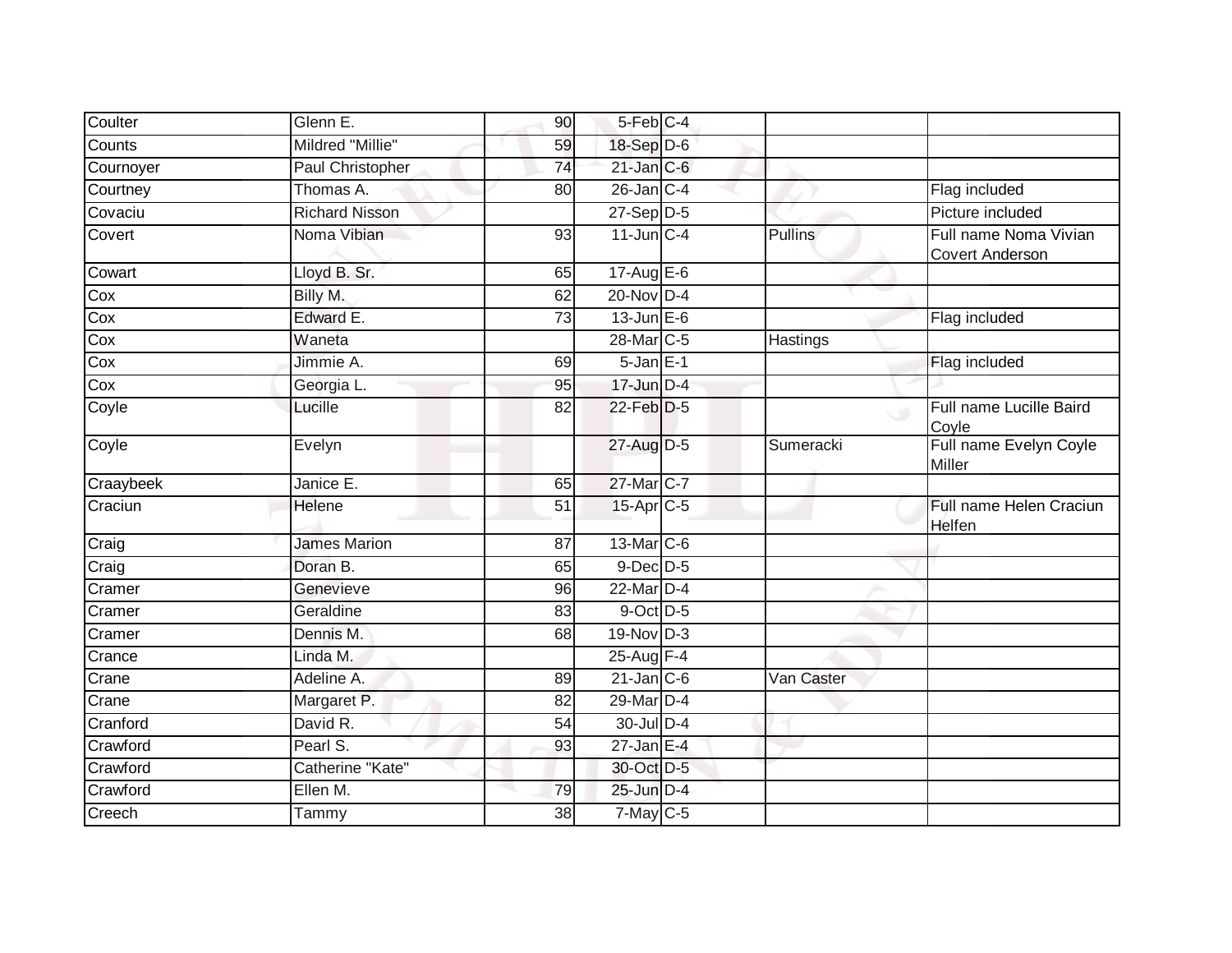| Creighton          | Eldon "Al"           | 89              | 30-Aug E-5       |                 |                                           |
|--------------------|----------------------|-----------------|------------------|-----------------|-------------------------------------------|
| Cremonesi          | Virdinia G. "Jeanne" | 81              | $2$ -Jul $D-3$   |                 |                                           |
| Crescent           | Joseph J.            | 81              | 5-Sep D-5        |                 |                                           |
| Creviston          | Margaret (Ginger)    | 55              | $9-Nov$ F-1      |                 |                                           |
| Crider             | <b>Kelly Denise</b>  | $\overline{33}$ | 10-Oct $E-5$     |                 |                                           |
| Crilley            | Margaret             | 96              | 22-Aug E-5       |                 |                                           |
| Criner             | Jack                 | 81              | $10$ -Jun $C-4$  |                 |                                           |
| Crippen            | Ruth                 | 71              | $17$ -Jan C-4    |                 |                                           |
| Crisman            | Robert E.            | 68              | 11-Nov D-6       |                 | Flag included                             |
| Crk                | <b>Jerry</b>         | 88              | $1$ -Dec $F - 5$ |                 |                                           |
| Crnjak             | Marie E.             | 76              | 22-Apr C-7       | Danieles        |                                           |
| Crockett           | Idise                |                 | $13-Sep$ D-5     |                 |                                           |
| Croney             | Ruthie               | 65              | 22-Mar D-4       |                 |                                           |
| Cronin             | Judith A. "Judi"     | 60              | 8-Nov D-5        | <b>Dvorscak</b> |                                           |
| Crook              | Raymond Arthur       | $\overline{71}$ | 13-Jan E-5       |                 |                                           |
| Croom              | Howard "Doc"         | 81              | 20-Sep E-4       |                 |                                           |
| Crosby             | Mrytle L.            | 76              | $22-Sep$ F-5     |                 |                                           |
| Cross              | Carl F.              | 94              | $2$ -Aug E-5     |                 |                                           |
| Cross              | Alice E.             |                 | 11-May C-6       |                 |                                           |
| Cross              | <b>Miriam</b>        | 90              | 16-Aug E-4       |                 |                                           |
| Crouse             | Richard E.           | 44              | $22$ -May C-5    |                 |                                           |
| Crouse             | Paitton B.           | 76              | $9$ -Dec $D$ -5  |                 |                                           |
| Crowder            | Charles "Chuck"      | 74              | $4$ -May C-6     |                 | Flag included                             |
| Crowe              | Don E.               | 71              | $2-Apr$ $C-4$    |                 |                                           |
| Croyle             | Opal G.              | 86              | $7$ -May $C$ -5  |                 |                                           |
| Crum               | <b>Helen May</b>     | 96              | 16-Oct D-5       |                 | Full name Helen May<br><b>Howard Crum</b> |
| Cruse              | Geraldine C. "Gerry" | 70              | $29$ -Jul $D-4$  |                 |                                           |
| Crutcher           | Rudolph V.(Bush)     |                 | 18-Aug F-5       |                 | Picture inlcluded                         |
| Cruz               | Juana                | 95              | $20$ -Jan E-5    |                 |                                           |
| $\overline{C}$ ruz | Gloria L.            | 71              | 4-Nov D-4        |                 |                                           |
| Cruz               | Julio                | 84              | $25$ -Feb $C$ -7 |                 |                                           |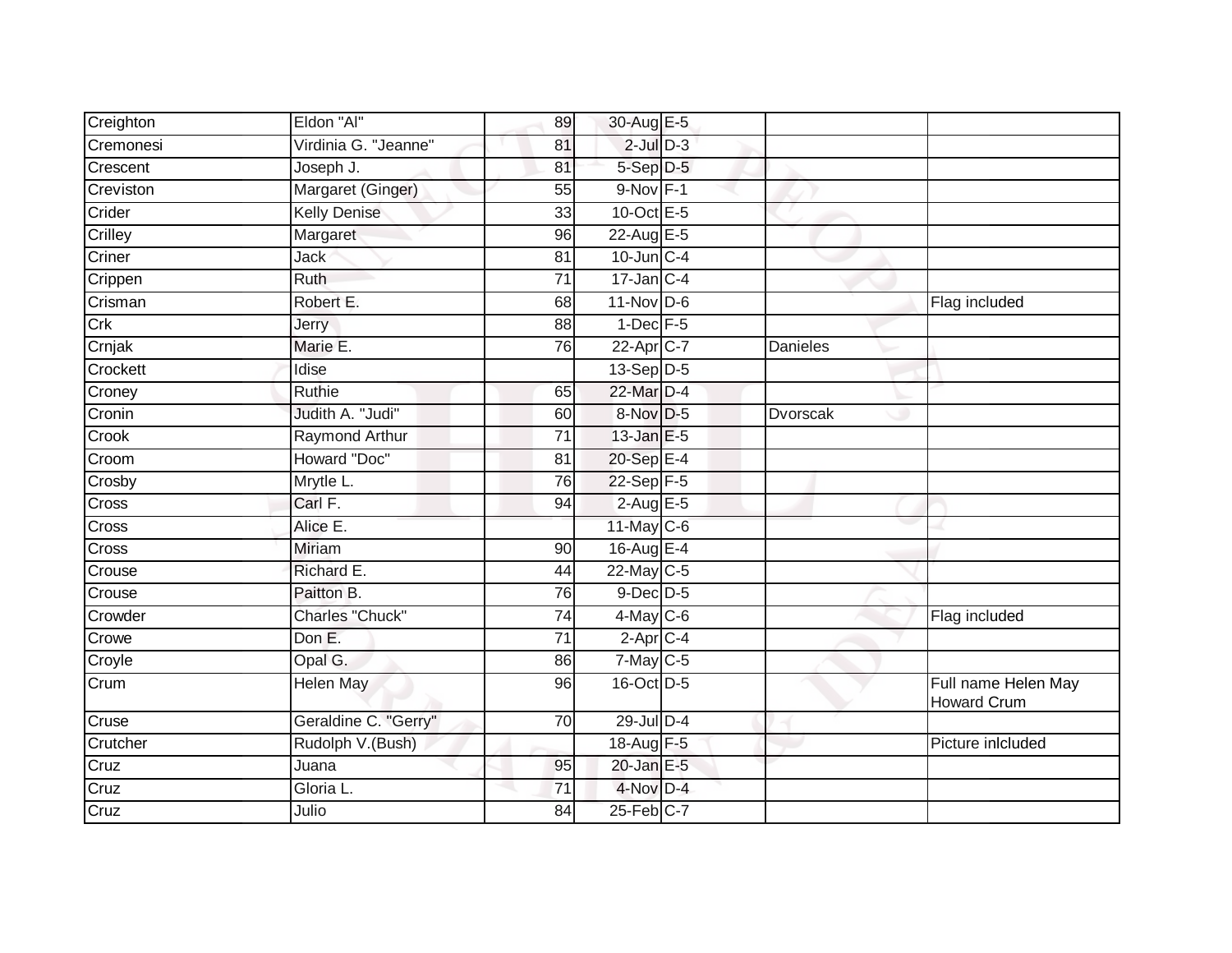| Cseke          | Rachel               | 84              | 4-Oct D-5              |               | Full name Rachel Granger-<br>Cseke |
|----------------|----------------------|-----------------|------------------------|---------------|------------------------------------|
| Csicsko        | Mary B.              | 77              | $17$ -Dec $D-4$        |               |                                    |
| Csonka         | Lottie M.            | 77              | $11-Sep$ D-5           |               |                                    |
| Cuccaro        | Kathleen M.          | 50              | $2$ -Jan $C-3$         | <b>Bandos</b> |                                    |
| Cuculic        | Eleanor              | 72              | 30-Apr <sub>C-5</sub>  |               |                                    |
| Cucuz          | Marko                | 93              | 24-May D-5             |               |                                    |
| Cuellar        | Jose                 | 98              | $7$ -Dec $F-2$         |               |                                    |
| Culbertson     | Helen F.             | 58              | 6-Sep D-4              |               |                                    |
| Culbertson     | Virgene              |                 | $25-$ Sep $D-6$        | Longwith      |                                    |
| Cullom         | Charles Michael Jr.  | 35              | $7-Sep \overline{E-5}$ |               |                                    |
| Cummings       | Walter R. "K9UIF"    | 74              | $28-Sep$ E-5           |               |                                    |
| Cummings       | Leo E.               | 69              | $1-Mar$ C-1            |               |                                    |
| <b>Cummins</b> | Robert V.            | 72              | $4$ -Jun $C-3$         |               |                                    |
| Cunningham     | R. John              | 75              | 16-Aug E-4             |               |                                    |
| Cunningham     | Crystle M.           | $\overline{76}$ | 8-Feb D-4              |               |                                    |
| Cunningham     | Scott R.             | 14              | 15-Mar D-5             |               |                                    |
| Cunningham     | Queen Eshter         |                 | 4-Jul $E-5$            |               |                                    |
| Cunningham     | Nokle V.             | 86              | 7-Mar C-4              |               |                                    |
| Cunningham     | Wilhelmine N.        | 70              | $9$ -Jan $C$ -5        |               |                                    |
| Cunningham     | Helen                |                 | 25-Nov D-5             | <b>Bailey</b> |                                    |
| Curosh         | William J.           | 83              | 20-Dec D-5             |               |                                    |
| Curry          | Gene A.              | 70              | $9$ -May C-5           |               |                                    |
| Curtis         | Kenneth R.           | 65              | 13-Nov D-5             |               |                                    |
| Curtis         | Martin L             | 74              | $5-Sep$ D-6            |               | Flag included                      |
| Cusic          | Nathaniel Sr. Pastor | 69              | 12-Sep E-4             |               |                                    |
| Cuthbert       | Kevin                | 13              | $13$ -Jan E-5          |               |                                    |
| Cvitkovich     | Dolores A.           |                 | 7-Oct D-4              | Polochak      |                                    |
| Cyrnek         | Lucille E.           | 80              | $1-Mar$ $C-1$          | Gedmin        |                                    |
| Cysson         | Frank J. "Cy"        | 83              | 24-Oct E-5             |               | Flag included                      |
| Czaja          | Lillian C. "Laura"   | 78              | 29-Mar D-5             | Gremba        |                                    |
| Czajkowski     | Alex W.              | 89              | 14-Oct D-4             |               |                                    |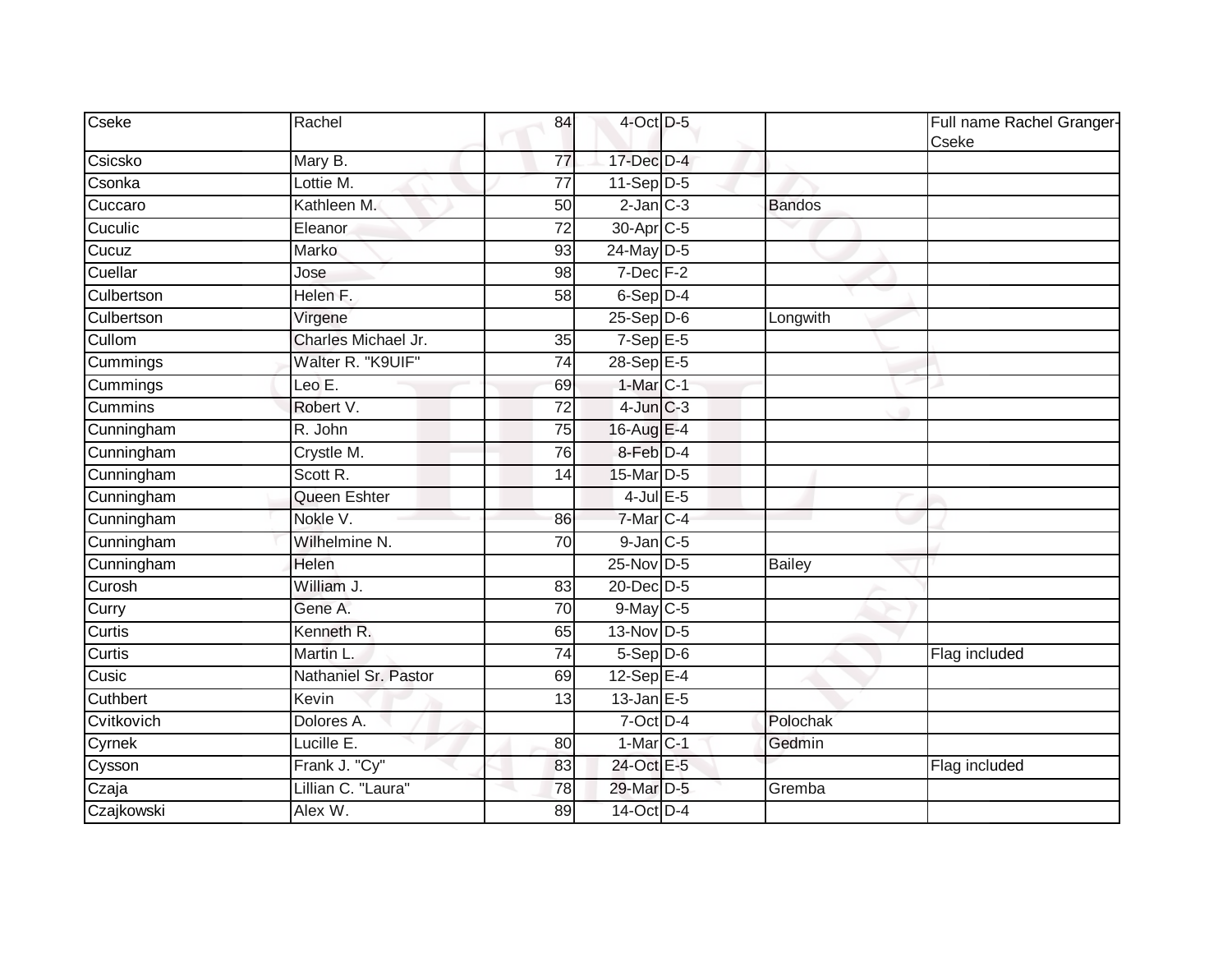| Czajkowski         | Eugene                             | 73              | 25-Jul E-5            |           | Flag included |
|--------------------|------------------------------------|-----------------|-----------------------|-----------|---------------|
| Czapla             | Paul John                          | 80              | 20-Dec D-5            |           |               |
| Czarnecki          | Phillip C. Jr.                     | 85              | 15-Aug E-6            |           | Flag included |
| Czarnecki          | Richard A.                         | 43              | 18-Mar <sub>C-5</sub> |           |               |
| Czarnik            | Walter "Sharky"                    | 79              | $16$ -Jun $F-5$       |           | Flag included |
| Czazasty           | Chester                            | 91              | 15-Mar D-5            |           |               |
| Czech              | Mildred E.                         | 89              | 16-Aug $E-4$          |           |               |
| Czepiel            | Joseph                             | 86              | $27$ -Dec $D-4$       |           |               |
| Czerniak           | Mitchell "Mike"                    | $\overline{71}$ | 25-Nov D-5            |           | Flag included |
| Czernoch           | Thaddeus S.                        | 86              | $18$ -Jul E-6         |           | Flag included |
| Czerwinski         | Edward James Sr.                   | 50              | $24$ -Feb $C-5$       |           |               |
| Czopek             | Maria                              | 86              | $4$ -Jun $C - 4$      |           |               |
| Dabrowski          | Valeria A.                         | 94              | 22-Aug E-5            |           |               |
| <b>Dafcik</b>      | <b>Denise Rene</b>                 | 27              | $6$ -Aug $D-4$        | Slemin    |               |
| Dagis              | Edward C.                          | 71              | 8-Apr <sub>IC-6</sub> |           |               |
| Dahlin             | $\overline{\text{Warren M}}$ . Jr. | 64              | 12-Mar C-4            |           |               |
| Dahltorp           | Jean Marie                         | 91              | 16-Mar C-5            |           |               |
| Dailey             | Leona Lee                          | 59              | $10$ -Jan $C-5$       |           |               |
| Dailey             | George W.                          | 60              | $14$ -Jun $E-6$       |           |               |
| <b>Dakin</b>       | Mary J (Mae)                       | 87              | 19-Nov D-3            |           |               |
| Dal Santo          | Louis                              | 78              | 14-Nov E-5            |           |               |
| Dalrymple          | Arturo L.                          | 85              | 8-Jul D-5             |           |               |
| Dalton             | John R.                            | 78              | 12-Sep $E-6$          |           |               |
| Daluga             | Anna M.                            | 86              | $1-Oct$ $D-4$         |           |               |
| Damaskos           | William                            | 81              | $13$ -Mar $ C-6$      |           |               |
| <b>Dambrauskas</b> | Jadvyga "Hedwig"                   | 88              | 22-Mar D-4            |           |               |
| Damico             | Carol A.                           | $\overline{58}$ | 29-Aug E-6            |           |               |
| Dammarell          | Richard E. "Rich"                  | $\overline{71}$ | $9-AugE-5$            |           |               |
| Damron             | Randy A.                           | 22              | $13$ -Feb $ C-5 $     |           |               |
| Dan                | Theodore Jr.                       | 78              | 6-Jan E-5             |           |               |
| Danielewicz        | Lillian                            | 90              | $1-AprC-5$            | Weslowski |               |
| <b>Daniels</b>     | John H.                            | 73              | $15$ -Jan $C-3$       |           | Flag included |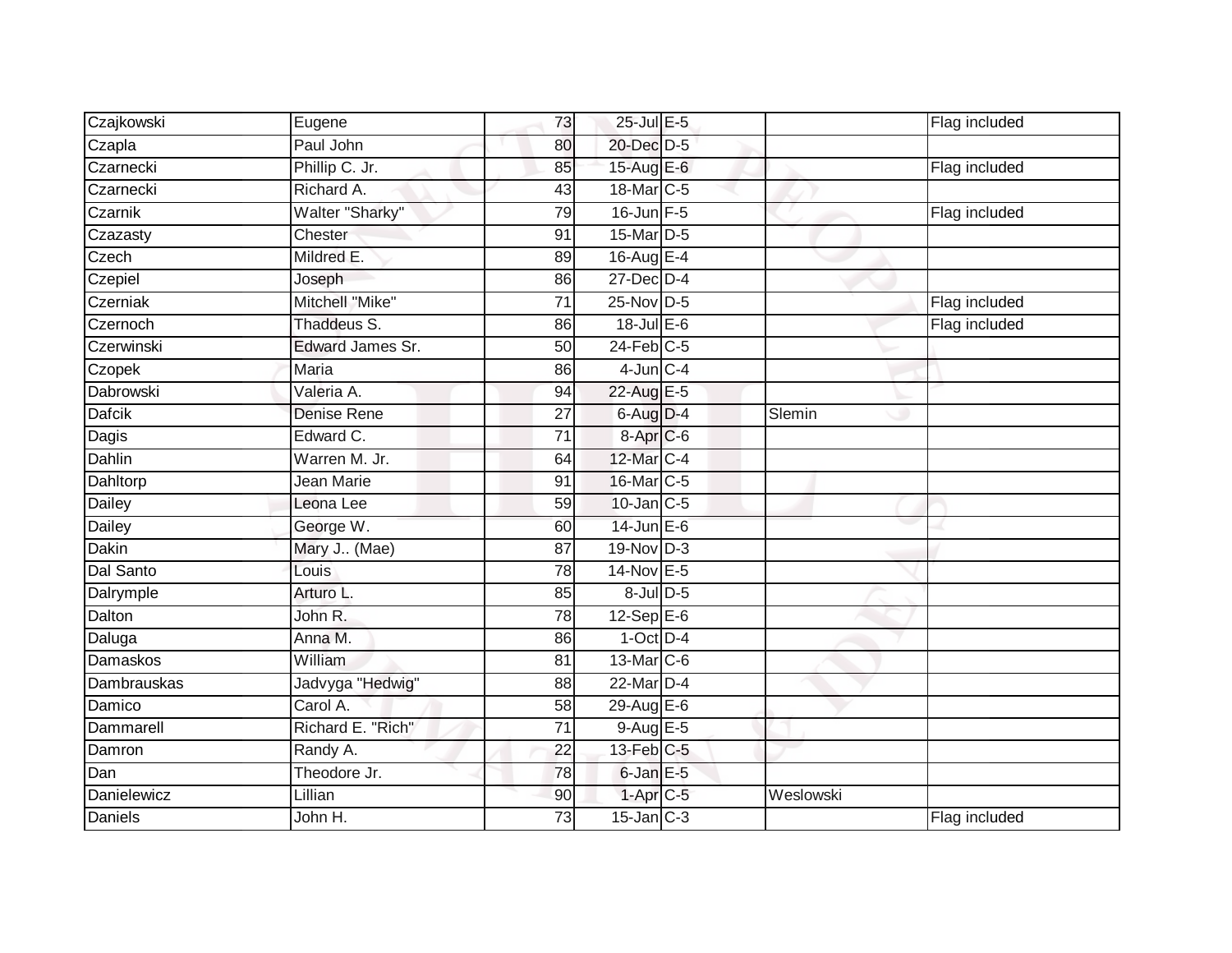| Daniels         | <b>Gail Hazel</b>             | 53              | $2$ -Oct $D-5$           |         |                                               |
|-----------------|-------------------------------|-----------------|--------------------------|---------|-----------------------------------------------|
| Daniels         | Eileen J.                     | 69              | $1-Feb$ <sub>C-4</sub>   |         |                                               |
| <b>Daniels</b>  | <b>Kelsey Elizabeth</b>       | Infant          | $27$ -Feb $C-5$          |         |                                               |
| Danielson       | Steven A.                     | 65              | $6$ -Jul $E$ -6          |         |                                               |
| Dankert         | Louis A.                      | 94              | $3$ -Dec $D-4$           |         |                                               |
| Danko           | Julia                         | $\overline{95}$ | $23$ -Feb $D-8$          |         |                                               |
| Danko           | Gizella Mary                  | 82              | $7 - \overline{Apr}$ E-4 |         |                                               |
| Danko           | Elizabeth                     | 94              | $28$ -Feb $C-4$          |         |                                               |
| Dankoff         | Virginia M.                   | $\overline{78}$ | $1-Dec$ F-5              | Geller  |                                               |
| <b>Darchuck</b> | William "Rich"                | 48              | 3-Oct D-6                |         |                                               |
| Darnell         | Penny Nobuko                  | 73              | $17 - Jun$ $D-4$         |         |                                               |
| Darnell         | George W. "Sarg"              | 90              | $5$ -Jun $C-4$           |         |                                               |
| Dason           | Elvira A.                     | 91              | $4$ -Apr $C$ -5          |         |                                               |
| Dates           | Herman D.                     | 21              | 17-Dec D-4               |         |                                               |
| Daugherty       | <b>Mary Ellen</b>             | 83              | 9-Jun E-5                |         |                                               |
| Davenport       | Shelby Jean                   | 59              | 15-Oct D-4               | Rogers  |                                               |
| David           | Debra Ann                     | 47              | 11-Mar C-4               |         |                                               |
| Davids          | Leonard W.                    | 96              | $2-Sep$ $D-4$            |         |                                               |
| Davidsmeier     | <b>Alice Marie</b>            | 87              | $5$ -Oct $E$ -6          |         | Full name Alice Marie<br>Davidsmeier Blessman |
| <b>Davies</b>   | Helen "Grannie"               | 86              | $2-Feb$ $C-5$            |         |                                               |
| Davis           | Robert R.                     | 64              | 18-May C-6               |         |                                               |
| Davis           | James Richard                 | 78              | $2-May$ C-5              |         |                                               |
| Davis           | Dana M.                       | 29              | $17 - Dec$ $D-4$         |         |                                               |
| Davis           | Evelyn                        |                 | 16-Nov F-1               | Sertich |                                               |
| <b>Davis</b>    | Daniel William "Red<br>Baron" | $\overline{52}$ | $5$ -Dec $D$ -6          |         |                                               |
| Davis           | Michael Anthony "Mike D."     | 31              | $4-Apr$ C-5              |         |                                               |
| Davis           | Michael G.                    | 55              | 12-Jul E-4               |         | Flag included                                 |
| <b>Davis</b>    | Ray L. Jr.                    | 57              | 29-Oct D-4               |         |                                               |
| Davis           | Marguerite S.                 | 96              | 19-Dec D-5               |         |                                               |
| <b>Davis</b>    | Joshiah Sr.                   | $\overline{75}$ | $14$ -Feb $C-4$          |         |                                               |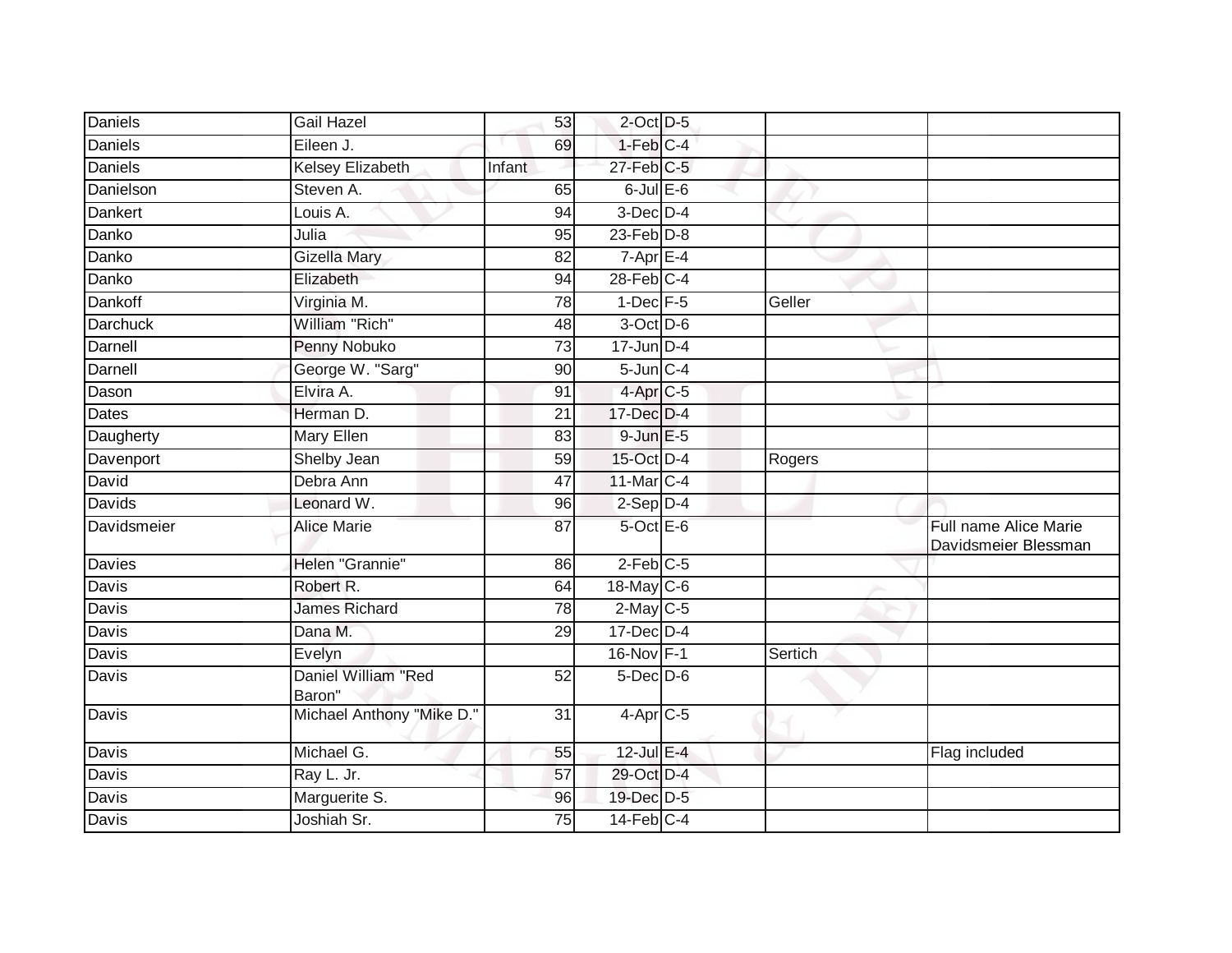| Davis           | Virginia                      | 90              | 16-Sep D-4       | Madaus          |                  |
|-----------------|-------------------------------|-----------------|------------------|-----------------|------------------|
| Davis           | <b>Pauline Vivian</b>         | 76              | 14-May C-4       |                 |                  |
| Davis           | Carmen                        | $\overline{72}$ | 25-Aug F-4       |                 |                  |
| Davis           | Mildred M.                    | 91              | $15$ -Feb $D-5$  |                 |                  |
| Davis           | <b>Melvin George</b>          | 67              | $22$ -Jul D-4    |                 |                  |
| Davis           | Hilda E:                      | 80              | 14-Nov E-5       |                 |                  |
| Davis           | Margaret A.                   |                 | $14$ -Jan $C$ -6 | Friddle         |                  |
| Davis           | Elisha                        | 86              | 7-Aug D-5        |                 |                  |
| Davis           | Leonard O.                    | 93              | $25$ -Jan $C-5$  |                 |                  |
| Davison         | Signe Marie "Grandma<br>Simi" | 88              | 24-Jun D-5       | Wickstron       |                  |
| Davy            | Margaret A. "Peggy"           | 73              | 31-Oct D-6       |                 |                  |
| Day             | Justine                       | $\overline{77}$ | 19-Feb C-5       |                 |                  |
| Day             | <b>Velma Grace</b>            | 88              | $21$ -Apr $E-4$  | VanAntwerp      | Picture included |
| <b>Dazey</b>    | Daisy M.                      | 88              | 11-May C-6       | <b>McKinzie</b> |                  |
| De La O Aldaz   | Joephine                      | 79              | 16-Aug E-4       |                 | Picture included |
| De la Torre     | Salvador Sr.                  |                 | $4-Feb$ C-6      |                 |                  |
| De St. Jean     | Joseph J.                     | 81              | 13-Mar C-6       |                 |                  |
| Deal            | Rex E.                        | 58              | 18-Jun D-3       |                 |                  |
| Dearborn        | Rudolph P.                    | $\overline{74}$ | 17-Nov F-5       |                 |                  |
| Deardorff       | Pearl K.                      | 78              | 8-Mar D-4        |                 |                  |
| Deardurff       | Paul A.                       | 56              | 7-Mar C-4        |                 |                  |
| DeBartolo       | Paul F.                       | 79              | $9-AugE-5$       |                 |                  |
| DeBonis         | Anthony                       | 89              | $26$ -Nov $D-4$  |                 |                  |
| Dec             | Kathleen M. "Katie"           | 20              | $19-Nov$ D-3     |                 |                  |
| Deckard         | Cecil                         | $\overline{75}$ | $26$ -Feb $D-3$  |                 |                  |
| Deen            | Loral A.                      | 90              | $23$ -Jul $D-3$  |                 |                  |
| Deere           | JillE.                        | 43              | $6$ -Mar $C$ -5  | Jarnecke        |                  |
| <b>DeFlorio</b> | <b>Geraldine Ruth</b>         | 76              | 30-Sep D-5       |                 |                  |
| Defrates        | Ruth A.                       | $\overline{77}$ | $11$ -Feb $C$ -6 |                 |                  |
| Defries         | Horst H.                      | 76              | 24-Jan C-5       |                 |                  |
| Degironne       | Viola C.                      | 89              | 16-Mar C-5       |                 |                  |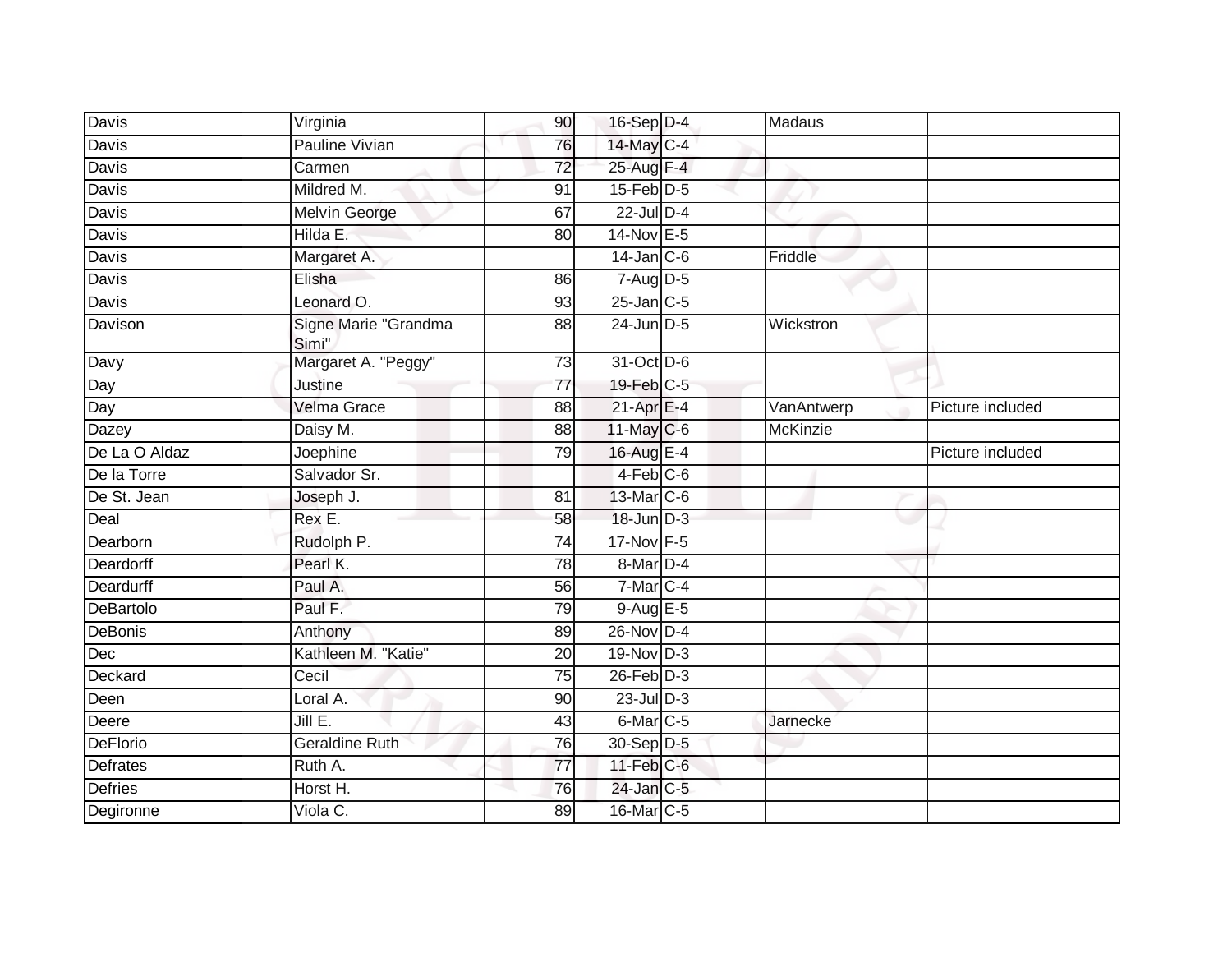| DeGraaf            | Agnes                   | 78              | 17-Mar E-4           |          |                  |
|--------------------|-------------------------|-----------------|----------------------|----------|------------------|
| DeGraff            | <b>Nellie</b>           | 75              | 26-Jun D-5           |          |                  |
| <b>DeGrauwe</b>    | Louise M.               | 93              | $4$ -Jul $E$ -5      | Walton   |                  |
| <b>DeGroot</b>     | Hannah Christine        | 23              | 17-Nov F-5           |          |                  |
| <b>DeHenes</b>     | Robert                  | $\overline{71}$ | $2$ -Jul $D-3$       |          | Flag included    |
| Dejanovic          | Mladen                  | 80              | 20-Aug D-5           |          |                  |
| DeJesus            | Petra Ann               | 22              | 29-Oct D-4           |          |                  |
| Dejon              | John                    | 76              | 18-Aug F-5           |          | Flag included    |
| DeLa O Aldaz       | Josephine               | 79              | 16-Aug E-4           |          | Picture included |
| DeLache            | <b>Betty</b>            | 66              | 19-Aug D-5           |          |                  |
| DeLau              | Paul F.                 | 80              | $7$ -Mar $C-4$       |          | Flag included    |
| <b>DeLaurentis</b> | Sylvia S.               | 83              | 5-May E-6            |          |                  |
| DeLeon             | Arturo J.               | 21              | 26-Aug D-6           |          |                  |
| Delgado            | Nilda L.                | 50              | 17-Jan C-4           |          |                  |
| Delgado            | Joseph                  | 63              | 9-Mar <sub>C-5</sub> |          |                  |
| <b>Delis</b>       | <b>William Patrick</b>  | 42              | 27-Apr C-7           |          |                  |
| Delis              | <b>Timothy Daniel</b>   | 40              | 30-Aug E-6           |          |                  |
| DelMastro          | Vivian F.               | 98              | $31$ -Jul D-5        |          |                  |
| DeLuna             | Arnulfo "Wine"          | 75              | $7$ -Jul $F-6$       |          | Flag included    |
| DeMeyer            | Evelyn L.               | 79              | 14-Oct D-5           |          |                  |
| <b>DeMik</b>       | Henrietta               | 80              | 6-Feb C-5            |          |                  |
| Demkovich          | Charles E.              | 79              | 10-May D-7           |          |                  |
| Demkovich          | Charles E.              | 79              | $11$ -Feb $C-6$      |          |                  |
| Demkowicz          | Jean C.                 | $\overline{77}$ | 19-Jul E-5           | Ignarski |                  |
| Demmon             | Floyd Earl Jr.          | 74              | $9-Jan$ $C-5$        |          |                  |
| Demopoulos         | Geraldine N.            | $\overline{74}$ | $19-Nov$ D-3         | Johnson  |                  |
| Denholm            | Lynne N.                | 53              | 8-Aug E-5            |          |                  |
| Denison            | Helen E.                | 80              | 8-May C-5            | Edwards  |                  |
| Dennis             | Edna Lorene             | $\overline{71}$ | $1$ -Jul $D$ -6      |          |                  |
| Dennstaedt         | Eileen A.               | 85              | $7$ -Jun $D-5$       |          |                  |
| Dent               | Leroy "What It Be Like" | 77              | $4$ -Jun $C-4$       |          |                  |
| Depa               | Bernard S."Bern-Bern"   | $\overline{77}$ | 13-Sep D-5           |          |                  |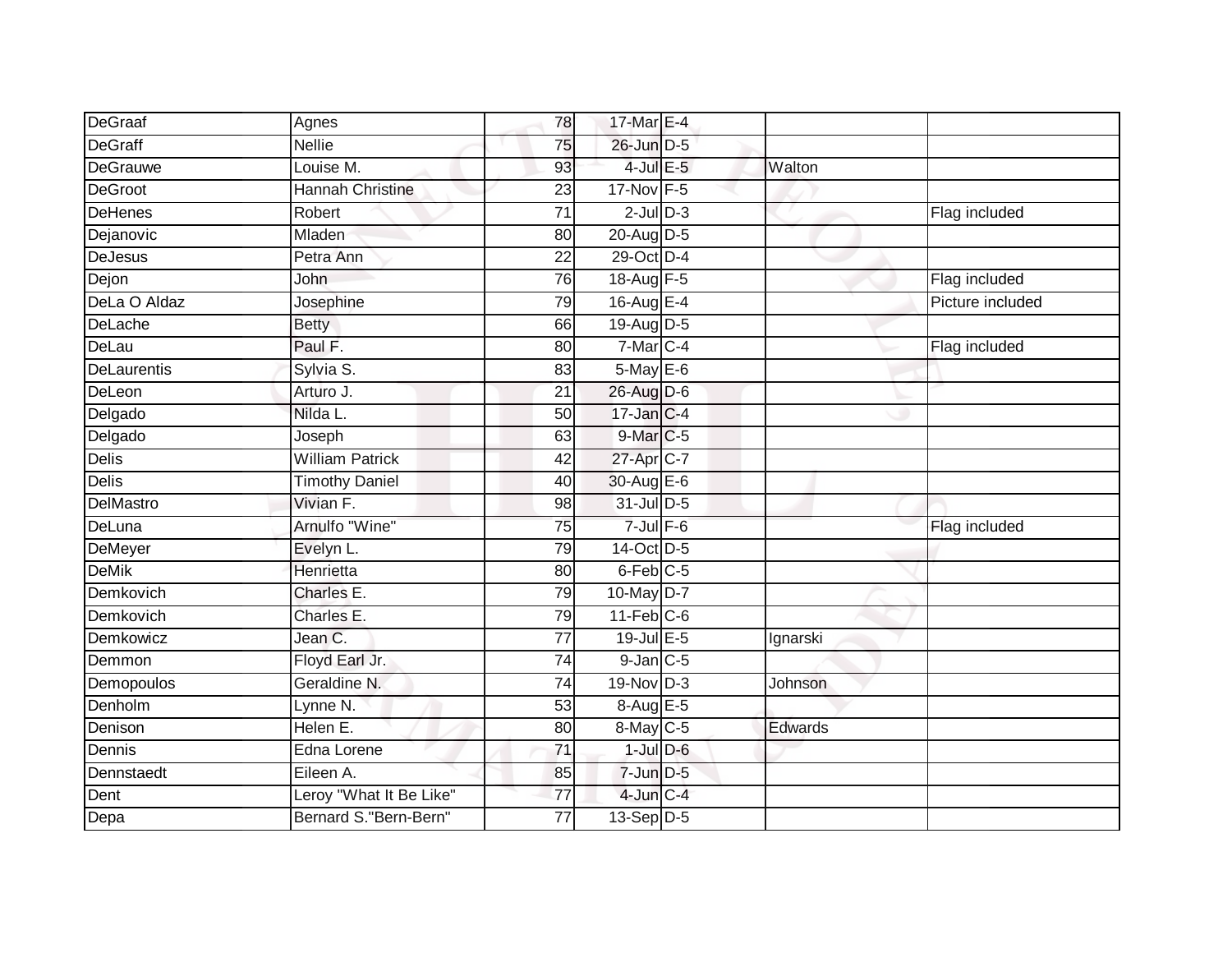| Derhammer         | <b>Bessie</b>       | 95 | 17-Aug E-6        |                | Full name Bessie |
|-------------------|---------------------|----|-------------------|----------------|------------------|
|                   |                     |    |                   |                | Derhammer Jox    |
| Dernay            | William J.          | 72 | 23-Sep D-5        |                | Flag included    |
| <b>DeRobertis</b> | Richard W.          | 73 | 13-Mar C-6        |                | Flag included    |
| <b>DeRolf</b>     | Kenneth C.          | 62 | 8-Nov D-5         |                | Flag included    |
| Derrow            | Leroy D.            | 76 | 24-Jun D-5        |                | Flag included    |
| Dertinger         | Rena B.             | 80 | $16$ -Jul D-3     | Ready          |                  |
| DeStefano         | Sara De.            | 69 | 29-Oct D-4        |                |                  |
| Detloff           | Ben J.              | 79 | $27$ -Feb $C-5$   |                | Flag included    |
| Dettmer           | Clement A.          |    | $26$ -Jan $C$ -5  |                | Flag included    |
| Devetak           | George              | 47 | $15$ -Feb $D-5$   |                |                  |
| <b>DeVine</b>     | Crafton "Andy"      | 80 | 9-Feb D-4         |                | Flag included    |
| <b>DeVoss</b>     | Jason John Russell  | 18 | $11$ -May C-6     |                |                  |
| <b>DeVoss</b>     | Jack E.             | 71 | 8-May C-5         |                |                  |
| <b>DeVries</b>    | Robert L.           | 59 | $11$ -Jan $D-5$   |                |                  |
| <b>DeVries</b>    | Walter G.           | 95 | 21-Oct D-5        |                |                  |
| <b>Dewes</b>      | Margaret            | 93 | $13$ -May C-6     |                |                  |
| <b>DeWitt</b>     | Ronald E. "Pop-O"   | 61 | $1$ -Jan $ C-4 $  |                |                  |
| <b>DeWitt</b>     | Martha A.           | 60 | $1-Aug$ E-5       |                |                  |
| <b>DeWitt</b>     | Martha A.           | 60 | $31$ -Jul D-5     |                |                  |
| <b>DeWitt</b>     | Dawyne M.           | 46 | $19$ -Jul $E$ -5  | <b>Kuipers</b> |                  |
| DeYoung           | Wilhelmina "Minnie" | 86 | 29-Mar D-5        |                |                  |
| DeYoung           | Anna Elizabeth      | 99 | $3-AugE-6$        |                |                  |
| DeYoung           | Harold "Bud"        | 69 | $8$ -Jul $D$ -5   |                |                  |
| Di Cicco          | Hermina C.          | 81 | $18$ -Feb $C-4$   | <b>Stassi</b>  |                  |
| <b>Diaz</b>       | Albetro             | 47 | $13$ -Feb $ C-6 $ |                |                  |
| Dicharo           | David A.            | 41 | $25$ -Jan $C$ -5  |                |                  |
| Dickerson         | Kenneth             | 61 | $20$ -Jan $E-5$   |                | Flag included    |
| Dickinson         | Thomas Earl "Pa"    | 56 | 31-Aug E-5        |                |                  |
| Dickman           | Herman R.           |    | 21-Nov D-5        |                |                  |
| Dickmeyer         | Ronald E.           |    | $15$ -Jul $D-5$   |                |                  |
| Dickson           | Diana S.            | 86 | $11$ -Aug $F-5$   | <b>Norkus</b>  |                  |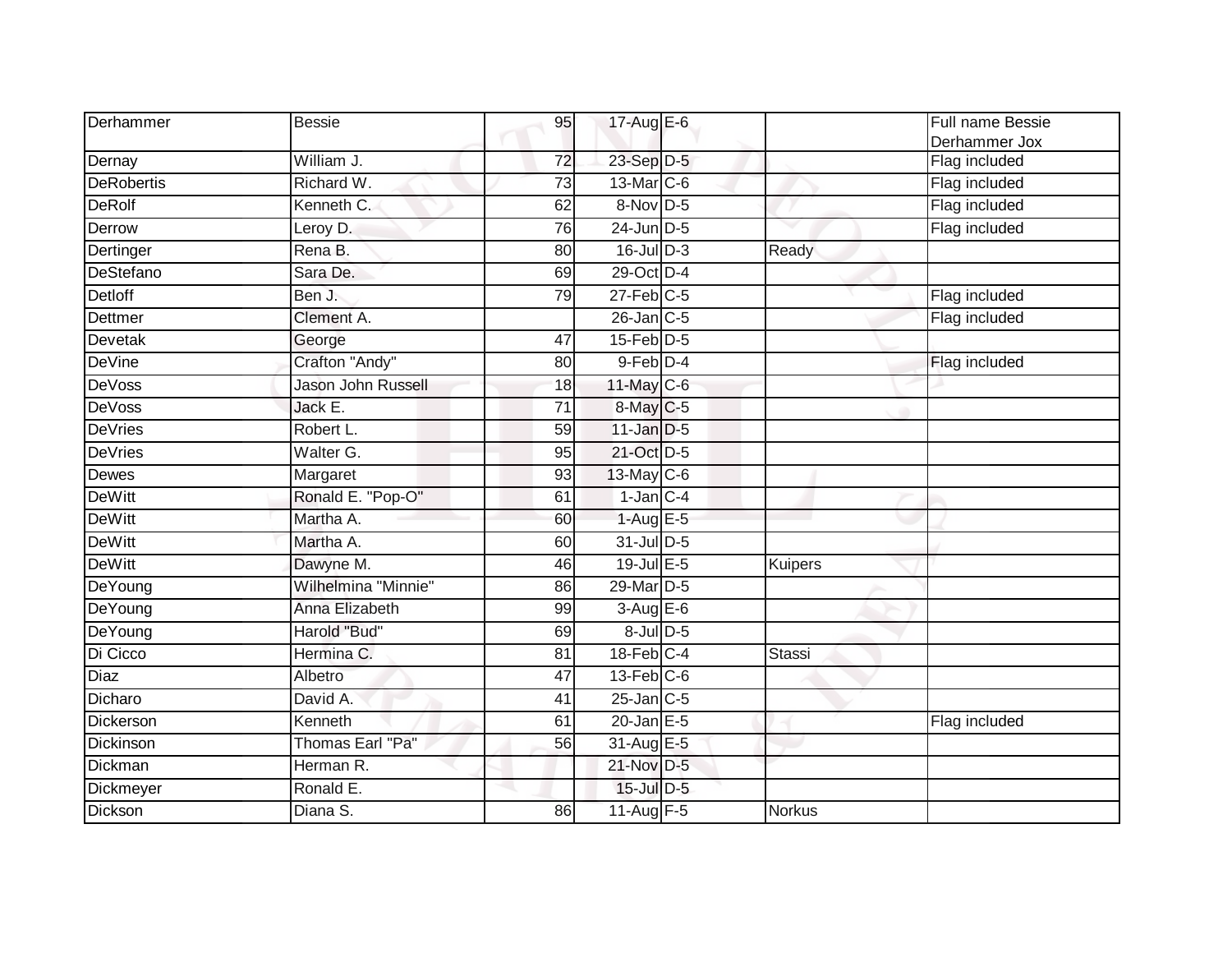| <b>Dickus</b>    | Charles P. Jr.      | 54              | 14-Sep E-6            |          |                                      |
|------------------|---------------------|-----------------|-----------------------|----------|--------------------------------------|
| <b>Diddie</b>    | Robert A.           | 95              | $4$ -Jan $C$ -5       |          |                                      |
| <b>Didion</b>    | Helen               | 94              | 30-Sep D-5            |          |                                      |
| Diener           | Alice               | 87              | 16-Nov F-1            |          |                                      |
| <b>Dietrich</b>  | Paul                |                 | $13$ -Jun $E-6$       |          |                                      |
| Dietrich         | Ronald H.           | 70              | $4$ -Dec $D-5$        |          | Flag included                        |
| <b>Dillard</b>   | Major Sr.           | 78              | $7$ -Jul $F$ -6       |          |                                      |
| <b>Dilley</b>    | Donald B.           | 85              | 25-Dec C-4            |          | Masonic symbol included              |
| <b>Dilley</b>    | Augustus E. "Ed"    | 76              | 9-Mar C-5             |          |                                      |
| <b>DiMichele</b> | Robert G.           | 66              | 17-Nov F-5            |          | Flag included                        |
| <b>Dimitt</b>    | Richard R.          | 79              | $6$ -Jul $E$ -6       |          |                                      |
| Dingwall         | William "Ron"       | 65              | 17-Feb E-5            |          |                                      |
| <b>DiPiazza</b>  | Helen               | $\overline{87}$ | $5$ -Jul $E-3$        | $\cup$   | Full name Helen Montorsi<br>DiPiazza |
| Dixon            | Edward A.           | 72              | 7-Nov D-5             |          |                                      |
| Dixon            | Pauline F.          | 77              | 12-Dec D-7            |          |                                      |
| Dixon            | Cecil               | 81              | 21-Oct D-5            |          |                                      |
| Dixon            | Henry               | 82              | 21-Jul F-5            |          | Flag included                        |
| Dixon            | <b>Nancy Adele</b>  | 43              | 31-Jan C-4            | Hodshire |                                      |
| Djordjevic       | Predag C. "Bane"    | 91              | $3-May$ $D-6$         |          |                                      |
| Djordjevic       | Katherine           | $\overline{77}$ | $26$ -Apr $D-6$       |          |                                      |
| <b>Djudjic</b>   | Vera                | 81              | 22-Apr <sub>C-7</sub> |          |                                      |
| Djuric           | Vladimir            |                 | $23$ -Jul $D-3$       |          |                                      |
| <b>Djuric</b>    | <b>Maria</b>        | 75              | 9-May C-5             |          |                                      |
| Dlugokecki       | Boleslaus J. "Bill" | 83              | 25-Mar C-5            |          |                                      |
| <b>Dmytriw</b>   | William "Wasyl" Sr. | $\overline{78}$ | 30-May C-4            |          |                                      |
| <b>Dobis</b>     | Irene V.            | 87              | 14-Nov E-5            |          |                                      |
| Dobosz           | Edward M. "Rocky"   | 80              | 20-Dec D-5            |          | Flag included                        |
| Dobronovsky      | Mildred             | 78              | 20-Mar C-5            | Herr     |                                      |
| Dobson           | Gertrude "Tude"     | 67              | 23-Apr C-5            |          |                                      |
| Doby             | Gene R. "Duffy"     | 28              | $5$ -Jul $E-3$        |          |                                      |
| <b>Dodd</b>      | Alice E.            |                 | $16$ -Dec $D$ -6      |          |                                      |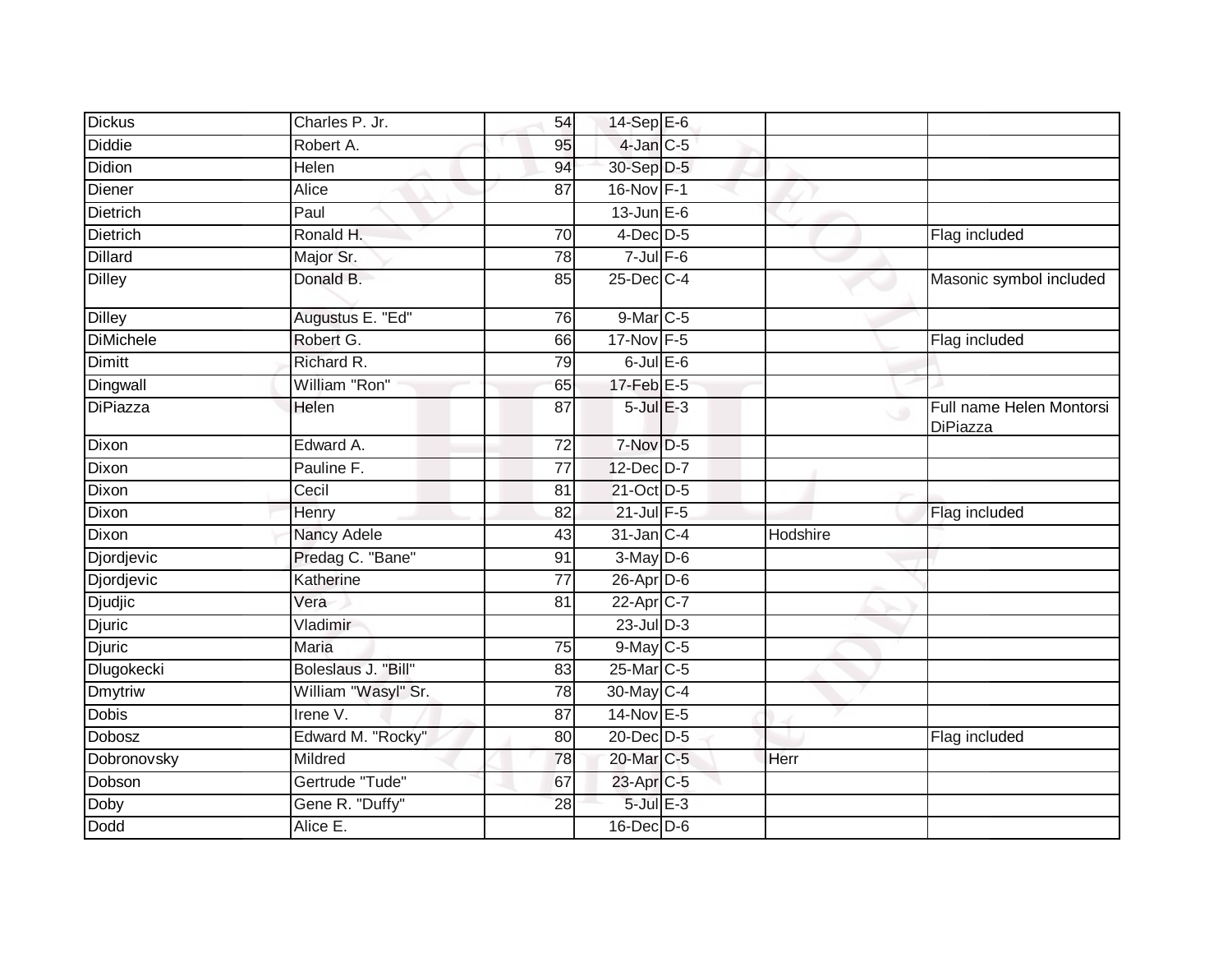| Dodds          | Donna Jean                | 52              | $24-Sep$ D-3      | Moore          |                                       |
|----------------|---------------------------|-----------------|-------------------|----------------|---------------------------------------|
| Dodge          | Mary C.                   | 90              | 28-Jan C-5        |                |                                       |
| Dodson         | Patricia A.               | 61              | 29-Apr C-4        |                |                                       |
| Dodson         | Violet L.                 | 90              | $15$ -Jun $E-8$   |                |                                       |
| <b>Doffin</b>  | <b>Austin Allen</b>       | Infant          | 30-Nov F-1        |                | Full name Austin Allen<br>Held-Doffin |
| <b>Doffin</b>  | Gale                      | 56              | $7-Nov$ D-5       |                |                                       |
| <b>Doherty</b> | Eugenia Marie             | 94              | 25-Oct D-7        |                |                                       |
| <b>Dokas</b>   | Marcia P.                 | 88              | 20-Aug D-5        |                |                                       |
| <b>Dokes</b>   | Mable L.                  | 91              | 15-Dec F-6        | <b>Ditzler</b> |                                       |
| <b>Dokoff</b>  | Elsie                     | 77              | 23-Aug E-6        |                |                                       |
| <b>Dokoff</b>  | <b>Elsie</b>              | 77              | 22-Aug E-5        |                |                                       |
| Dolatowski     | <b>Thomas Edward</b>      | 56              | 10-Jul D-5        |                |                                       |
| <b>Dolin</b>   | Stephenie V.              | 99              | 10-Oct E-5        |                |                                       |
| Doll           | Rella Rae                 | 76              | 15-Nov D-7        | Rex            |                                       |
| Dolson         | Tillie                    | 94              | 10-Oct E-5        |                |                                       |
| Dombrowski     | Walter D.                 | 83              | $18$ -Dec $D$ -6  |                | Flag included                         |
| Domer          | Herbert R.                | 68              | 30-Oct D-5        |                |                                       |
| Dominguez      | James K. "Jamie"          | 46              | 22-Aug E-5        |                |                                       |
| Domiter        | Steve L.                  | 74              | $21$ -Feb $C$ -6  |                |                                       |
| Domro          | <b>Dennis Keith</b>       | $\overline{45}$ | $25$ -Feb $ C-7 $ |                |                                       |
| Domsich        | John                      | 90              | $4$ -Jul $E$ -5   |                |                                       |
| Donelson       | Patrick Jason             | 27              | $14$ -Feb $C-4$   |                |                                       |
| <b>Doniak</b>  | John                      | 82              | 19-Jun D-5        |                | Flag included                         |
| Donley         | Irene A.                  | $\overline{73}$ | 13-Aug D-3        | Nagy           |                                       |
| Donnelly       | Gerald Joseph Sr. "Jerry" | 67              | 25-Dec C-4        |                |                                       |
| Donohue        | Janice Lynn               | $\overline{51}$ | $5$ -Mar $C-4$    |                |                                       |
| Donovan        | Olga D.                   | $\overline{76}$ | 20-Dec D-5        |                |                                       |
| Donovan        | Lucas Daniel              |                 | $2$ -Dec $D-5$    |                |                                       |
| Donovan        | James A.                  |                 | 81 Novermber E-6  |                |                                       |
| D'Orazio       | Carolyn T.                | 86              | $4$ -May C-6      |                |                                       |
| Dore           | Roger G. Sr.              | 69              | $10$ -Apr $C$ -6  |                |                                       |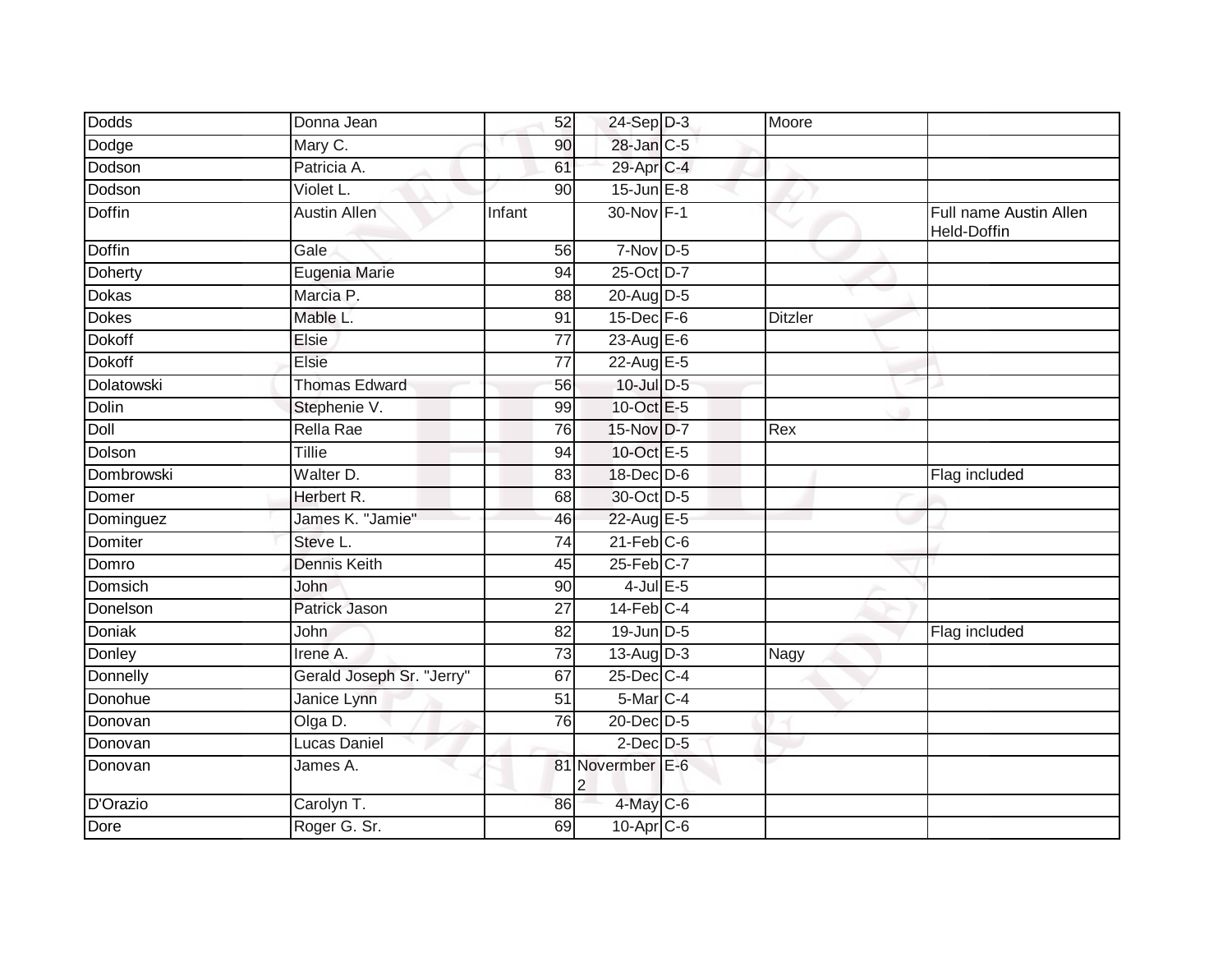| Dorozynski      | Michael J.               | 82      | $2$ -Mar $C$ -5       |               | Flag included                            |
|-----------------|--------------------------|---------|-----------------------|---------------|------------------------------------------|
| <b>Dorris</b>   | <b>Melton Fred</b>       | 86      | 17-Mar E-4            |               |                                          |
| <b>Doty</b>     | <b>Dorothy Catherine</b> | 85      | 13-May C-6            | <b>Diddie</b> |                                          |
| Douglas         | Carolyn A.               | 57      | 4-Oct D-4             |               |                                          |
| Douglas         | James H.                 | 65      | $20$ -Jul $E-6$       |               |                                          |
| Dousias         | Evangelos                | 79      | 17-Jun D-5            |               |                                          |
| Dowdell         | Izella                   | 93      | 10-Oct E-5            |               |                                          |
| Downey          | Charlotte M.             | 84      | $11$ -May C-6         | Smith         |                                          |
| Downey          | Clarence G.              | 85      | 17-Apr <sub>C-6</sub> |               |                                          |
| Downs           | <b>Miriam Lucille</b>    | 83      | $16-Sep$ D-4          | Caruthers     |                                          |
| Downs           | Lois Jane                |         | $23$ -May C-5         |               |                                          |
| Downs           | <b>Miriam Lucille</b>    |         | 26-Aug D-7            |               |                                          |
| Dozier          | Fred Matthew Jr.         | 25      | 3-May D-6             |               |                                          |
| <b>Drader</b>   | George N.                | 89      | 17-Oct E-6            |               |                                          |
| Drag            | Elizabeth                | 97      | 29-Aug E-6            | <b>Boudi</b>  | Full name Elizabeth Stroia<br>Drag       |
| Dragash         | Helen M.                 | 82      | 24-Mar E-5            |               |                                          |
| Drapach         | Andrew J.                | 92      | 20-Apr C-6            |               |                                          |
| Draskovich      | Yelena A.                | 76      | 10-Jul D-5            |               |                                          |
| Drazer          | Anne L.                  | 87      | 30-May C-4            |               |                                          |
| Drazer          | Mary T.                  | 82      | $11$ -May C-6         |               |                                          |
| Dreiling        | <b>Tina Marie</b>        | 21      | $16-Sep$ D-5          |               |                                          |
| Drevyanko       | Anna                     | 88      | $11-Oct$ D-5          | Baran         |                                          |
| Drew            | Tamara Marlene           | 43      | 22-Sep F-5            |               | Flag/Tamara Marlene<br>Drew Kapalczynski |
| <b>Drexler</b>  | Grace M.                 | 88      | $24$ -Dec $D-3$       |               |                                          |
| <b>Drinski</b>  | John A.                  | 83      | $5$ -May $E$ -6       |               | Flag included                            |
| <b>Driscoll</b> | Bettye V.                | 89      | $4$ -Oct D-5          |               |                                          |
| <b>Drisner</b>  | Stephen R. "Bob"         | 63      | 5-Nov D-5             |               | Flag included                            |
| <b>Drisner</b>  | Ann M.                   | 94      | 1-Nov D-5             |               |                                          |
| <b>Drook</b>    | Logan Alan               | 15 days | 30-Nov E-6            |               |                                          |
| <b>Drosos</b>   | <b>Justin Charles</b>    | 18      | $2$ -Apr $C$ -4       |               |                                          |
| <b>Dross</b>    | Charlene R.              | 54      | $19$ -Jan $C$ -5      | Fowler        |                                          |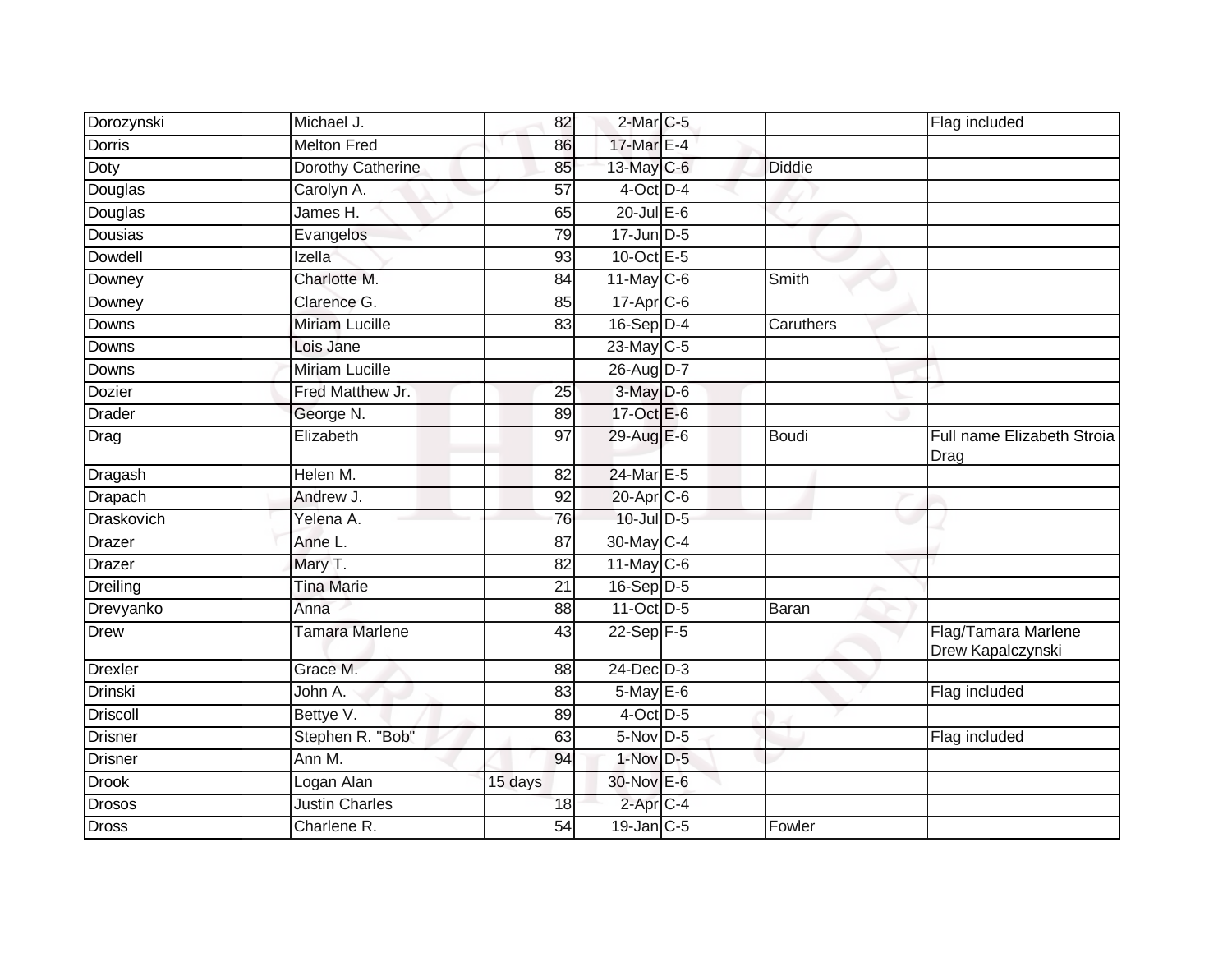| Drotar         | Mildred                  | 72 | $4$ -Jul $E$ -5 |                |                                    |
|----------------|--------------------------|----|-----------------|----------------|------------------------------------|
| Drozynski      | Walter                   | 91 | $20$ -Feb $C-3$ |                |                                    |
| Drum           | Elsie M.                 | 96 | 20-Aug D-5      |                |                                    |
| Drummond       | Charlotte                | 80 | 28-Mar C-4      |                |                                    |
| <b>Dubbert</b> | Durward G."Dubbs" "Tony" | 74 | 29-Apr C-5      |                | Flag included                      |
| <b>Dubczak</b> | Irene V.                 | 77 | 22-Aug E-5      | <b>Breclaw</b> |                                    |
| <b>Dubeck</b>  | Richard A.               | 64 | $9$ -Mar $C$ -5 |                |                                    |
| <b>Dubis</b>   | Thomas K.                | 58 | $24-Sep D-3$    |                |                                    |
| <b>Duble</b>   | Martha C.                | 92 | $22$ -Nov C-6   | Swierski       |                                    |
| <b>DuBois</b>  | Guill "Red"              | 83 | 30-Jun E-5      |                |                                    |
| <b>Duczak</b>  | Marion F.                | 74 | $23$ -Jul $D-3$ | Wojtkowiak     |                                    |
| Dudas          | Pauline                  | 84 | 21-Sep E-6      | Sapita         |                                    |
| <b>Dudash</b>  | Paul Peter Jr.           | 82 | $9$ -Jul $D-2$  |                |                                    |
| Dudley         | John Fitzgerald          | 36 | $8-Feb$ D-4     |                |                                    |
| <b>Dudley</b>  | <b>Bruce Lee</b>         | 68 | 11-Dec D-5      |                |                                    |
| Dudukovich     | Olga                     | 78 | $9$ -Jul $D-2$  |                | Full name Olga Kohut<br>Dudukovich |
| Duggan         | Clifford E. Sr.          | 76 | $19-SepE-6$     |                | Flag included                      |
| Duke/Sharp     | Luecida                  | 80 | 29-Nov D-7      |                | Full name Luecida<br>Duke/Sharp    |
| <b>Dukes</b>   | Linda Mae                | 73 | 30-Apr C-5      |                |                                    |
| <b>Dukes</b>   | <b>Jefferson Stokes</b>  | 68 | $10$ -Jan $C-5$ |                |                                    |
| <b>Dukes</b>   | Carolyn                  | 45 | 28-Jun E-5      |                |                                    |
| Dull           | Rose                     | 98 | 23-Dec D-5      |                | Full name Rose Dull<br>Kelderman   |
| Dumas          | Ollie Sr. "Buck"         | 78 | 5-Mar C-4       |                |                                    |
| Dumenric       | Emil                     | 87 | $3$ -Jun $C$ -6 |                |                                    |
| Dumich         | Harry J.                 | 82 | $2-AprC-4$      |                | Flag included                      |
| Duncan         | Kathleen                 | 88 | 15-May C-5      |                |                                    |
| Duncan         | Arthur L.                | 52 | 20-Mar C-5      |                |                                    |
| Duncan         | Joe B.                   | 80 | 23-Oct D-5      |                | Flag included                      |
| Duncan II      | Michael E.               | 20 | 22-Apr C-7      |                |                                    |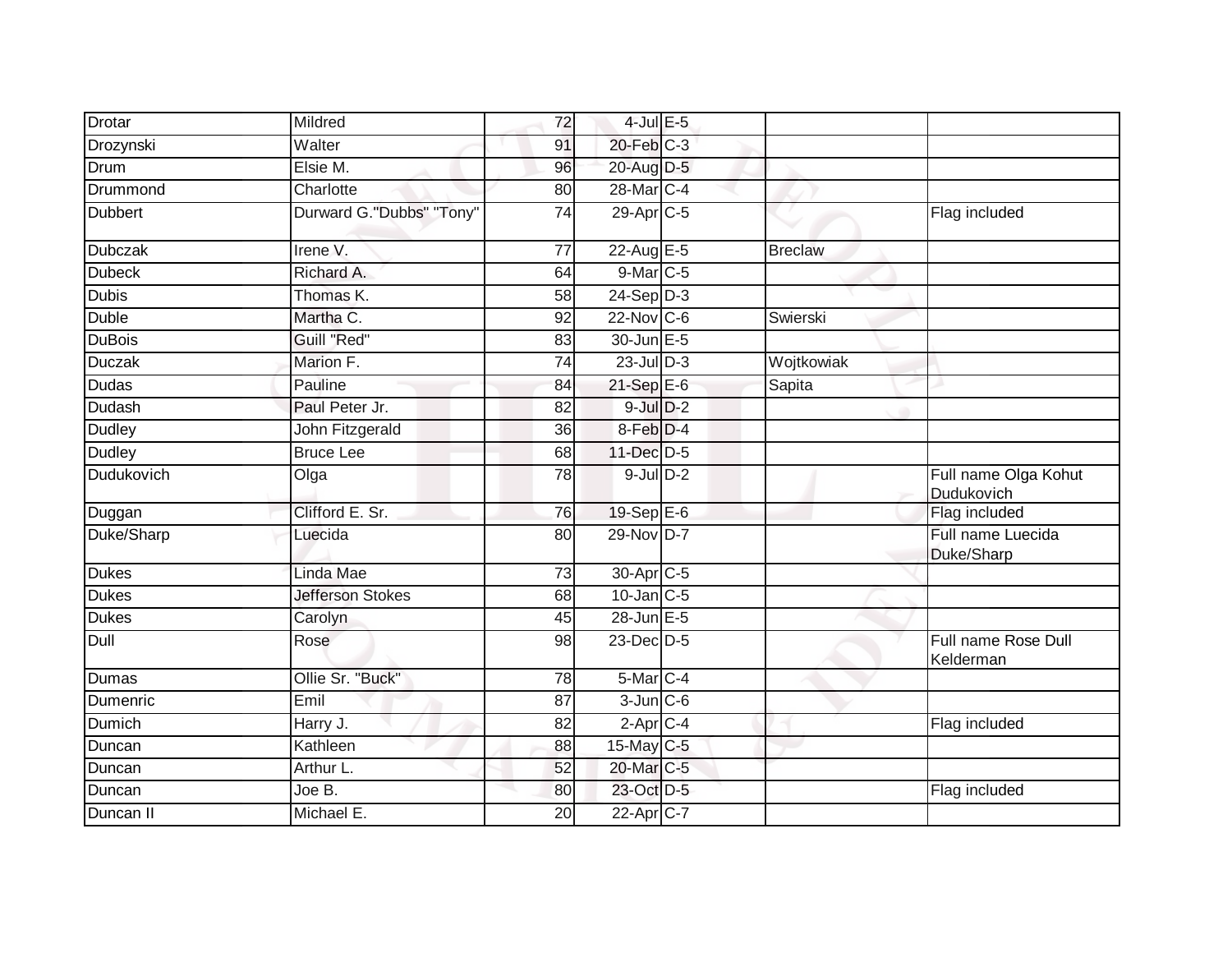| Dungey         | John E.             | 55              | 9-Oct D-5            |                |               |
|----------------|---------------------|-----------------|----------------------|----------------|---------------|
| Dunn           | <b>Mary Louise</b>  |                 | 13-Apr C-6           |                |               |
| Dunn           | Ralph F. Rev. CSC   | 68              | $7$ -Oct $D$ -5      |                |               |
| Dunn           | Frank               | 60              | $20$ -Feb $C-3$      |                |               |
| <b>DuPree</b>  | Agnes J.            | $\overline{70}$ | 30-Jul D-4           | Beezhold       |               |
| Duque          | Ruby R.             | 89              | 6-Mar C-5            |                |               |
| Durakovich     | Katherine "Katie:"  | 90              | $25-Sep$ $D-6$       |                |               |
| Duran          | Anna                | 36              | $19$ -Dec $ D-5 $    | Ortiz          |               |
| Durant         | <b>Tammy Fay</b>    | 35              | $4$ -Oct D-5         | Graves         |               |
| Durante        | <b>Timothy Earl</b> | $\overline{28}$ | 14-Nov E-5           |                |               |
| Durham         | Joy A.              | 59              | $21$ -Jan C-7        | Smith          |               |
| Durkott        | Kathleen            | 87              | 28-Aug D-4           |                |               |
| <b>Dusek</b>   | Helen M.            | 83              | 6-Nov D-4            |                |               |
| Dust           | Sylvia              | 87              | $5$ -Jul $E-3$       |                |               |
| Dust           | Violet G.           | 86              | 4-Apr <sub>C-5</sub> | <b>Mestlin</b> |               |
| Dust           | LaDonna             | 68              | $9$ -Jun $E$ -5      | Shawcroft      |               |
| Dutko          | Sophie M.           | $\overline{84}$ | $20$ -Jul $E-6$      | <b>Mickus</b>  |               |
| Dutton         | Orlan F.            | 81              | $4$ -Dec $D$ -5      |                | Flag included |
| DuVall         | Clyde               |                 | $29$ -Jan $C-5$      |                | Flag included |
| Dwan           | Margaret E.         | 85              | $5-$ Sep $D-6$       |                |               |
| <b>Dybel</b>   | Frances S.          | 80              | $13$ -Apr $C$ -6     |                |               |
| <b>Dybel</b>   | Joseph M.           | 82              | $7$ -May $C$ -5      |                | Flag included |
| <b>Dybel</b>   | Joseph J. "Jocko:   | 85              | $12$ -Jun $C-5$      |                |               |
| <b>Dycus</b>   | Geneva E.           | 93              | $5$ -Oct $E$ -6      |                |               |
| Dye            | Elaine              | 82              | 30-Apr C-5           |                |               |
| Dykhuizen      | Ronald D.           | 65              | 23-Dec D-5           |                | Flag included |
| <b>Dykstra</b> | Cecil S.            | 76              | 19-Aug D-5           |                |               |
| <b>Dynek</b>   | <b>Michael Paul</b> | 59              | 13-Mar C-6           |                |               |
| <b>Dyrke</b>   | Alban R.            | 81              | 12-Jul E-5           |                | Flag included |
| <b>Dyrke</b>   | June P.             | 78              | $21$ -Jun E-4        |                |               |
| Dywan          | Jennie M.           | 87              | 22-Nov C-6           |                |               |
| <b>Dzork</b>   | Helen               | 96              | 30-Nov E-6           | Werneski       |               |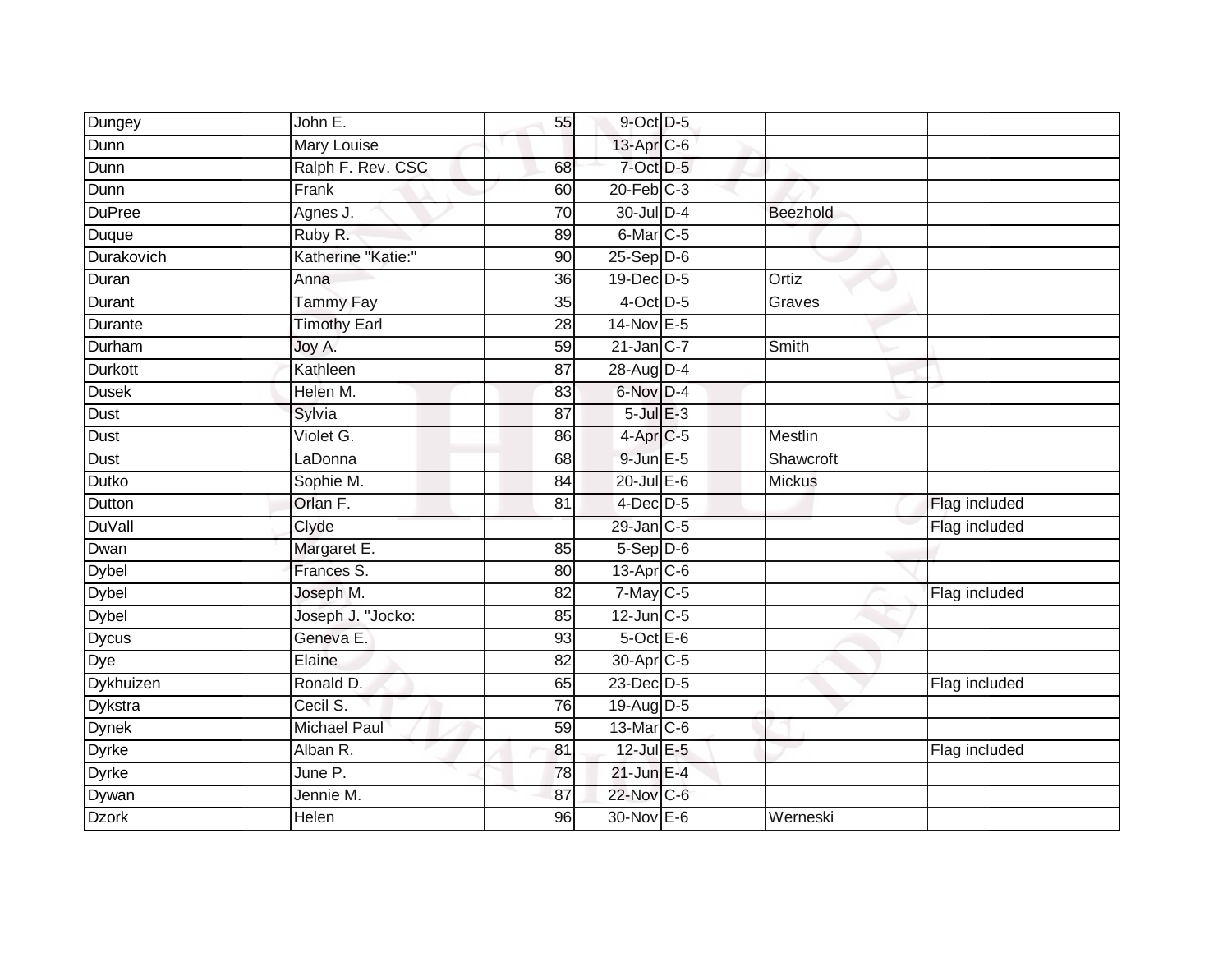| Earle        | Heidi Marie           | 34              | $10$ -Jun $C-4$        |                |  |
|--------------|-----------------------|-----------------|------------------------|----------------|--|
| Earley       | AnnaMary              | 64              | 31-May D-5             |                |  |
| Eaton        | Irma A.               | 80              | 18-Jan C-5             |                |  |
| Eaton        | <b>Nellie</b>         | 76              | 16-Apr C-4             | Schoon         |  |
| Eaton        | Gerald L.             | $\overline{57}$ | $15$ -Jun $E-8$        |                |  |
| Eaton        | Jack C.               | $\overline{51}$ | $1-Feb$ <sub>C-4</sub> |                |  |
| Eaton        | Stephanie Lynn        | $\overline{22}$ | $14$ -Jul $F-5$        |                |  |
| Eaton        | Charlotte             |                 | $2$ -Jun $E$ -6        |                |  |
| Eaves        | Amelia Ann "Nanny"    | 61              | $22$ -Mar $D-4$        |                |  |
| Ebersold     | Rena T.               | 85              | $3$ -Dec $D-4$         | Day            |  |
| Echert       | Jennie                | 81              | 25-Apr C-4             |                |  |
| Echoles      | Ollie                 |                 | 7-Aug D-5              |                |  |
| Echterling   | Irene C.              | 91              | $22$ -Dec $F-6$        | <b>Bohling</b> |  |
| Eckert       | Dorothy               | 72              | 17-Mar E-4             | Perry          |  |
| Eckhardt     | Carl H.               | $\overline{81}$ | 23-Sep D-5             |                |  |
| Eckhoff      | Lora E.               | 69              | 21-Mar C-5             |                |  |
| Eder         | Jane I.               | $\overline{82}$ | 17-May D-5             |                |  |
| Eder         | Veda V.               | 79              | $8-Mar$ D-4            |                |  |
| Edgington    | Alexander James       | Infant          | 4-Mar C-5              |                |  |
| Edwards      | Harry T. Sr.          | 92              | $29$ -Jan $C-5$        |                |  |
| Edwards      | Norma L.              | 68              | 13-Mar C-6             |                |  |
| Edwards      | Gerald L.             | 60              | $2$ -Nov $E-6$         |                |  |
| Edwards      | William L. "Bill"     |                 | $4-Apr$ C-5            |                |  |
| Eggebrecht   | Clara                 | 96              | $1-Apr$ <sub>C-5</sub> |                |  |
| Egry         | <b>Steve</b>          | 85              | 20-Mar C-5             |                |  |
| Ehlers       | Virginia L. "Biddy"   | 83              | 6-Oct F-5              |                |  |
| Ehrhardt     | Terry D.              | 68              | 19-Mar C-4             |                |  |
| Eichelberger | George Levi           | 85              | $15$ -Jan $C-3$        |                |  |
| Eichhorn     | Gladys L.             | 76              | 3-Nov F-5              |                |  |
| Eiler        | Mary Elizabeth "Beth" | 84              | 6-Oct F-5              |                |  |
| Eilers       | Robert L.             | 66              | 3-Jan C-4              |                |  |
| Einsele      | Robert                | 73              | 10-Mar $E-6$           |                |  |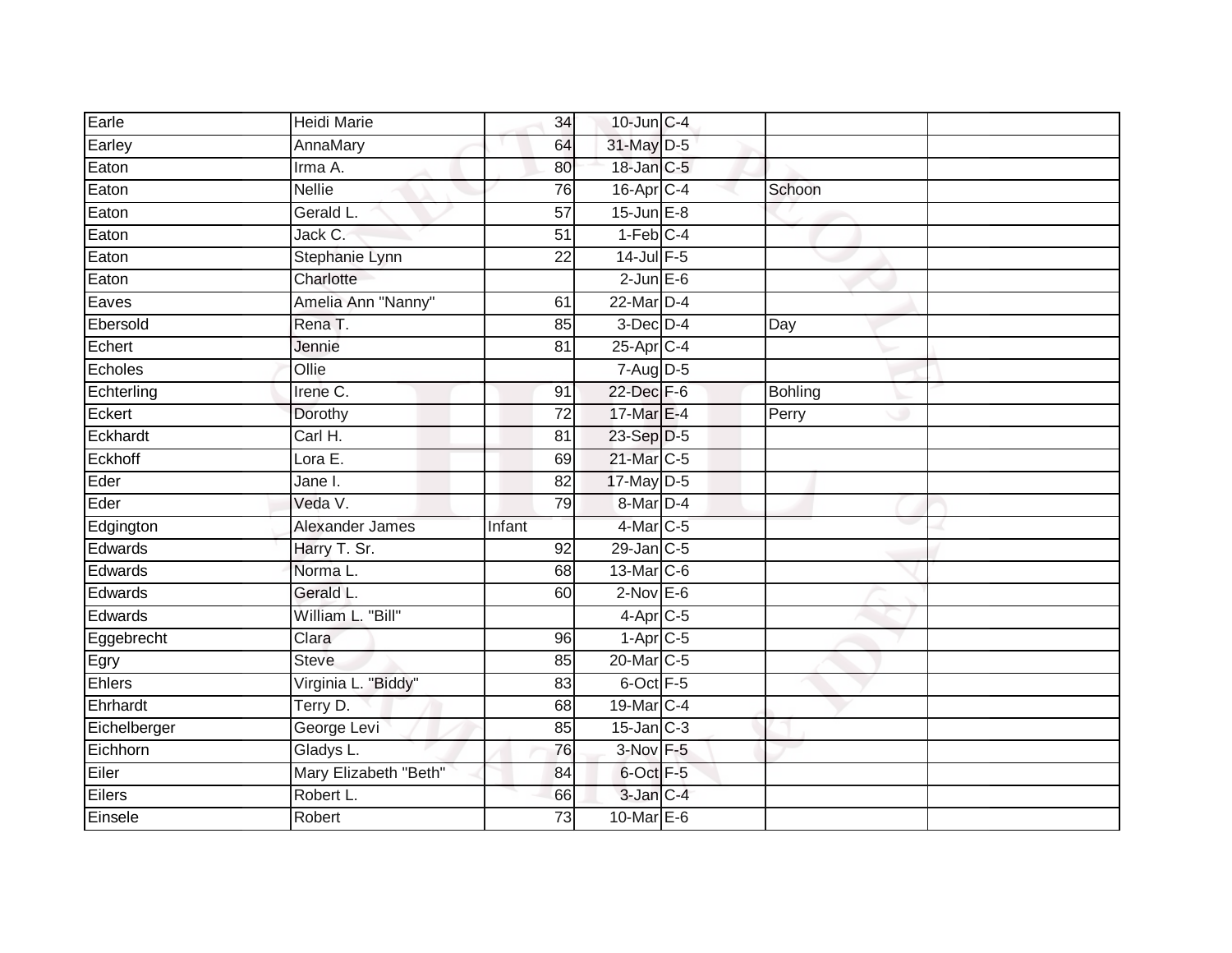| Eisendrath    | Patricia Louise             | 79              | $7$ -Apr $E$ -5   |                 | Patricia Louise<br>(Berkheimer) Eisendrath |
|---------------|-----------------------------|-----------------|-------------------|-----------------|--------------------------------------------|
| Eisenhart     | Juanita K.                  | 64              | 16-Dec D-6        | Cotner          |                                            |
| Ekwe          | Longius "Chuck"             | 39              | $14$ -Jan $C$ -6  |                 |                                            |
| Elam          | James R. "Rocky"            | 63              | 28-Aug D-4        |                 |                                            |
| Elbaor        | Hazel Ivy                   | 94              | $11$ -Aug $F-5$   | Moore           | Full name Hazel Ivy<br>Elbaor Elber        |
| Elber         | Hazel Ivy                   | 94              | 11-Aug F-5        | Moore           | Full name Hazel Ivy<br>(Elabor) Elber      |
| Eldernkamp    | Grace L.                    | 87              | $4$ -Dec $D$ -5   | <b>Brouwers</b> |                                            |
| Eldersveld    | Harriet M.                  | 88              | $16$ -Jan $C-3$   |                 |                                            |
| Eldridge      | Lorraine                    | 79              | $11$ -Jun $C-4$   |                 |                                            |
| Eley          | Gerald "E"                  | 53              | $12$ -Oct $E - 5$ |                 | Flag included                              |
| Eley          | Jimmy Lee "Strawberry'      | $\overline{52}$ | 19-Apr D-6        |                 |                                            |
| Elges         | Sarah J.                    | 98              | 9-Mar C-5         |                 |                                            |
| Eli           | Patricia                    | 65              | 8-May C-5         |                 |                                            |
| Elias         | Ruth C.                     | 91              | 14-Oct D-5        | Heller          |                                            |
| Elibasich     | William Haussman<br>"Mushy" | 65              | 5-Nov D-5         |                 |                                            |
| Elizalde      | Priscilla                   | $\overline{72}$ | 25-Dec C-4        | Guerrero        |                                            |
| <b>Elkins</b> | V. Doris                    | 84              | $7-Sep$ E-5       | Sanders         |                                            |
| <b>Elkins</b> | <b>Charles</b>              | 62              | 13-Mar C-6        |                 |                                            |
| <b>Elkins</b> | Ace H.                      | 60              | 27-Nov D-5        |                 | Flag included                              |
| EII           | Ferdinand W. "Fred"         | 85              | $14$ -Jan $C$ -6  |                 |                                            |
| Ellch         | June L.                     | 85              | $2-AprC-4$        |                 |                                            |
| Ellens        | <b>Nellie</b>               | 84              | $5 - Jan$ $E-2$   |                 |                                            |
| Eller         | Kathleen E.                 | 80              | 8-Jun C-6         |                 |                                            |
| Ellerie       | Robert W.                   | 52              | 29-Jul D-4        |                 |                                            |
| Elliot        | Estela M.                   | 90              | 26-Jul E-5        |                 |                                            |
| <b>Ellis</b>  | Robert C.                   | 57              | 24-Nov F-5        |                 |                                            |
| Ellis         | Edna M.                     | 87              | $11$ -Jan $D-5$   |                 |                                            |
| Ellis         | Barbara J.                  | 65              | 23-Aug E-6        | Walczak         |                                            |
| Ellison       | Thomas M. Sr. "Tom"         | 71              | 18-Apr C-5        |                 | Flag included                              |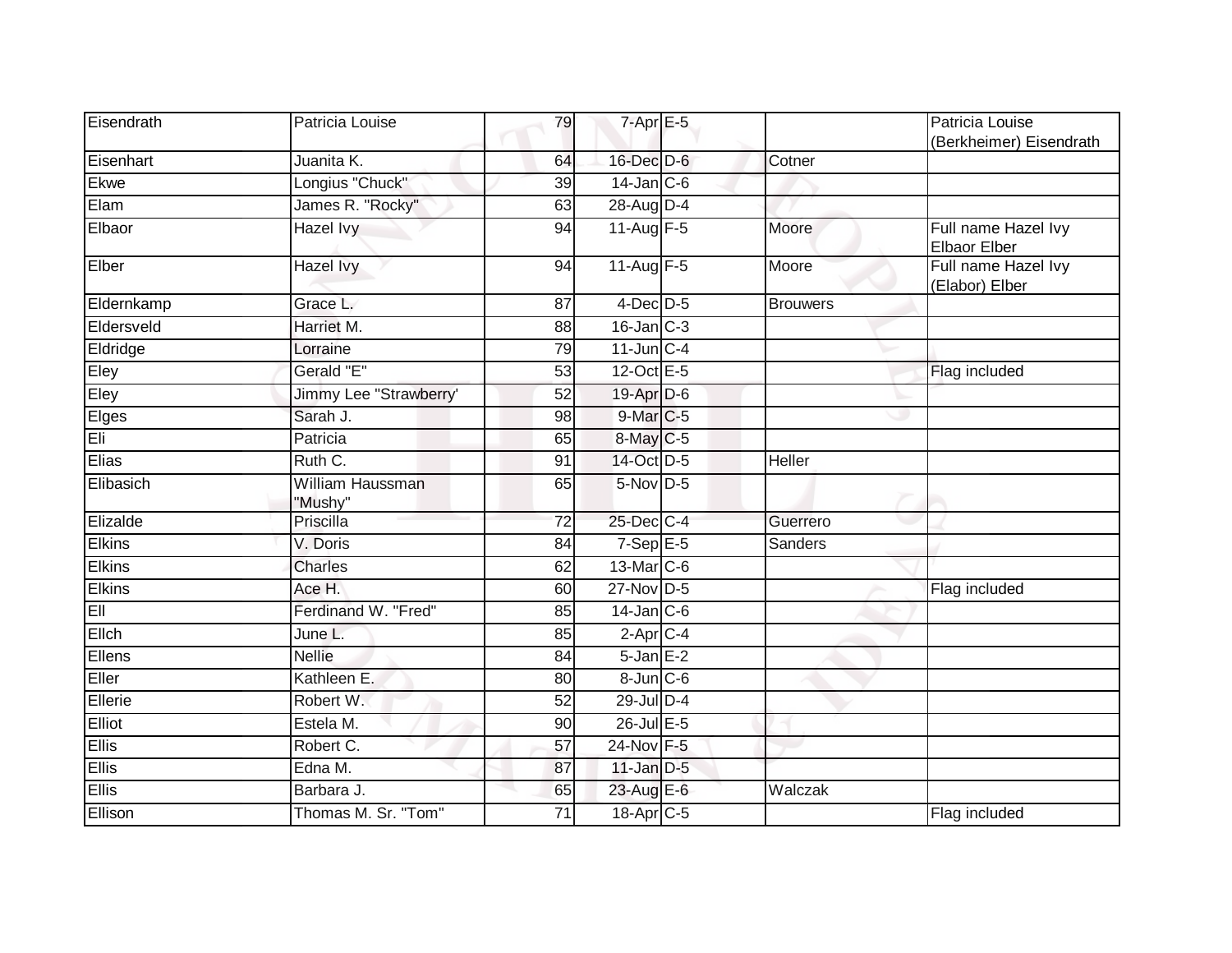| Ellsworth | Pearl E.             | 75  | $4$ -Oct $D-5$        | Koonce        |                                                    |
|-----------|----------------------|-----|-----------------------|---------------|----------------------------------------------------|
| Elser     | Colonel Irvin L.     | 75  | $27$ -Feb $C-5$       |               | Flag included                                      |
| Elser     | Irvin L.             | 75  | 25-Feb C-7            |               |                                                    |
| Emanuele  | Vincent              | 79  | $14$ -Jan $ C-6 $     |               | Flag included                                      |
| Emblem    | Mason                |     | 20-Mar C-5            |               | Flag included                                      |
| Emerson   | <b>Orville Frank</b> | 87  | 31-Mar E-5            |               |                                                    |
| Emrich    | Siegfried            | 93  | 11-Oct D-5            |               |                                                    |
| Emrick    | Frances              |     | 23-Dec D-5            |               | <b>Full name Frances Grimm</b><br>(Zagar) (Emrick) |
| Endres    | Mary C.              | 82  | $15-Sep$ F-6          | Schonberger   | Full name Mary C. Hinton<br><b>Endres</b>          |
| Engel     | Leona                | 88  | $10$ -Jul $D-6$       |               | Full name Leona Engel<br>Veenstra                  |
| Engel     | Mary L.              | 82  | $25$ -Jun $D-4$       | DeGeorge      |                                                    |
| Engle     | Benjamin "Ben"       | 76  | $6-Sep$ $D-4$         |               | Flag included                                      |
| Engleton  | Laurann              | 80  | 29-Aug E-6            | Sweeney       |                                                    |
| Ennis     | Mary I.              | 99  | $4$ -Mar $ C-5 $      |               |                                                    |
| Enos      | Antonia E. "Toni"    | 61  | 30-Apr C-5            |               | Picture included                                   |
| Enriquez  | Inosencio            | 19  | 6-Nov D-4             |               |                                                    |
| Enstrom   | Roy A.               | 67  | $7$ -Jan $C-4$        |               | Flag included                                      |
| Entenmann | <b>Julia Elise</b>   | 100 | 11-Aug F-5            | <b>Burkle</b> |                                                    |
| Erdei     | <b>Ronald David</b>  | 57  | 3-Oct D-6             |               |                                                    |
| Erhart    | Vera L.              |     | 77 Novermber E-6<br>2 | Pratt         |                                                    |
| Erickson  | Florence F.          | 91  | 29-Oct D-4            |               |                                                    |
| Erickson  | Russell B.           | 85  | 18-Mar C-6            |               | Flag included                                      |
| Eriks     | Joanne               | 81  | 15-May C-5            | DeBoer        |                                                    |
| Eriks     | John N.              | 81  | 8-Mar D-4             |               | Flag included                                      |
| Ernest    | Sadie L.             | 69  | 17-Dec D-4            | Norman        |                                                    |
| Erway     | Helen A.             | 82  | $2$ -Aug $E - 5$      |               |                                                    |
| Erway     | Edward H.            | 83  | 29-Apr C-5            |               |                                                    |
| Escamilla | Christopher          | 25  | 30-May C-4            |               |                                                    |
| Eser      | Walter J. Jr.        | 73  | 12-Mar C-4            |               |                                                    |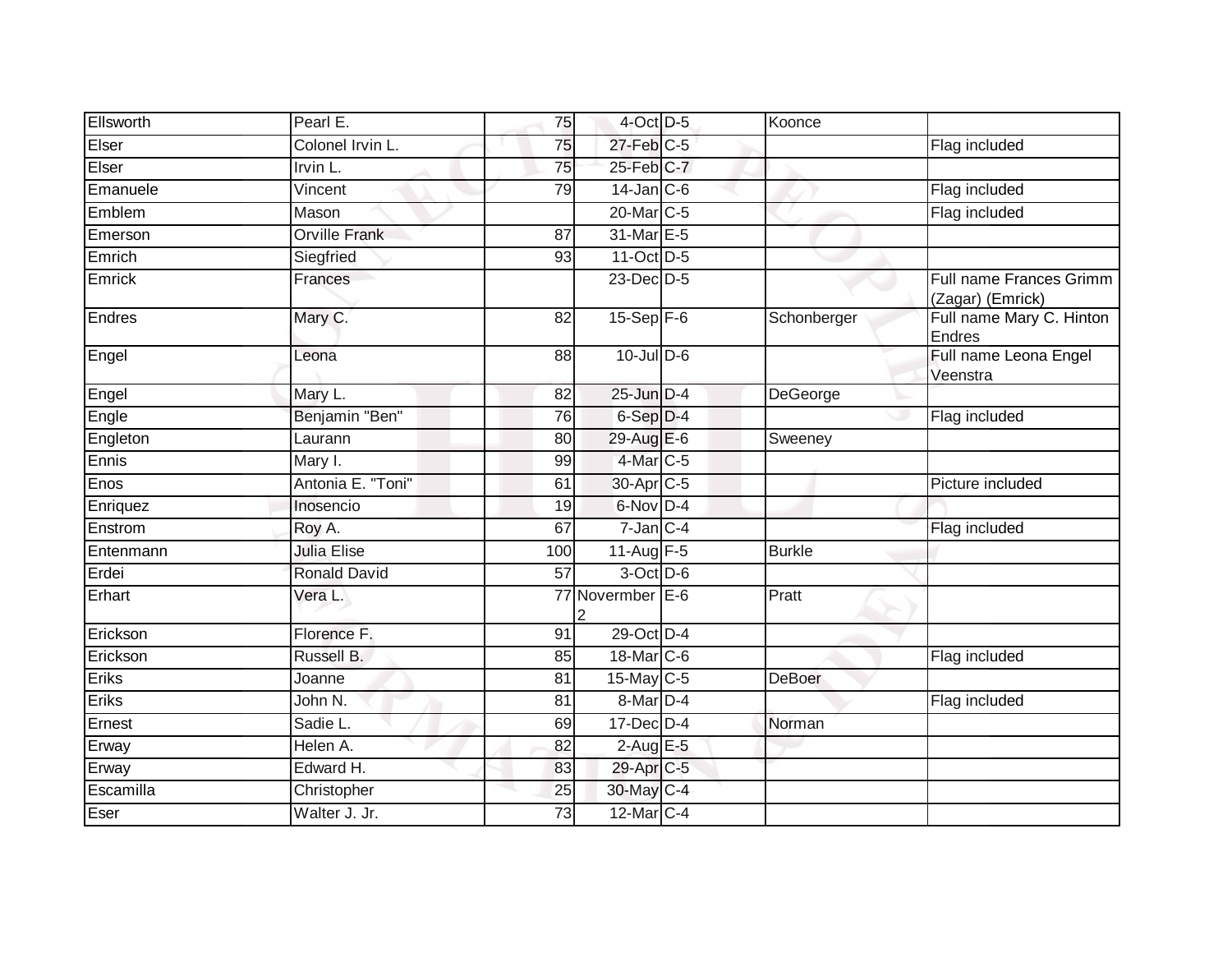| Eskridge               | Harold                | 79              | 26-Dec D-3            |       |           |                                        |
|------------------------|-----------------------|-----------------|-----------------------|-------|-----------|----------------------------------------|
| Espinosa               | Sofia                 | 58              | 25-Mar C-5            |       |           |                                        |
| Espinosa               | Julio M.              | 62              | 7-Jan C-4             |       |           |                                        |
| Espinosa               | Higinio               | 68              | 19-Feb C-5            |       |           |                                        |
| Esposito               | Teo D.                | 81              | $12$ -Mar $C-4$       |       |           | Flag included                          |
| Esserman               | <b>Harold Arthur</b>  | 87              | 6-Sep D-4             |       |           |                                        |
| Essex                  | Edward L.             | 86              | $7-Mar$ C-4           |       |           | Flag and Masonic Symbol<br>included    |
| Estabrook              | Ronald E. Sr.         | 66              | $10-AprC-6$           |       |           |                                        |
| Estep                  | Dorothy A.            | 74              | $26$ -Apr $D-6$       |       |           |                                        |
| Etchason               | Ruth C.               | 76              | 17-Apr C-6            |       |           |                                        |
| Etherton               | Evelyn June           | 76              | $10$ -Dec $D-4$       |       |           |                                        |
| Eubank                 | Harold R.             |                 | $5$ -Jun $C-4$        |       |           |                                        |
| Evanauskas (Franciski) | <b>Keegan Michael</b> | 11 months       | 10-Jun C-4            |       |           |                                        |
| Evans                  | Lawrence G. "Larry":  | 58              | $1$ -Jul $D-6$        |       |           |                                        |
| Evans                  | Walter T.             | 81              | 19-Dec D-5            |       |           |                                        |
| Evans                  | Valerie K.            |                 | 28-Sep F-5            |       |           |                                        |
| Evans                  | Marlene               | 68              | $11$ -Jul $E-5$       |       | Zugmier   | Picture included                       |
| Evans                  | Fausta                | 69              | 8-May C-6             |       | Vittorini |                                        |
| Evanson                | Hazel                 | 96              | Januray 2             | $C-3$ |           |                                        |
| Everitt                | Julia                 | $\overline{82}$ | 29-Jul D-4            |       |           |                                        |
| Evers                  | <b>Muriel Mae</b>     | 83              | $6$ -Feb $C$ -5       |       |           | Full name Muriel Mae<br>(Bierma) Evers |
| Evon                   | Mary                  | 85              | 19-Apr D-6            |       |           |                                        |
| Ewen                   | Antoinette            | 84              | $7$ -May $C$ -6       |       | Sapper    |                                        |
| Eyer                   | James K.              | $\overline{72}$ | $11-Feb$ C-6          |       |           |                                        |
| Fabian                 | Joseph R.             | 78              | $26$ -Jan $C$ -5      |       |           | Flag included                          |
| Fabisiak               | <b>Barney</b>         | 73              | 23-Apr <sub>C-5</sub> |       |           | Flag included                          |
| Facen                  | Tinny M.              | $\overline{53}$ | $9-AprC-5$            |       |           |                                        |
| Fagen                  | Daniel A.             | 68              | 24-Nov F-5            |       |           |                                        |
| Fager                  | Violet A.             | 76              | 4-Apr C-5             |       | Mack      |                                        |
| Fagyas                 | Eleanor M.            |                 | 21-Sep E-6            |       | Kennedy   |                                        |
| Fahnestock             | Kathryn M.            | 92              | $4$ -Jul $E$ -6       |       | Zoecklein |                                        |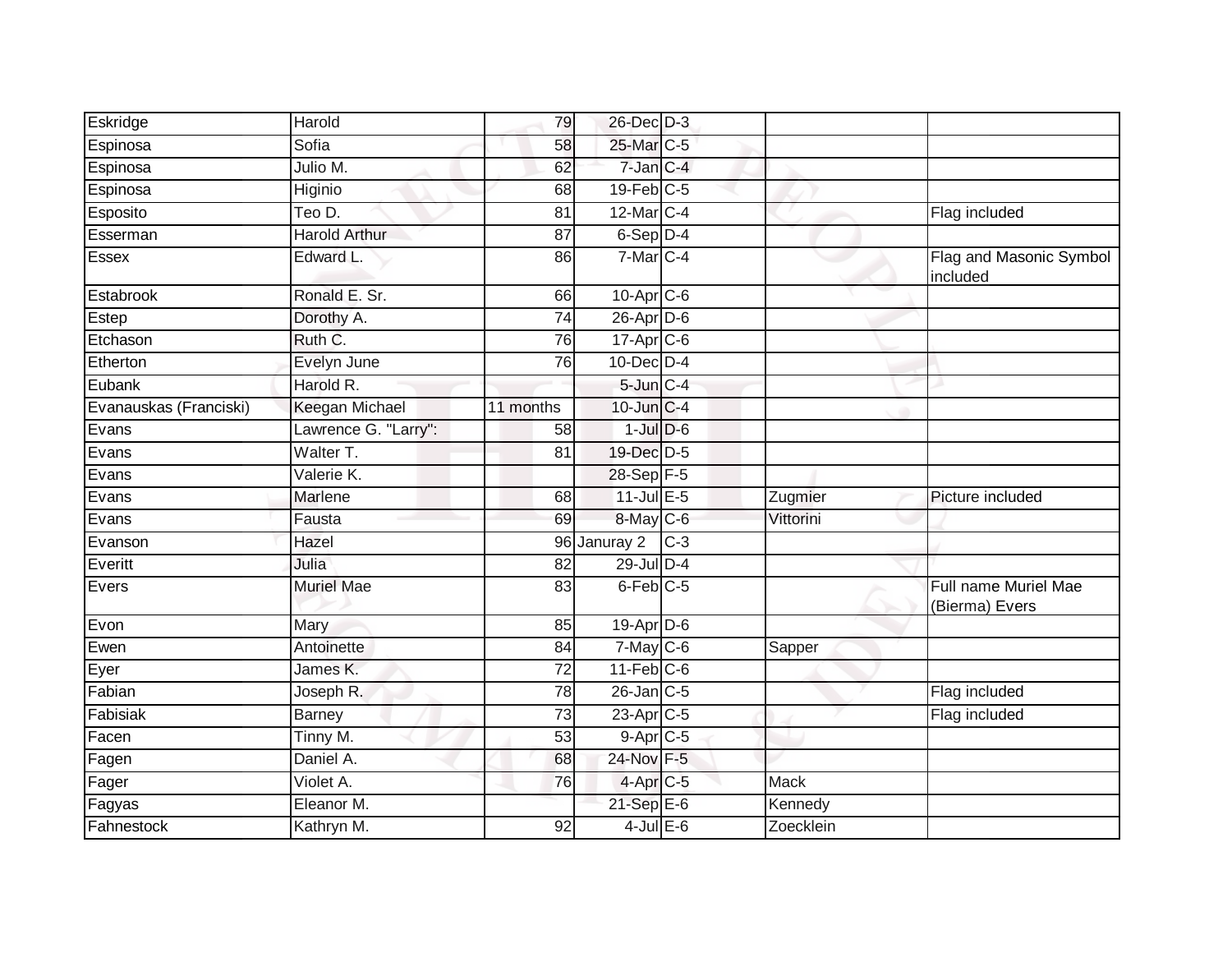| Fajman     | Rosa               | 87              | $5-AprD-7$        |           |                                             |
|------------|--------------------|-----------------|-------------------|-----------|---------------------------------------------|
| Falardeau  | Uma                | 86              | 16-Jan C-5        |           |                                             |
| Falatic    | Anna               | 92              | 30-Sep D-5        |           |                                             |
| Falck      | Rose E.            | 78              | 28-Jul F-4        |           |                                             |
| Falcon     | Joseph M           | 79              | 11-Mar C-4        |           | Flag included                               |
| Falcone    | Shirley F.         | 77              | $16$ -Apr $C-4$   |           |                                             |
| Falconer   | Phyllis June       | 70              | $11-Feb$ C-6      |           |                                             |
| Falica     | Maria Indorante    | 86              | 14-Nov E-5        |           |                                             |
| Falkenberg | Walter S.          | 89              | $15$ -Jan $C-3$   |           |                                             |
| Fancher    | Hobert W.          | 86              | 30-Jan C-5        |           | Flag included                               |
| Fannin     | Mary Ellen         | 47              | 28-Aug D-5        |           |                                             |
| Fansler    | Francis C. "Bud"   | 82              | 19-Sep $E-6$      |           | Flag included                               |
| Fansler    | Naomi "Lee"        | 69              | 10-Feb $E-5$      |           | Full name Naomi "Lee"<br>Walsh-Fansler<br>÷ |
| Fantone    | Peter Bernard Paul | 88              | $13$ -May C-6     |           |                                             |
| Fargo      | Thomas W.          | $\overline{72}$ | 4-Mar C-5         |           | Flag included                               |
| Farias     | Gregoria           | 84              | 12-Dec D-7        |           |                                             |
| Farkas     | Robert             | 76              | 25-Aug F-5        |           | Flag included                               |
| Farley     | Lois J.            | 84              | 5-Nov D-5         |           |                                             |
| Faro       | Philip A.          | 87              | 30-Oct D-5        |           |                                             |
| Farrell    | Frank "Red"        | 69              | 16-Mar C-5        |           |                                             |
| Fassoth    | Aurora A.          | 75              | 8-Feb D-4         | Amio      |                                             |
| Faster     | Edwin J.           |                 | 3-Feb E-5         |           | Flag included                               |
| Faught     | George Ronald      | 63              | $10$ -Jan $C-5$   |           |                                             |
| Faulkner   | Larry "Red"        | 43              | $6$ -Dec $D$ -5   |           |                                             |
| Faulkner   | June               | 80              | $21$ -Aug D-5     | Gyllstrom |                                             |
| Faulkner   | Reva J.            | 29              | 6-Sep D-4         | Hunter    |                                             |
| Faulkner   | Louise L.          | 76              | 14-Dec F-1        |           |                                             |
| Fauser     | Clyde              | $\overline{71}$ | 24-Jul D-5        |           |                                             |
| Fawcett    | Betty E.           | $\overline{71}$ | $2$ -Nov $E$ -6   |           |                                             |
| Fazekas    | Ethel              | 85              | 19-Jan C-5        | Kapornyai |                                             |
| Fazekas    | Hazel A.           | 78              | $11$ -Mar $ C-4 $ | Artunian  |                                             |
|            |                    |                 |                   |           |                                             |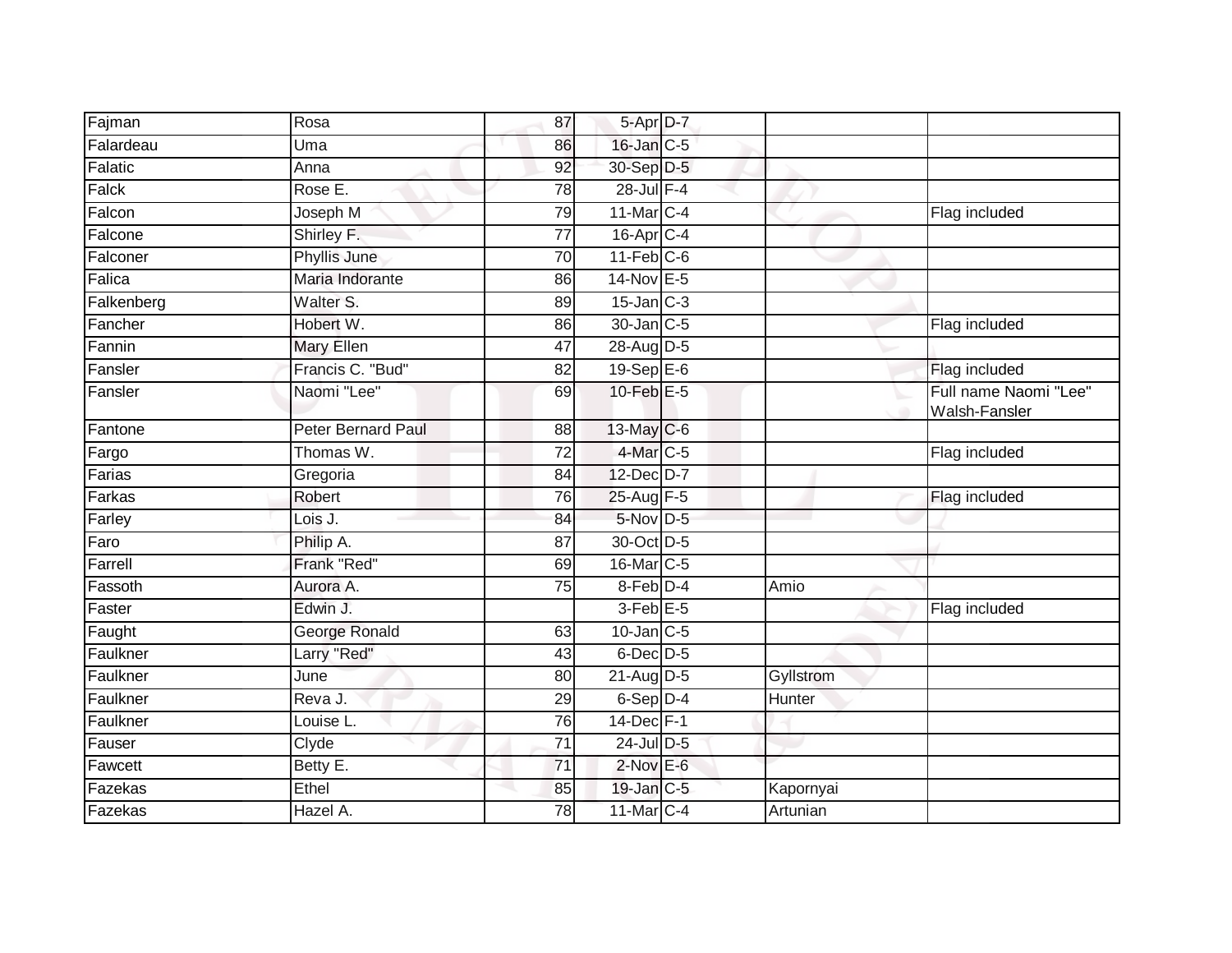| Fazekas   | Frank                  | 90              | $23$ -Jul $D-3$  |              |                                           |
|-----------|------------------------|-----------------|------------------|--------------|-------------------------------------------|
| Fech      | <b>Thresa Anne</b>     | 88              | 28-Mar C-5       | Brown        |                                           |
| Fecko     | Michael                | $\overline{75}$ | $2$ -Dec $D-5$   |              | Flag included                             |
| Feczko    | John                   | 85              | 28-Dec E-6       |              | Flag included                             |
| Feczko    | Ann M.                 | $\overline{74}$ | $27$ -Nov D-5    | Marencik     |                                           |
| Feczko    | Margaret A. "Marge"    | 83              | $6$ -Feb $C$ -5  |              |                                           |
| Fedler    | Marjorie R.            | 75              | $13-Sep D-5$     |              |                                           |
| Feduccia  | <b>Shirley Ann</b>     | 67              | 18-Mar C-6       | <b>Stark</b> |                                           |
| Feges     | Paul M. Sr.            | 78              | $4$ -Jan $C$ -5  |              |                                           |
| Fehlberg  | Norma <sub>D</sub> .   | $\overline{78}$ | 22-Jun F-1       | Dahen        |                                           |
| Fehlberg  | Violet C.              | 91              | 5-May E-6        |              |                                           |
| Fein      | Freda                  | 97              | $20$ -Dec $D$ -6 |              |                                           |
| Felders   | Michael S.             | 34              | $11$ -Jul E-5    |              |                                           |
| Feldman   | Eva                    | 90              | $10-Sep$ $D-3$   |              |                                           |
| Felinski  | David                  | 46              | 29-Oct D-5       |              |                                           |
| Felix     | Ann                    | 74              | $9$ -Jul $D-2$   | Rajovich     |                                           |
| Felter    | <b>Emily Elizabeth</b> | 86              | 27-Oct F-5       |              |                                           |
| Fennema   | Peter                  | 82              | 23-Mar C-7       |              |                                           |
| Fennema   | Gilbert                | 75              | $27-Sep$ $D-5$   |              | Flag included                             |
| Ferguson  | Arthur L. "Budzie"     | 74              | 10-May D-7       |              |                                           |
| Ferguson  | Sandra Lee "Sandy"     | 68              | $28-Sep$ F-6     | Cox          | Full name Sandra Lee<br>Rockwell Ferguson |
| Ferguson  | Manford I. Rev.        | 70              | $3$ -Jan $C-4$   |              |                                           |
| Ferguson  | Easter M.              | 60              | 16-May C-5       |              |                                           |
| Ferketich | Mary T.                | 86              | $14$ -AugD-6     |              |                                           |
| Fernandez | Mary F.                | $\overline{81}$ | $1$ -Jun $C$ -5  | Szabo        |                                           |
| Ferran    | Elvira "Cuca"          | 76              | 28-Nov D-6       |              |                                           |
| Ferree    | Ann                    | 89              | 4-Sep D-4        | Gaskey       |                                           |
| Ferrell   | Della V.               | 81              | $30$ -Jul $D-4$  |              |                                           |
| Ferrell   | James M.               | 57              | 27-Nov D-5       |              |                                           |
| Ferro     | $\overline{W}$ endy L. | 31              | 16-Aug E-4       |              |                                           |
| Ferry     | Douglas W. Sr.         | 58              | 26-Dec D-4       |              |                                           |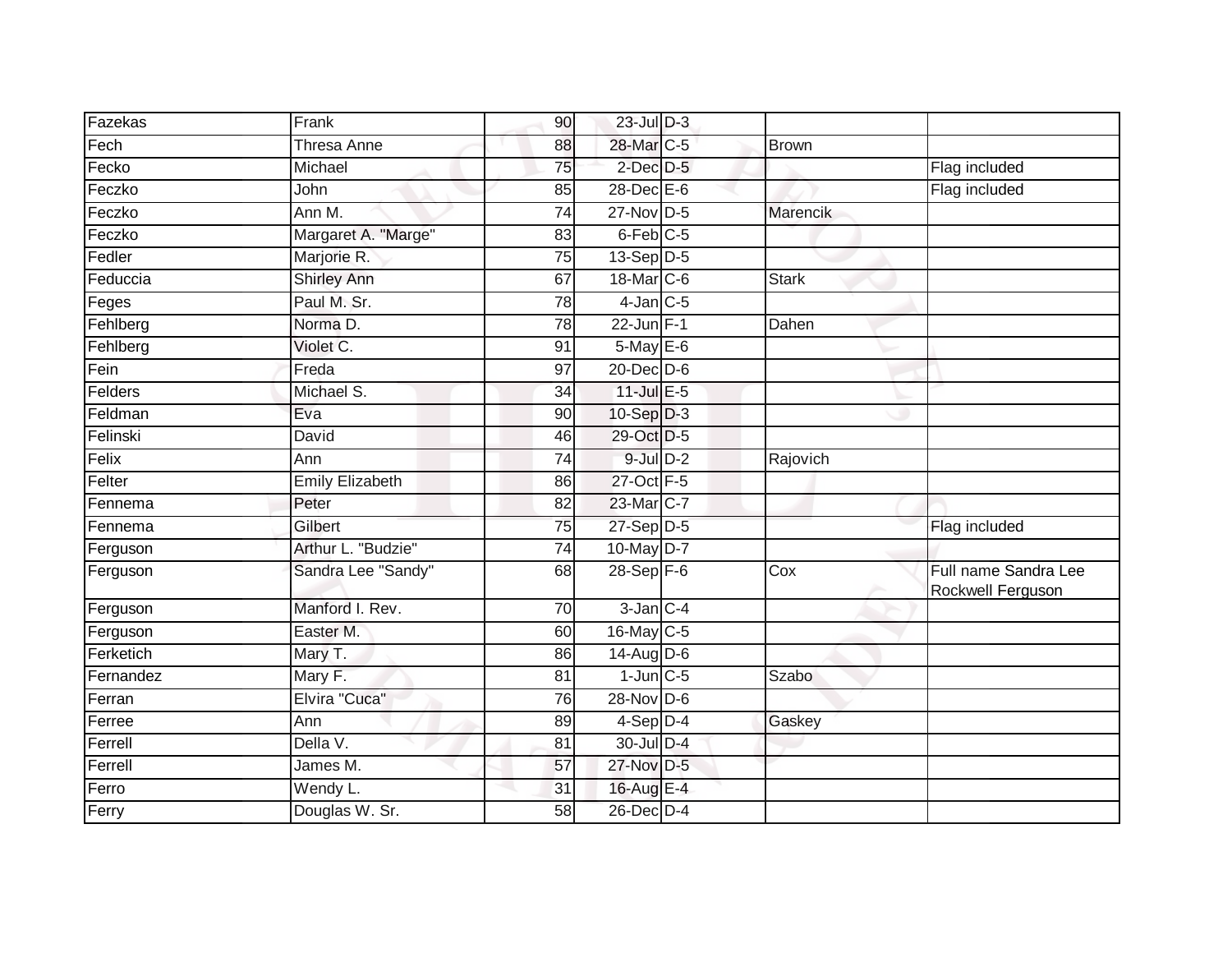| Ferry       | Douglas W. Sr.      | 58              | 25-Dec C-4           |               |                                                |
|-------------|---------------------|-----------------|----------------------|---------------|------------------------------------------------|
| Feshanko    | Martha M.           | $\overline{72}$ | $1$ -Jul $D$ -6      |               |                                                |
| Fetcko      | Linda Lee           | 48              | 13-May C-6           | Gaskey        |                                                |
| Fetsch      | Helen D.            | 92              | 10-May D-7           | <b>Zivich</b> |                                                |
| Fiedler     | <b>Ruby</b>         | $\overline{82}$ | 25-Aug F-5           |               |                                                |
| Fieldhouse  | Jan R.              | 63              | $4$ -Jun $C - 4$     |               |                                                |
| Fields      | Virginia R.         | 63              | 29-Jan C-5           |               |                                                |
| Fileff      | Albert "Al"         | $\overline{77}$ | 30-Jan C-5           |               | Flag included                                  |
| Filipek     | Antoinette          | 87              | $29$ -Jan $C-5$      | Kubacki       |                                                |
| Fillbrandt  | Mary Jean           | 78              | 21-Oct D-5           | Phipps        | Full name Mary Jean<br><b>Closz Fullbrandt</b> |
| Finchum     | Vernon              | 67              | $23$ -Apr $C-5$      |               |                                                |
| Finck       | Alice "Lindy"       | $\overline{75}$ | 19-Dec D-5           | Sanders       |                                                |
| Finck       | Florence E.         | 93              | $4-Aug$ F-4          | Roffmann      |                                                |
| Findling    | Gene Allen          | 50              | 28-Sep F-5           |               |                                                |
| Fine        | Fred                |                 | 28-May C-3           |               |                                                |
| Finn        | Sarah T.            | 81              | $7$ -Jul $F$ -6      |               |                                                |
| Finnegan    | Bart M.             | 92              | $1$ -Jul $D$ -6      |               |                                                |
| Fischer     | <b>John Roland</b>  | 95              | 16-Apr C-4           |               |                                                |
| Fisher      | Rocky A.            | 28              | 6-Mar <sub>C-5</sub> |               | Flag and Picture included                      |
| Fisher      | Francie V.          | 87              | 22-Oct D-3           |               |                                                |
| Fisher      | <b>Thomas James</b> | 38              | $15$ -Feb $D-5$      |               | Flag included                                  |
| Fisher      | Ponto               | 94              | $11$ -Jun $C-4$      |               |                                                |
| Fisko       | Mary                | 95              | 18-Apr C-5           |               |                                                |
| Fitzgerald  | Kip                 | 40              | 23-May C-5           |               |                                                |
| Fitzgerald  | Frances L.          | $\overline{73}$ | $1$ -Jun $C$ -5      | Bauer         | Full name Frances L.<br>Prochno Fitzgerald     |
| Fitzpatrick | James               | 46              | $17-Sep$ D-4         |               | Flag included                                  |
| Fladeland   | Grace               | 95              | $1-MarC-4$           |               | Full name Grace<br><b>Fladeland Kane</b>       |
| Flanigan    | Bernice C.          | 82              | 8-Oct D-3            |               | Fulll name Bernice C.<br>Manski-Flanigan       |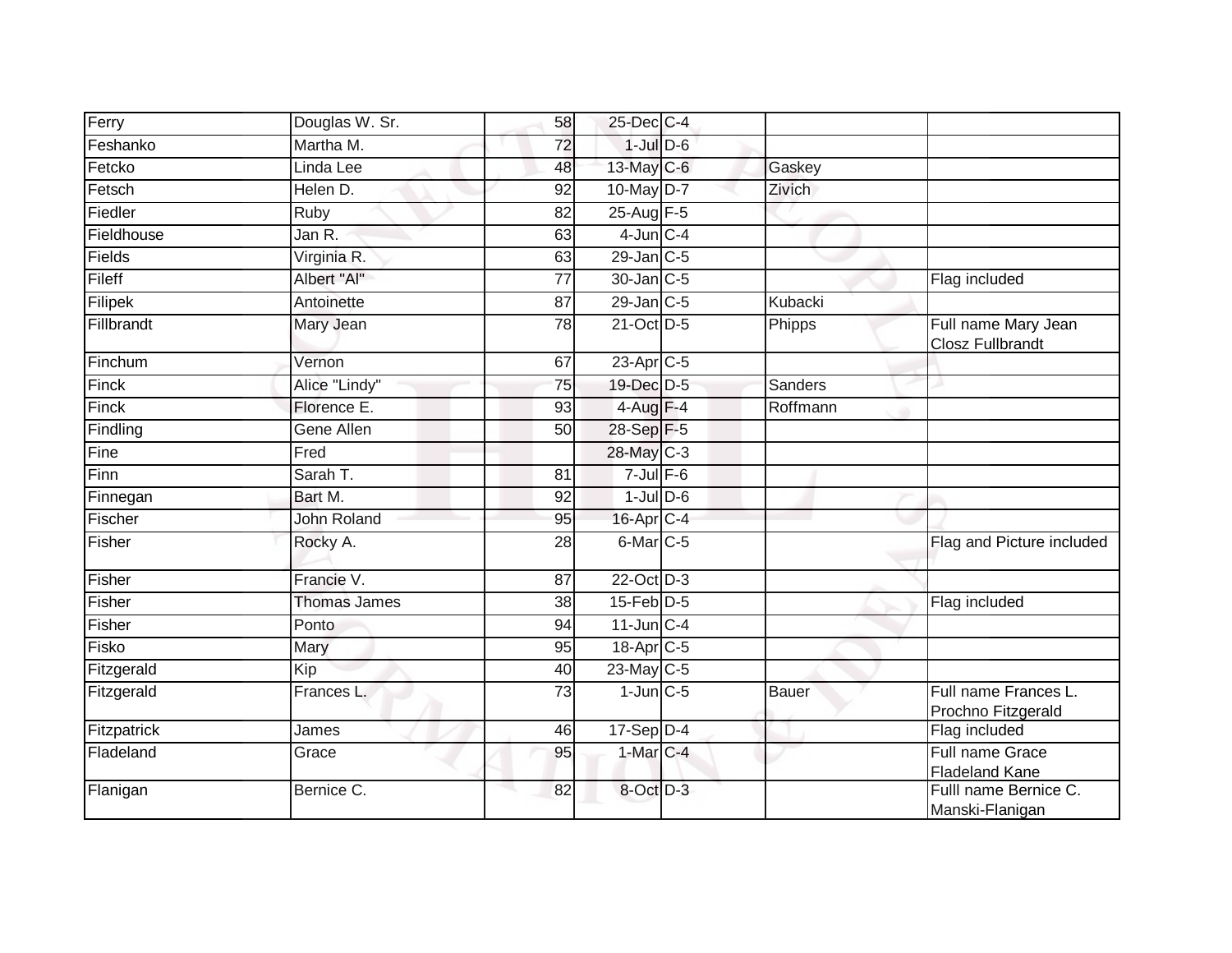| Flasko        | Rowena                | 84              | 22-Jul D-5       |            |               |
|---------------|-----------------------|-----------------|------------------|------------|---------------|
|               |                       |                 |                  |            |               |
| Fleming       | <b>Mathew Richard</b> |                 | 11-May C-6       |            |               |
| Fleming       | Loraine M.            | 89              | 31-Jul D-5       |            |               |
| Fleming       | James D. "Jim"        | 64              | 18-Sep D-6       |            |               |
| Fleming       | Edythe C.             | $\overline{91}$ | $24$ -Jun $D-5$  |            |               |
| Fleming       | Novella D.            | 79              | $18$ -Jun $D-3$  |            |               |
| Flenner       | Deloris M.            | 86              | $31$ -Jan $C-4$  |            |               |
| Fletcher      | Shirley Ann           | 47              | 28-Aug D-5       |            |               |
| Flikkema      | John                  | 82              | $11-Apr$ $C-5$   |            |               |
| Flinn         | Judith Sr. C.S.J.     |                 | 10-Jul D-5       |            |               |
| Floreani      | Gino A.               | 69              | $18$ -Jul $E-6$  |            | Flag included |
| Florek        | Eugene                | 71              | 13-Nov D-5       |            |               |
| Florek        | Rita A.               | 67              | 23-Aug E-6       |            |               |
| <b>Flores</b> | Lydia                 | 97              | $21$ -Feb $C-5$  |            |               |
| <b>Flores</b> | Richard Jr.           | $\overline{53}$ | 9-Aug E-5        |            |               |
| Flores        | <b>Helen Rose</b>     | 81              | 14-Dec F-1       | Marynowski |               |
| Flores        | Ramona                | 75              | $13$ -Feb $C-5$  |            |               |
| Florez        | Michael J. "Mickey"   | 53              | $18$ -Jul $E$ -6 |            |               |
| Florig        | Martha                | 84              | 21-Dec E-5       |            |               |
| Flory         | James C. Sr.          | 73              | $1-Apr$ $C-6$    |            |               |
| Flynn         | Dolores V.            | 68              | $4$ -Jul $E$ -6  |            |               |
| Flynn         | Adele                 | 75              | $24$ -Jun $D-5$  | Hanula     |               |
| Fodor         | Victor Sr.            | 69              | 18-Nov D-6       |            | Flag included |
| Fogarty       | Louise M.             | 75              | $1-Nov$ D-5      | Nowicki    |               |
| Foley         | Joan M.               | 81              | $2-JunE-6$       |            |               |
| Follmar       | Genevieve             | 87              | $6-Sep$ D-4      | Elliott    |               |
| Fontaine      | Edwin M.              | $\overline{82}$ | $25$ -Jul $E$ -5 |            | Flag included |
| Forbes        | Emelia Jane           |                 | $26$ -Dec $D-4$  | Fifer      |               |
| Forburger     | Mary                  | 91              | 6-Nov D-5        |            |               |
| Ford          | Josephine Elizabeth   | 85              | 5-Sep D-6        |            |               |
| Ford          | Katherine             | 72              | $7$ -May C-6     | Bea        |               |
| Ford          | Kenneth R.            | 38              | 27-Apr C-6       |            |               |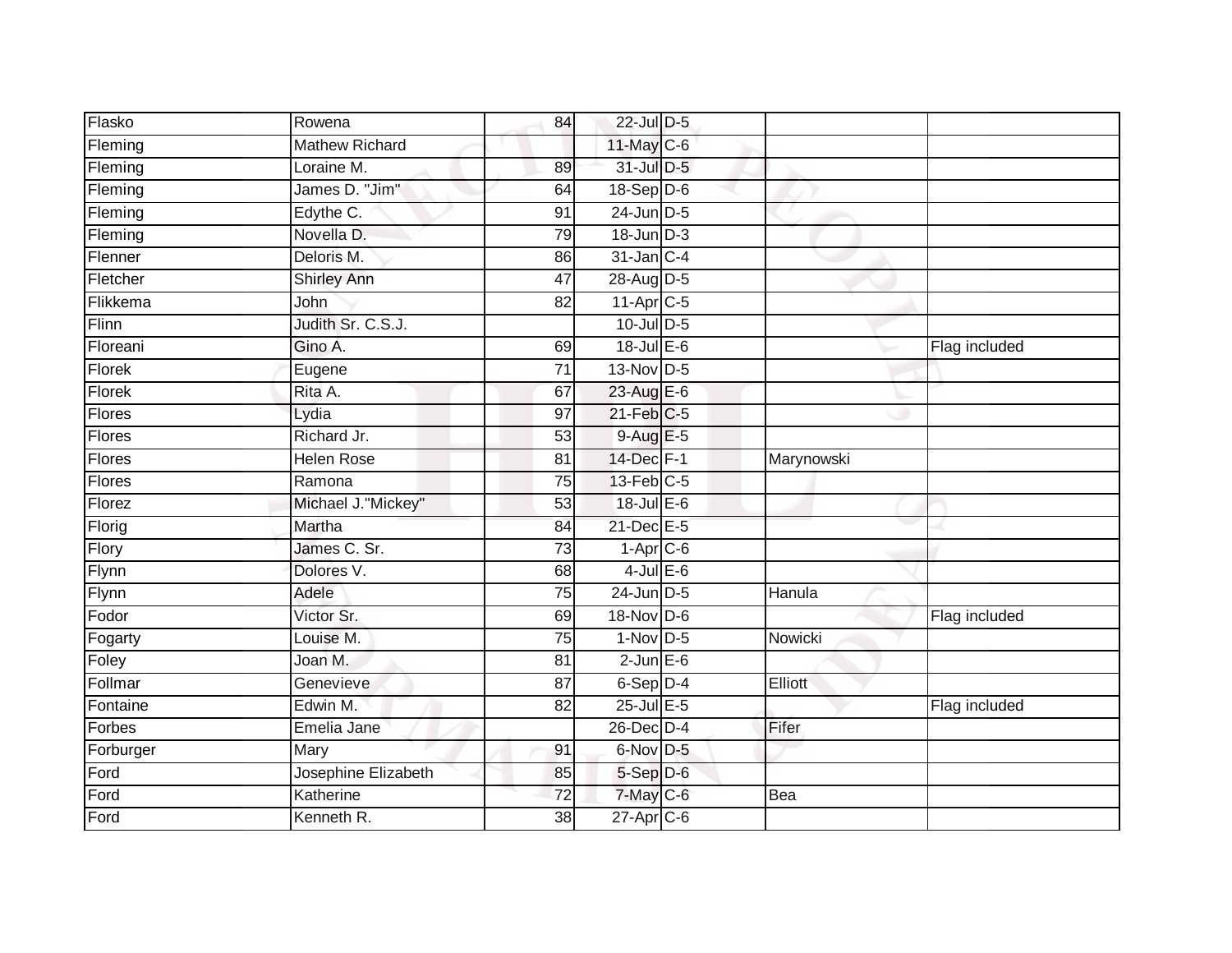| Fordyce     | Doris M.                | 83              | 6-Jun C-4         |                | Flag included                         |
|-------------|-------------------------|-----------------|-------------------|----------------|---------------------------------------|
| Foreman     | Shirley Ingram          | 83              | $12$ -Feb $C$ -6  | Kuhn           |                                       |
| Forgey      | Homer                   | 89              | $4$ -Dec $D-6$    |                |                                       |
| Fornal      | Joseph $\overline{M}$ . | 79              | $27-Sep D-5$      |                |                                       |
| Fornari     | Evelyn R.               | $\overline{77}$ | 29-Mar D-5        | Joyce          |                                       |
| Fornry      | Michael Raymond         | 45              | $9$ -Jan $ C-5 $  |                |                                       |
| Forrest     | Dorothy A.              | 79              | 20-Aug D-5        |                |                                       |
| Forslund    | Alberta                 | 90              | 21-Oct D-5        | Mitchell       |                                       |
| Forstall    | Maranda Rose            |                 | 20-Nov D-5        | <b>McGrath</b> |                                       |
| Forszt      | Anthony A. Jr.          | 61              | 8-Aug E-5         |                | Flag included                         |
| Fortenberry | Viola                   | 61              | 12-Aug $D-5$      |                |                                       |
| Fortin      | Keith P.                | 61              | 24-May D-5        |                |                                       |
| Fortner     | Minnie M.               | 91              | 30-Apr C-5        |                |                                       |
| Forystek    | Joseph S.               | 85              | $24$ -Jan $ C-5$  |                |                                       |
| Foster      | <b>John Charles</b>     | 78              | 5-Aug D-5         |                |                                       |
| Foster      | Sophy                   | 78              | 29-Dec F-5        |                | Picture included                      |
| Foster      | Lois                    | 80              | $9$ -Jul $D-3$    | Shcurgers      | Full name Lois Foster<br>Roberts      |
| Foster      | Princess C.             | 80              | 29-May C-3        |                |                                       |
| Foster      | Loretta Elizabeth       | 65              | $27$ -Dec $D-4$   | <b>Block</b>   |                                       |
| Foster      | Veva                    | 85              | 13-Dec D-5        |                |                                       |
| Foster      | Paul A.                 | 76              | $4$ -Jan $ C-5 $  |                | Flag included                         |
| Foster      | James H. "Jim"          | 68              | $4$ -Jul $E$ -6   |                |                                       |
| Fotiuk      | Stella A.               | 79              | $22$ -Nov $C-6$   |                |                                       |
| Fowble      | <b>Marion Kathryn</b>   | 84              | $13$ -Jun $E-6$   |                |                                       |
| Fowdy       | Mariam Elizabeth        | 82              | 30-Dec D-5        | Antilla        |                                       |
| Fowdy       | Helen                   |                 | 90 Ocotber 19 E-5 |                |                                       |
| Fox         | Grace M.                | 88              | 19-Jan C-5        |                |                                       |
| Fox         | Peggy                   | 80              | 24-Oct E-5        | Shepard        |                                       |
| Fox         | Anna Joyce              | 64              | $26$ -Feb $D-3$   |                |                                       |
| Fox         | Jacqueline              |                 | 19-Sep E-6        | Kulikowski     | Full name Jacquelline Fox<br>Payovich |
| Fox         | Fay E.                  | 86              | $1-Mar$ C-1       |                |                                       |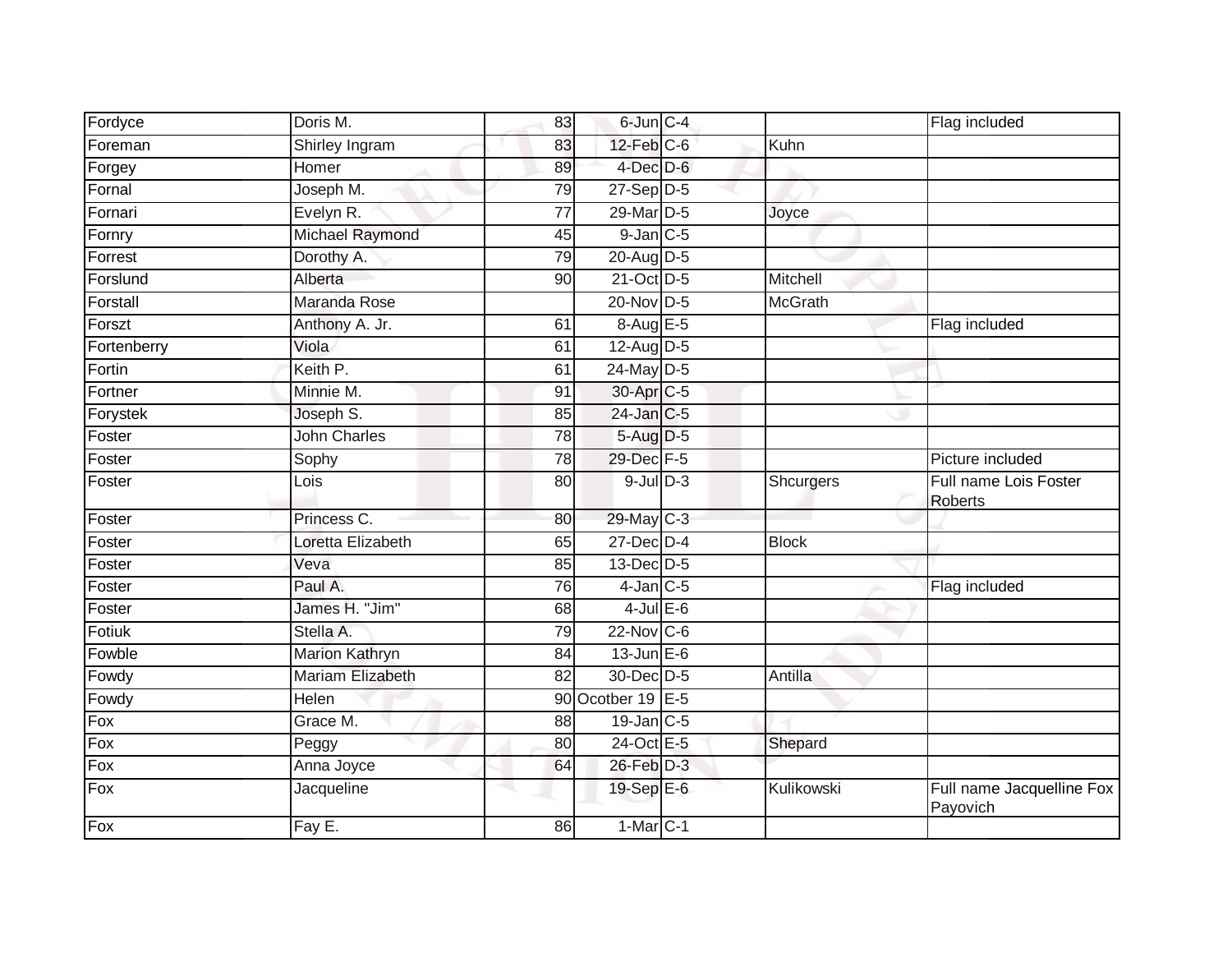| Fox           | Ellen M.                        | 76              | 9-Dec D-5         |                      |                                         |
|---------------|---------------------------------|-----------------|-------------------|----------------------|-----------------------------------------|
| Fox-Bingham   | <b>Wanda Carol</b>              | 49              | 19-Dec D-5        | Asbury               |                                         |
| Fraley        | James L. "Jim"                  | 71              | 18-Mar C-6        |                      |                                         |
| Francis       | Frances                         | 84              | $10$ -Oct $E - 5$ | Leonard              | Full name Frances Ruble<br>Francis      |
| Francisco     | Virginia                        | 73              | $10$ -Dec $D-4$   |                      |                                         |
| Frangis       | <b>Brenda Kay</b>               | 50              | $2-AugE-6$        | Hadenfelt            | Full name Brenda Kay<br>Frabngis Taylor |
| Frank         | Tina                            | 88              | $15$ -Dec $F-6$   | Adaskevich           |                                         |
| Frank         | Rachela                         |                 | 27-Mar C-6        |                      |                                         |
| Frankenberger | Linda                           | 49              | $15$ -Jul D-5     |                      |                                         |
| Frankenberger | Mary L.                         | 69              | 18-Nov D-6        |                      |                                         |
| Frankiewicz   | Bernice Jean                    | 79              | $7$ -Oct $D-4$    | $\overline{P}$ ilula |                                         |
| Frankiewicz   | Edward S.                       |                 | 25-Aug F-5        |                      | Flag included                           |
| Franklin      | Helen I.                        | 89              | $1-Nov$ D-5       |                      |                                         |
| Franko        | Albert "Skip"                   |                 | $10-Sep D-3$      |                      | Flag included                           |
| Franson       | Louis                           | 81              | 19-Nov D-4        | Kennedy              | Full name Lois Franson<br>Zimmeman      |
| Fratter       | Joseph John                     | 64              | 25-Mar C-6        |                      |                                         |
| Frauenheim    | Gail N.                         | 57              | 31-Dec D-4        |                      |                                         |
| Frawley       | Ellen Joyce                     | 89              | 8-Jul D-5         |                      |                                         |
| Frederici     | Ella                            | 90              | $5$ -Oct $E$ -6   | Carlson              |                                         |
| Fredricks     | Ann M.                          | 94              | $10$ -Jun $C-4$   |                      |                                         |
| Free          | George G.                       | 73              | 23-Apr C-5        |                      |                                         |
| Freeman       | Elizabeth E. "Sally"<br>Nonnie" | 73              | $23$ -Apr $C-5$   |                      |                                         |
| Freeman       | <b>Hazel Marie</b>              | $\overline{88}$ | 11-Mar C-4        |                      |                                         |
| Freiberger    | Clifford H. Sr.                 | 88              | $8$ -JulD-5       |                      |                                         |
| Freidlander   | <b>Bernice Edith</b>            |                 | 25-Nov D-5        |                      |                                         |
| Freitag       | Susan Jean                      | 58              | 31-Dec D-4        |                      |                                         |
| Frey          | Richard J.                      | 77              | $7$ -Jul $F$ -6   |                      | Flag included                           |
| Frias         | Mary H.                         |                 | 30-Dec D-5        |                      | Full name Mary H.<br>(Guerrero) Frias   |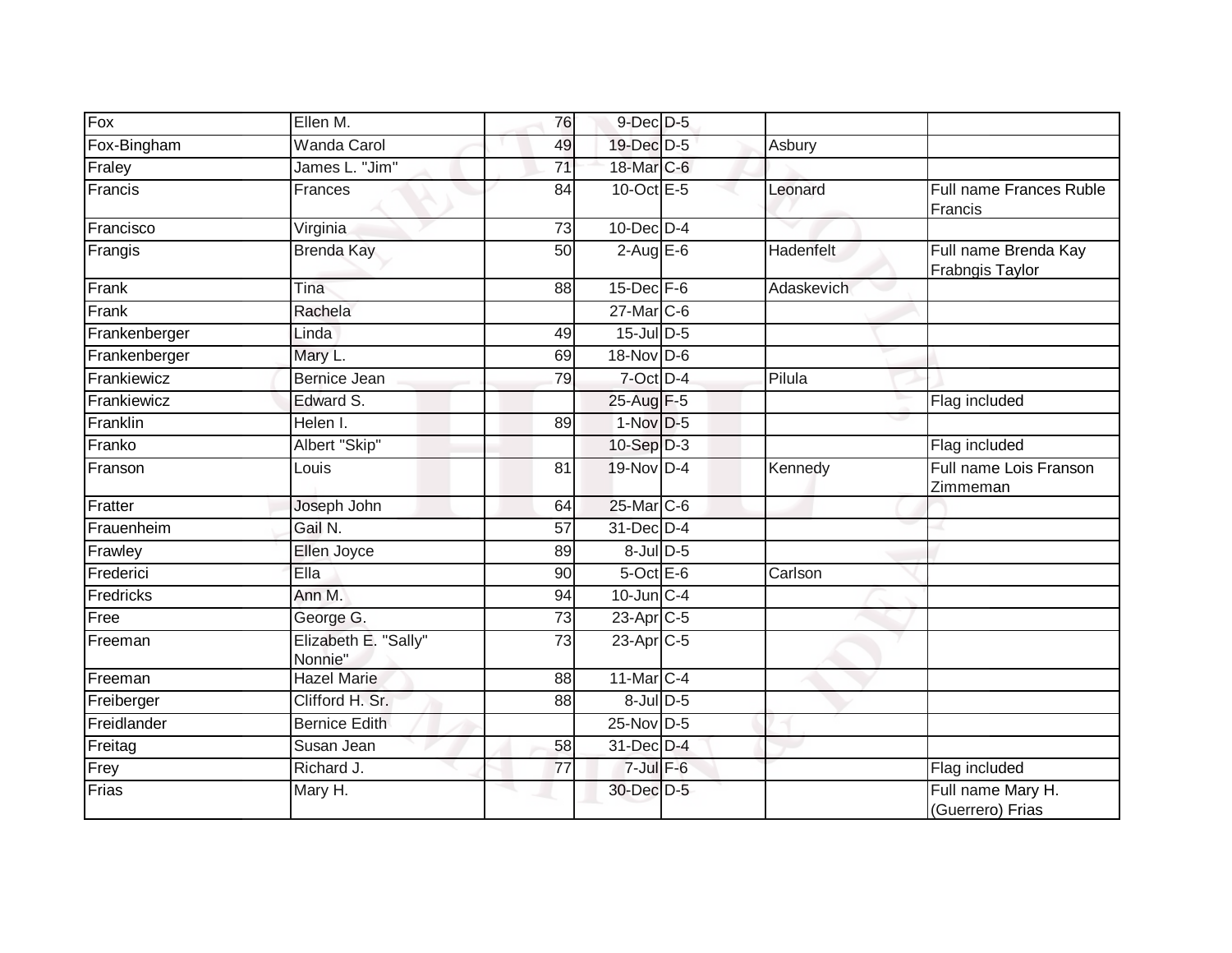| Frick       | Elizabeth W.            | 88              | $8 - Apr$ <sub>C-7</sub> |              |                                       |
|-------------|-------------------------|-----------------|--------------------------|--------------|---------------------------------------|
| Fritts      | Robert J.               | 66              | 21-Sep F-1               |              | Flag included                         |
| Fritz       | John Henry              | $\overline{74}$ | 29-Apr C-5               |              |                                       |
| Froom       | Dorothy J.              | 58              | $12$ -Nov $D-3$          |              |                                       |
| Fry         | Charlotte L:            | $\overline{81}$ | $17$ -Jan $C$ -5         |              | Full name Charlotte L.<br>(Hecht) Fry |
| Frye        | Robert Jr.              | 26              | 20-Nov D-5               |              |                                       |
| Fuchs       | Phyllis Jean            | 68              | $10$ -Dec $D-4$          | Gerner       |                                       |
| Fuentes     | Refujio "Cuco"          | $\overline{77}$ | $14$ -Aug D-6            |              |                                       |
| Fugate      | Patricia L.             | 55              | $3-Sep D-4$              | Keeton       |                                       |
| Fulea       | <b>Maria</b>            | 92              | $28$ -Jan $C$ -5         |              |                                       |
| Fulghum     | John Richard Sr. "Dick" | 89              | 4-Aug F-5                |              |                                       |
| Fulkerson   | <b>Dolores</b>          | 68              | 14-Oct D-5               | Cannon       |                                       |
| Fuller      | Dorothy L.              | $\overline{72}$ | $1-AprC-6$               |              |                                       |
| Fuller      | Delores M.              | $\overline{74}$ | 17-Jun D-4               |              |                                       |
| Fullgraf    | Barbara L. "Sis"        | 68              | 29-Apr C-5               | Fauth        |                                       |
| Fullgraf    | Mary T.                 | $\overline{73}$ | $11$ -Jun $C-4$          |              |                                       |
| Fullgraf    | Eileen L. "Til"         | 74              | 20-Dec D-6               |              |                                       |
| Fultz       | <b>Ellen Marie</b>      |                 | 29-Dec F-5               | Williams     |                                       |
| Funk        | Merle A.                | 67              | 14-Jun E-5               |              |                                       |
| Furman      | <b>Stanley</b>          | $\overline{87}$ | 18-Nov D-6               |              |                                       |
| Furman      | Helen T.                |                 | 8-Dec F-5                |              |                                       |
| Furman      | Julia E.                | 83              | 27-Apr C-6               | <b>Bolek</b> |                                       |
| Furnas      | Mark D.                 | 81              | $11-Apr$ $C-5$           |              | Flag included                         |
| Furticella  | Anthony T.              | 59              | 9-Mar C-5                |              |                                       |
| Furuness    | Ernest "Ernie" "Whitey" | 87              | $1-Aug$ $E-5$            |              |                                       |
| <b>Fuss</b> | John B.                 | 90              | $23$ -Aug $E-6$          |              |                                       |
| Gabbard     | Merle J.                | $\overline{78}$ | 19-Mar C-4               |              |                                       |
| Gabriel     | Helen                   | 85              | 6-Mar C-5                |              |                                       |
| Gaddini     | Anna R.                 | 85              | 25-Oct D-7               | Meconi       | Full name Anna R.<br>Gaddini McCarthy |
| Gaddis      | Thomas L.               | 59              | 28-Jul F-5               |              |                                       |
| Gadish      | Joanne                  | 61              | $14$ -Feb $C-4$          |              |                                       |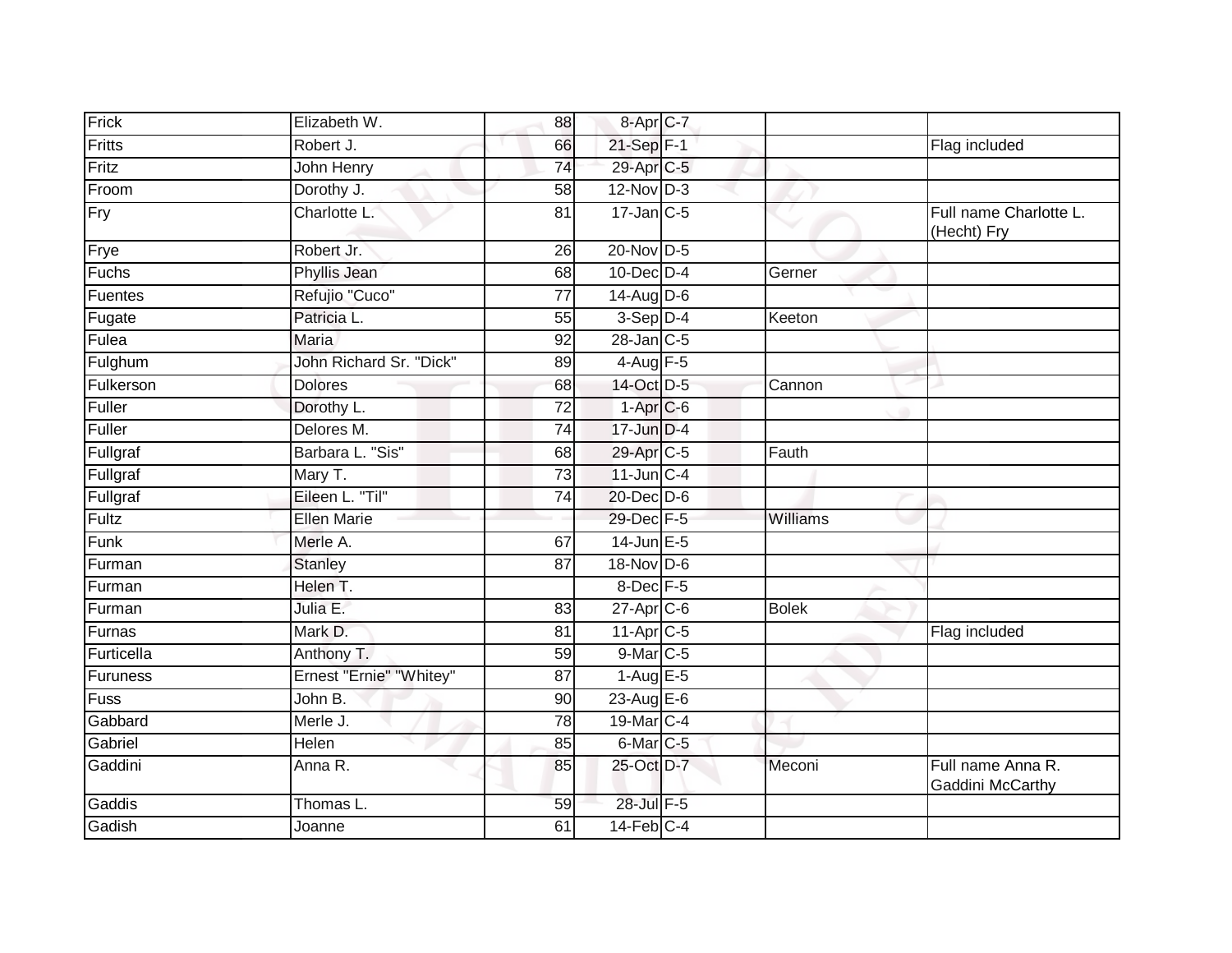| Gaenzle   | Lydia                 | 98 | $5$ -Jun $C$ -5         |            |                                          |
|-----------|-----------------------|----|-------------------------|------------|------------------------------------------|
| Gaffney   | Elinor                | 82 | 25-Mar C-7              |            | Full name Elinor (Gaffney)<br>Stachelski |
| Gajda     | Edward                | 85 | $11$ -Jan D-5           |            | Flag included                            |
| Gajdos    | Michael               | 82 | $7$ -Jun $D-5$          |            | Flag included                            |
| Galambos  | Betty J.              | 69 | 11-Mar C-5              |            |                                          |
| Galambus  | Joyce V.              | 69 | 10-Oct E-5              |            |                                          |
| Gall      | Margaret              | 87 | $25-Apr$ <sub>C-4</sub> |            |                                          |
| Gallagher | Mary Ellen            | 84 | $3$ -Dec $D-4$          | Sweeny     |                                          |
| Gallagher | Lori D.               | 20 | $16$ -Jan $C-4$         |            |                                          |
| Gallagher | Peter                 | 72 | $1$ -Dec $F-5$          |            |                                          |
| Gallagher | Ralph                 | 72 | $2$ -Dec $D-5$          |            |                                          |
| Gallagher | <b>Mary Margaret</b>  | 86 | 24-Mar E-5              |            |                                          |
| Galoozis  | Maria                 |    | 19-Jul E-5              |            |                                          |
| Galoozis  | Anthony               | 61 | 6-Oct F-5               |            |                                          |
| Galvan    | Jose S.               | 73 | 21-Mar C-5              |            |                                          |
| Galvan    | Albert "El Gato"      | 61 | $11$ -Jun $C-4$         |            |                                          |
| Galvan    | Erlinda Ramos         | 95 | $13$ -Jun $E-6$         |            |                                          |
| Galvin    | Manuel                | 85 | $12$ -Nov $D-3$         |            |                                          |
| Galvin    | Loretta M.            | 94 | $1-Apr$ $C-6$           |            |                                          |
| Gambino   | Anthony "Tony"        | 60 | 29-Oct D-5              |            |                                          |
| Gamblin   | Arthur R. Jr.         | 43 | $27$ -Mar $C$ -6        |            |                                          |
| Gamez     | Ignacio "Bob"         | 69 | $21$ -Nov D-6           |            | Flag included                            |
| Gandhi    | Lalitabeb Narshhilal  | 70 | $14$ -Aug D-6           |            |                                          |
| Gandolfi  | Delores M.            | 65 | 25-Oct D-7              | Szafranski |                                          |
| Gannon    | <b>Francis Xavier</b> |    | $3$ -Jan $C-4$          |            |                                          |
| Garber    | Joseph J.             | 85 | $24$ -Jun $D-5$         |            |                                          |
| Garcia    | Alfredo S.            | 49 | 20-May C-7              |            |                                          |
| Garcia    | Armando               | 72 | $7$ -Jul $F-7$          |            |                                          |
| Garcia    | Ralph                 | 67 | 16-May C-5              |            |                                          |
| Garcia    | Carmen                | 71 | 25-Jul E-5              |            |                                          |
| Garcia    | Jose $\overline{T}$ . | 77 | 20-Dec D-6              |            |                                          |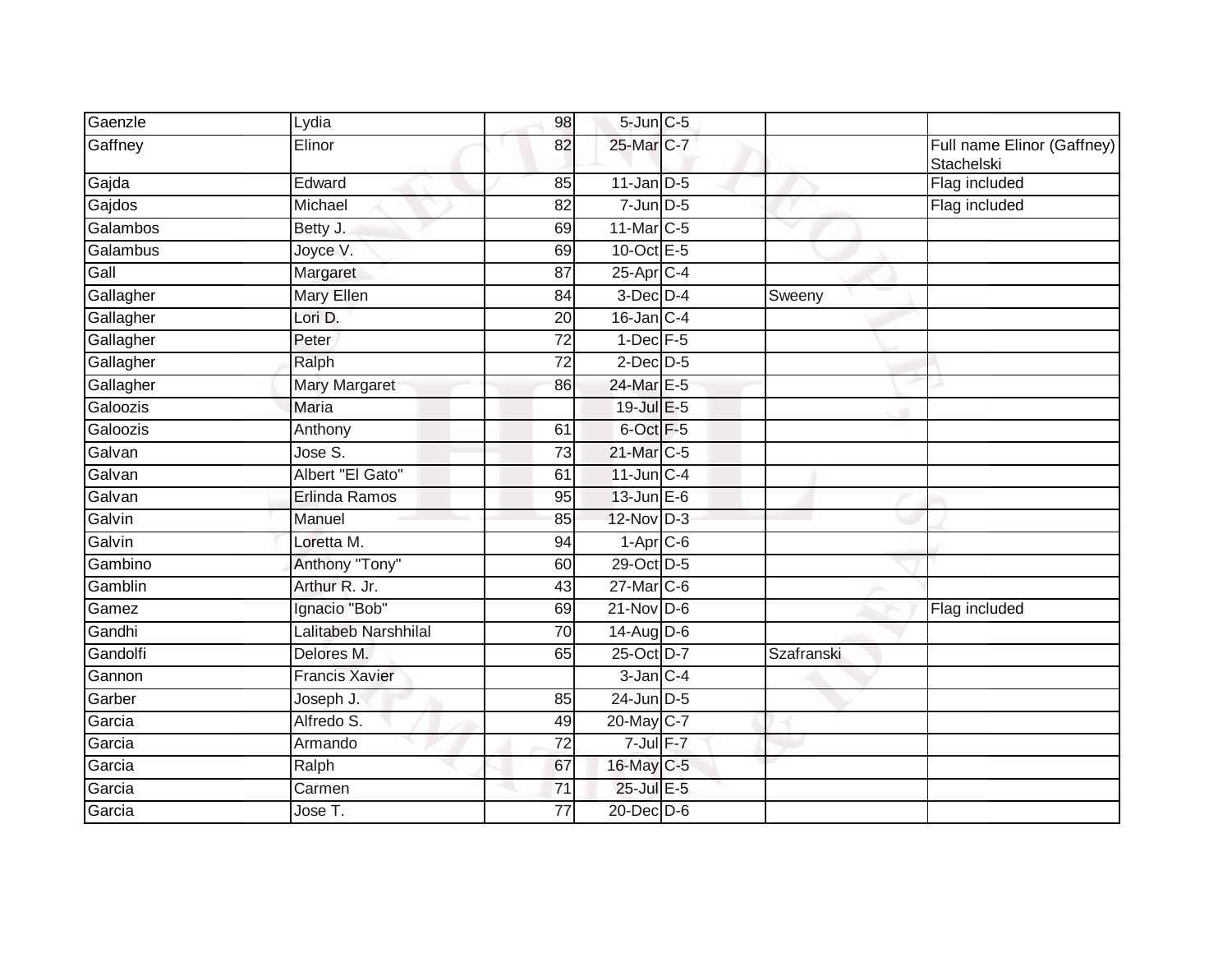| Garcia    | Ebaristo              | 85              | 19-Dec D-6      |               | Flag included    |
|-----------|-----------------------|-----------------|-----------------|---------------|------------------|
| Garcia    | Rosa                  | 79              | 3-Oct D-6       |               | Picture included |
| Garcia    | Adam "Thin Man"       | 51              | $7$ -Jun $D-5$  |               |                  |
| Garcia    | Pedro G.              | 54              | $5$ -Dec $D$ -6 |               |                  |
| Gard      | Barbara Jean          |                 | 13-Mar          |               | Flag included    |
| Gardiner  | Bertha E.             | 90              | 27-May C-7      |               |                  |
| Gardner   | <b>Violet Lee</b>     | 64              | $3$ -Dec $D-4$  | Day           |                  |
| Gardner   | R. Dennis             | 49              | 17-Mar $E-4$    |               |                  |
| Gargas    | Anthony Frank Jr.     | 86              | 8-Nov D-5       |               |                  |
| Gargula   | Clement A. "Clem"     | 80              | 15-May C-5      |               | Flag included    |
| Garneau   | Denys Marie           | 49              | $2$ -Oct $D-5$  | Szymanski     |                  |
| Garnica   | Joseph                | $\overline{75}$ | $11$ -Dec $D-6$ |               |                  |
| Garretson | <b>Donald DeHart</b>  | 90              | $2$ -Feb $C-5$  |               |                  |
| Garrett   | Gerald W.             |                 | 41 July         |               |                  |
| Garritano | Febronio B.           | 87              | $23$ -May C-6   | <b>Brendt</b> |                  |
| Garwin    | Ike                   | $\overline{77}$ | 27-Dec D-5      |               | Flag included    |
| Garwood   | <b>Anne Kelly</b>     | 79              | 15-Aug E-6      |               |                  |
| Gary      | <b>Kal Duvall</b>     | 19              | $5 - Jan$ $E-2$ |               |                  |
| Garza     | Vincent III           | 48              | 11-Oct D-5      |               |                  |
| Garza     | Roberto               | 83              | $1-Dec$ F-5     |               |                  |
| Garzella  | <b>Bailey Brianna</b> | Infant          | $3$ -Jul $D$ -5 |               |                  |
| Gasior    | Maryann C.            | $\overline{87}$ | 14-Oct D-5      | Rapacz        |                  |
| Gasiulis  | Liudas "Louis"        | 79              | $12$ -Sep $E-6$ |               |                  |
| Gaskey    | Richard Sr.           | 61              | $21$ -Feb $C-5$ |               |                  |
| Gaskey    | Walter B. Sr.         | 88              | 5-Aug D-5       |               |                  |
| Gaskin    | Dorothy L.            | 87              | $30$ -Nov $E-6$ |               |                  |
| Gast      | Anna Catherine        | 93              | $21$ -Jun E-4   | O'Connor      |                  |
| Gatch     | Thomas S.             | 66              | 26-Sep E-5      |               |                  |
| Gates     | Adella S. "Della"     | 85              | 17-Apr C-6      |               |                  |
| Gaura     | Anthony F. "Tony"     | 87              | 5-Jan E-2       |               |                  |
| Gauthier  | Marjorie              | 67              | 12-Nov D-3      |               |                  |
| Gauthier  | Florence J.           | 89              | 28-Sep E-5      | Denton        |                  |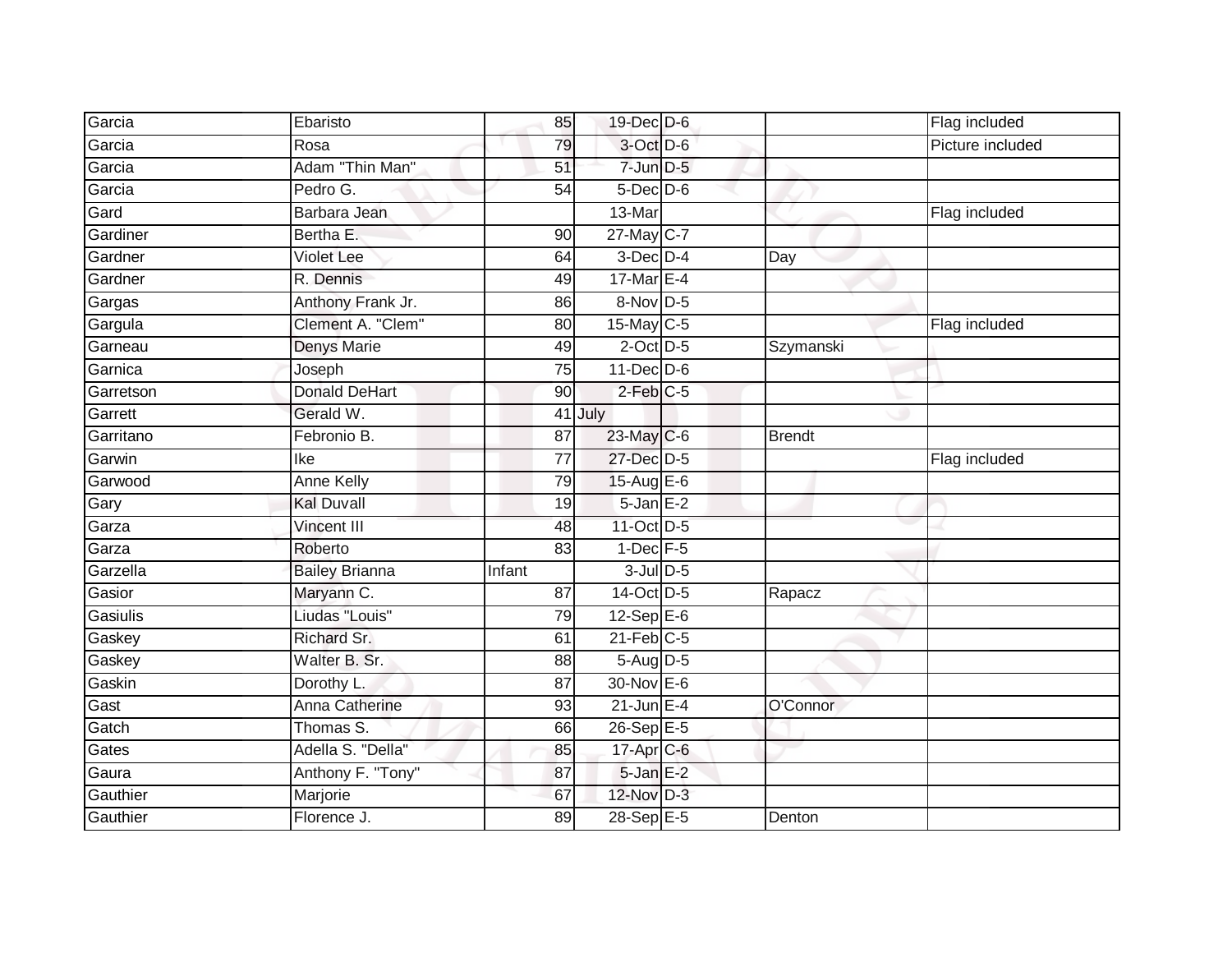| Gauthier    | <b>Bette</b>      | 88              | 11-Jul E-5                |                |               |
|-------------|-------------------|-----------------|---------------------------|----------------|---------------|
| Gavelek     | Ann               | 80              | 31-Mar E-5                |                |               |
| Gavin       | James M. "Jim"    | 46              | 10-Oct E-5                |                |               |
| Gawenda     | Loretta H.        |                 | $20$ -Jan $E-6$           |                |               |
| Gayda       | Mary J.           | 86              | $24$ -Jan $C$ -6          | Tumo           |               |
| Gaytan      | Delfino           | 42              | 27-Dec D-5                |                |               |
| Gazdik      | Kenneth J.        | 54              | $21 - \overline{May}$ C-4 |                |               |
| Gbur        | George            | 75              | $22$ -Jun $F-1$           |                | Flag included |
| Geberin     | Arthur R.         | 86              | $4$ -Aug $F-5$            |                |               |
| Gebert      | Milderd L.        | $\overline{92}$ | 12-Dec D-7                | Polkinghon     |               |
| Gedwill     | Lottie A.         |                 | $7-Sep$ E-5               | Ploszaj        |               |
| Gee         | James W. Jr.      | 74              | $7 - \overline{Apr}$ E-5  |                |               |
| Geffert     | Edmund T. "Ed"    | 75              | 10-Aug E-5                |                | Flag included |
| Gehrels     | William E.        | 82              | $9$ -Jan $C$ -5           |                |               |
| Gehrke      | Donna J.          | $\overline{72}$ | 11-Dec D-6                | Ludders        |               |
| Gehrke      | Clarence C.       | 91              | 19-Apr D-6                |                |               |
| Geisen      | William C.        | 62              | 28-Sep E-5                |                |               |
| Gellersen   | Georg EH. Jr.     | 86              | 16-Aug E-4                |                |               |
| Genaro      | Sarah M.          | 89              | $2$ -Dec $D$ -5           | Albert         |               |
| Gentry      | LeRoy F.          | $\overline{87}$ | 11-Dec D-6                |                |               |
| Gentry      | Lucy              | 78              | 24-May $D-5$              | Liberto        |               |
| Genualdi    | Dorothy J.        | $\overline{84}$ | 20-Dec D-6                |                |               |
| George      | Richard T. "Rich" | 58              | $20$ -Jan $E-6$           |                |               |
| George      | Sophie            | 88              | 22-Jul D-5                | <b>Bobrick</b> |               |
| George      | Lapinne           | 71              | 22-Apr C-7                |                |               |
| Georgieff   | Nicholas          | 85              | 22-Jul D-5                |                |               |
| Gerber-West | Carole            | 52              | 10-May D-7                |                |               |
| Gerbich     | Daisy P.          | 75              | 26-Nov D-4                | Pavichevich    |               |
| Gerenda     | George S.         | 87              | 30-Oct D-5                |                |               |
| Gerenda     | Leonard P.        | 53              | 20-Sep E-5                |                | Flag included |
| Gerhart     | Kathryn S.        |                 | $1$ -Dec $F-5$            |                |               |
| Geriets     | Irene E.          | 88              | 18-Dec D-6                |                |               |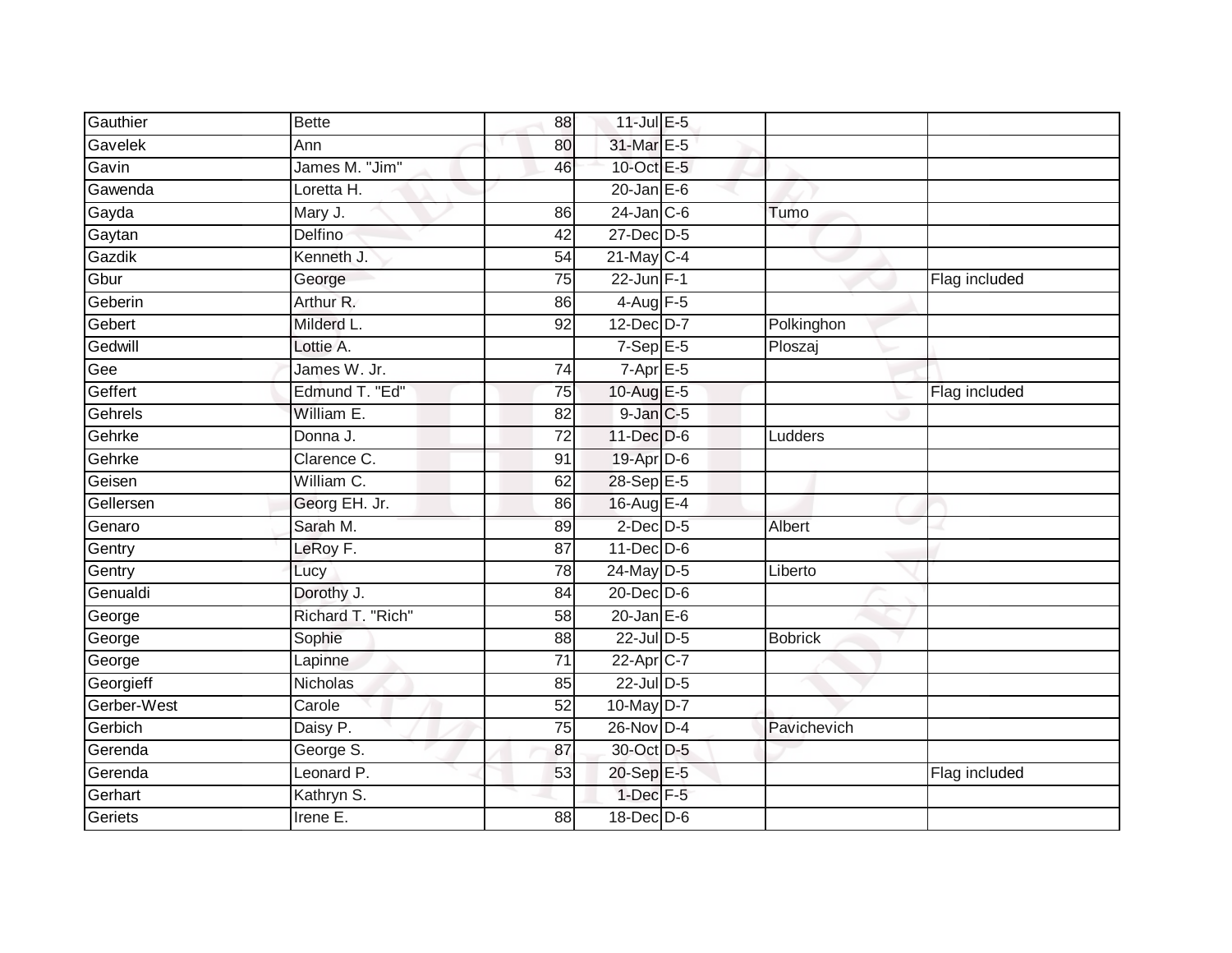| Gernenz      | Charles J. "Chuck"  | 68              | 29-May C-3             |                |                                         |
|--------------|---------------------|-----------------|------------------------|----------------|-----------------------------------------|
| Geros        | Bill                | 81              | 3-Oct D-6              |                |                                         |
| Gesking      | Eleanor D.          | 69              | 5-May E-6              | Tarcak         |                                         |
| Gesse        | Edwin L.            | 92              | $9-Apr$ <sub>C-5</sub> |                |                                         |
| Gessler      | Walter "Wally"      |                 | $23$ -May C-6          |                |                                         |
| Ghrist       | Majorie G.          | 79              | 29-Jul D-5             | Fancher        |                                         |
| Gianopolis   | <b>Nick</b>         | 86              | $27$ -Feb $C-5$        |                |                                         |
| Gibbons      | John P.             | 85              | 14-May C-5             |                | Flag included                           |
| Gibbs        | Wilma J. "Willy"    | 75              | 31-Aug E-6             |                |                                         |
| Gibson       | Ida M.              | 86              | $24$ -Feb $C-5$        |                |                                         |
| Gibson       | Laurel "Lauri"      | 47              | $10$ -Jan $C-5$        | Evans          |                                         |
| Giema        | Pete                | 78              | 21-Mar C-5             |                |                                         |
| Giese        | Lorraine A.         | 56              | 13-May C-6             | Gadomski       |                                         |
| Giewartowski | Marcia N.           | 61              | 24-Sep D-3             | Kilarski       |                                         |
| Giglio       | Michael J.          | 65              | $9 - Apr$ $C - 5$      |                | Flag included                           |
| Gikas        | Pete "Panagiotis"   | 76              | 30-Jul D-4             |                |                                         |
| Gilbert      | <b>Beluah</b>       | 89              | $7 - Aug$ $D-5$        | <b>Hawkins</b> | Full name Beulah Gilbert<br>Milham-Bibb |
| Gilbert      | Betty L.            | $\overline{77}$ | 13-Aug D-3             |                |                                         |
| Gilbert      | James "Jimmie"      | 92              | 30-May C-5             |                |                                         |
|              |                     |                 |                        |                |                                         |
| Gill         | Thomas J. "Shakey"  | $\overline{53}$ | 26-Oct E-6             |                |                                         |
| Gill         | <b>Diane Cheryl</b> | 41              | $23$ -Jul $D-3$        | <b>Heller</b>  |                                         |
| Gillespie    | Dolores "Shorty"    | 58              | $22$ -Nov C-6          | Nunez          |                                         |
| Gillette     | Angeline            | 68              | 10-Apr C-6             | Ondas          |                                         |
| Gillim       | Marvin L. Sr.       | 81              | 27-Aug D-4             |                |                                         |
| Gima         | Marguerite          | 85              | $27$ -Jan E-4          |                |                                         |
| Ginalski     | Joann R.            | 86              | 10-May D-7             | Richwalski     |                                         |
| Ginn         | Hubert H.           | 69              | $23$ -May C-6          |                |                                         |
| Ginn         | Desirie D. "Dez"    | 44              | $8$ -Jun $C$ -6        | <b>Bailey</b>  |                                         |
| Ginther      | Jack                | 74              | 30-Mar C-5             |                |                                         |
| Giordano     | Albert J. Sr.       | 70              | 19-Jul E-5             |                |                                         |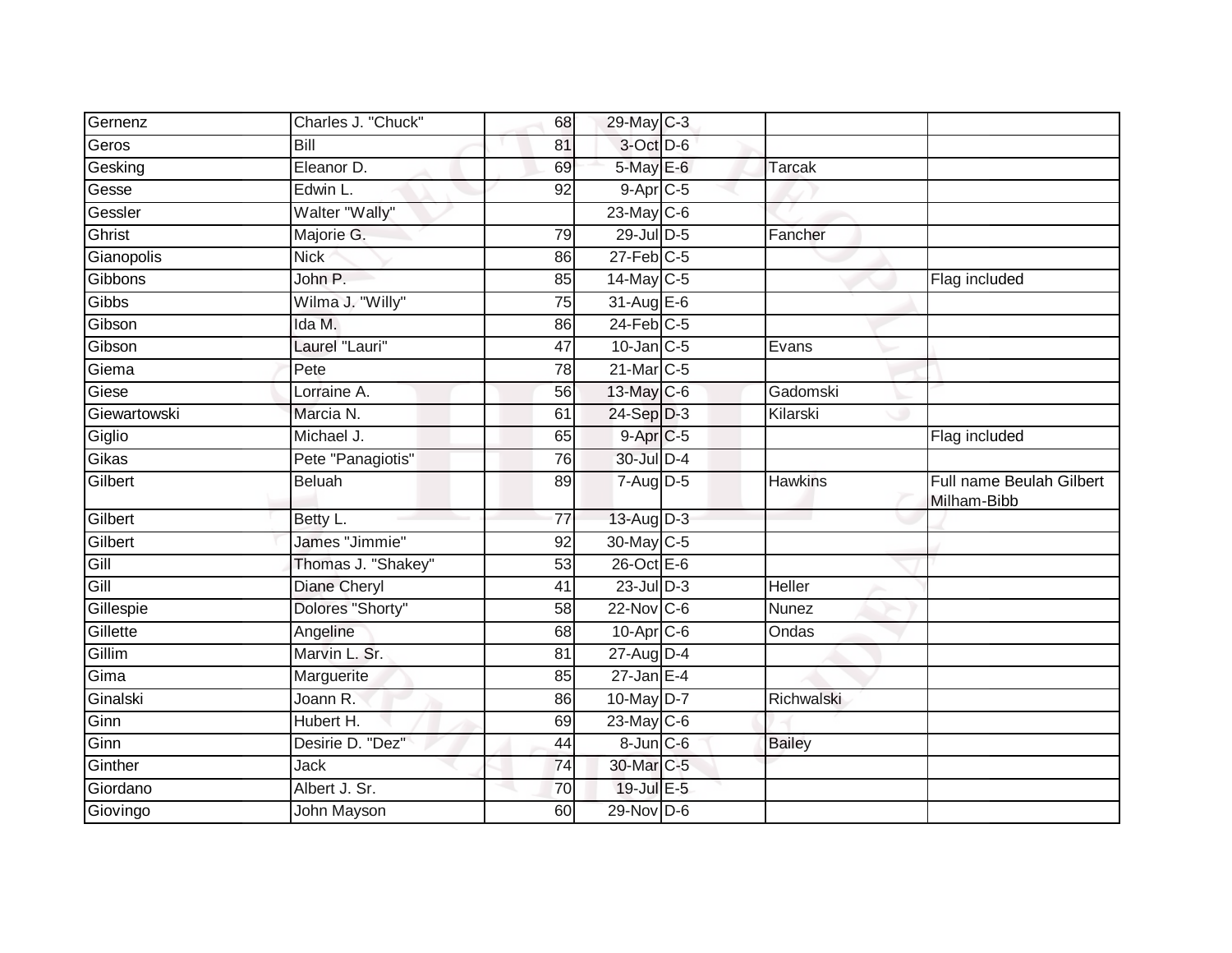| Gipson       | Brenda Ann              | 36              | 12-Mar C-5       | <b>Binder</b> |               |
|--------------|-------------------------|-----------------|------------------|---------------|---------------|
| Gish         | Kenneth Columbus        | 72              | 14-May C-5       |               |               |
| Gist         | Charles H. Jr.          | 70              | 24-Apr C-5       |               |               |
| Given        | Esther                  | 100             | 29-Dec F-5       |               |               |
| Gladish      | John Jr. "Papa"         | 64              | $10$ -Feb $E-5$  |               |               |
| Glancy       | <b>Steven Patrick</b>   | Infant          | 16-Aug $E-4$     |               |               |
| Glasgow      | James L.                | 65              | 31-Dec D-4       |               | Flag included |
| Glass        | Dean A.                 |                 | 28-Aug D-5       |               | Flag included |
| Glass        | Norman R.               |                 | $23-Sep$ D-5     |               | Flag included |
| Glassford    | John Francis Sr. Rev.   | 70              | $20$ -Jun $E-6$  |               |               |
| Glavurtich   | Mildred                 | $\overline{77}$ | $19-Sep$ E-6     |               |               |
| Gleason      | Bonnie M.               | 81              | 5-Mar C-4        |               |               |
| Glines       | <b>Herb Duane</b>       | 65              | 15-Nov D-7       |               | Flag included |
| Glinowiecki  | Cecelia (Ceil)          | 73              | 24-May D-5       |               |               |
| Glinstra     | Thelma "Dolly"          | 80              | 7-Mar C-5        | Whitehead     |               |
| Glinstra     | Robert R.               | 81              | 19-Mar C-4       |               |               |
| Gloff        | Darwin L.               | 89              | 16-Oct D-6       |               |               |
| Glorioso     | Joseph B                | 86              | $20$ -Feb $C-3$  |               | Flag included |
| Gloudeman    | Emma                    | 74              | 25-Oct D-7       | Renas         |               |
| Glour        | George                  | 75              | $21$ -Jun $E-4$  |               | Flag included |
| Glynn        | Mary F.                 | 84              | 18-Jan C-5       |               |               |
| Gniadecki    | Roxanne M.              | $\overline{24}$ | $27$ -Jun $E-6$  | Zeilstra      |               |
| Goddard      | Bill C. "The Professor" | 72              | $5-$ Sep $D-6$   |               |               |
| Goers        | Mary Helen              | 79              | $24$ -Feb $C-5$  |               |               |
| Goetz        | <b>Gracia Elizabeth</b> | 72              | 22-Nov C-6       |               |               |
| Goetz        | Daniel John             | Infant          | $25$ -Mar $C$ -6 |               |               |
| Goetz        | Raymond L               | 90              | $31$ -May D-6    |               |               |
| Gold         | <b>Samuel Sherwin</b>   | 61              | 20-Oct F-5       |               |               |
| Goldman      | Sarita A.               | 95              | 30-Jun E-5       | Deutsch       |               |
| Goldschmikl  | Leila M.                | 63              | 11-Mar C-5       | Clark         |               |
| Golec        | Phyllis                 |                 | 16-Nov F-1       | Van Alstyne   |               |
| Golembiewski | Sylvester J. "Syl"      | 86              | $5-$ Sep $D-6$   |               | Flag included |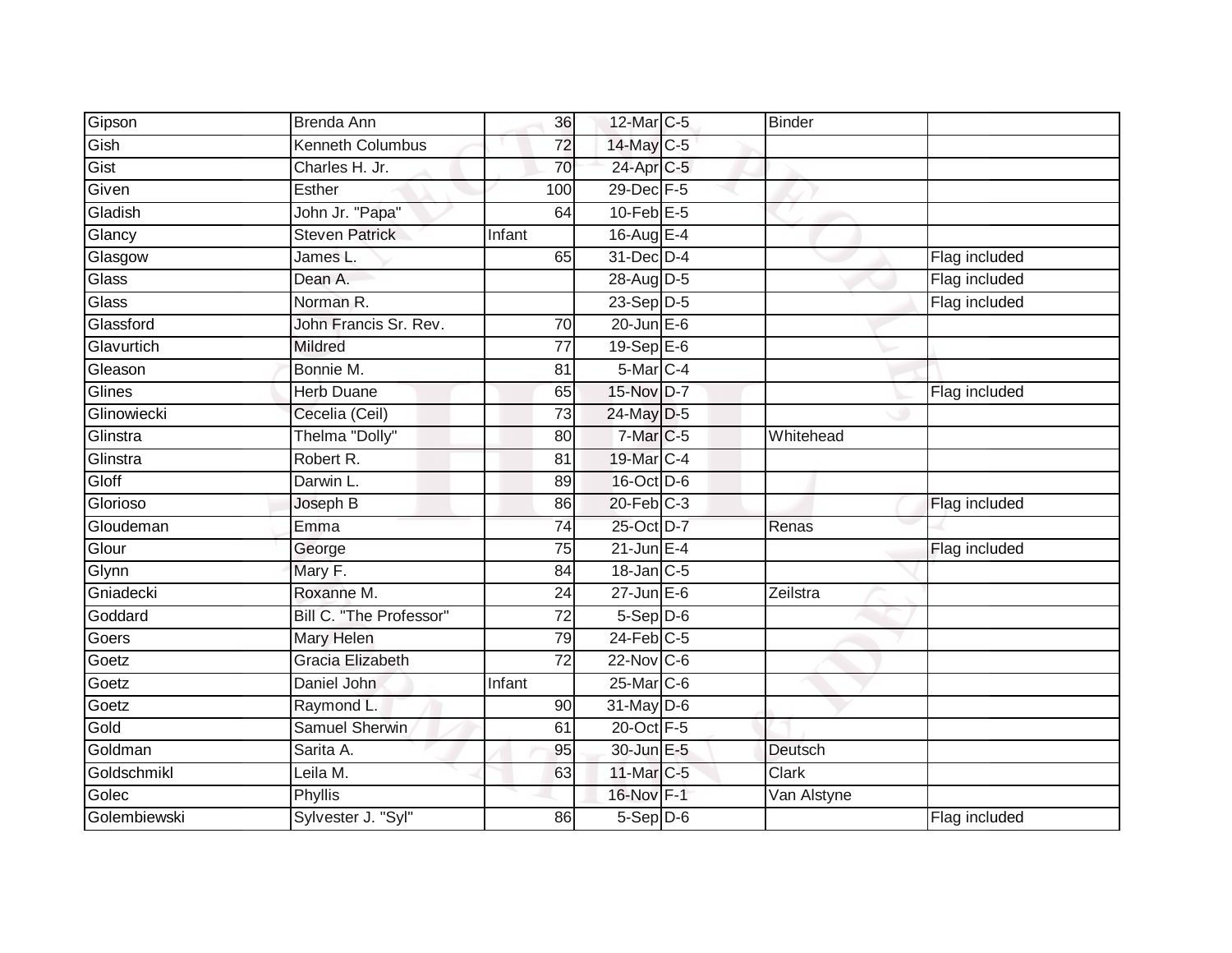| Golgart    | Walter G. Jr.                            | 76     | $16$ -Jun $F-5$           |         |                              |
|------------|------------------------------------------|--------|---------------------------|---------|------------------------------|
| Golkowski  | Barney G.                                | 90     | 17-Sep D-4                |         | Flag included                |
| Gomez      | <b>Destiny Marie</b>                     | Infant | 16-Apr C-4                |         |                              |
| Gomoll     | William M.                               | 93     | $31$ -May D-6             |         | Masonic symbol included      |
| Gonda      | John M.                                  | 74     | $27$ -Jun $E-6$           |         |                              |
| Gondek     | John E.                                  | 86     | $16$ -Apr $C$ -4          |         |                              |
| Gonzales   | Josephine C.                             | 69     | 17-Apr C-6                |         |                              |
| Gonzalez   | Ruth A.                                  | 71     | $11$ -Nov D-6             |         |                              |
| Gonzalez   | Bievenida "Beneda"                       | 72     | $15$ -Jun $E-8$           |         |                              |
| Gonzalez   | Carmen G.                                | 74     | $24$ -Jun $D-5$           | Rivera  |                              |
| Gonzalez   | Jordan Nicholson                         | 13     | $24-Sep$ D-3              |         |                              |
| Gonzalez   | Lorenzo C.                               | 75     | 23-Apr C-5                |         |                              |
| Good       | Marian C.                                | 92     | 23-Feb D-8                |         |                              |
| Good       | Janet A.                                 | 64     | 28-Sep E-5                |         |                              |
| Goodard    | Mary Jane                                | 75     | $21$ -May $C-4$           |         |                              |
| Goode      | Cora "Granny"                            | 93     | $19-Sep$ $E-6$            | Dedeaux | Full Name Corasalla<br>Goode |
| Goodlander | Gail                                     | 74     | $3-Nov$ F-5               |         | Picture included             |
| Goodwin    | <b>Clarence Franklin</b>                 | 86     | $5$ -Feb $C-4$            |         |                              |
| Goodwin    | Charles P. "Chuck"                       | 61     | 23-Aug E-6                |         | Flag included                |
| Goodwin    | Harold                                   | 80     | 18-Oct E-5                |         | Picture included             |
| Goodwin    | Thomas G. Dr. "Doc<br>Goodwin"           | 71     | $23-Sep D-5$              |         |                              |
| Gora       | Sidney C.                                | 83     | 18-Aug F-5                |         | Flag included                |
| Gordon     | Helen M.                                 | 93     | $6$ -Jul $E$ -6           |         |                              |
| Gordon     | Nancy Ann                                | 50     | $24 - \overline{Apr}$ C-6 | Mauder  |                              |
| Gordon     | <b>Michael Patrick</b><br>St.Christopher | 45     | 28-Oct D-5                |         |                              |
| Gordon     | Leona B. "Lee"                           | 87     | 23-Feb D-8                |         |                              |
| Gordon     | Jacquelyn                                | 64     | 11-Apr C-5                |         |                              |
| Gorecki    | Jeanette L.                              | 52     | $27$ -Jul $E-6$           |         |                              |
| Gorecki    | Marianna B.                              | 70     | 9-Mar C-5                 |         |                              |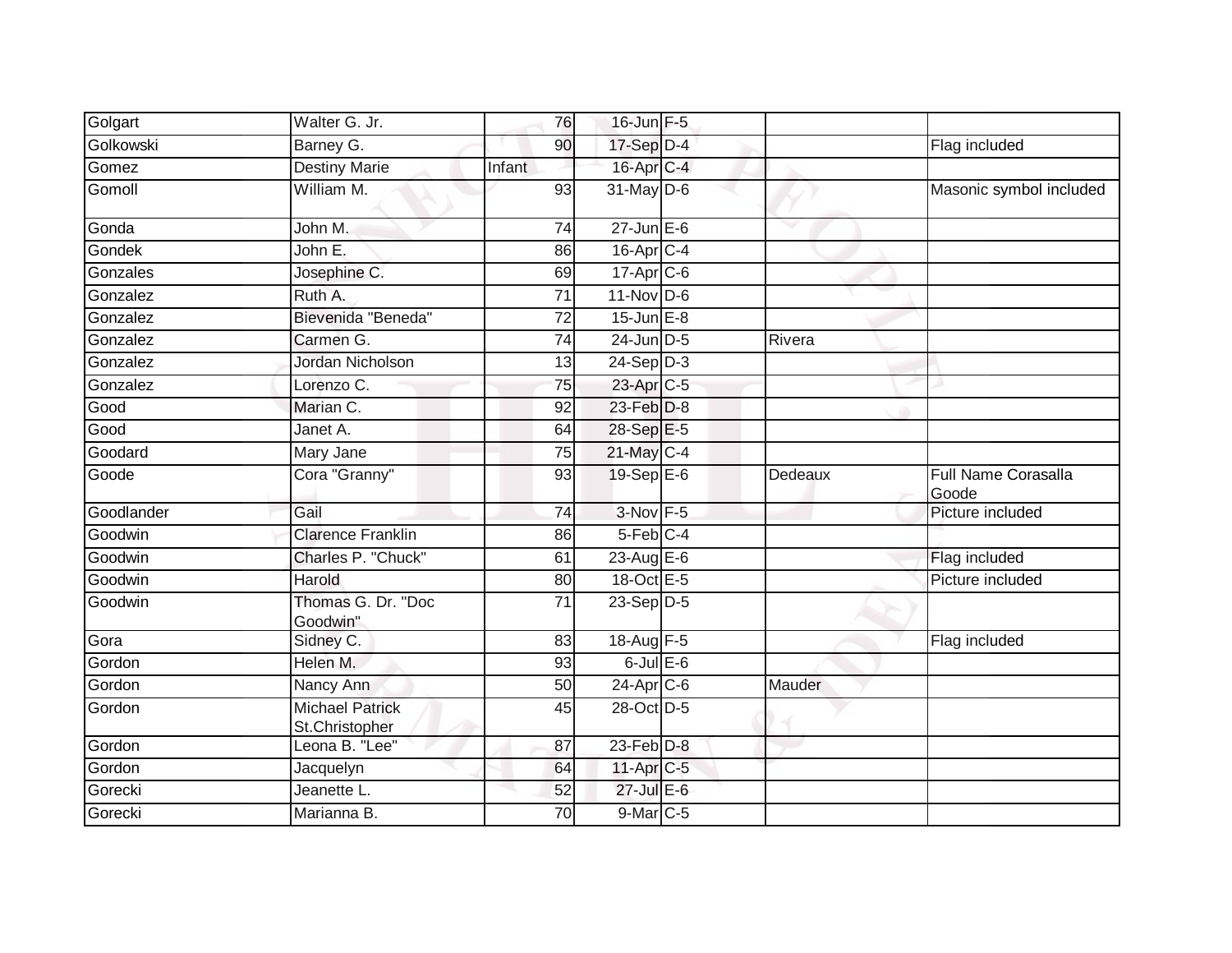| Gorecki   | John J. Jr.                | 79              | $7-Sep$ E-5           |       |         | Flag included                       |
|-----------|----------------------------|-----------------|-----------------------|-------|---------|-------------------------------------|
| Gorenz    | Mary U.                    | 83              | $3$ -Jul $D-5$        |       | Golob   |                                     |
| Gorman    | Ramona M.                  | $\overline{77}$ | 5-Aug D-5             |       |         |                                     |
| Gorney    | Richard J.                 | 58              | 25-Jul E-5            |       |         |                                     |
| Gorub     | Charles F.                 | 76              | $14$ -Jul $F-5$       |       |         |                                     |
| Gossler   | Ellen Irene                |                 | 25-Mar C-6            |       |         |                                     |
| Gossler   | <b>Hans Kurt</b>           |                 | 30-Jan C-5            |       |         |                                     |
| Goszewski | Jean K.                    | 76              | $16-Sep$ D-5          |       |         |                                     |
| Gould     | Lillian                    | 82              | 25-Mar C-6            |       | Hendron |                                     |
| Govert    | Margaret                   | 91              | $2$ -Oct $D-5$        |       |         |                                     |
| Grabill   | Bernard C. "Buster"        | 75              | $2$ -Dec $D-5$        |       |         | Flag included                       |
| Grabow    | Emil F. M.D.               | 65              | 9-May C-5             |       |         |                                     |
| Grabski   | Joseph S.                  | 81              | 25-Apr <sub>C-4</sub> |       |         |                                     |
| Grace     | Idelar                     | 96              | 29-Mar D-5            |       |         |                                     |
| Grace     | <b>Fred Louis</b>          | 18              | $23$ -Jun $F-5$       |       |         |                                     |
| Graczyk   | Edward J.                  | 83              | $21$ -Feb $C-5$       |       |         | Flag included                       |
| Graeber   | <b>Max Charles</b>         | $\overline{72}$ | $1-AugE-5$            |       |         |                                     |
| Graegin   | Helen                      |                 | $9-Nov$ F-2           |       |         | Full name Helen Tatarek-<br>Graegin |
| Graegin   | Paul Jr.                   | 83              | $11$ -Jun $C-4$       |       |         |                                     |
| Graf      | <b>Anna Marie</b>          | 80              | 5-Apr D-7             |       |         |                                     |
| Graf      | Joseph P.                  |                 | Augsut 14             | $D-6$ |         |                                     |
| Graff     | Mabel L.                   |                 | $31$ -May D-6         |       |         |                                     |
| Grah      | Bruce A.                   | 55              | 22-Aug E-5            |       |         |                                     |
| Graham    | Clifford Allen Sr.         | 68              | 9-May C-5             |       |         |                                     |
| Graham    | Benny                      | 76              | $17$ -Jan C-5         |       |         |                                     |
| Graham    | Howard L.                  | 74              | 18-Nov D-6            |       |         |                                     |
| Graham    | Harry E.                   | 77              | 20-Mar C-5            |       |         | Flag included                       |
| Graham    | William D.                 | 69              | 25-Aug F-5            |       |         | Flag included                       |
| Grahovac  | Michael P.                 | 81              | 6-Feb C-5             |       |         | Flag included                       |
| Gralak    | Delores A.                 | 76              | 30-Dec D-5            |       |         |                                     |
| Granback  | <b>Richard John Renold</b> | 71              | $2$ -Jan $C-3$        |       |         |                                     |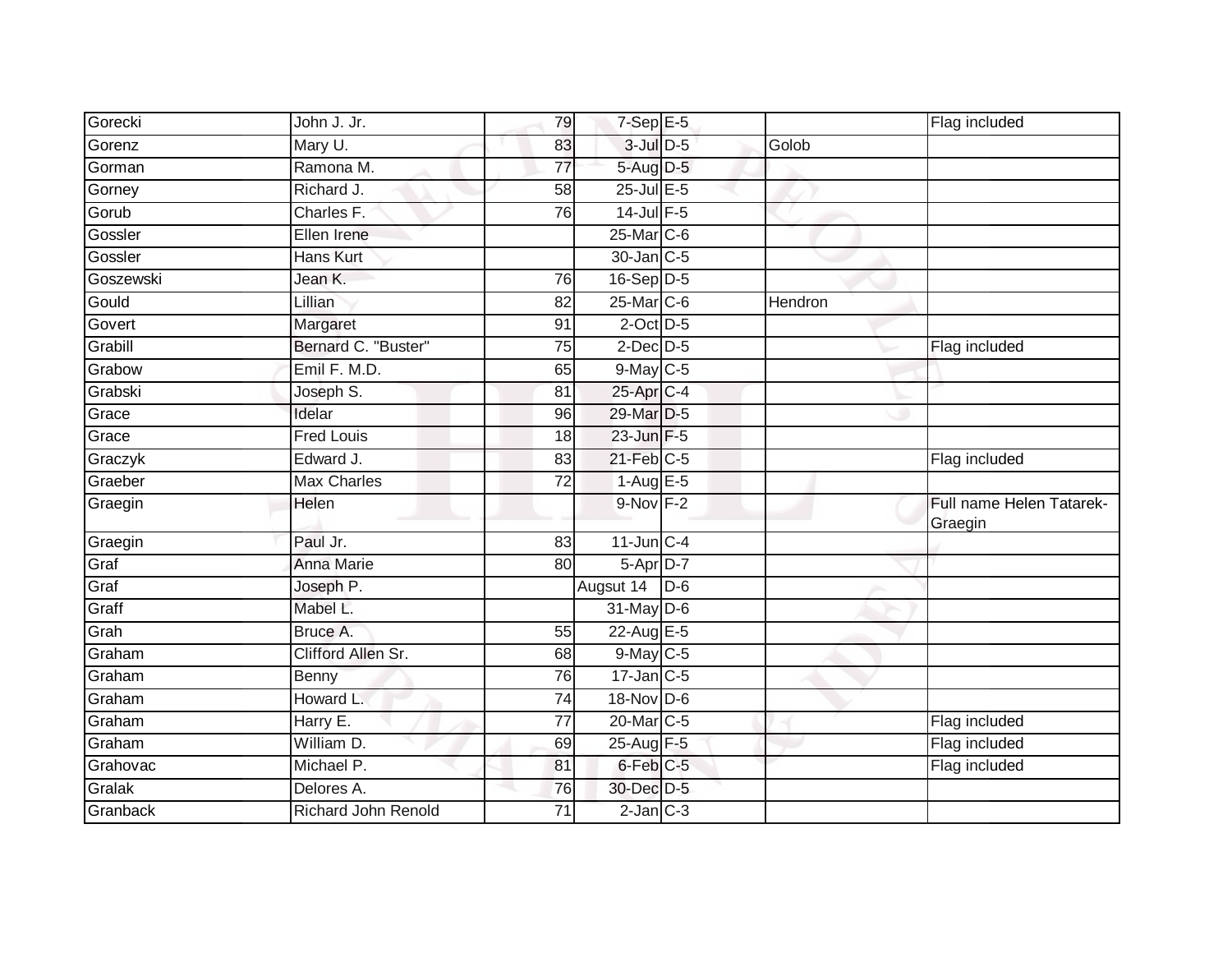| Grandy     | Richard W.            | 80 | $20$ -Jan $E-6$   |           | Flag included                      |
|------------|-----------------------|----|-------------------|-----------|------------------------------------|
| Granger    | Frances E.            | 78 | $2$ -Aug E-5      |           |                                    |
| Granger    | Rachel                | 84 | 4-Oct D-5         |           | Full name Rachel Granger-<br>Cseke |
| Grankowski | Stanley D.            | 68 | 25-Mar C-6        |           | Flag inluded                       |
| Grant      | James                 |    | 31-May D-6        |           |                                    |
| Grant      | Marlis L.             | 81 | 6-Dec D-5         |           |                                    |
| Grant      | Donald W. Sr.         | 80 | $27-Sep$ D-5      |           | Flag included                      |
| Grant      | Ray D.Jr. "Ray Ray"   | 19 | $4$ -Jan $C$ -5   |           |                                    |
| Grant      | Leroy "Lee"           | 86 | 14-May C-5        |           |                                    |
| Grantham   | Robert Harvey "Bob"   | 71 | $15$ -Dec $F-6$   |           |                                    |
| Grass      | Dean A.               |    | 28-Aug D-5        | Mongan    | Flag included                      |
| Grassl     | Ruth I.               | 79 | $1-AprC-6$        |           |                                    |
| Grassle    | Lucille A.            | 90 | $3$ -Jun $C$ -6   | Masterson |                                    |
| Graves     | <b>Emery Emil</b>     | 91 | 18-Sep D-6        |           |                                    |
| Gray       | <b>Fannie Mae</b>     | 79 | 16-Apr C-4        | Christoff |                                    |
| Gray       | Ralph G.              | 52 | $2$ -Nov $E$ -6   |           |                                    |
| Gray       | <b>Emily Lou</b>      | 76 | 30-Nov F-1        |           |                                    |
| Gray       | Dorothy P.            | 79 | 17-May D-5        |           |                                    |
| Gray       | Audrey N.             | 92 | $24$ -Feb $C-5$   |           |                                    |
| Gray       | Horace Jr.            | 73 | 30-Jul D-4        |           |                                    |
| Gray       | <b>Emily Lou</b>      | 76 | $2$ -Dec $D-5$    |           |                                    |
| Gray       | Robert J.             | 56 | $17$ -Aug $E$ -6  |           |                                    |
| Grdina     | Joseph J. Jr.         | 83 | $22$ -Nov C-6     |           | Flag included                      |
| Greathouse | <b>Spencer Conley</b> |    | $4$ -Aug $F-5$    |           |                                    |
| Greco      | Anthony I. "Tony"     | 56 | $12$ -Jan $C-5$   |           |                                    |
| Green      | <b>Barbara Lee</b>    | 66 | 30-Sep D-5        |           |                                    |
| Green      | Kenneth A.            | 82 | 29-Dec F-5        |           | K of C symbol included             |
| Green      | James O. Jr.          | 74 | 28-Apr E-5        |           | Flag included                      |
| Green      | Pearl                 | 59 | $9-AprC-5$        |           |                                    |
| Green      | Leroy "Bubby Green"   |    | 12-Mar C-5        |           |                                    |
| Green      | Louise T.             | 74 | $10$ -Jan $ C-5 $ |           |                                    |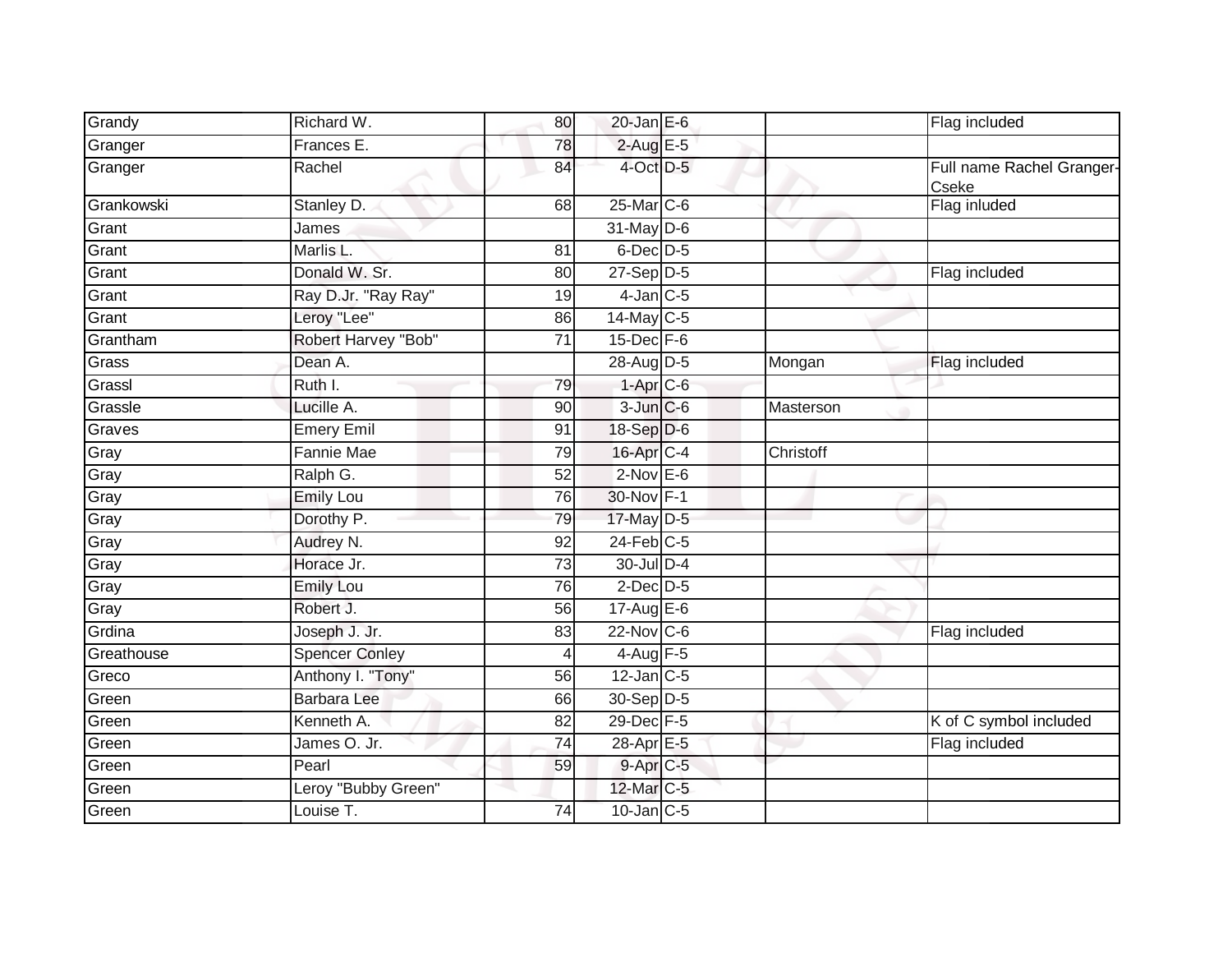| Green      | C.D.                      | 74              | 15-Feb D-5           |              |                                             |
|------------|---------------------------|-----------------|----------------------|--------------|---------------------------------------------|
| Greenberg  | Joseph G. "Joe"           |                 | $9$ -Jul $D-2$       |              | Flag included                               |
| Greene     | Rita                      | 85              | 19-Mar C-5           |              |                                             |
| Greenlee   | Mary Elizabeth "Betty"    | 86              | 16-Jul D-4           | <b>Boord</b> |                                             |
| Greer      | Patricia I.               | 67              | 25-Dec C-4           |              |                                             |
| Greer      | Audi T.                   | $\overline{77}$ | $9-$ Sep $D-6$       |              |                                             |
| Gregorczyk | Alice H.                  | 79              | 18-Apr C-5           | Malinowski   |                                             |
| Greichunos | Edward J.                 | 79              | $31$ -Jan $C-5$      |              |                                             |
| Greichunos | Joseph A.                 | 81              | 19-Aug D-5           |              | Flag included                               |
| Greimann   | Ruth L.                   | 95              | 20-Aug D-6           |              |                                             |
| Grelecki   | Bernice B.                | 84              | 12-Dec D-7           |              |                                             |
| Grenchik   | James N.                  | 46              | $20$ -Aug D-6        |              |                                             |
| Gresham    | Amabile L. "Lucy"         | 63              | 2-Mar <sub>C-5</sub> | DeFacci      |                                             |
| Gresiak    | Hazel B.                  | 87              | 6-Sep D-4            |              |                                             |
| Greski     | Imogene A.                | 67              | 25-Nov D-6           |              |                                             |
| Griede     | Elmer John "Little Moose" | 62              | 3-Aug E-6            |              |                                             |
| Griegel    | <b>Maureen Eileen</b>     | $\overline{53}$ | 22-Oct D-3           | Ryan         |                                             |
| Grieger    | Mildred N.                | 84              | $21$ -May C-4        |              |                                             |
| Grieger    | Phyllis                   |                 | 28-Dec E-6           |              |                                             |
| Griesel    | Blanche M.                | $\overline{87}$ | 14-Nov E-5           | Herme        |                                             |
| Griffin    | Kathryn M.                | 89              | $2$ -Apr $C$ -4      | Krapf        |                                             |
| Griffin    | Paul D.                   | 52              | 8-Feb D-5            |              | Flag inlcuded                               |
| Griffin    | Sophie T.                 | 86              | $4$ -Dec D-6         |              |                                             |
| Griffin    | Kenneth R.                | 76              | 14-Mar C-7           |              | Flag included                               |
| Griffin    | Ruth                      | 86              | $29-Nov$ D-6         |              |                                             |
| Griffith   | Merlin                    | 89              | 22-Aug E-5           |              | Picture included                            |
| Grigonis   | Joseph G.                 | $\overline{92}$ | 10-Jun C-5           |              |                                             |
| Grigutis   | Edward S.                 | 79              | 28-Apr E-5           |              | Flag included                               |
| Grimm      | Frances                   |                 | 23-Dec D-5           |              | Full name Frances Grimm<br>(Zagar) (Emrick) |
| Grimm      | Howard D.                 | 69              | 23-Jul D-3           |              | <b>Flag included</b>                        |
| Grimm      | Frances A.                | 77              | $26$ -Oct $E - 6$    |              |                                             |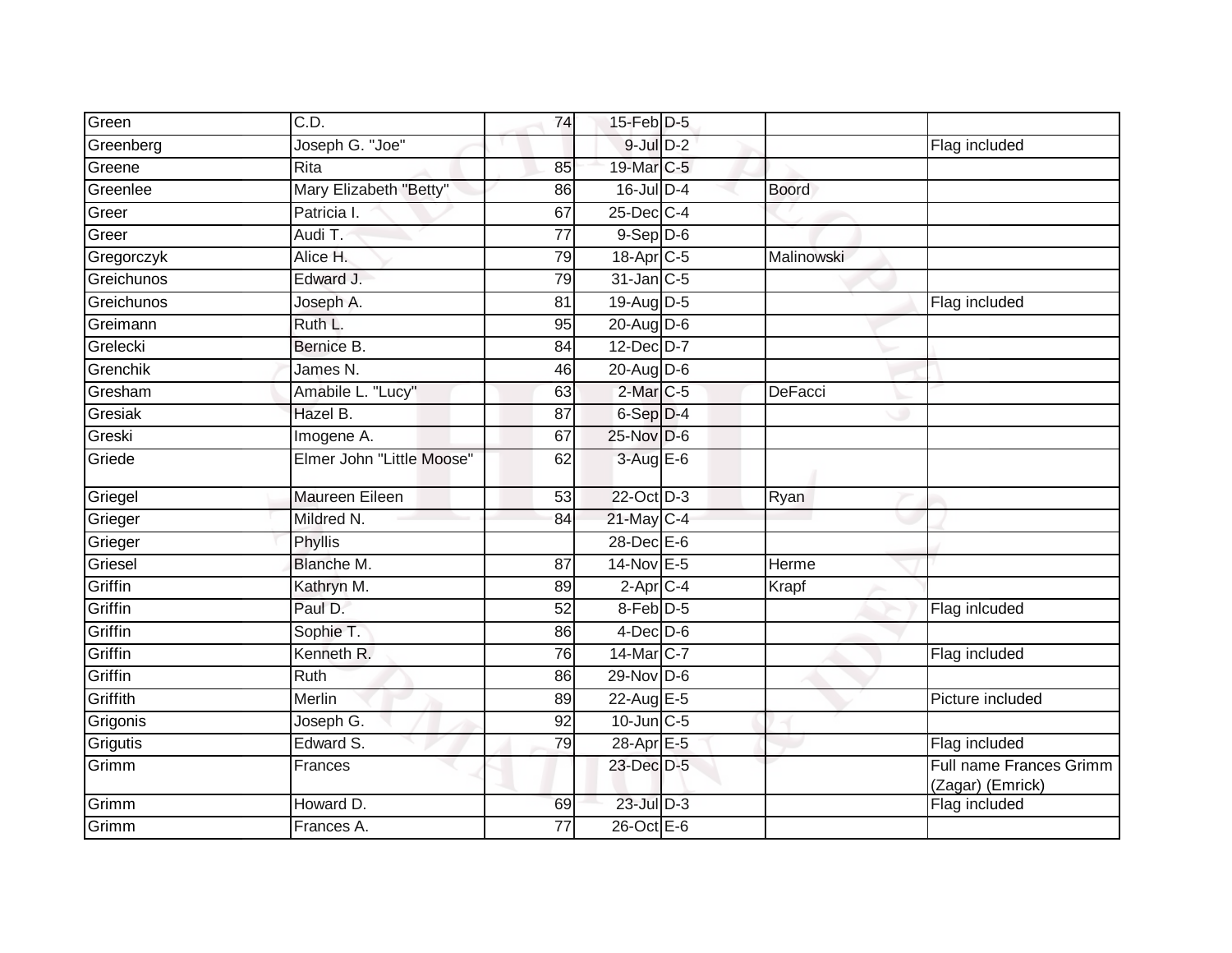| Grist       | <b>Berthel Lorraine</b> | 84              | 15-Jul D-5        |             |                                       |
|-------------|-------------------------|-----------------|-------------------|-------------|---------------------------------------|
| Griswold    | Waunita M.              | 82              | 11-Jul E-5        |             |                                       |
| Groleau     | <b>Robert Paul</b>      | 45              | $2$ -Jan $C-3$    |             |                                       |
| Groll       | Yvonne L.               | 60              | 25-Feb C-7        |             |                                       |
| Gronendyke  | Michelle J.             | 20              | $8$ -Jul $D$ -5   |             |                                       |
| Gronkiewicz | Linda                   | 53              | 26-Dec D-4        | Szczypinski |                                       |
| Gross       | Eloise A.               | 55              | 12-Dec D-7        |             |                                       |
| Gross       | Judith Ann              | 62              | 4-Oct D-5         |             |                                       |
| Gross       | Mabel D.                | 73              | $11$ -Jan D-5     | Eggers      |                                       |
| Grostefon   | Margaret Edna           | 83              | 8-Dec F-5         |             |                                       |
| Groves      | <b>Thomas Jeff</b>      | $\overline{47}$ | $10$ -Feb $E - 5$ |             | Masonic symbol included               |
| Grubbe      | Robert J.               | 77              | 15-Mar D-6        |             |                                       |
| Grudzien    | Labeta M.               | 72              | 5-Aug D-5         |             |                                       |
| Grudzinski  | Leonard                 | 67              | 18-Jan C-5        |             |                                       |
| Grugel      | Mary L.                 | 87              | 22-May C-6        |             |                                       |
| Grummitt    | Warren A.               | 87              | 22-May C-6        |             |                                       |
| Gruneweld   | William L.              | 75              | 29-Dec F-5        |             | Flag included                         |
| Grunnet     | Larry Jordan            | 54              | 17-Aug E-6        |             |                                       |
| Gruttadauro | Anthony Philip 'Dauro"  | 82              | 10-Oct $E-5$      |             | Flag included                         |
| Grys        | Sally M.                | $\overline{77}$ | 17-Apr C-6        | Fleming     |                                       |
| Grzelakm    | Walter <sub>S.</sub>    | 88              | 3-Nov F-5         |             |                                       |
| Grzeskowiak | Mary C.                 | 81              | 15-Nov D-7        |             |                                       |
| Grzwacz     | Lillian                 | 88              | 24-Aug E-5        |             |                                       |
| Guanajuato  | Enos C.                 | 83              | $2$ -Oct $D-5$    |             |                                       |
| Guard       | Barbara Jean            |                 | 21-Mar C-5        |             | Flag included                         |
| Gudgel      | Ronald                  | 72              | $4$ -Nov D-5      |             | Flag included                         |
| Gudinas     | Antoinette              | $\overline{84}$ | $15-Sep$ F-6      |             |                                       |
| Gudorf      | Patricia A.             | 63              | $10$ -Jan $C-5$   |             |                                       |
| Guenther    | Mildred E.              | 86              | 28-Jun E-5        |             |                                       |
| Guernsey    | Patricia L.             | 53              | $14$ -Feb $C-4$   |             |                                       |
| Guerrero    | Mary H.                 |                 | 30-Dec D-5        |             | Full name Mary H.<br>(Guerrero) Frias |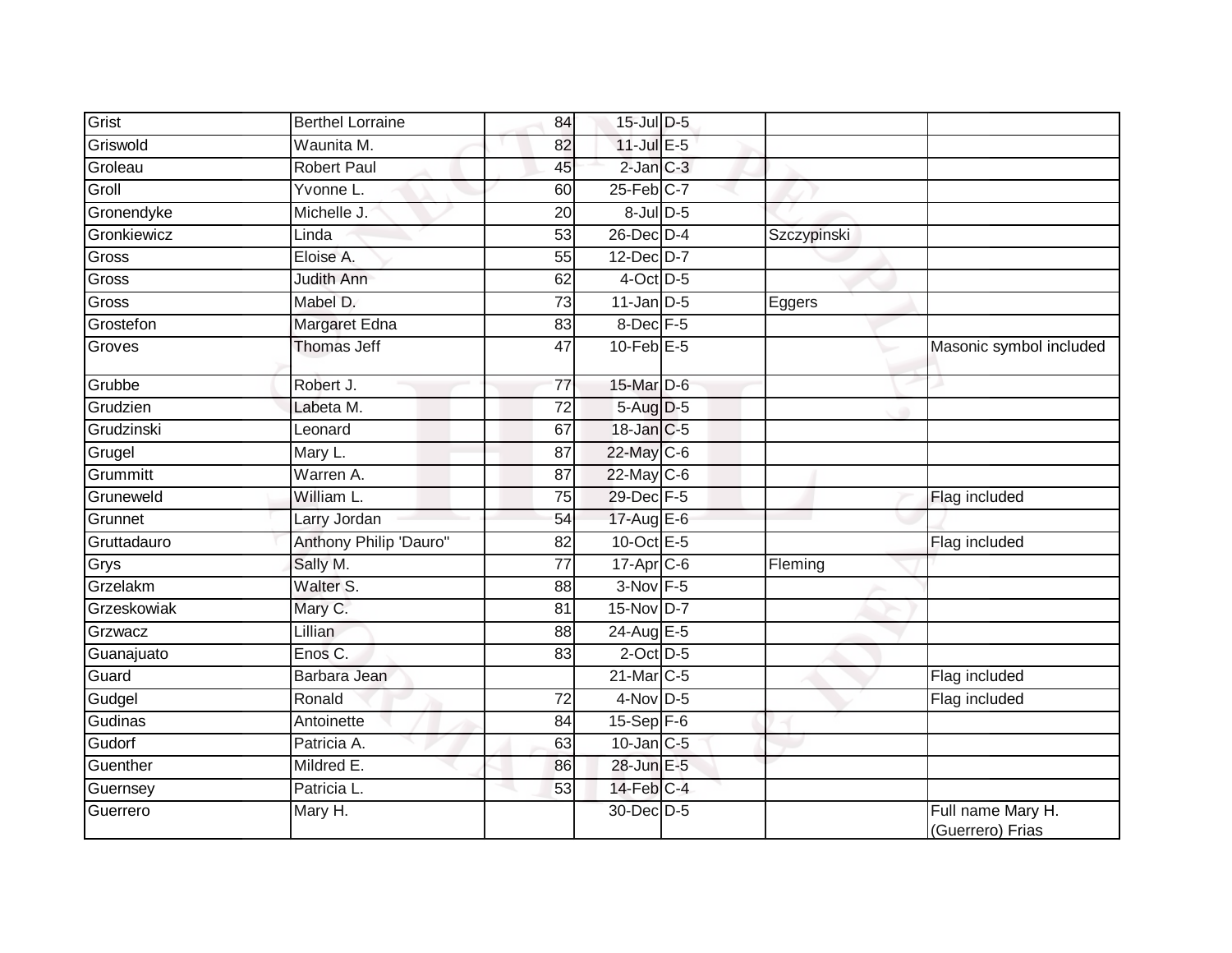| Guerrini  | Joseph A.                | 80              | 31-Jan C-5              |        | Flag included                      |
|-----------|--------------------------|-----------------|-------------------------|--------|------------------------------------|
| Guest     | Edward J.                | 81              | 24-Jun D-5              |        | Flag included                      |
| Gueyser   | Ben                      |                 | 19-Aug D-5              |        |                                    |
| Guffin    | George H.                | 80              | 9-Oct D-5               |        |                                    |
| Guill     | DuBois "Red"             | $\overline{83}$ | 30-Jun E-5              |        |                                    |
| Guinta    | Thomas J.                |                 | $9$ -Feb $D-4$          |        |                                    |
| Gulassa   | Anthony Clement "Tony"   | 57              | 7-Oct D-4               |        | Flag included                      |
| Gulinski  | Claudia                  | 57              | $17$ -Jan $C$ -5        |        |                                    |
| Gum       | Leah Mae                 | 65              | $8$ -Jul $D$ -5         |        |                                    |
| Gumbel    | George H.                | 70              | 14-May C-5              |        |                                    |
| Gumbiner  | Clara                    | 84              | 24-Aug E-5              |        |                                    |
| Gummerson | Dorothy E.               | 81              | 26-Jun D-5              |        |                                    |
| Gunderloy | Harold E. "Gunner"       | 86              | 28-Jan C-5              |        | Flag included                      |
| Gundy     | Richard G.               | 80              | 22-Sep F-5              |        | Flag and K of C symbol<br>included |
| Gunthier  | Florence J.              | 89              | 27-Sep D-5              | Denton |                                    |
| Gustafson | Angela C.                | 71              | 13-Dec D-5              |        |                                    |
| Gustafson | Ernest A.                | 78              | 28-Sep F-5              |        |                                    |
| Gutierrez | Jasimin                  | Infant          | $7-Sep$ E-5             |        |                                    |
| Gutierrez | Emma                     | 87              | 13-Mar C-7              |        | Picture included                   |
| Gutierrez | Alex Juanito             | Infant          | 11-Mar C-5              |        |                                    |
| Guy       | Herschel E. Jr. "Lonnie" | 67              | $28$ -Feb $C-4$         |        |                                    |
| Guzek     | Lloyd                    | 81              | $3$ -Jul $D$ -5         |        |                                    |
| Haak      | William                  | 74              | $3-Nov$ F-5             |        |                                    |
| Haak      | Patheresa Jane "Pat"     | 63              | 20-Nov D-5              | Ipema  | Full name Jane Haak<br>Patheresa   |
| Haas      | Louise L.                | 85              | $11-Apr$ <sub>C-5</sub> |        |                                    |
| Haber     | Frank                    | $\overline{77}$ | 7-Oct D-4               |        |                                    |
| Haberman  | Howard P.                | 90              | 8-Oct D-3               |        |                                    |
| Hacek     | Constatine               | 85              | 27-Oct F-5              |        |                                    |
| Hacker    | Eutha E.                 | 78              | 20-Jun E-6              |        |                                    |
| Hadarich  | Margaret P.              | 77              | 23-Oct D-5              |        |                                    |
| Haddad    | Nawara                   | 93              | $26$ -Jan $ C-5 $       |        |                                    |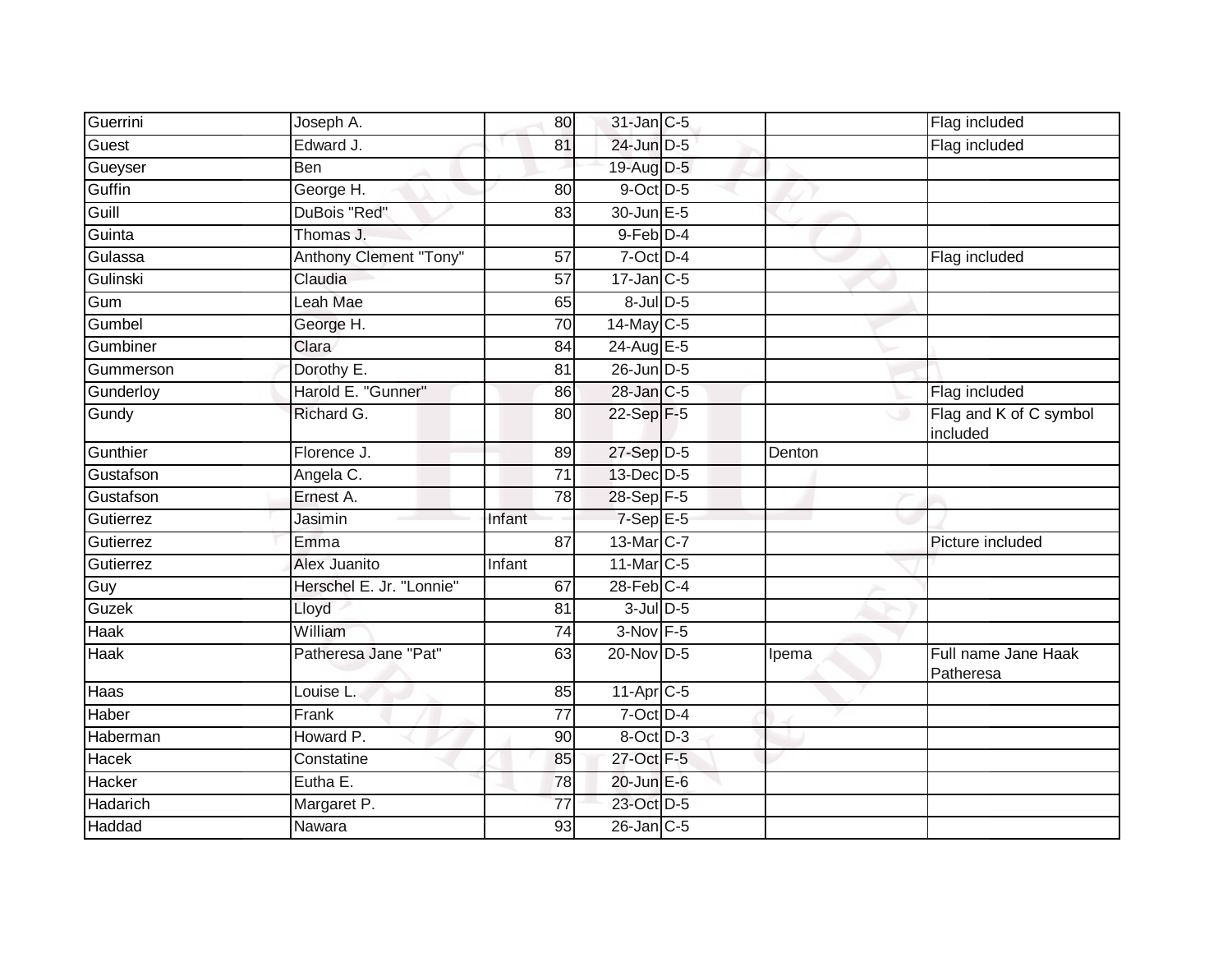| Haden       | Riley B.                               | 73              | 26-Jun D-5            |           | Flag included                        |
|-------------|----------------------------------------|-----------------|-----------------------|-----------|--------------------------------------|
| Hager       | Emil                                   | 88              | $1-MarC-1$            |           |                                      |
| Hagerstrom  | <b>Katherine Rose</b>                  |                 | 10-Apr C-6            |           |                                      |
| Haggerty    | Lois J.                                | 78              | 26-Jun D-5            |           |                                      |
| Hagler      | Lucius                                 | 61              | $15$ -Jul $D-5$       |           |                                      |
| Hahn        | Richard J. "Groucho"<br>Uncle Scrooge" | 55              | 11-Aug F-5            |           |                                      |
| Hailey      | Dianna L.                              | 34              | 30-Nov F-1            |           |                                      |
| Hajduch     | Raymond S.                             | $\overline{58}$ | $14$ -Jun E-6         |           | Picture included                     |
| Hajduch     | Raymond S.                             | 58              | 13-May $C-6$          |           |                                      |
| Hajduk      | Sophia W.                              | 86              | $23$ -Jan $ C-5 $     | Carnowski | Full name Sophia W.<br>Ludtke Hajduk |
| Halaburt    | Margaret                               | 87              | 15-Sep F-6            | Tangerman |                                      |
| Halajcsik   | Joseph                                 | 77              | 6-Feb <sup>C-5</sup>  |           |                                      |
| Halaschak   | Barney Sr.                             | 86              | 25-Jun D-4            |           |                                      |
| Halaschak   | George "Whitey"                        | 76              | $1$ -Jan $C-4$        |           |                                      |
| Halberstadt | <b>Elizabeth McClintock</b>            | 81              | 29-Nov D-6            |           |                                      |
| Haldane     | William                                | 61              | 30-Nov F-1            |           |                                      |
| Hale        | Frank L. Jr.                           | 44              | $1-AugE-5$            |           |                                      |
| Hale        | Shirley M.                             | 62              | $23$ -Feb $D-8$       | Hill      |                                      |
| Hale        | <b>Billie Joe</b>                      | 59              | 18-Apr <sub>C-5</sub> |           |                                      |
| Halford     | Russell W.                             | 80              | 8-Oct D-3             |           |                                      |
| Hall        | Judy A.                                | 55              | 10-Nov F-5            |           |                                      |
| Hall        | Ramona C.                              | 53              | $19$ -Jan $C$ -5      |           |                                      |
| Hall        | Roy L.                                 | 53              | $2$ -May $C$ -5       |           |                                      |
| Hall        | Emory K. Jr.                           | 15              | 25-May C-5            |           |                                      |
| Hall        | Amanda                                 | $\overline{87}$ | 29-Jan C-5            |           |                                      |
| Hall        | Abraham L. "Abe"                       | 65              | $3$ -Jul $D$ -5       |           |                                      |
| Hall        | Donvel W. "Don"                        | 53              | $15$ -Jul $D-5$       |           |                                      |
| Hall        | John Jr.                               | 70              | 9-Mar C-5             |           | Flag included                        |
| Hall        | John L.                                |                 | 22-Apr C-7            |           |                                      |
| Hall        | Geneval.                               | 82              | 1-Jan C-4             |           |                                      |
| Hall        | James                                  | 86              | 29-Aug $E-6$          |           |                                      |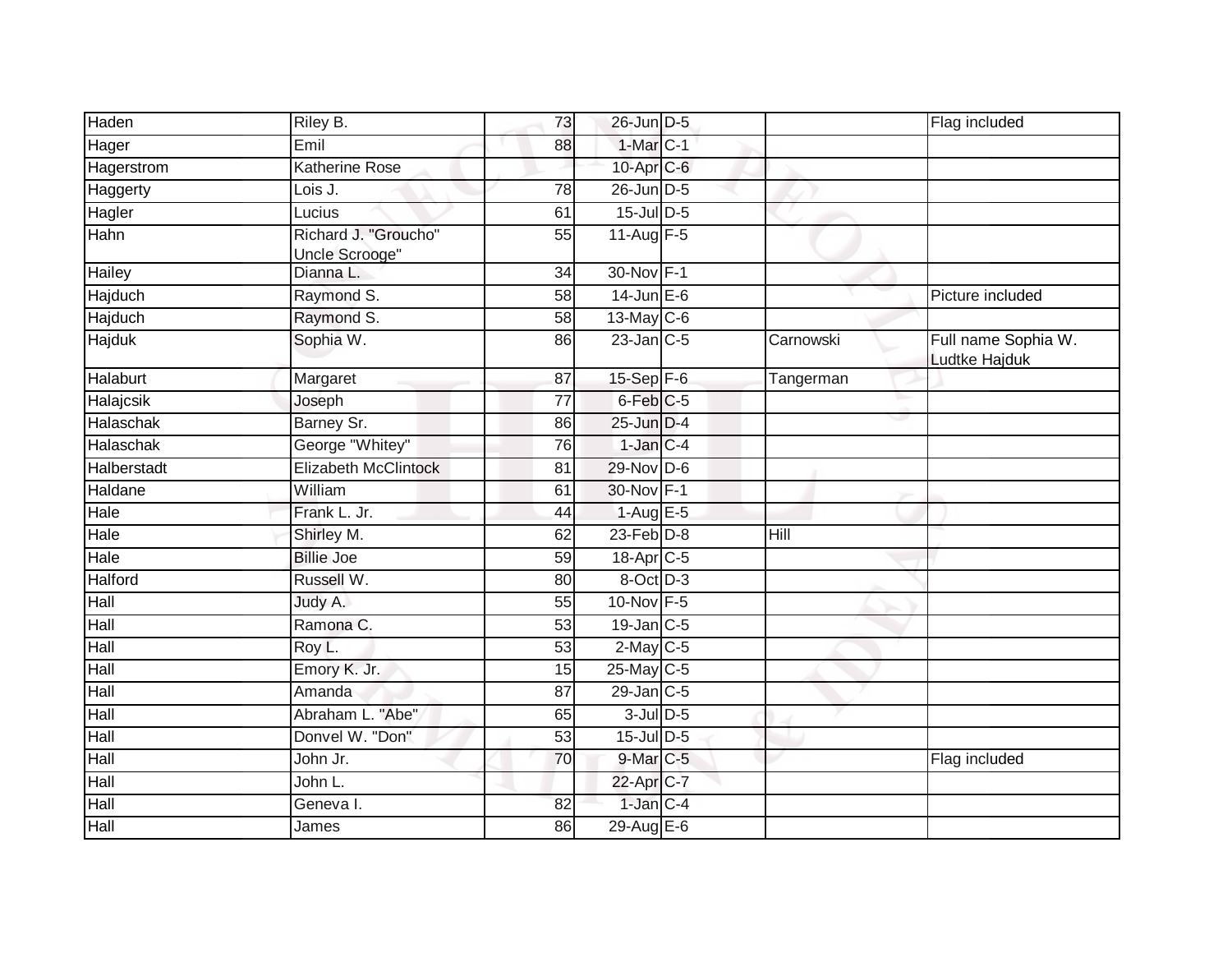| Hall          | Thomas E.                | 35              | $27$ -Jan E-4     |           |                                            |
|---------------|--------------------------|-----------------|-------------------|-----------|--------------------------------------------|
| Halligan      | Jaems Allen "Jim"        | 50              | 17-Nov F-5        |           |                                            |
| Halon         | Joe S. "Sonny"           | 57              | 30-Oct D-5        |           | Flag included                              |
| Halpin        | Alice Elizabeth "Lily"   | 77              | $2$ -Nov $E$ -6   |           |                                            |
| Halsen        | Mildred "Grandma Millie" | 84              | $9$ -May $C$ -6   |           |                                            |
| Halstead      | Isabel M.                | 90              | 27-Apr C-6        | Meehin    |                                            |
| Halsted       | Kenneth M.               | 91              | $13$ -Apr $C$ -6  |           |                                            |
| Haman         | <b>George William</b>    | 82              | $7-Mar$ C-5       |           |                                            |
| Hamby         | Linda R.                 | 52              | $13$ -Dec $D-5$   |           |                                            |
| Hamer         | Robert T. "Red"          | 67              | $2$ -Mar $C$ -5   |           | Flag included                              |
| Hamilton      | Barbara S.               | 62              | 13-Nov D-5        |           |                                            |
| Hamm          | Marilyn A.               | $\overline{72}$ | $5$ -Nov $D-5$    |           |                                            |
| Hammar        | Raymond L.               | 78              | 3-May D-6         |           | Flag included                              |
| Hammerschmidt | Rosemary                 | 86              | 24-Jan C-5        |           |                                            |
| Hammersley    | Lloyd A.                 | 76              | $15$ -Jan $C-3$   |           | Flag included                              |
| Hammond       | George K. Sr.            | 68              | 11-Dec D-6        |           |                                            |
| Hammond       | Arlene M.                | 64              | 21-Aug D-5        | Ortt      |                                            |
| Hammonds      | Virginia L.              | 67              | $20$ -Jun $E - 6$ | Tylicki   |                                            |
| Hamstra       | George W.                | 68              | $1-May$ C-5       |           |                                            |
| Hanacek       | Johanna B. "Jean"        | 85              | 27-Aug D-4        |           |                                            |
| Hanchar       | Lillain B.               | $\overline{87}$ | $11-Nov$ D-6      | Wisowarty | Full name Lillian B.<br>Hancahr/McClanahan |
| Hanes         | Steven R.                | 40              | $3-May$ $D-6$     |           |                                            |
| Haney         | Thomas <sub>C.</sub>     | 80              | $25$ -Jun $D-4$   |           |                                            |
| Haney         | Mary                     | 78              | $12-Sep$ E-4      |           |                                            |
| Haney         | Janet R.                 | $\overline{58}$ | 15-Nov D-7        |           |                                            |
| Hanft         | <b>Richard Donald</b>    | 75              | 12-Aug D-5        |           | Flag included                              |
| Hanink        | Frank "Ted"              | 73              | $13$ -Jul $F-2$   |           |                                            |
| Hanish        | Velma L.                 | 80              | $2$ -Jun $E$ -6   | Russel    |                                            |
| Hankins       | Luther                   | 69              | 20-Jul E-6        |           |                                            |
| Hanks         | Mark B.                  | 44              | 5-Oct F-1         |           |                                            |
| Hanmer        | Rebecca E. "Dolly"       | 81              | $1$ -Jun $C$ -5   |           |                                            |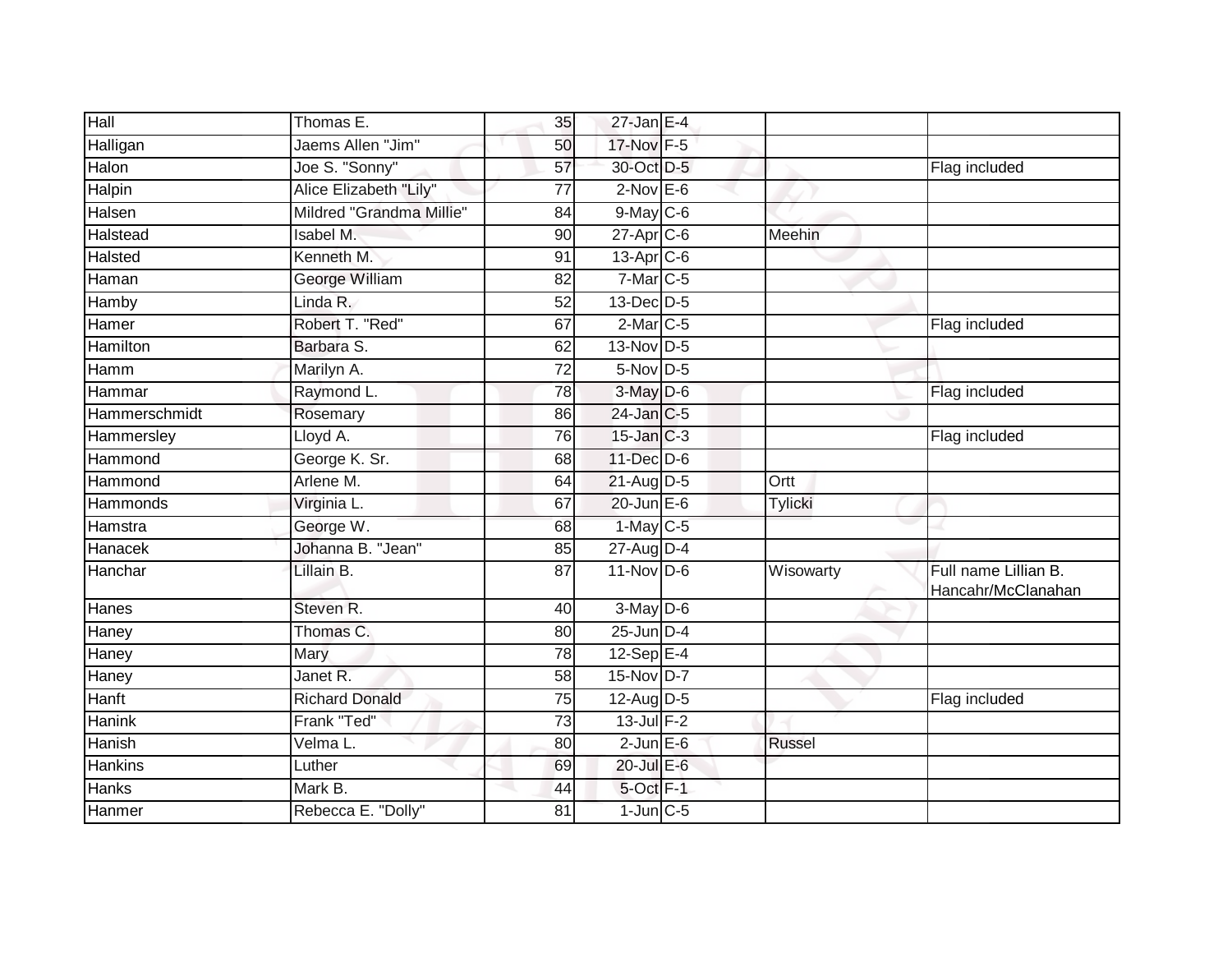| Hann            | Everette O.           | 83              | 19-Jun D-5            |            |                                                 |
|-----------------|-----------------------|-----------------|-----------------------|------------|-------------------------------------------------|
| Hanna           | Lula M.               | 76              | 7-Oct D-4             |            |                                                 |
| Hanna           | Marie A.              | 80              | 26-Feb D-3            |            |                                                 |
| Hannon          | Georgia A.            | 97              | $21-Sep$ F-1          | Luthringer | Full name Georgia A.<br><b>Lilnstrom Hannon</b> |
| Hannon          | Florence A.           | 101             | $17$ -Jan C-5         |            |                                                 |
| Hansell         | James M. "Mike"       | 57              | $7$ -Jun $D-5$        |            |                                                 |
| Hansen          | Lewis Rev.            | 61              | $27$ -Jan E-4         |            |                                                 |
| Hanson          | David J.              | 59              | $25-Sep$ $D-6$        |            |                                                 |
| Hanson          | Leona M. "Lee"        | 86              | $4-Sep$ D-4           | Schweitzer |                                                 |
| Hanson          | Carl W."Doc"          | 81              | 10-Nov F-5            |            |                                                 |
| Hanula          | Anna B.               | 85              | $25$ -Feb $C-8$       | Kulscar    |                                                 |
| Hanzi           | George "Oscar"        | 78              | 12-Aug D-5            |            |                                                 |
| Hapner          | Loyd M.               | 73              | 14-Sep E-6            |            | Flag included                                   |
| <b>Harbelis</b> | Christina             | 100             | 12-Jun C-5            |            |                                                 |
| Hardesty        | Michael B.            | 39              | 29-May C-3            |            |                                                 |
| Hardesty        | Nancy J.              | 50              | 31-Dec D-4            |            |                                                 |
| Hardin          | Robert T.             | 81              | 29-Apr <sub>C-5</sub> |            |                                                 |
| Harding         | Lillian B. "Bea"      | 96              | 31-Jul D-5            |            |                                                 |
| <b>Hardrick</b> | Dorothy               | 70              | 29-Apr <sub>C-5</sub> |            |                                                 |
| Hardy           | Raymond E.            | $\overline{75}$ | 12-Aug D-5            |            |                                                 |
| <b>Harlow</b>   | Casgar C.             | 82              | 17-Apr C-6            |            |                                                 |
| Harlow          | Gene F.               | 59              | 8-Sep F-5             |            | Flag included                                   |
| Harmon          | Josephine M.          | 85              | 11-Mar C-5            | Barunica   |                                                 |
| Harms           | Robert J. III         | 24              | 16-Aug E-4            |            |                                                 |
| Harnisch        | <b>Phillip Edward</b> | Infant          | 14-Aug D-6            |            |                                                 |
| Harper          | <b>Charles</b>        | 52              | 28-Sep E-5            |            |                                                 |
| Harr            | Cora Lee M.           | $\overline{72}$ | 15-Nov D-7            |            |                                                 |
| Harr            | Coralee               | 72              | 16-Dec F-1            |            |                                                 |
| Harrell         | Ruth E.               | 89              | $12$ -Jul $E-5$       |            |                                                 |
| Harrell         | Murphy                | 41              | $12$ -Jul E-5         |            | Full name Murphy Walker-<br>Harrell             |
| Harrington      | Robert L.             | 60              | $23$ -Jan $C-5$       |            | Flag included                                   |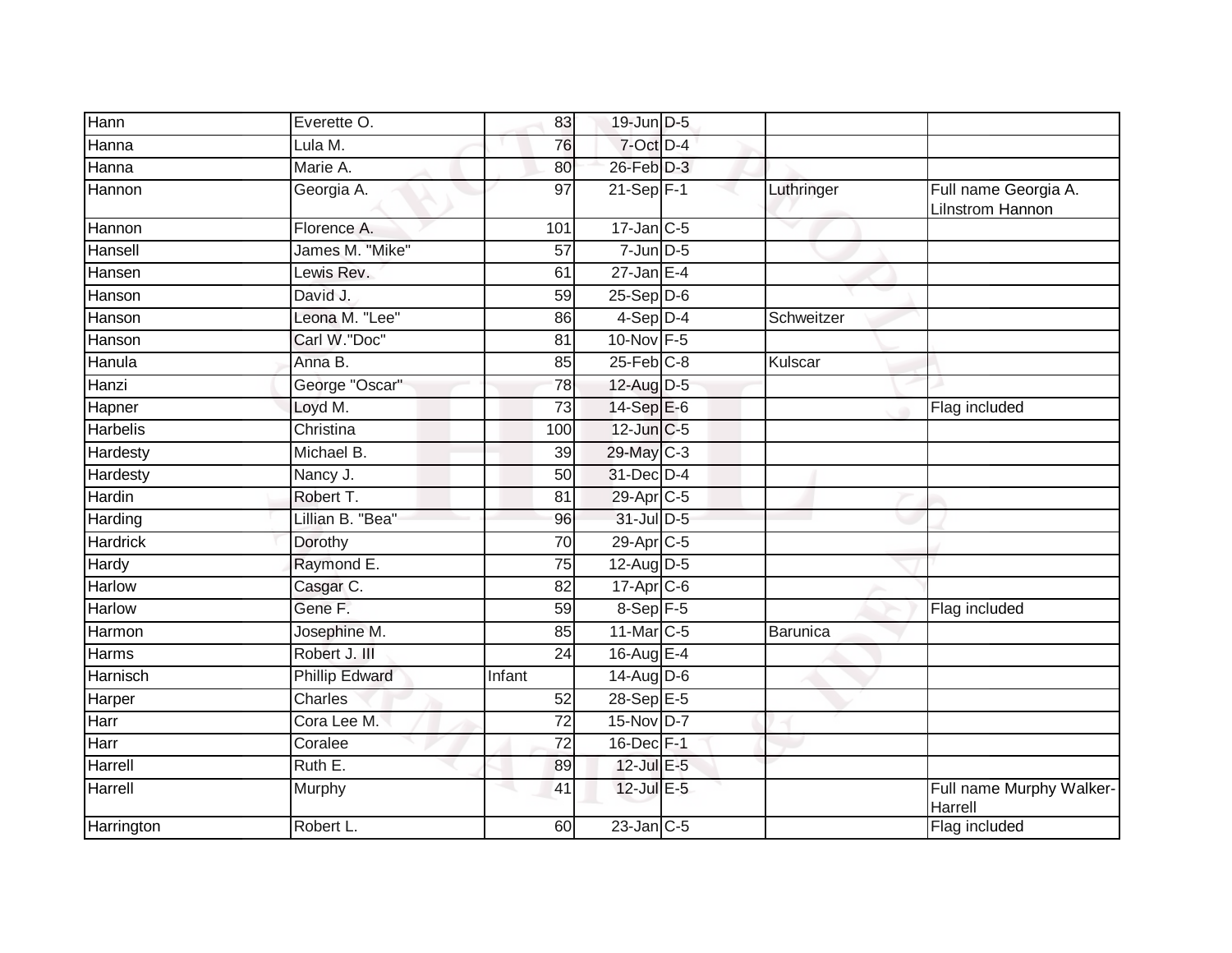| Harrington      | Lena Mae                 | 84              | 13-May C-6           |              |                                       |
|-----------------|--------------------------|-----------------|----------------------|--------------|---------------------------------------|
| Harris          | Jacob "Big Jake"         | $\overline{72}$ | 8-Mar D-4            |              |                                       |
| Harris          | <b>Bertis</b>            | 70              | $22$ -Jan $C-5$      |              |                                       |
| Harris          | Floyd $E$ .              | 70              | $1-Feb$ C-5          |              |                                       |
| Harris          | George "Sonny"           | 68              | $11-Sep$ D-5         |              |                                       |
| Harris          | Geraldine                | 80              | 20-May C-7           |              | Full name Geraldine<br>Jenkins Harris |
| <b>Harris</b>   | James O.                 | 69              | 12-Apr D-5           |              |                                       |
| Harris (Jael)   | <b>GiGi Annette</b>      | $\overline{37}$ | $10$ -Jun $C - 5$    |              |                                       |
| Harsch          | Laurie                   |                 | $4$ -Oct D-5         | Franiak      |                                       |
| Harshbarger     | <b>Irmgrard Caecelia</b> | 78              | $28$ -Dec $E-6$      | Lichtenstein |                                       |
| Hart            | Fannie M.                | 77              | $31-AugE-6$          |              |                                       |
| Hart            | Joy                      | 73              | $28$ -Jan $C-5$      |              |                                       |
| Hart            | Robert J. III            | 58              | 3-Apr <sub>C-5</sub> |              |                                       |
| Hartman         | Walter "Opi"             | 79              | 21-Dec E-5           |              |                                       |
| Hartog          | Elmer H.                 | 83              | 24-Feb C-5           |              |                                       |
| Hartwig         | John Edward              | 39              | 22-Oct D-3           |              |                                       |
| Harvey          | Louis "Hurtsboro"        | 86              | 8-Apr C-7            |              |                                       |
| Haselberger     | Daniel J.                | 47              | 19-Dec D-6           |              |                                       |
| Hashu           | Lorraine E.              | 74              | 28-Sep F-5           | Lubek        |                                       |
| Haskell         | Evelyn A.                | 60              | $14$ -Jul $F-5$      |              |                                       |
| Hasse           | Thomas J.                | 69              | $7-Sep$ E-6          |              | Flag included                         |
| Hasslebring     | Paul G.                  | 45              | $22$ -May C-6        |              |                                       |
| Hasslegren      | Donald A.                | $\overline{72}$ | 19-Oct E-5           |              | Flag included                         |
| Hastings        | Donald R.                | 72              | 25-Aug F-5           |              | Flag included                         |
| Hastings        | <b>Victor Messick</b>    | 83              | $26$ -Oct $E - 6$    |              | Flag included                         |
| <b>Hatfield</b> | Helen V.                 | 93              | $7$ -Jul $F$ -6      |              |                                       |
| Hatton          | Jadwiga "Hattie"         | 77              | $18$ -Jan $C$ -5     |              |                                       |
| <b>Hawkins</b>  | Kathryn "Joyce"          | 67              | 8-Mar D-5            |              |                                       |
| Hawkins         | Viola Marcella           | 78              | 28-Nov D-6           |              |                                       |
| <b>Hawkins</b>  | Earvy W. "Bill"          | 57              | 22-Apr C-7           |              | Flag included                         |
| <b>Hawkins</b>  | Willie D.                | 40              | $13$ -Jun $E - 6$    |              |                                       |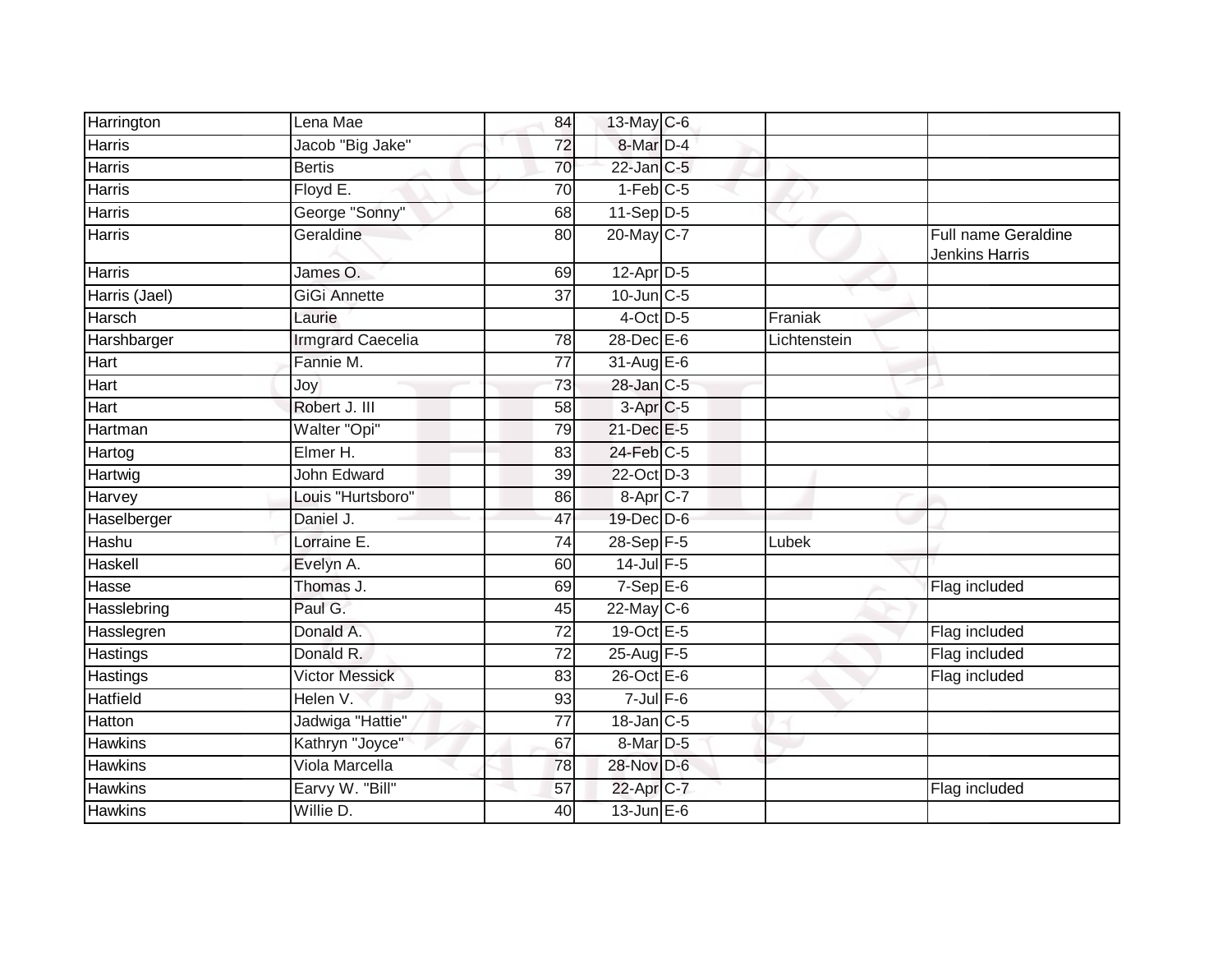| <b>Hawkins</b>   | Ethel "Cadillac"      | 83              | 19-Oct E-5              |             |                                       |
|------------------|-----------------------|-----------------|-------------------------|-------------|---------------------------------------|
| <b>Hawkins</b>   | Martha J.             | 66              | 31-Jan C-5              |             |                                       |
| Hayes            | Mary N.               | 86              | $22-Sep$ F-4            |             |                                       |
| Hayes            | Inez D.               | 87              | $4-Feb$ $C-6$           |             |                                       |
| Hayes            | Doyle Wayne Sr. "Sam" | 68              | 20-Mar C-5              |             |                                       |
| Hayes            | Kenneth L.            | 70              | $2$ -Aug $E - 5$        |             |                                       |
| Hayes            | Mabel A.              | 85              | 11-Aug $F-5$            |             |                                       |
| Hayhurst         | Nord "Dutch"          | 64              | 14-Mar C-5              |             |                                       |
| Haynes           | <b>James Gordon</b>   | 65              | $6$ -May $C$ -6         |             | Flag included                         |
| Hays             | Maryanne              | 69              | 28-Oct D-5              |             |                                       |
| Hazzard          | Guy W.                | 41              | $4$ -Jun $C - 4$        |             |                                       |
| Hearne           | George W.             | 81              | 19-Sep $E-6$            |             | Flag included                         |
| Hearne           | Mildred               | 83              | $4$ -Jun $C-4$          |             |                                       |
| Heath            | James                 | 48              | 10-Oct E-5              |             |                                       |
| <b>Heath</b>     | James C.              |                 | 11-May C-6              |             |                                       |
| Heath            | Merrit L.             | 89              | 29-Oct D-5              |             | Masonic symbol included               |
| Heavelyn         | Agnes                 | 79              | $26$ -Feb $D-4$         | Porvaznik   |                                       |
| Hebda            | <b>Henry John</b>     | 75              | 30-Mar C-5              |             | Flag included                         |
| Hebel            | Patricia Mae "Pat"    | 71              | 22-May C-6              | McMahon     |                                       |
| Hecht            | Winifred C.           | $\overline{82}$ | $10$ -Apr $C$ -6        |             |                                       |
| Hecht            | Charlotte L.          | 81              | $17$ -Jan C-5           |             | Full name Charlotte L.<br>(Hecht) Fry |
| Heckelman        | C. Joyce              |                 | 29-Jul D-5              |             |                                       |
| Hedges           | Mark G.               | 84              | $11-Nov$ D-6            |             |                                       |
| <b>Hedrick</b>   | Helen M. "Nana"       | 92              | $21$ -May C-4           | Wagonseller |                                       |
| <b>Hedstrom</b>  | Edwin                 | 89              | $11-Apr$ <sub>C-6</sub> |             |                                       |
| Heemstra         | Michael M.            | 22              | $22$ -May C-6           |             | Picture included                      |
| <b>Heffernan</b> | James R. Sr.          |                 | 30-Jun E-5              |             |                                       |
| Heffley          | Howard W. Sr.         | 70              | 24-Sep D-3              |             |                                       |
| Hefner           | Ethel M.              | 88              | 13-Feb C-6              |             |                                       |
| Hefner           | <b>Kenneth Earl</b>   | 47              | 10-Jan C-5              |             |                                       |
| Hegg             | Leonard O. "Swede"    | 73              | $11$ -Jan D-5           |             |                                       |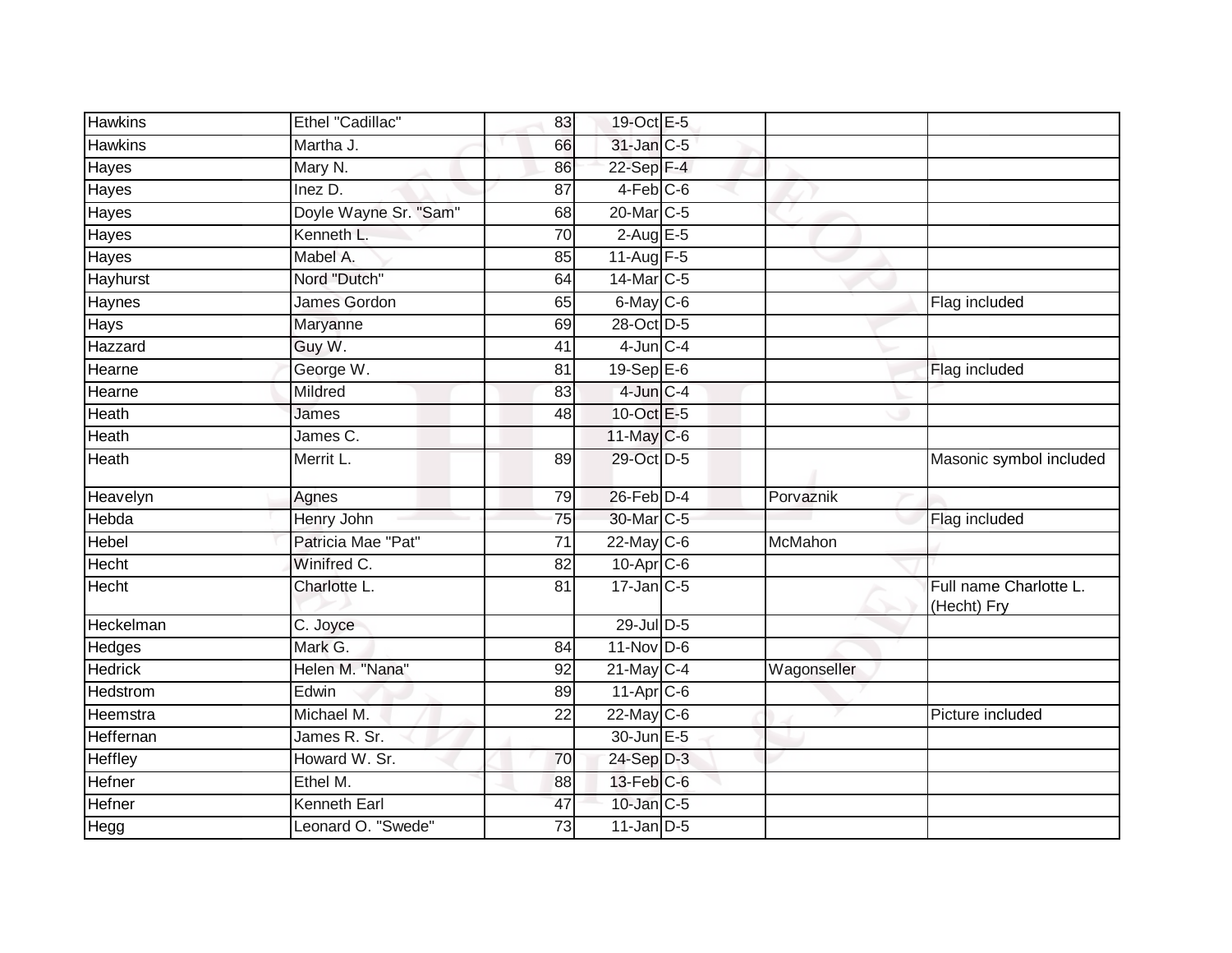| <b>Hegyi</b>       | Joseph L.              | 90              | 11-Aug $F-5$         |                  |                                             |
|--------------------|------------------------|-----------------|----------------------|------------------|---------------------------------------------|
| <b>Heick</b>       | William                | 86              | 10-Oct E-5           |                  |                                             |
| Heil               | Elizabeth L.           | 88              | $1-AprC-6$           | Danielson        |                                             |
| Heim               | <b>Charles Anthony</b> | 75              | 22-Jul D-5           |                  |                                             |
| Hein               | John R.                | $\overline{51}$ | 18-Mar C-6           |                  |                                             |
| Hein               | George J.              | 90              | 20-May C-7           |                  |                                             |
| Hein               | Barbara Ann            |                 | 24-Jul D-5           | Polito           |                                             |
| Hein               | Arlene Eleanor         | 67              | 30-Nov F-1           | <b>Saberniak</b> |                                             |
| Heins              | Betty I.               | 71              | 19-Nov D-3           | Eggleston        |                                             |
| Heintz             | John L.                | 95              | $4-Aug$ F-5          |                  |                                             |
| <b>Held</b>        | Alois "Al" "Ollie"     | 86              | $12-Sep$ E-4         |                  |                                             |
| <b>Held-Doffin</b> | <b>Austin Allen</b>    | Infant          | 30-Nov F-1           |                  |                                             |
| Helden             | Hazel                  | 96              | 15-Nov D-7           |                  |                                             |
| Helenberg          | Harold G.              | 95              | 19-Mar C-5           |                  |                                             |
| <b>Helfen</b>      | Helene                 |                 | 15-Apr C-5           |                  | Full name Helene Craciun<br>Helfen          |
| Helfen             | Michael D.             | 38              | 14-Mar C-5           |                  |                                             |
| Helminski          | Sylvia L.              | 95              | 15-Mar D-6           | Jakubielski      |                                             |
| Helminski          | Thomas J.              | 48              | 19-Jun D-5           |                  |                                             |
| Hemesath           | Mae C.                 | 86              | 30-Jul D-4           | Larson           |                                             |
| <b>Hemmes</b>      | Leonard                |                 | $1-Apr$ C-6          |                  | Flag included                               |
| Henderlong         | Katherine Peg          | 83              | 30-Oct D-5           | Armstrong        | Full name Katerine Peg<br>Henderlon-Hendrix |
| Henderson          | James Robert "Bob"     | 72              | 6-Mar <sub>C-5</sub> |                  |                                             |
| Henderson          | <b>William Oliver</b>  | 58              | $8$ -Mar $D-5$       |                  |                                             |
| Henderson          | <b>James Andrew</b>    | 98              | $1$ -Jul $D$ -6      |                  |                                             |
| Henderson          | Verdell                | 91              | $7$ -Jan $C-4$       |                  |                                             |
| Henderson          | Melvin                 | 75              | $3-AugE-6$           |                  |                                             |
| Henderson          | Sadie Mae              | $\overline{72}$ | 25-Aug F-5           |                  |                                             |
| Hendrich           | Donna C.               | 45              | 19-Feb C-5           |                  |                                             |
| <b>Hendricks</b>   | Hallie P.              | 96              | 19-Sep E-6           |                  |                                             |
| Hendrix            | Jettie Gene            | 68              | 15-Jul D-5           |                  |                                             |
| Hendrix            | Jerry E.               | 62              | $10$ -Dec $D-4$      |                  | Flag included                               |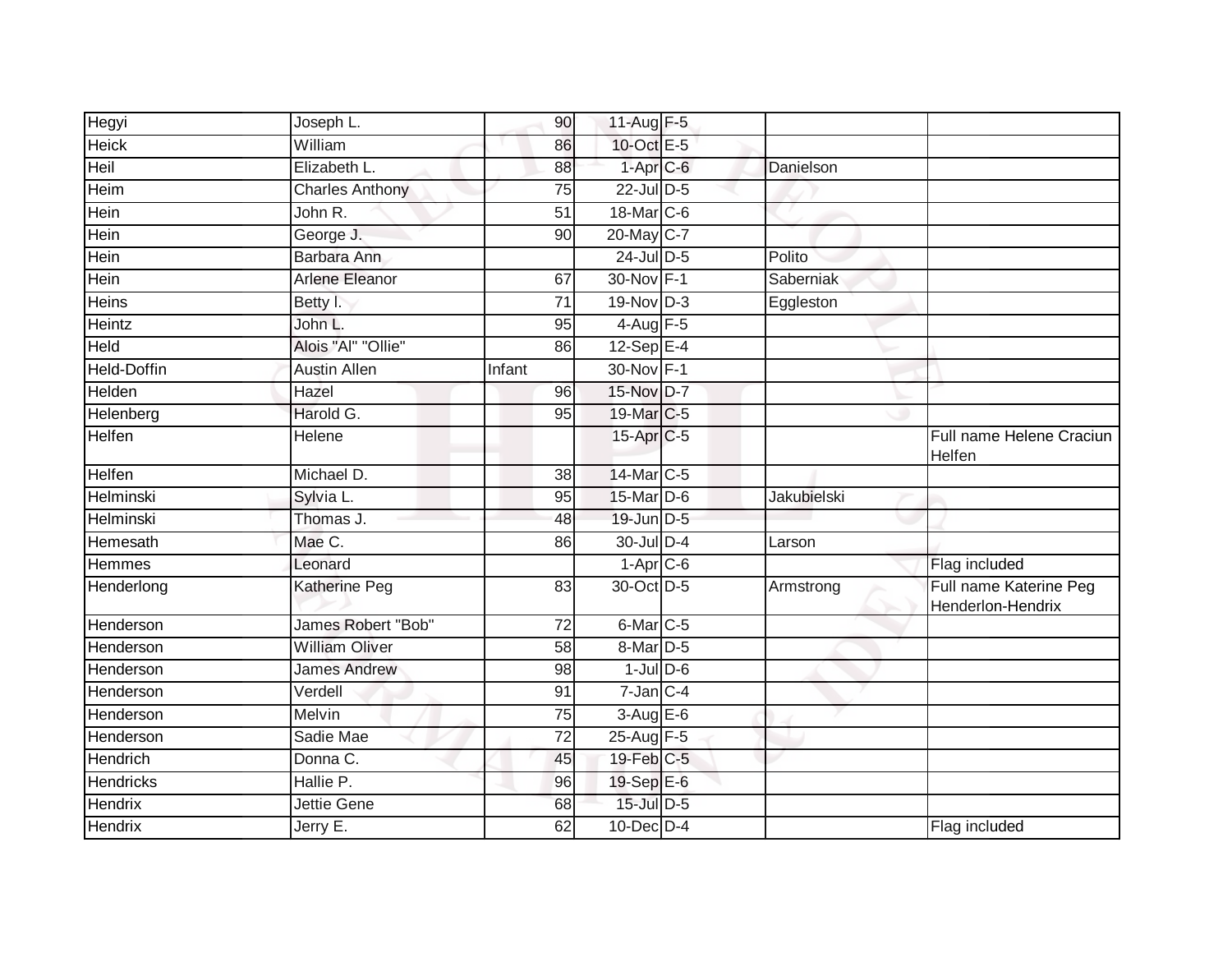| Hendrix        | Katherine Peg       | 83              | 30-Oct D-5        | Armstrong  | Full name Katherine Peg<br>Henderlon-Hendrix |
|----------------|---------------------|-----------------|-------------------|------------|----------------------------------------------|
| Hendryx        | Joseph Jr.          | 72              | 25-May C-5        |            |                                              |
| Henley         | <b>Beatrice</b>     | 76              | $7-Oct$ $D-5$     | Cocolig    | Full name Beartrice<br><b>Schultz Henley</b> |
| Hennig         | Wilfred A. "Bill"   | 91              | 30-Oct D-5        |            |                                              |
| Henrikson      | Felicia             |                 | $21$ -May C-4     |            |                                              |
| Henry          | Brian E.            | $\overline{34}$ | $17$ -Feb $E-5$   |            |                                              |
| Henson         | Auburn F.           | 72              | $24-Sep D-3$      |            |                                              |
| Hepburn        | <b>Earl James</b>   | $\overline{72}$ | 15-Mar D-6        |            |                                              |
| Hepner         | Michael Edward      | 19              | $17$ -Jan C-5     |            |                                              |
| Herald         | Walter Jr. "Lefty"  | 75              | 15-Dec F-6        |            | Flag included                                |
| Herman         | Eugene H.           | 75              | 13-Dec D-5        |            |                                              |
| Herman         | Angeline B.         | 77              | 22-Aug E-5        | Galezewski |                                              |
| Herman         | Joseph              | 73              | 3-Nov F-5         |            | Flag included                                |
| Hernandez      | Juvenal             | 65              | $2$ -Jan $C-3$    |            |                                              |
| Hernandez      | Noel                | 27              | 12-May E-7        |            |                                              |
| Herochik       | James A. "Jim"      | 55              | 30-Mar C-5        |            |                                              |
| Herr           | Henry E.            | 81              | $17$ -Jan $ C-5 $ |            | Flag included                                |
| <b>Herren</b>  | Shirley L.          | 76              | $12$ -Jul E-5     |            |                                              |
| Herren         | John "Rich"         | 83              | $17-Sep$ D-4      |            |                                              |
| <b>Herrick</b> | Katie               | 86              | 19-Dec D-6        | Vucich     |                                              |
| Herring        | Lynda L.            | 52              | $3$ -Jun $C$ -6   |            |                                              |
| Herron         | Louise              | 84              | $7-AprE-5$        |            |                                              |
| Hershman       | G. Edward "Ed"      | 74              | 12-Dec D-7        |            |                                              |
| Hertenstein    | Violet M.           | 95              | $24$ -Jan $C-5$   | Perrin     |                                              |
| <b>Heskett</b> | James C.            | 66              | $1-May$ C-5       |            |                                              |
| Heslinga       | <b>Beth Ann</b>     |                 | 9-Oct D-5         |            |                                              |
| Hess           | <b>Melvin Delos</b> | 81              | 10-Dec D-4        |            |                                              |
| Hester         | Robert L. O.D.      | 80              | 30-Jan C-5        |            |                                              |
| Hestermann     | Alvin E.            | 72              | $15$ -Jan $C-3$   |            | Flag included                                |
| Hestermann     | Audrey N.           | 64              | 3-Oct D-6         | Stout      |                                              |
| Heston         | Kathryn "Kate"      |                 | $26$ -Aug D-6     |            |                                              |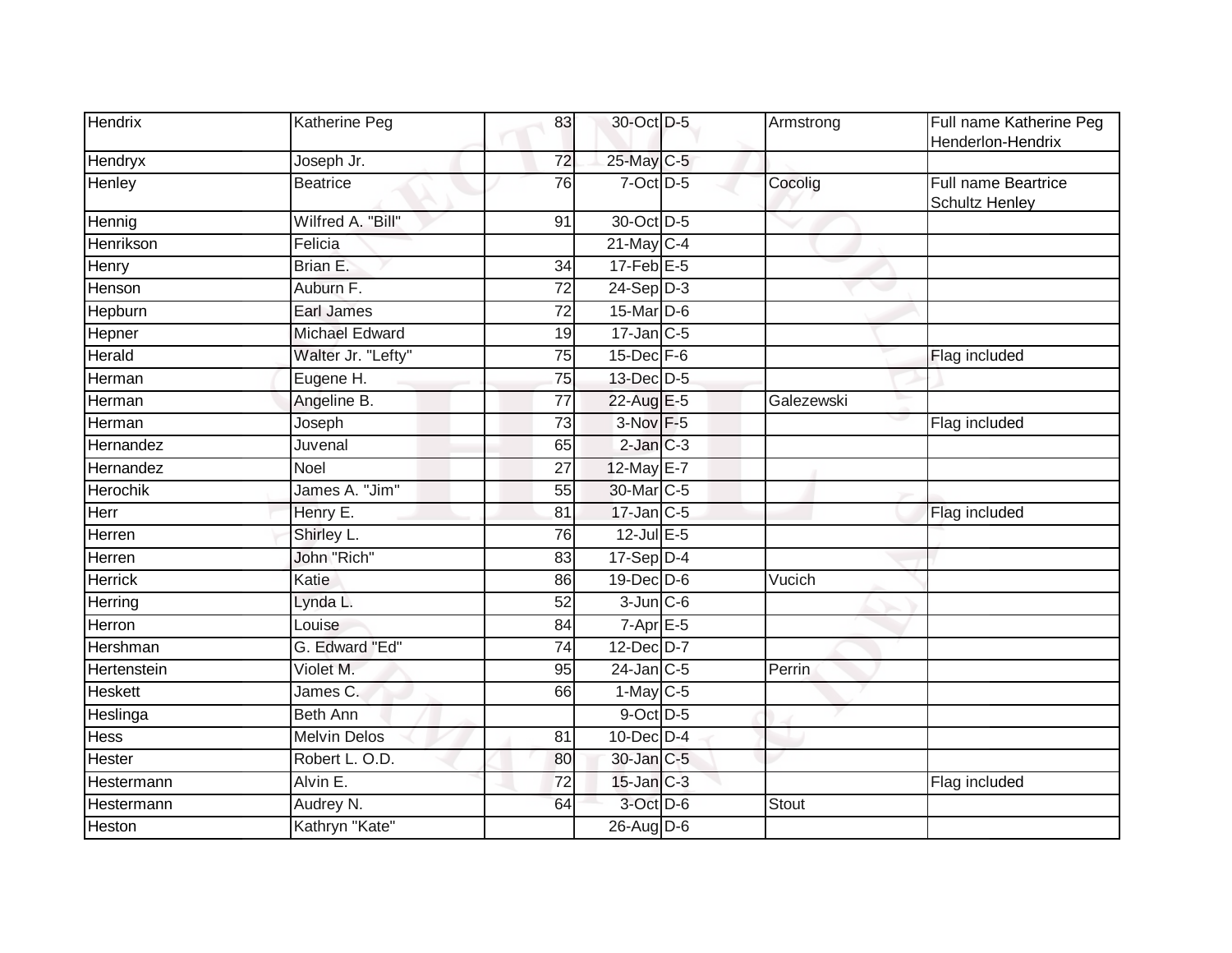| <b>Hetland</b>   | <b>Bonnie Sue</b>   | 45              | $2$ -Nov $E-6$    | Dill         |                                                |
|------------------|---------------------|-----------------|-------------------|--------------|------------------------------------------------|
| Heuring          | H.P. "Hal"          | 66              | 5-Nov D-5         |              |                                                |
| Hewell           | <b>Kathy Marie</b>  | 45              | 21-Oct D-5        | Silverston   |                                                |
| Hewlett          | H. Robert           | 79              | $28$ -Feb $C-4$   |              |                                                |
| Hewtermann       | Audrey N.           | 64              | $2$ -Oct $D-5$    | <b>Stout</b> |                                                |
| Hickenbottom     | Isabell R.          | 82              | $2$ -Oct $D-5$    |              |                                                |
| <b>Hicks</b>     | <b>Billie</b>       | 76              | $8$ -May C-6      |              |                                                |
| <b>Hicks</b>     | Mildred A.          | 82              | 16-Mar C-5        |              |                                                |
| <b>Hicks</b>     | Linda Sue           | 54              | 28-May C-4        |              |                                                |
| <b>Hicks</b>     | Raymond L.          | $\overline{77}$ | 17-Nov F-5        |              |                                                |
| Highlan          | Hazel M.            | 86              | $15$ -Dec $F-6$   |              |                                                |
| Hilborne         | Dana Danica         | 20 months       | $6-Sep D-4$       |              |                                                |
| Hildebrand       | <b>William Carl</b> | 78              | $5$ -Jul $E-3$    |              |                                                |
| Hildebrand       | Robert              | 76              | 25-Apr C-5        |              | Flag included                                  |
| Hildebranski     | Richard J.          | 80              | $21$ -Jun $E-5$   |              | Picture included                               |
| Hill             | Raymond G. "Ray"    | 74              | $2$ -Dec $D-6$    |              | Flag included                                  |
| Hill             | Norman D.           | 65              | $12$ -Nov $D-3$   |              |                                                |
| Hill             | Ana Sue "Judy"      | 69              | $3$ -Jul $D$ -5   |              |                                                |
| Hill             | Sharon E.           | 70              | 13-May C-7        | Gerulis      |                                                |
| Hill             | Edwin C.            | 64              | $7$ -Jun $D-5$    |              |                                                |
| <b>Hillbrich</b> | Earl J. Sr.         | 67              | $31$ -Aug $E-6$   |              |                                                |
| Hiller           | Myrtle E.           | 99              | 22-Oct D-3        |              |                                                |
| Hillsamer        | Wilbur L.           | 84              | 16-Aug E-4        |              |                                                |
| Hilpa            | Betty J.            | $\overline{73}$ | $27$ -Feb $ C-6 $ | Karaffa      | Picture included                               |
| Hinchley         | John C.             | $\overline{73}$ | $26$ -Jan $C$ -5  |              | Flag and M.L. McLellan<br>Lodge Masonic Symbol |
| Hinkel           | Wilson J. Jr.       | 80              | $3$ -Jan $C-4$    |              |                                                |
| <b>Hinkle</b>    | Kathleen Anne       | $\overline{32}$ | $9$ -Dec $D$ -5   | Kilmurry     |                                                |
| Hinkleman        | Loretta P,          | 76              | 13-Oct F-5        | Smigelski    |                                                |
| Hinko            | Russell             | 81              | 23-Aug E-7        |              | Flag included                                  |
| Hinrichsen       | Sylvia L.           | 83              | 18-Nov D-6        |              |                                                |
| Hinrichsen       | Leo G.              | 86              | $12$ -Apr $D-5$   |              |                                                |
|                  |                     |                 |                   |              |                                                |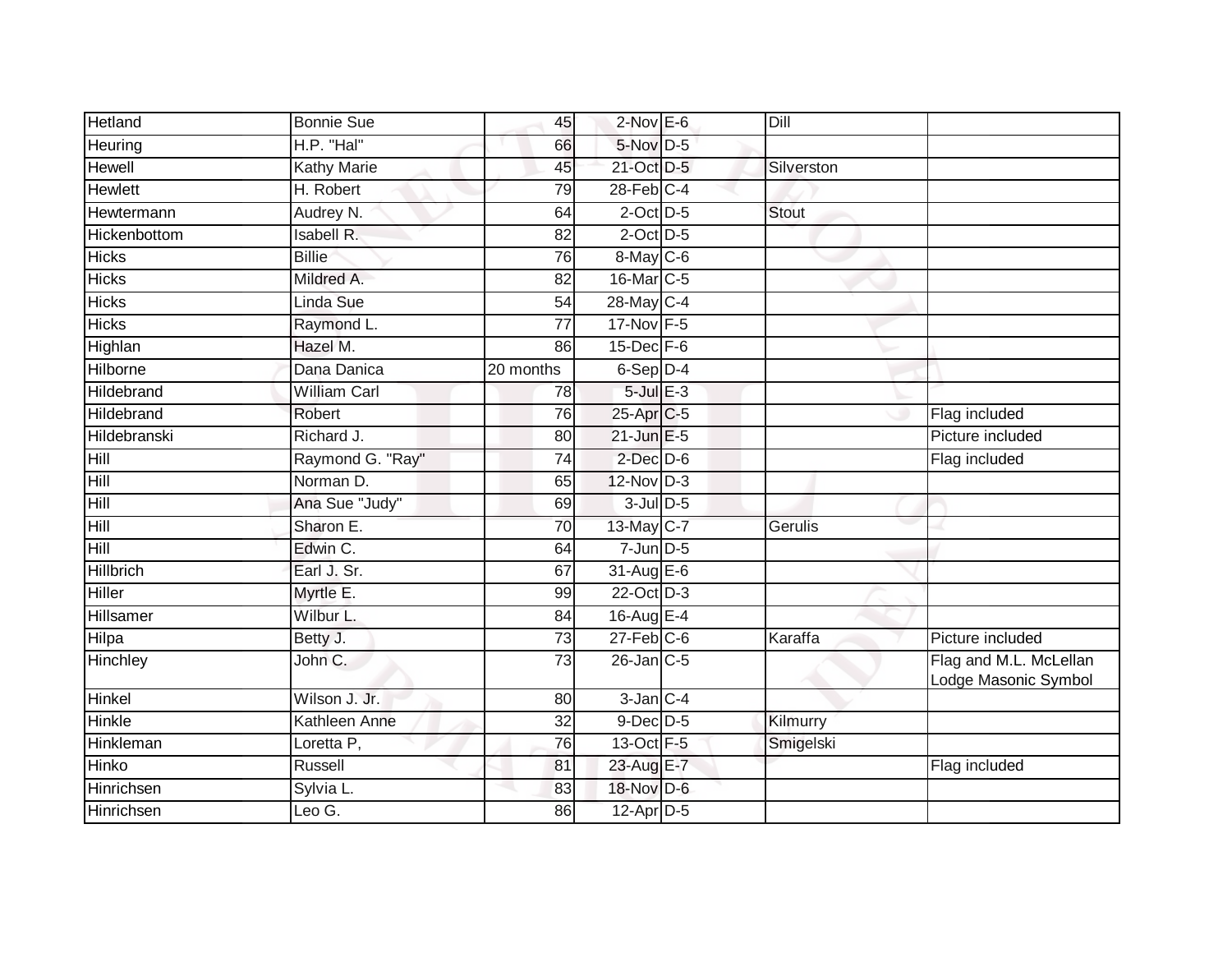| Hinton         | Mary C.                       | 82              | 15-Sep $F-6$           | Schonberger | Full name Mary C. Hinton<br>Endres   |
|----------------|-------------------------------|-----------------|------------------------|-------------|--------------------------------------|
| Hippel         | John Leach                    |                 | 22-Apr C-7             |             |                                      |
| Hire           | Frances                       | 59              | $15-Apr$ $C-5$         | Randazzo    |                                      |
| Hitzelburger   | Jason M.                      |                 | 17-Nov F-5             |             |                                      |
| Hjertquist     | Alice L.                      | 76              | $6-Sep$ $D-4$          |             |                                      |
| Hnatko         | John S.                       | 79              | $9-$ Sep $D-6$         |             | Flag included                        |
| Hnatusko       | Michael Sr.                   | 93              | $27$ -Nov D-5          |             |                                      |
| Hoadley        | Robert James "Lightin<br>Bob" | 51              | 30-Dec D-5             |             |                                      |
| Hoagland       | Glenn E.                      | 82              | $7-Mar$ C-5            |             |                                      |
| <b>Hobbs</b>   | William F. "Bill"             | 82              | 8-Feb D-5              |             |                                      |
| <b>Hobbs</b>   | Melvin C.                     | 88              | 17-May D-5             |             |                                      |
| Hochstetler    | Claude V.                     | 71              | 29-Jan C-5             |             | Flag included                        |
| Hochstetler    | Wilna F.                      | 63              | 25-May C-5             | Van Sickle  |                                      |
| Hocott         | Alice                         | 92              | 18-Jan C-5             |             |                                      |
| Hodge          | Jeffery Alan Sr.              | 42              | 25-Oct D-7             |             |                                      |
| Hodges         | Ward A.                       | 82              | $27$ -Feb $C$ -6       |             |                                      |
| Hodor          | Clair                         | $\overline{77}$ | $7-Feb$ <sub>C-5</sub> |             | Full name Claire<br>Comandella Hodor |
| Hodsden        | Samantha Anne                 | $\overline{22}$ | $16-Sep$ D-5           |             |                                      |
| Hodsoll        | Norene                        | 95              | $2$ -May C-5           |             |                                      |
| <b>Hodus</b>   | Thad B. Dr.                   | 80              | 16-Nov F-1             |             | Flag included                        |
| Hoefflicker    | James E.                      | 69              | 22-Oct D-3             |             |                                      |
| Hoefner        | Agatha                        | 74              | $14$ -Mar $ C-6$       | Pankras     |                                      |
| Hoehn          | <b>Charles</b>                | 83              | 24-Oct E-5             |             | Flag included                        |
| Hoekstra       | Anna                          | 92              | 13-May C-7             |             |                                      |
| Hoelzel        | Emmett                        | 87              | $1-Sep$ F-5            |             |                                      |
| Hoess          | Louise C.                     | 95              | 27-Nov D-5             |             |                                      |
| Hoffman        | Ruth C.                       | 96              | 4-Aug F-5              |             |                                      |
| Hoffman        | Michael A.                    | 40              | 12-Apr D-5             |             |                                      |
| Hoffrogge      | Ralph L.                      | 66              | 9-Dec D-5              |             |                                      |
| <b>Hoholek</b> | Stanley J. Jr.                | 54              | $14$ -Jul $F-5$        |             | Flag included                        |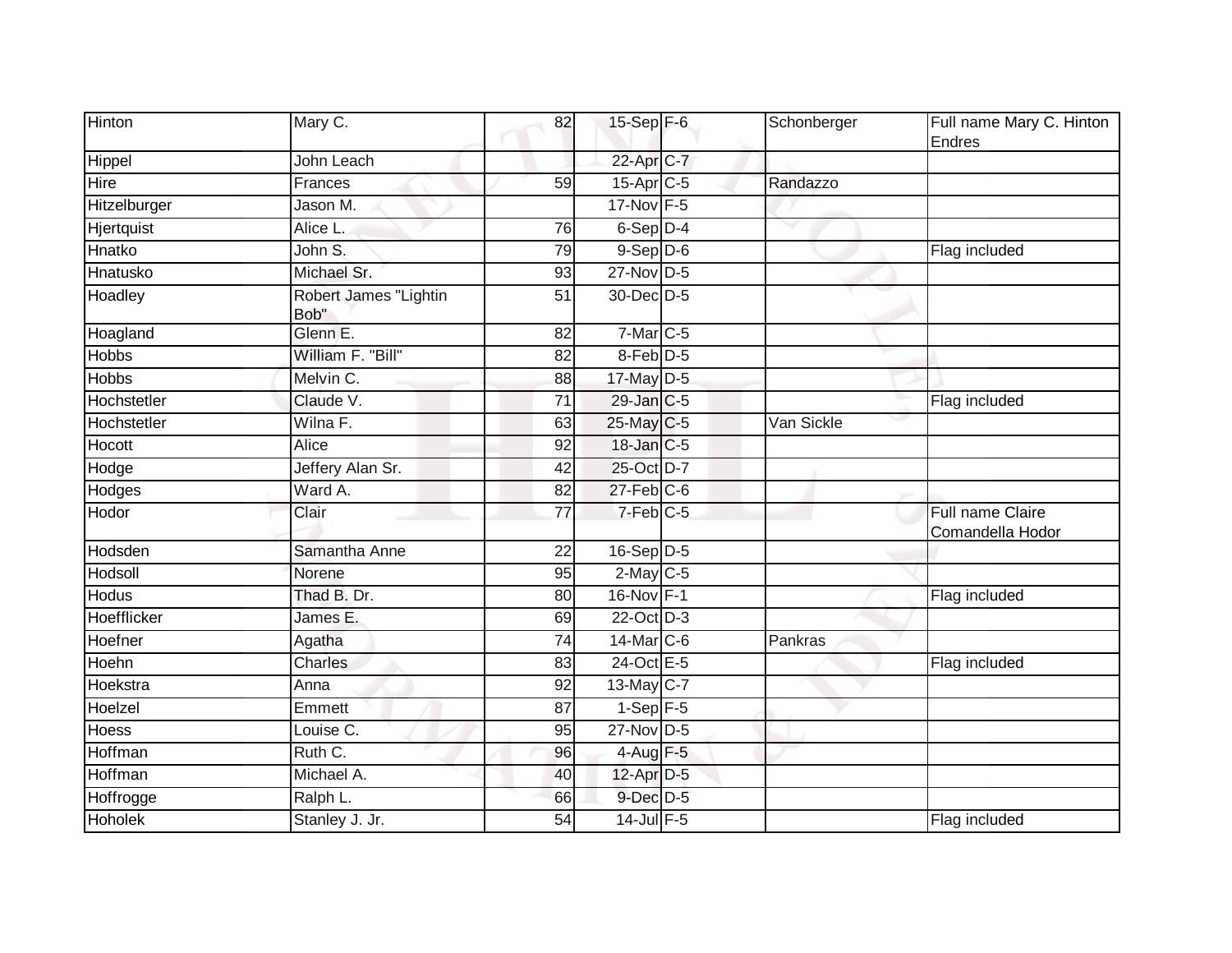| <b>Hoiseth</b> | Robert J. Sr.        | 63              | $5-Feb$ $C-5$    |            |                  |
|----------------|----------------------|-----------------|------------------|------------|------------------|
| Hojnacki       | John Robert "Hojo"   | 52              | $1$ -May $C-5$   |            |                  |
| Holden         | Leo J. Sr.           | $\overline{95}$ | 8-Jul D-5        |            |                  |
| Hollan         | Wilma Caroline       | 85              | $1-Apr1C-6$      |            |                  |
| Holland        | Elnora D. "Ellie"    | $\overline{77}$ | $27$ -Feb $C$ -6 |            |                  |
| Holland        | Melvin H.            | 81              | $22$ -Mar $D-4$  |            |                  |
| Holland        | Ruth E.              | 91              | $5-Nov$ D-5      |            |                  |
| Holland        | Helen                | 85              | 16-Aug E-5       |            |                  |
| Hollenbeck     | Wilma                | 96              | $9$ -Jan $C$ -5  |            |                  |
| Holler         | Helen M.             | 91              | 23-Jan C-5       |            |                  |
| Hollingsworth  | <b>Kris</b>          | 40              | $6-Sep$ D-4      |            | Picture Included |
| Hollowell      | Mack W. Dr.          | 81              | $10$ -Feb $E$ -6 |            |                  |
| <b>Holly</b>   | <b>Betty Linvill</b> | 68              | 26-Jun D-5       |            |                  |
| Holm           | Roy                  | 87              | 22-Mar D-4       |            |                  |
| Holmberg       | Bronnes G. "Bonnie"  | $\overline{82}$ | 14-Oct D-5       |            |                  |
| Holmer         | Thorsten E.          | 94              | 30-Sep D-5       |            |                  |
| <b>Holmes</b>  | Dennis E.            | 62              | $6$ -Jun $C$ -5  |            |                  |
| Holmes         | Lucinda M. "Cindy"   | 38              | $2$ -Oct $D-5$   | Graves     |                  |
| Holota         | Mary                 | 86              | 9-Feb D-4        |            |                  |
| Holsapple      | Virginia Lucille     | 86              | $1-Apr$ $C-6$    |            |                  |
| Holstein       | Winfred C.           | 82              | 30-May C-5       |            | Flag included    |
| <b>Holtz</b>   | William G.           | 48              | 6-Nov D-5        |            |                  |
| Holubec        | Helen L.             | 74              | 26-Sep E-5       | Zukowsky   |                  |
| Holycross      | <b>Clinton Duane</b> | 62              | 15-Aug $E-6$     |            |                  |
| Holzman        | Gladys M.            | 67              | 25-Dec C-5       |            |                  |
| Homan          | Clarence W.          | 81              | $24$ -Feb $C-5$  |            |                  |
| Homco          | Lena                 |                 | $14$ -Jun $E-6$  | Popovich   |                  |
| Homco          | Jean F.              | 38              | $10$ -Feb $E$ -6 |            | Flag included    |
| Homco          | Henry G.             | $\overline{72}$ | 3-Nov F-5        |            |                  |
| Hommey         | Hannah G.            | 73              | 19-Mar C-5       |            |                  |
| Hood           | Mary W.              | 84              | $1$ -Jan $C-4$   | Buczkowski |                  |
| Hoogeveen      | Margaret E.          | 56              | $21$ -Jun $E-5$  | Eggnik     |                  |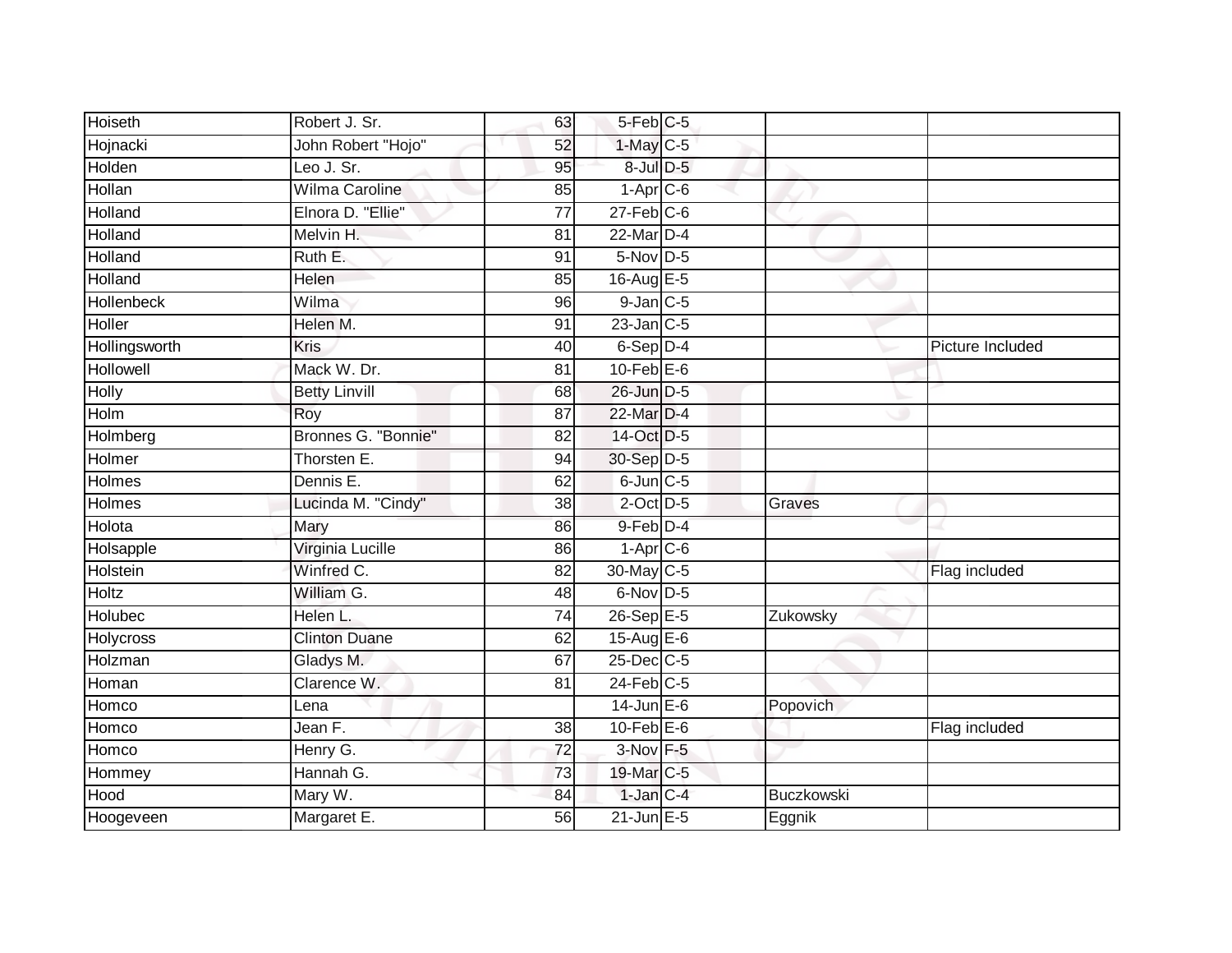| <b>Hook</b>    | John J.                | 81                             | 15-Jun E-8             |           |                           |
|----------------|------------------------|--------------------------------|------------------------|-----------|---------------------------|
| <b>Hooks</b>   | Catherine M.           | 87                             | 21-Nov D-6             |           |                           |
| Hooper         | Pearl                  | 75                             | 21-Oct D-5             |           |                           |
| Hoover         | Evelyn M.              | 82                             | 24-Dec D-4             |           |                           |
| Hoover-Wothke  | Michaela Elizabeth     | 1 year 1<br>month/five<br>days | 24-Aug E-6             |           |                           |
| Hopp           | <b>Bonnie June</b>     | $\overline{77}$                | $4$ -Mar $C$ -5        |           |                           |
| Hoppel         | Sharon R.              | 60                             | $7 - Aug$ $D-5$        | Enoksen   |                           |
| Hora           | James B.               | 54                             | 29-Jul D-5             |           |                           |
| Horan          | <b>Ruth Irene</b>      | $\overline{72}$                | $9$ -Jul $D-3$         |           |                           |
| <b>Horbiak</b> | Mary                   | 100                            | $10$ -Feb $E$ -6       |           |                           |
| <b>Horlick</b> | Lillian K.             | 88                             | $4-Apr$ $C-5$          |           |                           |
| Horneman       | Donna Jeanne           | 52                             | 25-Apr <sub>IC-5</sub> | Pintelon  |                           |
| Horney         | Henry J.               | 80                             | $31$ -Jan $ C-5 $      |           | Flag and Picture included |
| Horoda         | Anna                   | 91                             | $4$ -Dec D-6           | Pecelunas |                           |
| Horton         | Kathleen               | 84                             | 25-Oct D-7             |           |                           |
| Horton         | Harry E.               | 78                             | $6$ -Feb $C$ -5        |           |                           |
| Horton         | Russell E. Rev.        | 76                             | 16-Oct D-6             |           | Flag included             |
| Horvath        | Mark A.                | 41                             | 12-Jul E-5             |           |                           |
| Horvath        | Stephen                |                                | 8-Nov D-5              |           | Flag included             |
| Horvath        | John                   | 92                             | $3-Apr$ C-5            |           |                           |
| Horvatich      | William E. "Bill"      | $\overline{51}$                | 27-May C-7             |           | Flag included             |
| Hosch          | Ralph Mondell (Pastor) | 61                             | $7-Sep$ E-6            |           |                           |
| Hoshaw         | Blanche E.             | 82                             | 22-Aug E-5             |           |                           |
| <b>Hoskins</b> | Ronal S.               | 61                             | 24-Oct E-5             |           |                           |
| <b>Hoskins</b> | Rethel I.              | 93                             | 8-Nov D-5              |           | Flag included             |
| Hostetler      | Osie E.                | 104                            | 20-Mar C-6             |           |                           |
| Houchin        | <b>Brian Thomas</b>    | 31                             | 28-Dec E-6             |           |                           |
| Houck          | Carolyn J.             | 56                             | 28-Dec F-1             |           | Riezanstein               |
| Houldieson     | Mary Virginia "Jenny:  | 78                             | 15-May C-5             | Welsh     |                           |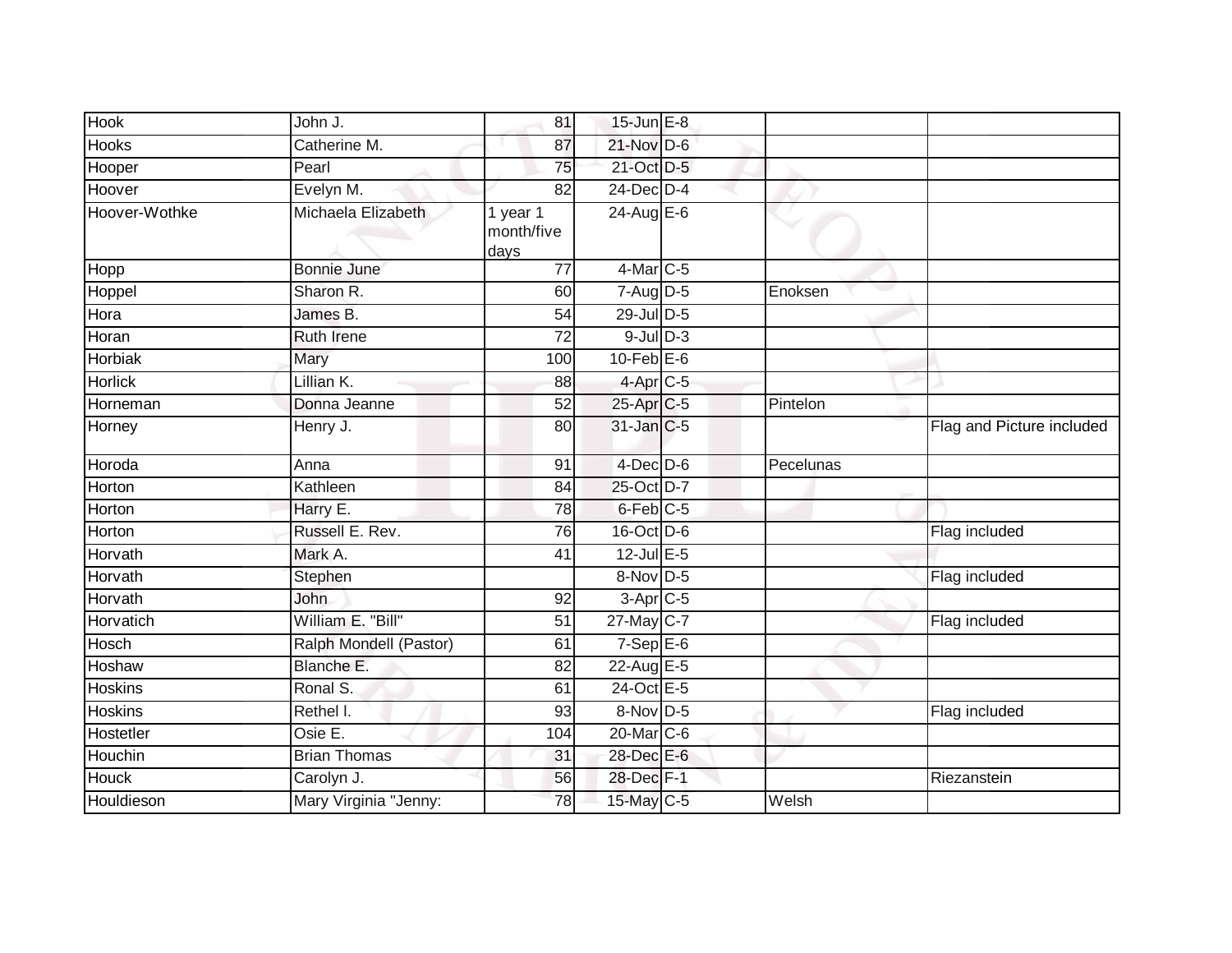| Houser          | George W.                      | 81              | $24$ -Feb $C-5$   |            | Lt. Colonel U.S.A. Retired<br>/ Flag included |
|-----------------|--------------------------------|-----------------|-------------------|------------|-----------------------------------------------|
| Houser          | Nancy D.                       | 54              | 25-Jun D-4        |            |                                               |
| Houtschilt      | Jo                             | 68              | 11-Mar C-5        | Cortopassi |                                               |
| Howard          | Helen May                      | 96              | 16-Oct D-5        |            | Full name Helen May<br><b>Howard Crum</b>     |
| Howard          | Betty A.                       | 61              | $9$ -Jun $E$ -5   |            |                                               |
| Howard          | James Thomas "Dr. Jim"         | 65              | 14-Mar C-5        |            |                                               |
| Howard          | Juanita                        | 90              | $20$ -Jul E-6     | Vassar     | Full name Juanita Vassar<br>Law-Howard        |
| Howarth         | Eileen F.                      | 74              | 13-May C-7        |            |                                               |
| Howarth         | Edith M.                       | 83              | $2-AprC-4$        |            |                                               |
| Howe            | Thelma V.                      | 88              | 24-Oct E-5        |            |                                               |
| <b>Hrabrich</b> | Vincent                        | 89              | 23-Sep D-5        |            |                                               |
| <b>Hradek</b>   | Helen A.                       | 86              | 29-Jul D-5        |            |                                               |
| <b>Hrapcak</b>  | Frank                          | 77              | 8-Sep F-5         |            |                                               |
| Hryb            | Wolodymyr "Walter"             | 76              | 20-May C-7        |            |                                               |
| Hubbell         | Stella D.                      | 84              | $1-Apr$ $C-6$     | Buczynski  |                                               |
| Huber           | Norma Jean                     | 64              | 5-Apr D-7         |            |                                               |
| Huber           | Dale R.                        | 61              | 19-Apr D-6        |            |                                               |
| Hubinger        | <b>Gina Marie</b>              | 37              | $14$ -Jan $C$ -6  | Jones      |                                               |
| Hudec           | John D.                        | 74              | $24-Apr$ $C-6$    |            | Flag included Picture<br>included             |
| <b>Hudkins</b>  | Norma E.                       | 79              | 16-Oct D-6        |            |                                               |
| Hudson          | Bertha M.                      | 56              | $25-Sep$ $D-6$    | Tustison   |                                               |
| Hudson          | Henrietta Lydia                | 66              | $22$ -May C-6     | Boo        |                                               |
| Hudson          | William "Harrison"<br>"Smiley" | $\overline{78}$ | $27$ -Jul $E-6$   |            | Flag included                                 |
| Hudson          | Edgar M.                       | 85              | 27-Dec D-5        |            |                                               |
| Huesken         | Gerd Johan Albert "Jerry"      | 68              | 22-Apr C-7        |            | Masonic Symbol included                       |
| Huetten         | Michael W.P.                   | $\overline{22}$ | $23$ -Jan $C-5$   |            |                                               |
| <b>Huffine</b>  | Joanne                         | 77              | 28-Dec F-1        |            |                                               |
| Huffman         | Ernest F.                      | 77              | $28$ -Jan $ C-5 $ |            |                                               |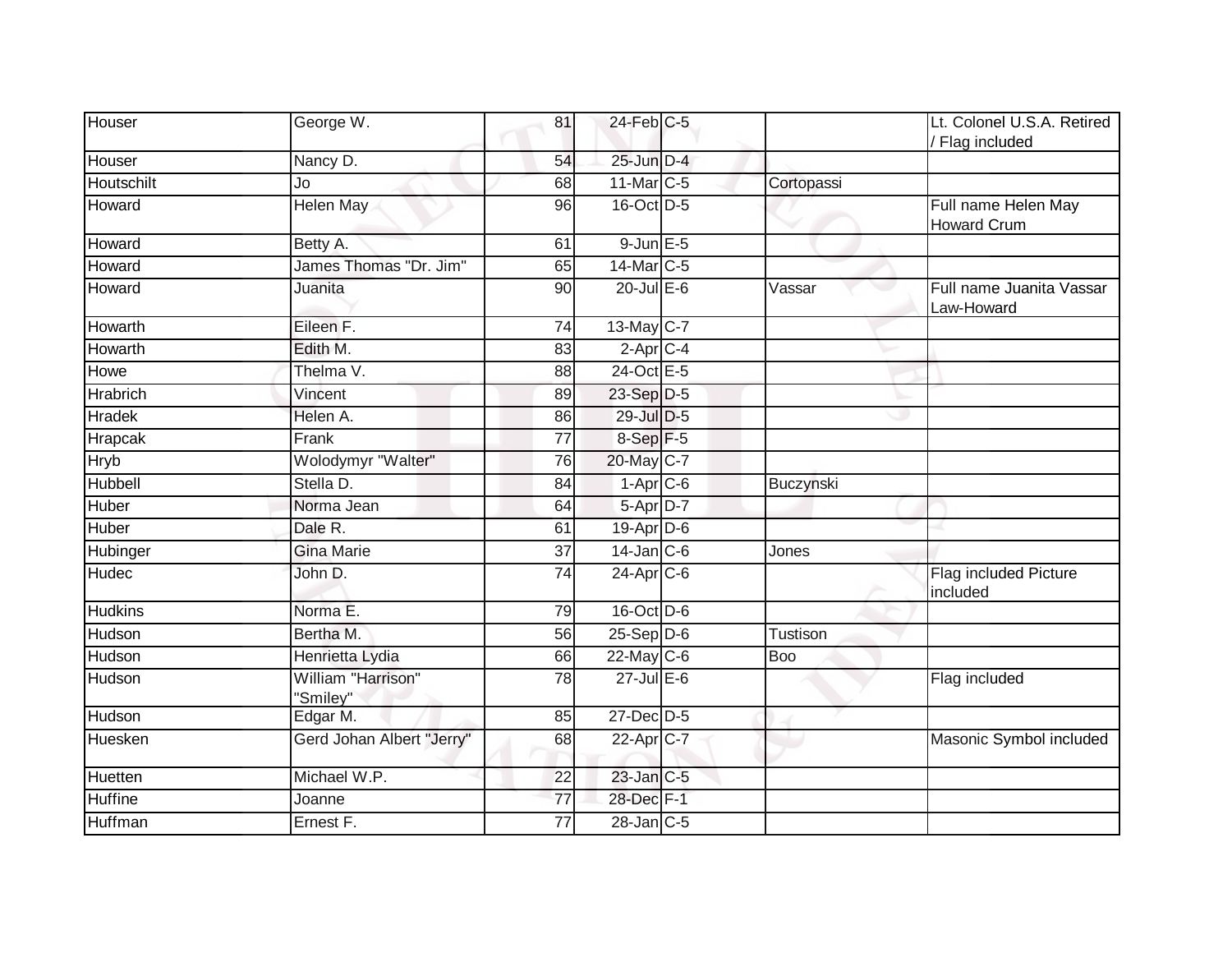| Huffman        | Thelma                   | 80              | 18-Feb C-5             |            |                                |
|----------------|--------------------------|-----------------|------------------------|------------|--------------------------------|
| Huffman        | Mary Elizabeth "Granny"  | 82              | 15-Oct D-4             |            |                                |
| <b>Hughes</b>  | Lucille                  | 87              | 13-Apr C-6             | Flick      |                                |
| Hughes         | Earl M. Sr.              | 65              | 14-Mar C-5             |            | Flag included                  |
| <b>Hughes</b>  | Warren Y.                | 80              | 6-Nov D-5              |            |                                |
| Huizenga       | George D.                | 86              | 19-Apr D-6             |            |                                |
| Huizenga       | Henrietta J.             | 87              | $11-Sep$ D-5           |            |                                |
| Hulen          | Grace                    | 92              | 31-Jan C-5             | Montogmery | Full name Grace Hulen<br>Kiger |
| Hulitai        | Sophie                   | 83              | 27-Mar C-6             | Wolan      |                                |
| Hull           | Dean H.                  | 80              | 22-May C-6             |            |                                |
| Hull           | <b>Marie</b>             | 79              | 30-May C-5             |            |                                |
| Hull           | Robert S.                | 77              | 3-Apr <sub>C-5</sub>   |            |                                |
| Hullinger      | Zachary "Z" lan          |                 | $21$ -Jun $E-5$        |            |                                |
| Hullinger      | Lucille T.               | $\overline{74}$ | 27-Oct F-5             |            |                                |
| <b>Hulpa</b>   | Betty J.                 | 73              | 27-Feb C-6             | Karaffa    | Picture included               |
| <b>Hulrey</b>  | LeRoy W. "Roy" "W9PLW"   | 94              | 19-Apr D-6             |            |                                |
| <b>Hulsey</b>  | George Eli "Budd"        | 76              | 19-Dec D-6             |            |                                |
| Humbarger      | <b>Wilma Ruth</b>        | 82              | 22-Nov C-7             |            |                                |
| <b>Humecki</b> | <b>Darlene Theresa</b>   | 63              | 18-Nov D-6             | Prestamer  |                                |
| Humpfer        | Adele Y.                 | $\overline{82}$ | $2-AprC-4$             |            |                                |
| Humphries      | Donna Sue                | 53              | $6$ -Jul $E$ -6        | Tolson     |                                |
| Hunt           | Francis                  | $\overline{72}$ | 29-Aug E-6             |            |                                |
| Hunt           | <b>Robert Dean</b>       | 71              | $8$ -Jul $D$ -5        |            |                                |
| Huntington     | <b>Edna Ruth</b>         | 81              | $7-Feb$ <sub>C-5</sub> | Mills      |                                |
| <b>Hurst</b>   | Glenn C.                 | $\overline{73}$ | 8-Jan C-4              |            |                                |
| Huseman        | Terry J.                 | 56              | $2$ -Jun $E$ -6        |            |                                |
| Huseman        | Mary JoAnne              | 69              | 26-Mar C-5             |            |                                |
| <b>Hush</b>    | Edwin R.                 | 78              | 26-Apr D-7             |            |                                |
| Hussey         | George F.                | 83              | 16-Apr C-4             |            |                                |
| Hutsko         | Mary                     | 76              | 31-May D-6             | Mati       |                                |
| Hutton         | Willie Fredrick "Freddy" | 72              | $2$ -May C-5           |            |                                |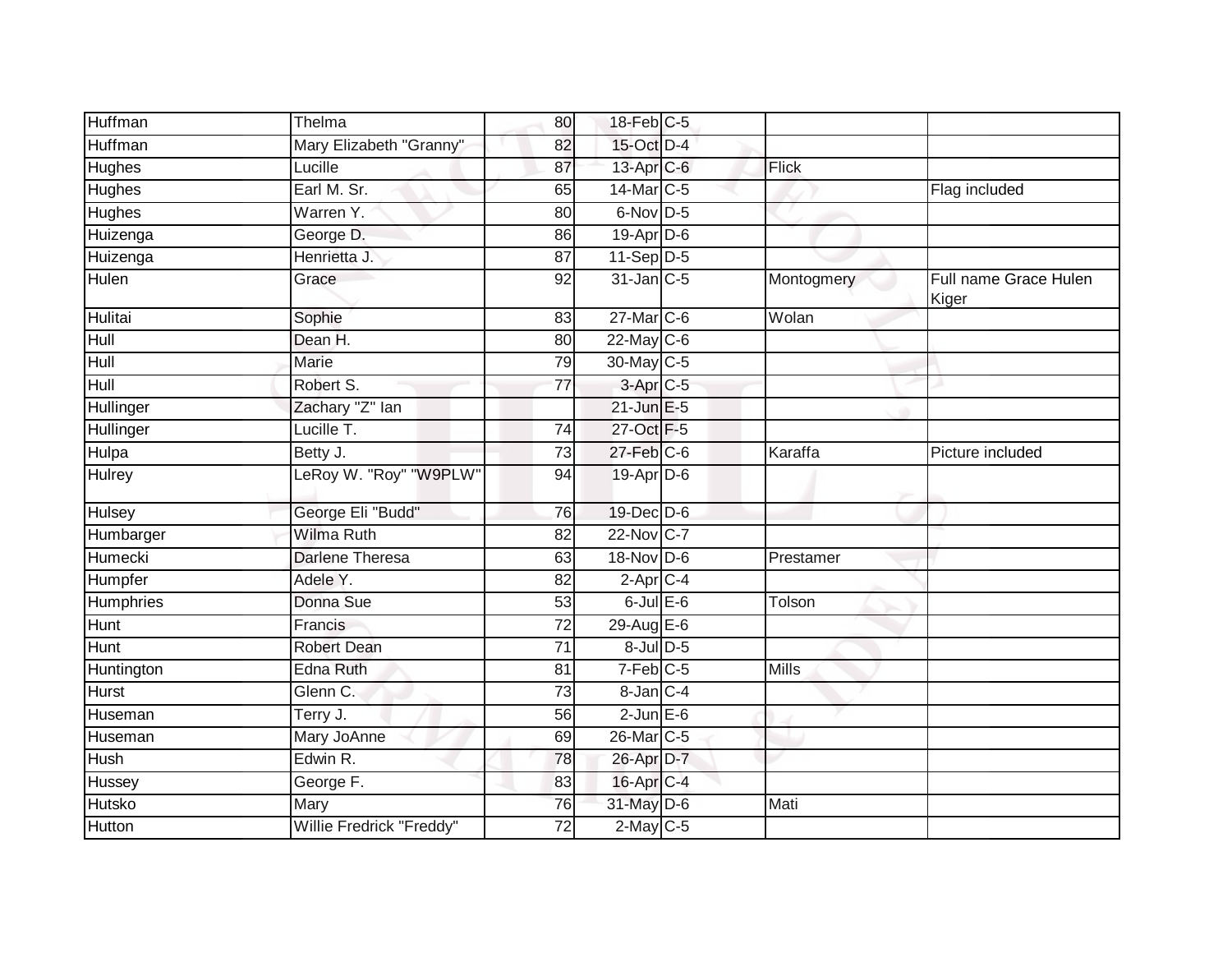| Hutton           | Ina Mae                | 85              | 6-Feb C-5              |        |                                   |
|------------------|------------------------|-----------------|------------------------|--------|-----------------------------------|
| Hutton           | Mary M.                | 95              | $7$ -Jun $D-5$         |        |                                   |
| <b>Hyles</b>     | Jack Dr.               | 74              | 8-Feb D-5              |        | Picture included                  |
| Hynek            | Robert "Bob"           | 58              | $9$ -Dec $D$ -5        |        |                                   |
| <b>Hyzy</b>      | <b>Marie</b>           | 96              | $7$ -Mar $C$ -5        |        |                                   |
| Idec             | Chester F.             | $\overline{78}$ | $1-Feb$ <sub>C-5</sub> |        | Flag included                     |
| Igielski         | Ernest D.              | 72              | 11-Mar C-5             |        |                                   |
| Ignas            | Helen C.               | 86              | 25-Aug F-5             |        | Flag included                     |
| Ignas            | Clara                  | 89              | $12-Oct$ E-5           |        |                                   |
| Igras            | John H.                | $\overline{18}$ | $11-Sep$ D-5           |        |                                   |
| Ihweih           | Izmat Mahmud Jr.       | 4 months        | 6-Nov D-5              |        |                                   |
| Ilievski         | Dimitrije              | 86              | $16$ -May C-5          |        |                                   |
| <b>Iliff</b>     | Marguerite E.          | 97              | 5-Apr D-7              |        |                                   |
| <b>Ilijanic</b>  | Raphael J.             | 85              | 13-May C-7             |        | Flag included                     |
| <b>Ilijanich</b> | John M. Jr.            | 61              | 12-Jun C-5             |        |                                   |
| Imboden          | Gale Lynn              | 43              | 20-Mar C-6             |        |                                   |
| Immerfall        | Annetta                | 79              | $14$ -Feb $C-4$        | Carder |                                   |
| Immig            | Lena F.                | 93              | $1$ -Oct $D-4$         |        |                                   |
| Inch-Masny       | Nancy H.               | 64              | 6-Mar C-5              |        | Full name Nancy H. Inch-<br>Masny |
| Inman            | Margaret A.            | 75              | $27-Sep$ D-5           |        |                                   |
| Inman            | Kevin Joseph           | 28              | 26-Nov D-5             |        |                                   |
| Inman            | Roger                  | 79              | $21$ -Feb $C-5$        |        | Flag included                     |
| Ireland          | Carl M. "Hank"         | 82              | 18-May $C-6$           |        | Flag included                     |
| Irene            | Marjorie               |                 | 12-Nov D-4             | Fisher |                                   |
| Irvin            | <b>Betty Ann</b>       | 68              | 13-Nov D-5             |        |                                   |
| Irvin            | <b>Violet Beatrice</b> | 91              | 31-Mar E-5             | Logan  |                                   |
| Irvin            | Raymond H.             | 78              | $1-Feb$ C-5            |        |                                   |
| Ivancevich       | Josephine              | 87              | $12$ -Jun $C-5$        |        |                                   |
| Ivancovich       | John "Sam"             | 73              | 16-Apr C-4             |        |                                   |
| Iwinski          | John                   | 35              | $10$ -Jan $C-5$        |        |                                   |
| Izydorek         | Carol                  | 52              | 20-Mar C-6             |        |                                   |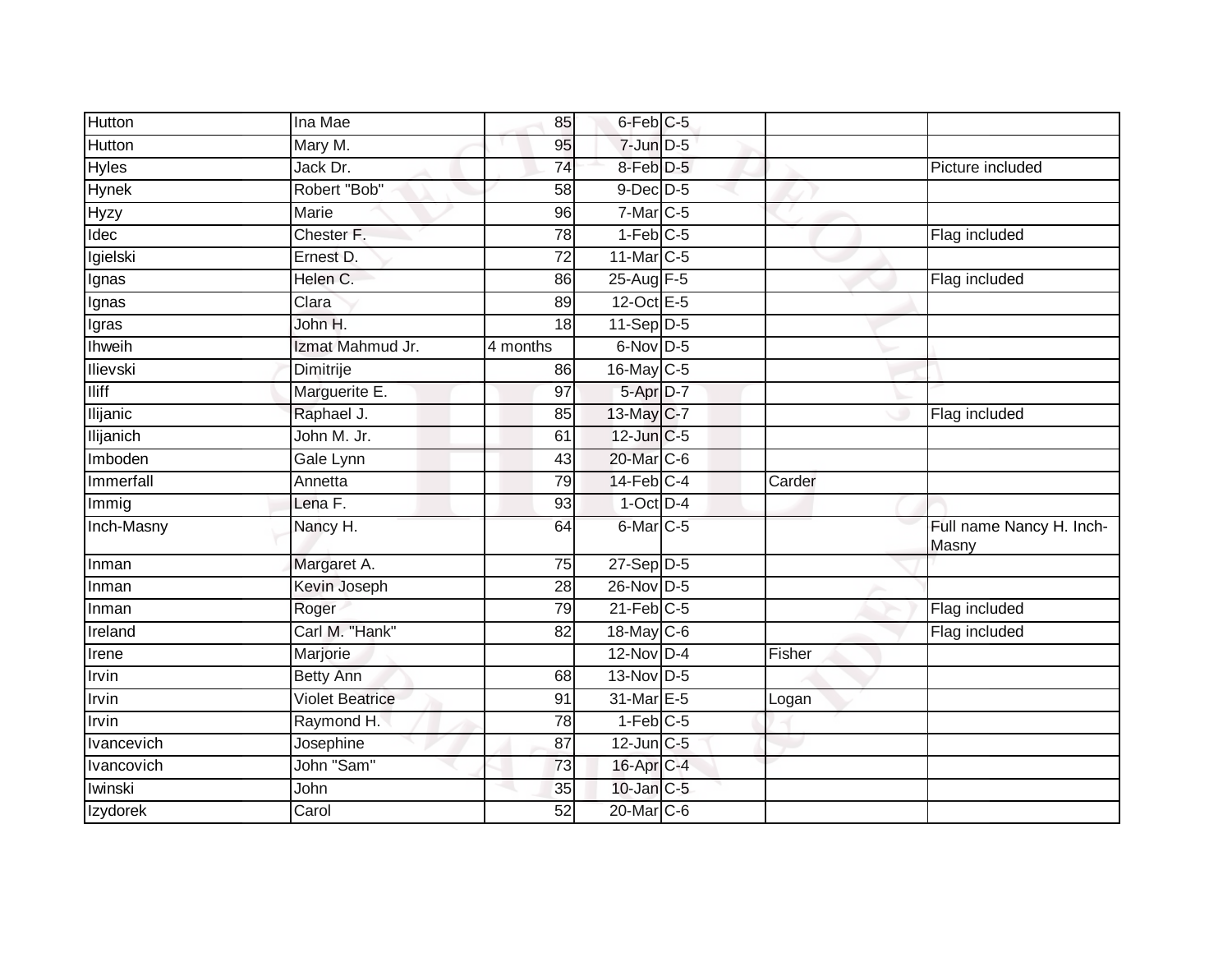| Jabaay           | Elaine "Honey"                              | 80              | 19-Nov D-3            |         |                                        |
|------------------|---------------------------------------------|-----------------|-----------------------|---------|----------------------------------------|
| <b>Jablonski</b> | Mary Ann                                    | 62              | 15-Aug E-6            |         |                                        |
| <b>Jablonski</b> | Casimir J.                                  | 82              | 3-Apr <sub>IC-5</sub> |         | Flag included                          |
| Jachimowski      | Julia A.                                    | 88              | 28-Nov D-6            | Froncek |                                        |
| <b>Jackomis</b>  | Nick J.                                     | 65              | $25$ -Jan $C$ -5      |         |                                        |
| Jackson          | Ernestine                                   | 54              | 15-Oct D-4            |         |                                        |
| Jackson          | Raymond S. "Ray"                            | 68              | 28-Jun E-5            |         |                                        |
| Jackson          | Doanld Lee 'Candy"                          | 55              | 21-Oct D-5            |         |                                        |
| Jackson          | R.P.                                        | 72              | 17-Oct $E-6$          |         |                                        |
| Jackson          | Tamiko R.                                   | 28              | 30-Jan C-5            |         |                                        |
| Jackson          | Raymond (AKA) Big Ray,<br>Jackson, Big Jack |                 | $18$ -Jul E-6         |         |                                        |
| Jackson          | James C.                                    | 68              | 30-Sep D-5            |         |                                        |
| Jackson          | <b>Jessie Mae</b>                           | 81              | 6-Oct F-5             |         |                                        |
| Jackson          | Georgia Elma                                | 90              | 10-Jan C-5            | Busham  |                                        |
| Jackura          | <b>Stanley</b>                              | 80              | 22-Jul D-5            |         | Flag included                          |
| Jacobs           | Cindy S.                                    | 37              | $15$ -May C-6         |         |                                        |
| Jacobs           | George R.                                   | $\overline{70}$ | 27-May C-7            |         |                                        |
| Jacobsma         | Garrett "Old Joe"                           | 77              | 19-Mar C-5            |         |                                        |
| Jacobson         | Carnie R. Jr. "Jake"                        | 56              | 23-Oct D-6            |         |                                        |
| Jacoby           | <b>Violet Onita</b>                         | $\overline{75}$ | $18$ -Jul E-6         | Jones   |                                        |
| Jacomis          | Nick J.                                     | 65              | $26$ -Jan $C-5$       |         |                                        |
| Jacque           | Willa "Billie"                              | 79              | 20-Mar C-6            |         |                                        |
| Jadwin           | <b>Corinne Ann</b>                          | 70              | $25-$ Sep $D-6$       |         | Full name Corinne Ann<br>McLean Jadwin |
| Jaeger           | Edmund J.                                   | 80              | $31$ -Jan $C-5$       |         | Flag included                          |
| Jagiella         | Francis E. "Frank"                          | 74              | 18-Dec D-6            |         |                                        |
| Jahn             | <b>Betty June</b>                           | 73              | 25-May C-5            | Sidnam  |                                        |
| Jakubowski       | Alexandra Olga                              | 81              | $2$ -Oct $D-5$        |         |                                        |
| Jakubowski       | <b>Fred Martin</b>                          | 51              | $9-$ Sep $D-6$        |         |                                        |
| Jalocha          | Maria D.                                    | 73              | 21-Oct D-6            |         |                                        |
| James            | Ruloph W. Jr. "Rudy"                        |                 | 27-Dec D-5            |         | Flag included                          |
| James            | Elaine J.                                   | 60              | $7-Mar$ $C-5$         |         |                                        |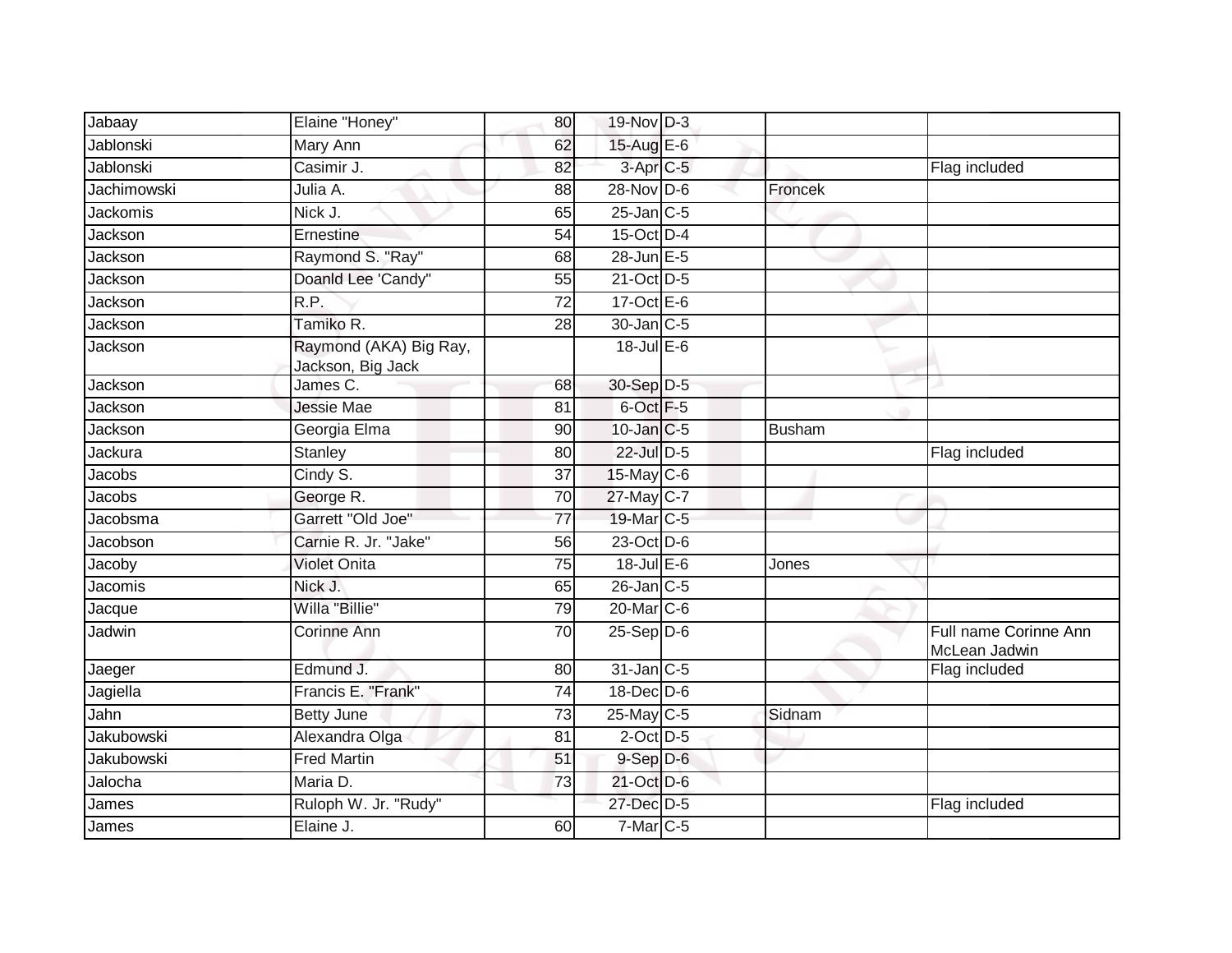| James       | Barbara A.                    | 86              | $3-May$ $D-5$     | Zavackis      |               |
|-------------|-------------------------------|-----------------|-------------------|---------------|---------------|
| Jamison     | Andrew S.                     | 70              | $2$ -May C-5      |               |               |
| Jamrose     | <b>Daniel</b>                 | 43              | 26-Jun D-5        |               |               |
| Jamrose     | Stanley A.                    | 88              | $16-Sep D-5$      |               |               |
| Jamrosz     | Mary Helen                    | 86              | $14-Sep$ $E-6$    | Kowal         |               |
| Jamroz      | Frances J.                    | 62              | $21$ -Jul $F-5$   |               |               |
| Jamroz      | Pauline                       | 83              | $16$ -Jan $C-4$   | Klekot        |               |
| Janeski     | Mladen                        | 56              | $12$ -Nov $D-3$   |               |               |
| Janesko     | Alphonse J.                   | 82              | 15-Mar D-6        |               | Flag included |
| Janiak      | Jeanne                        | 63              | $12$ -Jul E-5     | Longmore      |               |
| Janiak      | Donna "Jeanie"                | 63              | $11$ -Jul E-5     |               |               |
| Janiak      | Alma                          | 93              | $21$ -Jun $E - 5$ | Mazurkiewicz  |               |
| Janich      | Dan                           | 78              | 31-May D-6        |               |               |
| Janik       | Adolf A.                      | 80              | $2$ -Jul $D-3$    |               | Flag included |
| Janik       | Michael                       | 93              | 20-Sep E-5        |               |               |
| Janik       | Peter S.                      | 83              | $11$ -Jul $E-5$   |               |               |
| Jannasch    | John H. "Jack"                | 74              | 26-Aug D-6        |               |               |
| Jannoto     | Louis W.                      | 78              | 29-Jul D-5        |               | Flag included |
| Jannotto    | Louis W.                      | 78              | $1-Aug$ E-5       | Flag included |               |
| Janowski    | Helen T.                      | 90              | $15$ -Jan $ C-4 $ |               |               |
| Jansen      | Sharon E.                     |                 | $2$ -Oct $D-5$    | Maguire       |               |
| Jansky      | Mary Esther "Meme"            | $\overline{72}$ | 29-Dec F-6        | Logan         |               |
| Jansky      | Esther W. "Babe"              | 85              | $27$ -Feb $C$ -6  | Rosenquist    |               |
| Januchowski | Clara L.                      | $\overline{77}$ | $8-Apr1C-7$       |               |               |
| Janusz      | Helen M.                      | 79              | $5$ -Jun $C$ -5   | Augustyn      |               |
| Janz        | Frances A.                    | 94              | 26-Mar C-5        |               |               |
| Jaracz      | <b>Sister Alvina SSJ-TOSF</b> | 97              | $16$ -Feb $E-1$   |               |               |
| Jarek       | Ruth G.                       | 90              | 24-Jul D-5        |               |               |
| Jarmocewicz | Michal                        | 63              | 18-Nov D-6        |               |               |
| Jarmusz     | Martha                        | 92              | 11-Aug F-5        | Osocha        |               |
| Jaros       | <b>Steve</b>                  | 78              | 19-Sep E-6        |               |               |
| Jarosak     | <b>Justin Sinclair</b>        | $\overline{19}$ | $13-Aug$ $D-3$    |               |               |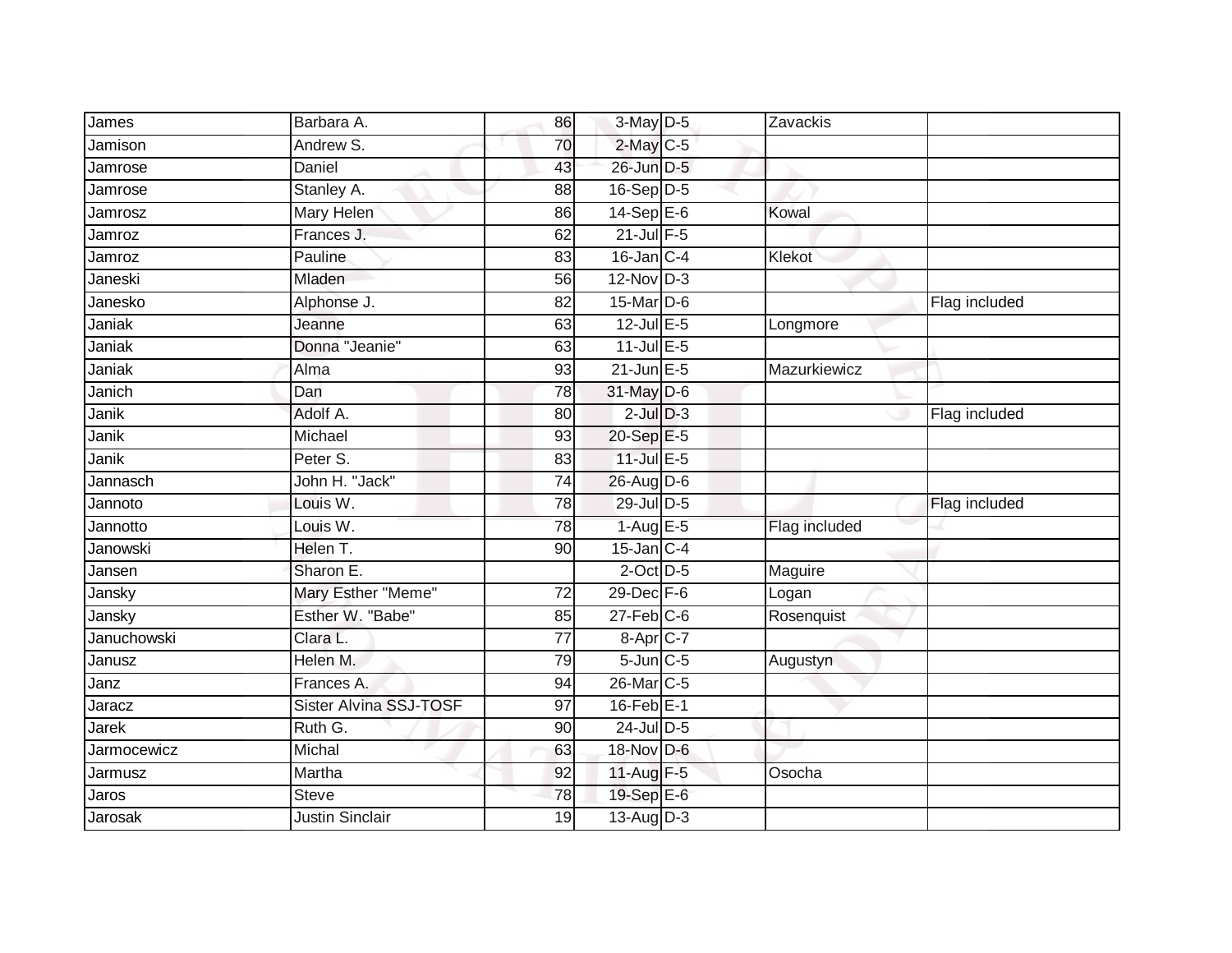|                 | <b>Barbara</b>                |                 | 27-Oct F-5              | Popovich   |                                                            |
|-----------------|-------------------------------|-----------------|-------------------------|------------|------------------------------------------------------------|
| Jarosz          |                               |                 |                         |            |                                                            |
| Jarosz          | Josephine "Aunt Jo"           | 82              | 4-Apr C-6               | Golenia    |                                                            |
| Jarrell         | Ova                           | 87              | $24$ -Feb $C-5$         |            |                                                            |
| Jarson          | Frank J.                      | 86              | 14-Mar C-5              |            | Full name Frank J.<br>Jarzembowski Jarson Flag<br>included |
| Jarvis          | Marvin R.                     | 63              | $18$ -Jun $D-3$         |            |                                                            |
| Jarvis          | Alpha Lucille "Lucy"          | 71              | 30-Jun E-5              | Knight     |                                                            |
| Jarzembowski    | Frank J.                      | 86              | 14-Mar C-5              |            | Full name Frank J.<br>Jarzembowski Jarson Flag<br>included |
| <b>Jasaitis</b> | Joseph                        | 79              | 8-Feb <sup>D-5</sup>    |            |                                                            |
| <b>Jasaitis</b> | Regina L. "Grandma<br>Reggie" | 74              | $9$ -Jul $D-3$          |            |                                                            |
| Jasinski        | Sarah B.                      | $\overline{17}$ | 11-Nov D-6              |            |                                                            |
| Jasura          | Joseph J.                     | 77              | 15-Oct D-4              |            |                                                            |
| Jawordki        | <b>Ronald Louis</b>           | 60              | $10$ -Jul $D-5$         |            |                                                            |
| <b>Jeffress</b> | Thomas H.                     | 77              | 18-Jan C-5              |            | Flag included                                              |
| Jeka            | Frank W.                      | 45              | 31-Jul D-5              |            |                                                            |
| Jeka            | Mildred S.                    | 73              | $9$ -Jul $D-3$          | Baranowski |                                                            |
| Jeka            | Frank W.                      | 45              | $1-Aug$ E-5             |            |                                                            |
| Jen             | George A.                     | 59              | $5$ -Oct $F-1$          |            |                                                            |
| Jendra          | Richard Sr.                   | 66              | 15-Apr C-5              |            |                                                            |
| Jendrzejczyk    | Constantine F.                | 89              | $28$ -Jan $C-5$         |            |                                                            |
| Jenkins         | Pauline                       | 96              | 30-Sep D-5              |            |                                                            |
| <b>Jenkins</b>  | Geraldine                     | 80              | 20-May C-7              |            | <b>Full name Geraldine</b><br>Jenjins Harris               |
| Jenkins         | Walter J.                     | 76              | 5-Feb C-4               |            |                                                            |
| Jenkins         | SL.                           | 65              | $20$ -Jun $E-6$         |            |                                                            |
| Jensen          | Clarence "Jerry"              | 97              | $17-Apr$ <sub>C-6</sub> |            |                                                            |
| Jex             | <b>Bessie</b>                 | 95              | 17-Aug E-6              | Derhammer  |                                                            |
| Jimenez         | Pete                          | 39              | 18-Jul E-6              |            |                                                            |
| Jocha           | Henry                         | 77              | $2$ -Nov $E-6$          |            | Flag included                                              |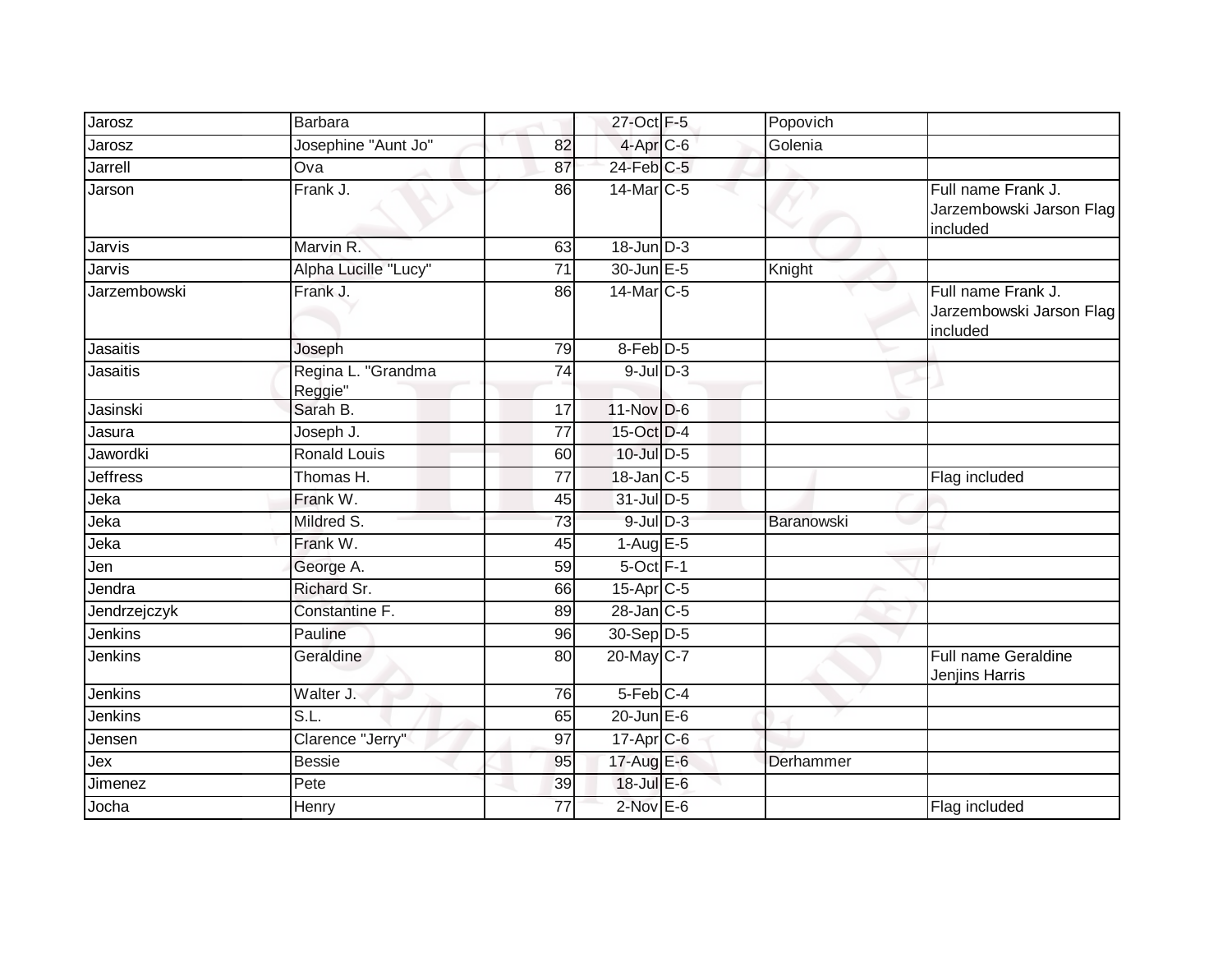| Johansen | Marvin R.            | 57              | 19-Apr D-6             |            |                                        |
|----------|----------------------|-----------------|------------------------|------------|----------------------------------------|
| Johanson | Anna                 | 92              | 12-Oct E-5             |            |                                        |
| Johns    | Virginia L.          | 74              | 12-Jul E-5             | Wilken     |                                        |
| Johnsen  | <b>Edward Andrew</b> |                 | $14$ -Jun $E - 6$      |            | Flag included                          |
| Johnson  | Norman L             | $\overline{74}$ | 18-Apr <sub>C-5</sub>  |            | Flag included                          |
| Johnson  | Carol L.             | 43              | 28-Jul F-5             |            |                                        |
| Johnson  | Timothy A.           | 42              | 15-Nov D-7             |            |                                        |
| Johnson  | Madeline             | 80              | $23-Sep$ D-5           |            |                                        |
| Johnson  | Amber Dawn           | 37              | 11-Aug F-5             | Taber      |                                        |
| Johnson  | Foster H.            | 83              | $23$ -Jan $C-5$        |            |                                        |
| Johnson  | <b>Roberta Emily</b> | 80              | $27$ -Jan E-4          | Tamraz     |                                        |
| Johnson  | Julia Marie          | 77              | $29$ -Jan $ C-5$       |            |                                        |
| Johnson  | <b>Minnie Lee</b>    | 101             | $1-Nov$ D-5            |            |                                        |
| Johnson  | Tracy A.             | 41              | 12-Apr D-5             |            |                                        |
| Johnson  | Susan V.             | 99              | 30-Sep D-5             |            |                                        |
| Johnson  | <b>Willie Mae</b>    | 62              | $11$ -Jan D-5          |            |                                        |
| Johnson  | Jolan M.             | $\overline{72}$ | 17-Jul D-5             |            |                                        |
| Johnson  | Arthur E.            | 86              | $21$ -Feb $ C-5$       |            | Flag included                          |
| Johnson  | Aldorine "Dorine"    | 84              | $21$ -Feb $C-5$        | DeSabatina |                                        |
| Johnson  | Marie L.             | 85              | $25$ -Feb $C-8$        | Gough      |                                        |
| Johnson  | Dorothy M.           | 85              | 28-Mar <sub>IC-5</sub> |            |                                        |
| Johnson  | <b>Buell</b>         | 98              | $23$ -Feb $E-1$        |            |                                        |
| Johnson  | Joann                | 49              | $9$ -Oct $D-5$         | Bercik     |                                        |
| Johnson  | Ronald C. Sr.        | 64              | $5 - Jan$ $E-2$        |            |                                        |
| Johnson  | Corrie               | $\overline{77}$ | $5-Feb$ <sub>C-4</sub> |            | Full name Corrie<br>Cunningham Johnson |
| Johnson  | Norma J.             | 77              | 9-Oct D-5              |            |                                        |
| Johnson  | Jacqueline "Jackie"  | 48              | $23$ -Feb $E-1$        |            |                                        |
| Johnson  | <b>Beulah</b>        | 96              | 20-Nov D-5             |            |                                        |
| Johnson  | Jerroline            | 69              | 3-Apr <sub>IC-5</sub>  |            |                                        |
| Johnson  | Connie Renee         | 45              | 15-Sep F-6             | Anderson   |                                        |
| Johnson  | Jack R. "Snipe"      | 70              | 21-Dec E-5             |            |                                        |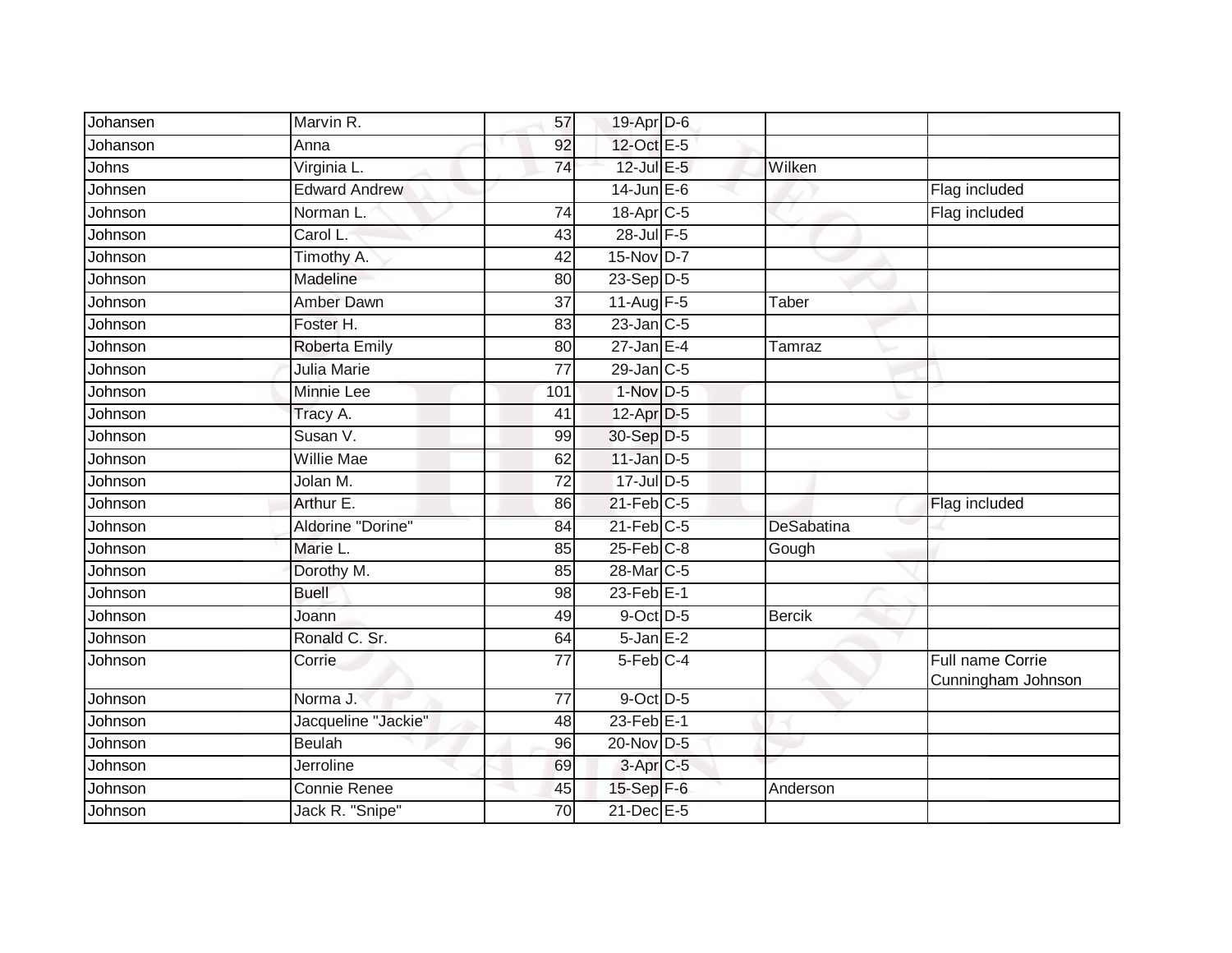| Johnson  | <b>Nellie</b>           | 81              | 31-Aug E-6           |               |                                   |
|----------|-------------------------|-----------------|----------------------|---------------|-----------------------------------|
| Johnson  | Ethel L.                | 83              | 24-Mar E-5           | Walker        |                                   |
| Johnson  | Geneva Pearl            | 92              | 31-Aug E-6           |               |                                   |
| Johnson  | Richard R.              | 53              | $1$ -Jan $C-4$       |               |                                   |
| Johnson  | Ruth E.                 | 79              | 31-Oct D-6           | Geisen        |                                   |
| Johnson  | Leona M. (Onie)         | 88              | $6$ -Jul $E$ -6      | <b>Beer</b>   |                                   |
| Johnson  | Susan "Sue"             | 75              | $6$ -Jul $E$ -6      | Bari          |                                   |
| Johnston | Charles J.              | 68              | 30-Jan C-5           |               |                                   |
| Johnston | Barbara Lynn            | 60              | 19-Dec D-6           | <b>Bailey</b> |                                   |
| Johnston | <b>Terry Edward</b>     | 57              | 28-Sep F-5           |               |                                   |
| Jones    | Evangeline C.           | 96              | 6-Apr <sub>C-5</sub> |               |                                   |
| Jones    | Mabel M.                | 91              | $3$ -Feb $E$ -5      |               |                                   |
| Jones    | Ruby                    | 84              | $11-Nov$ D-6         |               |                                   |
| Jones    | Willie O. "Willola"     | 86              | $13$ -Jan E-5        |               |                                   |
| Jones    | Knoefel F.              | 85              | 13-May C-7           |               |                                   |
| Jones    | Marjorie                | 78              | $6$ -Dec $D$ -5      | Woods         |                                   |
| Jones    | <b>Ave Juanita</b>      | 81              | $5$ -Jul $E$ -3      | Gentry        |                                   |
| Jones    | Lucille T.              | 91              | 30-Mar C-5           |               |                                   |
| Jones    | Lorraine V.             | 83              | 27-Dec D-5           |               |                                   |
| Jones    | Betty J.                | $\overline{75}$ | 15-Mar D-6           | Coleman       |                                   |
| Jones    | Herbert M. Sr. "Jonesy" | $\overline{70}$ | 21-Dec E-5           |               |                                   |
| Jones    | Lorraine V.             | 83              | 28-Dec F-1           |               |                                   |
| Jones    | Jesse C. Sr. "Pops"     | 96              | $11$ -Dec $D-6$      |               |                                   |
| Jones    | Josephine               |                 | $21$ -Jan C-7        | Polito        |                                   |
| Jones    | Katherine L.            | 69              | 25-Mar C-6           |               |                                   |
| Jones    | June A.                 | 64              | 14-Sep E-6           |               |                                   |
| Jones    | Jerry D.                | 64              | 22-Nov C-7           |               |                                   |
| Jones    | Henry L.                | 70              | 27-May C-7           |               | Flag included Picture<br>included |
| Jones    | Nancy A.                | 66              | 24-May D-5           | Hadley        |                                   |
| Jones    | Dolores G.              | 69              | 26-May E-5           |               |                                   |
| Jones    | Herman R.               | 70              | 12-Mar C-5           |               |                                   |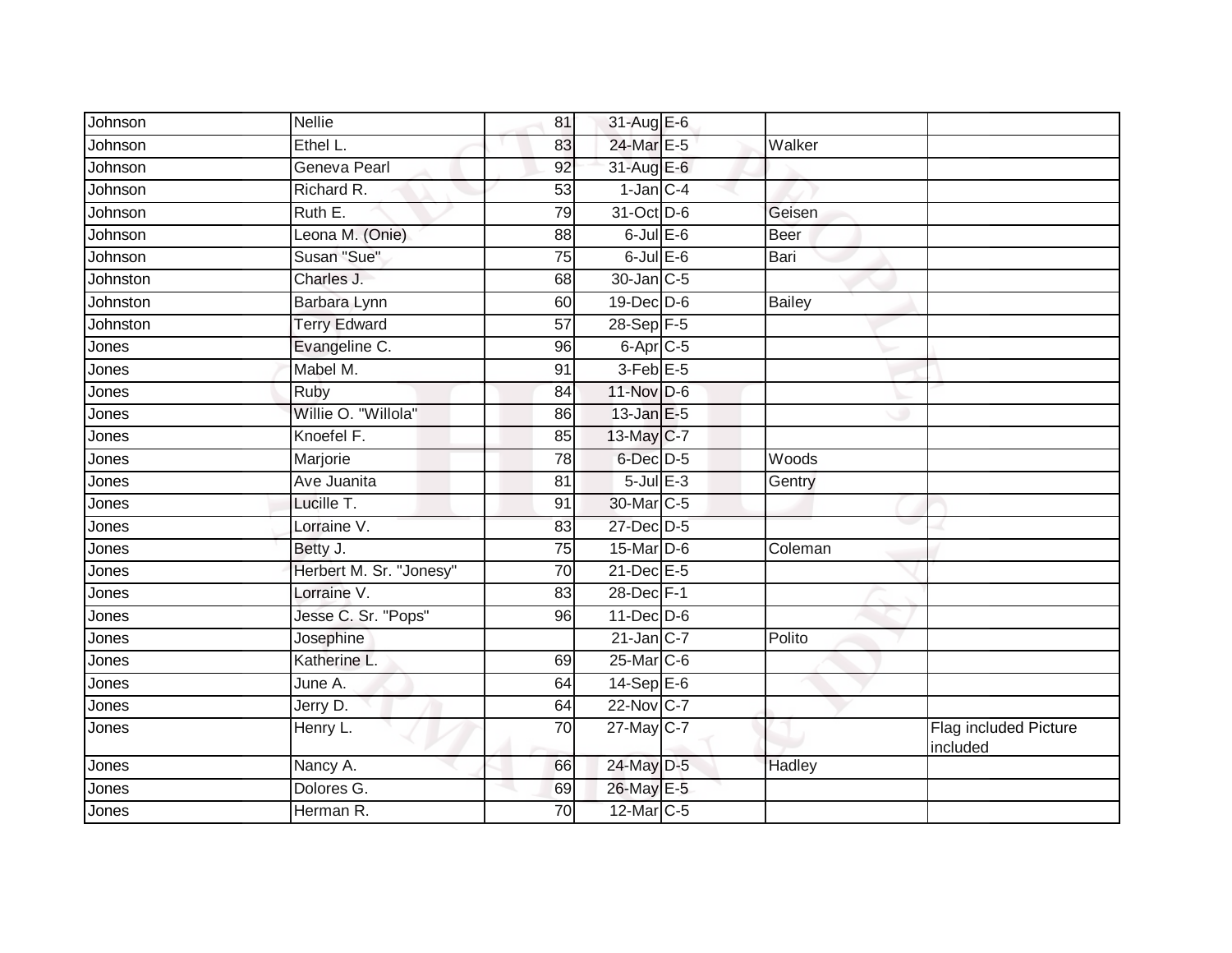| Jones      | Charlotte M.           | 77              | 29-Nov D-6       |          | Flag included |
|------------|------------------------|-----------------|------------------|----------|---------------|
| Jones      | George Lewis           | 69              | 27-Oct F-5       |          |               |
| Joniec     | Andrew "Andy"          | 88              | 25-Jul E-5       |          |               |
| Jonkman    | <b>Betty</b>           | 93              | $7$ -Mar $ C-5$  |          |               |
| Jordan     | Algie Jr. "Candy"      | 54              | $20 - Sep$ E-5   |          |               |
| Jordan     | Jean C.                | 88              | 17-Jul D-5       |          |               |
| Jordan     | Charmitta "Meme"       | 25              | 16-Sep D-5       |          |               |
| Jordan     | Ann                    | 89              | 17-Mar $E-4$     | Gray     |               |
| Jordan     | George B.              | $\overline{77}$ | 31-Dec D-4       |          |               |
| Jordan     | Harold E. "Dutch"      | 74              | 26-Dec D-4       |          |               |
| Jorden     | Denis Raymond Sr.      | 91              | $14$ -Dec $F-1$  |          |               |
| Jordon     | George B.              | 77              | 31-Dec D-4       |          |               |
| Joseph     | Buell C.               | 75              | 23-Jun F-5       |          | Flag included |
| Joseph     | Jeffrey "Jeff"         | 37              | $4$ -Jun $C$ -5  |          |               |
| Jostes     | Donald R.              | 65              | 13-Jul F-2       |          |               |
| Jostes     | Virginia A.            | 96              | $4$ -Jan $C$ -5  |          |               |
| Josway     | Alexander              | 79              | 18-Feb C-5       |          |               |
| Josway     | Frances E.             | 70              | 11-Sep D-5       |          |               |
| Jovanovich | Obrad "Beli"           | 81              | 24-Sep D-4       |          |               |
| Jox        | Bessie J.              | 95              | 16-Aug E-5       |          |               |
| Joyce      | Elizabeth H.           | 86              | $13$ -Feb $C-6$  | Harnden  |               |
| Juarez     | Leonilo B. "Leo"       | 68              | $10$ -Feb $E$ -6 |          | Flag included |
| Juarez     | Dora                   | 69              | $13$ -May C-7    |          |               |
| Judd       | Frances G.             | 78              | 18-Jun D-3       |          |               |
| Judge      | <b>McWally Michael</b> | 75              | $11$ -Jun $C-4$  |          |               |
| Juestel    | Konrad R.              | 77              | $29-Nov$ D-6     |          |               |
| Jurecki    | Mary G. "M.G."         | 57              | 30-Jan C-5       |          |               |
| Jurgensen  | Josephine Margaret     | 87              | 19-Oct E-5       | Weingart |               |
| Juris      | Joseph                 | 85              | 23-Sep D-5       |          |               |
| Jurov      | Michael III.           | 44              | 17-May D-5       |          |               |
| Jurusik    | Maria                  | 69              | 9-Jan C-5        |          |               |
| Jury       | Andrew J.              | 48              | 9-Aug E-5        |          |               |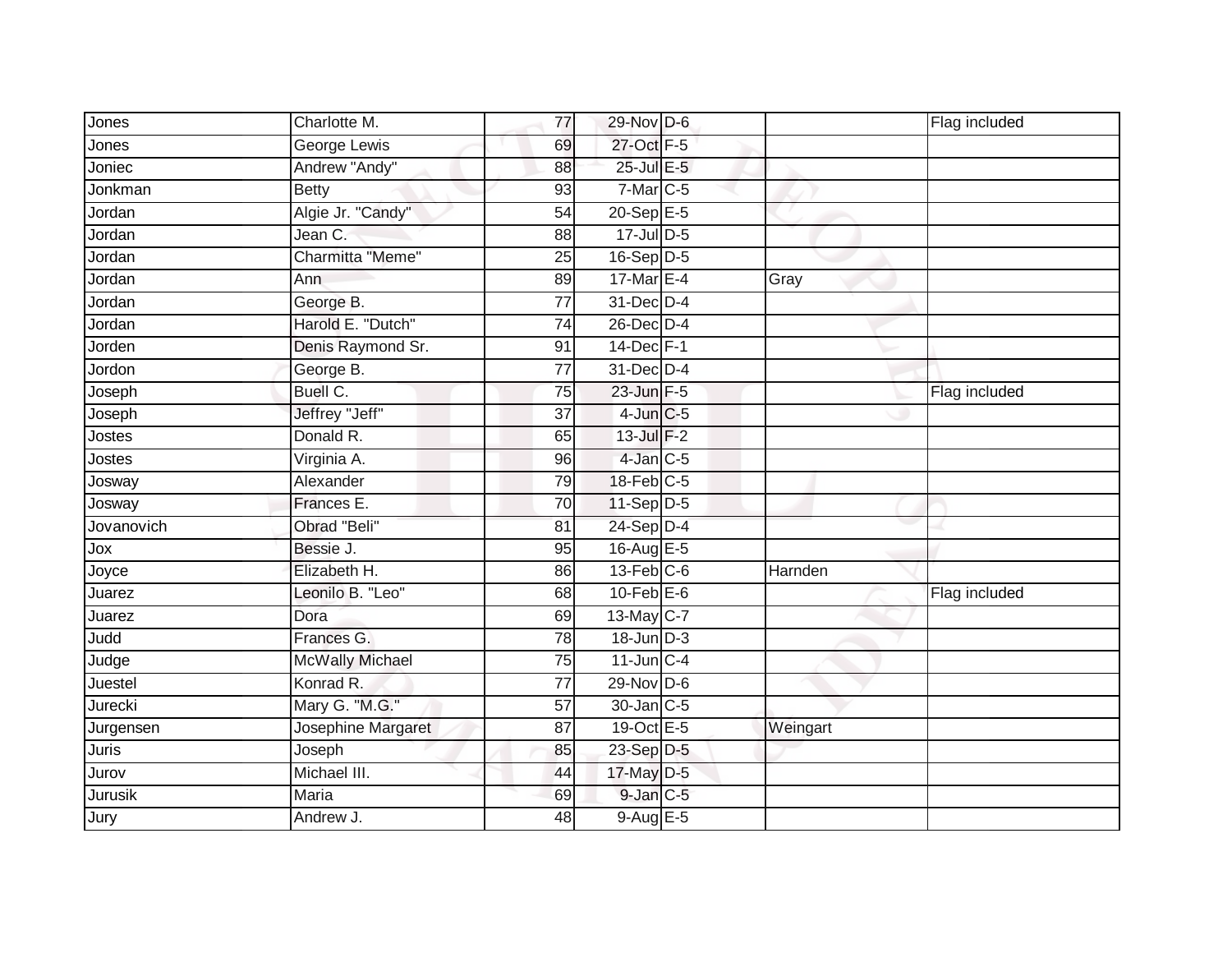| Juskiw      | John                 | 78              | $1-Nov$ D-5       |           |                |
|-------------|----------------------|-----------------|-------------------|-----------|----------------|
| Juskiw      |                      |                 |                   |           |                |
| Justak      | Eugene J. Jr.        |                 | 29-Jul D-5        |           | Flag included  |
| Juszczak    | Joseph Eugene "Gene" | 56              | $17$ -Dec $D-4$   |           |                |
| Kacmar      | John A. "Jack"       | 78              | $13$ -Feb $C$ -6  |           | Flag included  |
| Kaczka      | Walter<br>Walter J.  | 83              | $3-Feb$ E-5       |           |                |
| Kaczka      | Helen M.             | 81              | $13$ -Mar $ C-7 $ | Sutkowski |                |
| Kaczmarczyk | Joseph               | 52              | 28-Mar C-5        |           | Flag inlcluded |
| Kaczmarek   | Louis                | 85              | 24-Aug E-5        |           | Flag included  |
| Kaczorowski | Nancy                | 82              | 6-Nov D-5         | Corso     |                |
| Kader       | Irma E. "Miss Irma"  | 79              | $1-MarC-1$        |           |                |
| Kadisak     | Frances "Grandma K"  | 94              | 23-Aug E-7        | Wosniak   |                |
| Kadish      | <b>Betty</b>         | 80              | 23-Apr C-5        |           | Flag included  |
| Kado        | Daniel Earl          | $\overline{54}$ | 5-Feb C-4         |           |                |
| Kaeff       | Florence A.          | 98              | 5-Aug D-6         | Osterman  |                |
| Kain        | Carl T.              | $\overline{97}$ | 9-Feb D-4         |           |                |
| Kainrath    | Robert A. Sr. (Bob)  | 61              | $22-Sep$ F-5      |           | Flag included  |
| Kaiser      | Phyllis J.           | 69              | 9-Apr C-5         | O'Donnell |                |
| Kalember    | Michael (Milosh)     | 85              | $18$ -Feb $C$ -5  |           |                |
| Kaleta      | James "Jim"          | 59              | 16-Jul D-4        |           |                |
| Kaleta      | Mary E.              | 93              | 29-Mar D-5        |           |                |
| Kalil       | Julia A.             | 84              | $28-AprE-5$       |           |                |
| Kalina      | Ann A.               | 64              | $19$ -Jan C-5     |           |                |
| Kalins      | Paul                 | 76              | $21$ -Jun $E-5$   |           |                |
| Kallas      | Grace                | 81              | 18-Nov D-6        | Corrado   |                |
| Kallay      | Lisa A.              | 38              | $26$ -Feb $D-3$   |           |                |
| Kalmas      | James J. "Jim"       | 72              | 20-Nov D-5        |           |                |
| Kaluza      | Edward J. Sr.        | 63              | 15-Apr C-5        |           |                |
| Kamanaroff  | Peter D.             | 87              | $4$ -Jul $E$ -6   |           |                |
| Kamaski     | Joseph               | 86              | $5$ -Dec $D$ -6   |           | Flag included  |
| Kaminski    | Genevieve "Jean"     | 90              | 8-Feb D-5         | Lebioda   |                |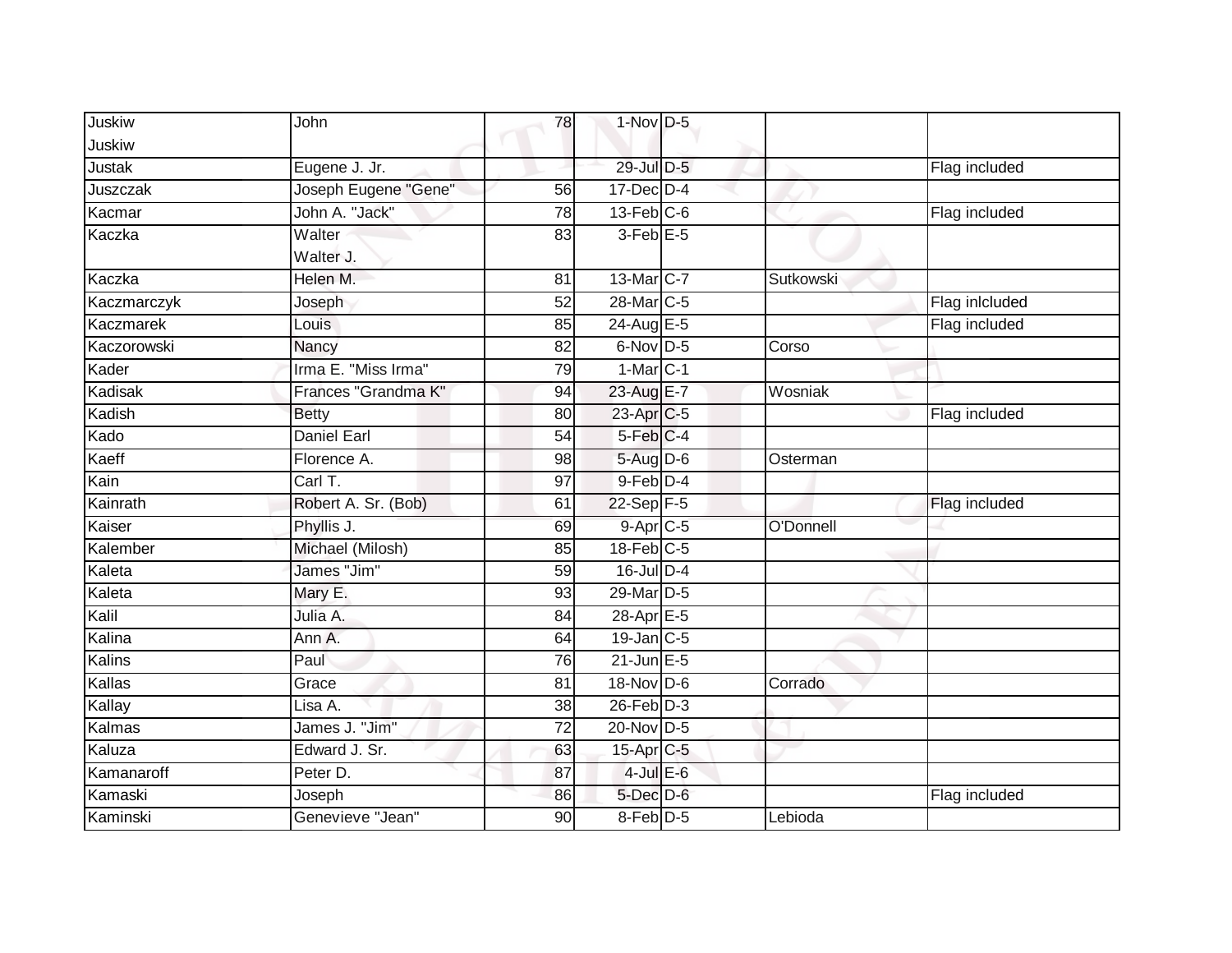| Kaminski          | Gertrude D.            | 90              | $6$ -Jul $E$ -6   |          |                                          |
|-------------------|------------------------|-----------------|-------------------|----------|------------------------------------------|
| Kamradt           | Bernard A. "Doc"       | 80              | $5-Nov$ D-5       |          | Flag included                            |
| Kamradt           | Mary D.                | 76              | 28-Jun E-5        | Radoe    |                                          |
| Kandalec          | Gloria Inez            | 70              | 27-Nov D-5        | Morton   |                                          |
| Kane              | Genevieve A.           | 82              | $23-Sep D-6$      | Kroll    |                                          |
| Kane              | Grace                  | 95              | $1-Mar$ C-4       |          | Full name Grace<br><b>Fladeland Kane</b> |
| Kane              | Michael L.             | 67              | 25-Apr C-5        |          | Flag included                            |
| Kane              | <b>William Frank</b>   | 83              | $4$ -Jan $C$ -5   |          | K of C included                          |
| Kapalczynski      | Tamara Marlene         | 43              | $22-Sep$ F-5      |          | Flag/Tamara Marlene<br>Drew Kapalczynski |
| Kapica            | Henry John             | 81              | 22-Mar D-4        |          |                                          |
| Kapitan           | John Rudolph           | 86              | 6-May C-5         |          | Flag and Picture included                |
| Kaplan            | Etta                   | 98              | $2$ -Jan $C-3$    |          |                                          |
| Kapocius          | Boniface "Benny Murph" |                 | 29-Jun E-5        |          |                                          |
| Kapornyai Fazekas | Ethel                  | 85              | 19-Jan C-5        |          |                                          |
| Kappas            | Lawerence              | 84              | 21-Nov D-6        |          |                                          |
| Kaprocki          | Robert J.              | 75              | 12-Aug D-6        |          | Flag included                            |
| Kar               | Walter "Wally"         | 81              | 12-Apr D-5        |          | Flag included                            |
| Karabin           | John C.                | 82              | $24$ -Jul $D-5$   |          |                                          |
| Karaffa           | John                   | 85              | $12$ -Apr $D-5$   |          |                                          |
| Karagiannis       | Demetra G."Toula"      | 58              | $26$ -Oct $E - 6$ |          |                                          |
| Karakozis         | Mihail K.              |                 | $13$ -Jun F-1     |          |                                          |
| Karas             | William J.             | 78              | 14-Mar C-5        |          | Flag included                            |
| Karbutkowski      | Margaret T.            | $\overline{76}$ | $9$ -Feb $D-5$    |          |                                          |
| Karch             | Janet                  | 59              | 25-Oct D-7        |          |                                          |
| Karczynski        | Anna                   | 88              | 18-Mar C-6        |          |                                          |
| Karl              | George A.              | 86              | $26$ -Feb $D-4$   |          | Flag included                            |
| Karna             | Ilija                  | 70              | 31-Aug E-6        |          |                                          |
| Karpus            | George W. "Bud"        | 50              | 22-Nov C-7        |          |                                          |
| Karras            | Katherine              | 91              | 20-Dec D-6        |          |                                          |
| Karrle            | Eloise D.              | $\overline{88}$ | $1-AugE-5$        | Williams |                                          |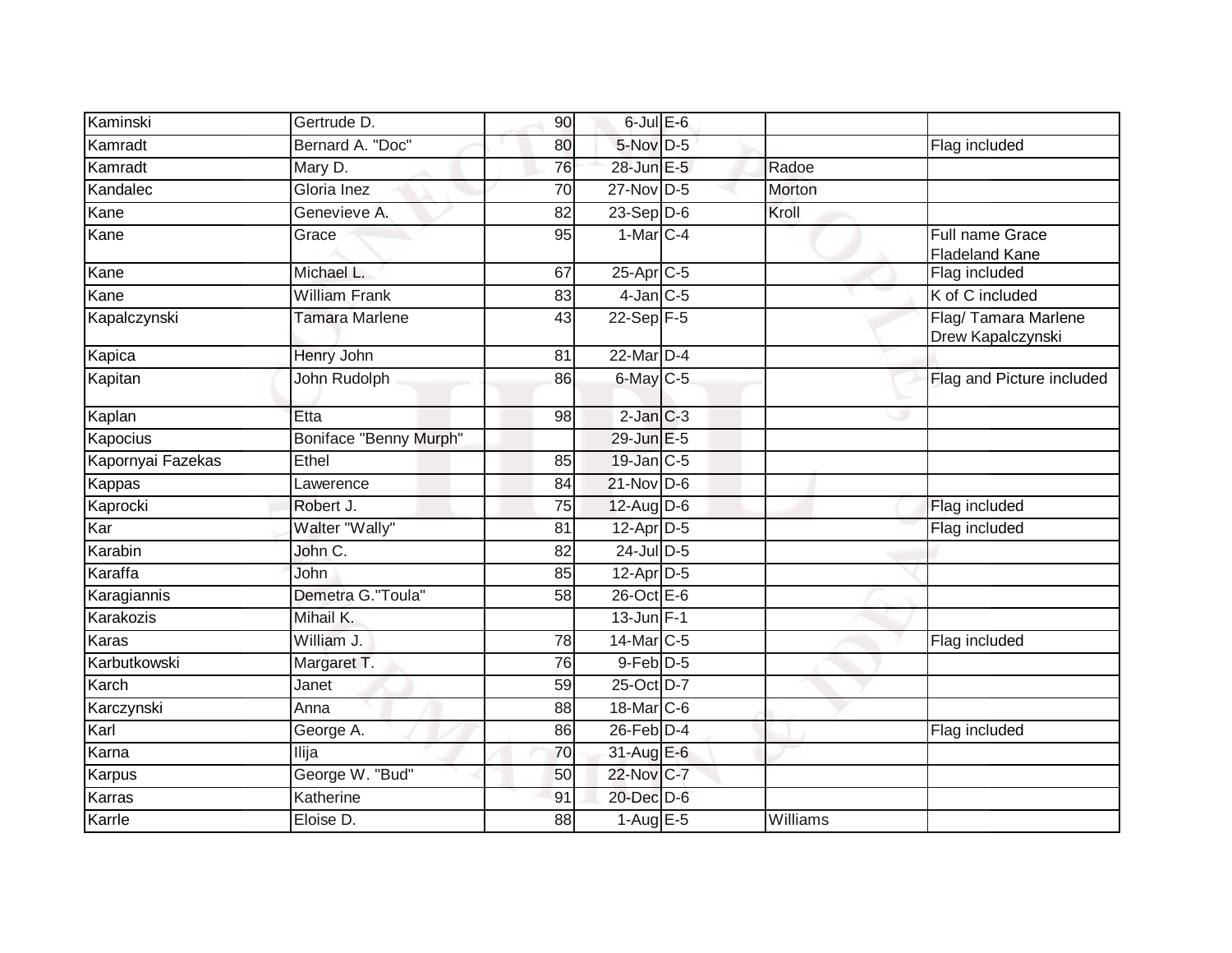| Karrson     | Chris                 | 81              | 30-Jul D-4            |          |                        |
|-------------|-----------------------|-----------------|-----------------------|----------|------------------------|
| Kary        | Ruby R.               | $\overline{71}$ | 27-Jun E-6            |          |                        |
| Kashak      | Eileen "Mickey"       | 82              | $2$ -Jan $C-3$        |          |                        |
| Kasprzycki  | Geraldine A.          | 66              | $29$ -Jan C-5         | Mortimer |                        |
| Kasza       | Edward W.             | 73              | $31$ -May $D-6$       |          |                        |
| Kaszak      | Dorothy O.            | $\overline{74}$ | $24-Sep$ D-4          | Liskovec |                        |
| Kaszuba     | Henry B. "Hank"       | 70              | 14-Dec F-1            |          |                        |
| Kaszuba     | Walter                | 87              | $16-Sep D-5$          |          |                        |
| Katan       | Lois Elaine           | 70              | $12$ -Feb $C-5$       | Reynolds |                        |
| Katic       | Nada "Nadia"          | 46              | 16-Aug E-5            |          |                        |
| Katic       | Ilija "Eli"           | 81              | $8-Mar$ D-5           |          |                        |
| Katsenis    | George                | 48              | $1-MarC-1$            |          |                        |
| Kauffman    | Johnathan T.          | 17              | 8-Mar <sub>D-5</sub>  |          |                        |
| Kaul        | Felix A. (Judge)      | 95              | $11-Sep$ D-5          |          | K of C Symbol included |
| Kauzlarich  | Mary S.               | $\overline{83}$ | $1-AugE-6$            | Grubio   |                        |
| Kavanagh    | Elizabeth L.          | 78              | 8-Nov D-5             | Lantow   |                        |
| Kavarie     | Carol Ann             | $\overline{55}$ | $2$ -Oct $D$ -6       |          |                        |
| Kavourinos  | Sophia                | 79              | 22-May C-6            |          |                        |
| Kay         | Josephine             | 90              | $2$ -Oct $D-5$        | Raduski  |                        |
| Kayes       | William F.            | 83              | 15-Jul D-5            |          |                        |
| Kazimeir    | <b>Lawrence Paul</b>  | 65              | $27$ -Feb $ C-6 $     |          | Flag included          |
| Kazmierczak | <b>Mathew John</b>    | 43              | 13-May C-7            |          | Picture included       |
| Keaton      | <b>Dixie</b>          | 79              | 22-Nov C-7            |          |                        |
| Keckich     | Elizabeth V. "Betty"  | 84              | 15-Mar D-6            |          |                        |
| Keefover    | Myrtle M.             | 80              | 12-Dec D-7            |          |                        |
| Keehn       | Harry O. "Ollie"      | 80              | $5-Nov$ D-5           |          | Flag included          |
| Keelan      | Frank J.              | 89              | 23-Oct D-6            |          |                        |
| Keeley      | Randel W.             | 67              | 8-Aug E-5             |          | Flag included          |
| Keene       | Merle L.              | 86              | 22-Dec F-7            |          |                        |
| Keer        | Joyce C.              | 78              | 6-Apr <sub>IC-5</sub> |          |                        |
| Keiser      | Fred P.               | 96              | 3-Oct D-6             |          |                        |
| Keith       | <b>Dennis Darrell</b> | 60              | 27-Oct F-5            |          |                        |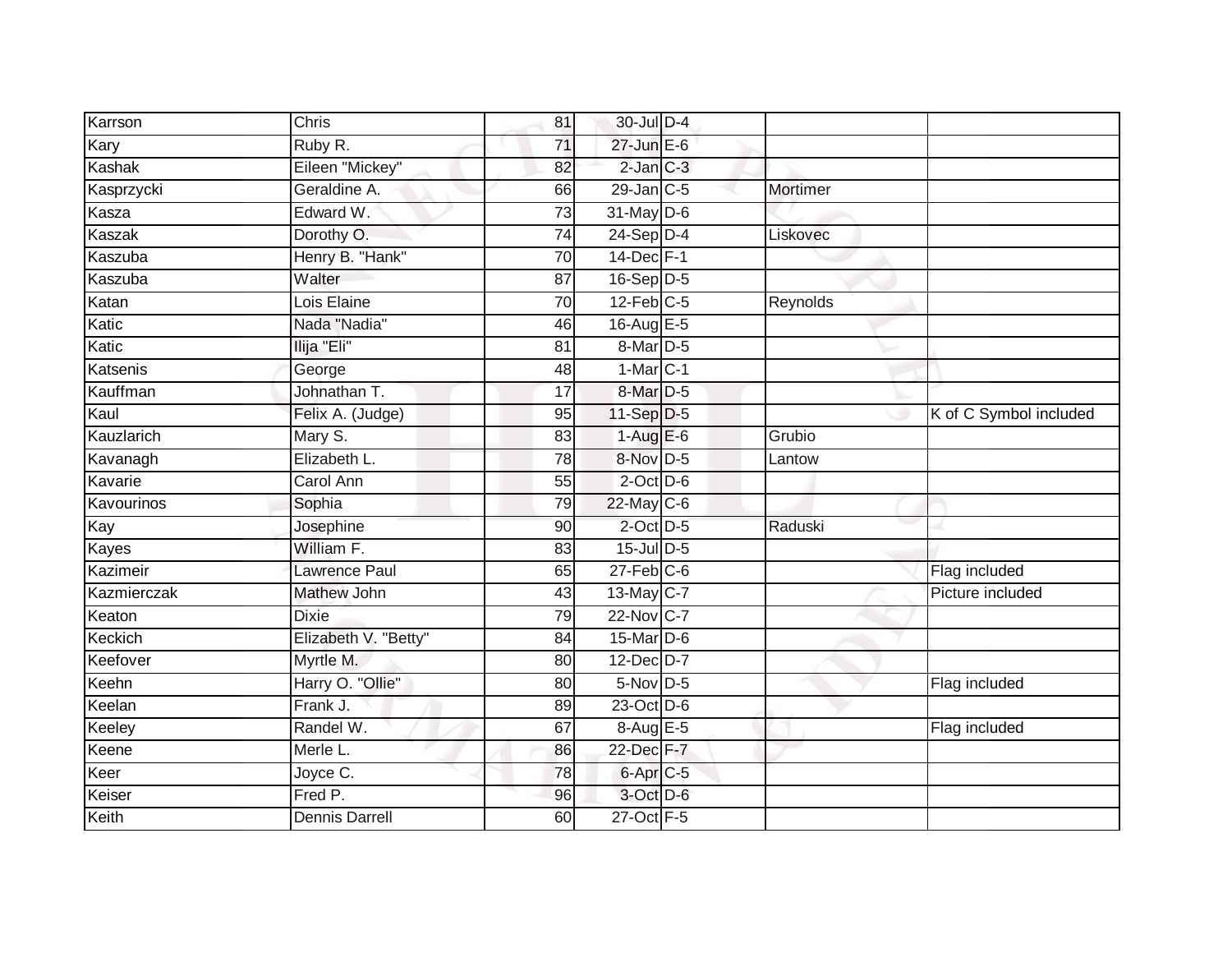| Keith          | Catherine M. "Renee"    | 89                           | $1-Nov$ D-5            |               |                                      |
|----------------|-------------------------|------------------------------|------------------------|---------------|--------------------------------------|
| Kelderhouse    | Kathyrn M.              | 86                           | $16$ -Jan $C-4$        | <b>Dekker</b> |                                      |
| Kelderman      | Rose                    | $\overline{98}$              | 23-Dec D-5             |               | Full name Rose Dull<br>Kelderman     |
| Keles          | Augustine               | 91                           | $9$ -Jun $E$ -5        |               |                                      |
| Kellams        | Gerald L.               | 63                           | 29-Jun E-5             | v             |                                      |
| Kellar         | Bernard A. Sr. "Benn"   | 81                           | $22$ -May C-6          |               |                                      |
| Keller         | Guycelle                | $\overline{81}$              | $8-Sep$ F-5            |               |                                      |
| Keller         | Stanley C.              | 62                           | 16-Apr C-4             |               |                                      |
| Kelley         | Robert P.               | 81                           | $11$ -May C-6          |               | Flag included                        |
| Kelly          | Thomas Francis Jr.      | 65                           | $2$ -Mar $C$ -5        |               |                                      |
| Kelly          | Robert 'Mike"           | 50                           | 22-Nov C-7             |               |                                      |
| Kelly          | Regina Eileen           | 76                           | 6-Jun C-5              |               |                                      |
| Kelly          | Lucille J.              | 95                           | $14-Sep$ F-1           |               |                                      |
| Kelly          | Edith                   | 86                           | $3$ -Jan $C-4$         |               |                                      |
| Kelly          | Howard Sr. "Buddy"      | 82                           | 23-Feb E-1             |               |                                      |
| Kelly          | Genevieve "Jean"        |                              | 4-Oct D-5              | Glowacki      |                                      |
| Kenar          | <b>Margaret Lillian</b> | 86                           | $4$ -Jul $E$ -6        |               |                                      |
| Kendall        | Allen "Tony"            | 65                           | 15-Dec G-6             |               |                                      |
| Kender         | <b>Dolores</b>          | 81                           | $16$ -Jun $F-5$        | Grimmer       | Dolores Grimmer Kender<br>Mech Aloia |
| Kenes          | Mary                    | 93                           | $27$ -Mar $C-6$        |               |                                      |
| Kennedy        | <b>Andrew Philip</b>    | 11                           | 13-Mar C-7             |               |                                      |
| Kennedy        | <b>Madison Hope</b>     | $\overline{4}$ months<br>old | $1-Apr$ <sub>C-6</sub> |               |                                      |
| Kennoy         | <b>Michael Dean</b>     | 45                           | $28$ -Feb $C-5$        |               |                                      |
| Kent           | <b>Wayne Bedford</b>    |                              | $3-AugE-6$             |               |                                      |
| Keown          | <b>Anthony Albert</b>   | 11                           | 18-Dec D-6             |               |                                      |
| Keppen         | Clifford J. Sr.         | 65                           | $5-Nov$ D-5            |               |                                      |
| <b>Kerekes</b> | Elsie                   | 98                           | 12-Aug D-6             |               |                                      |
| Kerns          | Frances V.              | 58                           | 24-Jan C-5             | Moore         |                                      |
| Kerr           | Roselyn R.              | 72                           | 10-Aug E-5             |               |                                      |
| Kerrick        | Dorothy Elizabeth       | $\overline{92}$              | 30-May C-5             |               |                                      |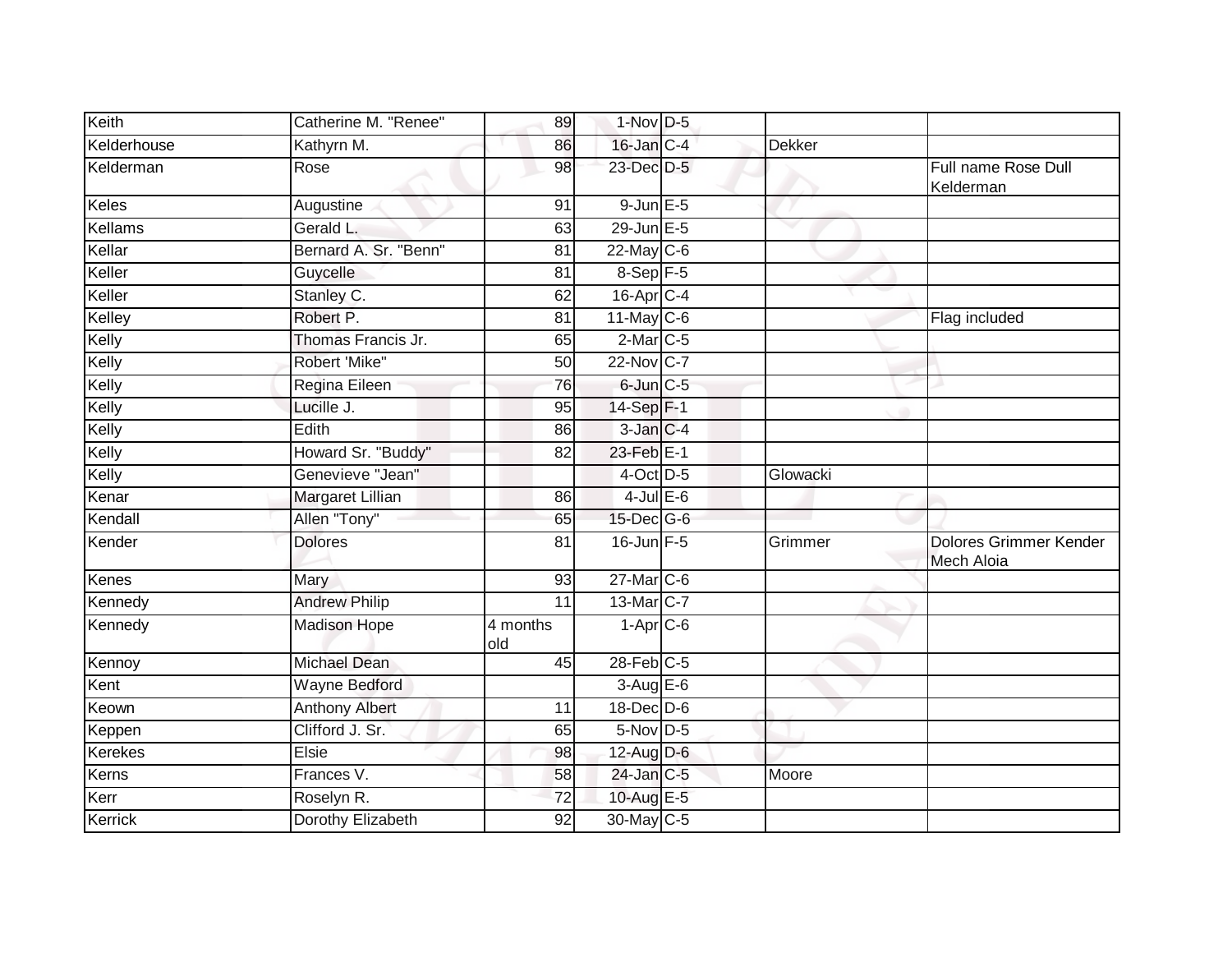| Kerstell     | Frank C.              | 83              | 17-May D-5            |                   | Flag included                         |
|--------------|-----------------------|-----------------|-----------------------|-------------------|---------------------------------------|
| Kertis       | Andrew                | 80              | 28-Sep E-5            |                   | Flag included                         |
| Kessler      | Matilde A.            | 94              | 23-Dec D-5            |                   |                                       |
| Ketterman    | Hazel M.              | 79              | 28-Dec F-1            |                   |                                       |
| Key          | <b>Adam James</b>     | 7 days          | $20$ -Jan $E-6$       |                   |                                       |
| Key          | <b>Stella Mae</b>     | 79              | 28-Dec F-1            |                   |                                       |
| Key          | Alice B.              | 83              | $6$ -Dec $D-5$        | <b>Brazlovitz</b> |                                       |
| Kiefer       | James M.              | 38              | 19-May E-6            |                   |                                       |
| Kiekenapp    | Mary J.               | 77              | $20$ -Jan $E-6$       |                   | Full name Mary J. Kunert<br>Kiekenapp |
| Kiel         | Carole L.             | 61              | 22-Nov C-7            | Diddie            |                                       |
| Kielpikowski | Dorothy Ruth          | 74              | 18-Apr <sub>C-5</sub> |                   |                                       |
| Kieras       | Stanley C. "Chuck"    | 90              | 15-Apr <sub>C-5</sub> |                   | Flag included                         |
| Kieta        | Stella M.             | 92              | 7-Mar <sub>C-5</sub>  | Czyz              |                                       |
| Kiger        | Oscar N.              | $\overline{71}$ | 5-Oct F-1             |                   |                                       |
| Kiger        | Grace                 | 92              | 31-Jan C-5            | Montgomery        | Full name Grace Hulen<br>Kiger        |
| Kijewski     | Dolores M.            | 77              | 20-Oct F-5            |                   |                                       |
| Kilar        | Richard B.            | 65              | $3-Nov$ F-5           |                   |                                       |
| Kilbury      | David L.              | 53              | 27-Nov D-5            |                   |                                       |
| Killar       | Andrew A.             | 72              | $9-$ Sep $D-6$        |                   | Flag included                         |
| Kincaid      | Scott J. "Sonny"      | 45              | $4$ -Jan $C$ -5       |                   |                                       |
| Kincaid      | John N.               | 66              | 20-Sep E-5            |                   | Flag included                         |
| Kinder       | Frances H.            | 80              | 6-Oct F-5             | Weber             |                                       |
| King         | <b>Brian Fredrick</b> | 28              | $12$ -Feb $C-5$       |                   |                                       |
| King         | Dorothy               | 74              | $7$ -Jun $D-5$        |                   |                                       |
| Kingery      | Glenda                | 48              | $10$ -Jan $C-5$       |                   |                                       |
| Kingery      | Everett L.            | 68              | $7$ -Dec $F-2$        |                   |                                       |
| Kinghorn     | Leona                 | 81              | 23-Oct D-6            |                   |                                       |
| Kingston     | Audrey J.             | 68              | 5-Aug D-6             | Kovalcik          |                                       |
| Kinsler      | Abe                   | 79              | 17-Sep D-4            |                   |                                       |
| Kiraly       | Donna Jean            | 50              | 5-Jun C-5             |                   |                                       |
| Kiraly       | Helen A.              | 88              | 22-Feb $D-5$          | Wisinski          |                                       |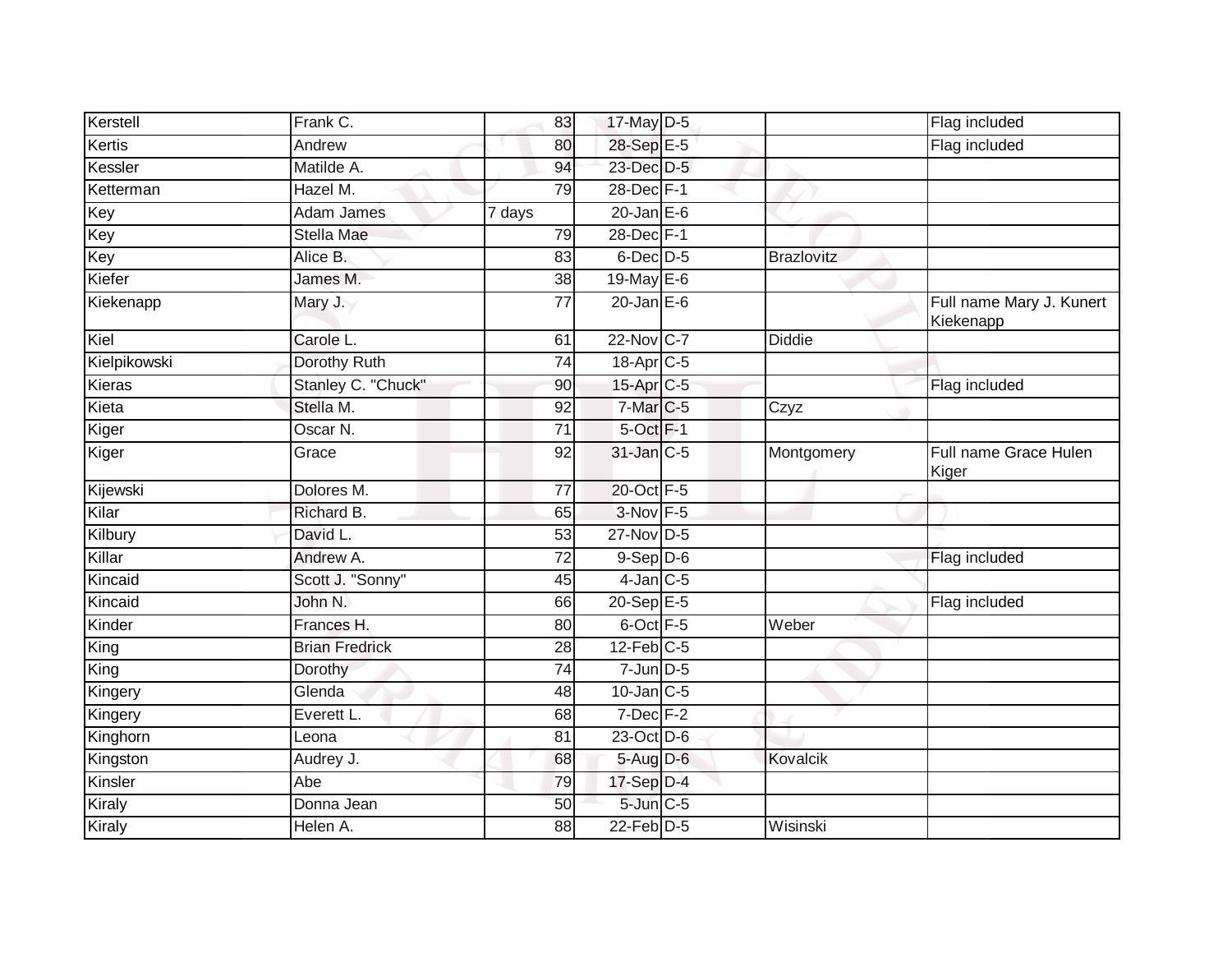| <b>Kirk</b> | Erminia "Cookie"      | 70              | 17-May D-5       | Navarro          |                                        |
|-------------|-----------------------|-----------------|------------------|------------------|----------------------------------------|
| Kirk        | Woodrow R. "Red"      | 84              | 21-Sep F-1       |                  |                                        |
| Kirk        | Robert M.             | 62              | $1$ -Oct $D-4$   |                  |                                        |
| Kirk        | Randall J. Sr.        | 62              | $11$ -Jul $E-6$  |                  |                                        |
| Kirk        | June Crumpacker       | $\overline{76}$ | $1-MarC-1$       |                  |                                        |
| Kirk        | Evelyn                | 84              | $9-$ Apr $C-5$   | <b>Taake</b>     |                                        |
| Kirkendall  | Yalonda Jeanine       | 26              | 8-May C-6        |                  |                                        |
| Kirkland    | Lois J.               | 65              | 27-May C-7       |                  |                                        |
| Kirksey     | June                  | 68              | 8-Mar D-5        |                  |                                        |
| Kis         | Dorothy J.            | 78              | $15$ -Feb $D-5$  | Batchelder       |                                        |
| Kiser       | Lynn H.               | 67              | 16-Aug E-5       |                  |                                        |
| Kish        | Angeline "Angie"      | $\overline{73}$ | 14-May C-5       |                  |                                        |
| Kish        | Charles L.            | 82              | 18-Jul E-6       |                  | Flag included                          |
| Kish        | Eugene W.             | 76              | 11-Oct D-5       |                  |                                        |
| Kitchell    | Michael               | 90              | 16-Sep D-5       |                  |                                        |
| Klapp       | William "Bill"        | 54              | 2-May C-5        |                  |                                        |
| Kleckner    | Harold J. Sr.         | 66              | 10-Jul D-5       |                  |                                        |
| Kleeberg    | Charlotte             | 86              | 19-Aug D-5       |                  |                                        |
| Kleefisch   | Theodore H. Jr. "Ted" | 66              | 15-Nov D-7       |                  | Flag included                          |
| Klein       | Michael               | $\overline{57}$ | $7$ -Jan $C$ -5  |                  |                                        |
| Klemm       | Barry W.              | $\overline{54}$ | 24-Oct E-5       |                  |                                        |
| Klemoff     | <b>Kero James</b>     | 85              | $9$ -Jun $E$ -5  |                  |                                        |
| Klemoff     | Danny Ryan            | 22              | $9$ -May $C$ -6  |                  |                                        |
| Klenk       | <b>Paul Gilbert</b>   | 52              | $19$ -Mar $ C-5$ |                  |                                        |
| Kleuskens   | James E.              | 68              | $2$ -Oct $D-5$   |                  | Flag included                          |
| Klietz      | Mary N. "Dean"        | 86              | $29$ -Jan $C-5$  |                  |                                        |
| Kline       | Isabelle              | 86              | $23$ -Jun $F-5$  | <b>Budzinski</b> |                                        |
| Kline       | George                | 74              | 30-Jan C-6       |                  |                                        |
| Kline       | Rhoda                 | 72              | 27-Dec D-5       | Enweiler         |                                        |
| Klinkhammer | Marcia Lynn           | 42              | 25-Jun D-4       | <b>Blank</b>     |                                        |
| Klinowski   | Marie V.              | 87              | 28-Aug D-6       | Zelasko          | Full name Marie V.<br>Klinowski Zienty |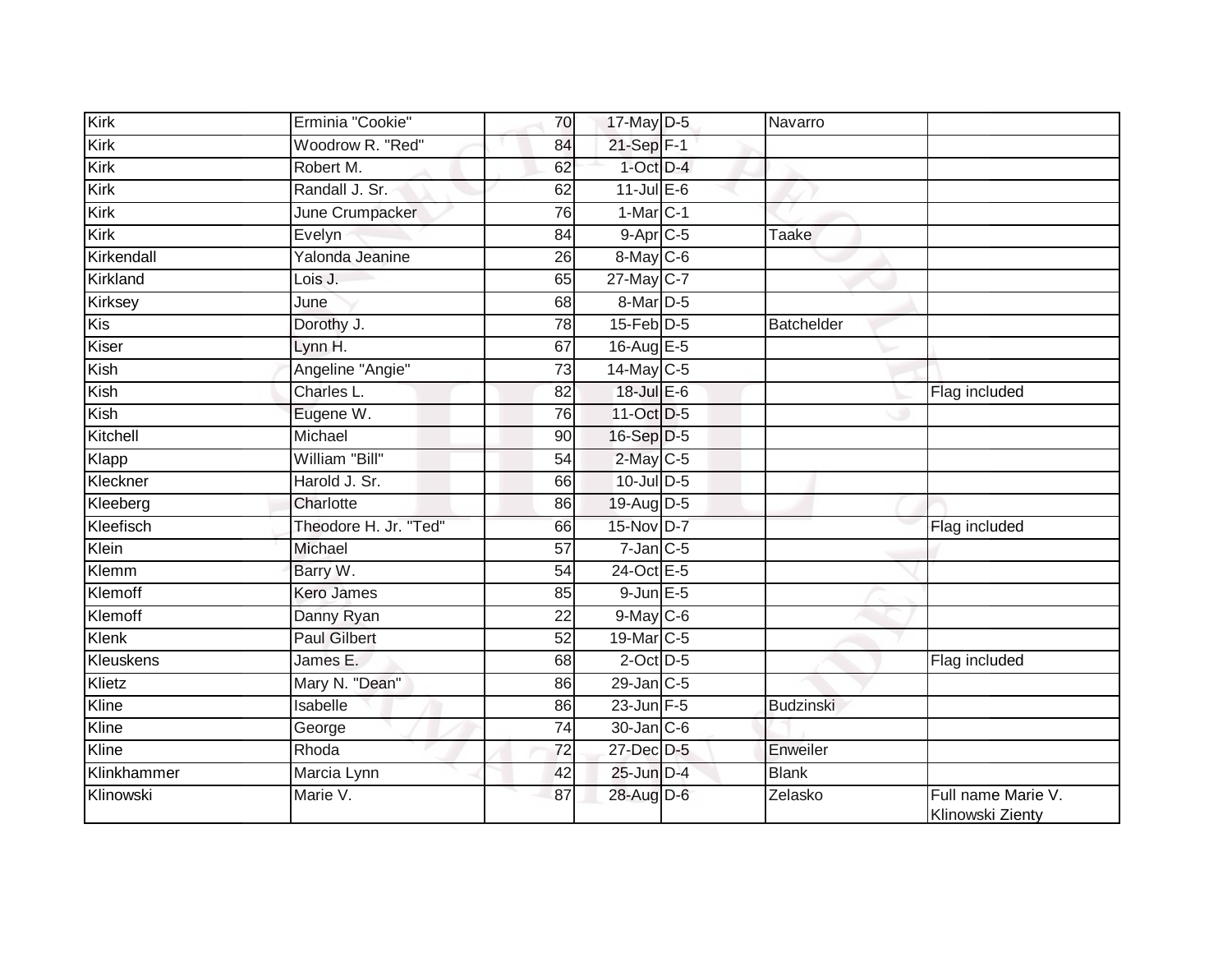| Klocek        | Joseph                  | 75              | 21-Dec E-5           |               | Flag included                                |
|---------------|-------------------------|-----------------|----------------------|---------------|----------------------------------------------|
| Klosowski     | Edward F.               | 86              | 7-May C-6            |               |                                              |
| Kmetz         | <b>Wesley George</b>    | 84              | 13-Dec D-6           |               |                                              |
| Knafla        | Virginia C.             | $\overline{72}$ | $7-Apr$ E-5          | Granatir      |                                              |
| Knapp         | Victor Lawrence "Larry" | 65              | $2$ -Feb $C$ -5      |               |                                              |
| Knauss        | Lowell E.               | 84              | 13-Mar C-7           |               | Flag included                                |
| Knerler       | Kathryn Keane           | 87              | 29-Jul D-5           |               | Flag included                                |
| <b>Knesek</b> | Joseph I.               | 75              | 8-Feb <sup>D-5</sup> |               | Flag included                                |
| Knight        | <b>Garrett "Mack"</b>   | 89              | $7$ -Jan $C-4$       |               |                                              |
| Knight        | <b>Janet Marie</b>      | 54              | 13-Mar C-7           | Wade          |                                              |
| Knighten      | Alice Aretta "Rita"     | 60              | 27-Nov D-5           |               |                                              |
| Knizner       | Daniel F.               | 69              | 23-Dec D-5           |               |                                              |
| Knopic        | John Jr.                | 77              | $7$ -Dec $F-2$       |               |                                              |
| Knowles       | Albert C.               | 75              | $12-Sep$ E-5         |               |                                              |
| Knox          | Sharon G.               | $\overline{55}$ | 11-Mar C-5           |               |                                              |
| Knox          | Mary Sue                | 69              | $4$ -Nov D-5         | Palazzolo     | Full name Mary Sue<br>Nealson (Roper) (Knox) |
| Knox          | William R.              | 83              | $11$ -Jan $D-5$      |               | Flag included                                |
| Kobe          | Charles                 | 81              | 4-Mar C-5            |               | Flag included                                |
| Kocal         | Irene $\overline{K}$ .  | 81              | 14-Aug D-6           | Kolbert       |                                              |
| Koch          | James John              | 66              | $17$ -Jan $C$ -5     |               |                                              |
| Koch          | William R.              | 64              | $11$ -Dec $D-6$      |               | Flag included                                |
| Kochera       | Helen                   | 87              | $1$ -Jul $D$ -6      |               |                                              |
| Kochis        | Mary                    | 90              | $12$ -Feb $C-5$      | <b>Talpas</b> |                                              |
| Kocielko      | Helen A.                | 82              | 26-Mar C-5           |               |                                              |
| Kocur         | Stanley F.              | 82              | 9-Aug E-5            |               |                                              |
| Koczur        | Edward J. Sr.           | 41              | 31-Oct D-6           |               | Flag included                                |
| Kodie         | <b>Randall Troy</b>     | $\overline{38}$ | 6-Nov D-5            |               |                                              |
| Koeilkamp     | Ruth                    | 80              | 26-Mar C-5           |               |                                              |
| Koenig        | Linda M.                | 52              | 27-Feb C-6           |               |                                              |
| Koerner       | Judy A.                 | 61              | 29-Mar D-5           |               |                                              |
| Kohut         | Olga                    | 78              | $9$ -Jul $D-2$       | Laverick      |                                              |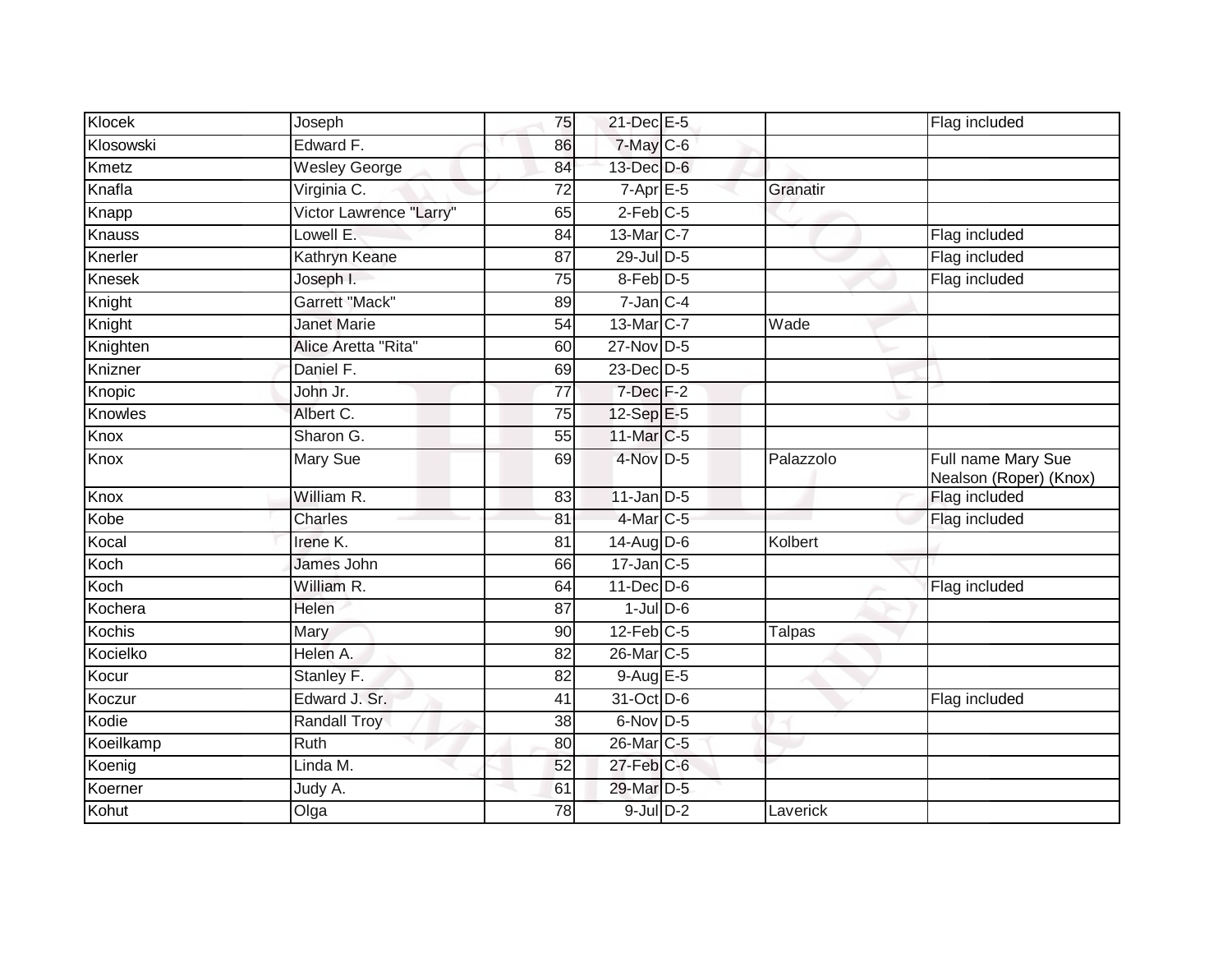| Kohut          | John G.            | $\overline{81}$ | 18-Apr C-5           |              |                                        |
|----------------|--------------------|-----------------|----------------------|--------------|----------------------------------------|
| Kolarczyk      | Joseph J.          | 78              | 22-Apr C-7           |              | Flag included                          |
| Kolberg        | Robert J.          |                 | 11-Nov D-6           |              | Flag included                          |
| Kolbert        | Robert Sr.         | 66              | $21-Sep$ F-1         |              | Flag included                          |
| <b>Kolbus</b>  | Bernard S. Sr.     | $\overline{87}$ | $14-Aug$ D-6         |              | Flag included                          |
| Kolbus         | Bernard S. Sr.     | 87              | $2-Sep$ $D-5$        |              | Flag included                          |
| Kolecki        | Frank              | 75              | 24-Nov F-5           |              | Flag included                          |
| Koleff         | Mary               | 86              | $9$ -Dec $D$ -6      |              |                                        |
| Kolish         | Robert J.          | 61              | $6$ -Jun $C$ -5      |              |                                        |
| Kolodziej      | Alan J.            | 20              | $27-Sep$ D-5         |              |                                        |
| Kolodzielj     | Henry John "Kayo"  | 67              | $4$ -Mar $ C-5$      |              | Flag included                          |
| Kolten         | Jean Harriet       | 75              | $1-Sep$ F-5          |              |                                        |
| Komar          | Frank A.           | 83              | 4-Oct D-5            |              |                                        |
| Komp           | Laura M.           | 58              | $12$ -Aug $D-6$      |              |                                        |
| Kontor         | Helen F.           | 89              | 4-Sep D-4            |              |                                        |
| Koomans        | Grace              | 81              | 17-Mar E-4           |              |                                        |
| Koonce         | <b>Ann Marie</b>   | 58              | 26-Apr D-7           | Garzella     |                                        |
| Kooy           | Peternell S. "Pat" | 65              | 29-Dec F-6           | Meeter       |                                        |
| Kopach         | <b>Shirley Mae</b> | 61              | 9-Mar C-6            | <b>Brown</b> |                                        |
| Kopaczewski    | Roland W.          | 66              | $27$ -Jun $E-6$      |              | Flag included                          |
| Kopanda        | Frank A.           | 68              | 8-Mar <sub>D-5</sub> |              | Flag included                          |
| <b>Kopchik</b> | John               | 65              | 18-Oct E-5           |              |                                        |
| Kopf           | Edward T. Sr.      | 77              | $9-AugE-5$           |              |                                        |
| Kopj           | Myron              | 76              | $1-Dec$ F-5          |              |                                        |
| Kopp           | Henry E.           | 81              | 27-Dec D-5           |              | Flag included                          |
| Kora           | Stanley J.         | 79              | 9-Nov F-2            |              | Flag included                          |
| Kordas         | Ann E.             | 77              | $1-AugE-5$           | Pater        | Full name Ann E. Savickis<br>Kordas    |
| Kordys         | Catherine          | 76              | $13$ -Dec $D-6$      | Guzik        |                                        |
| Korem          | Frank R.           | 81              | 26-Aug D-6           |              | Flag included                          |
| Kornacki       | Virginia S.        | 66              | $11$ -Jun $C-4$      |              | Full name Virginia<br>S.Kornacki Capes |
| Kortenhoven    | Anna               | 87              | $14-Sep$ F-1         |              |                                        |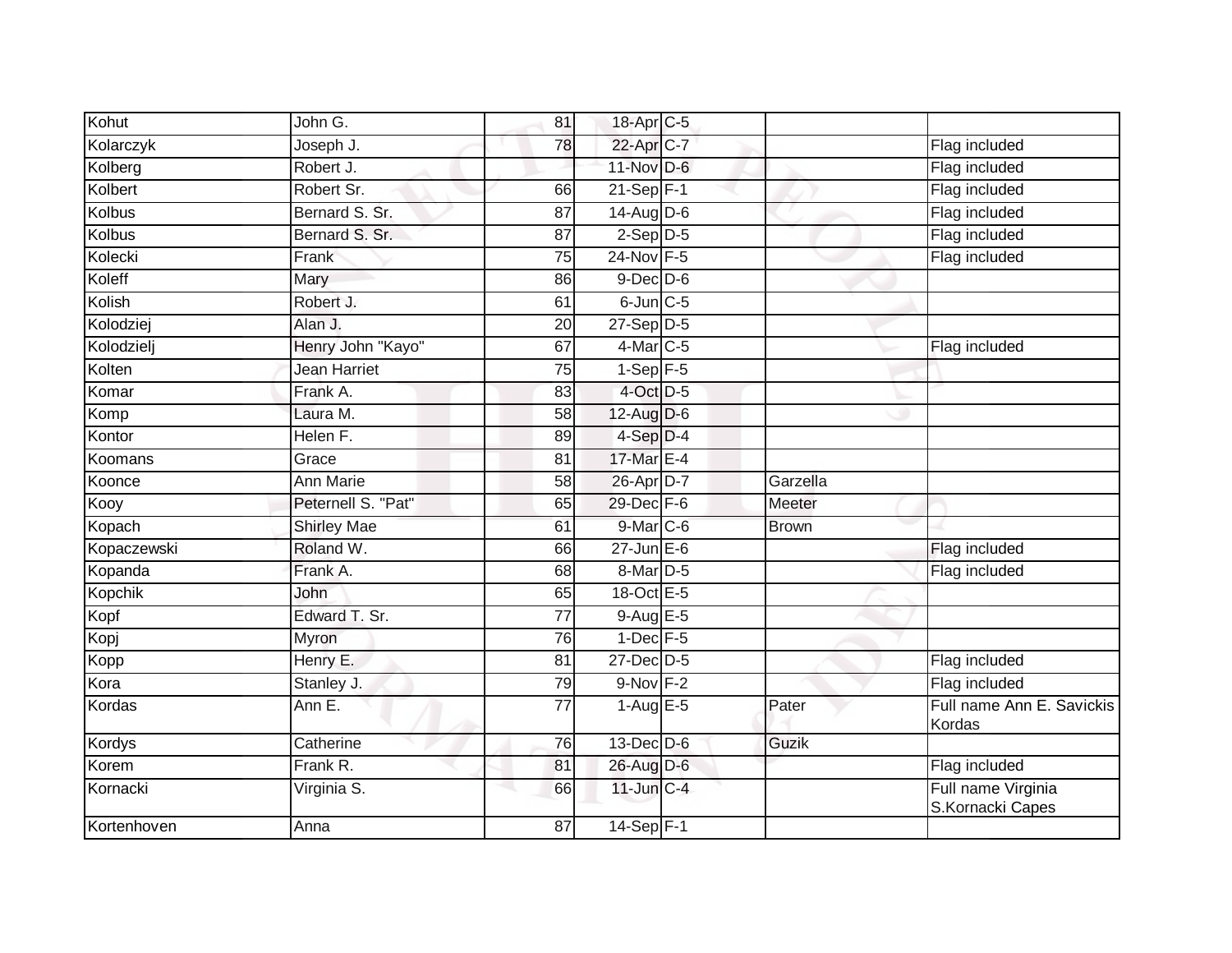| Korth             | Kathleen J. "Penny"            | 67              | 5-Apr D-7              |          |                                                 |
|-------------------|--------------------------------|-----------------|------------------------|----------|-------------------------------------------------|
| Kortum            | Gertrude                       | 87              | 30-Jan C-5             |          |                                                 |
| Kosavac           | Milica                         | 80              | 27-Apr C-6             |          |                                                 |
| Koschnitzky       | Donald M.                      |                 | $22$ -May C-6          |          |                                                 |
| Koscielniak       | Edward J.                      | 86              | 8-Apr C-7              |          |                                                 |
| Koselke           | <b>Janet Marie</b>             | 54              | $31$ -Jul D-5          |          |                                                 |
| Koselke           | Felix G.                       | 86              | $17$ -Apr $C$ -6       |          |                                                 |
| Koshut            | Mollie Jeanne                  | $\overline{71}$ | $2-Sep$ $D-5$          |          |                                                 |
| Kosiara           | Leonard J.                     | 79              | 24-Oct E-5             |          | Flag included                                   |
| Kosiba            | Paul S.                        | $\overline{82}$ | 16-Dec D-6             |          | Flag included                                   |
| Kosiba            | Theodore U.                    | 85              | $11-Nov$ D-6           |          |                                                 |
| Kosich            | Emil                           | 70              | 8-Nov D-5              |          | Flag included                                   |
| Kostalik          | Doris I.                       | 79              | $4-Sep$ $D-5$          | Kohon    |                                                 |
| Kostanski         | Theresa M.                     | 70              | $4$ -Dec $D-6$         | Saganski |                                                 |
| Kostecki          | Helen T.                       | 91              | 29-Jun E-5             | Szurgot  |                                                 |
| Koster            | Johanna L.                     | 80              | 2-Feb C-5              | Rynberg  |                                                 |
| Koszis            | Estelle                        | 84              | 29-Dec F-6             |          |                                                 |
| Kotta (Gail Ryan) | Gabriella "Gay"                |                 | $27$ -Feb $ C$ -6      |          | Gabriella Anderson<br><b>Schewanick Kotta</b>   |
| Kottaridis        | Peter                          | 65              | $2-Feb$ <sub>C-6</sub> |          |                                                 |
| Kottka            | Gabriella "Gay" (Gail<br>Ryan) | 85              | $26$ -Feb $D-4$        | Anderson | Full name Gabriella<br><b>Schewanick Kottka</b> |
| Kotulski          | Ann                            | 80              | $24$ -Jan C-5          | Majerski |                                                 |
| Kotys             | Susan Kay                      | 46              | 17-May $D-5$           |          |                                                 |
| Kotyuk            | Margaret M.                    | 83              | $22$ -Mar $D-4$        |          |                                                 |
| Kounelis          | Christos                       | 76              | $3-Nov$ F-6            |          |                                                 |
| Koutas            | Peggy                          | 93              | 16-Dec D-6             |          |                                                 |
| Kovacevic         | Thomas W.                      | 80              | $14$ -Jan $C$ -6       |          | Flag included                                   |
| Kovacevic         | Hedwig                         | 74              | $25$ -Mar $ C$ -6      | Lede     |                                                 |
| Kovach            | Julia                          | 86              | 24-Nov F-5             | Torhan   |                                                 |
| Kovach            | Josephine G.                   | 84              | 6-Aug D-4              | Skrundz  |                                                 |
| Kovach            | Mary A.                        | 78              | $21$ -Feb $C-5$        | Svitko   |                                                 |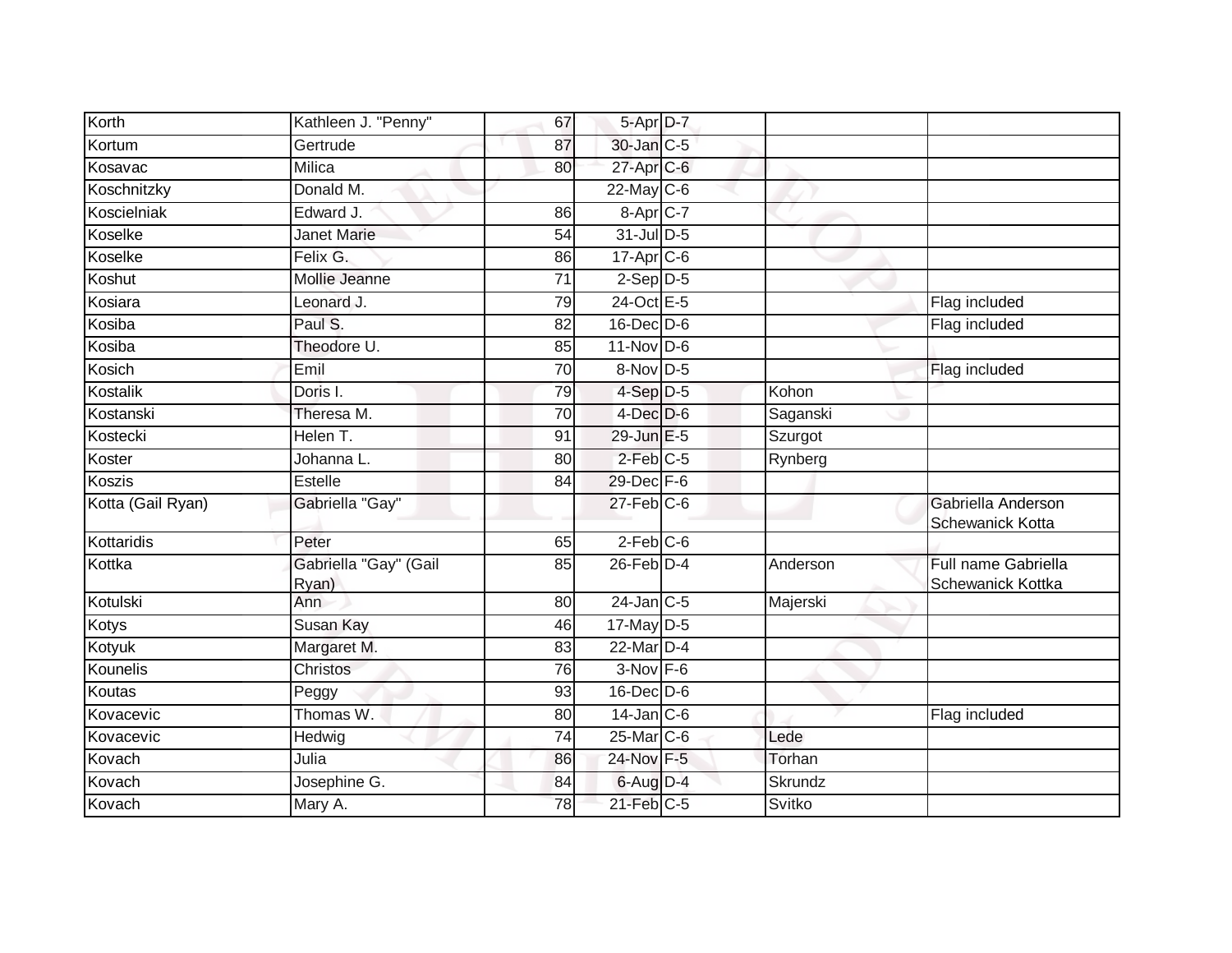| Kovachevich | Steve                                             | 83              | 15-Nov D-7       |              | Masonic symbol included |
|-------------|---------------------------------------------------|-----------------|------------------|--------------|-------------------------|
| Kovacik     | Helen B.                                          | 77              | 19-Jun D-5       |              |                         |
| Kovacik     | Mary B.                                           | 93              | 29-Mar D-5       | Zyara        |                         |
| Koval       | Jean L.                                           | 77              | 27-Dec D-5       |              |                         |
| Kovalczyk   | Edward S. "Smiley"                                | 80              | $7-Nov$ D-6      |              |                         |
| Koves       | Martha                                            | 84              | 29-Oct D-5       |              |                         |
| Kovich      | Anne R.                                           | 80              | $5-Nov$ D-5      |              |                         |
| Kowal       | <b>Martha Mary</b>                                | 84              | $1-Jan$ C-4      | Rybicki      |                         |
| Kowalczyk   | Edward S. "Smiley"`                               | 80              | $7-Nov$ D-6      |              |                         |
| Kowalik     | Rose                                              | 93              | $6$ -Jan $E$ -5  |              |                         |
| Kowalski    | Mary H.                                           | 82              | $2-Aug$ E-5      | <b>Bolek</b> |                         |
| Kowalski    | John J.                                           | 80              | 19-Mar C-5       |              |                         |
| Kozak       | <b>Gerald Anthony</b><br>Jerry" (WB9IRX)          | 55              | 27-May C-7       | $\circ$      |                         |
| Kozak       | Helen A.                                          | 93              | 24-Feb C-5       |              |                         |
| Kozdras     | Peter J. "Dale"                                   | 80              | 16-Oct D-6       |              | Flag included           |
| Kozlowski   | Franklin J. Sr.                                   | 65              | 19-Mar C-5       |              |                         |
| Kozlowski   | Euphebia (Sister) SSI-<br><b>TOSF (Genevieve)</b> |                 | $25$ -Dec $C$ -4 |              |                         |
| Kozlowski   | Michael "Koz"                                     | $\overline{47}$ | $3$ -Jan $C-4$   |              |                         |
| Koznicki    | Julia K.                                          | 79              | 22-Oct D-3       | Fox          |                         |
| Kozol       | Daniel                                            | 55              | 16-Aug E-5       |              |                         |
| Kozyra      | Maximillion O. "Chess"                            | 61              | 18-Mar C-6       |              |                         |
| Krajewski   | Alice D.                                          |                 | $5-Sep D-5$      | Antczak      |                         |
| Krajewski   | Anne M.                                           | 82              | $10$ -Feb $E$ -6 |              |                         |
| Krajewswki  | Marie L.                                          | $\overline{82}$ | $23-Sep$ $D-6$   |              |                         |
| Krajnik     | Mary                                              | 88              | 28-Nov D-7       | Valijo       |                         |
| Krakowiak   | Edward                                            | 83              | 16-Aug E-5       |              | Flag included           |
| Krall       | Michael                                           | 83              | $17$ -Jun $D-5$  |              |                         |
| Kramer      | Gertrude Nella                                    |                 | 12-Oct E-5       |              |                         |
| Kramer      | Florence "Sunny"                                  | 97              | $4$ -Mar $C$ -6  | Westerdorf   |                         |
| Kramer      | Jacob E.                                          | $\overline{71}$ | $2$ -Mar $C$ -5  |              |                         |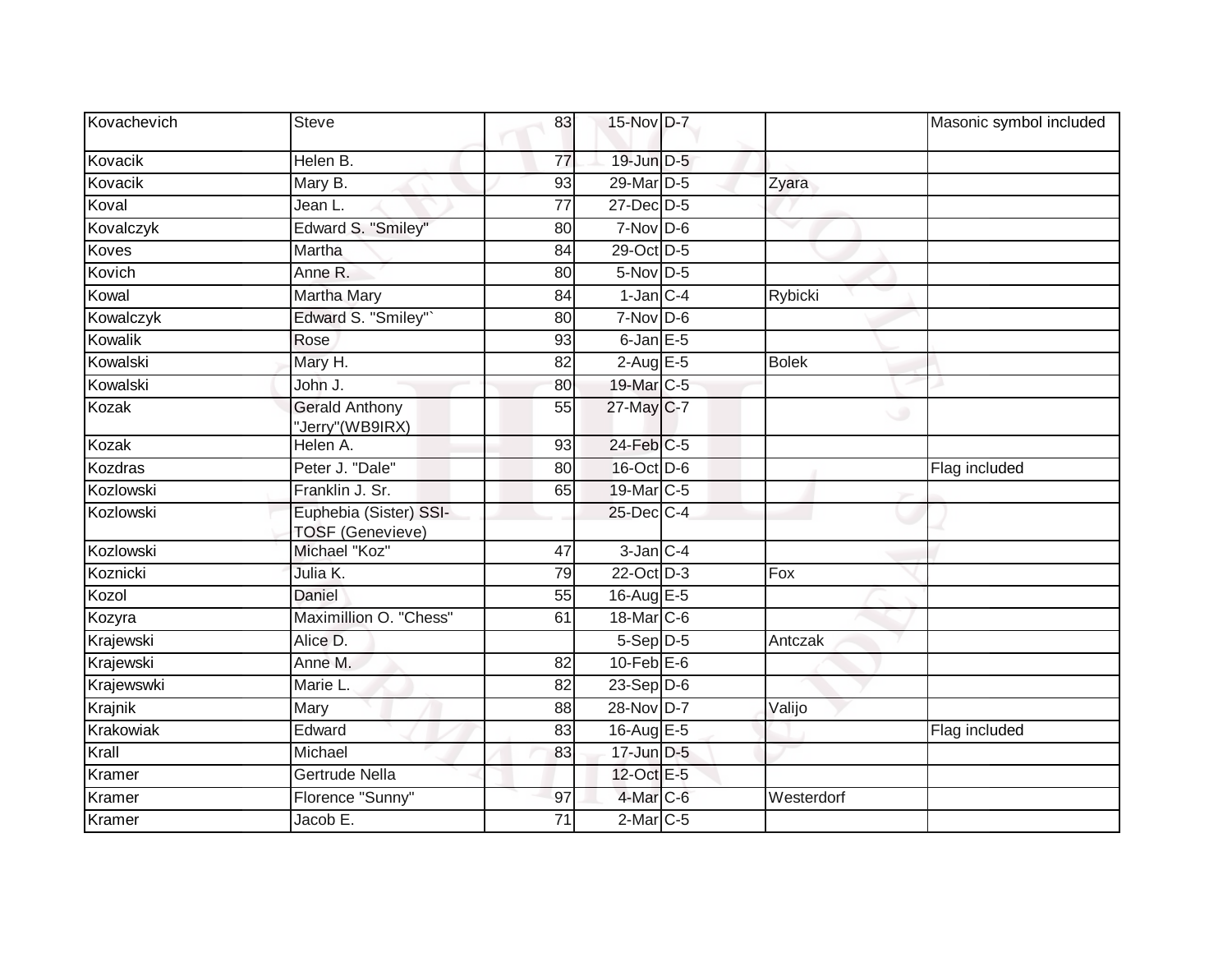| Krane          | Bronnie F.            | 81              | $13$ -Jun $E - 6$ |           | Flag included                        |
|----------------|-----------------------|-----------------|-------------------|-----------|--------------------------------------|
| <b>Kranik</b>  | Irene                 | 73              | $4$ -Jan $C$ -5   |           |                                      |
| Krantz         | <b>Betty Jean</b>     | 71              | 14-Mar C-5        | Gue       |                                      |
| Krapf          | Dora A.               | 83              | $15$ -Jan $C-4$   | Erb       | Full name Dora A. (Drapf)<br>Stender |
| Krasnansky     | Doris "Jeannie"       | 61              | $12-Nov$ D-4      |           |                                      |
| Kratkoczki     | Cleo                  | $\overline{72}$ | $11-Sep$ D-5      | Tonis     |                                      |
| <b>Kraus</b>   | <b>Adeline Rose</b>   | 94              | $4$ -Jan $C$ -5   |           |                                      |
| <b>Kraus</b>   | Frances M.            | 95              | $20$ -Nov $D-5$   | Koziol    |                                      |
| Kraynak        | Helen (Swintek)       |                 | $21-Sep$ F-1      |           |                                      |
| Krc            | Emily N.              | 96              | 27-Oct F-5        |           |                                      |
| Kreisheimer    | George W.             | 81              | 30-Dec D-5        |           | Flag included                        |
| Kreske         | L. Loretta            | 56              | $1-Mar$ C-1       |           |                                      |
| Kretz          | John                  | 83              | 18-Oct E-5        |           |                                      |
| Krewson        | Violet M.             | 68              | $10-Sep$ D-4      |           |                                      |
| Krezman        | John S.               | 85              | 8-Aug E-5         |           |                                      |
| Krezmien       | Marie R.              | 83              | 13-Jan E-5        |           |                                      |
| Krieger        | Martha E.             | 69              | $9$ -Dec $D$ -6   |           |                                      |
| Krienke        | William E.            | 80              | 24-Jul D-5        |           |                                      |
| Krieter        | Ida S.                | 97              | 17-Nov F-5        |           |                                      |
| Kristoff       | Steven W. "Pete"      | 48              | 8-Feb D-5         |           |                                      |
| <b>Krivich</b> | <b>Florence Mae</b>   |                 | 4-Mar C-5         |           |                                      |
| Krizman        | Leo P.                | 76              | $9$ -Jan $C$ -5   |           |                                      |
| Krnich         | Mary                  | $\overline{72}$ | 20-Dec D-6        | Peinovich |                                      |
| Krodel         | <b>Eltaine Joye</b>   |                 | $1$ -Oct $D-4$    | Poehner   |                                      |
| Krol           | Josephine M.          | 88              | $24$ -Apr $C$ -6  |           |                                      |
| Krol           | Frank                 | 83              | $27-Sep$ D-5      |           |                                      |
| Kroncke        | William D. Sr. "Papa" | 66              | $25$ -Jan $C$ -5  |           |                                      |
| Kronsell       | Robert B.             | 69              | 19-Jul E-5        |           |                                      |
| Krooswyk       | Cecelila "Babe"       | 86              | 26-Jul E-5        |           |                                      |
| Kruczek        | Marlyn J.             | 76              | $3$ -Jun $C$ -6   |           |                                      |
| Krueger        | Richard J.            | 50              | $4$ -Dec D-6      |           |                                      |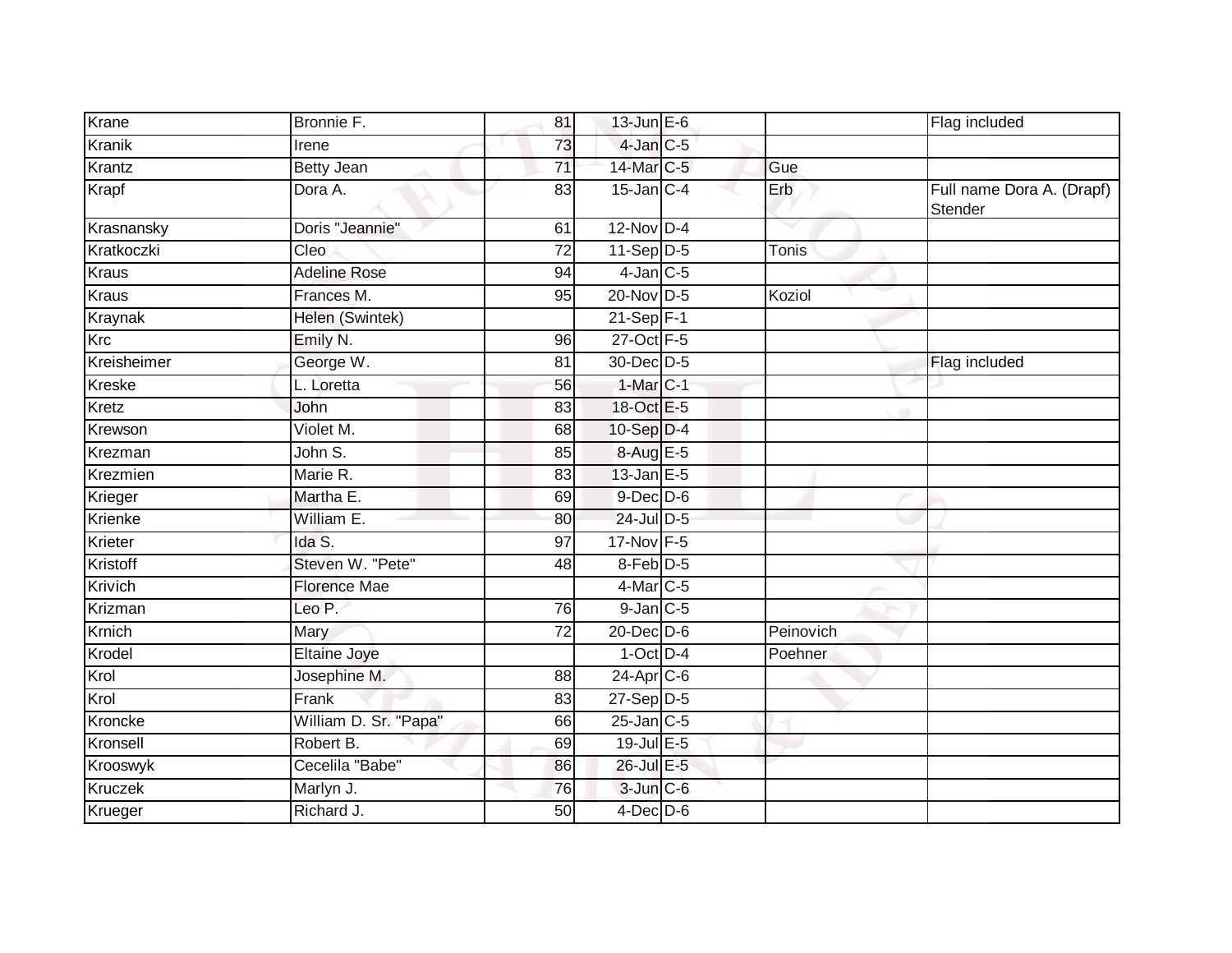| Krughoff      | Warren W.                | 89              | 11-Oct D-5        |              |                                       |
|---------------|--------------------------|-----------------|-------------------|--------------|---------------------------------------|
| Krugman       | Jeanette B.              | 75              | $9$ -Dec $D$ -6   |              |                                       |
| Krupa         | Henry A. "Peaches"       | 75              | $27$ -Feb $ C$ -6 |              | Flag included                         |
| Krupa         | Stanley W.               | 90              | $20$ -Jul E-6     |              |                                       |
| Krupa         | Frank J.                 | $\overline{77}$ | $5$ -Jan $E-2$    |              |                                       |
| Kryriakakis   | George (Rev.)            | 71              | 30-Aug E-6        |              |                                       |
| Krzemien      | Leo V.                   | 90              | $21$ -May C-4     |              | Flag included                         |
| <b>Krzus</b>  | Frank                    | 81              | $14$ -Aug D-6     |              | Flag included                         |
| Ksiazkiewicz  | Donald                   | 59              | 28-Dec F-1        |              |                                       |
| Kubiak        | Mal E.                   | $\overline{76}$ | 29-Aug E-6        |              | Flag included                         |
| Kubina        | Barbara J.               | 64              | 17-Oct $E-6$      |              |                                       |
| <b>Kubisz</b> | Janet                    | 86              | $27$ -Feb $C$ -6  | Jankowski    |                                       |
| Kubon         | Mildred                  | 80              | 23-May C-6        | Keefe        |                                       |
| Kucsera       | Richard D.               | 74              | $9$ -Jul $D-3$    |              | Flag included                         |
| Kucsera       | Robert J.                | $\overline{74}$ | $2$ -Jun $E$ -6   |              | K of C Symbol included                |
| Kuczkowski    | Pearl                    | 92              | 20-Dec D-6        | Trojanowski  |                                       |
| Kudla         | Joseph F.                |                 | $20$ -Feb $C-3$   |              | Flag included                         |
| Kudlo         | Robert G. "Bob"          | 82              | 20-May C-7        |              | Flag inlcluded                        |
| Kuhn          | <b>Elaine Marie</b>      | 47              | $12$ -Apr $D-6$   | Theodore     |                                       |
| Kuiper        | Irene                    | 94              | 11-Aug F-5        | VanderLinden |                                       |
| Kujaca        | Harriet "Bernice"        |                 | $5$ -May $E$ -6   |              |                                       |
| Kujawa        | Mary A.                  | 85              | $4$ -Jan $C$ -5   | Jefchak      |                                       |
| Kukla         | Gerald K.                | 58              | $13-Nov$ D-5      |              |                                       |
| Kulcsar       | Victoria M.              | 89              | 27-May C-7        |              | Flag included                         |
| Kumar         | Jitendra Lt. Colonel     | 69              | $24$ -Apr $C$ -6  |              |                                       |
| Kumiega       | Anne H.                  | 81              | $1$ -Dec $F - 5$  |              |                                       |
| Kumor         | Anna                     | 91              | $7$ -Mar $C$ -5   |              |                                       |
| Kun           | Steve Jr.                | 82              | 10-Aug $E-5$      |              | Flag included                         |
| Kundrat       | <b>Theodorus Victory</b> |                 | $9$ -Dec $D$ -6   |              | Picture included                      |
| Kunert        | Mary J.                  | 77              | $20$ -Jan E-6     |              | Full name Mary J. Kunert<br>Kiekenapp |
| Kunnemann     | Orville W.               | 85              | 3-Apr C-5         |              |                                       |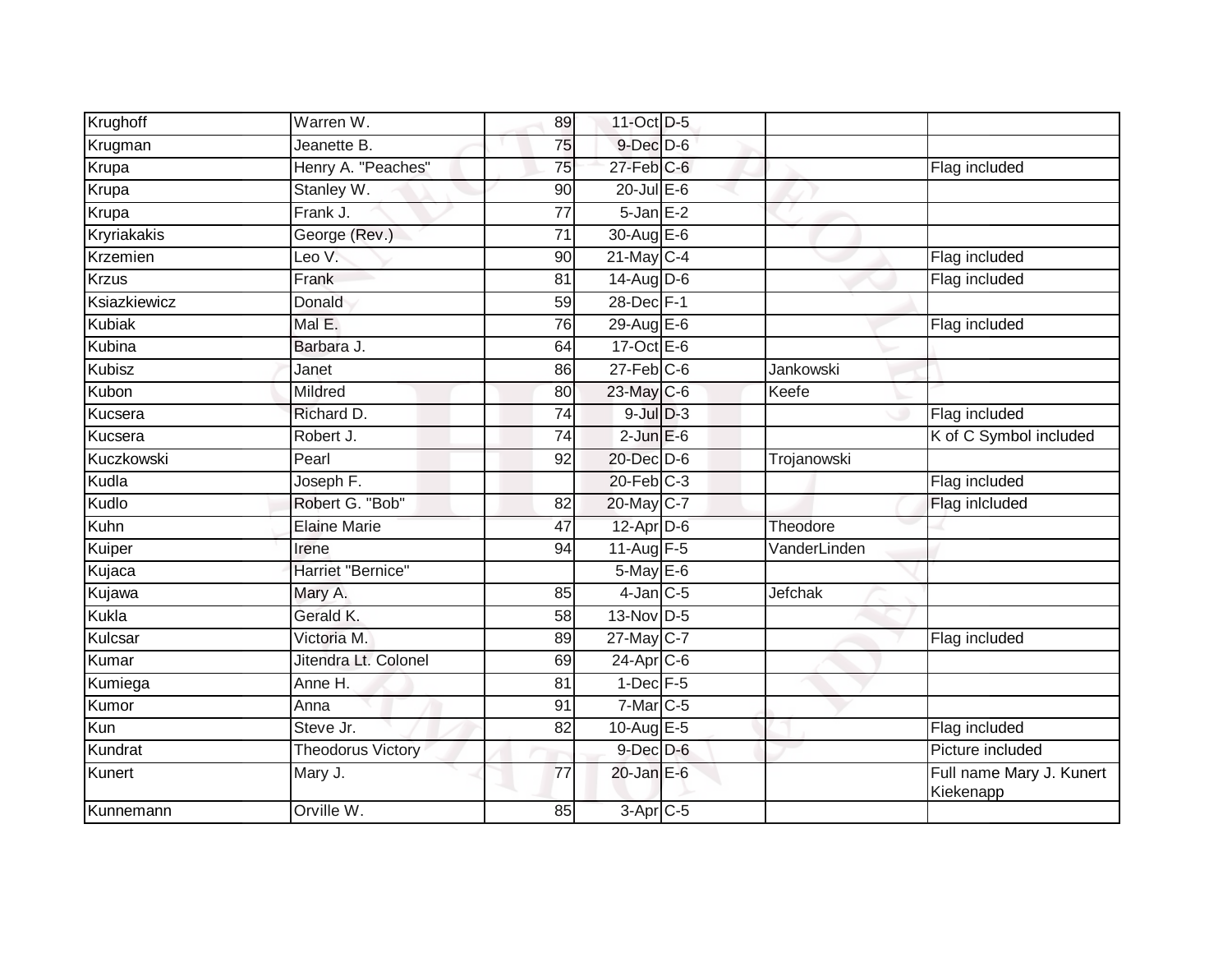| Kuppinger     | John C.              | 44              | 8-Aug E-5               |         |                          |
|---------------|----------------------|-----------------|-------------------------|---------|--------------------------|
| Kurrack       | Thomas A.            | 64              | 12-Dec D-7              |         | Flag and K of C included |
| Kurzeja       | Julia A.             | 84              | $2$ -Aug E-5            |         |                          |
| Kus           | Leon J. "Leokus"     | 81              | $7-AprE-5$              |         | Flag included            |
| <b>Kusek</b>  | <b>Joseph Andrew</b> | 76              | 5-Aug D-6               |         | Flag included            |
| Kush          | Helen                | $\overline{81}$ | $27$ -Dec $D-5$         |         |                          |
| Kussmaul      | Marilyn              |                 | $17$ -Jun $D-5$         | Krizmis |                          |
| Kuta          | Mary Ann             | 81              | $10$ -Dec $D-4$         | Psuik   |                          |
| <b>Kuziel</b> | <b>Edward John</b>   | 73              | 19-Jul E-5              |         | Flag inlcuded            |
| Kuzma         | James R.             | 58              | 8-Oct D-3               |         |                          |
| Kviklis       | Anthony J.           | 73              | $23-Sep D-6$            |         | Flag included            |
| Kwintera      | James D.             | 58              | $29-Nov$ D-6            |         | Flag included            |
| Kysla         | Michael "Mickey"     | 83              | 28-Mar C-5              |         |                          |
| Laba          | Albert George Jr.    | 84              | $6$ -Dec $D-5$          |         |                          |
| LaBarr        | Henry F.             | 88              | 28-Jan C-5              |         |                          |
| LaBecker      | Wanda L.             | 68              | 18-Nov D-6              |         |                          |
| LaBounty      | Thomas C.            | 45              | $6$ -Jul $E$ -6         |         |                          |
| Laboy         | Modesta              | 97              | 29-Nov D-6              |         |                          |
| LaBrie        | Joseph Henri "Joe"   | $\overline{77}$ | 13-Oct F-5              |         |                          |
| Labut         | <b>Maria</b>         | 84              | $3$ -Jul $D$ -5         | Jarek   |                          |
| Lach          | Esther               | 79              | $16$ -Jan C-4           |         |                          |
| Lach          | John R.              | 65              | 26-Oct E-6              |         |                          |
| Lach          | Gladys R.            | 82              | $17-Oct$ <sub>E-6</sub> |         |                          |
| Lachut        | Walter J.            | 81              | $2$ -Aug E-5            |         | Flag included            |
| Laczkowski    | Michael L. "Byrd"    | 52              | $10$ -Oct $E - 6$       |         |                          |
| LaFortune     | Eunice M.            | 86              | 31-Aug E-6              |         |                          |
| Lager         | Heather N.           | 17              | 30-Jan C-5              |         |                          |
| Lagestee      | Donald L.            | 64              | 11-Oct D-6              |         | Flag included            |
| Lahman        | Katherine Elizabeth  | 89              | 6-Sep D-5               |         |                          |
| Lakotich      | Evelyn Jane          | 78              | $27$ -Jun $E-6$         | Savage  |                          |
| Lamar         | Early B.             | 95              | 10-Aug E-5              |         |                          |
| Lamb          | Thelma G.            | $\overline{97}$ | 5-Nov D-5               |         |                          |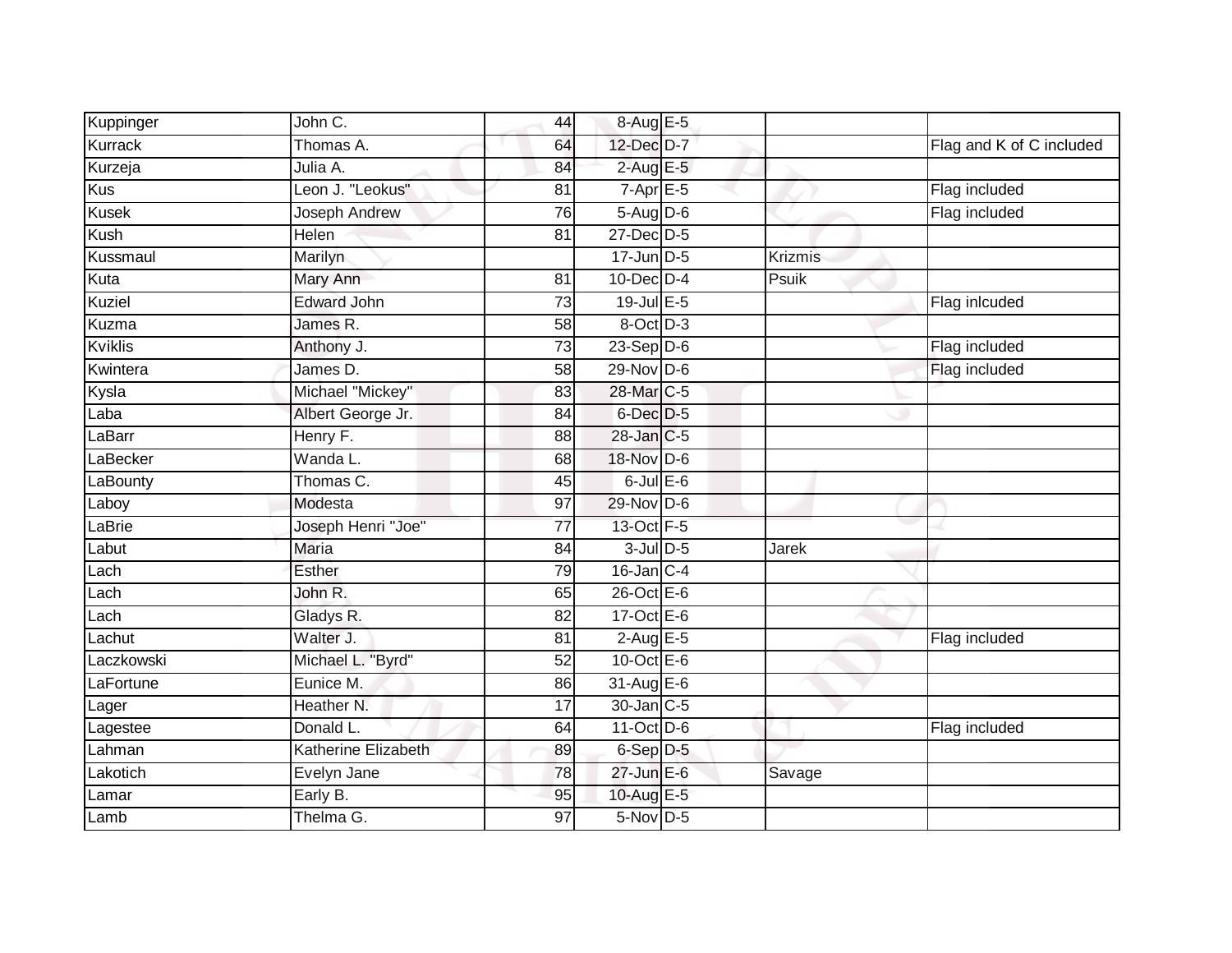| Lambert                  | William G. Jr.    | 63              | 9-Oct D-5               |           |                                      |
|--------------------------|-------------------|-----------------|-------------------------|-----------|--------------------------------------|
| Lambie                   | Roberto D.        | 60              | 11-Nov D-6              |           |                                      |
| Lambros                  | Carol             | 72              | 25-Nov D-6              |           |                                      |
| Lamott                   | Leslie M.         | 88              | 21-May C-5              |           |                                      |
| Lampl                    | Nettie F.         | $\overline{72}$ | $17$ -May $D-5$         |           |                                      |
| Land                     | Harold "Gene"     | 62              | $3$ -Feb $E$ -5         |           |                                      |
| Landon                   | Sharon Lee        | 50              | $24-Sep$ D-4            |           |                                      |
| Lane                     | Jean L. "Dutch"   | 67              | $28$ -Jan $C-5$         |           |                                      |
| Lane                     | <b>Ellen Rose</b> | 66              | 27-Aug D-4              |           |                                      |
| Lang                     | Ruth M.           | 83              | $10$ -May $D-8$         | Evans     |                                      |
| $\overline{\text{Lang}}$ | Judith A.         | 61              | $7$ -Dec $F-2$          |           |                                      |
| Lang                     | Norma Kathleen    | 81              | $7$ -Jul $F-7$          |           |                                      |
| Langan                   | Mark C.           | 88              | $17$ -Jun $D-5$         |           |                                      |
| Langel                   | Lillian R.        | 76              | 11-Mar C-5              |           |                                      |
| Langohr                  | Ina               | 65              | 19-Apr D-6              |           |                                      |
| Lansdowne                | Frank E.          | 73              | 3-Jun C-6               |           |                                      |
| Lantigua                 | Mary T.           | $\overline{84}$ | 6-Dec D-5               | Othote    |                                      |
| Lanzafame                | Phillip C.        | 95              | 26-Apr D-7              |           |                                      |
| Lapine                   | Carl L.           | 52              | $11-Apr$ <sub>C-5</sub> |           | Flag included                        |
| Lara                     | Lillian A.        | 82              | 15-Apr C-6              |           |                                      |
| Largura                  | Ruth E.           | 89              | $19$ -Apr $D$ -6        |           |                                      |
| Larimer                  | Floy J.           | $\overline{74}$ | $1-Nov$ D-5             |           |                                      |
| Larimer                  | Deloris M. "Dee"  | 77              | $24$ -Jan $C-6$         |           |                                      |
| Larimore                 | J. Neal           | 74              | $7$ -Dec $F-2$          |           |                                      |
| Larrance                 | Suzanne M.        | 46              | 29-Oct D-5              | Marszalek |                                      |
| Larsen                   | Ruth V.           | 80              | $25$ -Jun $D-4$         |           |                                      |
| Larsen                   | Dora B.           | 60              | $10-Sep$ D-4            |           |                                      |
| Larson                   | Lois J.           | 63              | 24-Apr C-7              |           | Full name Louis J.<br>Larson/Primich |
| Larson                   | Kathryn H.        | 85              | 17-Apr C-6              |           |                                      |
| Larson                   | Gilman J. "Tiny"  | 84              | 23-Jan C-5              |           |                                      |
| Larson                   | Marilynn A.       | 71              | 22-Oct D-3              | Nordstrom |                                      |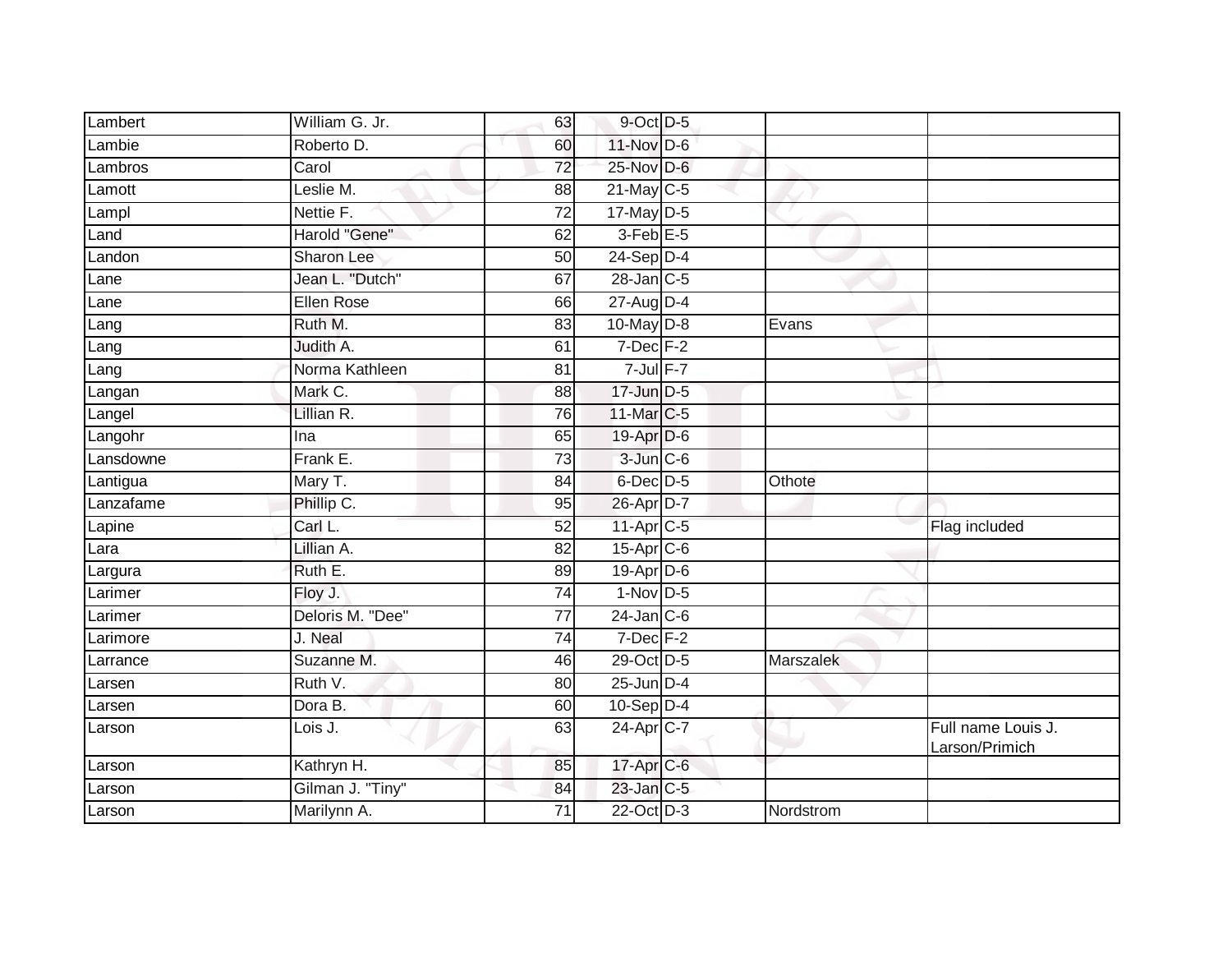| Larson       | Margaret E.        | 96              | 16-Nov F-1       |               |                  |
|--------------|--------------------|-----------------|------------------|---------------|------------------|
| Laskarin     | David J.           | 38              | 22-Sep F-5       |               |                  |
| Laskey       | Thomas V. Jr.      |                 | $7$ -Jun $D-5$   |               |                  |
| Lasko        | Ann                | 90              | $9$ -Jan $C$ -5  | <b>Rivich</b> | Picture included |
| Lasky        | Albin J.           | $\overline{78}$ | $17$ -Dec $D-4$  |               | Flag included    |
| Latia        | Victoria           | 82              | $1$ -Jan $C-4$   |               |                  |
| _atko        | Andrew A.          | 85              | $6$ -Aug $D-4$   |               |                  |
| Lattin       | Alford J.          | 88              | 28-Dec F-1       |               |                  |
| Latty        | Marion W.          | 60              | $29$ -Jan $C$ -6 |               |                  |
| Lauerman     | George J.          | 72              | $15$ -Feb $D-5$  |               |                  |
| Lauraitis    | Ben V.             | 82              | 26-Mar C-5       |               |                  |
| Laureano     | Isreal             | 66              | $11-Apr$ $C-6$   |               |                  |
| Lautz        | Phyllis D.         | 77              | 15-Aug E-6       |               |                  |
| Lautzenhiser | Rufle "Jr"         | 79              | $6$ -Nov $D-5$   |               | Flag included    |
| Laux         | Patricia Ruth      | 76              | $1$ -Apr $C$ -6  | Pitzer        |                  |
| LaVechia     | William F.         | 80              | $9$ -Feb $D-5$   |               | Flag included    |
| Law-Howard   | Juanita            | $\overline{90}$ | $20$ -Jul E-6    | Vassar        |                  |
| Lawler       | Nellie F.          | 84              | $16$ -Feb $E-1$  |               |                  |
| Lawler       | Mary G.            | 88              | 4-Oct D-5        | Kovacik       |                  |
| Lawrence     | Grace V.           | $\overline{97}$ | $3$ -Jan $C-4$   |               |                  |
| Lawrence     | Ethel              | 88              | $17-Sep$ D-4     |               |                  |
| Lawrence     | Harold W.          | 67              | 29-Dec F-6       |               |                  |
| Laws         | Wilma R.           | 99              | $4-Sep$ D-5      |               |                  |
| Lawson       | G.P. "Larry"       | 77              | $1-May$ C-5      |               |                  |
| Layman       | Paul R.            | 72              | 8-Apr C-7        |               |                  |
| Lazar        | Evelyn E.          | 77              | 14-Sep F-1       |               |                  |
| Lazar        | Andrew J."Andy"    | 76              | 14-Mar C-5       |               |                  |
| Lazinski     | Sophie             | 97              | 8-Aug E-5        |               |                  |
| Lazinski     | <b>Della Marie</b> | 88              | $5 - Jan$ $E-2$  |               |                  |
| Lazzaroni    | John E.            | 38              | $2$ -Oct $D$ -6  |               |                  |
| Leal         | Phillip N.         | 26              | 25-Jul E-5       |               | Picture included |
| Lear         | Evelyn L.          | $\overline{91}$ | 8-Sep F-5        |               |                  |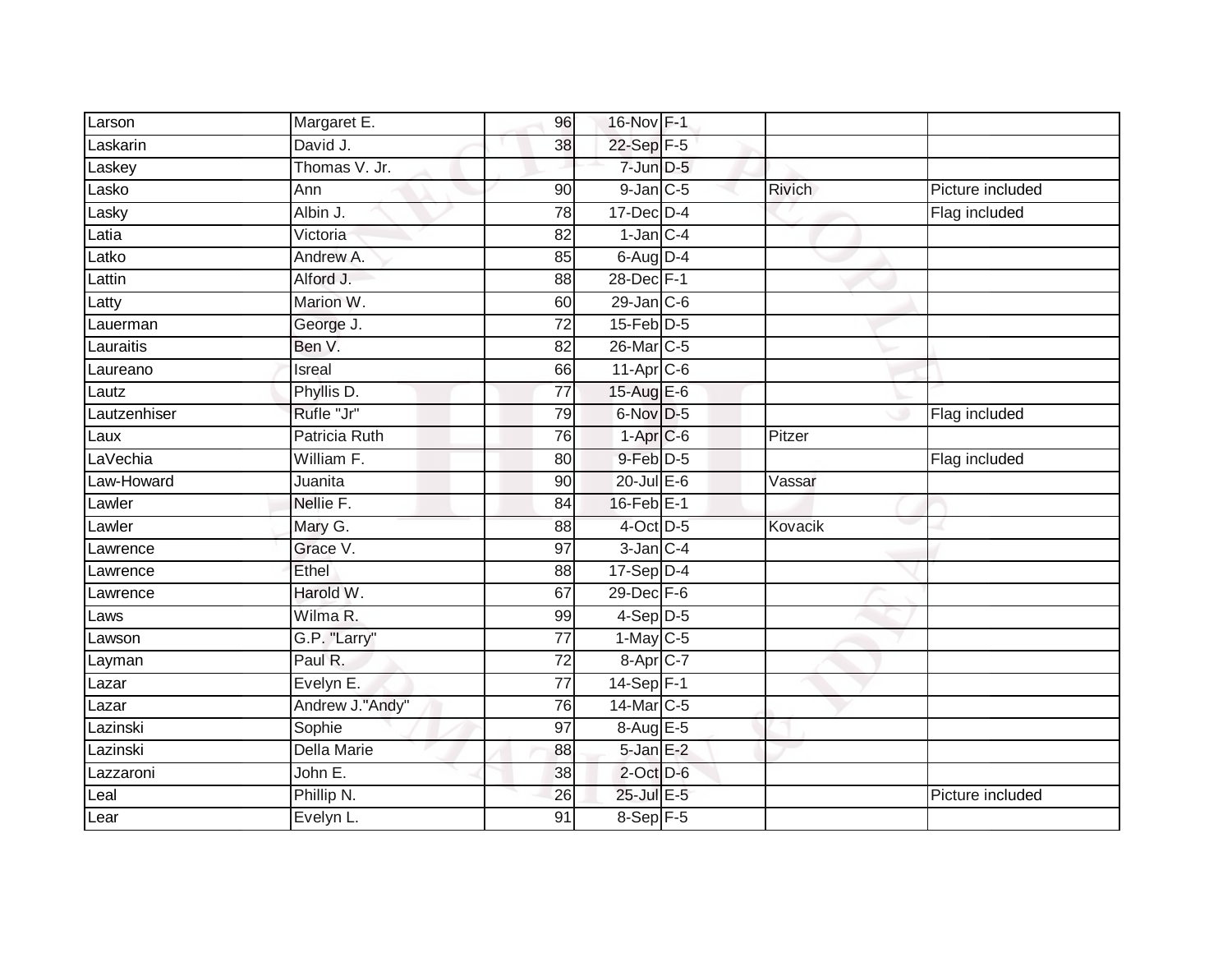| Learman         | David J.           | 68              | $3-Feb$ E-5     |                    | Flag included |
|-----------------|--------------------|-----------------|-----------------|--------------------|---------------|
| Leathurby       | Hazel C.           | 90              | 15-Mar D-6      |                    |               |
| Lecyk           | Sheryl R.          | 49              | 27-Sep D-5      |                    |               |
| Ledbetter       | Blanche A.         | 69              | $18$ -Dec $D-6$ |                    |               |
| Lederman        | Aileen Margaret    | $\overline{95}$ | $18-Sep$ D-6    |                    |               |
| Lee             | Patricia "Patty"   | 56              | $20$ -Aug D-6   | Psaros             |               |
| Lee             | Alice Mae          | 60              | 7-Feb C-5       |                    |               |
| Lee             | Ernest H.          | 90              | $15-Sep$ $F-6$  |                    |               |
| Leek            | Joe G.             | 90              | 13-Mar C-7      |                    |               |
| Legg            | Mervin C.          | 79              | $5$ -Jun $C$ -5 |                    | Flag included |
| Leggins         | Crummie M.         | 78              | 8-Jan C-4       |                    |               |
| Legler          | Richard F. "Teeny" | 68              | $27 -$ Jul E-6  |                    |               |
| Lehmann         | Marilyn Ann        | 63              | $9$ -Jan $C$ -5 |                    |               |
| _ehnhoff        | Roanld             | $\overline{73}$ | $10-AugE-5$     |                    |               |
| e <sub>ka</sub> | Daniel J.          | 25              | 29-Jun E-5      |                    |               |
| Lemanski        | Robert "Bob"       |                 | 27-May C-7      |                    | Flag included |
| Lemieux         | Agnes H. "Aggie"   | 57              | $4$ -Jun $C-4$  | <b>Brys</b>        |               |
| Lemon           | Wanda              | 81              | 19-May E-6      |                    |               |
| Lenzini         | Ida M.             | 88              | $9-Sep$ $D-7$   | Esola              |               |
| Leo             | John F.            | 78              | 14-Dec F-2      |                    | Flag included |
| Leoanrd         | Willis E.          | 87              | $13-Sep D-5$    |                    | Flag included |
| Leonard         | Henry Z.           | 91              | 29-Aug E-6      |                    |               |
| Lepp            | Anna H.            | 93              | $23$ -May C-6   |                    |               |
| Lesniak         | Mae Ann            | 79              | $2$ -Apr $C$ -4 |                    |               |
| Lesnick         | <b>Bernadine</b>   | 84              | 20-Mar C-6      | Frisinger          |               |
| Lesniewski      | Pearl              | 89              | 18-Oct E-5      | <b>Januchowski</b> |               |
| Lessard         | Edmond D. "Eddie"  | $\overline{82}$ | $16$ -Jan $C-4$ |                    |               |
| Lessard         | Evelyn L. Belle    | 72              | $20$ -Feb $C-3$ |                    |               |
| Lessner         | Leona A.           | $\overline{74}$ | 30-Jul D-4      |                    |               |
| Lessner         | Mildred L.         | 77              | $7 - Aug$ $D-5$ |                    |               |
| Letellier       | Martha M.          | 73              | 14-Nov E-5      | Pivovarnik         |               |
| Letta           | Dorothy Walker     |                 | $23$ -Jan $C-5$ |                    |               |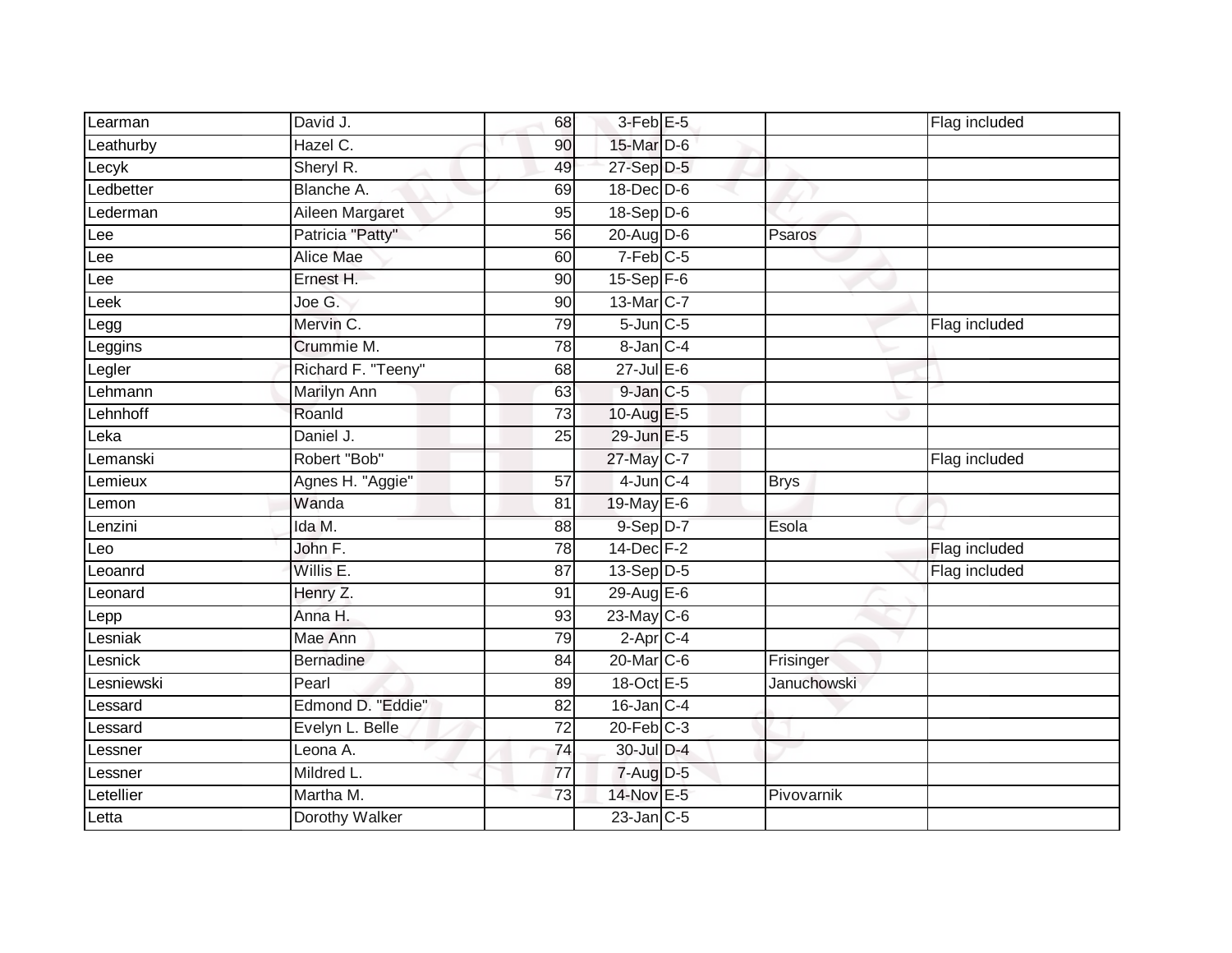| Letts       | Barbara Elizabeth       | 59              | 19-Mar C-5             | $\overline{C}$ addy |                                    |
|-------------|-------------------------|-----------------|------------------------|---------------------|------------------------------------|
| Levendouski | Stanley                 | 59              | $1-AugE-6$             |                     |                                    |
| Levin       | Leo                     | 93              | 19-Dec D-5             |                     |                                    |
| Levin       | Saul S. D.D.S.          | 92              | $14-Sep$ F-1           |                     | Flag included                      |
| Levin       | Peter                   | 59              | $5-Aug$ D-6            |                     |                                    |
| Lewandowski | Frank J. "Lever"        | 83              | $21$ -Jan $ C-7 $      |                     | Flag included                      |
| Lewandowski | Lawrence "Larry"        | $\overline{37}$ | $1-Apr$ <sub>C-6</sub> |                     |                                    |
| Lewandowski | John J. Sr. "Lever" Sr. | $\overline{73}$ | $21$ -Jun $E-5$        |                     |                                    |
| _ewicki     | Maria                   | 89              | $15$ -Feb $D-5$        |                     |                                    |
| Lewis       | Gwendolyn               | $\overline{52}$ | $1-Feb$ C-5            |                     |                                    |
| Lewis       | Florence P.             | 91              | 19-May E-6             |                     |                                    |
| ewis        | Woodrow E.              | 86              | 18-Dec D-6             |                     |                                    |
| _ewis       | Larkin "Sparky"         | 76              | 26-Jan C-5             |                     |                                    |
| _ewis       | Gregg A.                | 36              | 10- $Feb$ $E-6$        |                     |                                    |
| _ewis       | Marian Rose             | 84              | 14-Aug D-6             | Reel                |                                    |
| Lewis       | Karen A.                | 57              | 24-Oct E-5             |                     |                                    |
| _ewis       | Richard N.              | $\overline{82}$ | $5$ -Oct $F-1$         |                     |                                    |
| _ewis       | Robert C.               | 75              | $1$ -Jan $C$ -5        |                     |                                    |
| Lewman      | Sandra Grace            | 39              | $29$ -Jan $C$ -6       |                     |                                    |
| Leyba       | Porfirio K. "Phil"      | 80              | $1-AugE-5$             |                     | Flag included                      |
| Libassi     | Matthew A.              | 44              | 16-Aug E-5             |                     |                                    |
| Lichtward   | <b>William Walter</b>   | 85              | $1-Feb$ $C-5$          |                     |                                    |
| Lickwar     | Helen                   | 83              | $23$ -Aug $E-6$        | Magyar              |                                    |
| Liedtky     | August A.               | 98              | $20$ -Dec $D$ -6       |                     |                                    |
| Lieser      | Edward R. "Mr. Louie"   | 65              | $24$ -Apr $C$ -6       |                     | Picture inlcuded                   |
| Lieth       | Thomas E.               | 67              | $21$ -May C-5          |                     |                                    |
| Lightcap    | Marian                  | $\overline{74}$ | $18$ -Jul $E$ -6       |                     | Picture included                   |
| Lightcap    | Marian L.               |                 | 25-Jun D-5             | Weist               |                                    |
| Lihota      | Helen                   | 88              | $14$ -Apr $E - 4$      | Wachowicz           | Full name Helen Lihota<br>Robinson |
| Limbach     | Norbert A.              | 70              | 25-Nov D-6             |                     |                                    |
| Limback     | Norman Sr.              | 71              | $8$ -Dec $F - 5$       |                     |                                    |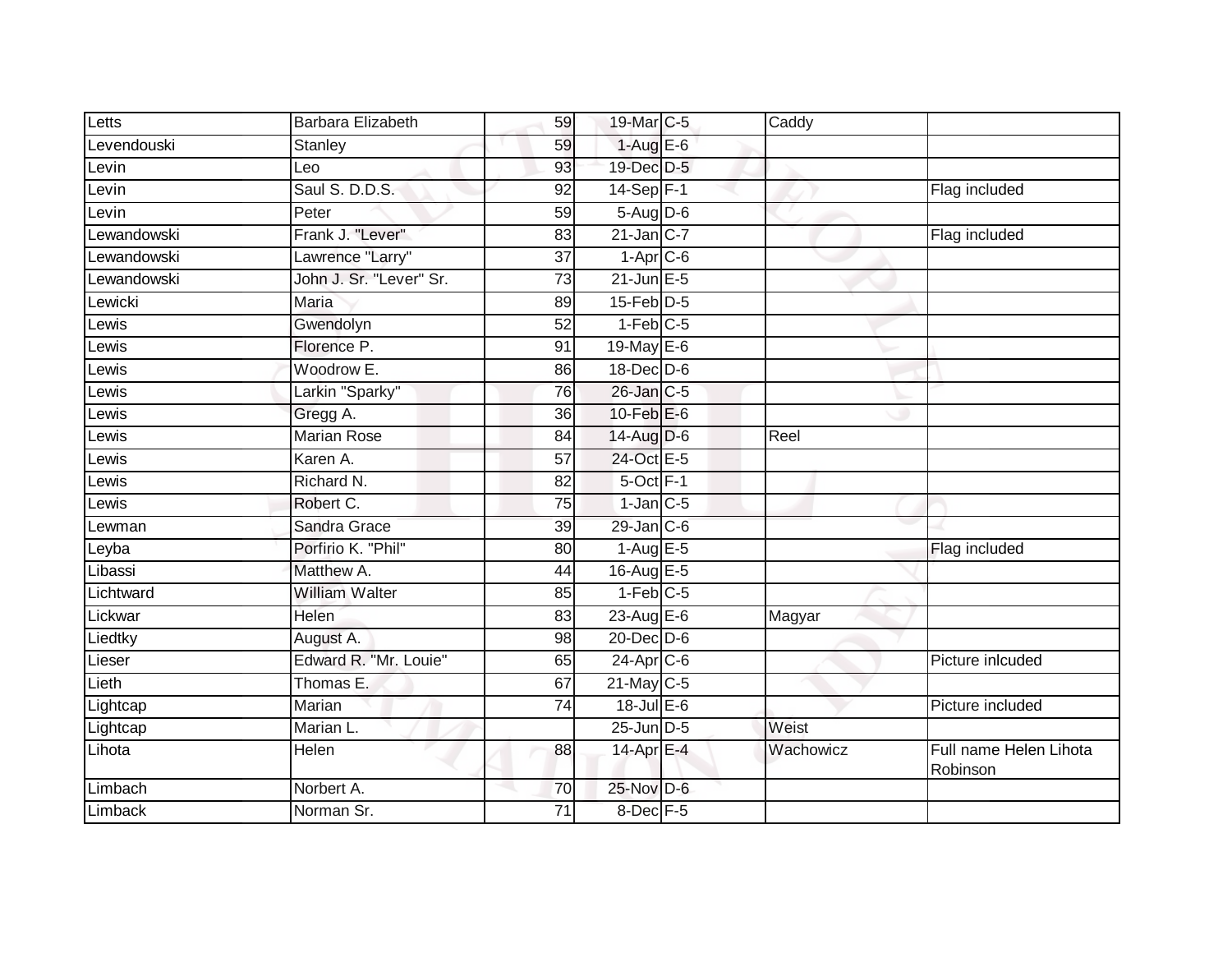| Lindberg     | Ruby I.            | 79              | $2-Sep$ $D-5$          | Letumo     |                                          |
|--------------|--------------------|-----------------|------------------------|------------|------------------------------------------|
| Lindberg     | Daryl E.           | 75              | $3-Nov$ F-6            |            |                                          |
| Linde        | Geneva A.          | 70              | 25-Mar C-6             |            |                                          |
| Linden       | Florence G.        | 86              | 14-Apr E-3             | Gindi      |                                          |
| Lindenberg   | Sidney W. "Bud"    | $\overline{78}$ | $2$ -May C-5           |            | Flag included                            |
| Lindner      | Warren E.          | 82              | 31-Jan C-5             |            |                                          |
| Lindner      | Dorothy A.         | 75              | $2-Sep D-5$            |            |                                          |
| Lindquist    | Richard G. "Dick"  | 90              | $6$ -Mar $ C$ -5       |            |                                          |
| Lindstedt    | Olga E.            | 91              | 12-Mar C-5             |            |                                          |
| Lindstrom    | Georgia A.         | 97              | $21-Sep$ F-1           | Luthringer | Full name Georgia A.<br>Lindstrom Hannon |
| Line         | Renee V.           | 81              | $1-Feb$ <sub>C-5</sub> |            |                                          |
| Link         | Alma "Jeanne"      | 82              | 25-May C-5             |            |                                          |
| Linn         | Kerry Ann          |                 | 18-Mar C-6             |            |                                          |
| Linn         | Fern L.            | 97              | $12$ -Aug $D-6$        |            |                                          |
| Linos        | Andrew             | $\overline{73}$ | 4-Mar C-5              |            |                                          |
| Lintner      | Darlene Mae        | 57              | 6-Nov D-5              |            |                                          |
| Lintz-Bailey | <b>Mary Helen</b>  | 77              | 6-Sep D-5              |            |                                          |
| Linvill      | Cheryl D.          | 34              | 28-Jan C-5             | Lacy       |                                          |
| Lipkovitch   | Kenneth "Kenny"    | 31              | 18-May $C-6$           |            |                                          |
| Lipner       | Herbert D.         |                 | $23-Sep$ D-6           |            | Flag included                            |
| Lipner       | Marlene            | 82              | $5-Aug$ $D-6$          | Cherbo     |                                          |
| Lippman      | Bonnie B.          | 94              | 14-Aug D-6             | Wheeler    |                                          |
| Lisman       | <b>John Norman</b> | 82              | $11-Nov$ D-6           |            |                                          |
| Listenberger | Lewis L.           | 83              | 15-Nov D-7             |            |                                          |
| Litherland   | Traviolia M. "Red" | $\overline{81}$ | $17-Oct$ $E-6$         |            | Flag included                            |
| Litton       | Kenneth A.         | 78              | $3-Nov$ F-6            |            | Flag included                            |
| Litz         | John E. (Ed)       | $\overline{73}$ | $22$ -Feb $D-5$        |            |                                          |
| Lively       | Dale Alan "Doc"    | 52              | 8-Jan C-4              |            |                                          |
| Lively       | Mildred F.         | 86              | 29-Nov D-7             |            | Full name Mildred F.<br>Lively Roth      |
| Livengood    | Ceceilia Earleen   | 45              | 30-Nov F-1             |            |                                          |
| Livingston   | <b>Ethel Irene</b> | 82              | $2$ -Mar $C$ -5        |            |                                          |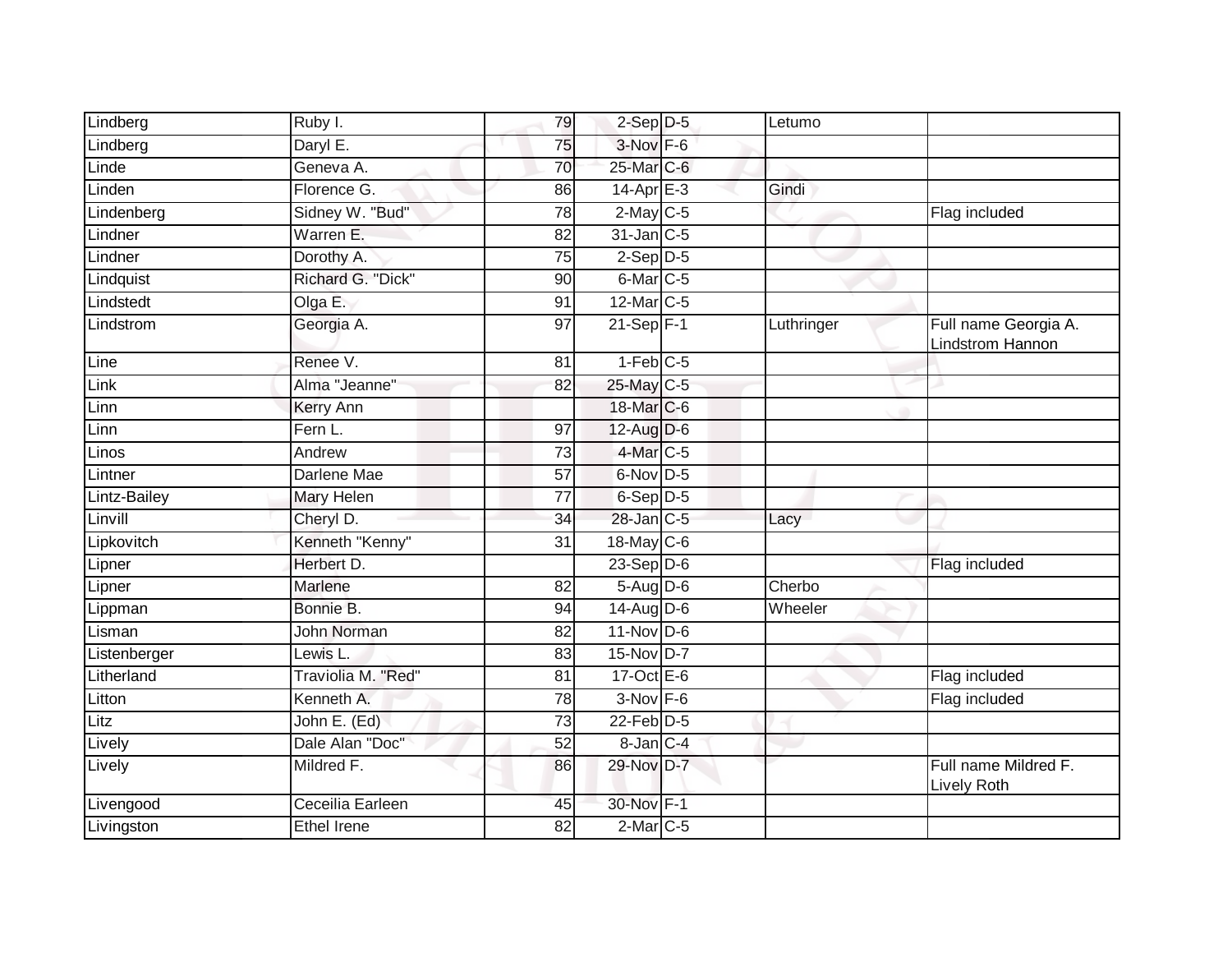| Livovich        | Andrew "Andy"                 | 85              | $20$ -Jan E-6     |         | Flag included                        |
|-----------------|-------------------------------|-----------------|-------------------|---------|--------------------------------------|
| Lizak           | Alojz S. "Al"                 | 55              | 30-Jun E-5        |         |                                      |
| Llanes          | <b>Jesus Guerrero "Jesse"</b> | 75              | 13-Dec D-6        |         |                                      |
| <b>Ilijanic</b> | Raphael J.                    | 85              | $14$ -May C-5     |         | Flag included                        |
| Loane           | Clarence M.                   | 91              | $9$ -May $C$ -6   |         |                                      |
| Loar            | Betty "Ammy"                  | 85              | $7-Mar$ C-5       |         |                                      |
| Loar            | William Thomas "Tom"          | 88              | $12$ -Apr $D$ -6  |         |                                      |
| Loayza          | Mary L. "Uma"                 | 83              | $14$ -Dec $F-2$   |         |                                      |
| Lobdell         | Anna                          | 85              | 8-Nov D-5         |         |                                      |
| Lockett         | Ola Mae Pastor                | 68              | $19-Apr$ D-6      |         |                                      |
| Lockhart        | J.W.                          | 73              | 27-Nov D-5        |         |                                      |
| Lockridge       | Lydia Ida                     | 92              | 4-Oct D-5         |         |                                      |
| Lofgren         | Mary L.                       | 87              | 27-Dec D-5        |         |                                      |
| Lofrano         | Margarita A.                  | 82              | $13$ -Feb $ C$ -6 | Cracco  |                                      |
| Lofton          | Ronald                        | 53              | 30-Dec D-5        |         |                                      |
| Loftus          | Michael                       | 62              | 2-Mar C-5         |         |                                      |
| Logan           | Foster H.                     | 85              | 9-Apr C-5         |         |                                      |
| Lohman          | Carolyn                       | 52              | $5$ -Oct $F-1$    |         |                                      |
| Lohse           | Dorothy M.                    | 79              | 27-Apr C-6        |         |                                      |
| $L$ ollis       | Edward K.                     | 34              | 31-Oct D-6        |         |                                      |
| Lollis          | G. Dale                       | 56              | 8-Nov D-5         |         |                                      |
| Long            | Josephine A.                  | $\overline{84}$ | $27$ -Apr $C$ -6  |         |                                      |
| Long            | Alice Imogene                 | 91              | $19$ -Feb $C-5$   | Hoffman |                                      |
| Long            | Thomas J.                     | 68              | $15$ -May C-5     |         |                                      |
| Longmore        | Jeanne                        | 63              | $13$ -Jul $F-2$   |         | Full Iname Jeanne<br>Longmore Janiak |
| Longmore        | Larry R.                      | 65              | $20$ -Feb $C-3$   |         |                                      |
| Lopez           | Manuel Jr.                    | 79              | $4-Feb$ C-6       |         | Flag included                        |
| Lopez           | <b>Tyler Dennis</b>           |                 | $3$ -Jan $C$ -5   |         |                                      |
| Lopez           | Caroline Ruth "Cuddles"       | 34              | 28-Mar C-5        |         |                                      |
| Lopez           | Domingo                       | 67              | 21-May C-5        |         |                                      |
| Lopez           | <b>Boniface Barney</b>        | 84              | 6-Dec D-5         |         |                                      |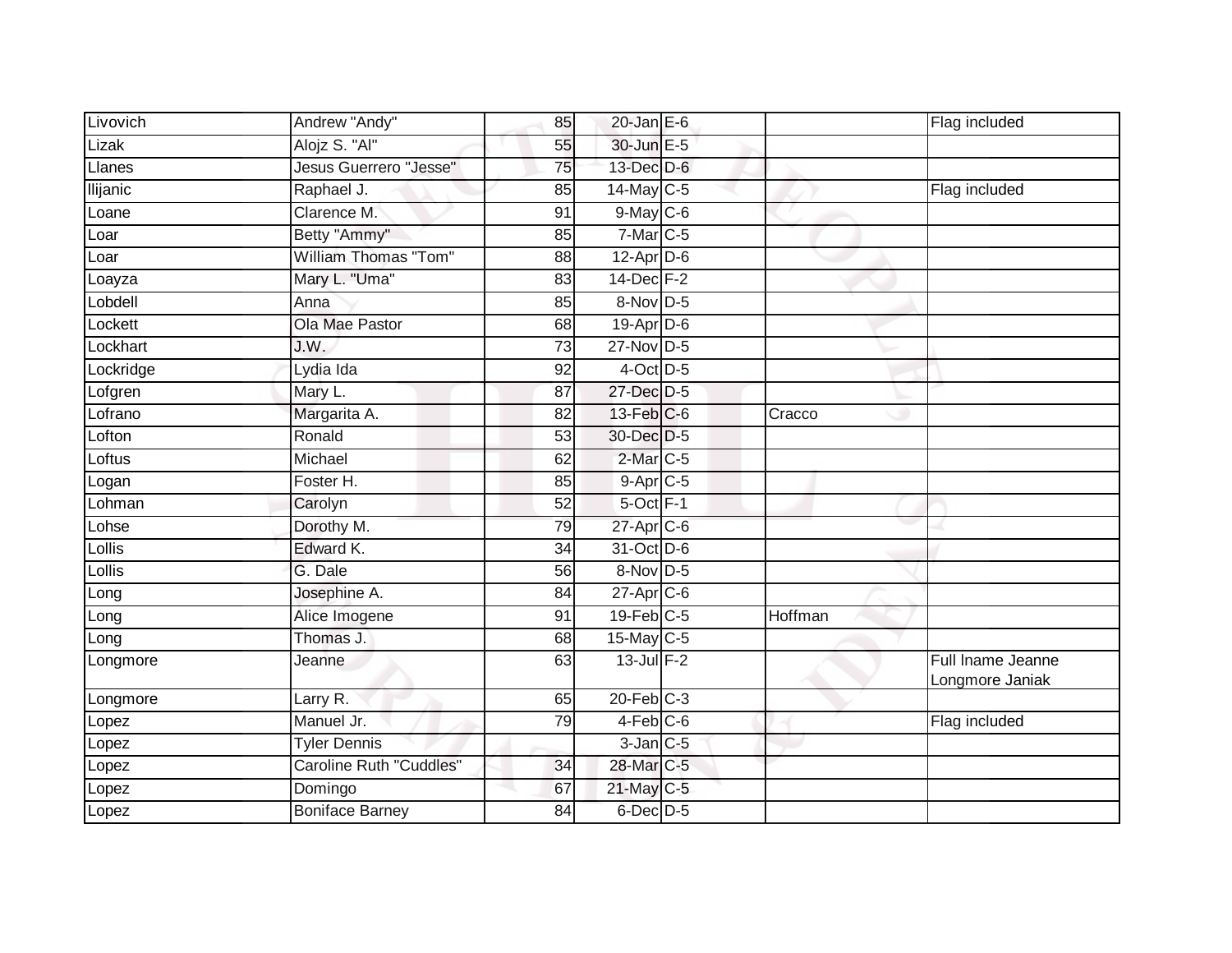| Lopin            | John D.             | 82              | $10$ -Jun $C-4$        |             | Flag included |
|------------------|---------------------|-----------------|------------------------|-------------|---------------|
| Lord             | Gertrude Elaine     | 66              | 12-Nov D-3             | Schultz     |               |
| Lorence          | Joseph V.           | 83              | $8$ -Jul $D$ -6        |             |               |
| Lorig            | Angela C. S.F.O.    | 77              | $10$ -Apr $C$ -6       | Muni        |               |
| Los              | Monica "Minnie"     | 89              | 13-Oct F-5             | Rybicki     |               |
| Lott             | Elizabeth M.        | 80              | $14$ -Jan $C-6$        |             |               |
| $_{\text{Lotz}}$ | Becky L.            | $\overline{57}$ | 22-Jun $F-1$           | Sharkey     |               |
| Louis            | Lottie H.           | 82              | 30-Mar <sub>IC-5</sub> | <b>Buda</b> |               |
| Louthan          | <b>Betty</b>        | 65              | $25$ -May C-5          |             |               |
| Lovas            | Joanne L.           | 70              | $9$ -Oct $D-5$         |             |               |
| Lovas            | Joanne L.           | 70              | 29-Jul D-5             |             |               |
| Lovasko          | Matt                | 22              | 22-Sep F-5             |             |               |
| Lovasko          | Henry J.            | 85              | 10-Apr C-6             |             |               |
| Loverich         | Arthur F.           | 89              | 17-Aug F-1             |             | K of C Symbol |
| Lovich           | Victor              | 91              | 18-Feb C-5             |             |               |
| Lovrinic         | <b>Thelma Ruth</b>  | 85              | 27-Dec D-5             | Lowe        |               |
| Lovrinich        | Stephen M.          | $\overline{77}$ | 27-May C-7             |             | Flag included |
| Lowe             | John C.             | 86              | $21$ -Feb $C-5$        |             |               |
| Lowenstine       | Maurice Richard Jr. |                 | 29-Nov D-6             |             |               |
| Loza             | Ludwik "Louis"      | $\overline{77}$ | 18-Apr C-5             |             |               |
| Lozanovski       | Luba                | 84              | $21$ -Jun $E - 5$      |             |               |
| Lozenkovski      | Zorka               | 76              | $2-Sep$ D-5            |             |               |
| Lozow            | Rebecca             | 97              | 29-May C-4             |             |               |
| Lubek            | John A.             | 82              | 29-Jun E-5             |             |               |
| Lucas            | Judith D.           | 55              | 22-Aug E-5             |             |               |
| Lucchese         | Bernice "Nanny"     | 93              | 31-Mar E-5             |             |               |
| Luce             | Charles W.          | 61              | 13-Apr C-6             |             |               |
| Luchene          | Madaline M.         | 95              | $5$ -Dec $D$ -6        |             |               |
| Luchene          | Albert              | 79              | 7-Jan C-4              |             |               |
| Luchene          | Helen               | 86              | 20-Jun E-6             |             |               |
| Luckiewicz       | William             | 86              | $6$ -Dec $D-5$         |             |               |
| Luckiewicz       | <b>Helen</b>        | 85              | 30-Nov F-1             | Syjut       |               |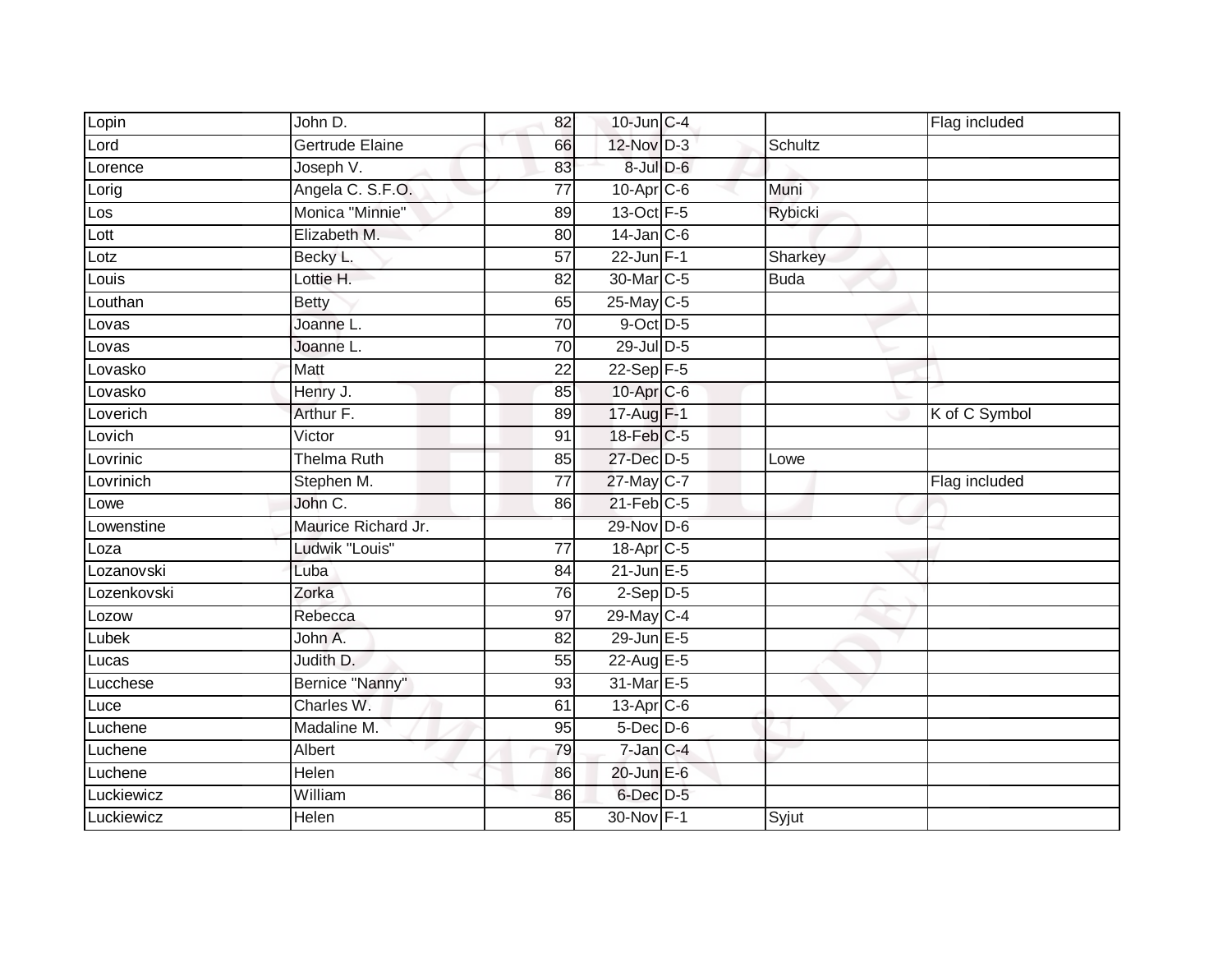| Ludington         | <b>Mary Alice</b>                | 86 | 30-Jul D-4      |             |                                      |
|-------------------|----------------------------------|----|-----------------|-------------|--------------------------------------|
| Ludington         | Kenneth Eber                     | 76 | $4$ -Jan $C$ -5 |             |                                      |
| Ludtke            | Sophia W.                        | 86 | $23$ -Jan $C-5$ | Carnowski   | Full name Sophia W.<br>Ludtke Hajduk |
| Ludwig            | Elvira Piroska                   |    | 4-Oct D-5       | Konrad      | Picture included                     |
| Lukas             | Paul W.                          | 82 | 30-Oct D-6      | Lukasiewicz | Flag included                        |
| Luke              | Lillie                           |    | 29-Dec F-6      |             |                                      |
| Luke              | Reason R.                        | 79 | 31-Mar E-6      |             |                                      |
| Lukish            | George                           | 76 | 19-Apr D-7      |             |                                      |
| Lukowitz          | Phyllis W.                       | 86 | $5$ -Jun $C$ -5 |             |                                      |
| Lukowski          | Edward A. Jr.                    | 88 | $23$ -Jul $D-4$ |             |                                      |
| Lula              | Edward A.                        | 73 | $2-AprC-4$      |             | Flag included                        |
| Lula              | Samuel G. "Sam"                  | 84 | $9$ -Dec $D$ -6 |             | Flag included                        |
| Lule              | Maria C.                         | 77 | $7-Sep$ E-6     |             |                                      |
| Lumbreras         | David                            | 42 | $1-Oct$ $D-4$   |             | Flag included                        |
| Lund              | Richard W.                       | 78 | 14-May C-5      |             | Flag included                        |
| Lund              | Larry Alan                       | 58 | 7-Oct D-5       |             |                                      |
| Lundy             | Suzanne M.                       | 69 | $4$ -Oct D-6    |             |                                      |
| Luniewski         | Ann H. "Jean" "The Rose<br>Lady" | 85 | 24-Nov F-5      | Piotrowski  |                                      |
| Luptak            | Joseph                           | 91 | 8-Nov D-5       |             |                                      |
| Lusby             | Awinna Rose "Win"                | 68 | 23-Aug E-7      |             |                                      |
| Lusk              | Fred M.                          | 87 | $22-Sep$ F-5    |             |                                      |
| Lusk <sup>-</sup> | Arline L.                        | 63 | $12$ -Dec $D-7$ | Frigo       |                                      |
| Lustina           | Hermine "Mimi"                   | 73 | $1-Sep$ F-5     | Aloia       |                                      |
| Lustro            | Fredrick W. Sr.                  | 58 | $29$ -Dec $F-6$ |             |                                      |
| Lute              | Raymond E. Sr.                   | 95 | $20$ -Jul $E-6$ |             |                                      |
| Lute              | June M.                          | 50 | 6-May C-6       |             |                                      |
| Lutes             | Donald L. Sr.                    | 85 | 4-Mar C-5       |             |                                      |
| Lutman            | Charles A.                       | 69 | 20-Mar C-6      |             | Flag included                        |
| Lutz              | Charlotte G.                     | 75 | 17-Sep D-4      | Carlson     |                                      |
| Lyerla            | Chester L.                       | 56 | 12-Apr D-6      |             | Flag included                        |
| Lynch             | Charles J.                       | 72 | 28-Jun E-5      |             | Flag included                        |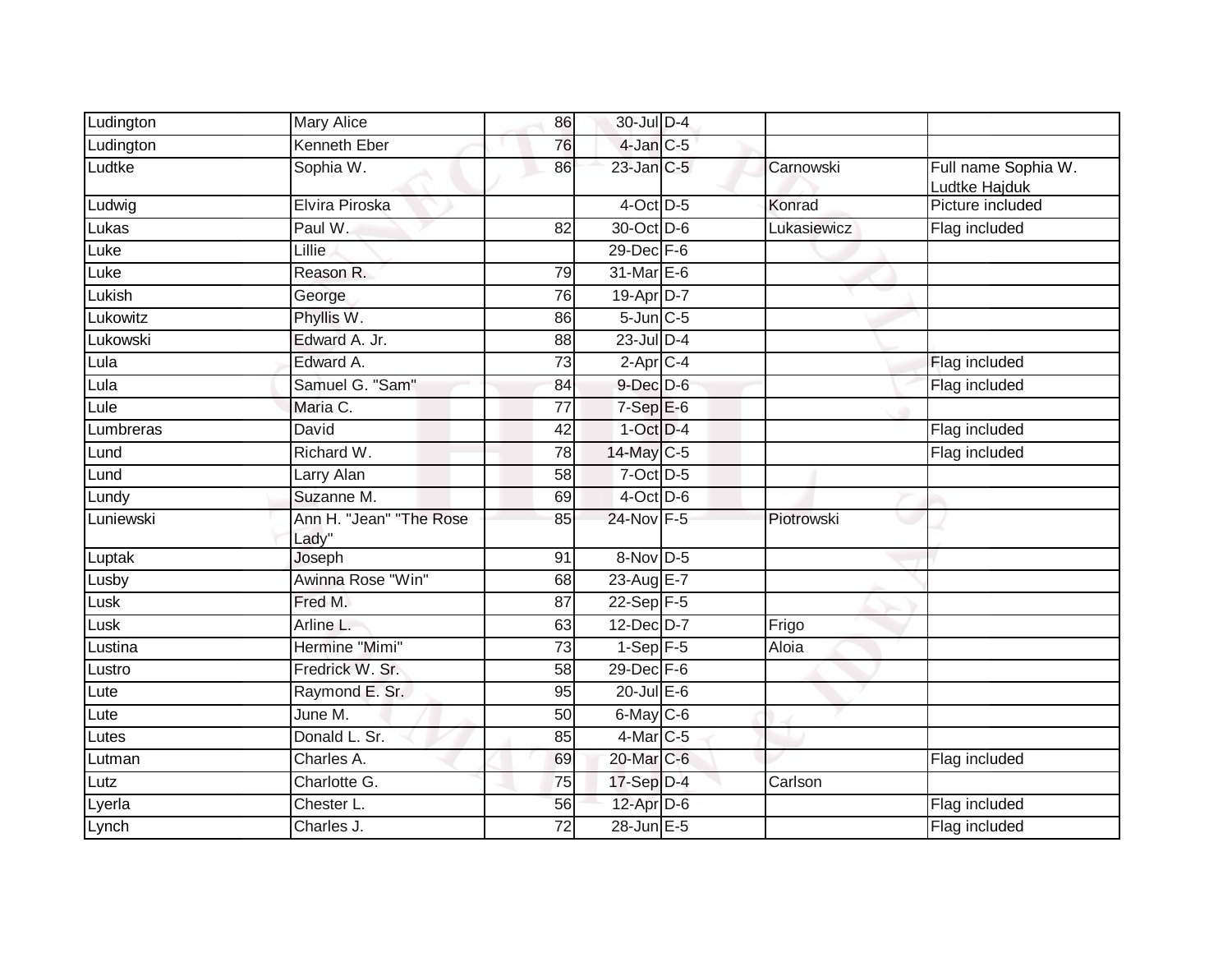| Lynn    | Rena B.           | 95              | $21$ -Feb $C-5$         |          |               |
|---------|-------------------|-----------------|-------------------------|----------|---------------|
| Lynn    | <b>Walter Lee</b> | 59              | $18$ -Jan $C$ -5        |          |               |
| Lynn    | Robert J.         | 86              | 28-Feb C-5              |          | Flag included |
| Lynn    | Mary A.           | 82              | $18$ -Aug F-5           | Riebe    |               |
| Lyons   | Duane V. Sr.      | 68              | $23$ -Jun $F-5$         |          |               |
| Lyons   | Frances M.        | 76              | $18-Oct$ <sub>E-5</sub> | Brummett |               |
| Lyons   | Mary Rita         | 74 <sub>1</sub> | $23$ -Jun $F-5$         |          |               |
| Lyzenga | Shirley H.        | 70              | 22-May $C-7$            |          |               |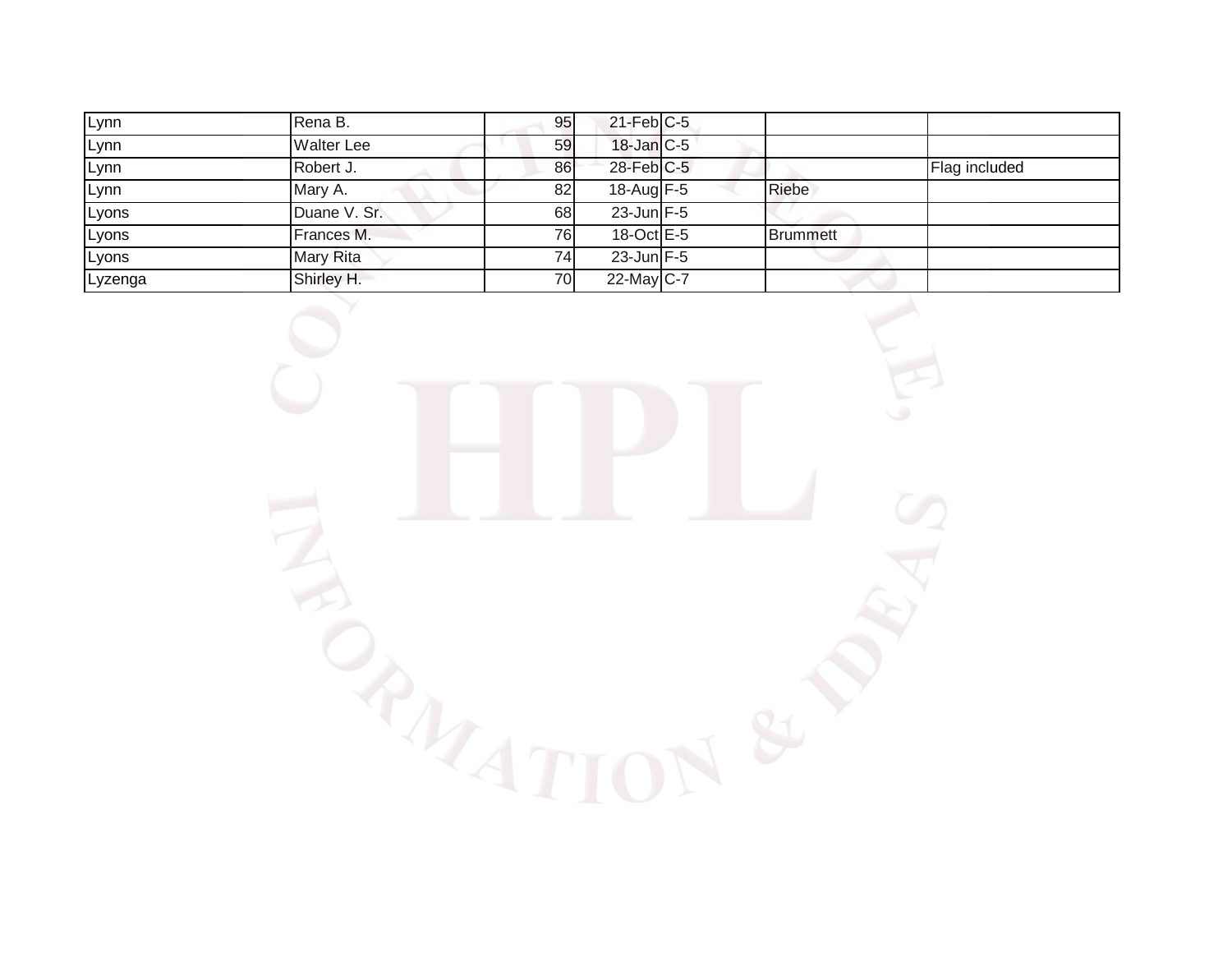| <b>Surname</b>     | <b>Given</b>            | Age             | <b>Date</b>          | Page | <b>Maiden</b>   | <b>Note</b>                  |
|--------------------|-------------------------|-----------------|----------------------|------|-----------------|------------------------------|
| Macak              | Angeline                | 45              | 18-Nov D-6           |      | <b>Budrazic</b> | Picture included             |
| Mace               | Marjorie A.             | 70              | 14-Jun E-6           |      |                 |                              |
| MacGregor          | JoAnne M.               | 52              | $23$ -May C-6        |      |                 |                              |
| <b>Machalk</b>     | Gayle A.                | 45              | $24$ -Jul D-5        |      |                 |                              |
| Machnikowski       | Leonard                 | 75              | 23-Oct D-6           |      |                 |                              |
| Machuca            | <b>Nadine Elizabeth</b> | 60              | 19-Apr D-7           |      | <b>Stout</b>    |                              |
| Maciejewski        | Walter C.               | 78              | 22-May C-7           |      |                 |                              |
| Mack               | Helen K.                | 79              | $8-$ Sep $F-5$       |      |                 |                              |
| <b>Mack</b>        | Marlene                 | 63              | 18-May C-6           |      |                 |                              |
| Mackey             | Katherine E.            | $\overline{72}$ | $1-Nov$ D-5          |      | Pedersen        |                              |
| Mackiewicz         | Richard                 | 56              | 27-Dec D-5           |      |                 |                              |
| Mackowski          | Josephine "Jo"          | 82              | $9$ -Dec $D$ -6      |      | Krzeminski      |                              |
| MacLennan          | Penny                   | 38              | 8-Jan C-5            |      | Shegich         |                              |
| MacLeod            | Elsie M.                | 90              | $4$ -Dec $D$ -6      |      |                 |                              |
| Macnider           | Dorothy P.              | 92              | 4-Apr <sub>C-6</sub> |      | <b>Helfers</b>  |                              |
| Macocha            | Jean M.                 | 65              | 31-Mar E-5           |      | Havran          |                              |
| Madagame           | Dolores L.              | 70              | 7-Aug D-5            |      |                 |                              |
| Maday              | John K.                 | 55              | 28-Apr E-6           |      |                 |                              |
| Madejczyk          | Stephanie E.            | 74              | $22$ -Feb $D-5$      |      |                 |                              |
| Madison            | Terri                   | 47              | 18-Aug F-5           |      | Lee             |                              |
| <b>Madix</b>       | <b>Mildred</b>          | $\overline{74}$ | $5-Aug$ $D-6$        |      | Wilson          |                              |
| Madrueno           | Pamela G.               | 54              | 22-Nov C-7           |      |                 |                              |
| Madvek             | Rose                    | 72              | $17-Aug$ F-1         |      |                 |                              |
| Mae                | <b>Beulah</b>           | 77              | $13$ -Jun $E-6$      |      |                 |                              |
| <b>Maffie</b>      | Helen T.                | 84              | $21$ -Feb $C-6$      |      |                 |                              |
| Magallanes         | R. Daniel               | $\overline{75}$ | $13$ -Feb $ C-6 $    |      |                 | Flag included                |
| Magdaz             | Martina                 | 68              | 13-May C-7           |      |                 | Marina (Magdaz)<br>Magdziarz |
| Magdziarz (Magdaz) | Martina                 | 68              | 13-May C-7           |      |                 |                              |
| Maggi              | Beverly J.              | 69              | 23-Jun F-5           |      |                 |                              |
| Magione            | Mary                    | 83              | $4$ -Jul $E$ -6      |      |                 |                              |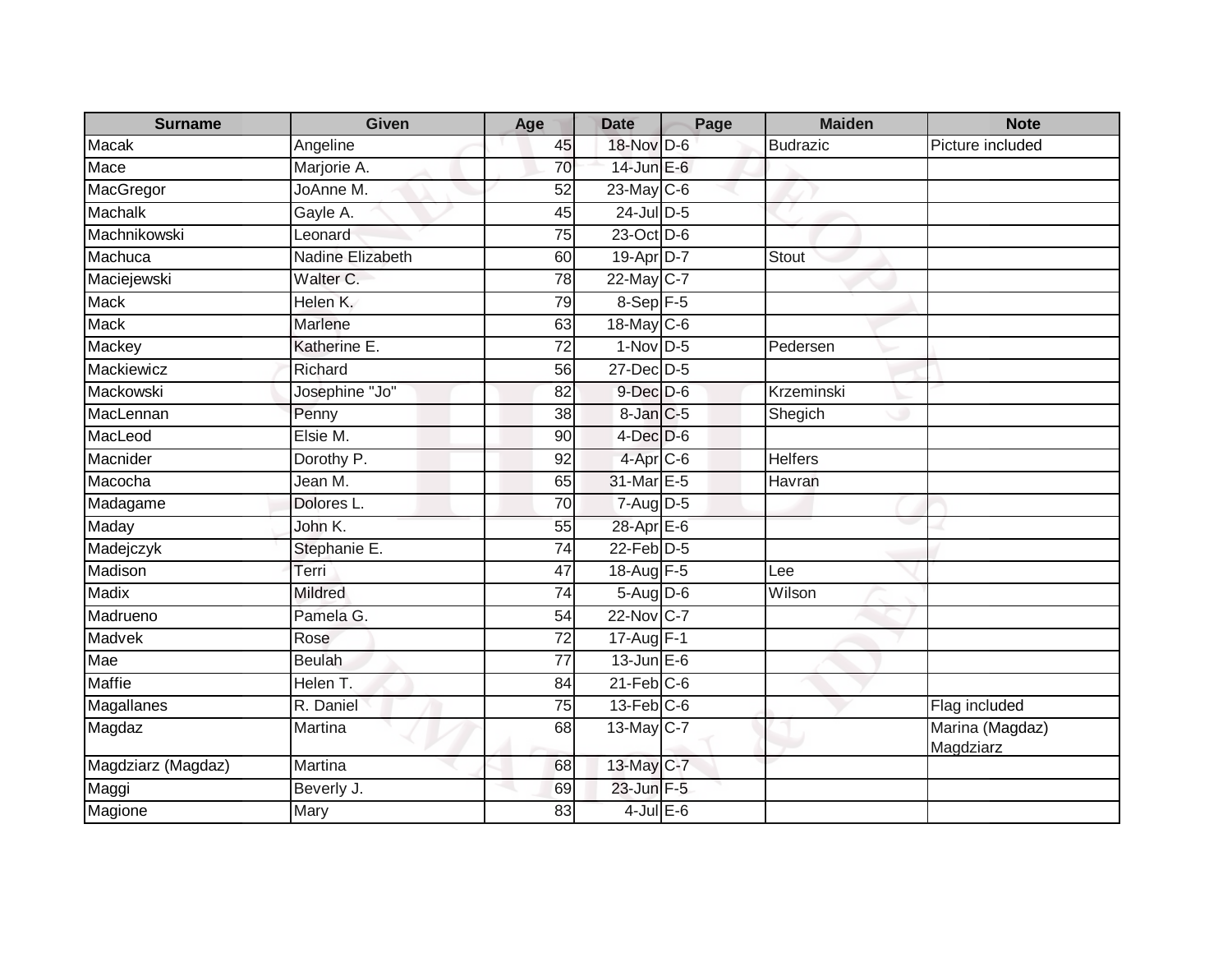| Mahaffey     | Raymond Sr.          | 72 | 12-Oct E-5       |                 | Flag included                                  |
|--------------|----------------------|----|------------------|-----------------|------------------------------------------------|
| Mahan        | Irene                |    | 17-Sep D-4       |                 |                                                |
| Mahoney      | <b>Ruth</b>          | 80 | 7-May C-6        |                 |                                                |
| Mainhurst    | <b>Beulah Mae</b>    | 77 | $17$ -Jun $D-5$  |                 | Full name Beulah Mae<br><b>Guyer Mainhurst</b> |
| Majeski      | Joseph (Majes) Jr.   | 80 | $26$ -Jan $C$ -5 |                 |                                                |
| Majeski      | Edmund John "Bimpie" | 82 | 28-Mar C-5       |                 | Flag included                                  |
| Makarowski   | Walter J. Sr.        | 91 | 8-Jun C-7        |                 |                                                |
| Makarowski   | Irene M.             | 78 | $4-Nov$ D-5      | Kaminsky        |                                                |
| Makay        | Helen J.             | 79 | $20 - Apr$ $C-6$ |                 |                                                |
| Makela       | Siiri                | 96 | 27-Nov D-5       |                 |                                                |
| Makler       | Larry A.             | 54 | $2$ -Dec $D-6$   |                 |                                                |
| Makovec      | Louise F.            | 84 | 22-May C-7       |                 |                                                |
| Malcom       | Mary Lee             | 69 | 28-Nov D-7       |                 |                                                |
| Malczynski   | <b>Stella</b>        | 90 | $18 -$ Jul E-6   | Badowski        |                                                |
| Maldonado    | Pastor Domingo       | 54 | 25-Feb C-8       |                 |                                                |
| Malecha      | Aloysius F.          | 80 | $1-Nov$ D-5      |                 | Flag included                                  |
| Maleski      | Mary T.              | 79 | 28-Jun E-5       |                 |                                                |
| Malinowski   | Alma M.              | 83 | 24-Jul D-5       | Weber           |                                                |
| <b>Malis</b> | Helen                | 74 | $6$ -Jun $C$ -5  | Radivan         |                                                |
| <b>Malis</b> | Andrew M.            | 88 | $26$ -Jun $D-6$  |                 |                                                |
| <b>Malis</b> | Marianne             |    | 27-Aug D-4       |                 |                                                |
| Malizzo      | Olympia E. "Libby"   | 88 | $2$ -May C-5     |                 |                                                |
| Mallett      | Harriet A.           | 88 | 20-May C-7       | Schillo         |                                                |
| Malmquist    | Anton E.Sr. "Tony"   | 85 | $31$ -May $D-6$  |                 |                                                |
| Maman        | John Jr.             | 82 | 6-Dec D-5        |                 | Flag included                                  |
| Mamunski     | Celia                | 86 | $5-Mar$ C-4      |                 |                                                |
| Mancera      | Philip               | 71 | $6$ -Jul $E$ -6  |                 |                                                |
| <b>Manes</b> | Josephine            |    | 26-Feb D-4       | <b>DiPietro</b> |                                                |
| Manfredo     | John                 | 74 | $9$ -Jan $C$ -6  |                 |                                                |
| Mann         | David Lee            | 55 | 7-Nov D-6        |                 |                                                |
| Mann         | Cecil H. Jr.         | 77 | $18$ -Feb $C-5$  |                 | Flag included                                  |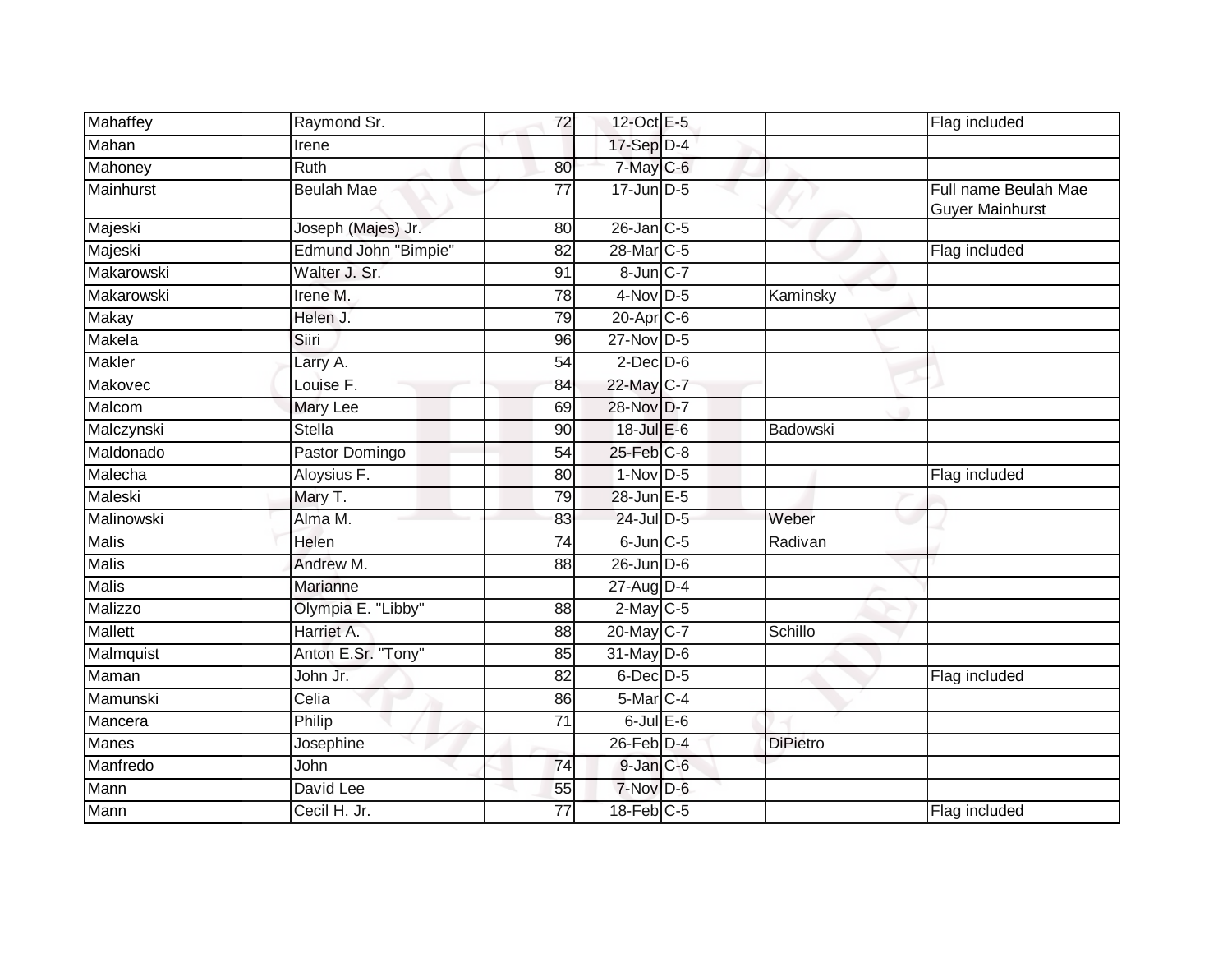| Manning         | Elsie B.              | 81              | 6-Oct F-5             |              |                  |
|-----------------|-----------------------|-----------------|-----------------------|--------------|------------------|
| Manning         | Peter A.              |                 | $4$ -Mar $C$ -5       |              |                  |
| <b>Manos</b>    | Clara D.              | 88              | $23$ -Jul $D-3$       | Zappa        |                  |
| Manske          | Dorothy               | 79              | $19-Sep$ $E-6$        |              |                  |
| Manske-Flanigan | Bernice C.            | $\overline{82}$ | 8-Oct D-3             |              |                  |
| Mantel          | Lolita A.             | 69              | $16$ -Feb $E-1$       |              |                  |
| Manzuk          | John Jr.              | 83              | $28$ -Jan $C-5$       |              |                  |
| Marabeas        | Marion A.             | 85              | $5-$ Sep $D-6$        | Mavronicles  |                  |
| Maravich        | Ann                   | $\overline{75}$ | $5$ -Dec $D$ -6       |              |                  |
| Marcinek        | Virginia L.           | 68              | 4-Mar <sub>C-5</sub>  |              |                  |
| Marciniak       | Marion                | 94              | 17-Dec D-4            |              |                  |
| Marcotte        | Theresa               | 87              | $11$ -Jun $C-4$       |              |                  |
| <b>Mares</b>    | Margarita             | 87              | $18$ -Jan $C-5$       |              | Picture Included |
| Mariacher       | Doris M.              | 72              | 21-Mar <sub>C-5</sub> |              |                  |
| Mariacher       | William M.            | 76              | 8-Oct D-3             |              |                  |
| Marino          | Larry D.              | 61              | 24-Sep D-4            |              |                  |
| <b>Marion</b>   | Lee                   | 61              | 28-Aug D-5            |              |                  |
| Markiewicz      | Harry A.              | 83              | 24-Apr C-6            |              |                  |
| Markle          | Richard L "Red"       | $\overline{71}$ | $11-Sep$ D-5          |              | Flag included    |
| <b>Markley</b>  | Bernard E."Bernie"    | $\overline{56}$ | 22-Oct D-3            |              |                  |
| Markley         | Vera E.               | 89              | 19-Sep E-6            |              |                  |
| Marko           | Ruth E.               | 78              | 15-Mar D-7            | <b>Hodis</b> |                  |
| Markopoulos     | Mary A.               | 43              | 30-Nov F-1            |              |                  |
| Markovich       | Charles T. "Charlie"  | 79              | $4$ -Jul $E$ -6       |              | Flag included    |
| Markowski       | Marion "Trouble"      | 75              | 30-Nov F-1            | Dicharo      |                  |
| <b>Marks</b>    | Henry Sr.             | 77              | $3$ -Jan $C$ -5       |              |                  |
| <b>Marks</b>    | <b>Rhoda Delphine</b> | 46              | $12$ -Jul E-5         |              |                  |
| Marlatt         | Nina M.               | $\overline{71}$ | 13-Nov D-5            | <b>Clark</b> |                  |
| Marlin          | Evelyn "Hopp"         | 81              | $9$ -Jan $C$ -6       |              |                  |
| Marlowe         | Elizabeth             | 82              | $2$ -May C-6          | Triaicoff    |                  |
| Marquardt       | L. Arlite             | 85              | 15-May C-5            |              |                  |
| Marroni         | Vincent A.            | $\overline{36}$ | 14-Dec F-2            |              |                  |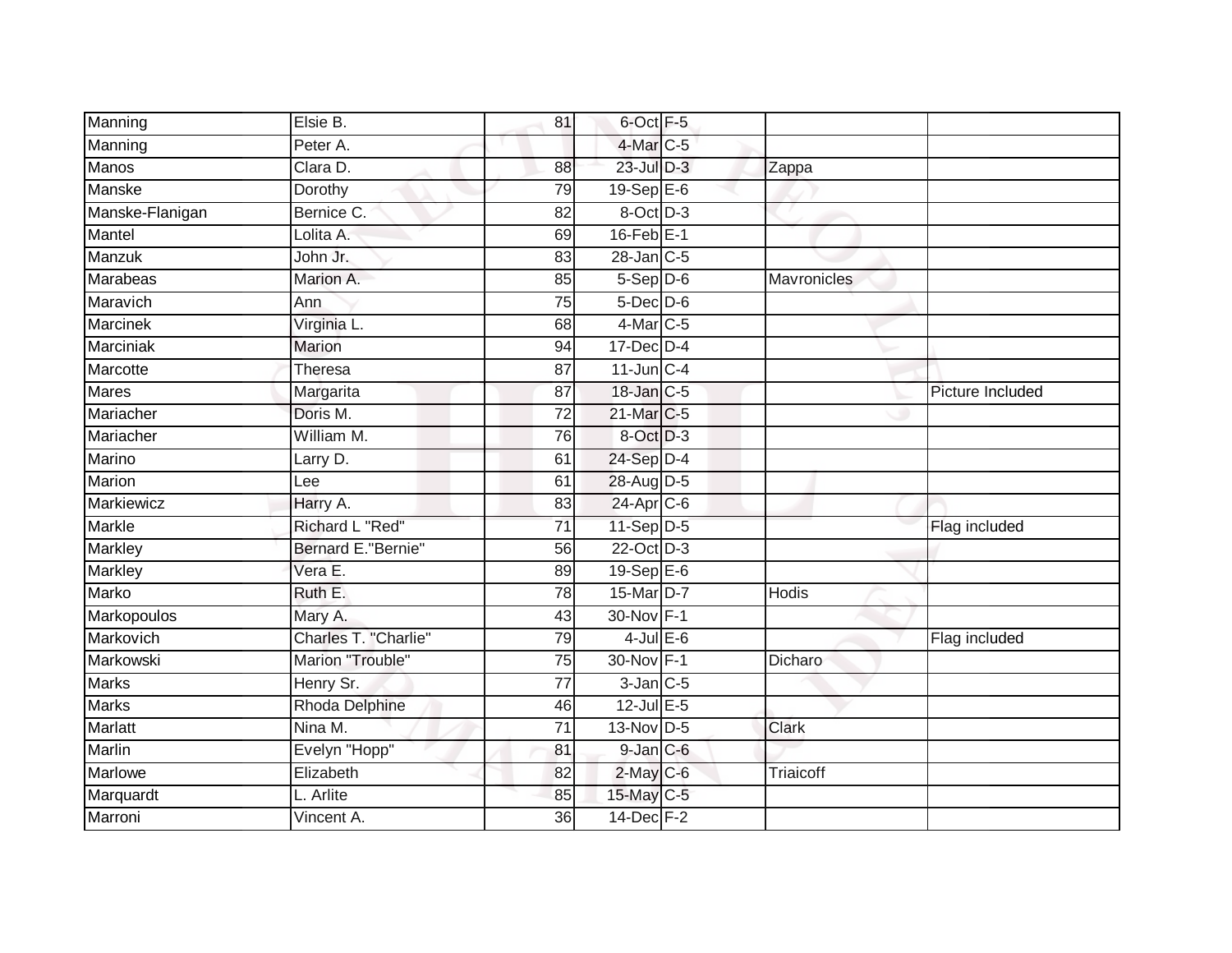| <b>Marrs</b>    | Robert L.             | 67              | $2$ -Aug E-5            |              | Flag included                                    |
|-----------------|-----------------------|-----------------|-------------------------|--------------|--------------------------------------------------|
| Marschak        | Jean                  | 81              | 30-Apr C-5              |              |                                                  |
| Marsden         | Jean                  | 74              | 25-Mar C-6              |              |                                                  |
| Marsh           | Helen                 | 80              | 13-Aug D-4              |              |                                                  |
| Marshall        | Dennis E.             | 62              | $21$ -Oct D-6           |              |                                                  |
| Marshall        | Imogene               | 85              | $10$ -Dec $D-4$         | Hogge        |                                                  |
| Marshall        | Wilbur James Dr.      |                 | $8$ -Jul $D$ -6         |              |                                                  |
| Marshall        | William Jr.           | 64              | 11-May C-6              |              |                                                  |
| Martin          | Deborah M.            | 45              | 18-Sep D-6              |              |                                                  |
| <b>Martin</b>   | <b>Marie</b>          | $\overline{54}$ | 12-Mar C-5              | <b>Blake</b> |                                                  |
| Martin          | Lorraine Ann "Lorrie" | 34              | $11-Apr$ <sub>C-6</sub> |              |                                                  |
| Martin          | <b>Myrtle Vivian</b>  | $\overline{87}$ | $12$ -May E-8           | Houcks       | Full name Myrtle Vivian<br><b>Martin Witters</b> |
| <b>Martin</b>   | Sallie M.             | $\overline{78}$ | $23-Sep$ D-6            |              |                                                  |
| Martin          | Aubrey W.             | 84              | 28-Dec F-1              |              |                                                  |
| <b>Martin</b>   | Irene L.              | 78              | 10-Sep D-4              | Dunbar       |                                                  |
| Martinez        | Adalia                | 77              | 21-Oct D-6              |              |                                                  |
| Martinez        | Francisco "Paco"      | 61              | 5-Aug D-6               |              |                                                  |
| Martinez        | <b>Juan Manuel</b>    | 21              | 6-Apr C-5               |              |                                                  |
| Martinez        | James R."Jimbo"       | 53              | 31-Aug E-6              |              |                                                  |
| Martinez        | Cristina              | $\overline{59}$ | $19$ -Jan $C$ -6        |              |                                                  |
| Martinez        | Esther B.             | 71              | $13-Sep$ D-5            |              |                                                  |
| Martinez        | Juvel                 |                 | $2$ -Feb $C$ -6         |              |                                                  |
| <b>Martinez</b> | Alejandro E.          | 19              | 30-May C-4              |              |                                                  |
| Martinmaki      | Alice                 | 84              | 30-Jun E-5              |              |                                                  |
| Martino         | Daniel S.             | $\overline{73}$ | $20$ -Feb $C-3$         |              |                                                  |
| Martinovich     | Drago                 | 79              | 31-Jul D-5              |              |                                                  |
| Marvel          | Kenneth S.            | 39              | 24-Nov F-5              |              |                                                  |
| <b>Marx</b>     | Leo R.                | 81              | 22-Mar D-4              |              |                                                  |
| Marx            | <b>Hazel Marie</b>    | 83              | 2-Mar <sub>C-5</sub>    |              |                                                  |
| Mascarello      | Leo R.                |                 | 8-Mar D-5               |              |                                                  |
| Masny           | Nancy H.              | 64              | 6-Mar <sub>C-5</sub>    |              | Full name Nancy H. Inch-<br>Masny                |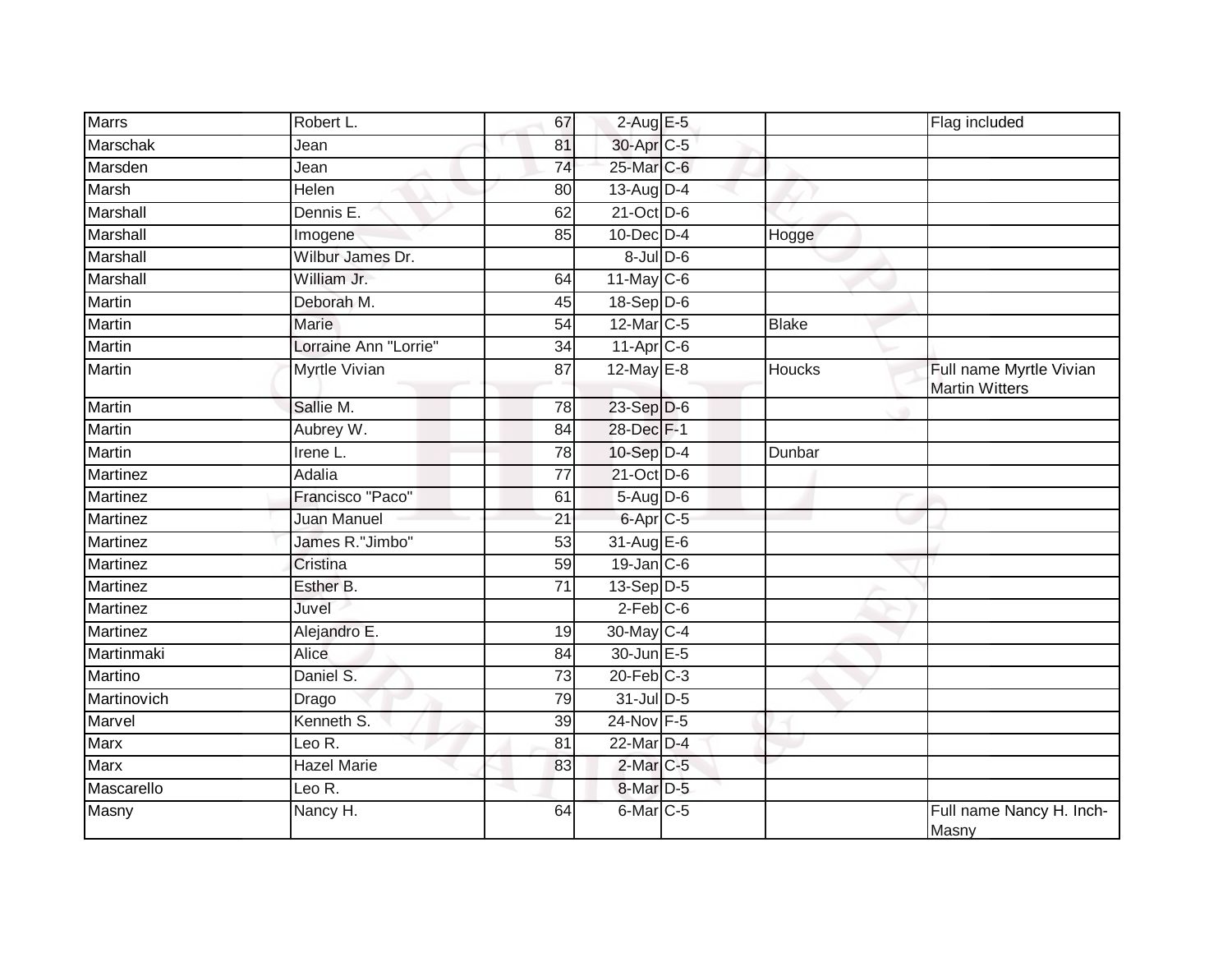| Mason           | <b>Christina Lucille</b> | 63              | 10-Jun C-5                       |                 |                  |
|-----------------|--------------------------|-----------------|----------------------------------|-----------------|------------------|
| Mason           | Oscar                    | 93              | 29-Aug E-6                       |                 |                  |
| Mason           | Darrell Wayne            | 52              | 26-Feb D-4                       |                 |                  |
| Massie          | Fred L.                  | 73              | 24-May D-5                       |                 |                  |
| Mast            | Ceinwen M. "Cie"         | 95              | $15$ -Jan $C-4$                  | <b>Davies</b>   |                  |
| Mastej          | Sophie                   | 86              | $2-Sep$ D-5                      |                 |                  |
| Matalin         | Denise C.                | 33              | 28-Nov D-7                       | Mendez          |                  |
| Mathews         | Joan B.                  | 80              | 17-May D-5                       | <b>Blaschke</b> |                  |
| Mathieson       | Norene                   | 84              | $11$ -Jul $E-6$                  | Reardon         |                  |
| <b>Mathis</b>   | Georgia A.               | 87              | $21 - \text{Aug}$ <sub>D-5</sub> |                 |                  |
| Matkovich       | Mary                     | 82              | 22-Mar D-4                       |                 |                  |
| Matkovich       | Marie                    |                 | $8$ -Feb $D-5$                   |                 |                  |
| Matokar         | Veronica P.              | 84              | 8-Apr <sub>IC-7</sub>            | Lipowski        |                  |
| Matonovich      | Joseph John "Joker"      | 84              | 7-Aug D-5                        |                 | Picture included |
| Matteson        | LeRoy                    | 91              | 18-Feb C-5                       |                 |                  |
| <b>Matthews</b> | David D. "Red"           | 71              | 10-Jan C-5                       |                 | Flag included    |
| Mattingly       | Wilbur V.                | 68              | 14-Dec F-2                       |                 |                  |
| Mattingly       | Avis A.                  | 92              | 12-May E-7                       |                 |                  |
| Mattingly       | William I. "Bill"        | 80              | 23-Nov F-3                       |                 | Flag included    |
| <b>Matus</b>    | Eugene A.                | 68              | $14$ -Jan $C$ -6                 | Matusz          |                  |
| <b>Matusik</b>  | Mary                     | 85              | 20-May C-7                       |                 |                  |
| Maty            | Sophie R.                | 85              | 27-Dec D-5                       | Novak           |                  |
| Mau             | Raymond A.               | 73              | 16-Nov F-1                       |                 | Flag included    |
| Mauch           | Richard B.               | 82              | $16$ -Dec $D$ -6                 |                 |                  |
| Maxberry        | Mark Steven              | 42              | 6-Apr <sub>C-5</sub>             |                 | Flag included    |
| Maxwell         | Ben C.                   | 82              | $14$ -Feb $C-4$                  |                 |                  |
| <b>Maxwell</b>  | Jean Arlean              | 91              | 30-Nov F-1                       | <b>Hay</b>      |                  |
| May             | Naomi                    | 70              | $13$ -Jan $E-5$                  |                 |                  |
| May             | Jennie V.                | 90              | 16-Oct D-6                       | Crabtree        |                  |
| Mayer           | Irene $\overline{A}$ .   | 93              | 9-Oct D-5                        |                 |                  |
| Mayer           | <b>Charles August</b>    | $\overline{72}$ | 17-Aug F-1                       |                 |                  |
| Mayer           | Shirley M.               | 76              | 27-Dec D-5                       | <b>Miller</b>   |                  |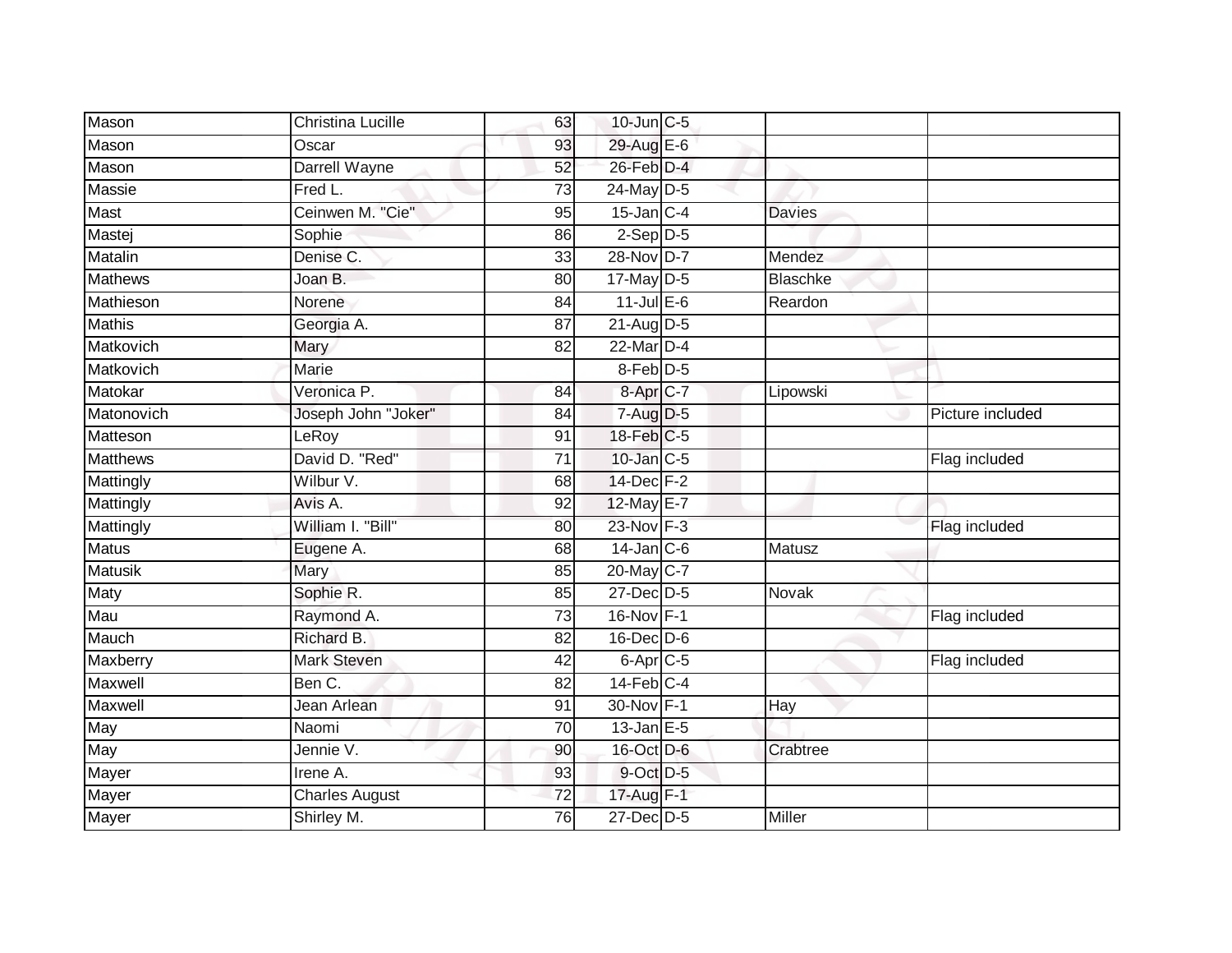| Mayerik            | John M. Sr.                    | 93'             | $21$ -Nov D-6     |                      |                                            |
|--------------------|--------------------------------|-----------------|-------------------|----------------------|--------------------------------------------|
| Maynard            | Ralph L.                       | 60              | 16-May C-6        |                      |                                            |
| Maynard            | Darrell A.                     | 46              | $4-Sep$ D-4       |                      |                                            |
| Mayoch             | Joe A.                         | 74              | $11$ -Jul E-6     |                      |                                            |
| Mazalan            | Paul J.                        | 80              | $10$ -Jul $D-5$   |                      | Flag included                              |
| Mazany             | Ruth O.                        | $\overline{74}$ | $28$ -Feb $C-5$   | <b>Jastrzebowski</b> |                                            |
| Mazar              | George M.                      | 79              | $10$ -Jul $D-5$   |                      |                                            |
| Mazur              | Clarence (Francis) OFM<br>Rev. | 84              | $1-Feb$ $C-5$     |                      |                                            |
| Mazurek            | Laura J. "Lori"                | 43              | $8-AugE-6$        |                      |                                            |
| <b>Mazurek</b>     | Jerome N. O.D. Dr.             | 76              | $10$ -Feb $E$ -6  |                      |                                            |
| <b>McAlpine</b>    | Jerry L.                       | 56              | 5-Aug D-6         |                      | Flag included                              |
| <b>McAuliffe</b>   | Judith A.                      | 61              | $20$ -Feb $C-3$   |                      |                                            |
| <b>McBain</b>      | June L.                        | $\overline{73}$ | $21$ -Feb $ C$ -6 |                      |                                            |
| <b>McCain</b>      | Peggy J.                       | 70              | 25-Aug F-5        | Shafer               |                                            |
| <b>McCall</b>      | Warren                         | 61              | 27-Apr C-6        |                      | Flag included                              |
| <b>McCandless</b>  | Lillian J.                     |                 | 12-Dec D-7        | Omilianowski         |                                            |
| <b>McCants</b>     | Ceason                         | 50              | $6$ -Nov D-5      |                      |                                            |
| <b>McCarter</b>    | Julie                          | 85              | $9-Nov$ F-2       |                      |                                            |
| <b>McCarthy</b>    | Anna R.                        | 85              | 25-Oct D-7        | Meconi               | Full name Anna R.<br>Gaddini McCarthy      |
| <b>McCarthy</b>    | Judy W.                        | 68              | $17$ -Feb $E-5$   |                      |                                            |
| <b>McCarty</b>     | James A.                       | 91              | 20-Dec D-6        |                      |                                            |
| <b>McCarty</b>     | DeLayne L. "Dee"               | 60              | $11$ -Jan D-6     |                      |                                            |
| McCasland          | Randall F.                     | 55              | $7 -$ Jul $F - 6$ |                      | Flag included                              |
| <b>McCaw</b>       | Wilma "Louise"                 | $\overline{71}$ | $4$ -Jun $C-4$    | Speaks               |                                            |
| <b>McCay</b>       | Rose                           | 81              | $28$ -Feb $C-5$   | Frankovich           |                                            |
| <b>McCay</b>       | Frank B.                       | 83              | 29-Mar D-5        |                      | Flag included                              |
| McChesney          | Jon David                      | 38              | 30-Oct D-6        |                      |                                            |
| <b>McChristian</b> | Arlene Diann                   | 48              | 21-Mar C-5        |                      |                                            |
| McClain            | Lee $\overline{B}$ .           |                 | $6$ -Jul $E$ -6   |                      |                                            |
| McClanahan         | Lillian B.                     | 87              | 11-Nov D-6        | Wisowarty            | Full name Lillian B.<br>Hanchar/McClanahan |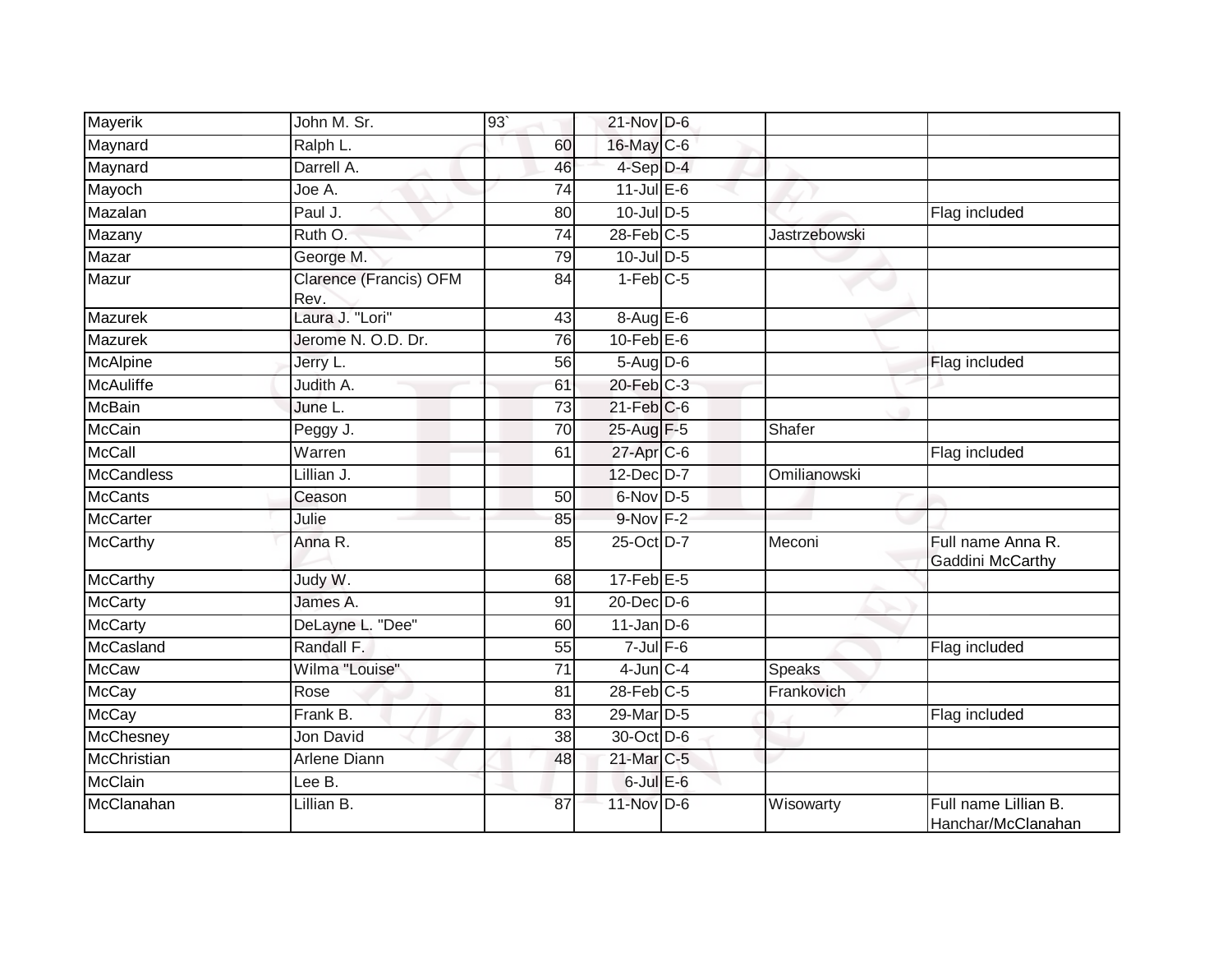| McClellan        | Chad KA9YLV                 | 28              | $21$ -Feb $C$ -6      |                   |               |
|------------------|-----------------------------|-----------------|-----------------------|-------------------|---------------|
| <b>McCluckie</b> | Nellie W.P.                 | 93              | 7-Mar C-5             |                   |               |
| <b>McClure</b>   | Charles R.                  | 75              | 28-Jul F-5            |                   |               |
| <b>McColly</b>   | <b>Betty Elaine</b>         | 72              | 19-Mar C-5            |                   |               |
| <b>McComas</b>   | Gwendolyn J.                | 83              | 18-May C-6            | <b>Brotherton</b> |               |
| <b>McCorkle</b>  | Phillip                     | 62              | $23$ -Jan $C-5$       |                   |               |
| <b>McCormack</b> | <b>Dorothy Mae</b>          | 71              | $9$ -Dec $D$ -6       | Miller            |               |
| McCormack        | James E.                    | 63              | $17-Sep$ D-4          |                   |               |
| <b>McCormick</b> | Peggy C.                    | 76              | 31-Mar E-5            |                   |               |
| <b>McCormick</b> | Arthur John                 | 88              | $20-Sep$ E-5          |                   |               |
| <b>McCoy</b>     | William R. Sr. "Mac" "Bill" |                 | 18-Apr <sub>C-5</sub> |                   |               |
| McCrary          | <b>Thomas Levoyd</b>        |                 | 24-Aug E-5            |                   |               |
| <b>McCubbins</b> | Laura Ann                   | 16              | $11$ -May C-6         |                   |               |
| <b>McCulloch</b> | <b>Mabel Gray</b>           | 98              | $1-Nov$ D-5           | LeFevre           |               |
| McCullough       | Raymond E. "Gene"           | 79              | $2$ -Nov $F-1$        |                   |               |
| McDaniel         | Seldon                      | 74              | $16$ -May C-5         |                   |               |
| McDaniel         | Louis                       | 72              | 14-Nov E-5            |                   | Flag included |
| McDermott        | Joseph "Bill"               | 76              | 13-Oct F-5            |                   | Flag included |
| <b>McDevitt</b>  | Betty C.                    | 78              | 23-Aug E-7            | Carline           |               |
| McDonald         | <b>Richard Allen</b>        | 67              | $13$ -Jan $E-5$       |                   |               |
| McDonald         | Fern                        | 92              | 17-Nov F-5            |                   |               |
| McDonald         | Jane                        | 74              | $15$ -Apr $C$ -6      | Manning           |               |
| McDougal         | Bertha M.                   | $\overline{71}$ | $14$ -Jan C-6         | Medley            |               |
| McDougall        | Regina M.                   | 89              | 27-Mar C-6            |                   |               |
| <b>McElroy</b>   | David "Mack" Sr.            |                 | $9-$ Sep $D-6$        |                   |               |
| <b>McElwain</b>  | Martha M.                   | 85              | 29-Aug E-6            |                   |               |
| McEwan           | Ora E.                      | 87              | $26$ -Feb $D-4$       |                   |               |
| <b>McFarland</b> | <b>Anthony Dwayne</b>       | 24              | 16-Mar C-5            |                   |               |
| <b>McGary</b>    | Mary J.                     | 69              | 18-Jan C-5            |                   |               |
| <b>McGee</b>     | Pearlie M.                  | 88              | 5-Sep D-6             |                   |               |
| <b>McGill</b>    | Marguerite B.               | 86              | 12-Dec D-7            |                   |               |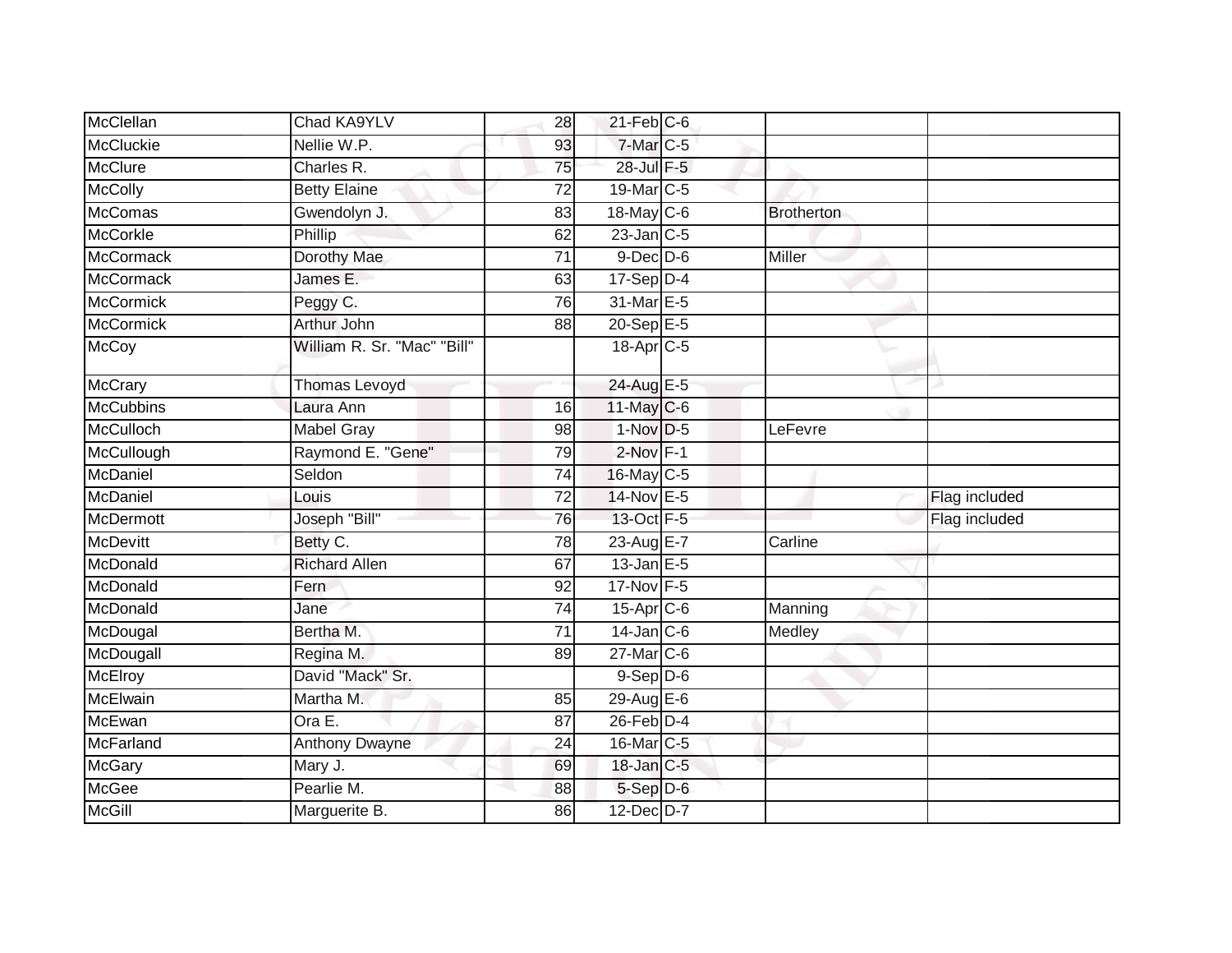| McGing          | Margaret Ellen         | 93              | $7$ -Jan $C-4$   |              |                                            |
|-----------------|------------------------|-----------------|------------------|--------------|--------------------------------------------|
| <b>McGinty</b>  | Henry J.               | 77              | $4$ -Dec $D-6$   |              |                                            |
| McGough         | <b>Mary Kay</b>        | 76              | $17$ -Apr $C$ -6 |              |                                            |
| <b>McGrath</b>  | Peter R.               | 73              | 18-Mar C-6       |              | Flag included                              |
| <b>McGrath</b>  | Rita E.                | 59              | 18-Jun D-4       |              |                                            |
| McGregor        | Norma L.               | 88              | $26$ -Feb $D-4$  |              | Full name Norma L.<br>McGregor Ward        |
| <b>McGuire</b>  | Martin J.              | 68              | $11$ -May C-7    |              |                                            |
| McHale          | James D.               | $\overline{73}$ | $17-Apr$ $C-6$   |              |                                            |
| McIntyre        | Samuel Brenton         | 80              | $16$ -Feb $E-1$  |              |                                            |
| McIver          | Lenore C.              | 99              | $10$ -Jan $C$ -6 | Hammond      |                                            |
| <b>McKay</b>    | Warren L. Jr.          | 38              | $11-AprC-6$      |              |                                            |
| <b>McKay</b>    | Ruby                   | 87              | 14-Sep F-1       | Perkins      |                                            |
| <b>McKee</b>    | Jeanne Lee             | 67              | 23-Mar C-7       | <b>Sacks</b> |                                            |
| <b>McKee</b>    | <b>Esther Mae</b>      | 93              | 20-Nov D-5       |              |                                            |
| <b>McKeown</b>  | William F.             | 73              | $9$ -Dec $D$ -6  | "Boog Aloo"  | Flag included                              |
| <b>McKinney</b> | William R.             | 71              | 24-Dec D-4       |              |                                            |
| <b>McKinney</b> | Carol Ann              | 59              | 8-Mar D-5        |              |                                            |
| <b>McKinney</b> | George Roger           | 85              | $11$ -Jan D-6    |              |                                            |
| <b>McKuhen</b>  | Vera Vivian            | 79              | 11-Mar C-5       |              | Full name Vera Vivian<br>Hoffpavir McKuhen |
| McLean          | <b>Corinne Ann</b>     | 70              | $25-Sep$ $D-6$   |              |                                            |
| McLean          | Jean                   | 79              | $29$ -May C-3    |              |                                            |
| <b>McMahon</b>  | Marcella A.            | $\overline{79}$ | $31$ -Jan $C-5$  | King         |                                            |
| <b>McMeans</b>  | Judith Ann             | 60              | $28$ -Feb $C-5$  | Ruge         |                                            |
| <b>McMurry</b>  | William A. "Wild Bill" | 58              | 29-Jul D-5       |              |                                            |
| McNally V       | <b>James Patrick</b>   | $\overline{46}$ | $5$ -Jun $C$ -5  |              |                                            |
| McPherson       | Olin "Oleo"            | 65              | $6$ -Jun $C$ -5  |              |                                            |
| McReynolds      | <b>Bennie</b>          | 87              | $14$ -Apr $E-3$  |              |                                            |
| Mead            | Joshua Alan            | 23              | $1$ -Jan $C$ -5  |              |                                            |
| Meade           | Harry W.               | 86              | 3-Jan C-5        |              |                                            |
| Mech            | <b>Dolores</b>         | 81              | 16-Jun F-5       | Grimmer      | Dolores Grimmer Kender<br>Mech Aloia       |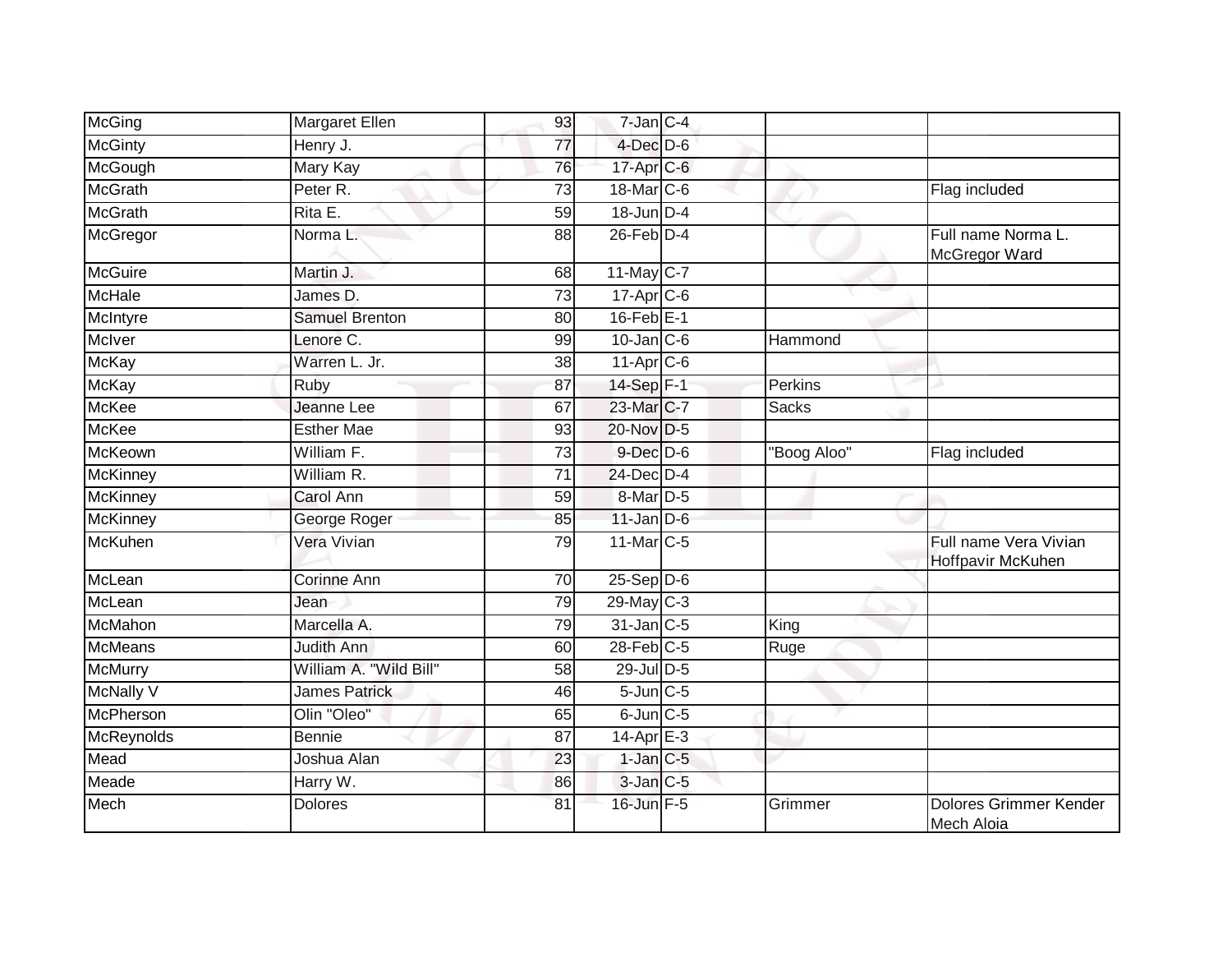| Mechtildis     | Sister M.(Elizabeth Gerle) |                 | $11$ -Jul $E-6$   |            |               |
|----------------|----------------------------|-----------------|-------------------|------------|---------------|
| Medeck         | Emma Ann                   | 76              | 17-May D-5        |            |               |
| Medina         | Aurora F.                  | 81              | $20$ -Aug D-6     |            |               |
| Medley         | Bill L.                    | 76              | 22-Apr C-7        |            | Flag included |
| Medonic        | Nicholas E. "Nick"         | 74              | 5-May E-6         |            | Flag included |
| Meeker         | Theodore J.                | 90              | $19$ -Jan $ C$ -6 |            |               |
| <b>Meeks</b>   | Darthula "Dot"             | 87              | $20$ -AugD-6      |            |               |
| <b>Meeks</b>   | Helen "Elsie"              | 82              | $9$ -Feb $D-5$    | Cvitkovich |               |
| Mehlenbeck     | Carol J.                   | $\overline{57}$ | 22-Aug E-6        |            |               |
| <b>Mehok</b>   | Ann                        | 94              | $5-$ Sep $D-6$    | Grachan    |               |
| <b>Mehok</b>   | Stephen J.                 | 76              | 4-Oct D-5         |            | Flag included |
| <b>Mehok</b>   | John                       | 98              | 26-Apr D-7        |            |               |
| Melcher        | Albert H.                  | 95              | 23-Jul D-4        |            |               |
| Melchor        | Julia                      | 87              | $1$ -Jan $C$ -5   |            |               |
| Meldahl        | Leonard A.                 | 76              | 24-Jun D-5        |            |               |
| Melendez       | John N. "I.C. John"        | 70              | $3$ -Jan $C$ -5   |            |               |
| Meljanac       | Ilija "Eli"                | 86              | $6$ -Dec $D$ -6   |            |               |
| Melton         | <b>Timothy Edward</b>      | 39              | 20-Mar C-6        |            |               |
| Melvan         | Norma V.                   |                 | $7$ -Jan $C$ -5   | Ferrini    |               |
| <b>Melvick</b> | George John                | 83              | 11-Mar C-5        |            |               |
| Mendez         | Thomas A.                  | 64              | 9-Sep D-7         |            | Flag included |
| Mendez         | Juana                      | 83              | 31-Aug E-6        |            |               |
| Mendiola       | Juan                       | $\overline{78}$ | $18$ -Feb $C-5$   |            | Flag included |
| Mendoza        | Reynaldo Jr. "Ray"         | 44              | $21-Sep$ F-1      |            |               |
| <b>Mentink</b> | Marlene D.                 | 69              | $28$ -Feb $C-5$   |            |               |
| Menzyk         | Flora Josephine            | 79              | 28-Sep F-5        |            |               |
| Mercado        | Everado                    | 72              | $15$ -Feb $D-5$   |            |               |
| Merhalski      | Joseph Timothy "Joe"       | 31              | 9-Oct D-6         |            |               |
| Meriam         | Vida                       | 90              | 26-Oct E-6        |            |               |
| Merry          | Geneva H.                  | 55              | 15-Jan C-4        |            |               |
| Meschede       | John D.                    | 60              | 18-May C-6        |            |               |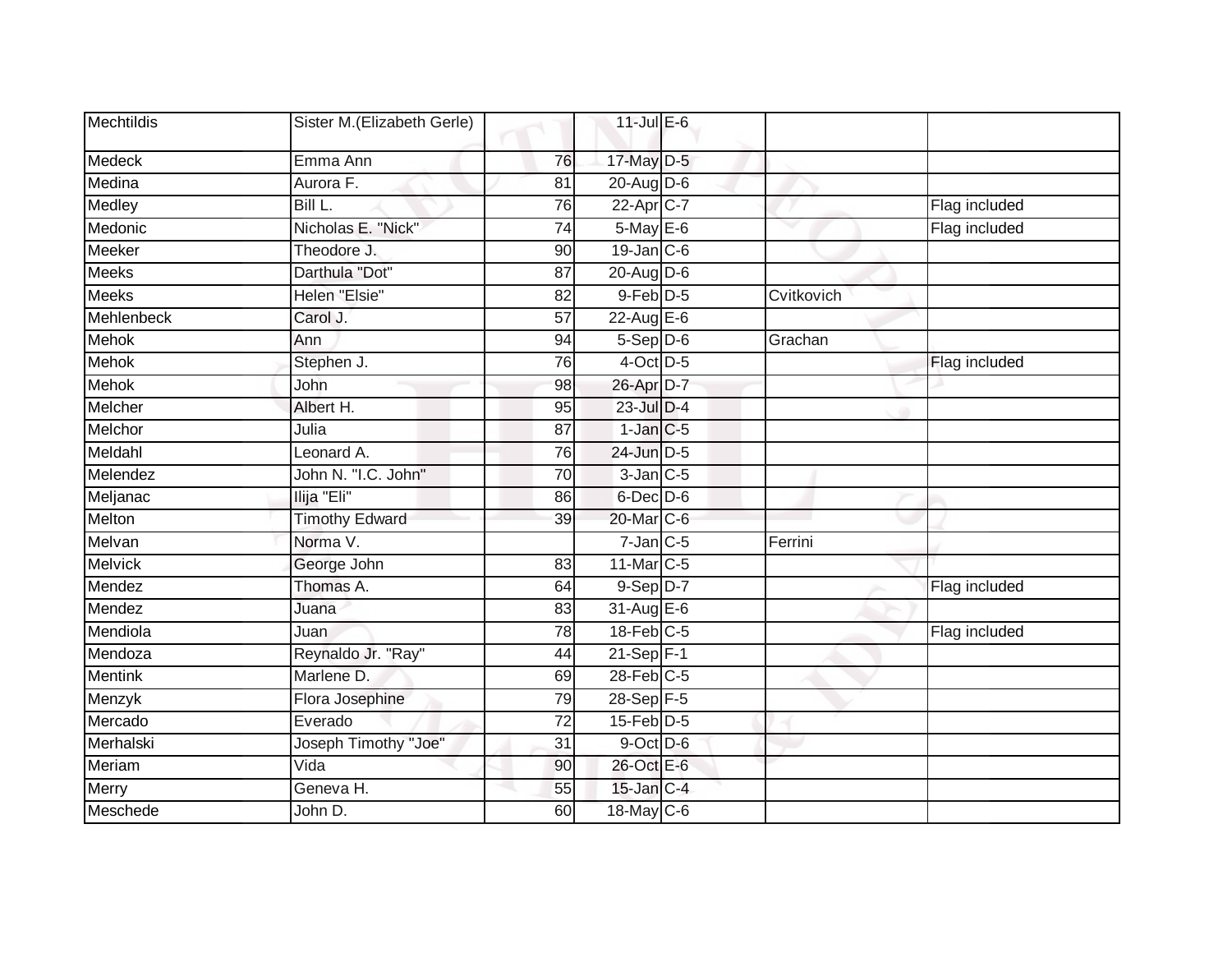| Mesh            | Nora                  | 85              | 30-Jul D-4           |               |               |
|-----------------|-----------------------|-----------------|----------------------|---------------|---------------|
| Meshel          | Julie                 | 45              | $3$ -Jun $C$ -6      | Dickinson     |               |
| Metcalf         | Adrienne L.           | 55              | 6-Feb <sup>C-6</sup> |               |               |
| Metros          | James Dean II "Jimmy" | 23              | $20 - SepE-5$        |               |               |
| Metz            | Wayne A. Sr.          | 79              | $12$ -Jun $C-7$      |               |               |
| Metz            | Eauna C.              | $\overline{75}$ | $6$ -Jun $C$ -5      |               |               |
| Metzger         | Gladys V.             | 88              | $27 - Dec$ $D-6$     |               |               |
| Meyer           | Donald K.             | $\overline{51}$ | 28-Sep F-5           |               |               |
| Meyer           | Joseph J.III "Jay"    | 68              | 30-Aug E-6           |               |               |
| Meyer           | Grace E.              | 90              | 14-Jan C-7           |               |               |
| Meyers          | Catherine             | 82              | 30-Aug E-6           |               |               |
| Meyers          | Geraldine             | $\overline{78}$ | $25$ -Nov D-6        | <b>Bryant</b> |               |
| <b>Meyers</b>   | Barbara K.            | 63              | 29-Jan C-6           | Swanson       |               |
| Meyers          | Charles A. Sr.        | $\overline{57}$ | 27-May C-7           |               |               |
| <b>Meyers</b>   | Alice S.              | 101             | 21-Jul F-5           |               |               |
| Meyert          | Viloet V.             |                 | 26-Jul E-5           | Varichak      |               |
| Meyert          | Henry                 |                 | $4$ -Jun $C - 4$     |               | Flag included |
| Micciche        | John                  | 68              | 29-Nov D-7           |               |               |
| Miccolis        | Dominic               |                 | $1$ -Oct D-4         |               | Flag included |
| Michaels        | Etta                  | $\overline{96}$ | 30-Aug E-6           |               |               |
| Michaels        | Richard J.            | 75              | $4$ -May C-6         |               |               |
| Michalak        | Marian K.             | 74              | 30-May C-5           |               |               |
| Michalak        | Susan M.              | 81              | $17$ -Jun D-5        | <b>Botsko</b> |               |
| <b>Michalak</b> | Irene T.              | 81              | 16-May C-5           | Balon         |               |
| Michalik        | Eugene W.             | 86              | 14-Nov E-5           |               | Flag included |
| Micheletto      | Joseph C "Little Joe" | 74              | $15$ -Feb $D-5$      |               |               |
| Michiaels       | Clinton M.            | 18              | $4$ -Jul $E$ -6      |               |               |
| Michielsen      | <b>Mary Lois</b>      | 74              | 26-Aug D-7           |               |               |
| Michna          | Edward S.             | $\overline{77}$ | 24-Sep D-4           |               | Flag included |
| Michu           | Mary Ann              | 87              | 5-Nov D-5            |               |               |
| <b>Mickles</b>  | Ruby M.               | 86              | 16-Feb E-1           |               |               |
| Micu            | Andrew                | 79              | $3$ -Jun $C-7$       |               |               |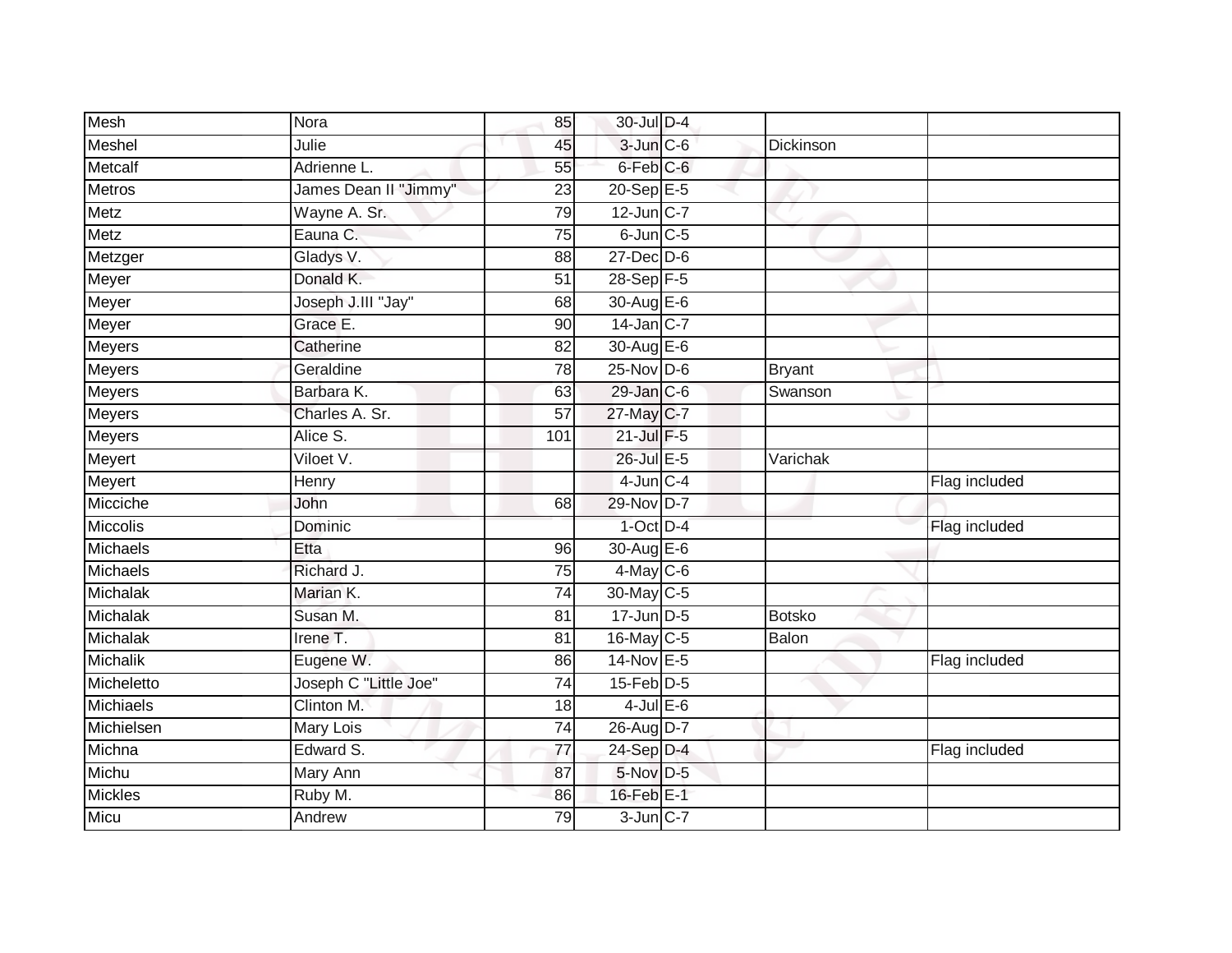| Middleton       | Donna L.                         | 56              | $1$ -Dec $F - 6$        |                |                                         |
|-----------------|----------------------------------|-----------------|-------------------------|----------------|-----------------------------------------|
| Middleton       | <b>Dnalee</b>                    | 56              | 3-Dec D-4               |                |                                         |
| Middleton       | Marie A.                         | 86              | $19$ -Jan $C$ -6        |                |                                         |
| <b>Midkiff</b>  | Mary E."Granny/Mimi"             | 72              | $21$ -Jul $F-5$         | Farmer         |                                         |
| Miel            | <b>Bernice</b>                   | 90              | $27 - Feb$ C-7          | Firszt         | Full name Bernice Mellies<br>Miel       |
| Miel            | Caroline                         | 82              | $12$ -Apr $D$ -6        |                |                                         |
| Miethke         | Lillian E.                       | $\overline{77}$ | 28-Dec F-1              |                |                                         |
| Mihalich        | Margaret G.                      | 85              | 23-Jul D-4              | <b>Burzac</b>  |                                         |
| <b>Mihalick</b> | John D.                          | 87              | $9$ -Oct $D$ -6         |                | Flag included                           |
| Mihalo          | Michael E.                       | 78              | $16$ -Jan $C-4$         |                |                                         |
| <b>Mikel</b>    | James Slaman                     | 84              | $5-Feb$ <sub>C-5</sub>  |                |                                         |
| Mikell          | Horace M."Mike"                  | 80              | 23-Sep D-6              |                |                                         |
| <b>Miklosy</b>  | Julius E.                        | 65              | $12-Sep$ $E-6$          |                |                                         |
| <b>Miko</b>     | Julia Ann                        | 83              | 18-Apr C-5              |                |                                         |
| <b>Miksich</b>  | Michael K. "The One Man<br>Band" | 84              | 16-Sep D-5              |                |                                         |
| Mikusevic       | Mike M.                          | 79              | 25-Jun D-5              |                |                                         |
| Milenkov        | George                           | 55              | 22-Oct D-3              |                |                                         |
| <b>Miles</b>    | Ruben "Rube"                     | 63              | 19-Aug D-5              |                |                                         |
| <b>Miles</b>    | <b>Patrick Leonard</b>           | 80              | $23$ -Feb $E-1$         |                | Flag included                           |
| <b>Miles</b>    | Edwin H.                         | $\overline{72}$ | $5-$ Sep $D-6$          |                |                                         |
| <b>Miles</b>    | Kenneth                          | 76              | 19-Nov D-4              |                |                                         |
| Mileusnich      | <b>Stevo</b>                     | $\overline{77}$ | 18-Aug F-5              |                |                                         |
| Milham-Bibb     | <b>Beulah</b>                    | 89              | 7-Aug D-5               | <b>Hawkins</b> | Full name Beulah Gilbert<br>Milham-Bibb |
| Millard         | Dorothy Rose                     | 90              | $16$ -Jan C-4           |                |                                         |
| Miller          | Lora Mae                         | 69              | $3$ -Jan $C$ -5         |                |                                         |
| Miller          | Terrance D.                      | 52              | $11-Feb$ <sub>C-7</sub> |                | Picture included                        |
| Miller          | Paul                             | 73              | 24-Sep D-3              |                | Flag included                           |
| <b>Miller</b>   | William L. Jr. "Bill"            | 76              | 5-Mar C-4               |                |                                         |
| <b>Miller</b>   | Bessie M.                        | 75              | 10-May D-8              | Farbak         |                                         |
| Miller          | Imelda J.                        | $\overline{73}$ | 14-Apr E-3              |                |                                         |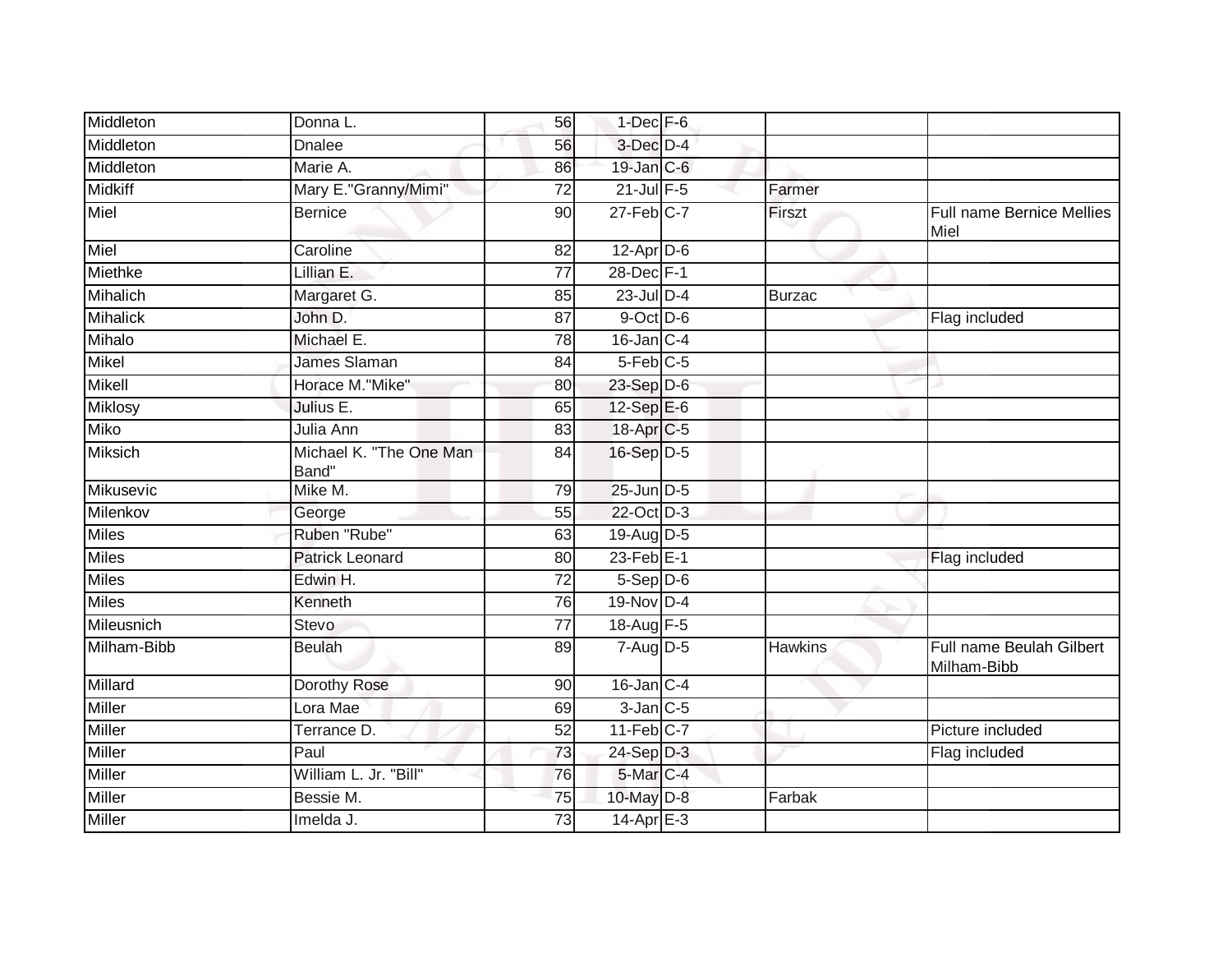| Miller        | Kathryn C.            | 87              | 3-May D-6              |       |                |                                               |
|---------------|-----------------------|-----------------|------------------------|-------|----------------|-----------------------------------------------|
| Miller        | Madalyn E.            | 81              | 24-Jan C-5             |       |                |                                               |
| <b>Miller</b> | <b>Helen Louise</b>   | 85              | 6-Oct F-6              |       |                |                                               |
| Miller        | Michael S.            | 82              | $4$ -Mar $C-5$         |       |                |                                               |
| <b>Miller</b> | Anna Margaret         | 96              | 29-Mar D-5             |       | <b>Rubicky</b> |                                               |
| <b>Miller</b> | Wayne F.              |                 | $16$ -Dec $D$ -6       |       |                |                                               |
| Miller        | Joseph A.             | 87              | $17$ -Jun $D-5$        |       |                |                                               |
| Miller        | Melvin R.             | 79              | $3$ -Dec $D-4$         |       |                | Flag included                                 |
| Miller        | Theodore Jr.          | 48              | $4-Aug$ F-5            |       |                |                                               |
| Miller        | Donald W.             | $\overline{72}$ | 24-Oct E-5             |       |                |                                               |
| Miller        | Otto Carlton "Carl"   | 95              | $14$ -Feb $C-4$        |       |                |                                               |
| <b>Miller</b> | Irene                 | 88              | $11$ -Jul $E-6$        |       |                |                                               |
| <b>Miller</b> | Robert J.             |                 | 42 Februray<br>27      | $C-7$ |                |                                               |
| Miller        | Lucy C.               | 58              | 10-Oct E-6             |       |                |                                               |
| Miller        | Julia A.              | 98              | 16-Apr C-5             |       |                |                                               |
| Miller        | Thomas C.             |                 | 24-Aug E-5             |       |                |                                               |
| <b>Miller</b> | Irene M.              | 83              | $7 - Apr$ E-5          |       | <b>Dillner</b> |                                               |
| Miller        | William Albert        | 68              | 16-Jan C-4             |       |                |                                               |
| <b>Miller</b> | Helen R.              | $\overline{77}$ | $23$ -Jan $C-5$        |       |                |                                               |
| <b>Miller</b> | George                | $\overline{77}$ | 30-May C-5             |       |                | Flag included                                 |
| Miller        | Evelyn                |                 | 27-Aug D-5             |       | Sumeracki      | Full name Evelyn Coyle<br>Miller              |
| Miller        | Dorothy L.            | 84              | 26-May E-5             |       |                |                                               |
| Miller        | Trent D.              | 57              | 27-Aug D-5             |       |                |                                               |
| Miller        | Charles M.            | 50              | 6-Feb <sup>C-6</sup>   |       |                |                                               |
| <b>Miller</b> | Glenn L.              | 66              | 22-Nov C-7             |       |                |                                               |
| Miller        | Dorothy <sub>F.</sub> | 76              | $23$ -May C-6          |       |                |                                               |
| Miller        | Dolores <sub>P.</sub> | 74              | 18-May C-6             |       | <b>Flick</b>   |                                               |
| Miller        | Jeannie A.            | 90              | 29-Mar D-6             |       |                | Full name Jennie A.<br><b>Campbell Miller</b> |
| <b>Miller</b> | Edward                | $\overline{71}$ | 8-Feb D-5              |       |                |                                               |
| <b>Miller</b> | Edward E.             | $\overline{88}$ | $3-Apr$ <sub>C-5</sub> |       |                |                                               |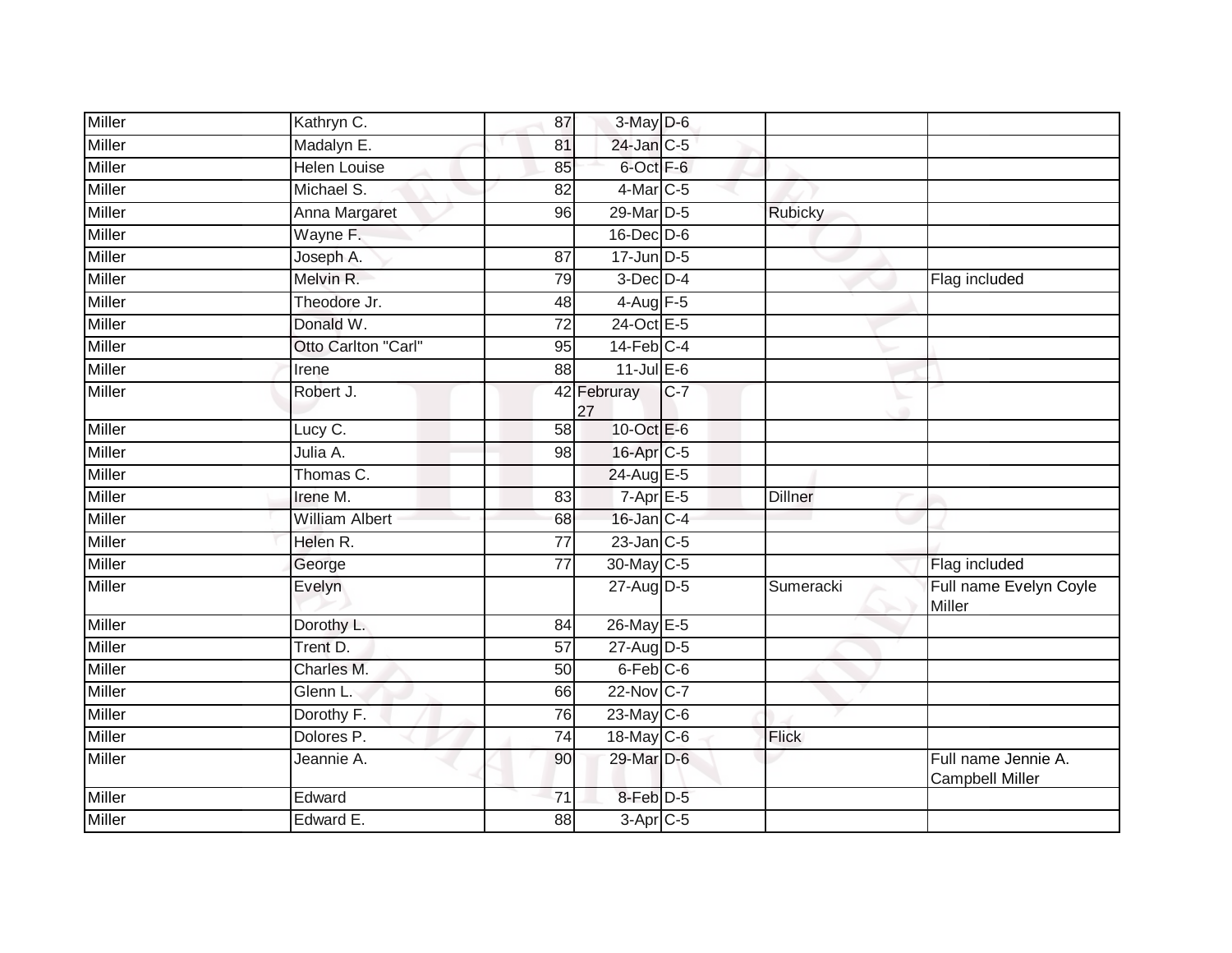| <b>Miller</b>       | Dan                      | 58              | 17-Sep D-5             |                | Flag included                     |
|---------------------|--------------------------|-----------------|------------------------|----------------|-----------------------------------|
| <b>Miller III</b>   | Arthur John "Skip"       | 56              | 8-May C-6              |                |                                   |
| <b>Miller-Bates</b> | Elizabeth Rae            | 33              | $10$ -Feb $E-5$        |                |                                   |
| <b>Mills</b>        | Bonita M. "Bonnie"       | 64              | $10$ -Jul $D-5$        |                |                                   |
| <b>Mills</b>        | Claude                   | 88              | 9-Mar C-6              |                |                                   |
| <b>Mills</b>        | <b>Allie Mae</b>         | 83              | $11$ -Dec $D-6$        |                |                                   |
| <b>Mills</b>        | Robin                    | 63              | 26-Nov D-5             |                |                                   |
| <b>Mills</b>        | Patricia Ann             |                 | 19-Mar C-5             | Mcshane        |                                   |
| <b>Mills</b>        | Robert Louis Sr. "Papaw" | 68              | 20-Mar C-6             |                | Flag included                     |
| Millsap             | Pricilla "Pat"           | 62              | $26-Sep$ E-5           |                |                                   |
| Milly               | Irma                     | 94              | 26-Apr D-7             |                |                                   |
| Milne               | Nancy H.                 | 83              | 10-Mar $E-6$           |                |                                   |
| Milosevich          | William "Toots"          | 72              | 6-Mar <sub>IC-5</sub>  |                |                                   |
| Minard              | <b>Brigit</b>            | 40              | 15-Apr C-6             |                |                                   |
| Minard              | <b>Michael Manley</b>    | 46              | $5 - Jan$ $E-2$        |                |                                   |
| Minder              | Robert L.                | 47              | $7-Apr$ E-5            |                |                                   |
| Miner               | Helen L.                 | 79              | 18-Aug F-5             |                |                                   |
| Miner               | Sherilyn                 | 53              | 30-Aug E-6             |                | Full name Sherlyn Miner<br>Pawlak |
| Miniuk              | Joseph J.                | 89              | $25$ -Feb $C-8$        |                |                                   |
| <b>Miniuk</b>       | Michael A.               | 19              | $9$ -Dec $D$ -6        |                |                                   |
| Mioduski            | <b>Fred Lee</b>          | 61              | $5 - Apr$ D-7          |                |                                   |
| Mioduski            | Jayne Anne               | 59              | 19-Mar <sub>IC-5</sub> | Flanigan       |                                   |
| <b>Mireles</b>      | Rose L.                  | 80              | 25-Dec C-4             | Ramos          |                                   |
| <b>Mish</b>         | Andrew T.                | 92              | $10$ -Nov F-6          |                |                                   |
| <b>Mishler</b>      | Dorothy                  | $\overline{74}$ | 8-Mar D-5              |                |                                   |
| <b>Misiolek</b>     | Jennie A.                | $\overline{77}$ | $27$ -Jun $E - 7$      | <b>Trzupek</b> |                                   |
| Miskovsky           | Mildred V.               | 85              | $27 - Dec$ $D-6$       | Matejicek      |                                   |
| Misora              | Ted "Red"                | 61              | 12-Sep E-5             |                |                                   |
| Mistovich           | Peter                    |                 | 17-Jun D-5             |                |                                   |
| Mitchell            | Charles E. Sr.           | 78              | 20-Dec D-6             |                |                                   |
| Mitchell            | James B.                 | 76              | $1$ -Oct $D-4$         |                |                                   |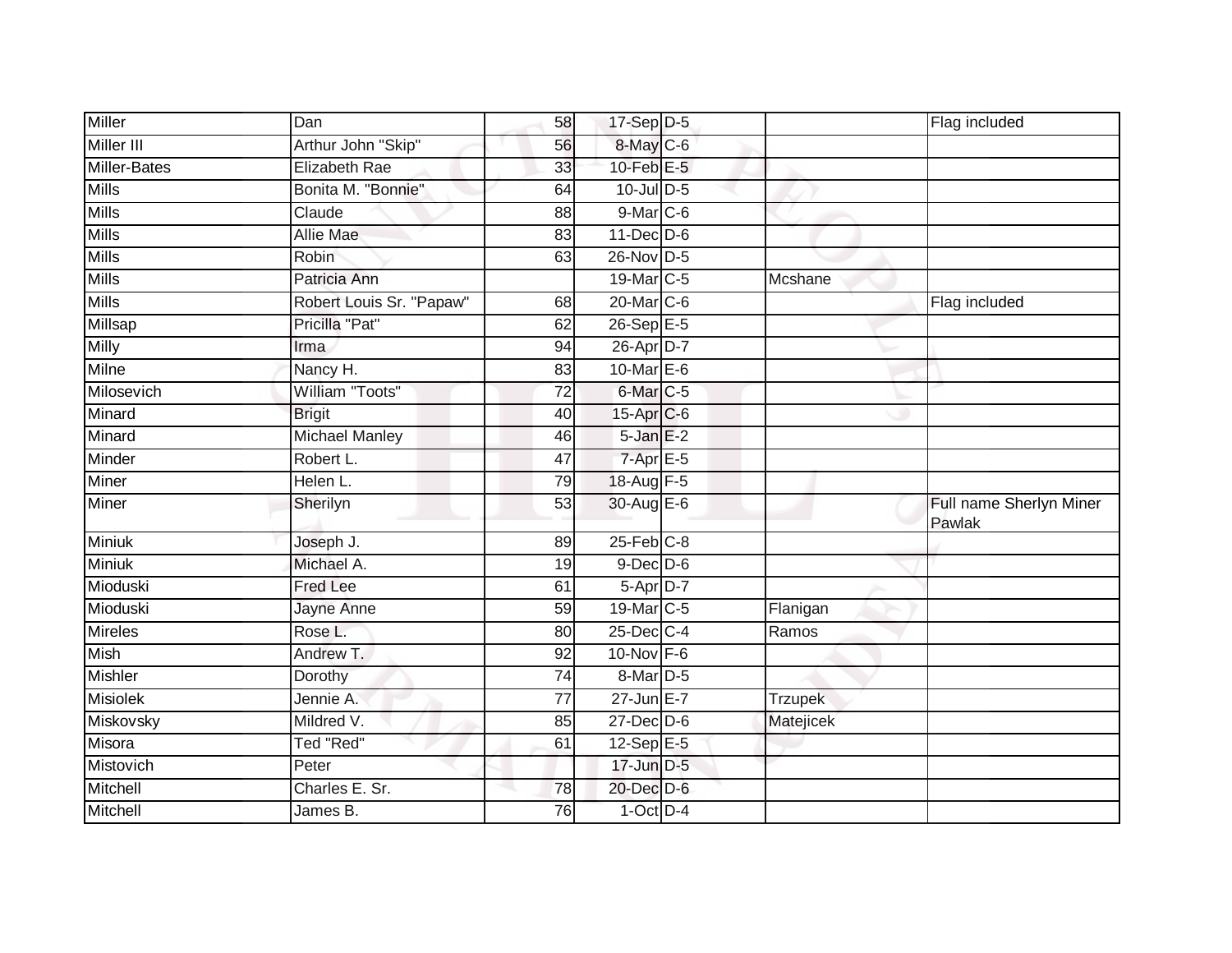| Mitchell       | Eileen M.              | 84              | $4$ -Jan $C$ -6        | Papke    |               |
|----------------|------------------------|-----------------|------------------------|----------|---------------|
| Mitchell       | Dorothy Mae            | 79              | 8-Sep F-6              | White    |               |
| <b>Mitos</b>   | John M.                | 47              | 23-Jan C-5             |          |               |
| <b>Mitsos</b>  | John M.                | 47              | $10$ -Jan $C$ -6       |          |               |
| <b>Mixis</b>   | <b>Nick</b>            | $\overline{72}$ | 13-Oct F-5             |          | Flag included |
| Mlynarczyk     | Celia M.               | 87              | $17$ -Jun $D-4$        |          |               |
| Mnich          | Dennis                 | 58              | 15-Apr <sub>IC-6</sub> |          |               |
| Mockler        | James A.               | $\overline{70}$ | $21$ -Feb $C-6$        |          |               |
| Mockler        | Clara B.               | 92              | $25$ -Nov D-6          |          |               |
| Moe            | Mary                   | 88              | 10-Jun C-5             |          |               |
| Moeller        | David A.               | 48              | 20-Jun F-1             |          |               |
| Moench         | Ferdinand C. Jr.       | $\overline{87}$ | 29-Apr C-6             |          |               |
| <b>Moffitt</b> | Jeffery Kirk "Jeff"    | 41              | 15-Oct D-4             |          |               |
| Mohammad       | <b>Theresa Mweahon</b> | 50              | 17-Jun D-5             |          |               |
| Mohler         | Howard H.              | 92              | 31-May D-6             |          |               |
| Mohn           | Eric "E-Mohn"          | 30              | 28-Mar <sub>C-5</sub>  |          |               |
| Mohr           | Rose "Shoshana"        |                 | $18$ -Feb $C$ -6       |          |               |
| Mokry          | Anthony J.             | 82              | 18-Jun D-3             |          | Flag included |
| Molinaro       | Gregory R.             | 92              | $11$ -Jan D-6          |          |               |
| Molinaro       | Arlene E.              | 67              | 11-Dec D-6             |          |               |
| Molitsky       | Anna                   | 87              | $17$ -Jan $C-5$        | Hauptman |               |
| Moll           | Jeanne                 |                 | $4-Feb$ $C-6$          |          |               |
| Molnar         | Agnes A.               | 90              | $23$ -Feb $E-1$        |          |               |
| Molnar         | Scott A.               | 21              | $4$ -Jan $C$ -6        |          |               |
| Molson         | Irene R.               | 85              | $6$ -Jan $E$ -5        | Toth     |               |
| Momot          | Charlotte "Lottie"     |                 | $24$ -Jul $D-6$        |          |               |
| Moncey         | Marion L.              | 76              | $26-Sep$ $E-6$         |          |               |
| Monell         | Maria Cruzita          | 78              | $5$ -Jul $E-3$         |          |               |
| <b>Monk</b>    | David G.               | 74              | $4-Apr$ C-6            |          | Flag included |
| Monroe         | Verda H.               | 83              | 20-Feb C-4             |          |               |
| Monroney       | Mabel C.               | 71              | 4-Aug F-5              | Schutz   |               |
| Monsoma        | Charles E.             | 73              | 29-Nov D-7             |          |               |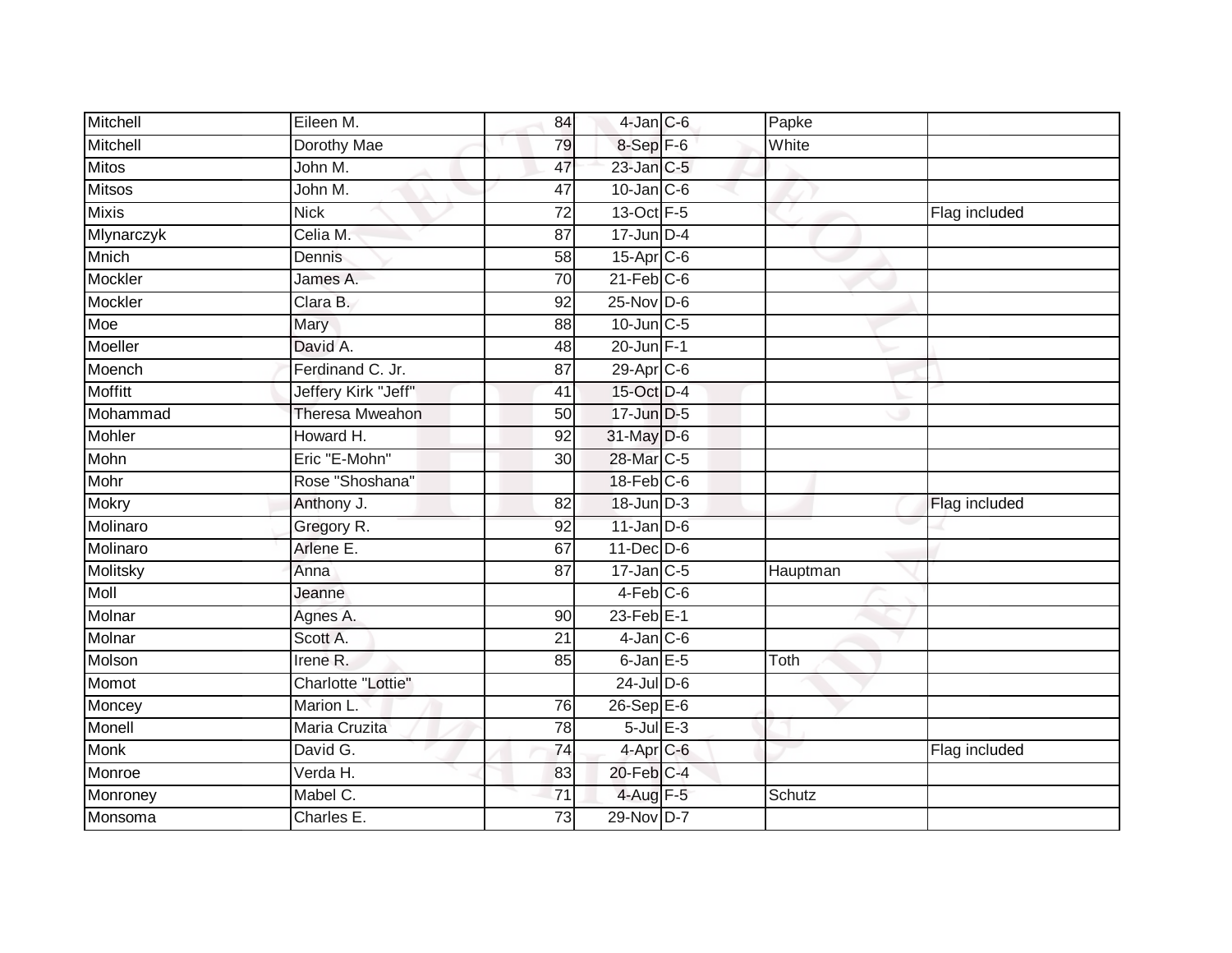| Montenegro     | Jesse F.                   | 68              | 28-Jul F-5             |          | Flag included                          |
|----------------|----------------------------|-----------------|------------------------|----------|----------------------------------------|
| Monterrubio    | Raquel "Rachel"            | 57              | $9$ -Jul $D-3$         |          |                                        |
| Montgomery     | Lloyd George               |                 | $3$ -Feb $E$ -5        |          | Flag included                          |
| Montorsi       | Helen                      | 87              | $5$ -Jul $E$ -3        |          | Full name Helen Montorsi<br>DiPiazza   |
| Montpetit      | Giles Bernard              | 73              | $18-Sep$ D-6           |          |                                        |
| Moone          | Rita M.                    | 81              | $1-Nov$ D-6            |          |                                        |
| Moore          | Richard E.                 | 71              | $17-Sep$ D-5           |          |                                        |
| Moore          | Ralph <sub>C</sub>         | 84              | $16-Sep$ D-5           |          | Flag included                          |
| Moore          | John Lee Jr. "Baymoe"      | 54              | $31$ -May D-6          |          |                                        |
| Moore          | Thomas M.                  | 80              | 17-Oct E-6             |          | Flag included                          |
| Moore          | Estas O.                   | 80              | 25-May C-5             |          |                                        |
| Moore          | <b>James Francis</b>       | $\overline{71}$ | 29-Jul D-5             |          |                                        |
| Moore          | Roger Terrance             | 65              | $7-AprE-5$             |          |                                        |
| Moore          | James D.                   | 70              | 31-Jan C-5             |          | Flag included                          |
| Moore          | <b>Carolyn Sue</b>         | 58              | 18-Dec D-6             |          |                                        |
| Mora           | Margaret                   | 57              | 30-May C-5             |          |                                        |
| Morales        | Alfred Jr. "Big Al"        | 87              | $4$ -Jun $C - 4$       |          |                                        |
| <b>Morales</b> | Andrew                     | 76              | 24-May D-5             |          |                                        |
| Morales        | Mary Agnes                 | 87              | 24-Aug $E-6$           | Collins  |                                        |
| <b>Morales</b> | Gloria                     | 66              | 16-Aug E-5             | Gonzalez |                                        |
| Mordus         | Pauline I.                 | 96              | 23-Mar C-7             | Kalcich  |                                        |
| Morgan         | Martin W.                  |                 | $9$ -May $C$ -6        |          |                                        |
| Morgan         | <b>Richard Dean "Rick"</b> | 42              | $6$ -Jul $E$ -6        |          |                                        |
| <b>Morris</b>  | Marina M.                  | 90              | 16-Nov F-1             |          |                                        |
| <b>Morris</b>  | Eugene M. Jr.              | 39              | $1-AugE-6$             |          |                                        |
| <b>Morris</b>  | Donald A.                  | 68              | 23-Mar <sub>IC-7</sub> |          |                                        |
| <b>Morris</b>  | Alvin H. "Shorty"          | 64              | 28-May C-4             |          |                                        |
| Morris-Benson  | Jerrilyn Rae               | 54              | $9$ -Dec $D$ -5        |          |                                        |
| Morrison       | Edna                       | 96              | 11-Nov D-6             |          |                                        |
| Morrone        | Patricia M.                | 64              | $4$ -Mar $C-5$         | Gray     |                                        |
| Morrow         | Diane E.                   | 63              | $21$ -Oct $D-6$        |          | Full name Diane E.<br>(Morrow) Steffen |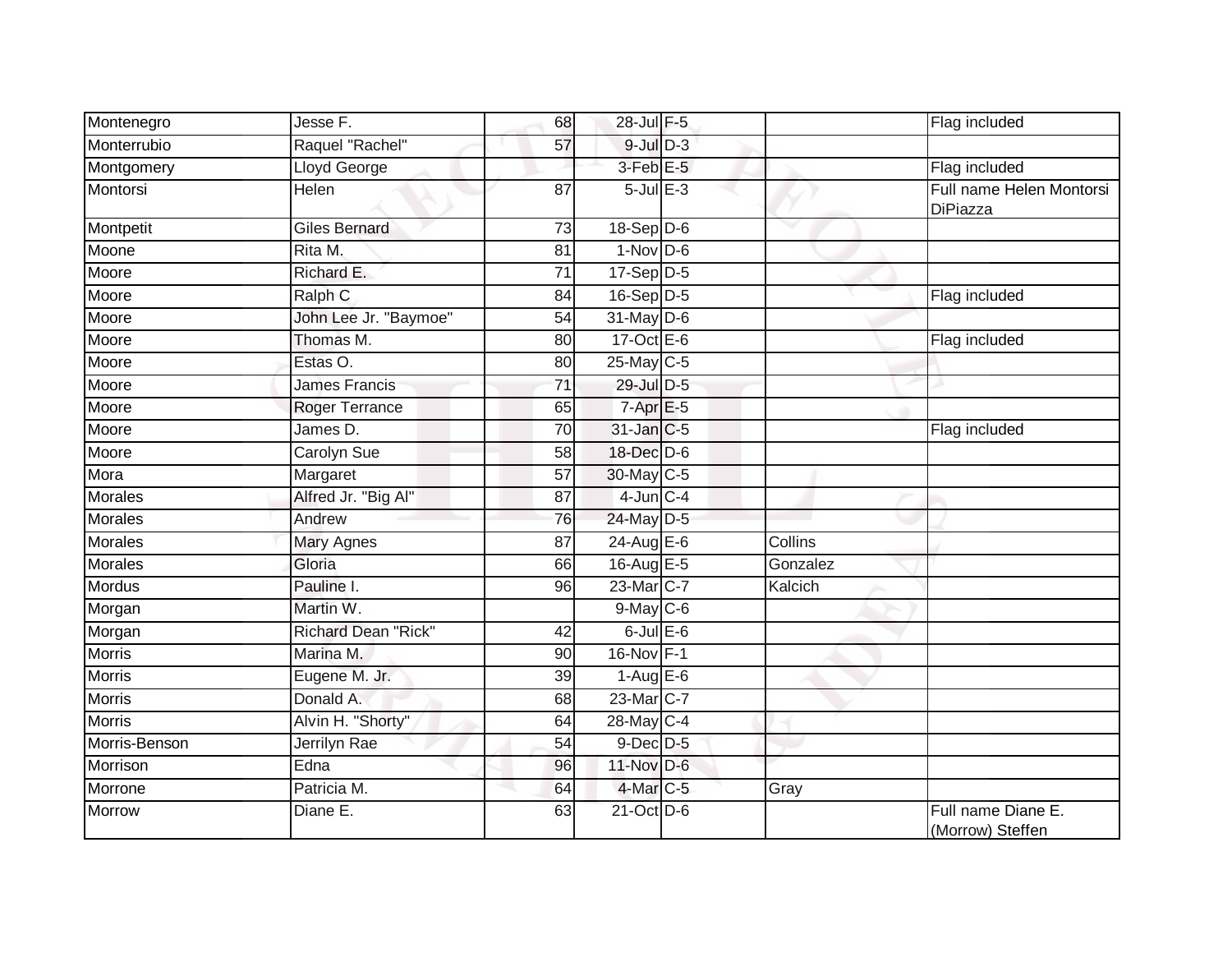| <b>Morrow</b>  | Robert D.              | 69              | 20-Sep E-5      |                | Flag included |
|----------------|------------------------|-----------------|-----------------|----------------|---------------|
| Morrow         | Elmer "Buck"           | 89              | 30-Jun E-5      |                |               |
| Morse          | James C.               | 67              | $11$ -Jun $C-5$ |                |               |
| Morski         | Sopie E.               |                 | 20-May C-7      |                |               |
| Mortimer       | Mary C.                | 82              | $1-Nov$ D-6     | <b>Vlasek</b>  |               |
| Morton         | Bertha L. "Bookie"     | 87              | $1$ -Jan $C$ -5 | <b>Schultz</b> |               |
| Moscatello     | Richard J.             | 63              | $27$ -Nov D-5   |                |               |
| <b>Moses</b>   | Quintin                | $\overline{51}$ | 30-Oct D-5      |                |               |
| <b>Moskus</b>  | John                   | 76              | 15-Oct D-5      |                |               |
| Mosley         | Johnnie Lee Sr.        | 62              | 13-Nov D-5      |                |               |
| Mosley         | Jimmy L. Jr. "Juniorf" | 62              | 14-Aug D-7      |                |               |
| <b>Moss</b>    | Garfield "Dode"        | 80              | $12$ -Nov D-4   |                | Flag included |
| Mostello       | Judy W.                | 51              | 26-Mar C-5      |                |               |
| Mott           | Julia M.               | 74              | 16-Dec D-6      | Zyglowicz      |               |
| Moye           | Robert "Bob"           |                 | 17-May D-6      |                |               |
| Moyer          | Shawn E.               | 19              | 3-Jan C-5       |                |               |
| Mrowicki       | <b>David Vincent</b>   | 43              | 24-May D-5      |                | Flag included |
| <b>Mroz</b>    | Michaelene A.          | 88              | 19-Sep F-1      | Mazurkiewicz   |               |
| Mrozinski      | Edward C.              |                 | 19-Oct E-5      |                |               |
| <b>Mrzlock</b> | John P.                | 80              | $1-Sep$ F-5     |                | Flag included |
| Mucha          | Joseph S.              | 77              | 8-Jun C-6       |                |               |
| Mucharski      | Angeline               | 83              | $27$ -Feb $C-7$ | Podgorny       |               |
| Muckway        | Roger J. Sr.           | 67              | 13-Apr C-6      |                |               |
| Mueller        | Alice P.               | 83              | $26$ -Jun $D-6$ |                |               |
| Mueller        | Linda K.               |                 | 28-Apr E-6      |                |               |
| <b>Mueller</b> | Fred E.                | 85              | $25$ -Jun $D-5$ |                |               |
| <b>Muffett</b> | Floyd D.               | 75              | $14-Apr$ $E-3$  |                | Flag included |
| <b>Muha</b>    | John S.                | 78              | 13-Apr C-7      |                | Flag included |
| <b>Mujas</b>   | Loretta Carol          | $\overline{74}$ | $1$ -Jun $C-5$  |                |               |
| Mullenix       | Rodney L.              | 35              | 22-Apr C-7      |                |               |
| Muller         | Mark T.                | 39              | 30-Nov F-1      |                |               |
| Muller         | Gwendolyn V. "Jean"    | 87              | 20-Aug D-6      |                |               |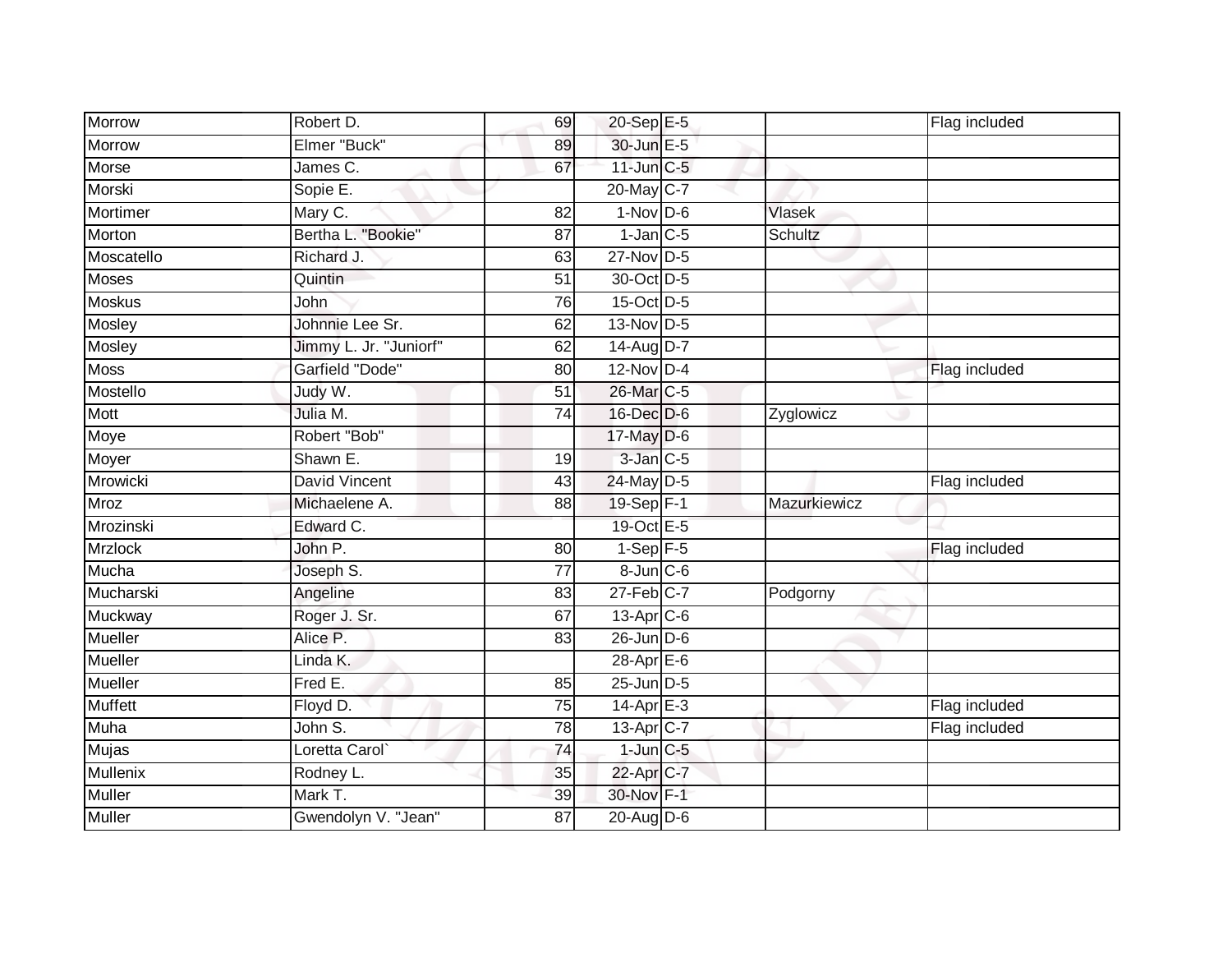| Mulligan       | Marquerite E.      | 80              | 16-May C-5      | Loftus     |               |
|----------------|--------------------|-----------------|-----------------|------------|---------------|
| Mulligan       | Joseph Francis Jr. | 64              | $2$ -Aug E-5    |            |               |
| <b>Mullin</b>  | Mark H.            | 64              | $2$ -Aug E-5    |            |               |
| Munjas         | Loretta Carol      | 74              | $31$ -May D-6   |            |               |
| Munoz          | Jose D.            | $\overline{76}$ | 21-Oct D-6      |            | Flag included |
| Murato         | Frank S.           | 72              | 26-Jun D-6      |            |               |
| Murchek        | Evelyn Ruth        | 84              | 10-Aug $E-5$    | Taylor     |               |
| Murdock        | Rose A.            | 84              | 15-Mar D-7      |            |               |
| <b>Murillo</b> | Herbert L. M.D.    | 72              | 5-Dec D-6       |            |               |
| Murin          | Joseph F.          | 84              | 17-Apr C-6      |            | Flag included |
| Murphy         | Philip D.          | 81              | 11-Mar C-5      |            |               |
| <b>Murphy</b>  | Elizabeth F.       | 94              | $11$ -Dec $D-6$ | Leeney     |               |
| Murphy         | James B.           | 89              | $16$ -Feb $E-1$ |            | Flag included |
| Murphy         | Marian I. "Mimi"   | 73              | $1$ -Jun $C$ -5 | Schumacher |               |
| <b>Murphy</b>  | John D. Sr.        | 81              | 15-Jul D-6      |            | Flag included |
| Murray         | James              | 52              | 11-May C-7      |            |               |
| <b>Murray</b>  | Robert J. Sr.      | 73              | 17-Aug F-1      |            |               |
| Murrey         | Daniel A. Sr.      | 78              | $14$ -Jul $F-6$ |            |               |
| Murrin         | Agnes M.           | 80              | $20$ -Feb $C-4$ | Follmar    |               |
| Murzyn         | Frank Sr.          | 86              | 27-Aug D-5      |            |               |
| Musgrove       | Gary L.            | 55              | 22-Mar D-4      |            |               |
| <b>Musick</b>  | Kirby Glenn        | 47              | $24$ -Feb $C-5$ |            |               |
| <b>Muskin</b>  | Jack S.            | 61              | $14$ -May C-5   |            |               |
| <b>Muskin</b>  | Nicholas           | 55              | 29-Apr C-5      |            |               |
| <b>Musolf</b>  | Veronica B.        | 78              | 30-Jan C-5      |            |               |
| Muszynski      | Theodore J.        | 85              | $4$ -Jan $C$ -6 |            | Flag included |
| <b>Mutke</b>   | Ella Elizabeth     | 86              | $21$ -Dec $E-6$ | Adams      |               |
| Myers          | Catherine I.       | 97              | $2$ -May C-6    |            |               |
| <b>Myers</b>   | Charles A. Sr.     | 89              | 27-May C-7      |            |               |
| <b>Myers</b>   | Maian D.           | 75              | 19-Aug D-5      |            |               |
| Myers          | Johnnie O.         |                 | $1-Feb$ $C-5$   |            |               |
| Mygrants       | Jack E.            | 79              | 11-Mar C-5      |            | Flag included |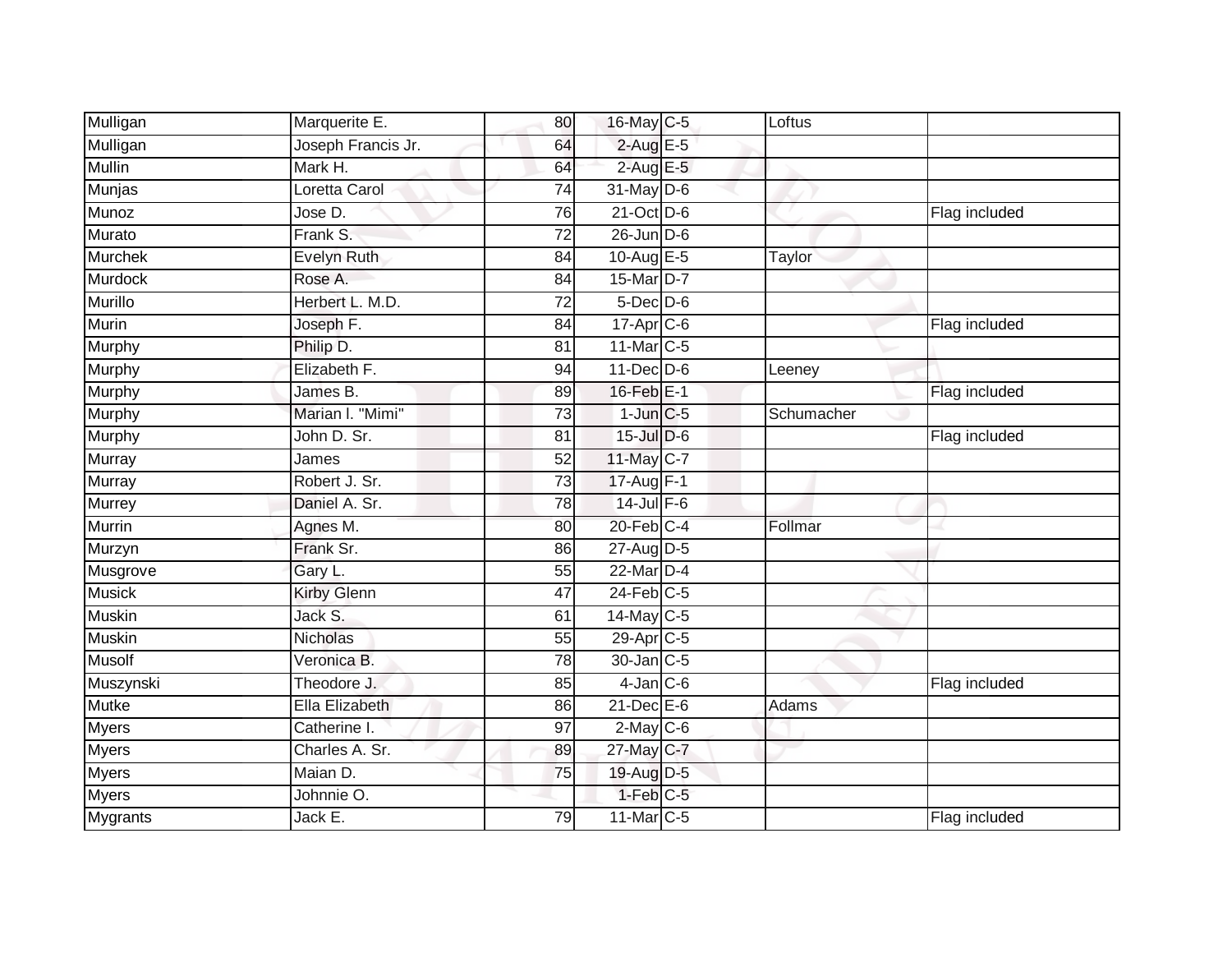| Mysliwiec     | Frank W.                     | 80              | 2-Jan C-4             |              | Flag included                               |
|---------------|------------------------------|-----------------|-----------------------|--------------|---------------------------------------------|
| <b>Myszak</b> | Ruth N.                      | 71              | 22-Aug E-6            | <b>Black</b> |                                             |
| Nadon         | Theresa M.                   | 72              | 25-Feb C-8            |              |                                             |
| Nagel         | James                        | 46              | 15-Aug $E-7$          |              |                                             |
| Nagel         | Edward B.                    | 65              | 13-Aug D-4            |              |                                             |
| Naglich       | Irene A.                     | 86              | $18$ -Oct $E - 6$     | Krawczyk     |                                             |
| Naglosky      | John III "Butch"             | 58              | $14$ -Feb $C-4$       |              |                                             |
| Nagy          | Irene                        | 79              | $14$ -Feb $C-4$       |              |                                             |
| Nagy          | Robert J.                    | 73              | 17-Mar E-4            |              | Flag included                               |
| Nalepa        | Harriet                      | 79              | $21-Sep$ F-1          |              |                                             |
| Nannenga      | Jacob G.                     | 97              | 29-Nov D-5            |              |                                             |
| Nanney        | Dorothy N.                   | 67              | 26-Nov D-5            |              |                                             |
| Naparla       | Theresa M.                   | 78              | $5-Apr$ D-8           | Panny        |                                             |
| Napiwocki     | Walter                       | 84              | 6-May C-7             |              |                                             |
| Nardo         | Frank Jr.                    | 88              | 22-Apr <sub>C-7</sub> |              |                                             |
| Nardo         | Dorothy A.                   | 86              | $3$ -Feb $E$ -6       |              |                                             |
| Nash          | Pauline                      | 81              | 24-Jun D-5            |              |                                             |
| Natale        | Parker                       | 9               | $24$ -Jul D-6         |              |                                             |
| <b>Naulty</b> | <b>Terrance Peter</b>        | 67              | $4$ -Aug $F-5$        |              | Flag included                               |
| Naum          | Kevin P.                     | 48              | 10-Nov F-6            |              | Picture included                            |
| Nauracay      | Frances B.                   | 91              | $4$ -Nov D-5          | Bednarz      |                                             |
| Nava          | Remigio R. Sr.               | 69              | 29-Oct D-5            |              | Flag included                               |
| Navejar       | Luis Alberto Jr.             | 21              | 16-May C-5            |              |                                             |
| Nawracaj      | Edward C. "Eddie"            | 76              | $2-AugE-6$            |              |                                             |
| Neagu         | <b>Betty</b>                 | $\overline{77}$ | $31-AugE-6$           |              |                                             |
| Neal          | <b>Robert Richard "Rick"</b> | 33              | 12-Mar C-5            |              | Flag included                               |
| Neal          | Charles O.                   | 79              | 31-Mar E-6            |              | Flag inlcuded                               |
| Nealon        | Mary Sue                     | 69              | $4$ -Nov D-5          | Palazzolo    | Full name Mary Sue<br>Nealon (Roper) (Knox) |
| Nealon        | Celia "Honey"                | 89              | 19-May E-7            |              |                                             |
| Neal-Van Gorp | E. Margaret                  | 74              | 27-Feb C-7            |              |                                             |
| <b>Neary</b>  | <b>Timothy Joseph</b>        | 53              | $16$ -Jan $C-4$       |              |                                             |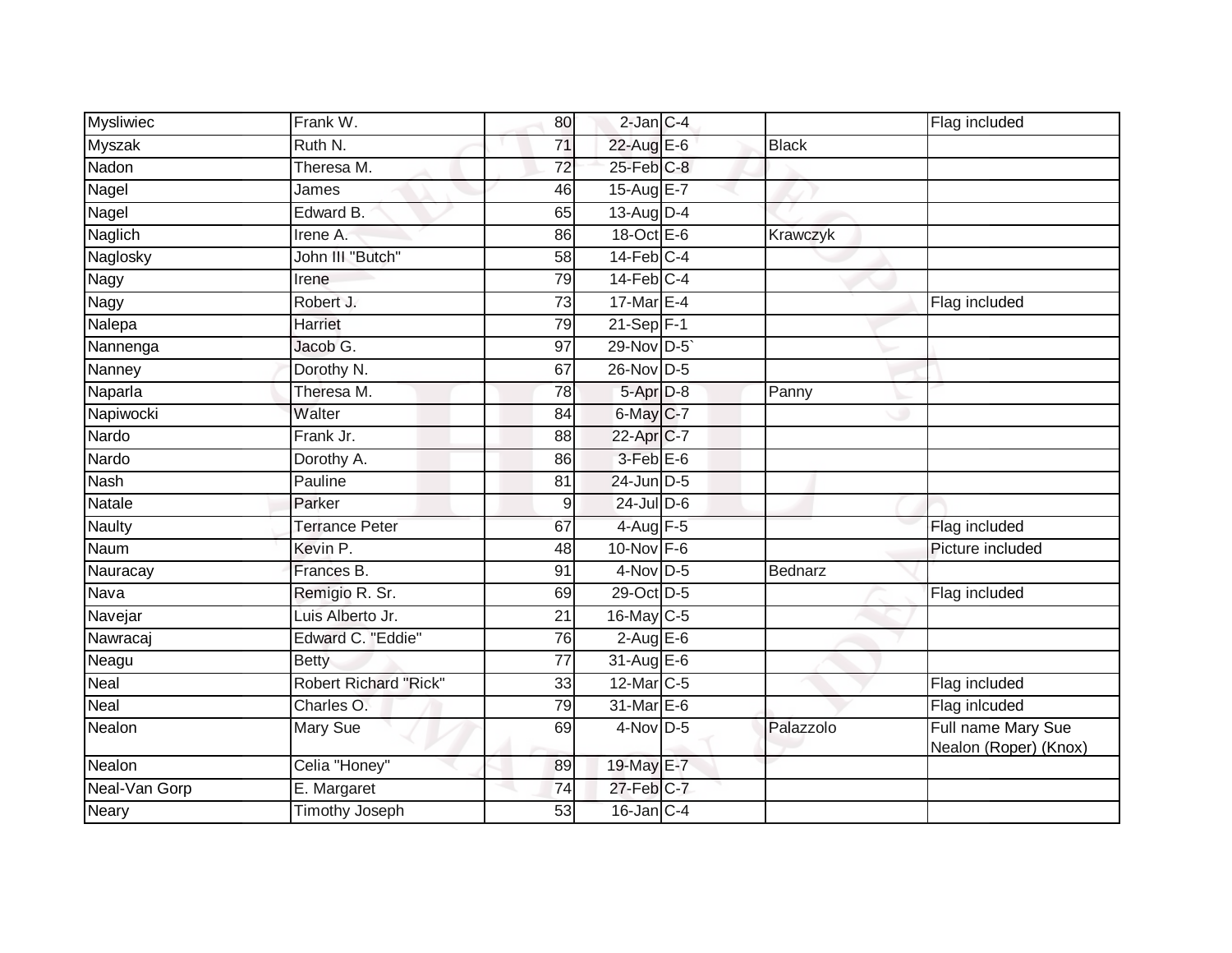| <b>Nebel</b>    | Arnold F. "Arnie"   | 48              | 15-Apr C-6       |         |               |
|-----------------|---------------------|-----------------|------------------|---------|---------------|
| Nedoff          | <b>Anna Marie</b>   | 81              | 25-Apr C-5       |         |               |
| <b>Neff</b>     | Robert W.           | 85              | $6$ -Apr $C$ -5  |         |               |
| Negrelli        | Ella M.             | 85              | 7-Mar C-4        |         |               |
| <b>Neil</b>     | <b>Ruby</b>         | 75              | 19-Jun D-5       | Wallace |               |
| Neiner          | Lillian M.          | 89              | 6-Sep D-5        |         |               |
| <b>Nellans</b>  | Olga                | 86              | 19-Nov D-4       |         |               |
| <b>Nellett</b>  | Chester W.          | 65              | $20$ -Feb $C-4$  |         |               |
| Nelson          | Frank J.            | 89              | 4-May C-6        |         | Flag included |
| Nelson          | Donald S.           | 64              | $20 - SepE-5$    |         |               |
| Nelson          | Melvin R.           | 81              | 15-Sep F-7       |         | Flag included |
| Nelson          | Bruce F.            | $\overline{84}$ | 18-Sep D-6       |         |               |
| Nelson          | Roger M.            | 86              | $5$ -Jun $C$ -5  |         |               |
| Nelson          | Virginia "Ginny"    | 76              | 5-Sep D-7        | Kemp    |               |
| Nelson          | Concorde G.         | $\overline{91}$ | 23-Mar C-8       |         |               |
| Nelson          | Eric V.             | 42              | $2$ -Dec $D$ -6  |         |               |
| Nemeth          | <b>Lucille Rose</b> | $\overline{77}$ | $9$ -Jan $C$ -6  |         |               |
| Nestor          | Allan David O.D.    | 74              | 7-May C-6        |         | Flag included |
| Neugebauer      | Katherine           | 94              | $24-Sep$ D-4     |         |               |
| Neuliep         | Herman C.           | 87              | 10-Jun C-5       |         |               |
| Neumann         | Mildred             | 86              | $8-Feb$ D-5      |         |               |
| <b>Nevers</b>   | Thomas J.           | 91              | 29-Jul D-5       |         |               |
| Newcom          | Imo Jean            | 74              | $11$ -Jan D-6    | Crizer  |               |
| Newell          | Clarence            |                 | 19-Mar C-5       |         |               |
| Newell          | Lucille             | 84              | $28$ -Jan $C$ -5 | Mohler  |               |
| <b>Newell</b>   | Thomas V.           | 79              | $4-Sep$ D-5      |         | Flag included |
| Newman          | <b>John</b>         | 56              | $17-Oct$ $E-6$   |         |               |
| Newmann         | Henrietta "Tudy"    | 86              | $22$ -Jun F-2    |         |               |
| Newton          | DeWayne A.          | 31              | 8-Sep F-6        |         |               |
| Newton          | Eileen O.           | 94              | 27-Sep D-5       | Osborne |               |
| Niarhos         | Augerinos "Harry"   | 79              | 28-Mar C-5       |         |               |
| <b>Nicholls</b> | William A.          | 73              | 4-Aug F-5        |         |               |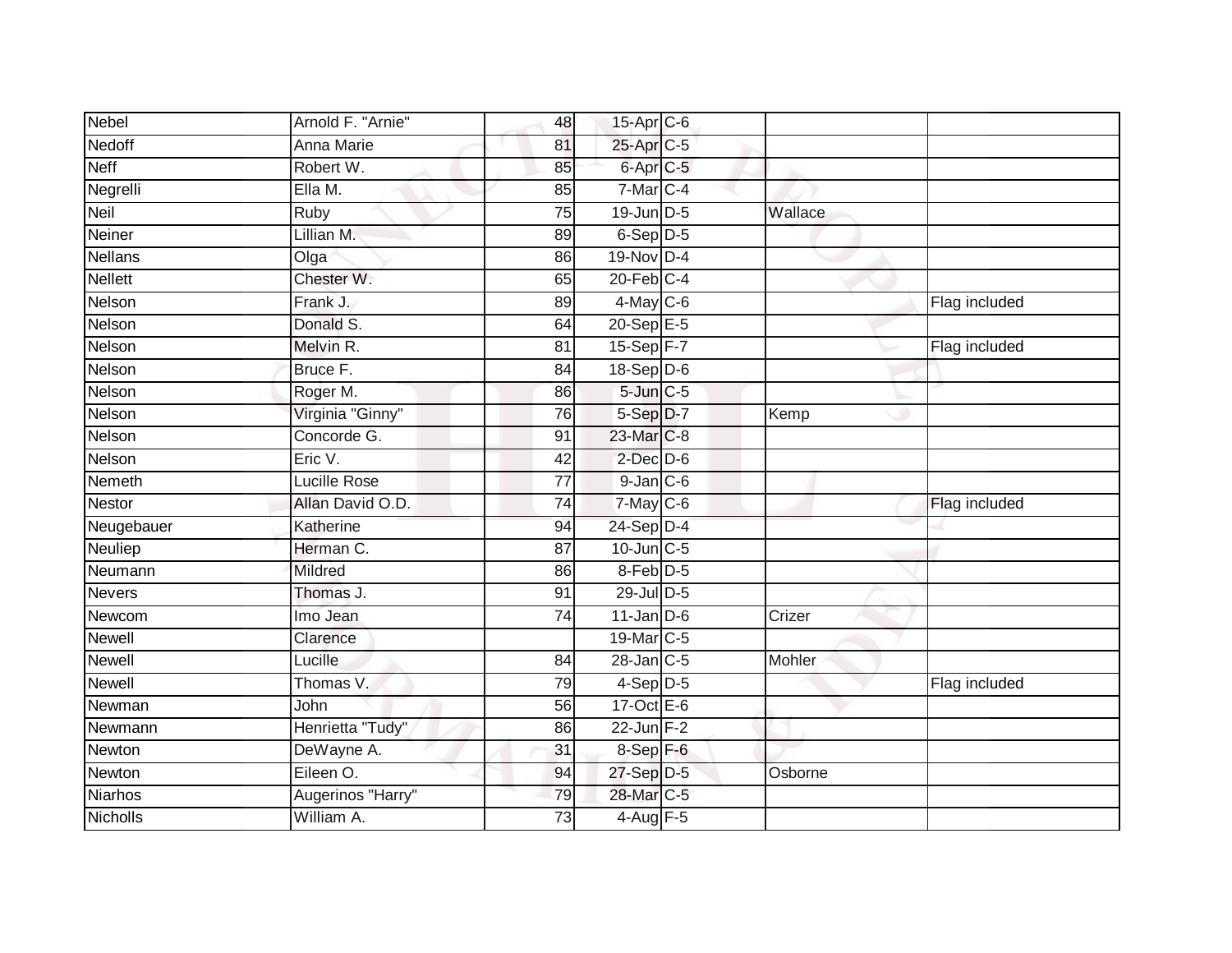| <b>Nichols</b> | Fredrick Leon          | 46              | $6$ -Jan $E$ -5   |          |                                    |
|----------------|------------------------|-----------------|-------------------|----------|------------------------------------|
| <b>Nichols</b> | Anna C.                | 73              | $4-AprC-6$        |          |                                    |
| Nicholson      | Jessie Sr.             | 70              | 3-Jan C-5         |          |                                    |
| <b>Nick</b>    | Richard W. "Dick"      | 76              | 27-Nov D-5        |          | Flag included                      |
| Nickerson      | Joan                   | 70              | $2$ -Jun $E$ -6   | Tomich   | Fulll name Joan Swick              |
| Nickoloff      | Helen                  | $\overline{73}$ | $19$ -Jun $D-5$   |          |                                    |
| Nicksic        | John James             | 55              | $9-Apr$ $C-5$     |          |                                    |
| Nicksic        | <b>Peter Paul</b>      | 93              | $13$ -Feb $C$ -6  |          |                                    |
| Nicksic        | Frank S.               | 76              | $8 - Jun$ $C - 6$ |          | Flag included                      |
| Nicolai        | John                   | 77              | $1-May$ C-5       |          |                                    |
| Nield          | <b>Barbara</b>         | 61              | $29$ -Jun $E-6$   | Gard     |                                    |
| Nielsen        | Richard A.             | 70              | $12$ -Nov $D-3$   |          |                                    |
| Nienhuys       | Gerdina                | 96              | $21$ -Jun E-4     |          |                                    |
| Nieto          | Brenda L.              | 41              | 8-Aug E-6         |          |                                    |
| Nieto-Tellez   | Juanita                | $\overline{76}$ | 26-Mar C-5        | Garza    |                                    |
| Nikruto        | Mary S.                | 82              | 14-Aug D-7        | Czapla   |                                    |
| <b>Niksic</b>  | Nicholas R.            | 79              | $7$ -Oct $D-5$    |          | Flag included                      |
| Nimetz         | Dale W.                | 59              | $27$ -Jan E-4     |          |                                    |
| Niper          | Vincent T.             | 79              | $20$ -Jan $E-6$   |          | Flag included                      |
| Noe            | Leo                    | 76              | 13-May C-7        |          |                                    |
| Noel           | Marjorie E.            | 68              | $14$ -Feb $C-4$   |          |                                    |
| Nohammad       | <b>Theresa Mershon</b> | 50              | $17$ -Jun $D-5$   |          |                                    |
| Nokovich       | Randolph D.            | 85              | $10$ -Jan $C$ -6  |          |                                    |
| Nolan          | James F.               | 59              | 19-Nov D-4        |          |                                    |
| Nolan          | Edward M.              | 96              | $28$ -Jun $E$ -6  |          |                                    |
| Nolan          | Robert B. "Bob"        | 46              | $5$ -Jun $C$ -5   |          | Flag and Picture included          |
| Noland         | Esther                 | 81              | $23$ -May C-6     | Lithvay  |                                    |
| Nondorf        | Margaret C.            | 81              | $2$ -Dec $D-6$    |          |                                    |
| Nondorf        | Apollonia "Lona"       | 91              | 31-Jul D-5        |          |                                    |
| Nondorf        | Apollonia "Lona"       | 91              | $1-AugE-6$        |          |                                    |
| <b>Norcutt</b> | Carol                  | 54              | 5-Feb C-5         | Saganski | Full name Carol (Siems)<br>Norcutt |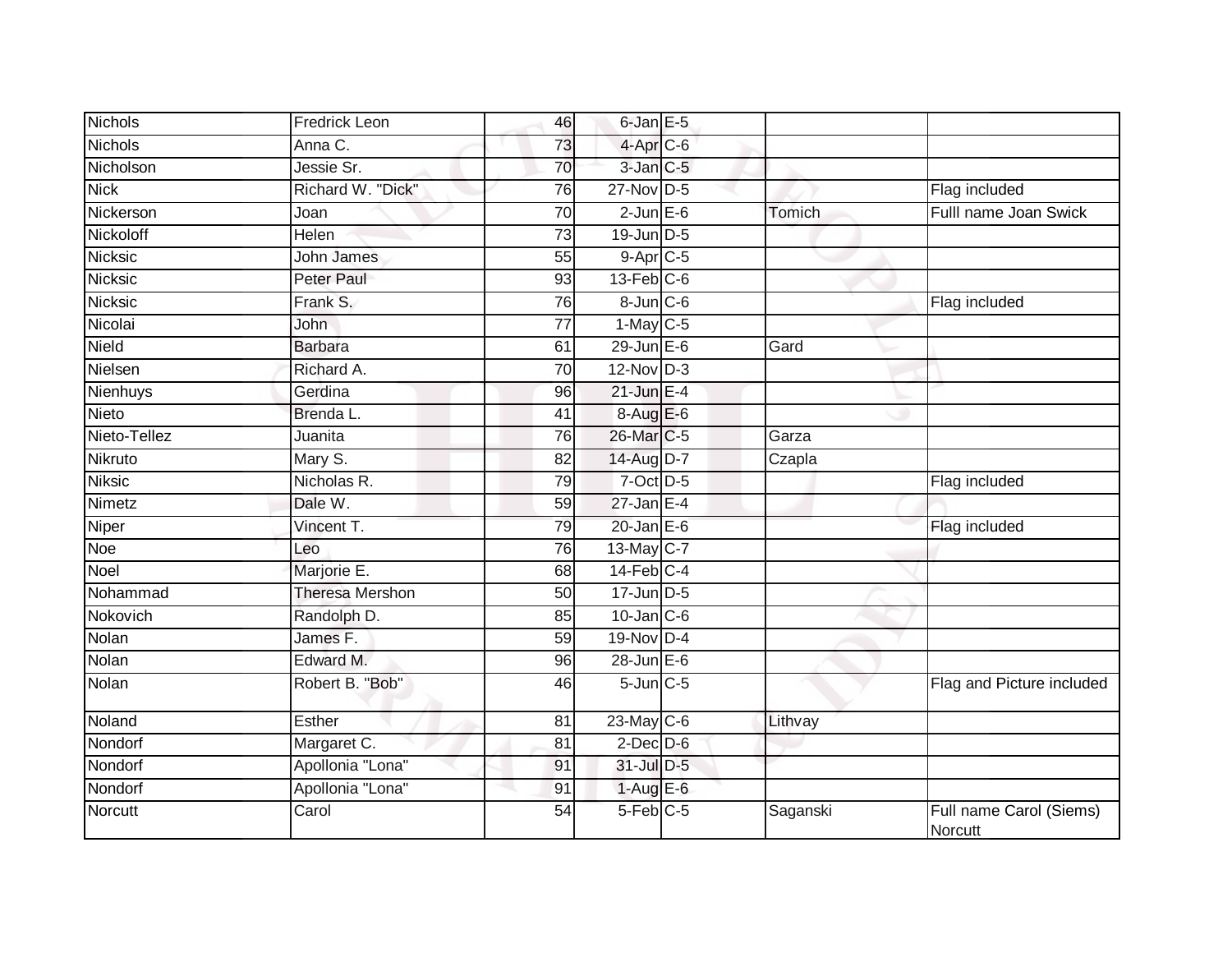| Nord          | Judith A.             | 64              | $4$ -May $C$ -6      |              |               |
|---------------|-----------------------|-----------------|----------------------|--------------|---------------|
| Norgard       | Kenneth G.            | 77              | 6-Nov D-5            |              | Flag included |
| Norman        | Josephine M.          |                 | 30-Nov F-1           | Dicharo      |               |
| Norman        | Frances F.            | 70              | $6$ -Feb $C$ -6      | Mayes        |               |
| <b>Norris</b> | Robert L.             | 83              | $4$ -Oct D-5         |              |               |
| <b>Norris</b> | <b>Brian</b>          | 39              | 11-Mar C-5           |              |               |
| Norvell       | Heather <sub>N.</sub> | 17              | 28-Aug D-5           |              |               |
| Noskoskie     | Anne                  | 78              | $16-Sep$ D-6         |              |               |
| Novak         | Thomas F.             | 74              | 5-Apr D-8            |              |               |
| Novales       | Provendencia          | 86              | $27$ -Dec $D-6$      |              |               |
| Novosel       | Nicholas J. "Nick"    | 88              | $3-Apr$ $C-5$        |              | Flag included |
| Novy          | Victoria H.           | 90              | 10-Oct $E-6$         |              |               |
| Nowak         | Mary                  | 82              | 26-Oct E-6           |              |               |
| Nowak         | Chester A.            | 80              | 26-Jan C-5           |              | Flag included |
| <b>Nowak</b>  | Robert J.             | 63              | $1-Nov$ D-6          |              |               |
| Nowak         | Mary Ann              | 70              | $15$ -Jan $C-4$      | Katchmar     |               |
| <b>Nowak</b>  | Sigmond               | 82              | 16-Nov F-1           |              | Flag included |
| Nowak         | Eugene "Geno"         | 56              | 23-Oct D-6           |              | Flag included |
| Nowakowska    | Janina                | 94              | 14-Oct D-5           |              |               |
| Nowakowski    | LaVerne G.            | 79              | $8-$ Sep $F-6$       |              |               |
| Nowesnick     | Ted S.                | 73              | 24-May D-6           |              | Flag included |
| Nowicki       | Rose M.               | $\overline{71}$ | $8$ -Feb $D-5$       | Scasny       |               |
| Noworyta      | Dorothty E.           | 82              | $14$ -Jul $F-5$      | Kamin        |               |
| <b>Nudi</b>   | Rose                  | 81              | $13$ -Dec $D-6$      | Klobuchar    |               |
| Nunez         | Jovita R.             | 93              | 8-Nov D-6            |              |               |
| Nyiri         | <b>Dolores</b>        | 73              | $1-Nov$ D-6          | Noble        |               |
| O'Bara        | Dorothy B.            | 75              | $2-Sep$ D-5          |              |               |
| Obenchain     | Orville W.            | 86              | $1$ -Jan $C$ -5      |              |               |
| Oberloh       | Barbara L.            | 49              | 10-Oct E-6           | <b>McKee</b> |               |
| Obermeir      | Gustave L.            | 84              | 26-Oct E-6           |              | Flag included |
| Obermeyer     | James                 | 52              | 18-Mar C-6           |              |               |
| Obetkowski    | Metodija              | 67              | 4-Mar <sub>C-5</sub> |              |               |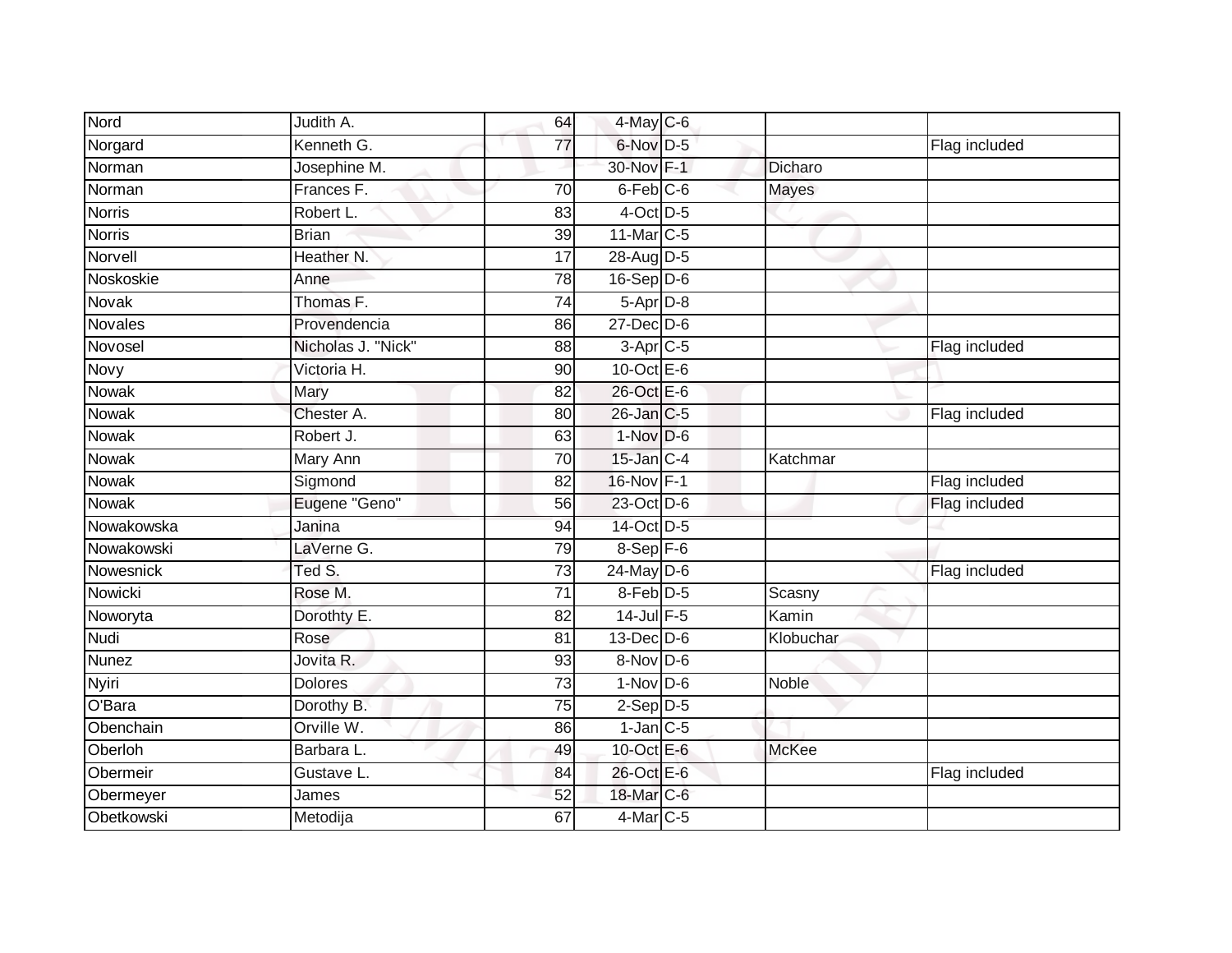| Oboy       | Thaddeus "Ted"           | 77              | 21-Sep F-1       | Flag included |  |
|------------|--------------------------|-----------------|------------------|---------------|--|
| Ochoa      | Salvador Jr. "Chava"     | 60              | 28-Jan C-6       |               |  |
| O'Connor   | Pauline                  | 80              | 6-May C-6        |               |  |
| O'Connor   | William M.               | 62              | 22-Dec F-7       |               |  |
| O'Connor   | Thomas M.                | $\overline{54}$ | 29-Jul D-5       |               |  |
| O'Connor   | William A.               | 53              | $15$ -Jan C-4    |               |  |
| O'Connor   | Raymond M. "Bud"         | 81              | 23-May C-6       |               |  |
| O'Connor   | Eldon L.                 | 54              | $21$ -Jul $F-6$  |               |  |
| O'Day      | Stella C.                | 93              | 21-Aug D-5       |               |  |
| Odinsoff   | Florence                 |                 | $28$ -Jun $E-6$  | Massette      |  |
| O'Donnell  | Stephen J.               | 68              | $31$ -Jan C-5    |               |  |
| O'Dor      | George Lewis "Daddy-O"   | $\overline{77}$ | 30-Dec D-6       |               |  |
| Oertel     | Oran L.                  | 83              | 18-Aug F-6       |               |  |
| Ogden      | Evelyn L.                | 80              | 11-Mar C-5       |               |  |
| O'Hara     | Juanita                  | 75              | 21-Oct D-6       | <b>Riley</b>  |  |
| O'Hara     | Cecelia V.               | 82              | 10-Dec D-4       |               |  |
| O'Hearn    | Jerome Michael           | $\overline{57}$ | 17-Apr C-6       |               |  |
| Ojed       | Valentina "Mary"         | 88              | $10$ -Jul $D-6$  |               |  |
| Olds       | Margaret                 |                 | 26-Mar C-5       | Hrapcak       |  |
| Olds       | Dolores J.               | 53              | 30-Sep D-5       | Mayernik      |  |
| Olds       | Dolores J.               | 53              | $1-Oct$ D-4      | Mayernik      |  |
| Olejniczak | Henry M.                 | 62              | 19-Nov D-4       |               |  |
| Oliver     | Mary V.                  | 66              | 26-Apr D-7       |               |  |
| Oliver     | Colby                    | 91              | $27$ -Jun $E-7$  |               |  |
| Oloughlin  | Regina M.                | 42              | $17$ -Jun D-5    | Lewis         |  |
| Olp        | Lucile E.                | 86              | $19$ -Jan $C$ -6 |               |  |
| Olsen      | <b>Barbara Catherine</b> | $\overline{97}$ | $6$ -Jun $C$ -5  |               |  |
| Olsen      | Martin L. Sr.            | 82              | $28$ -Jun $E-6$  |               |  |
| Olsen      | Harold L.                | 86              | 24-Oct E-5       |               |  |
| Olson      | Omer O. Sr.              | 86              | 29-Jul D-5       |               |  |
| Olson      | Brunell M.               | 82              | 6-May C-6        |               |  |
| Olsson     | Marie Louise             | 80              | $21-Nov$ D-6     | Halvorsen     |  |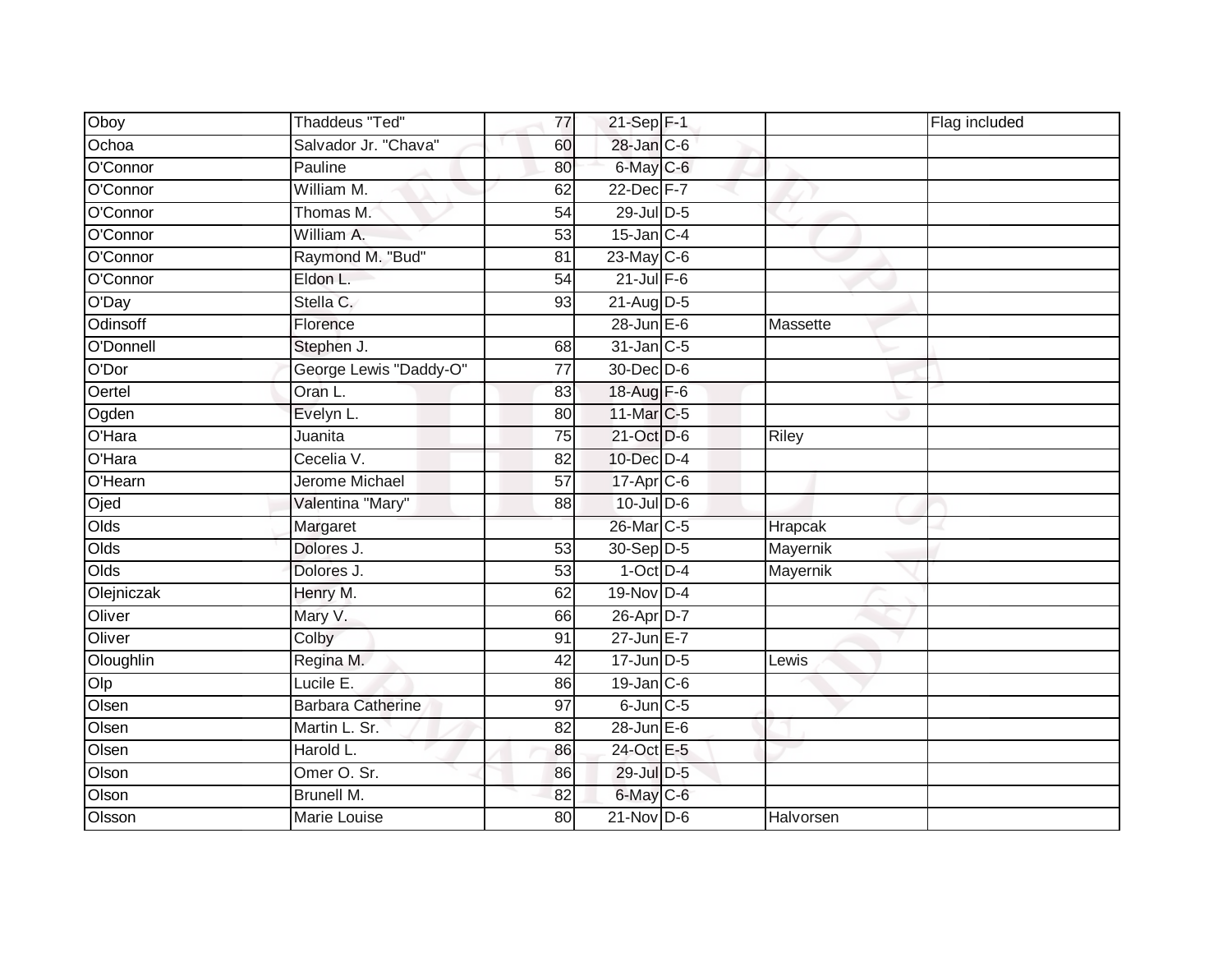| Olszewski | Stella C.          | 81              | 26-Oct E-6            | Olson         |                                     |
|-----------|--------------------|-----------------|-----------------------|---------------|-------------------------------------|
| Olszewski | Mary               | 82              | 12-Aug D-6            |               |                                     |
| Oman      | Richard G.         | 59              | 17-Apr C-7            |               |                                     |
| Onate     | Guadalupe "Lupe"   |                 | 14-Aug D-7            | Dianda        |                                     |
| O'Neal    | Dorothy            | 86              | 6-Feb C-6             |               | Full name Dorothy<br>Ryckman O'Neal |
| O'Neal    | Charles            | $\overline{79}$ | $1 -$ Apr $C - 7$     |               | Flag included                       |
| O'Neal    | Brian P.           | 27              | 12-Apr D-6            |               |                                     |
| O'Neil    | Catherine M. "Cal" | 92              | 26-Aug D-7            | O"Keefe       |                                     |
| O'Neill   | Thomas W.          | 23              | 7-Mar C-5             |               |                                     |
| Oppman    | Howard E.          | 82              | 25-Mar C-6            |               | Flag included                       |
| Oppolo    | Cecilia E.         | 80              | $21$ -Dec $E-6$       | Spanier       |                                     |
| Opsitnik  | Helen T.           | 77              | $2$ -May C-6          |               |                                     |
| Orchowski | Frank S.           | $\overline{73}$ | 17-May D-6            |               | Flag included                       |
| Orchowski | Paul A.            | 43              | 30-Sep D-5            |               |                                     |
| Ordanas   | Robert R. C.P.D.   | 33              | 12-Oct E-5            |               | Flag included                       |
| Ordean    | Mary E.            | 74              | $21$ -Jan $C-7$       |               |                                     |
| Orel      | Delphine P.        | 68              | $3$ -Dec $D-4$        |               |                                     |
| Orelup    | Harold R.          | 92              | 18-Dec D-6            |               |                                     |
| Orescanin | <b>Thomas</b>      | 54              | $1-Oct$ D-4           |               |                                     |
| Orich     | Sophie             | 85              | $14$ -Feb $C-4$       | Husayko       |                                     |
| Origel    | Luis T.            | 96              | $27$ -Feb $C-7$       |               |                                     |
| Orloff    | L. Ruth            | 78              | 29-Jul D-5            | <b>Bruins</b> |                                     |
| Orta      | Carlos             | 77              | $18-Sep$ D-6          |               |                                     |
| Ortega    | Guadalupe "Lupe"   | 69              | 24-Apr <sub>C-6</sub> |               | Flag included                       |
| Osborn    | Lawrence L.        | $\overline{51}$ | $22$ -Jan $C-5$       |               | Flag included                       |
| Osborn    | Vern               | 81              | $15$ -Jan $ C-4 $     |               |                                     |
| Osborne   | <b>Jerry Wade</b>  |                 | $21 - \text{Aug}$ D-6 |               |                                     |
| O'Shea    | Richard M. "Dick"  | 69              | $6$ -Jun $C$ -5       |               | Flag included                       |
| Osika     | Leona M.           | 87              | $8$ -Jul $D$ -6       | Weber         |                                     |
| Osmulski  | Richard J.         | 61              | $15$ -Jan $C-4$       |               |                                     |
| Osojnicki | Louise             | 86              | $6$ -Jul $E$ -6       | Lokanc        |                                     |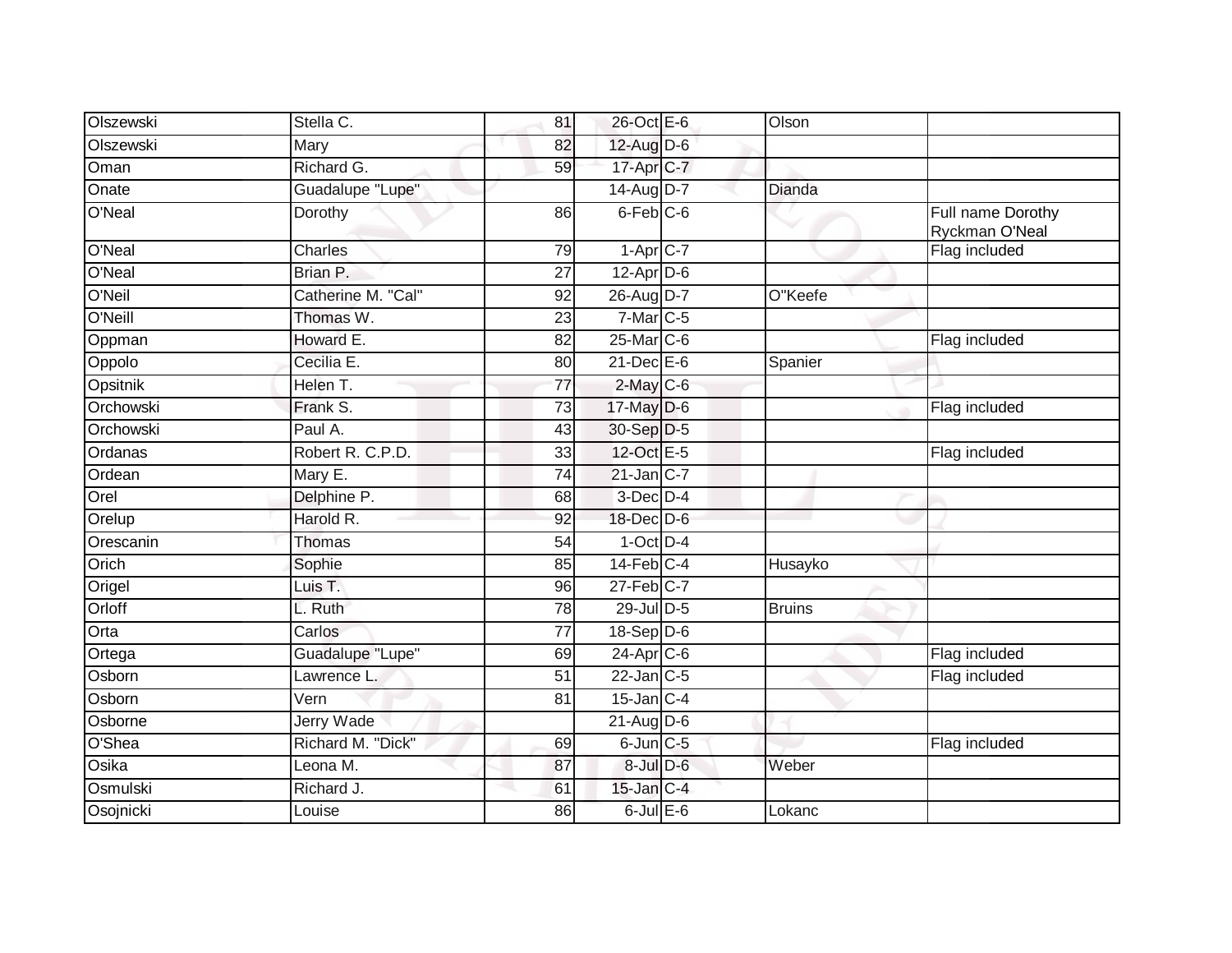| Osornio-Cordero  | Yolanda                | 52              | 8-Sep F-5          | Osornio     | Angel included        |
|------------------|------------------------|-----------------|--------------------|-------------|-----------------------|
| Oster            | Walter J.              | 85              | 21-Mar C-5         |             | Flag included         |
| Ostrander        | Helena M.              | 96              | 25-Apr C-5         |             |                       |
| Ostrowski        | Zigmund                | 83              | 3-Oct D-7          |             | Flag included         |
| Ostrowski        | Loretta M.             | $\overline{72}$ | $16$ -Feb $E-1$    | Grabczynski |                       |
| Ostrowski        | Ted "Oscar"            | 73              | $9$ -May $C$ -6    |             |                       |
| Otoltich         | Mary                   | 89              | 20-Dec D-7         | Kobli       |                       |
| $\overline{Ott}$ | Louis Eugene Ph.D      | 70              | $30 - Jun \tE - 6$ |             |                       |
| Ovanek           | Thomas A.              | 49              | $14-Sep$ F-1       |             |                       |
| Overhage         | Arnold                 | $\overline{87}$ | 14-May C-5         |             |                       |
| Owen             | Jack L.                | 76              | $21$ -Oct D-6      |             |                       |
| Owens            | Herbert A.             | 79              | 28-Dec F-1         |             |                       |
| Owens            | Jamie Kay "Kay"        | 45              | $15$ -Jan $C-4$    |             |                       |
| Owens            | Ruth A.                | $\overline{73}$ | 19-Dec D-6         |             |                       |
| Owles            | Fred S. "Ted"          | 85              | 27-Dec D-6         |             |                       |
| Ozanus           | Bernice P.             | 88              | 23-Feb E-1         | Mamunski    |                       |
| Ozarek           | Eleanor                | 73              | 27-Oct F-5         |             |                       |
| Ozelie           | Dorothy                | 74              | 18-Aug F-5         |             |                       |
| Pabich           | Rosemary F.            | 85              | 17-Dec D-4         |             |                       |
| Pace             | Ethel W. "Willie"      | 76              | 11-May C-7         |             |                       |
| Pachniak         | Regina A.              | 77              | $22-Sep$ F-6       |             |                       |
| Pacocha          | Ann B.                 | $\overline{73}$ | $5$ -Jun $C$ -5    |             |                       |
| Paduch           | <b>Boleslaw "Bill"</b> | 73              | $9-AprC-5$         |             |                       |
| Page             | <b>Huey Lynnworth</b>  |                 | $6$ -Aug $D-5$     |             |                       |
| Page             | Genevieve A.           | 82              | $23-Sep$ D-6       | Kroll       | Genevieve A.Kane Page |
| Page             | William C.             | 73              | $21$ -Jan $C-7$    |             |                       |
| Paich            | Sam                    | 69              | 25-Oct D-7         |             |                       |
| Pakan            | <b>Alfred Paul</b>     | 75              | $4-Feb$ $C-6$      |             |                       |
| Pakaski          | George Michael         | 35              | 13-Nov D-5         |             |                       |
| Pala             | Anita L.               | 55              | 23-Apr C-5         |             |                       |
| Pala             | Walter S.              | 59              | 13-Nov D-5         |             |                       |
| Palasz           | Raymond John           | 46              | 30-Mar C-6         |             | Flag included         |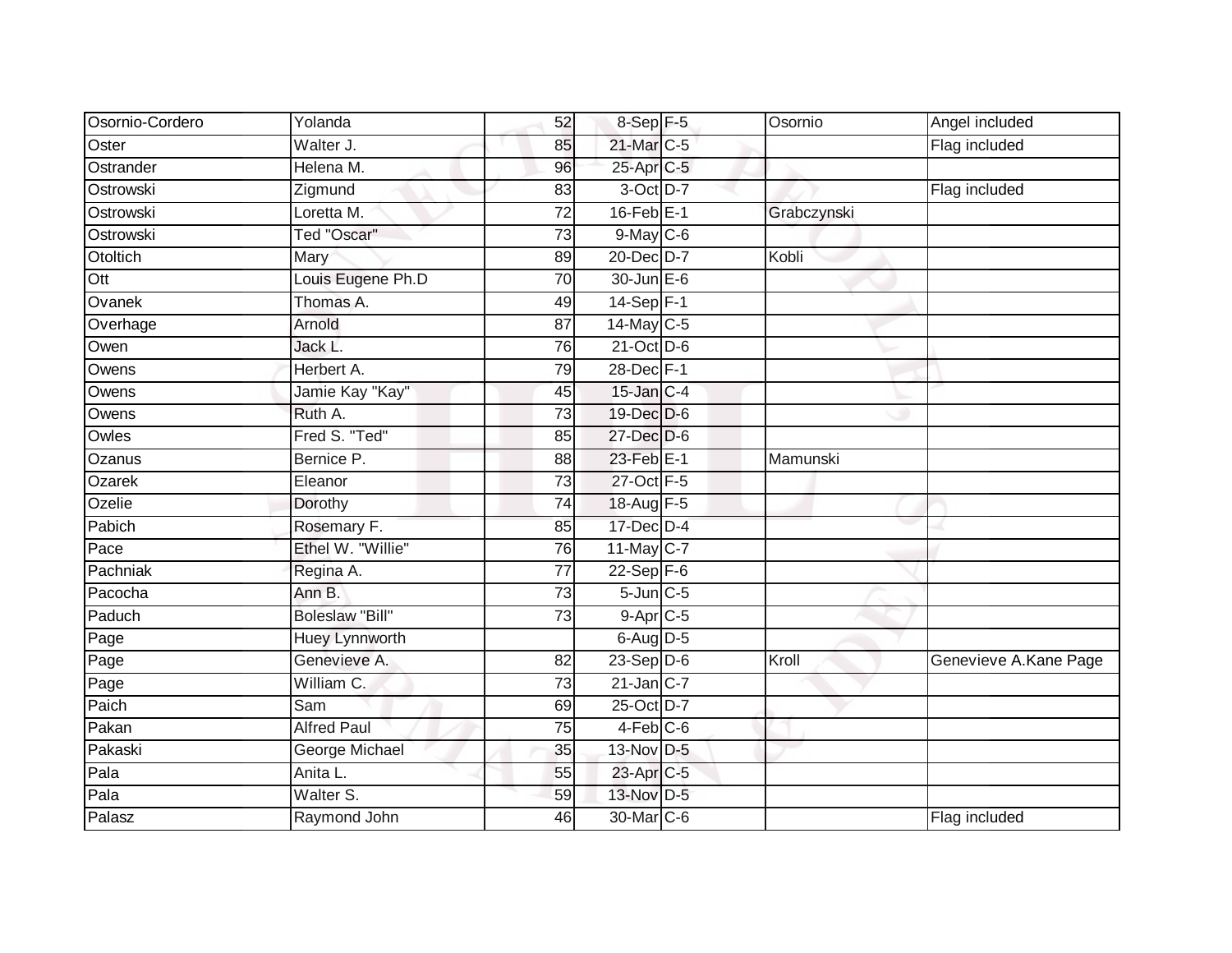| Paliga       | Thomas C.                 | 74 | $21-Sep$ F-1               |                                |                           |
|--------------|---------------------------|----|----------------------------|--------------------------------|---------------------------|
| Palikan      | John Michael              | 79 | 23-Oct D-6                 |                                |                           |
| Palka        | Joan F.                   | 80 | 23-May C-6                 |                                |                           |
| Pallotto     | Domenic A. "Moe<br>W9BOX" | 91 | $14$ -Mar $ C-6$           |                                |                           |
| Palmer       | Ray D.                    | 78 | 19-Aug D-5                 |                                | Flag included             |
| Palmer       | Earnestine                | 44 | 10-Aug E-5                 |                                |                           |
| Palmeri      | Anna M.                   | 88 | $24$ -May D-6              |                                |                           |
| Palo         | Kathy                     | 46 | $21-Apr \nightharpoonup 5$ |                                | Full name Kathy Loar Palo |
| Paloncy      | Julia                     | 91 | 10-Aug E-5                 | Pohl                           |                           |
| Palongo      | Julia                     | 93 | $4$ -Jul $E$ -6            |                                |                           |
| Palusiak     | Chester                   | 78 | 12-May E-7                 |                                | Flag included             |
| Panagas      | Grace                     | 87 | 25-Oct D-7                 |                                |                           |
| Panczuk      | Theophil "Sonny"          | 63 | $21-Sep$ F-1               |                                | Flag included             |
| Paniaguas    | John                      | 85 | $16$ -Jan $C-5$            |                                |                           |
| Panian       | Antoinette E.             | 83 | 21-Oct D-6                 |                                |                           |
| Pankovich    | Mike A.                   | 72 | $2$ -Jul $D-3$             |                                | Flag included             |
| Pankowski    | Adrian M.                 | 68 | $1-Nov$ D-6                |                                | Flag included             |
| Pannell      | Glenda C.                 | 59 | $15$ -Feb $D-6$            |                                |                           |
| Pantea       | Victor                    | 72 | $2$ -Jun $E$ -6            |                                | Flag included             |
| Panter       | Violet M.                 | 82 | $21$ -Aug D-6              |                                |                           |
| Papai        | Adeline B.                | 69 | 10-Mar $E-6$               | $\overline{\mathsf{T}}$ ekiela |                           |
| Papaionannou | Christine                 | 67 | $9$ -Oct $D$ -6            |                                |                           |
| Papesh       | Stephen A.                | 79 | $2$ -Jul $D-3$             |                                | Flag included             |
| Pappalos     | Martha "Kyria Martha"     | 98 | 24-Jun D-5                 |                                |                           |
| Pappas       | David L.                  | 47 | 11-Mar C-5                 |                                |                           |
| Paprocki     | Lillian J.                | 72 | 22-Aug E-6                 | Oboy                           |                           |
| Paradis      | Robert J.                 | 61 | $9-Sep D-6$                |                                |                           |
| Pardus       | Dennis R. "Denny"         | 57 | 23-Jun F-5                 |                                |                           |
| Parker       | Harold E.                 | 60 | $23$ -May C-6              |                                |                           |
| Parker       | <b>Kathleen Ellen</b>     | 84 | 24-Apr C-6                 | Zentmyre                       | Picture included          |
| Parker       | Reid                      | 75 | 30-Jun E-6                 |                                | Flag included             |
|              |                           |    |                            |                                |                           |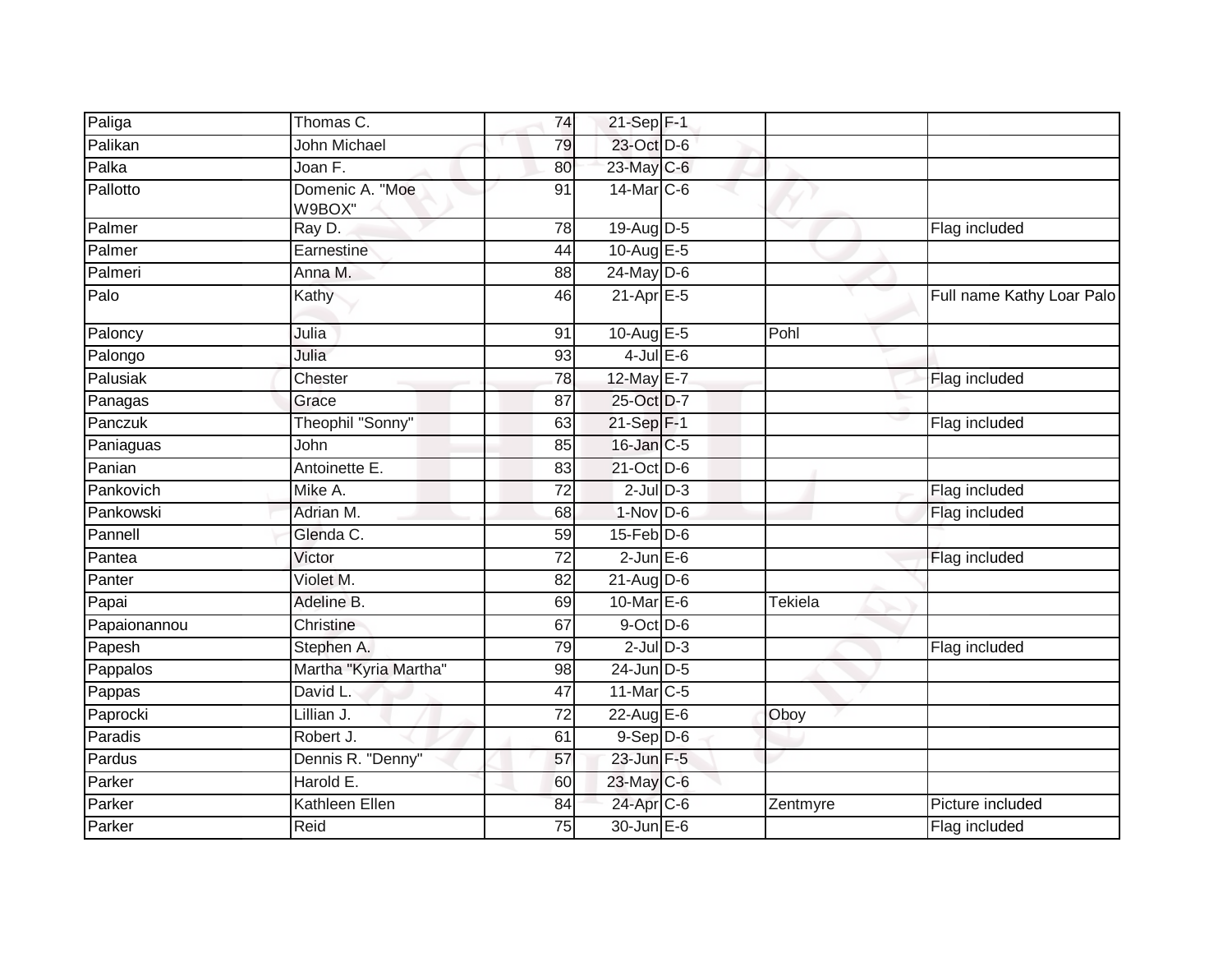| Parkhurst       | Harvey E.             | 87  | $1-Nov$ D-6     |              |                                      |
|-----------------|-----------------------|-----|-----------------|--------------|--------------------------------------|
| Parks           | John Earl Jr.         | 53  | 24-May D-6      |              |                                      |
| Parks           | Robert E. Sr.         | 59  | 28-Feb C-5      |              |                                      |
| Parlor          | Jennifer              |     | $21-Sep$ F-1    | Artman       |                                      |
| Parrish         | Sylvia J.             | 40  | 6-Nov D-5       |              |                                      |
| Parsons         | Larry                 | 57  | $4-Feb$ C-6     |              |                                      |
| Pasley          | Marie A.              | 82  | $8-Sep$ F-6     | Mazza        |                                      |
| Pastor          | James M.              | 72  | $5-Feb$ C-5     |              |                                      |
| Pasyk           | Stanley F.            | 82  | 27-Jun E-7      |              |                                      |
| Paszko          | Victoria              | 87  | 18-Jan C-5      |              |                                      |
| Pate            | Elizabeth C. "Betty"  | 76  | 14-Oct D-6      |              | Full name Elizabeth C.<br>Pate Wood  |
| <b>Patellis</b> | Mary C.               | 76  | 16-Mar C-5      |              |                                      |
| Patheiger       | Ann                   | 80  | 25-Aug F-5      |              |                                      |
| Patheresa       | Jane "Pat"            | 63  | 20-Nov D-5      | Ipema        | Full name Jane Haak<br>Patheresa     |
| Patrick         | Evelyn                | 76  | 10-Dec D-5      |              | Full name Evelyn Raker<br>Patrick    |
| Patrick         | Vester                | 89  | 23-May C-7      |              |                                      |
| <b>Patrick</b>  | Michael               | 45  | 27-Oct F-5      |              |                                      |
| Patterson       | Larry Dean Sr.        | 66  | $10$ -Jun $C-5$ |              |                                      |
| Patterson       | Lorena                | 101 | $13$ -Jun $F-1$ |              |                                      |
| Patterson       | Edwin F.              | 77  | $5 - JanE-2$    |              | Flag included                        |
| Patton          | Paul O. "Papaw        | 87  | $9$ -Jan $C$ -6 |              |                                      |
| Patz            | Anna Bell             | 82  | 27-Aug D-5      |              | Full name Anna Bell Patz<br>Petretta |
| Patz            | Josephine E.          | 87  | $28$ -Feb $C-5$ | Saberniak    |                                      |
| Patz            | Junita                | 80  | $15$ -Jun $E-9$ | <b>Burns</b> |                                      |
| Paul            | Leonard J.            | 78  | $14$ -Mar $C-6$ |              | Flag included                        |
| Pavlakovic      | Albena R.             | 87  | 11-May C-7      |              |                                      |
| Pavlick         | <b>Michael Lester</b> | 39  | 5-Mar C-4       |              |                                      |
| Pavlikaski      | Ann                   | 83  | 27-Nov D-6      | <b>Dybel</b> |                                      |
| Pavlitza        | Nick "Cowboy"         | 55  | $5$ -Jul $E-3$  |              |                                      |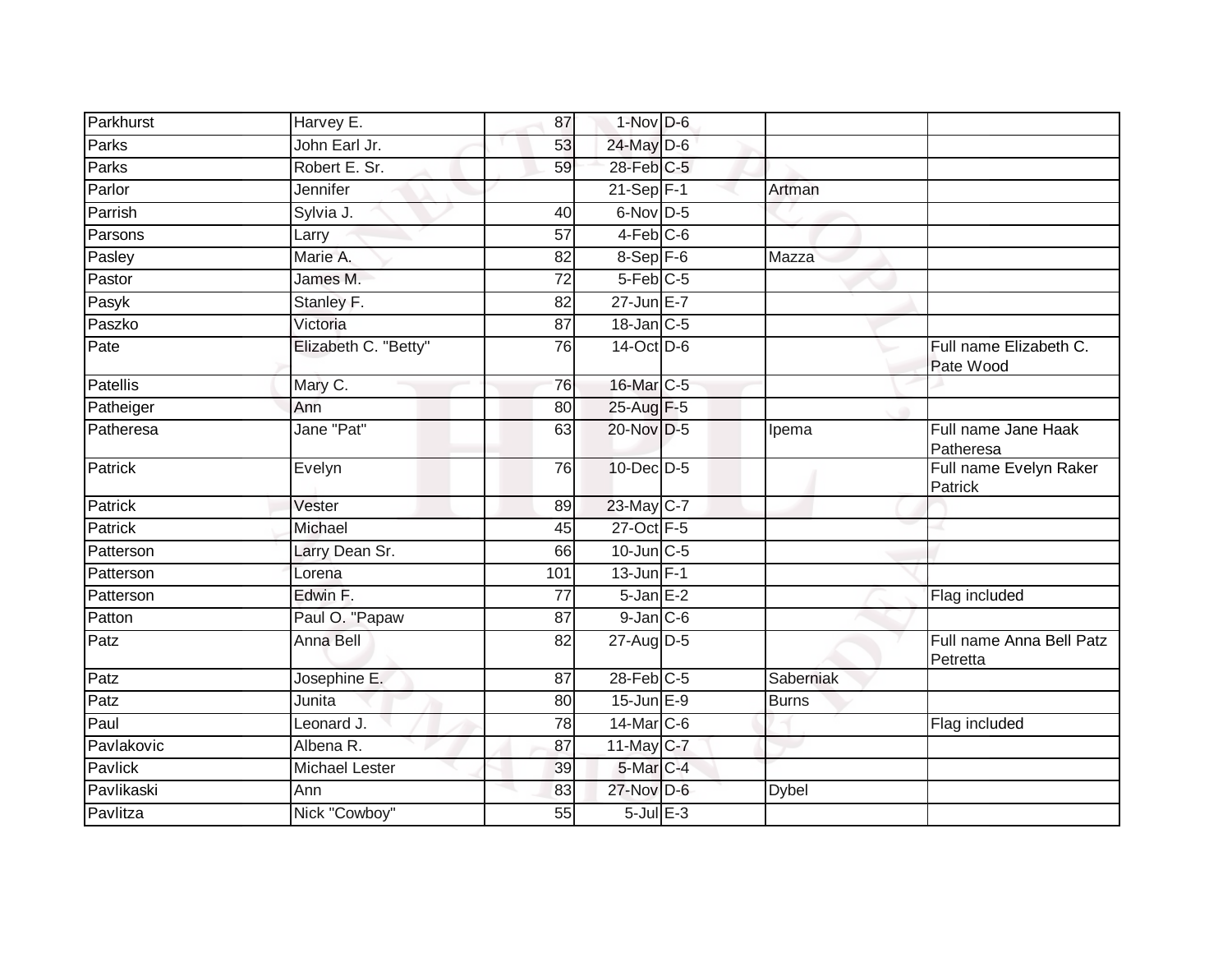| Pavlon     | Mildred "Millie"       | 85              | 25-Aug F-5           |                           |                                      |
|------------|------------------------|-----------------|----------------------|---------------------------|--------------------------------------|
| Pavnica    | Anthony J. Jr.         | 54              | 18-Apr C-6           |                           |                                      |
| Pawlak     | <b>Dolores</b>         | 70              | $2$ -Dec $D-6$       | Czazasty                  |                                      |
| Pawlak     | Sherilyn J.            | 53              | $2-Sep D-5$          |                           |                                      |
| Pawlicki   | Florence               |                 | $8-AugE-6$           | Furman                    |                                      |
| Pawloski   | Roaslie F.             | $\overline{77}$ | 21-Oct D-6           |                           |                                      |
| Pawlowski  | Ronald J.              |                 | 1-Feb C-5            |                           | Flag inluded                         |
| Pawlowski  | Monica A.              | 94              | 13-Nov D-6           |                           |                                      |
| Paxton     | Bernice G.             | 90              | $27$ -Oct $F-6$      |                           |                                      |
| Payne      | Edward L.              | 69              | 30-Aug E-6           |                           |                                      |
| Payne      | <b>Bonnie</b>          | 84              | $12$ -Apr $D$ -6     |                           |                                      |
| Payne      | Cheryl Lynn            | 53              | $5$ -Dec $D$ -6      |                           |                                      |
| Payne      | Cheryl Lynn            | 53              | 5-Dec D-6            |                           |                                      |
| Payonk     | <b>Betty Mae</b>       | 70              | 24-Dec D-4           | $\overline{\text{W}}$ ard |                                      |
| Payovich   | Jacqueline             |                 | 19-Sep E-6           | Kulikowski                | Full name Jacqueline Fox<br>Payovich |
| Payton     | Kim Marie Dr.          | 31              | $2$ -Feb $C$ -6      |                           |                                      |
| Payton     | Corrine                | 84              | 24-Oct E-6           |                           |                                      |
| Pazdur     | Andrew D.              | 54              | $24$ -Apr $C$ -6     |                           | Flag and Picture inlcuded            |
| Pazour     | Frederic S. "Fred"     | 85              | $27$ -Jun $E - 7$    |                           |                                      |
| Peak       | Robert                 | 72              | 8-Mar D-5            |                           | Flag included                        |
| Pearl      | <b>Phillip Edward</b>  | 49              | $23$ -Jun F-5        |                           |                                      |
| Pearson    | William E. Sr.         | 64              | $30$ -Jan $ C-6 $    |                           |                                      |
| Pearson    | <b>Arthur Stanley</b>  | 89              | $3-Sep D-4$          |                           |                                      |
| Peddy      | Myra Jean              | 81              | $6$ -Apr $C$ -5      |                           |                                      |
| Peek       | Meredith               | 73              | $6$ -Nov D-5         |                           |                                      |
| Peek       | <b>William Allan</b>   | 40              | $16$ -Dec $D$ -6     |                           |                                      |
| Peerbolte  | John                   | 93              | 3-Apr <sub>C-5</sub> |                           |                                      |
| Peers      | Albert P.              | 83              | $27$ -Jul $E-6$      |                           | Flag included                        |
| Peinta     | <b>Estelle "Della"</b> | 79              | $24$ -Feb $C-6$      |                           |                                      |
| Pelinovich | Alfrieda A.            |                 | $1$ -Dec $F-6$       | Katzendorfer              |                                      |
| Pelletier  | Philippe A.            | 76              | 19-Nov D-4           |                           |                                      |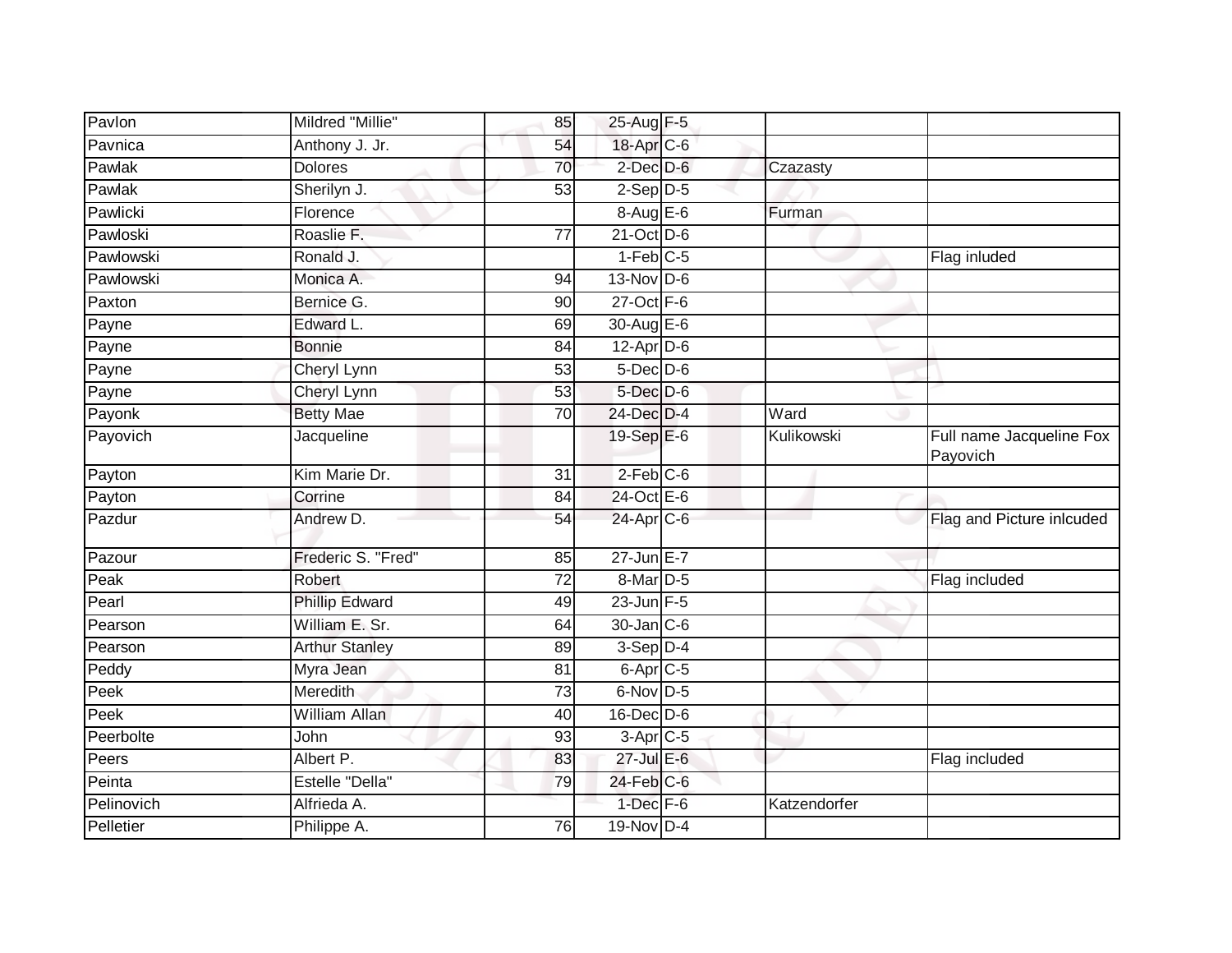| Peltier             | Norman F.           | 84     | 22-Mar D-5              |            |                                      |
|---------------------|---------------------|--------|-------------------------|------------|--------------------------------------|
| Pendrick            | <b>Steve</b>        | 76     | $11$ -Jun $C-5$         |            | Flag included                        |
| Penman              | Robert R.           | 87     | $1$ -Oct $D-5$          |            |                                      |
| Penman              | Sylvia L.           | 87     | 30-Sep D-6              |            | Full name Sylvia L.<br>Penman Sikora |
| Peppers             | Will S. (Buck)      | 60     | 8-Feb D-5               |            |                                      |
| Perdew              | Margaret M.         | 89     | 15-May C-5              |            |                                      |
| Perez               | Alexander R.        | 46     | $24-Apr$ <sub>C-6</sub> |            |                                      |
| Perez               | Augustine R. "Tino" | 74     | $31$ -Jan $C$ -6        |            |                                      |
| Perez               | Edward A. "Eddie"   | 16     | 27-Mar C-6              |            |                                      |
| Perez               | Javier              | 22     | $26$ -Oct $E - 6$       |            |                                      |
| $\overline{P}$ erez | Raymond             | 48     | 22-Oct D-4              |            |                                      |
| Perez               | Jacqueline Nicole   | Infant | 29-Jun E-6              |            |                                      |
| Perez               | Alexander J.        | 46     | 22-Apr C-7              |            |                                      |
| Perez               | Anthony F.          | 57     | 8-May C-6               |            |                                      |
| Perillo             | Estelle M.          | 86     | $2$ -Nov $F-1$          | Wierzyski  |                                      |
| Perkins             | Dorothy A.          | 64     | $8$ -Jul $D$ -6         |            |                                      |
| Perkins             | Martin J. "Marty"   | 14     | 6-Aug D-5               |            |                                      |
| Perniciaro          | George J.           | 86     | 28-Nov D-7              |            | Flag included                        |
| Perniciaro          | Rosemary            | 75     | 5-Sep D-7               | Giglio     |                                      |
| Pero                | Victor              | 86     | $18 -$ Jul E-6          |            |                                      |
| Perovih             | Richard A.          | 47     | 15-May C-6              |            |                                      |
| Perrotta            | Barbara E.          | 70     | $21$ -Dec $E-6$         |            |                                      |
| Perry               | Dolores "Dolly"     | 72     | $2$ -Dec $D-6$          | Gabryszak  |                                      |
| Perry               | Charles M.          | 82     | 15-May C-6              |            | Flag included                        |
| Perry               | Edward W.           | 54     | 8-Sep F-6               |            | Flag included                        |
| Perry               | Mable               | 80     | 6-Apr <sub>C-6</sub>    |            | Full name Mable Hines<br>Perry       |
| Perry               | James L. "Fat"      | 72     | 18-Aug F-6              |            |                                      |
| Person              | Dorothy M.          | 58     | 4-Oct D-5               |            |                                      |
| Perz                | Frances M.          | 91     | 7-Oct D-5               | <b>Bis</b> |                                      |
| Perzee              | Melvin C. "Mel"     | 78     | 22-Feb <sup>D-5</sup>   |            |                                      |
| Pesavento           | Don P.              | 75     | 23-Oct D-6              |            |                                      |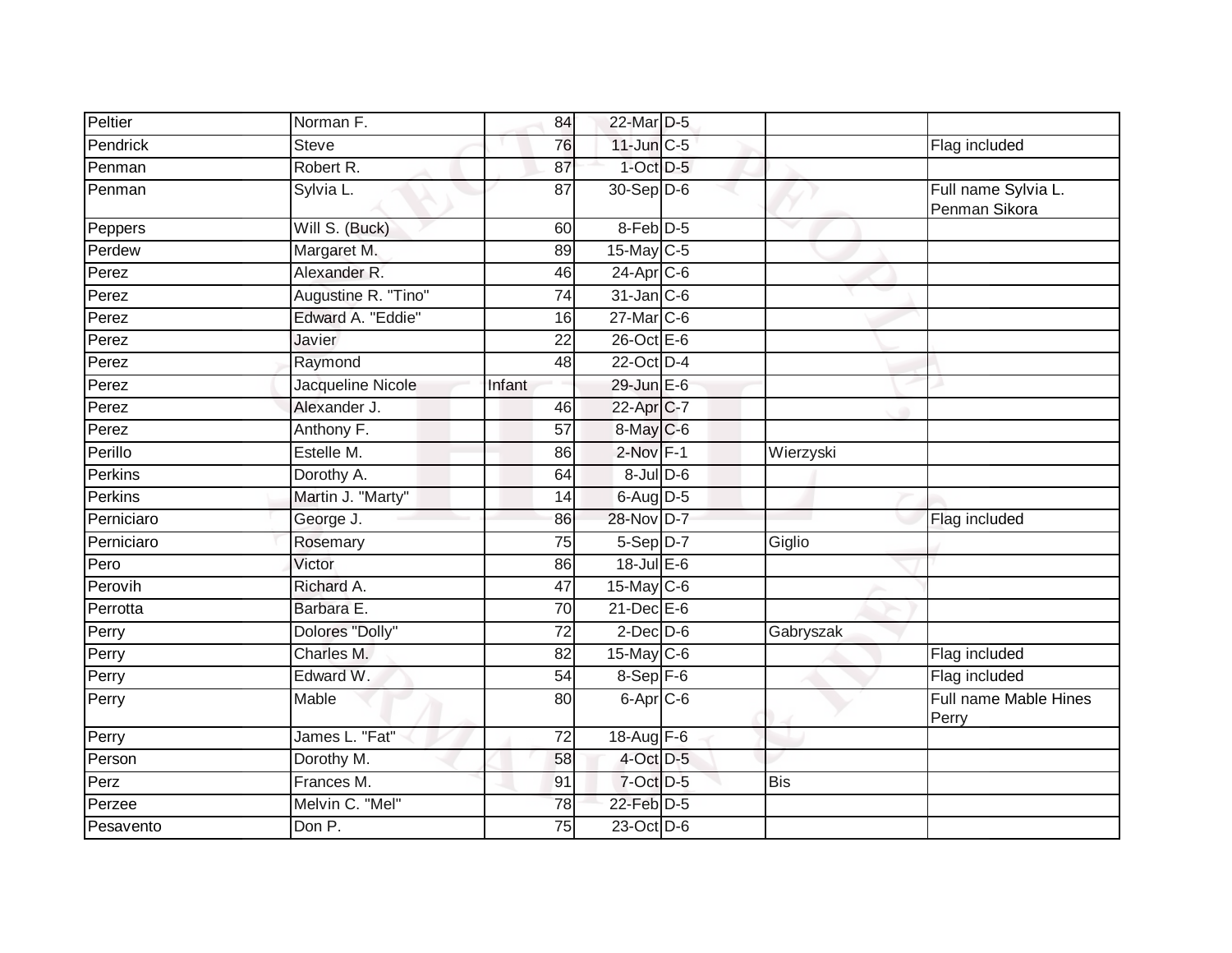| Peters   | Nancy                | 72              | 14-Sep F-1             | Haehnel        |                                      |
|----------|----------------------|-----------------|------------------------|----------------|--------------------------------------|
| Peters   | Martha Ann           | 85              | 18-Jan C-6             |                |                                      |
| Peters   | Marilyn J.           | 76              | $21$ -Jul $F-6$        |                |                                      |
| Peters   | Willis W. "Willie"   | 75              | $1-Nov$ D-6            |                | Flag included                        |
| Peters   | Willie W. "Willis"   | $\overline{75}$ | 31-Oct D-6             |                | Flag included                        |
| Peters   | August R. "Bud"      | 80              | $10$ -Feb $E$ -6       |                |                                      |
| Peters   | George C.            | 70              | $9-Nov$ F-2            |                |                                      |
| Petersen | Lee I.               | 86              | $31$ -Jan C-6          |                |                                      |
| Petersen | Nancy Lea            | 62              | 17-Aug F-1             |                |                                      |
| Peterson | Margaret J.          | 79              | $8$ -Mar $D-5$         | Lee            |                                      |
| Peterson | Muriel G.            | 81              | $1-Apr$ <sub>C-7</sub> |                |                                      |
| Peterson | Ella Johanna Karlina | 95              | $6$ -Jan $E$ -5        |                |                                      |
| Peterson | Daisy Margaret       | 78              | 15-Oct D-5             |                |                                      |
| Peterson | <b>Andrew Yngve</b>  | 90              | $4$ -Jan $C$ -6        |                |                                      |
| Peterson | Estella J.           | 83              | 8-Jun C-6              | Kadish         |                                      |
| Peterson | Richard G.           | 86              | 15-Nov D-8             |                |                                      |
| Peto     | Julianna             | 85              | 26-Sep E-6             |                |                                      |
| Peto     | Julius               | 96              | 23-Jul D-4             |                |                                      |
| Petree   | Thomas W.            | 67              | 14-Aug D-7             |                |                                      |
| Petree   | Angeline "Nellie"    | 88              | $26$ -Feb $D-4$        |                |                                      |
| Petretta | Patsy                | 77              | 10-Nov F-6             |                |                                      |
| Petretta | <b>Anna Bell</b>     | $\overline{82}$ | 27-Aug D-5             |                | Full name Anna Bell Patz<br>Petretta |
| Petrie   | <b>Alma Marie</b>    | 104             | 8-Oct D-4              |                |                                      |
| Petrie   | John                 | 82              | 19-Mar C-6             |                | Flag included                        |
| Petro    | <b>Betty Lou</b>     | $\overline{72}$ | 17-Nov F-5             |                |                                      |
| Petro    | John "Jack"          | 64              | 7-Oct D-5              |                |                                      |
| Petro    | <b>Helen Marie</b>   | 86              | 10-Oct $E-6$           |                |                                      |
| Petroski | Ceclia A.            | 91              | 8-Nov D-5              |                |                                      |
| Petrucci | Mary C.              | 70              | 3-Oct D-7              | <b>Barrett</b> |                                      |
| Petrusic | Helen                | 78              | 16-Dec D-7             | Tomasevich     |                                      |
| Petty    | Lillian B.           | 86              | 30-Oct D-6             | Zywiec         |                                      |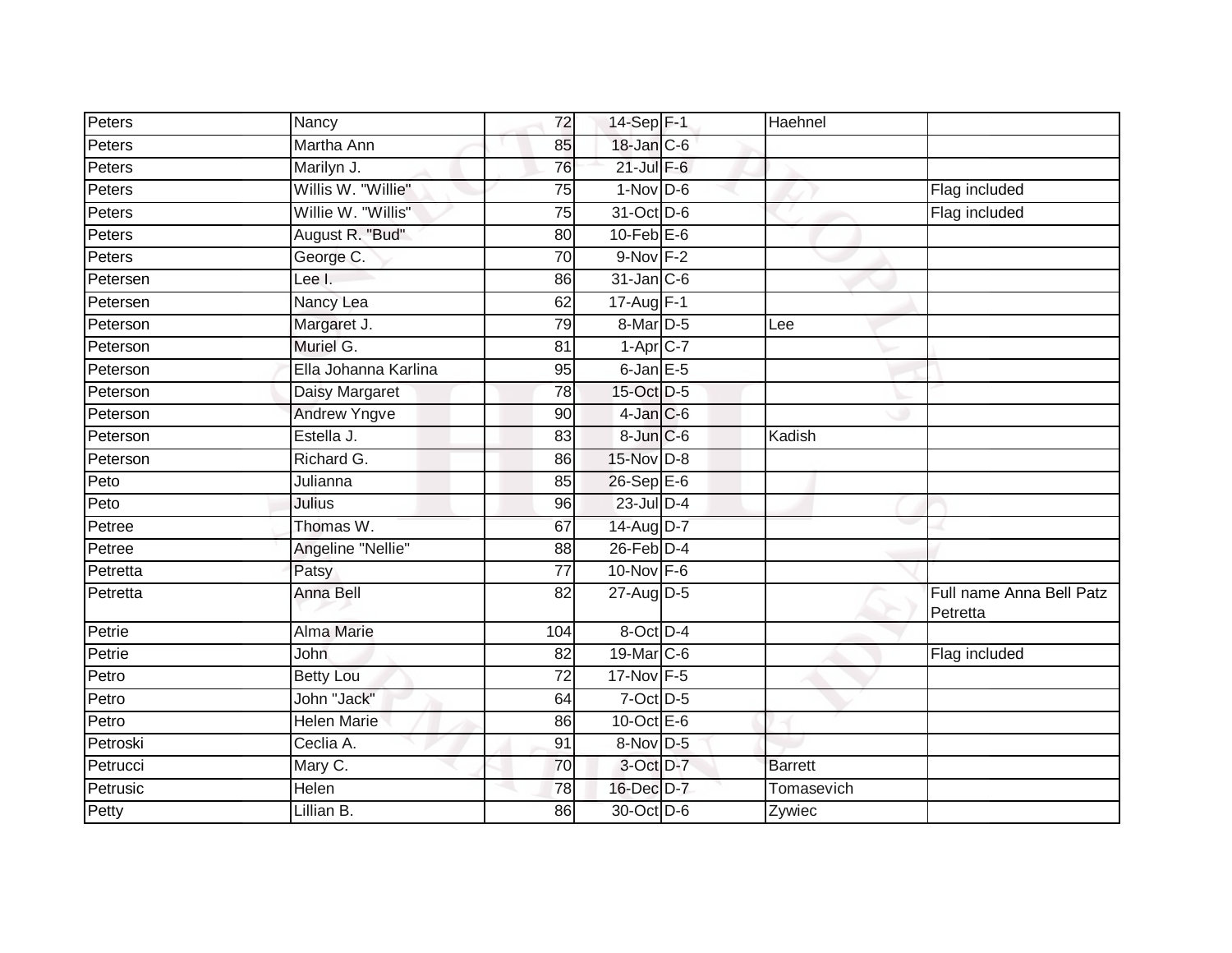| Petyo           | Michael                | 80              | $22-Sep$ F-6      |              | Flag included                        |
|-----------------|------------------------|-----------------|-------------------|--------------|--------------------------------------|
| Pfeffer         | Mary                   | 87              | $7-Feb$ $C-6$     | <b>Berda</b> |                                      |
| Pfeil           | Margaret E.            | 89              | 4-Sep D-5         |              |                                      |
| Pfieffer        | James                  | 55              | 18-May C-6        |              |                                      |
| Pfister         | Vera C.                | $\overline{90}$ | $9-AprC-5$        |              |                                      |
| Pfledderer      | Lizzie                 | 93              | $8-AugE-6$        |              |                                      |
| Phares          | Edith L.               | 91              | 25-Dec C-5        | Wall         |                                      |
| Phares          | Althyne O.             | 76              | $18$ -Oct $E - 6$ |              |                                      |
| Phelps          | Vaughn J.              | 58              | 19-Mar C-6        |              |                                      |
| Phelps          | Howard T.              | $\overline{71}$ | $17 - Jun$ $D-5$  |              | Flag included                        |
| Philbin         | <b>Baby Carter</b>     |                 | 25-Jun D-5        |              |                                      |
| Phillips        | Lillian A.             | 69              | 31-Mar E-6        |              |                                      |
| Phillips        | <b>Nellie</b>          | $\overline{72}$ | 26-Feb D-4        |              |                                      |
| Phillips        | Joseph B.              |                 | 6-Apr C-6         |              |                                      |
| <b>Phillips</b> | Newell Braley II       | $\overline{88}$ | 7-Oct D-6         |              |                                      |
| <b>Phillips</b> | Odell                  | 78              | $9$ -Jul $D-3$    |              |                                      |
| Piasecki        | Helen M.               | 73              | 27-Apr C-7        | Mardos       | Full name Helen M. Rogus<br>Piasecki |
| Piasecki        | Felix J.               | 86              | 5-Mar C-5         |              |                                      |
| Piaseczny       | Leonard R. "Lindy"     | 79              | 15-May $C-6$      |              | Flag included                        |
| Piatt           | Everett                | 62              | $20$ -Jan $E-6$   |              |                                      |
| Picha-Kiser     | Marie G.               | 85              | $18$ -Feb $C-5$   | Gilboe       |                                      |
| Pichler         | Anton                  | 78              | 8-Apr C-7         |              |                                      |
| Pickett         | JoAnne                 | 54              | 8-Apr C-7         |              |                                      |
| Piechota        | Patricia Irene "Renee" | 70              | 20-Aug D-6        |              |                                      |
| Pieczynski      | Erwin "Erv"            |                 | $8-Sep$ $F-6$     |              | Flag included                        |
| Piekarczyk      | Genevieve              |                 | 29-Mar D-5        | Sorokopus    |                                      |
| Pienta          | Estelle "Della"        | 79              | $24$ -Feb $C$ -6  |              |                                      |
| Pierce          | David Lee              | 67              | $9$ -Jan $C$ -6   |              |                                      |
| Pierce          | Catherine              | 76              | 4-Feb C-6         |              | Full name Catherine Ossi<br>Pierce   |
| Pierce          | Robert G.              | 83              | $4$ -Jun $C - 5$  |              |                                      |
| Pierce          | Robert A.              | 53              | $11-Feb$ C-7      |              |                                      |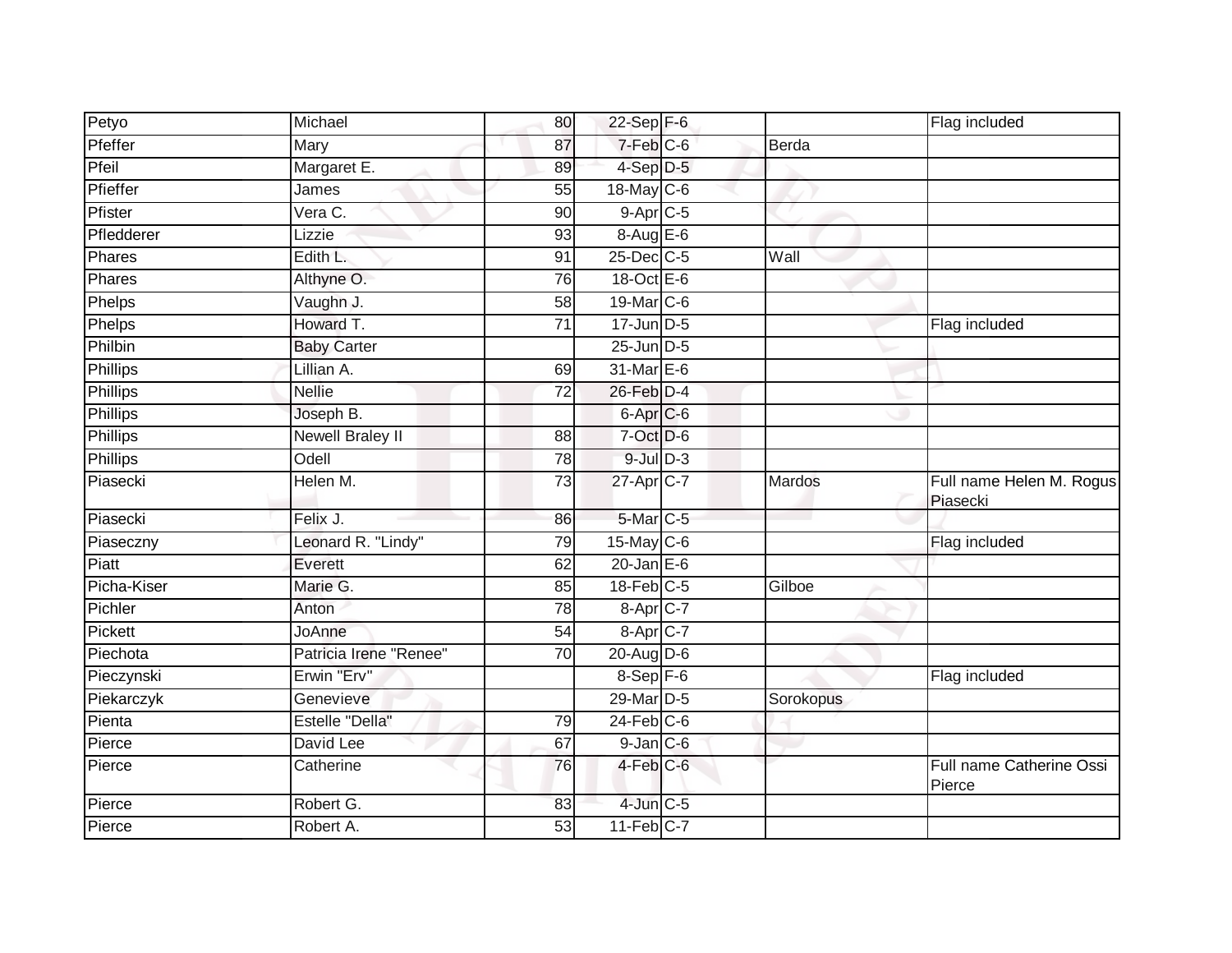| Piernikowski  | Stephanie R.           | 85      | 18-Jul E-6        |              |                                         |
|---------------|------------------------|---------|-------------------|--------------|-----------------------------------------|
| Pierson       | <b>Helen Ruth</b>      | 78      | 6-Dec D-6         |              |                                         |
| Pieszchala    | Amy B.                 | 24      | 25-May C-5        |              |                                         |
| Pietranczyk   | Julia                  | 91      | 27-Feb C-7        | Zuchowski    |                                         |
| Pilarski      | John E. "Jack"         | 68      | 30-May C-5        |              |                                         |
| Pilewski      | Henrietta              | 81      | $23$ -Jan C-6     | Jendral      |                                         |
| Pillman       | Irene F.               | 94      | 6-Oct F-6         |              |                                         |
| Piniak        | Joseph                 | 92      | 27-Mar C-7        |              |                                         |
| Piniak        | Josephine              | 90      | $11$ -Dec $D-7$   |              | Full name Josephine<br>Piniak Wlekinski |
| Pinkerton     | Cass A. M.D.           | 27      | $1$ -Dec $F-5$    |              |                                         |
| Pinney        | Wayne B.               | 84      | $23$ -Feb $E-1$   |              |                                         |
| Pinsak        | <b>Billie Stella</b>   | 93      | 19-Mar C-6        |              |                                         |
| Piotrowski    | Genevieve R.           | 89      | 17-Mar E-4        |              |                                         |
| Piotrowski    | Edward A. Jr.          | 54      | 30-Aug E-6        |              |                                         |
| Pirtle        | <b>Betty Ruth</b>      | 73      | 23-Oct D-6        |              |                                         |
| Pishum        | Paul J.                | 88      | 28-Aug D-5        |              |                                         |
| Pistello      | <b>Vincent James</b>   | 5 weeks | $6$ -Aug $D$ -5   |              |                                         |
| Pistello      | Angeline R.            | 82      | $12$ -Jul E-6     |              |                                         |
| <b>Pitlik</b> | Anna                   | 84      | $2$ -Jul $D-4$    | Giemzik      |                                         |
| <b>Pitlik</b> | Rose                   | 92      | $3$ -Jan $C$ -5   |              |                                         |
| Pittman       | Ora L.                 | 90      | $24-AprC-6$       |              |                                         |
| Pittman       | Doanld H. Jr.          | 58      | 17-Oct $E-6$      |              |                                         |
| Pittman       | Lawrence (Larry)       |         | $4$ -Oct D-6      |              |                                         |
| Pitzer        | <b>Alwina Mary</b>     | 98      | $4-Apr$ C-6       |              |                                         |
| Pivarnik      | Robert Joseph          | 76      | $23$ -Dec $D-5$   |              | Flag included                           |
| Piwowar       | <b>Helen</b>           | 83      | 29-Mar D-5        | Marcinkowski |                                         |
| Pixler        | Geraldine M."Geri"     | 42      | $28$ -AugD-6      | Wagner       |                                         |
| Pizzuto       | Evelyn                 | 79      | $12-Sep \tE-5$    |              |                                         |
| Pizzuto       | John N.                | 82      | 25-Feb C-8        |              | Flag inluded                            |
| Plance        | <b>Clarence Andrew</b> | 72      | $15$ -Feb $D$ -6  |              |                                         |
| Planojevic    | Draginja "Dorothy"     | 60      | $11$ -Jun $C - 5$ | Suka         |                                         |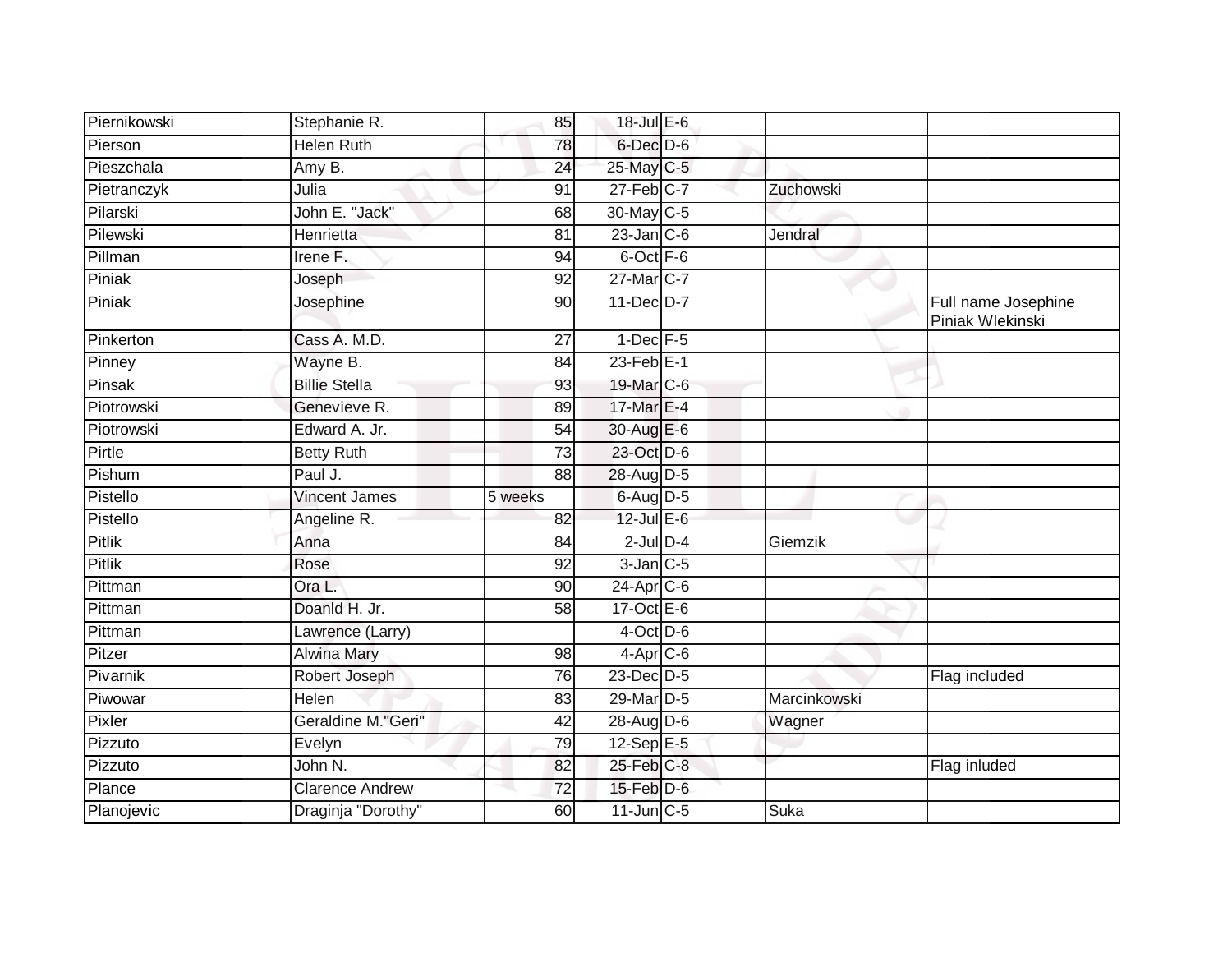| Plate       | Frida E.           | 80              | 20-Nov D-5             |           |                                             |
|-------------|--------------------|-----------------|------------------------|-----------|---------------------------------------------|
| Plesac      | <b>Shirley Ann</b> | 66              | 20-Nov D-6             |           |                                             |
| Pluciennik  | Eugene S.          | $\overline{88}$ | 19-Jul E-5             |           | Flag included                               |
| Plummer     | Edwin Jr.          | 85              | $7$ -Jul $F-7$         |           |                                             |
| Plummer     | Esther G.          | $\overline{84}$ | $18$ -Jul $E$ -6       |           |                                             |
| Plump       | James W. "Sonny"   | 67              | $5$ -Oct $F-1$         |           |                                             |
| Plumpowski  | Richard M.         | 76              | $1-May$ $C-5$          |           | Flag included                               |
| Pluskas     | Joseph A. Sr.      | 83              | 5-Oct F-1              |           | Flag included                               |
| Pluskota    | Sophie             | 86              | 11-Mar C-6             |           |                                             |
| Poby        | Annette            | 84              | 20-Mar <sub>IC-7</sub> | Szarek    |                                             |
| Pocernich   | Matt G.            | 86              | $14$ -Apr $E-4$        |           |                                             |
| Pociask     | Leo P. Jr.         | 65              | 20-Jun F-1             |           |                                             |
| Pockmire    | Helen M.           | 98              | $1$ -Jul $D-7$         |           |                                             |
| Podnar      | Josephine "Peppy"  | 89              | 24-Sep D-4             |           |                                             |
| Pogorzelski | Andrew             | 78              | $9-AugE-6$             |           | Flag included                               |
| Poholarz    | Martha             | 51              | 3-Dec D-4              | Fulkerson |                                             |
| Poi         | Lillian            | 74              | $9$ -May $C$ -6        |           |                                             |
| Pokrifcak   | George             | $\overline{77}$ | $4-Feb$ C-6            |           | Flag included                               |
| Polak       | Loretta M. "Dolly: | 68              | 21-Mar C-5             |           |                                             |
| Polewaski   | Adele              | 86              | $12$ -Jul E-6          | Herman    | Full name Adele<br>Polewaski (Polewczk)     |
| Polewski    | Ronald "Reno"      | 68              | $16$ -Jul $D-4$        |           | Flag included                               |
| Polich      | Katherine "Katie"  | 89              | 8-Oct D-4              | Major     | Full name Katherine<br><b>Ruzich Polich</b> |
| Polischko   | William            | 78              | $20$ -Feb $C-4$        |           |                                             |
| Polisson    | Katherine M.       | 84              | $17$ -Jun $D-5$        |           |                                             |
| Polizotto   | <b>Fay Louise</b>  | 85              | $1-Feb$ <sub>C-5</sub> |           |                                             |
| Polochak    | Michael            | 84              | $4$ -Nov D-5           |           | Flag included                               |
| Polomchak   | George             | 93              | $3-Feb$ $E-6$          |           |                                             |
| Polovina    | Nada               | 70              | 24-Nov F-5             | Trbovich  |                                             |
| Polston     | <b>Terry Lee</b>   | 45              | 25-Mar C-6             |           |                                             |
| Pomeroy     | Virginia           | 84              | 30-Mar C-6             |           |                                             |
| Pomeroy     | Alice M.           | 73              | $9-Nov$ F-2            |           |                                             |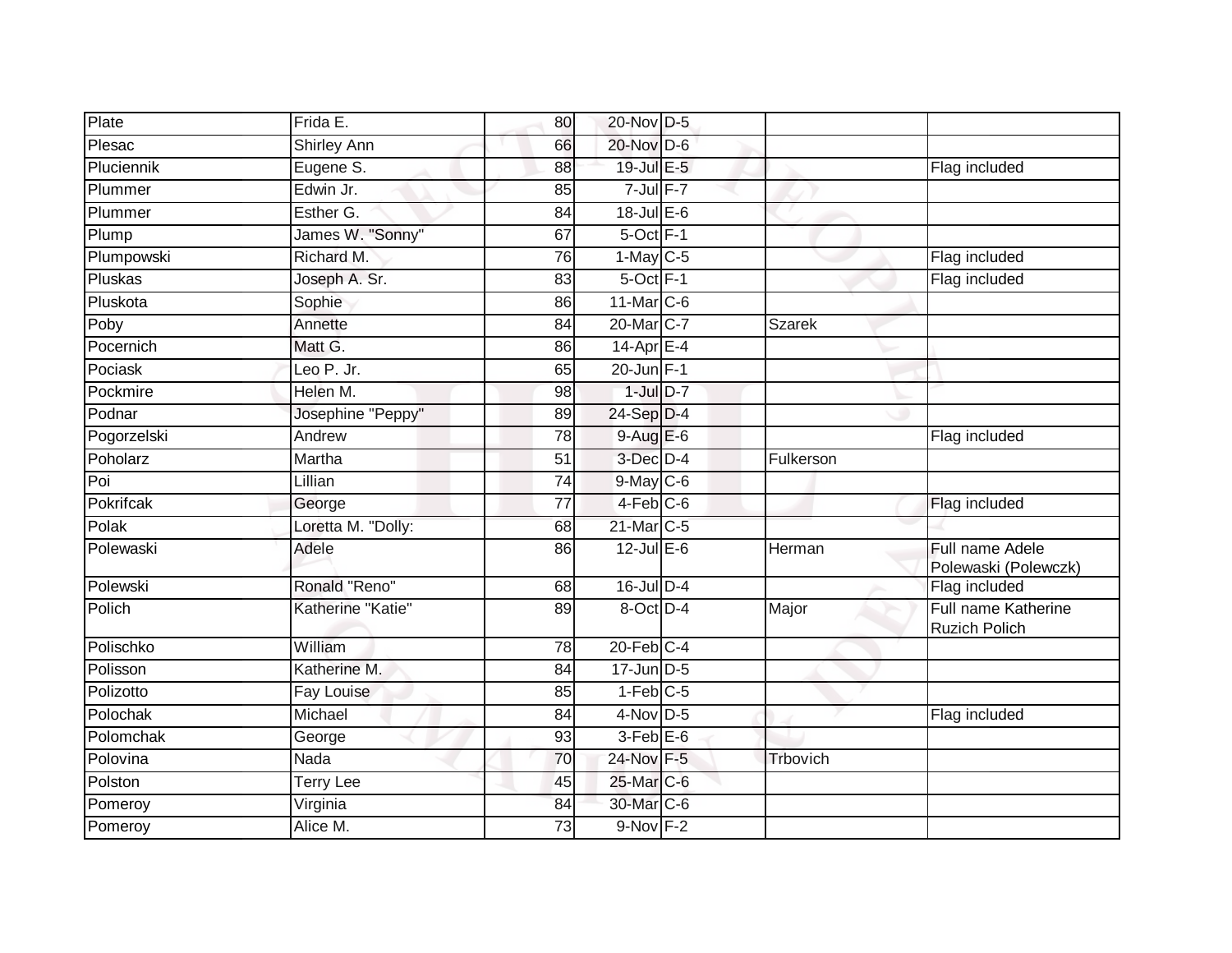| Nicholas J. "Nick"       | $\overline{38}$                                                                                    |                      |                                                                                                                                                                                                                                                                                                                                                                                                                                                                                                                                               |               |
|--------------------------|----------------------------------------------------------------------------------------------------|----------------------|-----------------------------------------------------------------------------------------------------------------------------------------------------------------------------------------------------------------------------------------------------------------------------------------------------------------------------------------------------------------------------------------------------------------------------------------------------------------------------------------------------------------------------------------------|---------------|
| Theodora                 | 85                                                                                                 |                      |                                                                                                                                                                                                                                                                                                                                                                                                                                                                                                                                               |               |
| Adam N.                  |                                                                                                    |                      |                                                                                                                                                                                                                                                                                                                                                                                                                                                                                                                                               |               |
|                          | 81                                                                                                 |                      |                                                                                                                                                                                                                                                                                                                                                                                                                                                                                                                                               |               |
|                          | 99                                                                                                 |                      |                                                                                                                                                                                                                                                                                                                                                                                                                                                                                                                                               |               |
| Joseph B.                |                                                                                                    |                      |                                                                                                                                                                                                                                                                                                                                                                                                                                                                                                                                               |               |
| Marie S.                 | 74                                                                                                 |                      | Guanajuato                                                                                                                                                                                                                                                                                                                                                                                                                                                                                                                                    |               |
| Gerben                   | 92                                                                                                 |                      |                                                                                                                                                                                                                                                                                                                                                                                                                                                                                                                                               |               |
| Petronella "Nellie"      | 90                                                                                                 |                      |                                                                                                                                                                                                                                                                                                                                                                                                                                                                                                                                               |               |
| Judith E.                | 91                                                                                                 |                      |                                                                                                                                                                                                                                                                                                                                                                                                                                                                                                                                               |               |
| <b>Ethel Irene</b>       | 96                                                                                                 |                      |                                                                                                                                                                                                                                                                                                                                                                                                                                                                                                                                               |               |
| Patricia A.              | 76                                                                                                 |                      |                                                                                                                                                                                                                                                                                                                                                                                                                                                                                                                                               |               |
| Sarah Cy                 | 84                                                                                                 |                      |                                                                                                                                                                                                                                                                                                                                                                                                                                                                                                                                               |               |
| Jeanette                 | 87                                                                                                 |                      |                                                                                                                                                                                                                                                                                                                                                                                                                                                                                                                                               |               |
| Oscar B.                 | $\overline{71}$                                                                                    |                      |                                                                                                                                                                                                                                                                                                                                                                                                                                                                                                                                               |               |
| <b>Sharon Louise</b>     | 54                                                                                                 |                      |                                                                                                                                                                                                                                                                                                                                                                                                                                                                                                                                               |               |
| Maxwell W.               | 93                                                                                                 |                      |                                                                                                                                                                                                                                                                                                                                                                                                                                                                                                                                               |               |
| Marietta                 | 78                                                                                                 |                      |                                                                                                                                                                                                                                                                                                                                                                                                                                                                                                                                               |               |
| Ginger L.                | 57                                                                                                 |                      | Ullstam                                                                                                                                                                                                                                                                                                                                                                                                                                                                                                                                       |               |
| Johnson J.               | 80                                                                                                 |                      |                                                                                                                                                                                                                                                                                                                                                                                                                                                                                                                                               | Flag included |
| <b>Nettie Pearl</b>      | 66                                                                                                 |                      |                                                                                                                                                                                                                                                                                                                                                                                                                                                                                                                                               |               |
| Clarence E. Sr. "Shorty: | 75                                                                                                 |                      |                                                                                                                                                                                                                                                                                                                                                                                                                                                                                                                                               |               |
|                          | 68                                                                                                 |                      |                                                                                                                                                                                                                                                                                                                                                                                                                                                                                                                                               |               |
| Rodney K.Col.            | 88                                                                                                 |                      |                                                                                                                                                                                                                                                                                                                                                                                                                                                                                                                                               | Flag included |
| Robert E.                | 69                                                                                                 |                      |                                                                                                                                                                                                                                                                                                                                                                                                                                                                                                                                               |               |
| Mark I.                  | 81                                                                                                 |                      |                                                                                                                                                                                                                                                                                                                                                                                                                                                                                                                                               | Flag included |
| Nick P.                  | 88                                                                                                 |                      |                                                                                                                                                                                                                                                                                                                                                                                                                                                                                                                                               |               |
| Denise m.                | 43                                                                                                 |                      |                                                                                                                                                                                                                                                                                                                                                                                                                                                                                                                                               |               |
|                          | Daniel David<br>Emma E.<br>Maria "Nancy" B.<br>Michael B.<br>Joseph S.<br>Mary<br>Doanld D. "Duck" | 21<br>70<br>81<br>42 | 16-Dec D-7<br>$9$ -Mar $C$ -6<br>17-May D-6<br>$8-Apr$ <sub>C-7</sub><br>$17 - Dec$ $D-5$<br>20-Mar <sub>IC-7</sub><br>$18$ -Jun $D-4$<br>$18-Sep D-6$<br>30-Jul D-5<br>24-Apr C-7<br>$9$ -May $C$ -6<br>17-Mar E-4<br>$24$ -Jul $D-6$<br>16-Feb E-1<br>24-Apr C-7<br>18-Jul E-7<br>$1$ -Jan $C$ -5<br>18-Jan C-6<br>31-Aug E-6<br>$12$ -Feb $C-5$<br>19-Apr D-7<br>$18$ -Jul $E$ -6<br>6-Apr C-6<br>$13$ -Jul $F-3$<br>$10$ -Oct $E - 6$<br>29-Mar D-5<br>16-Nov F-1<br>$3-Dec D-5$<br>11-Mar C-6<br>18-Sep D-7<br>23-Jul D-4<br>$3-Nov$ F-6 | Banvich       |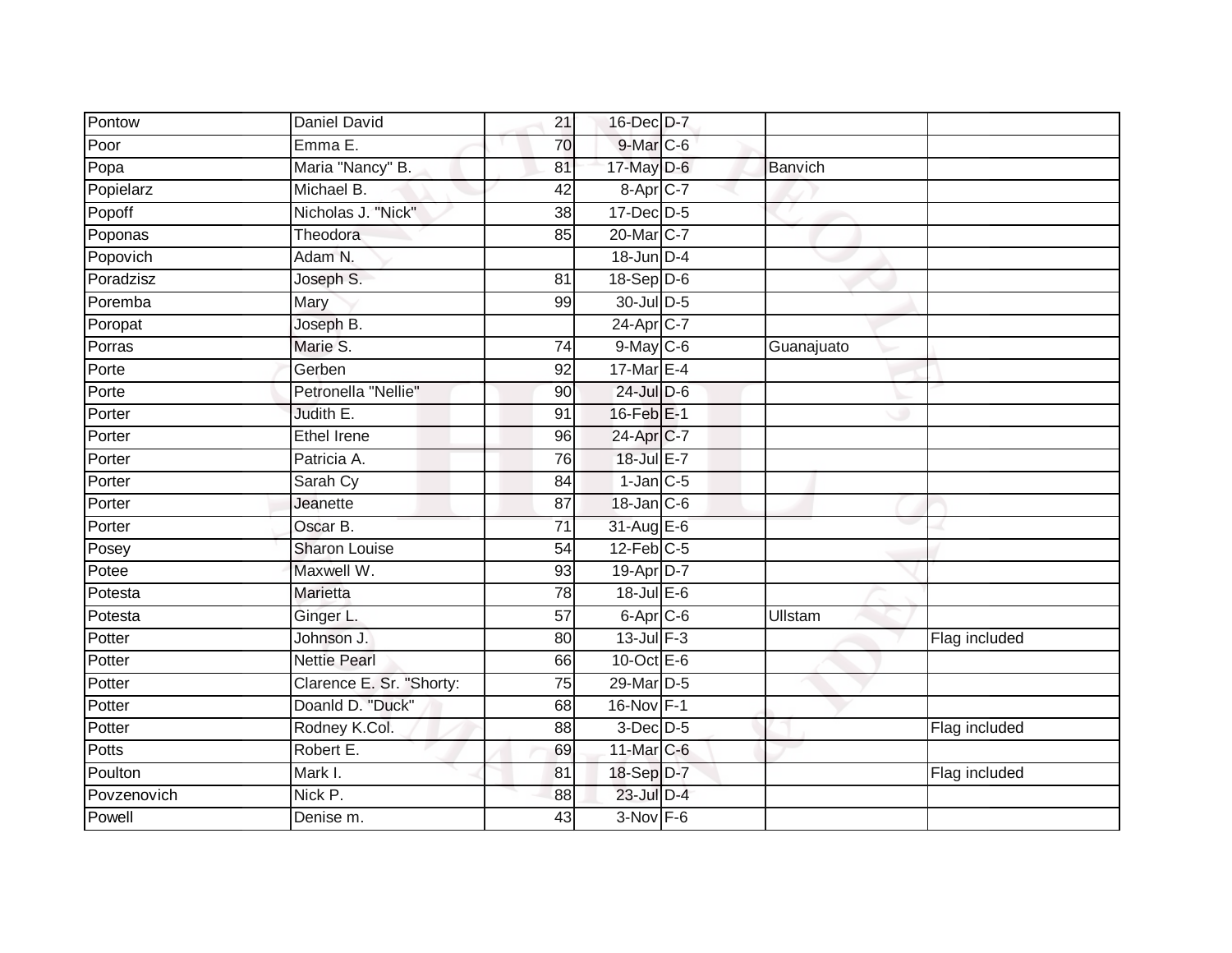| <b>Douglas Phillip</b><br>25-Jan C-5<br>38<br>5-Jun C-5<br><b>Helen Ann</b><br>23-Apr <sub>C-5</sub><br>David L.<br>50<br>Edward F.<br>$\overline{73}$<br>15-Mar D-7<br>Wanda J.<br>$\overline{77}$<br>5-Mar C-5<br>Mierzwa<br>22-Mar D-5<br>Badelia B. "Dee"<br>89<br>Donald W.<br>13-Aug D-4<br>69<br>28-Jul F-5<br>Candace M.<br>50<br>5-May E-6<br>Florence A.<br>85<br>Georgette A.<br>81<br>$2$ -Dec $D$ -6<br>Dorothy Louise<br>$19$ -Jan $ C$ -6<br>87<br>Flag included<br>Everett R.<br>24-Nov F-5<br>91<br>10-Mar E-6<br>Robert L.<br>74<br>Harriet M.<br>28-Sep F-6<br>70<br>11-Feb C-7<br>89<br>Ina<br>Robert J."Bob"<br>$27$ -Nov D-6<br>70<br>63<br>24-Apr C-7<br>Full name Lois J.<br>Lois J.<br>Larson/Primich<br>15-Sep F-7<br>Theodore<br>86<br>3-Mar E-7<br><b>Cletus Lyndell</b><br>$\overline{74}$<br>Leo "Don"<br>$1-Feb$ <sub>C-5</sub><br>76<br>$9$ -Jan $C$ -6<br>Earl T.<br>87<br>$13$ -Feb $C$ -6<br>Ralpha "Rae"<br>77<br>Mildred<br>$6$ -Nov D-5<br>Kokot<br>Full name Mildred<br>88<br>Anderson Pritchett<br>Robert J. "Bob"<br>28-Nov D-7<br>$\overline{70}$<br>Robinette "Bobbie"<br>$5$ -Jan $E-3$<br>Albright<br>75<br>$1$ -Jun $C$ -5<br>$\overline{73}$<br>Frances L.<br>14-Nov E-6<br>Mary T.<br><b>Dorsey</b><br>Robert A.<br>$4$ -Jun $C$ -5<br>58<br>78<br>$11$ -Dec $D-6$<br>Henrene<br>$21$ -Feb $C$ -6<br>Helen<br>85 | Powell      | Mabel A. | 100 | 25-Mar C-6 |  |  |
|------------------------------------------------------------------------------------------------------------------------------------------------------------------------------------------------------------------------------------------------------------------------------------------------------------------------------------------------------------------------------------------------------------------------------------------------------------------------------------------------------------------------------------------------------------------------------------------------------------------------------------------------------------------------------------------------------------------------------------------------------------------------------------------------------------------------------------------------------------------------------------------------------------------------------------------------------------------------------------------------------------------------------------------------------------------------------------------------------------------------------------------------------------------------------------------------------------------------------------------------------------------------------------------------------------------------------------------------------------------|-------------|----------|-----|------------|--|--|
|                                                                                                                                                                                                                                                                                                                                                                                                                                                                                                                                                                                                                                                                                                                                                                                                                                                                                                                                                                                                                                                                                                                                                                                                                                                                                                                                                                  | Powell      |          |     |            |  |  |
|                                                                                                                                                                                                                                                                                                                                                                                                                                                                                                                                                                                                                                                                                                                                                                                                                                                                                                                                                                                                                                                                                                                                                                                                                                                                                                                                                                  | Powell      |          |     |            |  |  |
|                                                                                                                                                                                                                                                                                                                                                                                                                                                                                                                                                                                                                                                                                                                                                                                                                                                                                                                                                                                                                                                                                                                                                                                                                                                                                                                                                                  | Powers      |          |     |            |  |  |
|                                                                                                                                                                                                                                                                                                                                                                                                                                                                                                                                                                                                                                                                                                                                                                                                                                                                                                                                                                                                                                                                                                                                                                                                                                                                                                                                                                  | Prajzner    |          |     |            |  |  |
|                                                                                                                                                                                                                                                                                                                                                                                                                                                                                                                                                                                                                                                                                                                                                                                                                                                                                                                                                                                                                                                                                                                                                                                                                                                                                                                                                                  | Pratt       |          |     |            |  |  |
|                                                                                                                                                                                                                                                                                                                                                                                                                                                                                                                                                                                                                                                                                                                                                                                                                                                                                                                                                                                                                                                                                                                                                                                                                                                                                                                                                                  | Pratt       |          |     |            |  |  |
|                                                                                                                                                                                                                                                                                                                                                                                                                                                                                                                                                                                                                                                                                                                                                                                                                                                                                                                                                                                                                                                                                                                                                                                                                                                                                                                                                                  | Prendergast |          |     |            |  |  |
|                                                                                                                                                                                                                                                                                                                                                                                                                                                                                                                                                                                                                                                                                                                                                                                                                                                                                                                                                                                                                                                                                                                                                                                                                                                                                                                                                                  | Prentiss    |          |     |            |  |  |
|                                                                                                                                                                                                                                                                                                                                                                                                                                                                                                                                                                                                                                                                                                                                                                                                                                                                                                                                                                                                                                                                                                                                                                                                                                                                                                                                                                  | Pressler    |          |     |            |  |  |
|                                                                                                                                                                                                                                                                                                                                                                                                                                                                                                                                                                                                                                                                                                                                                                                                                                                                                                                                                                                                                                                                                                                                                                                                                                                                                                                                                                  | Pressner    |          |     |            |  |  |
|                                                                                                                                                                                                                                                                                                                                                                                                                                                                                                                                                                                                                                                                                                                                                                                                                                                                                                                                                                                                                                                                                                                                                                                                                                                                                                                                                                  | Preuss      |          |     |            |  |  |
|                                                                                                                                                                                                                                                                                                                                                                                                                                                                                                                                                                                                                                                                                                                                                                                                                                                                                                                                                                                                                                                                                                                                                                                                                                                                                                                                                                  | Price       |          |     |            |  |  |
|                                                                                                                                                                                                                                                                                                                                                                                                                                                                                                                                                                                                                                                                                                                                                                                                                                                                                                                                                                                                                                                                                                                                                                                                                                                                                                                                                                  | Price       |          |     |            |  |  |
|                                                                                                                                                                                                                                                                                                                                                                                                                                                                                                                                                                                                                                                                                                                                                                                                                                                                                                                                                                                                                                                                                                                                                                                                                                                                                                                                                                  | Price       |          |     |            |  |  |
|                                                                                                                                                                                                                                                                                                                                                                                                                                                                                                                                                                                                                                                                                                                                                                                                                                                                                                                                                                                                                                                                                                                                                                                                                                                                                                                                                                  | Price       |          |     |            |  |  |
|                                                                                                                                                                                                                                                                                                                                                                                                                                                                                                                                                                                                                                                                                                                                                                                                                                                                                                                                                                                                                                                                                                                                                                                                                                                                                                                                                                  | Prichett    |          |     |            |  |  |
|                                                                                                                                                                                                                                                                                                                                                                                                                                                                                                                                                                                                                                                                                                                                                                                                                                                                                                                                                                                                                                                                                                                                                                                                                                                                                                                                                                  | Primich     |          |     |            |  |  |
|                                                                                                                                                                                                                                                                                                                                                                                                                                                                                                                                                                                                                                                                                                                                                                                                                                                                                                                                                                                                                                                                                                                                                                                                                                                                                                                                                                  | Primich     |          |     |            |  |  |
|                                                                                                                                                                                                                                                                                                                                                                                                                                                                                                                                                                                                                                                                                                                                                                                                                                                                                                                                                                                                                                                                                                                                                                                                                                                                                                                                                                  | Primm       |          |     |            |  |  |
|                                                                                                                                                                                                                                                                                                                                                                                                                                                                                                                                                                                                                                                                                                                                                                                                                                                                                                                                                                                                                                                                                                                                                                                                                                                                                                                                                                  | Prince      |          |     |            |  |  |
|                                                                                                                                                                                                                                                                                                                                                                                                                                                                                                                                                                                                                                                                                                                                                                                                                                                                                                                                                                                                                                                                                                                                                                                                                                                                                                                                                                  | Pringle     |          |     |            |  |  |
|                                                                                                                                                                                                                                                                                                                                                                                                                                                                                                                                                                                                                                                                                                                                                                                                                                                                                                                                                                                                                                                                                                                                                                                                                                                                                                                                                                  | Prisby      |          |     |            |  |  |
|                                                                                                                                                                                                                                                                                                                                                                                                                                                                                                                                                                                                                                                                                                                                                                                                                                                                                                                                                                                                                                                                                                                                                                                                                                                                                                                                                                  | Pritchett   |          |     |            |  |  |
|                                                                                                                                                                                                                                                                                                                                                                                                                                                                                                                                                                                                                                                                                                                                                                                                                                                                                                                                                                                                                                                                                                                                                                                                                                                                                                                                                                  | Pritchett   |          |     |            |  |  |
|                                                                                                                                                                                                                                                                                                                                                                                                                                                                                                                                                                                                                                                                                                                                                                                                                                                                                                                                                                                                                                                                                                                                                                                                                                                                                                                                                                  | Probasco    |          |     |            |  |  |
|                                                                                                                                                                                                                                                                                                                                                                                                                                                                                                                                                                                                                                                                                                                                                                                                                                                                                                                                                                                                                                                                                                                                                                                                                                                                                                                                                                  | Prochno     |          |     |            |  |  |
|                                                                                                                                                                                                                                                                                                                                                                                                                                                                                                                                                                                                                                                                                                                                                                                                                                                                                                                                                                                                                                                                                                                                                                                                                                                                                                                                                                  | Prohl       |          |     |            |  |  |
|                                                                                                                                                                                                                                                                                                                                                                                                                                                                                                                                                                                                                                                                                                                                                                                                                                                                                                                                                                                                                                                                                                                                                                                                                                                                                                                                                                  | Propper     |          |     |            |  |  |
|                                                                                                                                                                                                                                                                                                                                                                                                                                                                                                                                                                                                                                                                                                                                                                                                                                                                                                                                                                                                                                                                                                                                                                                                                                                                                                                                                                  | Protho      |          |     |            |  |  |
|                                                                                                                                                                                                                                                                                                                                                                                                                                                                                                                                                                                                                                                                                                                                                                                                                                                                                                                                                                                                                                                                                                                                                                                                                                                                                                                                                                  | Protolipac  |          |     |            |  |  |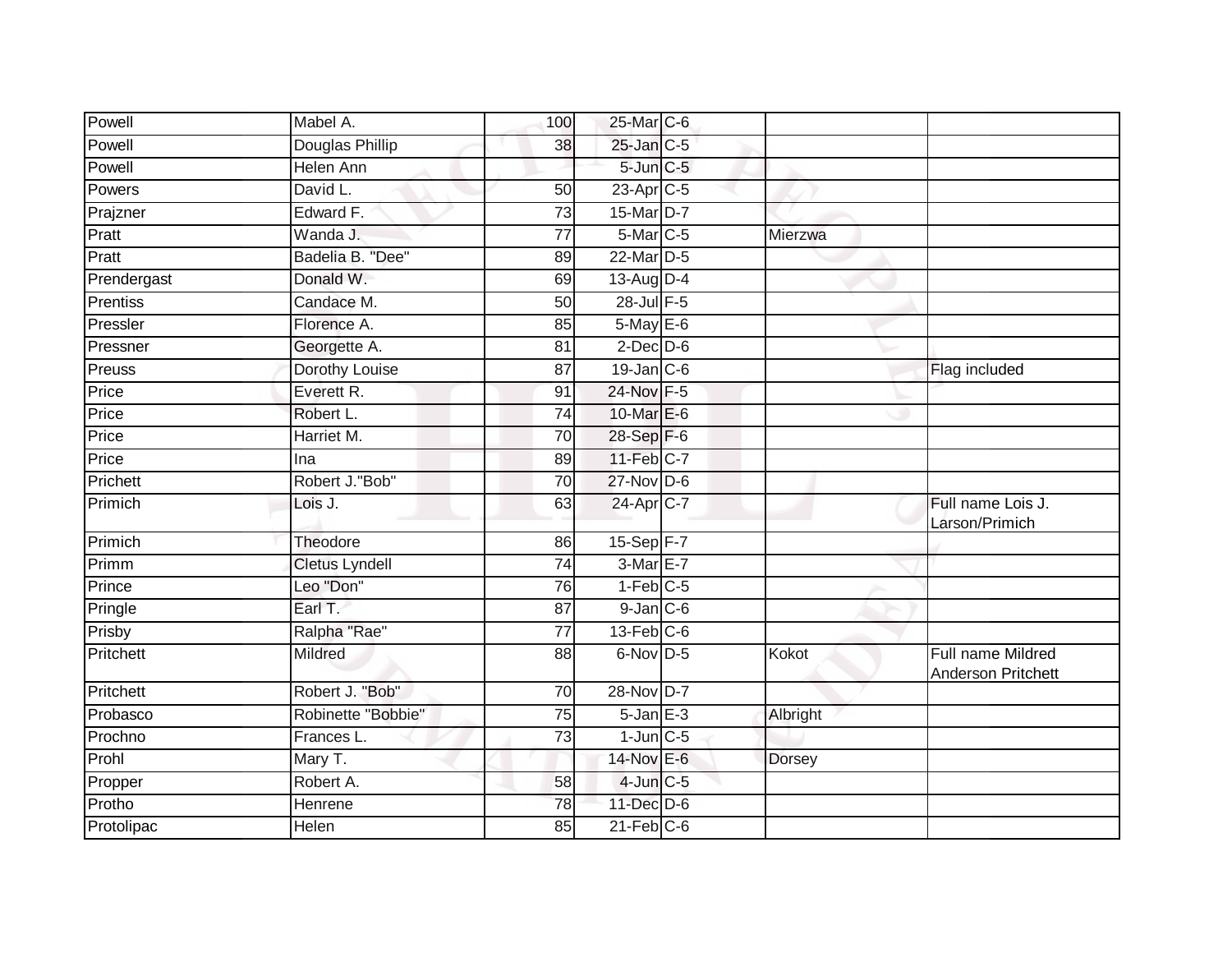| Prucy      | Walter F.             |                 | 30-Nov F-1        |       |          | Flag included                  |
|------------|-----------------------|-----------------|-------------------|-------|----------|--------------------------------|
| Pruitt     | Verna D.              | 47              | 6-May C-6         |       |          |                                |
| Pruitt     | Grace L.              | 88              | 23-Aug E-7        |       |          |                                |
| Prusinski  | John J.               | 89              | $13$ -May C-7     |       |          |                                |
| Pryde      | Geraldine             | 94              | $7$ -Jan $C$ -5   |       | Cotter   |                                |
| Pryor      | Vida H.               | 90              | $26$ -Jan $C-5$   |       |          |                                |
| Prystasz   | LaVerne J.            |                 | 74 April 26,      | $D-7$ | Morandi  |                                |
| Przbyla    | Leslie Ann            | 58              | $4$ -Nov D-5      |       |          |                                |
| Przeniczny | Carolyn J.            | 93              | $21$ -Jul $F-6$   |       |          |                                |
| Przybyl    | Marie C.              | 86              | 31-Dec D-4        |       | Kamradt  |                                |
| Przybysz   | Sabina F.             |                 | $4$ -Jun $C$ -5   |       | Mularski |                                |
| Psikula    | John C.               | 84              | $17$ -Dec $D-5$   |       |          | Flag included                  |
| Puchalski  | Ted                   | 89              | 17-Oct E-7        |       |          |                                |
| Puclik     | Joseph P.             | 102             | 12-Jan C-5        |       |          |                                |
| Pudell     | Leonard               | 86              | 26-Dec D-4        |       |          | Flag included                  |
| Pudlo      | <b>Raymond Walter</b> | 62              | $24$ -Jan $C-6$   |       |          | Flag included                  |
| Puentes    | Jose L.               | 65              | 24-Apr C-7        |       |          |                                |
| Pugh       | David (Rev.)          | 62              | 13-Aug D-4        |       |          |                                |
| Puholski   | Alice B.              | 80              | 29-Aug E-6        |       |          |                                |
| Pulford    | Antonia "Tonka"       |                 | $8-Sep$ $F-6$     |       |          |                                |
| Pullins    | Bessie B.             | 91              | $15$ -Jan $ C-4 $ |       | Sherrick | Full name Bessie B.<br>Schultz |
| Puplava    | <b>JoAnn Frances</b>  |                 | $2$ -Dec $D-6$    |       |          |                                |
| Purcell    | Rosemary              | 76              | 6-Nov D-5         |       |          |                                |
| Purdy      | Max E.                | 81              | $12$ -Nov D-3     |       |          |                                |
| Purko      | Michael               | $\overline{82}$ | $5 - Jan$ $E-3$   |       |          | Flag included                  |
| Purnick    | Ida C.                | 94              | $9$ -Dec $D$ -6   |       |          |                                |
| Pushckor   | <b>Stella</b>         | 85              | $27$ -Nov $D-6$   |       |          |                                |
| Quaglia    | Olivia Grace          | Infant          | 14-Sep $E-6$      |       |          |                                |
| Qualis     | Daphne Lea            | 80              | 31-Oct D-6        |       | Lee      |                                |
| Qualizza   | Dorothy               |                 | 24-Aug E-6        |       |          |                                |
| Quandt     | Julia A.              | 96              | $27$ -Jul E-6     |       |          |                                |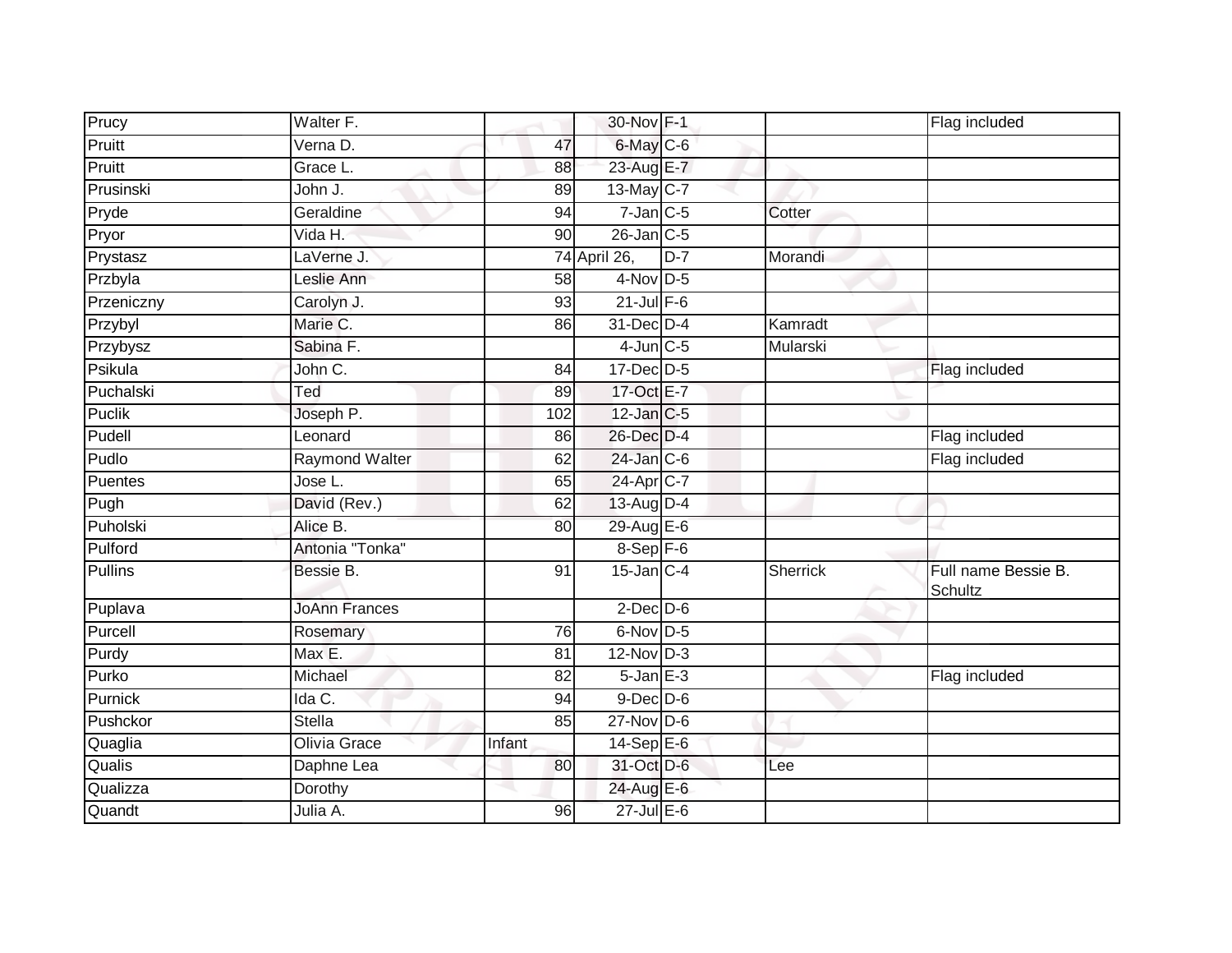| Quattrin    | Laura                        | 87              | 11-Oct D-6             | Berger   |                        |
|-------------|------------------------------|-----------------|------------------------|----------|------------------------|
| Queer       | Daniel (Ace)                 | 59              | 29-Dec F-6             |          | Flag included          |
| Quigg       | Howard Leroy "Poppy"         | 81              | 25-Apr C-5             |          | Flag included          |
| Quillin     | Mildred                      | 56              | $31$ -May D-6          |          |                        |
| Quinlin     | Edith                        | $\overline{73}$ | $19$ -Jul $E - 5$      |          |                        |
| Quinn       | Margaret L.                  | 94              | 17-Oct E-7             |          |                        |
| Quinn       | Catherine M.                 | 92              | $14$ -Aug $D-6$        |          |                        |
| Quinn       | Lee R.                       | 67              | $1-Sep$ F-6            |          |                        |
| Quinn       | Carolyn                      |                 | 70 Septmeber E-6<br>26 |          |                        |
| Quinones    | Guadalupe                    | 63              | 16-Aug $E-5$           |          |                        |
| Quinones    | Luis Santos                  | 78              | $19$ -Jul $E-5$        |          |                        |
| Quint       | Patricia                     |                 | $14$ -Jan C-7          | Knoop    |                        |
| Quintero    | Manuel Sr. "Manny"<br>(Slim) | 65              | 30-Nov F-1             | ی        |                        |
| Quiroz      | David Ramon                  |                 | 25-Mar C-6             |          |                        |
| Quiroz      | Maya Elena                   | Infant          | 21-Sep F-2             |          |                        |
| Raasch      | Pauline                      | 82              | 27-May C-7             |          |                        |
| Rachela     | Frank                        |                 | 27-Mar C-7             |          |                        |
| Racich      | Simon G.                     | 92              | 10-Apr C-7             |          |                        |
| Racich      | Frank J.                     | $\overline{73}$ | 15-Mar D-7             |          |                        |
| Raclaw      | Florence                     |                 | 28-May C-4             | Guzowski |                        |
| Raczkowski  | <b>Benedict</b>              | 74              | 27-Jun E-7             |          | Flag included          |
| Radavich    | Rudy R.                      |                 | 24-Nov F-5             |          | Flag included          |
| Radcliffe   | Bertha L.                    | 78              | $19-Sep$ F-1           |          |                        |
| Radde       | Herman B.                    | $\overline{73}$ | 5-Sep D-7              |          |                        |
| Radermacher | Edward A.                    | 91              | 24-Aug E-6             |          |                        |
| Raderstorf  | Herman E.                    | 86              | $7-SepE-6$             |          |                        |
| Radford     | Hazel I.                     | 89              | $1-May$ <sub>C-5</sub> |          |                        |
| Radiger     | Lula K.                      | 77              | 24-Aug E-6             |          |                        |
| Radinsky    | John Anthony I               | 89              | 22-Sep F-6             |          | K of C Symbol included |
| Radivan     | Pauline                      | 92              | 16-Apr C-5             |          |                        |
| Radkovich   | Rade                         | 77              | 22-Apr <sub>C-7</sub>  |          |                        |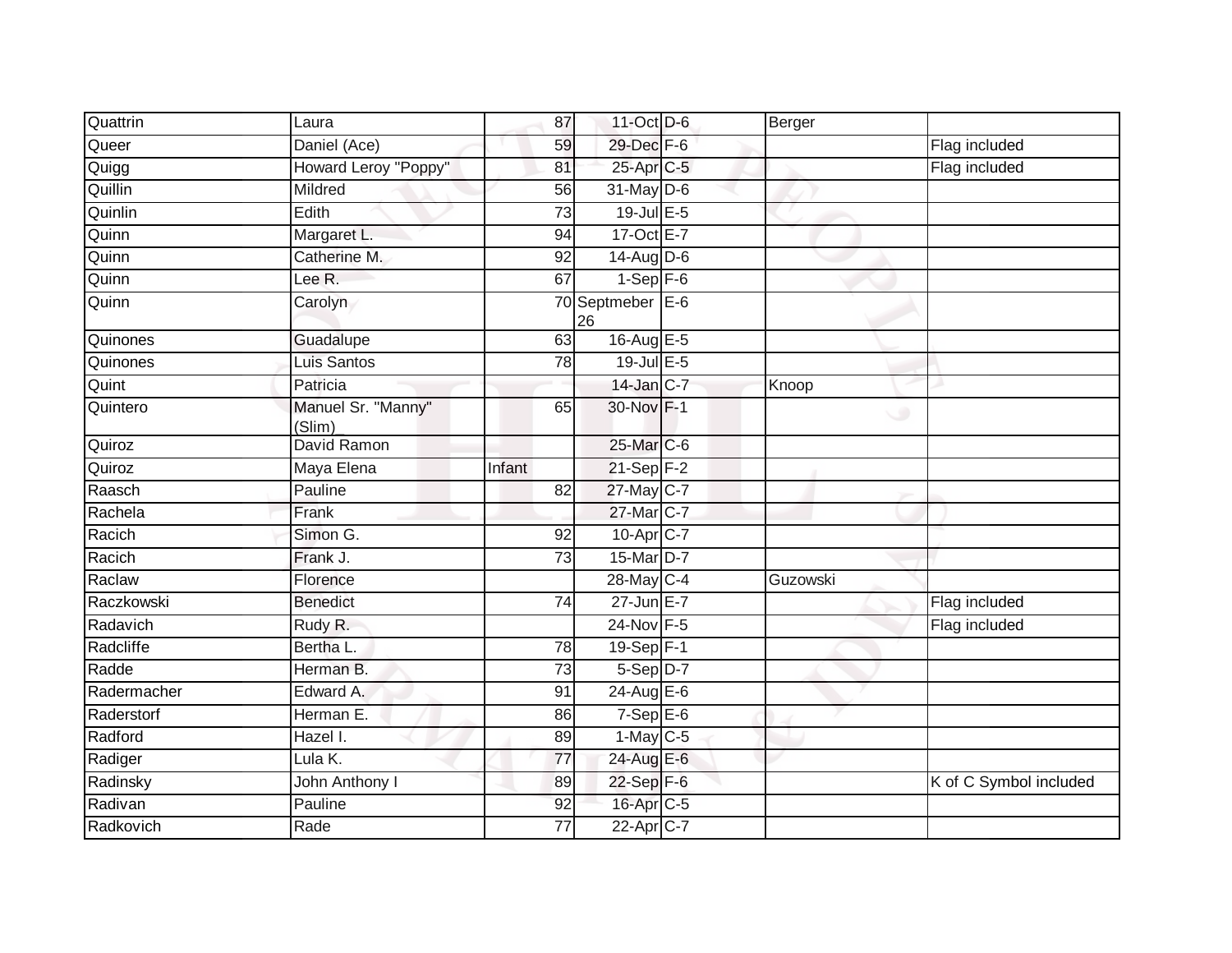| Rose Marie<br>5-Jun C-5<br>67<br>Francis J. Sr.<br>19-Jun D-5<br>85<br>$10$ -Apr $C$ -7<br>75<br>Wanda<br><b>Bonarek</b><br>Daniel F.<br>21-Mar C-6<br>53<br>$11-Feb$ C-7<br>Esther E.<br>$\overline{78}$<br>Lesczynski<br>$27-Sep D-5$<br>Flag included<br>Myron A.<br>75<br>Rita M.<br>$12-Nov$ D-3<br>74<br><b>Russell Kenneth</b><br>$4$ -Jul $E$ -6<br>87<br>$26 - SepE-5$<br>83<br>Irene<br>10-Dec D-5<br>76<br>Full name Evelyn (Raker)<br>Evelyn<br>Patrick<br>10-Dec D-5<br>Full name Evelyn Raker<br>76<br>Evelyn<br>Patrick<br>4-Mar C-6<br>George G.<br>Flag included<br>61<br>Milan<br>$10$ -Dec $D-5$<br>William J.<br>8-May C-6<br>90<br>$1-Mar$ C-2<br>Marie<br>86<br>Thomas R.<br>$12$ -Nov D-3<br>61<br>$4$ -Jul $E$ -6<br>Eriverto<br>$\overline{22}$<br>16-May C-6<br>Antoinette M.<br>53<br>Paternostro<br>Salvador Sr. "Sava"<br>$\overline{71}$<br>3-Oct D-7<br>$7$ -Dec $F-3$<br>Mary Doris Jean<br>Workenaour<br>64<br>30-Jun E-5<br>Angela A.<br>82<br>Donald L.<br>$10$ -Jul $D-6$<br>79<br>Flag included<br>James Howard "Red"<br>29-Apr <sub>C-5</sub><br>Ramsey<br>62<br>David Anthony III<br>$2$ -Dec $D-5$<br>Infant<br>Woodrow W.<br>18-Nov D-7<br>83<br>Gretchen<br>25-Sep D-7<br>94<br>Baumann<br>31-Jul D-5<br><b>Brooks Knox</b><br>81<br>21-May C-5<br>Jack K.<br>Flag included<br>12-Jul E-6<br>56<br>Jorge<br>$8-Feb$ D-6<br>Mary Jane<br>Marciniak<br>70 | Radovanovic | <b>Beulah</b> | $14$ -Jan $C-7$ |  |  |
|---------------------------------------------------------------------------------------------------------------------------------------------------------------------------------------------------------------------------------------------------------------------------------------------------------------------------------------------------------------------------------------------------------------------------------------------------------------------------------------------------------------------------------------------------------------------------------------------------------------------------------------------------------------------------------------------------------------------------------------------------------------------------------------------------------------------------------------------------------------------------------------------------------------------------------------------------------------------------------------------------------------------------------------------------------------------------------------------------------------------------------------------------------------------------------------------------------------------------------------------------------------------------------------------------------------------------------------------------------------------------------------------------|-------------|---------------|-----------------|--|--|
|                                                                                                                                                                                                                                                                                                                                                                                                                                                                                                                                                                                                                                                                                                                                                                                                                                                                                                                                                                                                                                                                                                                                                                                                                                                                                                                                                                                                   | Radulovich  |               |                 |  |  |
|                                                                                                                                                                                                                                                                                                                                                                                                                                                                                                                                                                                                                                                                                                                                                                                                                                                                                                                                                                                                                                                                                                                                                                                                                                                                                                                                                                                                   | Radwan      |               |                 |  |  |
|                                                                                                                                                                                                                                                                                                                                                                                                                                                                                                                                                                                                                                                                                                                                                                                                                                                                                                                                                                                                                                                                                                                                                                                                                                                                                                                                                                                                   | Radwan      |               |                 |  |  |
|                                                                                                                                                                                                                                                                                                                                                                                                                                                                                                                                                                                                                                                                                                                                                                                                                                                                                                                                                                                                                                                                                                                                                                                                                                                                                                                                                                                                   | Rafacz      |               |                 |  |  |
|                                                                                                                                                                                                                                                                                                                                                                                                                                                                                                                                                                                                                                                                                                                                                                                                                                                                                                                                                                                                                                                                                                                                                                                                                                                                                                                                                                                                   | Rafalski    |               |                 |  |  |
|                                                                                                                                                                                                                                                                                                                                                                                                                                                                                                                                                                                                                                                                                                                                                                                                                                                                                                                                                                                                                                                                                                                                                                                                                                                                                                                                                                                                   | Rahmstorf   |               |                 |  |  |
|                                                                                                                                                                                                                                                                                                                                                                                                                                                                                                                                                                                                                                                                                                                                                                                                                                                                                                                                                                                                                                                                                                                                                                                                                                                                                                                                                                                                   | Rainford    |               |                 |  |  |
|                                                                                                                                                                                                                                                                                                                                                                                                                                                                                                                                                                                                                                                                                                                                                                                                                                                                                                                                                                                                                                                                                                                                                                                                                                                                                                                                                                                                   | Rainford    |               |                 |  |  |
|                                                                                                                                                                                                                                                                                                                                                                                                                                                                                                                                                                                                                                                                                                                                                                                                                                                                                                                                                                                                                                                                                                                                                                                                                                                                                                                                                                                                   | Rak         |               |                 |  |  |
|                                                                                                                                                                                                                                                                                                                                                                                                                                                                                                                                                                                                                                                                                                                                                                                                                                                                                                                                                                                                                                                                                                                                                                                                                                                                                                                                                                                                   | Raker       |               |                 |  |  |
|                                                                                                                                                                                                                                                                                                                                                                                                                                                                                                                                                                                                                                                                                                                                                                                                                                                                                                                                                                                                                                                                                                                                                                                                                                                                                                                                                                                                   | Raker       |               |                 |  |  |
|                                                                                                                                                                                                                                                                                                                                                                                                                                                                                                                                                                                                                                                                                                                                                                                                                                                                                                                                                                                                                                                                                                                                                                                                                                                                                                                                                                                                   | Rakich      |               |                 |  |  |
|                                                                                                                                                                                                                                                                                                                                                                                                                                                                                                                                                                                                                                                                                                                                                                                                                                                                                                                                                                                                                                                                                                                                                                                                                                                                                                                                                                                                   | Rakich      |               |                 |  |  |
|                                                                                                                                                                                                                                                                                                                                                                                                                                                                                                                                                                                                                                                                                                                                                                                                                                                                                                                                                                                                                                                                                                                                                                                                                                                                                                                                                                                                   | Ralph       |               |                 |  |  |
|                                                                                                                                                                                                                                                                                                                                                                                                                                                                                                                                                                                                                                                                                                                                                                                                                                                                                                                                                                                                                                                                                                                                                                                                                                                                                                                                                                                                   | Ralston     |               |                 |  |  |
|                                                                                                                                                                                                                                                                                                                                                                                                                                                                                                                                                                                                                                                                                                                                                                                                                                                                                                                                                                                                                                                                                                                                                                                                                                                                                                                                                                                                   | Ramirez     |               |                 |  |  |
|                                                                                                                                                                                                                                                                                                                                                                                                                                                                                                                                                                                                                                                                                                                                                                                                                                                                                                                                                                                                                                                                                                                                                                                                                                                                                                                                                                                                   | Ramirez     |               |                 |  |  |
|                                                                                                                                                                                                                                                                                                                                                                                                                                                                                                                                                                                                                                                                                                                                                                                                                                                                                                                                                                                                                                                                                                                                                                                                                                                                                                                                                                                                   | Ramirez     |               |                 |  |  |
|                                                                                                                                                                                                                                                                                                                                                                                                                                                                                                                                                                                                                                                                                                                                                                                                                                                                                                                                                                                                                                                                                                                                                                                                                                                                                                                                                                                                   | Ramos       |               |                 |  |  |
|                                                                                                                                                                                                                                                                                                                                                                                                                                                                                                                                                                                                                                                                                                                                                                                                                                                                                                                                                                                                                                                                                                                                                                                                                                                                                                                                                                                                   | Ramos       |               |                 |  |  |
|                                                                                                                                                                                                                                                                                                                                                                                                                                                                                                                                                                                                                                                                                                                                                                                                                                                                                                                                                                                                                                                                                                                                                                                                                                                                                                                                                                                                   | Rampage     |               |                 |  |  |
|                                                                                                                                                                                                                                                                                                                                                                                                                                                                                                                                                                                                                                                                                                                                                                                                                                                                                                                                                                                                                                                                                                                                                                                                                                                                                                                                                                                                   | Ramsay      |               |                 |  |  |
|                                                                                                                                                                                                                                                                                                                                                                                                                                                                                                                                                                                                                                                                                                                                                                                                                                                                                                                                                                                                                                                                                                                                                                                                                                                                                                                                                                                                   |             |               |                 |  |  |
|                                                                                                                                                                                                                                                                                                                                                                                                                                                                                                                                                                                                                                                                                                                                                                                                                                                                                                                                                                                                                                                                                                                                                                                                                                                                                                                                                                                                   | Ramsey      |               |                 |  |  |
|                                                                                                                                                                                                                                                                                                                                                                                                                                                                                                                                                                                                                                                                                                                                                                                                                                                                                                                                                                                                                                                                                                                                                                                                                                                                                                                                                                                                   | Ramsey      |               |                 |  |  |
|                                                                                                                                                                                                                                                                                                                                                                                                                                                                                                                                                                                                                                                                                                                                                                                                                                                                                                                                                                                                                                                                                                                                                                                                                                                                                                                                                                                                   | Randle      |               |                 |  |  |
|                                                                                                                                                                                                                                                                                                                                                                                                                                                                                                                                                                                                                                                                                                                                                                                                                                                                                                                                                                                                                                                                                                                                                                                                                                                                                                                                                                                                   | Randolph    |               |                 |  |  |
|                                                                                                                                                                                                                                                                                                                                                                                                                                                                                                                                                                                                                                                                                                                                                                                                                                                                                                                                                                                                                                                                                                                                                                                                                                                                                                                                                                                                   | Raney       |               |                 |  |  |
|                                                                                                                                                                                                                                                                                                                                                                                                                                                                                                                                                                                                                                                                                                                                                                                                                                                                                                                                                                                                                                                                                                                                                                                                                                                                                                                                                                                                   | Rangel      |               |                 |  |  |
|                                                                                                                                                                                                                                                                                                                                                                                                                                                                                                                                                                                                                                                                                                                                                                                                                                                                                                                                                                                                                                                                                                                                                                                                                                                                                                                                                                                                   | Rangleoff   |               |                 |  |  |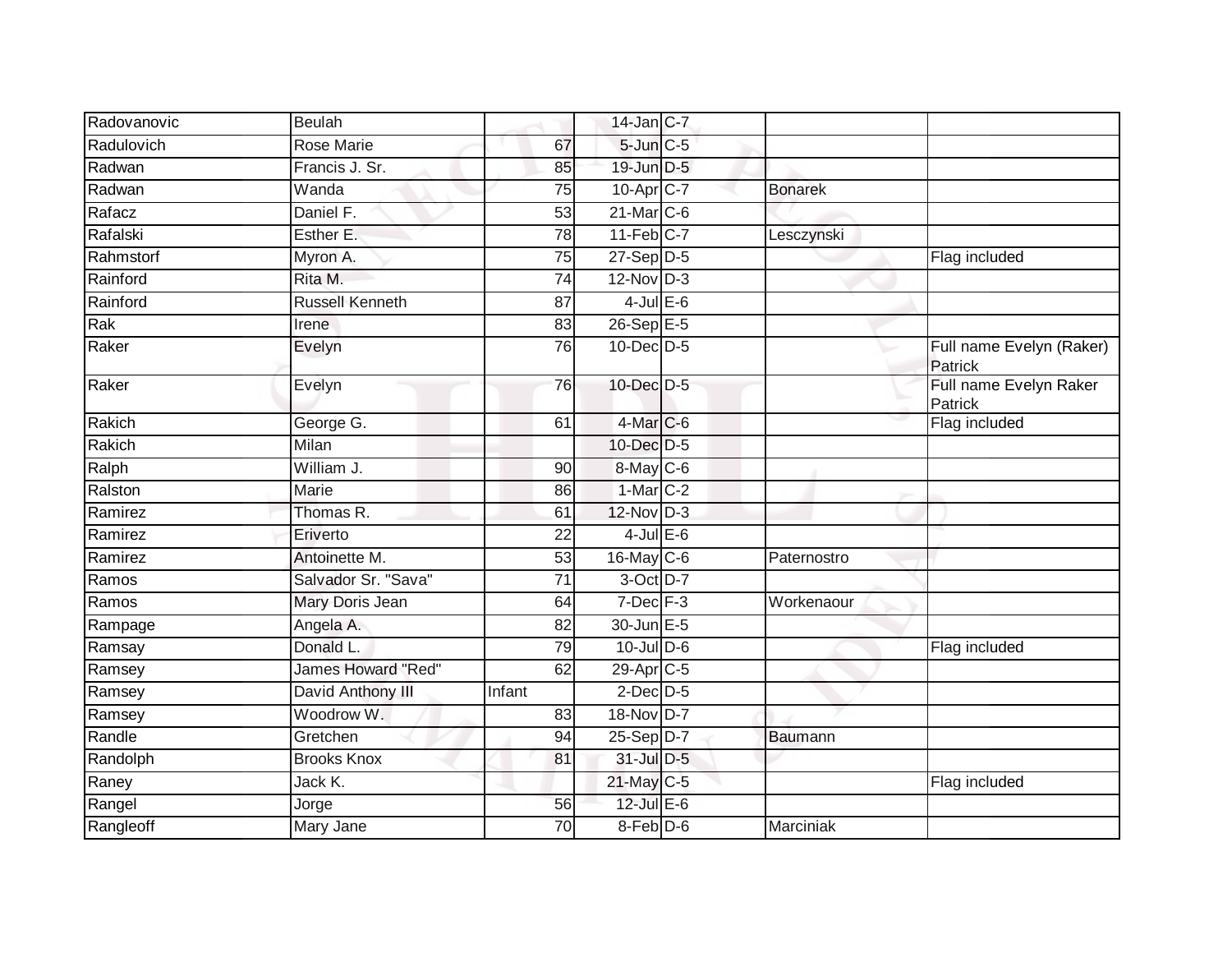| Rankin         | Wayne W.                       | 63 | $2$ -Dec $D-6$   |           |                                     |
|----------------|--------------------------------|----|------------------|-----------|-------------------------------------|
| Rankin         | <b>Anne Marie</b>              | 68 | $4$ -Jul $E$ -6  |           |                                     |
| Ransel         | J. Paul                        |    | 18-Dec D-6       |           |                                     |
| Ransom         | Roy Eugene                     | 69 | $24$ -Feb $C$ -6 |           |                                     |
| Ranus          | Mary Doris Jean                | 64 | 8-Dec F-5        |           |                                     |
| Raper          | Wendy K.                       |    | 18-May C-6       | Ford      |                                     |
| Rappelli       | Esther                         | 96 | $3$ -Jun $C-7$   |           |                                     |
| Rassel         | Harold J.                      | 78 | $18$ -Jul E-7    |           | Flag included                       |
| Rathburn       | Charles F.                     | 76 | $1$ -Jun $C$ -5  |           |                                     |
| Ratic          | Gojko                          | 76 | $27$ -Dec $D-6$  |           |                                     |
| Ratkay         | Catherine                      | 90 | 22-Dec F-7       | Jancarich |                                     |
| Rau            | Grant A.                       | 81 | $3$ -Jan $C$ -5  |           |                                     |
| Rau            | Thelma M.                      | 86 | 18-Feb C-5       |           |                                     |
| Raudonis       | Linas Stasys "Stan The<br>Man" | 37 | 22-Oct D-4       | w         |                                     |
| Ray            | <b>Kerry Allen</b>             | 47 | $9$ -Feb $D-5$   |           |                                     |
| Rayborn        | <b>Mabel Mardell</b>           | 93 | $27-Sep$ D-5     |           |                                     |
| Rayborn        | <b>Stanley Melton</b>          | 69 | $4-Apr$ C-6      |           |                                     |
| Ray-Makarewich | Regina L.                      | 37 | 19-Sep E-6       |           |                                     |
| Raymond        | Della Olga                     | 90 | $6$ -Jun $C$ -5  |           |                                     |
| Raymond        | Fred                           | 90 | $23-Sep$ D-6     |           |                                     |
| Read           | Charles D.                     | 61 | $5$ -Oct $F-1$   |           |                                     |
| Reasoner       | Gertrude "Peggy"               | 93 | $10$ -Jan C-6    |           |                                     |
| Rebey          | <b>Rubie</b>                   | 89 | $15$ -May C-6    | Hayden    | Full name Rubie Rebey<br>Wothington |
| <b>Reblin</b>  | Willard C.                     | 76 | $12$ -Jan C-5    |           | Flag included                       |
| Redar          | William A.                     | 51 | $25$ -Nov D-6    |           |                                     |
| Redden         | <b>Bessie M</b>                | 76 | $29$ -Jul $D$ -6 |           |                                     |
| Reddington     | Doris D.                       | 94 | $1-Nov$ D-6      |           |                                     |
| Redman         | $\overline{O}$ tis Jr.         | 56 | 27-Aug D-5       |           |                                     |
| Reed           | Yancy Jr.                      | 61 | $16$ -Feb $E-1$  |           |                                     |
| Reed           | <b>Brantley Vincent</b>        | 88 | 18-Jul E-7       |           |                                     |
| Reed           | Margaret E.                    | 82 | $29$ -May C-4    |           |                                     |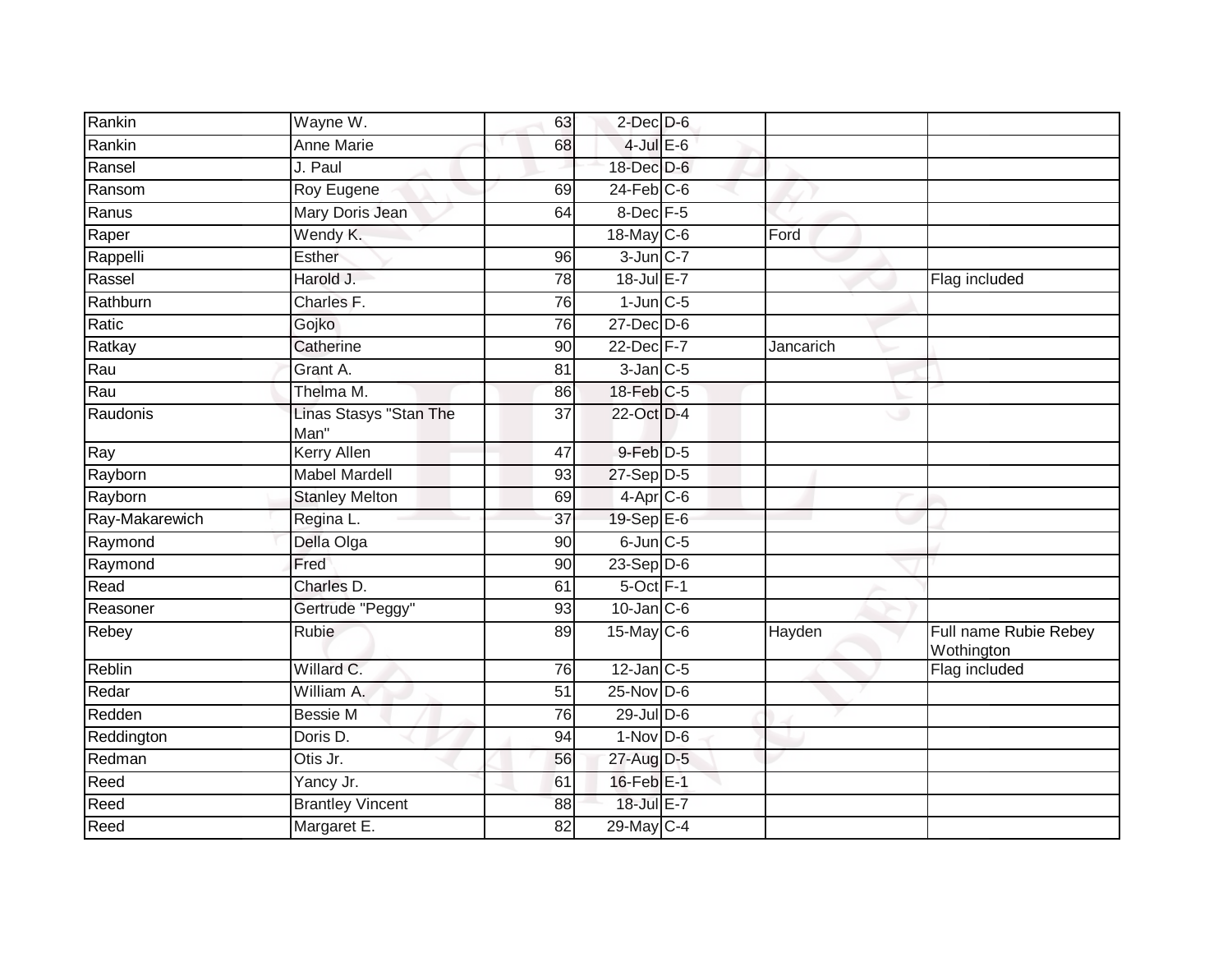| Rees         | Virginia "Ginny"       | 77              | 23-Dec D-5             |           |                  |
|--------------|------------------------|-----------------|------------------------|-----------|------------------|
| Reese        | Gladys R.              | 75              | $1-Feb$ <sub>C-5</sub> | Dykman    |                  |
| Reese        | Gail L.                | 67              | 18-Dec D-6             |           |                  |
| Reese        | Betty J.               | 80              | 30-Dec D-6             |           |                  |
| Reeves       | Harold S. "Spats"      | 94              | 31-Aug E-6             |           |                  |
| Reffkin      | Eleanore V.            | 86              | 28-Jul F-6             |           |                  |
| Rega         | Agnes                  | 93              | $21$ -Nov D-6          | Demps     |                  |
| Regnier      | Ann M.                 |                 | $4$ -Nov D-5           |           |                  |
| Rehborg      | Earl J.                | 83              | $19$ -Jan C-6          |           |                  |
| Reich        | John W.                | 69              | $18$ -Feb $C-5$        |           |                  |
| Reick        | Isabel Mae "Grandma"   | 81              | $1-Nov$ D-6            |           |                  |
| Reid         | Robert M.              | 81              | $24$ -Jan C-6          |           | Flag included    |
| Reid         | Ramona C.              | 75              | $12$ -Jan C-5          |           |                  |
| Reilly       | Francis P.             | 76              | 30-Jul D-5             |           | Flag included    |
| Reimann      | <b>Carl William</b>    | 42              | 3-May D-6              |           |                  |
| Reinhold     | Kevin P.               | 46              | $2$ -Aug E-6           |           |                  |
| Reinholt     | Albert R. "Al"         | 82              | 24-Nov F-5             |           | Flag included    |
| Reis         | Olena "Ellen"          | 92              | $31-Aug$ $E-6$         |           |                  |
| <b>Reiss</b> | William C.             | 81              | 22-Apr C-7             |           | Flag included    |
| Reitsma      | Leroy C.               | 67              | 29-Mar D-5             |           | Flag included    |
| Rejmund      | <b>Helen</b>           |                 | $17$ -Jun D-5          |           |                  |
| Rejon        | Andrew V. "Andy"       | $\overline{75}$ | $16$ -Jun $F-6$        |           |                  |
| Relich       | Martha D.              | 84              | $18$ -Feb $C-5$        |           |                  |
| Relinski     | Harry J.               | 82              | $12$ -Jul E-6          |           |                  |
| Remond       | Donald "Bruce"         | 58              | $27$ -Nov D-6          |           |                  |
| Rench        | Charlotte E.           | 86              | $21$ -Feb $C-6$        | Fenes     |                  |
| Renfrow      | James R.               | 74              | $4$ -Jul $E$ -6        |           |                  |
| Renn         | <b>Judithann Marie</b> | 49              | $3-Apr$ C-5            | Leonhardt | Picture included |
| Renshaw      | <b>Ann Maria</b>       | 65              | 23-Jul D-4             | Coli      |                  |
| Rentschler   | Marietta R.            | 87              | $21$ -Mar $C$ -6       |           |                  |
| Repko        | Edward R. Sr.          | 68              | 28-Jan C-6             |           |                  |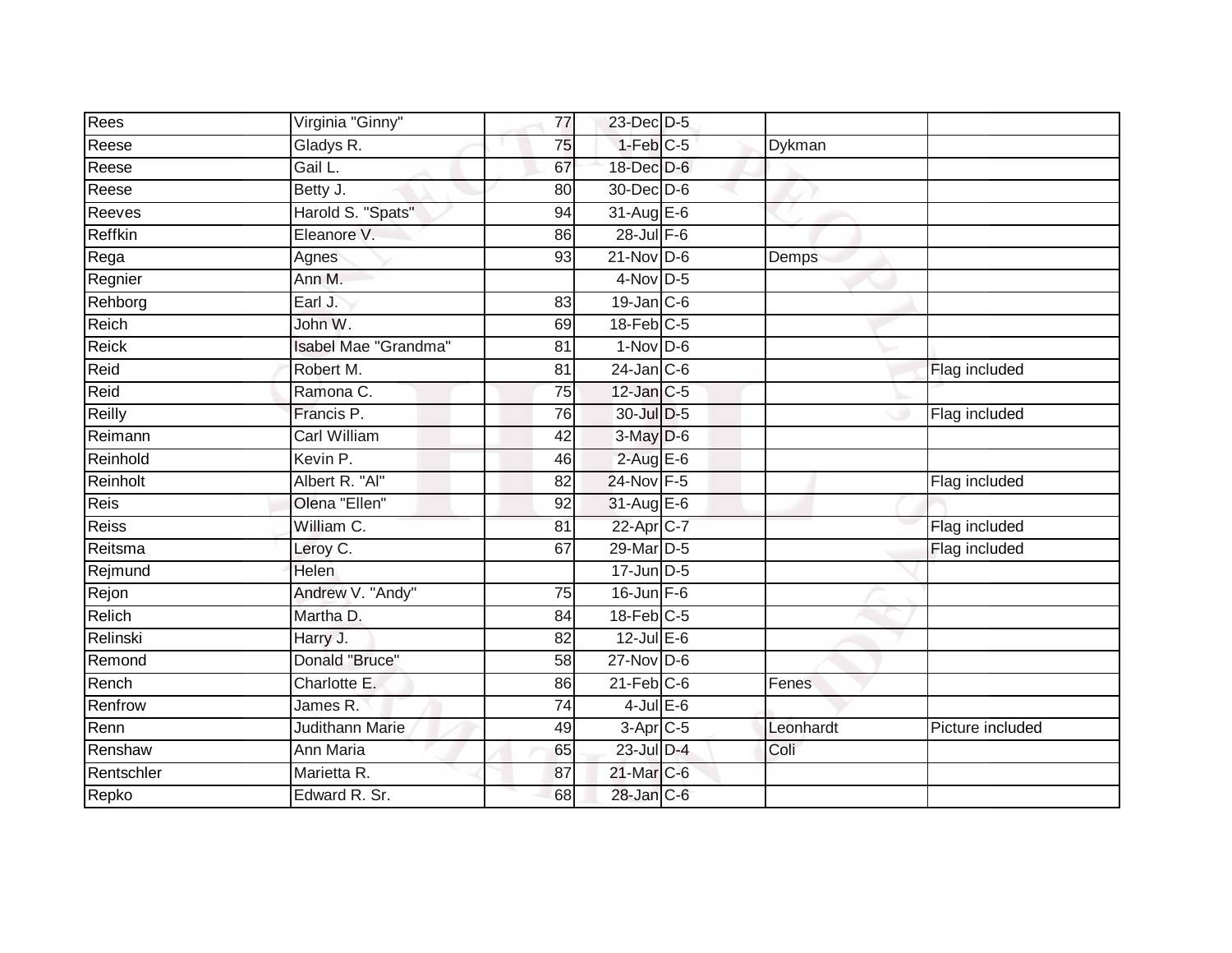| Resh            | Sharon                   | 65              | $6$ -Dec $D$ -6        | Baron        | Full name Sharon Resh<br>Rogers |
|-----------------|--------------------------|-----------------|------------------------|--------------|---------------------------------|
| Respecke        | Joshua C.                | 20              | 12-Mar C-6             |              |                                 |
| Rettig          | Irma                     | 87              | $10$ -Dec $D-5$        |              |                                 |
| Revoir          | George W.                | 82              | $7$ -Dec $F-3$         |              | Flag included                   |
| Rex             | Hazel L.                 | 75              | 29-Mar D-5             |              |                                 |
| Reyes           | Olivia "Oli"             | 64              | 8-Apr C-7              |              |                                 |
| Reyes           | Emilio                   | 67              | $7$ -Jun $D-6$         |              | Flag included                   |
| Reyna           | <b>Blanche Irene</b>     | $\overline{73}$ | $13$ -Jan $E-5$        |              |                                 |
| Reynolds        | Fred I.                  | 75              | $2$ -May $C$ -6        |              |                                 |
| Reynolds        | Florence M.              | 84              | 19-Mar C-6             |              |                                 |
| Reynolds        | Earnest                  | 74              | $7$ -Mar $ C-5 $       |              |                                 |
| Reynoso         | Angeline                 | $\overline{73}$ | $15$ -Jul $D$ -6       |              |                                 |
| Rezak           | Wendell G.               | 83              | 30-Jan C-6             |              |                                 |
| Reznik          | Deborah A.               | 51              | 20-Nov D-6             | Christy      |                                 |
| Rhyne           | <b>Suzanne Elizabeth</b> | $\overline{54}$ | 18-May C-7             |              |                                 |
| <b>Rias</b>     | Donna P.                 | 40              | 8-Dec F-6              | <b>Brown</b> |                                 |
| Rias            | Ricardo L. "Ricky"       | 34              | 6-Mar <sub>C-5</sub>   |              |                                 |
| Rias            | Lila                     | 84              | $31$ -Jan $C-6$        | a s          |                                 |
| Riccomini       | John J.                  | 88              | $6-Sep$ D-5            |              | Flag included                   |
| Rice            | <b>Lloyd Dale</b>        | 79              | $3$ -Jan $C$ -5        |              |                                 |
| Rice            | Paul Everett Sr.         | 63              | $7$ -Mar $C$ -5        |              |                                 |
| Rice            | Harley O. Sr.            | 90              | $22$ -Apr $C$ -7       |              |                                 |
| Rice            | Harold D.                | 39              | 25-Jul E-5             |              |                                 |
| Rice            | Jerry L.                 |                 | $1-Apr$ <sub>C-7</sub> |              |                                 |
| Rich            | Guy Sr.                  | $\overline{71}$ | $26-Sep \tE-6$         |              |                                 |
| Rich            | Loren E.                 | 78              | 20-May C-8             |              |                                 |
| Richard         | Almeta                   | 86              | $6-Sep$ D-5            | Bae          |                                 |
| Richards        | Dianne K.                | 62              | $23$ -Apr $C$ -6       |              |                                 |
| <b>Richards</b> | Michael W.               | 44              | 27-Dec D-6             |              |                                 |
| Richardson      | Helen                    | 99              | 20-May C-8             |              |                                 |
| Richardson      | Edward A.                | 78              | $11-Feb$ C-7           |              | Flag included                   |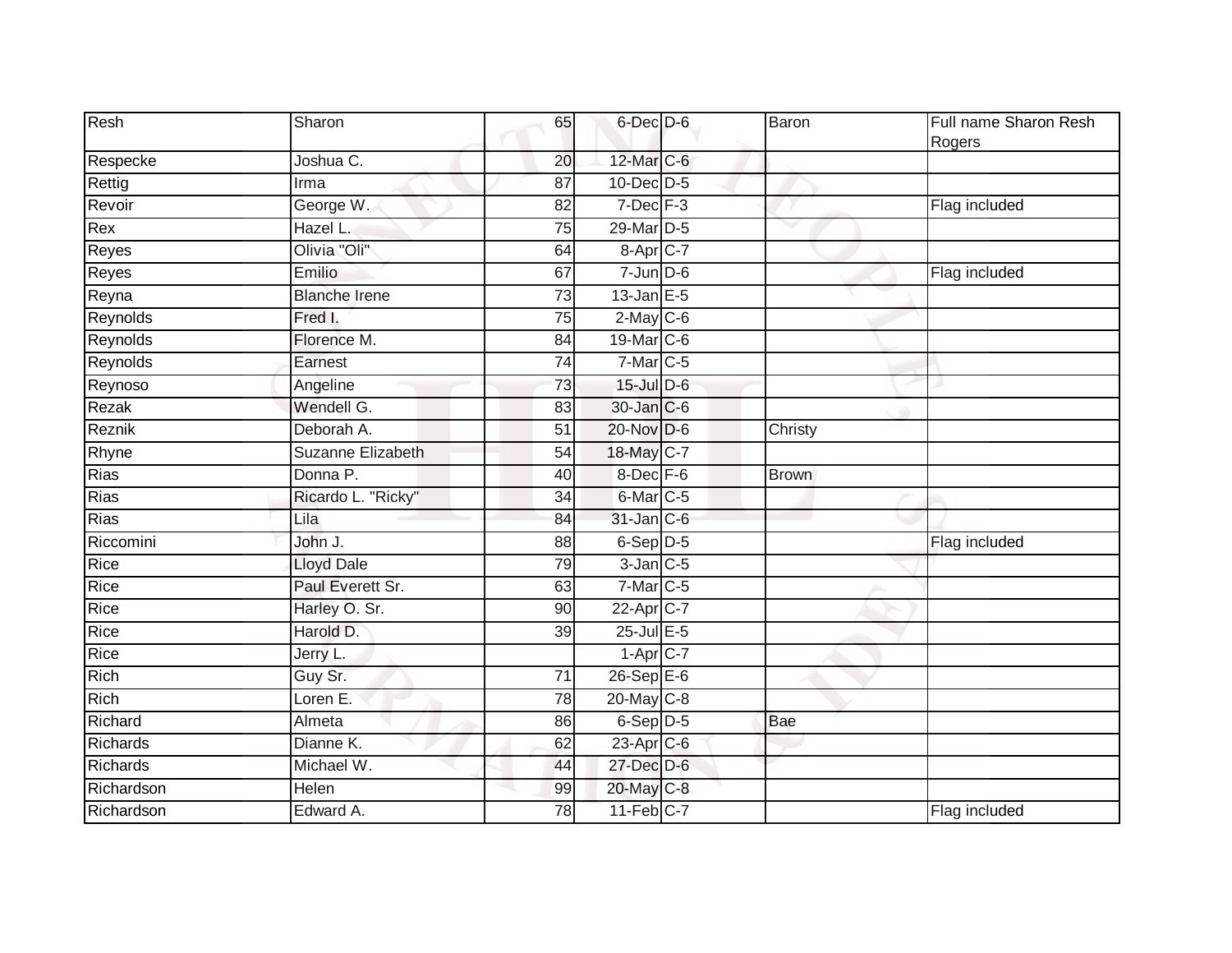| Richardson      | John S.                  |                 | $1$ -Jul $D-7$  |               |                |
|-----------------|--------------------------|-----------------|-----------------|---------------|----------------|
| Richardson      | Robert W.                | 76              | 2-Nov F-1       |               |                |
| Richman         | Marie L.                 | 81              | 29-May C-4      |               |                |
| Richmond        | William Haldane "Scotty" | 61              | $1-Dec$ F-6     |               |                |
| Richmond        | William "Scotty" Jr.     | 61              | 30-Nov F-1      |               |                |
| Richwalski      | Raymond E.               | 83              | $25-Sep D-7$    |               | Flag included  |
| <b>Ricketts</b> | <b>Richard Neal</b>      | 67              | 8-Apr C-7       |               | Flag included  |
| Riddle          | Geneva                   | 86              | $2-Mar$ C-6     |               |                |
| Riddle          | Mary A.                  | $\overline{75}$ | 3-Aug E-7       |               |                |
| Rider           | Patricia A.              | 43              | $5-Apr$ $D-8$   | Manley        |                |
| Ridge           | Freda E.                 | 97              | $13$ -Dec $D-6$ | <b>Bastin</b> |                |
| Riecan          | Andrew Jr.               | $\overline{78}$ | $1$ -Jul $D-7$  |               | Flag included  |
| <b>Riechers</b> | Emerald V.               | 86              | 3-May D-6       |               |                |
| Rigg            | Leon G.                  | 86              | 8-Feb D-6       |               |                |
| <b>Riley</b>    | James T.                 | $\overline{53}$ | 16-Oct D-6      |               | Flag included  |
| Rimsky          | Frank Jr.                | $\overline{55}$ | $9$ -Jan $C$ -6 |               |                |
| Rinas           | Henrietta                | 68              | 8-Mar D-5       |               |                |
| Rincon          | Rudy S.                  | 38              | $6$ -May $C$ -6 |               | Cross included |
| Rindoks         | Roland R.                | 76              | 17-Jul D-5      |               |                |
| Ring            | David S.                 | $\overline{74}$ | $1$ -Jul $D-7$  |               |                |
| Rinkovsky       | Dora                     | 85              | $3-Nov$ F-6     | <b>Bosel</b>  |                |
| Riojas          | Eloisa                   | $\overline{71}$ | 29-Jul D-6      |               |                |
| <b>Rios</b>     | Julia C.                 | 79              | 29-Mar D-5      |               |                |
| Ripple          | Virgil                   | 83              | 20-Mar C-7      |               |                |
| Ritchie         | Jean L.                  | 82              | $7-Feb$ C-6     | Borowski      |                |
| Ritchie         | Warren E.                | 75              | 28-Aug D-6      |               | Flag included  |
| Ritchie         | <b>Beverly Ann</b>       | 36              | $21$ -Jun $E-5$ | Rabb          |                |
| Ritter          | Masako                   | 68              | $7-Mar$ C-5     |               |                |
| Ritzi           | Joseph L.Dr.             | 68              | 18-Dec D-7      |               | Flag included  |
| <b>Rivas</b>    | Victoria                 | 88              | $13$ -Jun $F-1$ |               |                |
| Rivera          | Pedro                    | 88              | 13-Apr C-7      |               |                |
| Rivera-Serrano  | Tomas                    | 82              | 28-Mar C-6      |               |                |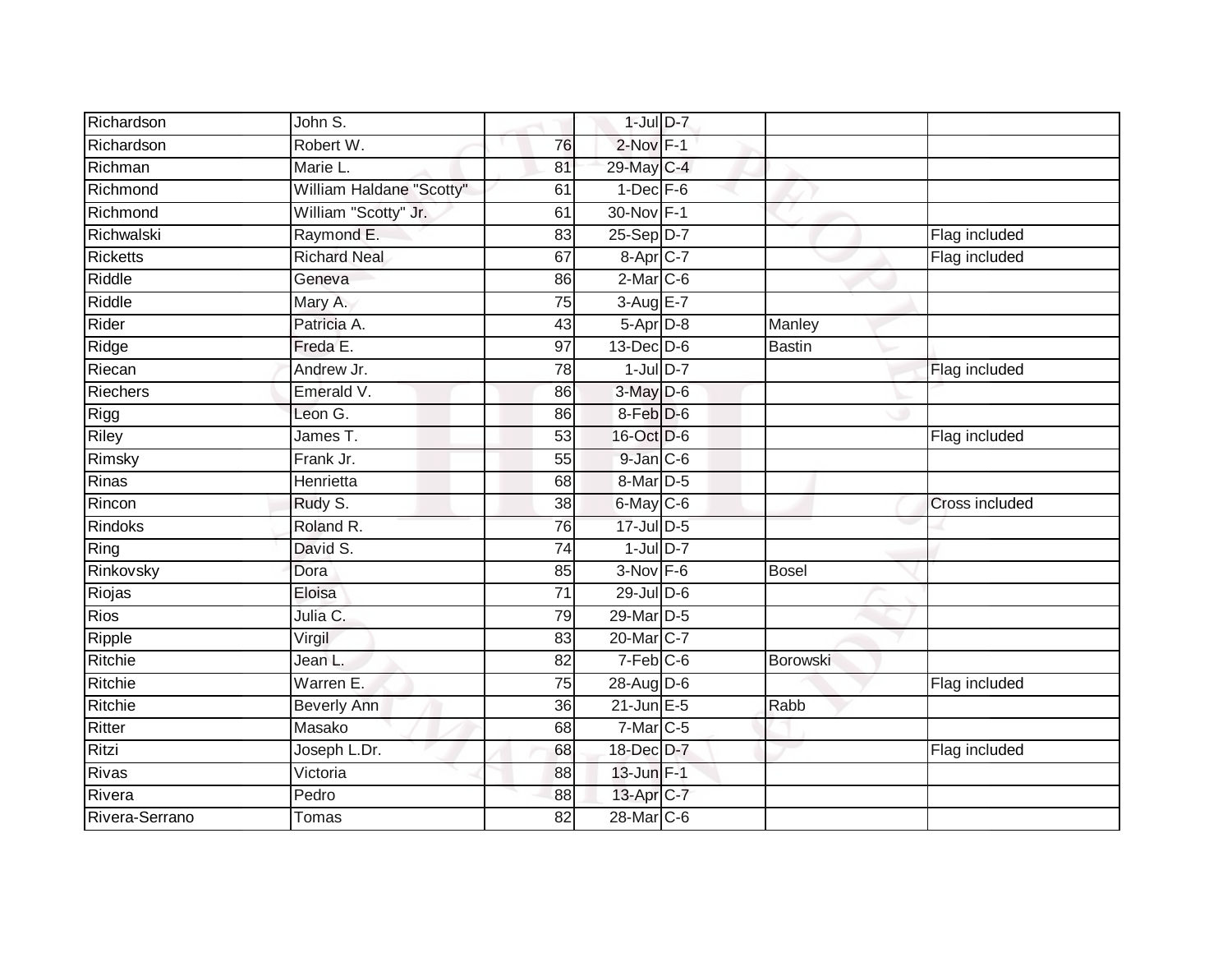| Rivich         | Ruth                 | 76              | 30-Mar C-6               | Osman     |                                           |
|----------------|----------------------|-----------------|--------------------------|-----------|-------------------------------------------|
| <b>Rizzo</b>   | Alice I.             | 78              | 6-Jan E-6                |           |                                           |
| Roach          | Lois I.              | 61              | 12-Mar C-6               |           |                                           |
| Roach          | Lorraine J.          | 67              | $15-Apr$ <sub>C-6</sub>  | Nelson    |                                           |
| Roach          | <b>William L</b>     | 82              | 6-Nov D-6                |           | Flag included                             |
| <b>Robbins</b> | Doris E:             | $\overline{80}$ | $26$ -Feb $D-4$          |           |                                           |
| Roberson       | Ronnie "Shoo-Shoo"   | 56              | $7$ -Jan $C$ -5          |           |                                           |
| Roberson       | Rubye                | 62              | $1-Mar$ C-2              |           |                                           |
| Roberts        | Edward W.            | 83              | $9-AprC-5$               |           | Flag included                             |
| <b>Roberts</b> | Mary F.              | $\overline{77}$ | $23$ -Jul $D-4$          |           |                                           |
| <b>Roberts</b> | David R.             | 47              | $6$ -Jun $C$ -5          |           |                                           |
| <b>Roberts</b> | Lois                 | 80              | $9$ -Jul $D-3$           | Schurgers | Full name Lois Foster<br><b>Roberts</b>   |
| <b>Roberts</b> | Louis                | 80              | $10$ -Jul $D-6$          | Schurgers |                                           |
| Roberts        | Raymond E.           | 84              | 24-Apr C-7               |           |                                           |
| Robertson      | Mary Irene           | 85              | 23-Jan C-6               |           |                                           |
| Robertson      | Louise Mae           | 77              | 27-Mar C-7               |           |                                           |
| Robertson      | Thomas D.            | 62              | $8 -$ Jul $D - 6$        |           |                                           |
| Robey          | Ethel M.             | 78              | 30-Sep D-6               |           |                                           |
| Robinson       | Ronald L. Sr.        | 45              | 19-Mar C-6               |           |                                           |
| Robinson       | Leslie Ann           | $\overline{58}$ | $4$ -Nov D-5             |           |                                           |
| Robinson       | Charles A. "Pete"    | 43              | $13-Nov$ D-6             |           |                                           |
| Robinson       | Leslie E.            | 70              | $9$ -Jan $C$ -6          |           |                                           |
| Robinson       | <b>William Floyd</b> | 87              | $24$ -Jul D-6            |           | Flag included                             |
| Robinson       | Helen                | 88              | $14$ -Apr $E-4$          | Wachowicz | Full name Helen Lihota<br>Robinson        |
| Robinson       | Mildred              | 87              | 8-Sep F-6                |           |                                           |
| Robinson       | Bernard              | $\overline{70}$ | 14-Jun E-6               |           |                                           |
| <b>Robuck</b>  | E. Catherine "Katie" | $\overline{77}$ | $6 - Apr$ <sub>C-6</sub> |           |                                           |
| Rocke          | Robert Thomas Dr.    | 61              | 17-Apr C-7               |           |                                           |
| Rockwell       | Sandra Lee "Sandy"   | 68              | 28-Sep F-6               | Cox       | Full name Sandra Lee<br>Rockwell Ferguson |
| Rodger         | Elizabeth L.         | 96              | $27$ -Nov D-6            |           |                                           |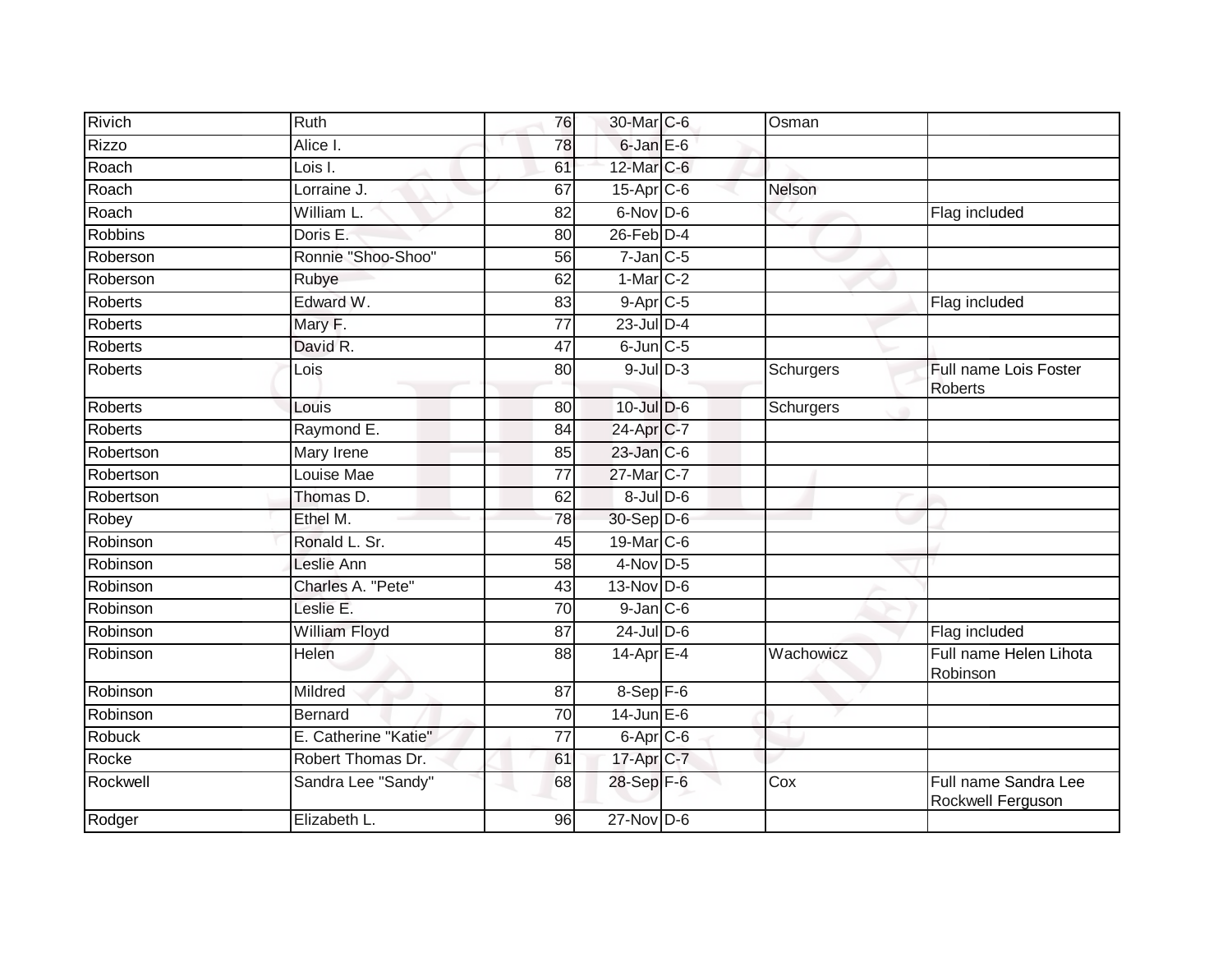| Rodgers   | Dean W.              | 82              | $2$ -May $C$ -6  |               | Flag included                         |
|-----------|----------------------|-----------------|------------------|---------------|---------------------------------------|
| Rodich    | Stevo                | 80              | 6-Sep D-5        |               |                                       |
| Rodler    | <b>Edward John</b>   | 84              | $7-SepE-5$       |               |                                       |
| Rodriguez | Ricardo Sr. "Shorty" | 71              | $22$ -Jun F-2    |               |                                       |
| Rodriguez | Adriana              | 63              | $15$ -Apr $C$ -6 | Ruiz          |                                       |
| Rodriguez | Consuelo             | 93              | 25-Aug F-6       |               |                                       |
| Rodriguez | Rafael               | 85              | $4$ -Feb $C$ -6  |               | Flag included                         |
| Rodriguez | Isidro "Chilo"       |                 | $10$ -Jun $C-5$  |               |                                       |
| Rodriguez | David "Louie"        | 40              | $4$ -Jun $C$ -5  |               |                                       |
| Rodriguez | Alfredo              | 47              | 24-Apr C-7       |               |                                       |
| Rodriguez | <b>Trinidad</b>      | 80              | $2-Feb$ $C-6$    | Ybarra        |                                       |
| Roe       | Jerome A. "Jerry"    | 60              | $1-Feb$ $C-6$    |               |                                       |
| Roethler  | Wayne R.             | 47              | 27-Aug D-5       |               |                                       |
| Rogalski  | Beverly C.           | 73              | 6-Nov D-6        |               |                                       |
| Rogers    | Dawn R.              | 46              | 26-Dec D-5       | Anderson      | Picture included                      |
| Rogers    | Martha               | 82              | 10-Jul D-6       | <b>Belkow</b> |                                       |
| Rogers    | Douglas              | 34              | $29$ -Jan $C$ -6 |               |                                       |
| Rogers    | Sharon               | 65              | $6$ -Dec $D$ -6  | Baron         | Full name Sharon Resh<br>Rogers       |
| Rogers    | John R.              | 68              | $10$ -Dec $D-5$  |               |                                       |
| Rogers    | <b>Glen Ellis</b>    | 90              | $6$ -Jan $E$ -6  |               | Picture noted                         |
| Rogovich  | Katherine T.         | 62              | 16-Aug E-5       |               |                                       |
| Rogowski  | Eleanor D.           | 83              | 31-May E-1       |               |                                       |
| Rogus     | Ann Barbara          | 80              | $6$ -Jul $F-1$   | LaBanc        |                                       |
| Rogus     | Henry "Hank"         | 87              | 16-Dec D-7       |               | Flag included                         |
| Rogus     | Helen M.             | $\overline{73}$ | 27-Apr C-7       | <b>Mardos</b> | Full name Helene M.<br>Rogus Piasecki |
| Rojewski  | Ronald V.            | 54              | $17$ -May $D-6$  |               |                                       |
| Rokos     | Walter A.            | 73              | $26$ -Feb $D-4$  |               | Flag included                         |
| Rokosz    | Raymond J.           | 69              | $7$ -Jan $C$ -5  |               |                                       |
| Roll      | Agnes D.             | 77              | 22-Aug E-6       |               |                                       |
| Rolland   | Anne J.              | 84              | 30-Sep D-6       | Walczak       |                                       |
| Romac     | James J.             | 78              | 19-Apr D-7       |               |                                       |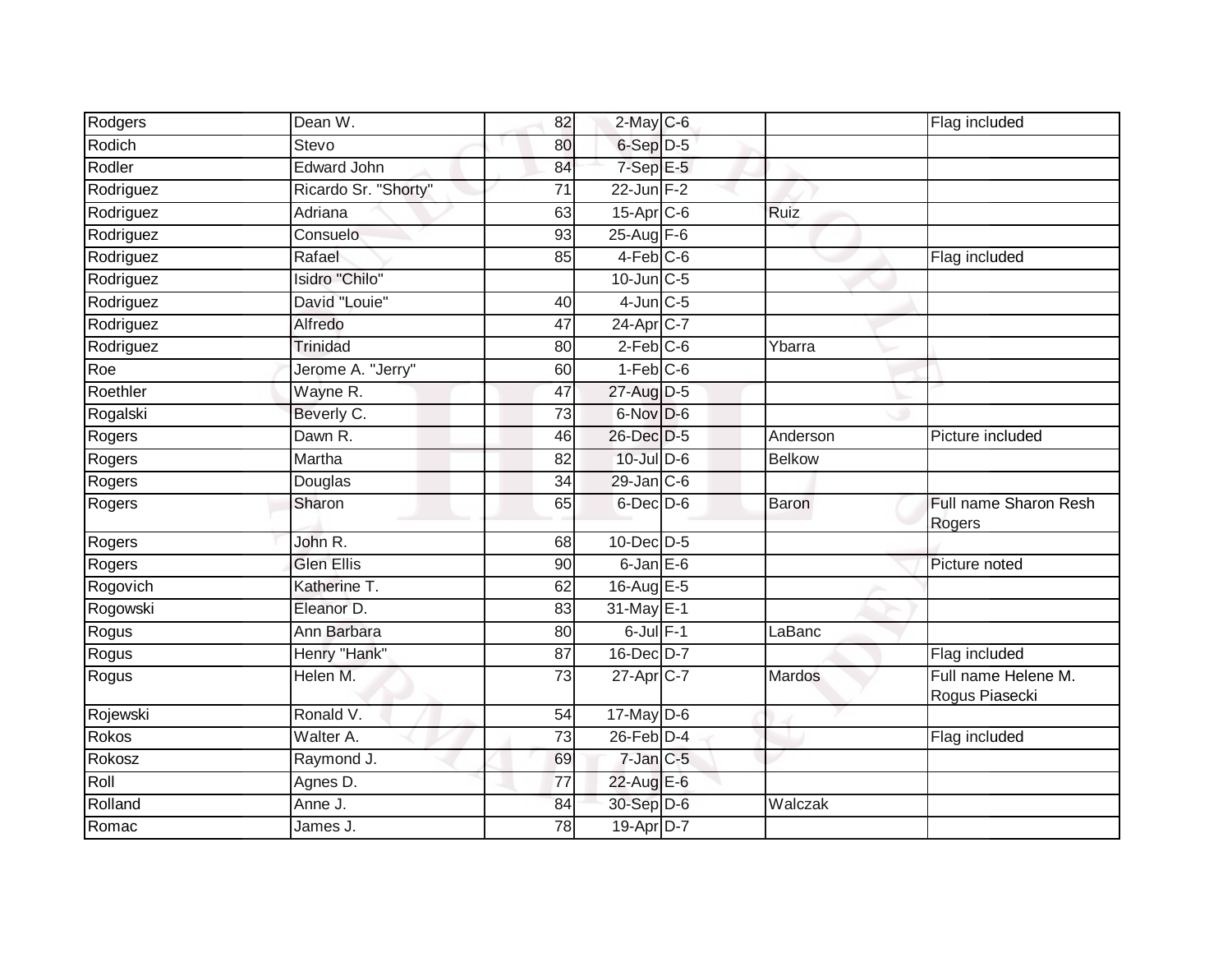| Roman      | Lillian Lucille          | 79              | 14-Nov E-6       | Ponton         |                                              |
|------------|--------------------------|-----------------|------------------|----------------|----------------------------------------------|
| Roman      | Matthew M.               | 77              | $12$ -Jul E-6    |                |                                              |
| Romanak    | <b>Steve</b>             | 77              | 24-Oct E-6       |                |                                              |
| Romano     | Doris M.                 | 77              | 24-Nov F-3       |                |                                              |
| Romans     | <b>Barbara Katherine</b> | 62              | $24$ -Aug E-6    | <b>Jamrock</b> |                                              |
| Romans     | David E. "Da Painter"    | 63              | $16$ -Jun $F-5$  |                | Flag included                                |
| Romeo      | Dominick G.              | 78              | $9-Nov$ F-2      |                | Picture included                             |
| Romero     | Modesto Calderin.        | 88              | 26-Dec D-4       |                |                                              |
| Romero     | Rosalino "Ross"          | 63              | 23-Aug E-7       |                | Flag included                                |
| Romesburg  | Donald R.                | $\overline{74}$ | $5$ -Dec $D$ -6  |                | Flag included                                |
| Rompca     | Margaret V.              | 74              | $19$ -Jul E-6    | Sikorski       | Full name Margaret V.<br>Rompca Wright       |
| Roos       | Myrtle LeMelle           | 97              | 16-Nov F-1       |                |                                              |
| Root       | Vera R.M.                | 84              | 3-Sep D-5        |                |                                              |
| Roper      | Mary Sue                 | 69              | 4-Nov D-5        | Palazzolo      | Full name Mary Sue<br>Nealson (Roper) (Knox) |
| Roper      | Emily R.                 | 76              | 15-Nov D-8       |                |                                              |
| Rorer      | Theodore R.              | 83              | 13-Oct F-5       |                | Flag included                                |
| Rosales    | Cruz Sr.                 | 79              | 4-Mar C-5        |                |                                              |
| Rosco      | Tyron                    | 80              | 24-Nov F-5       |                |                                              |
| Rose       | Patrick W.               | 38              | 23-Oct D-6       |                |                                              |
| Rose       | Paul                     | 75              | 17-Aug F-1       |                |                                              |
| Rose       | Thomas                   | 88              | $7$ -Dec $F-3$   |                | Flag included                                |
| Rosenthal  | Rose F.                  |                 | $17 -$ Jul D-5   | Sachs          |                                              |
| Rosic      | Stanija                  | 96              | 8-Dec F-6        |                |                                              |
| Rosinski   | Helen                    | 91              | 22-Mar D-5       |                |                                              |
| Ross       | Edna L.                  | 69              | $11$ -Apr $C$ -6 |                |                                              |
| Ross       | Joe                      | 89              | $19$ -Feb $C$ -6 |                |                                              |
| Ross       | Cecilia E.               | 63              | 17-Dec D-5       | <b>Svitek</b>  |                                              |
| Rossiter   | Sandra Gail              | $\overline{34}$ | 14-Feb C-4       |                |                                              |
| Roszkowski | <b>Ann Marie</b>         | 83              | 8-Feb D-4        | Bruszewski     | Full name Ann Marie<br>Roszkowski Bianchi    |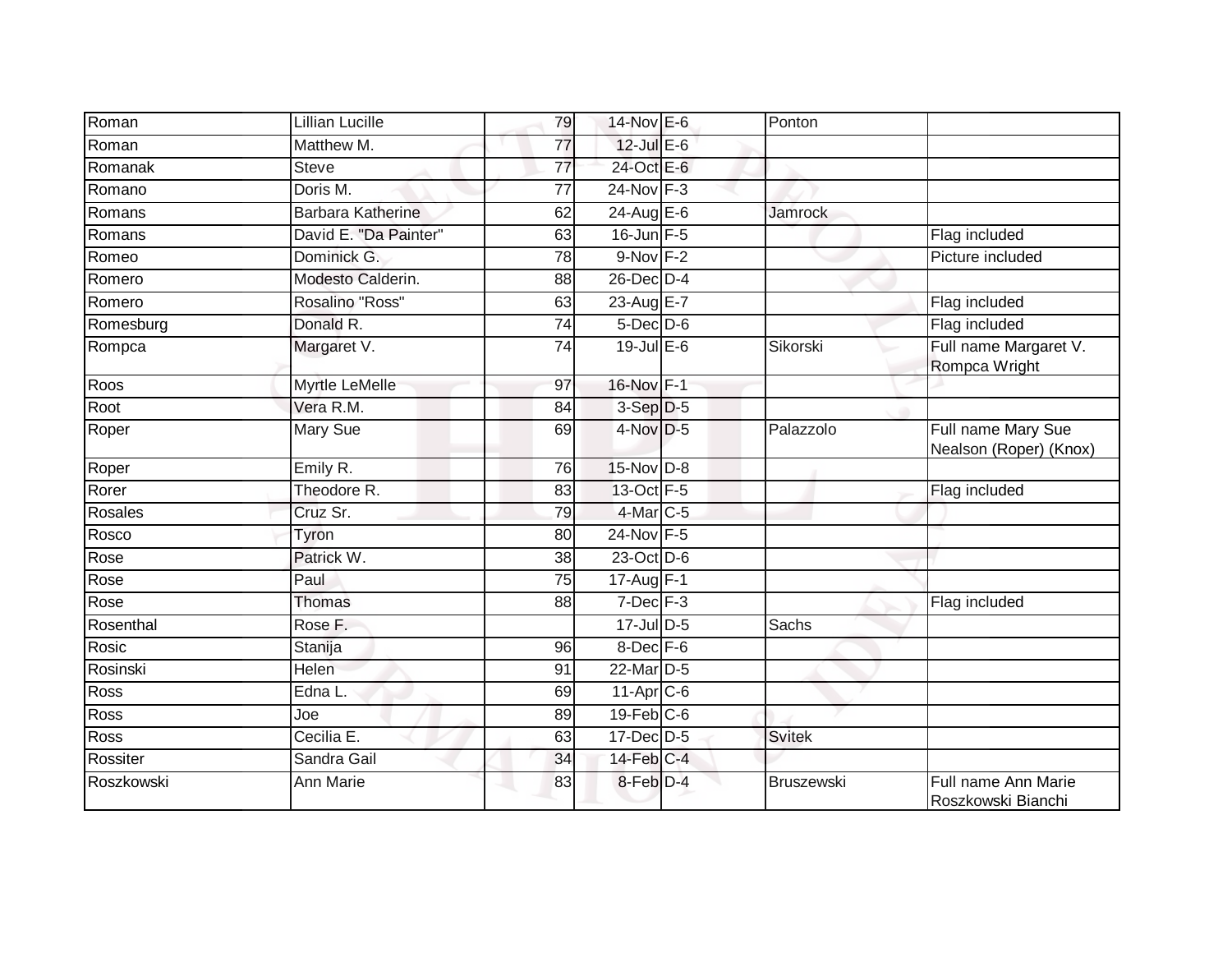| Roszkowski | Antoinette                | 81              | 8-Feb D-4         | Walczak         | Full name Antoinette<br>Janowski Banyai |
|------------|---------------------------|-----------------|-------------------|-----------------|-----------------------------------------|
| Roth       | George A. Sr              | 87              | 3-Sep D-5         |                 |                                         |
| Roth       | Ernest 'Ernie"            | $\overline{87}$ | 22-Dec F-7        |                 | Flag included                           |
| Roth       | Mildred F.                | 86              | 29-Nov D-7        |                 | Mildred F. Lively Roth                  |
| Rotz       | Rhiman A. Jr. Ph.D., J.D. | 58              | 28-Sep E-6        |                 |                                         |
| Rouge      | Lawrence Raymond          | 60              | $13-Oct$ F-6      |                 |                                         |
| Rouse      | Helen M.                  | 90              | 14-Sep F-1        |                 |                                         |
| Routes     | <b>Paul Phillip</b>       | $\overline{55}$ | 15-May C-6        |                 |                                         |
| Rovy       | Patrick                   | 51              | 19-Sep F-1        |                 |                                         |
| Rowan      | Richard H.                | 67              | $1-Aug$ E-6       |                 |                                         |
| Rowe       | L. June                   | 78              | $24$ -Jul $D-6$   |                 |                                         |
| Rowe       | Margaret H.               | 77              | 20-Sep E-6        | Friedrich       |                                         |
| Rowley     | Marjoie O.                | 79              | 29-Dec F-6        |                 |                                         |
| Roy        | Michael A.                | 45              | 8-Apr C-7         |                 |                                         |
| Royal      | Marvella Carol            | 50              | 19-Aug D-5        |                 |                                         |
| Royal      | Bennie                    | 44              | $14-Sep$ F-1      |                 |                                         |
| Royal      | Donna J.                  | 64              | $9$ -Jul $D-4$    |                 |                                         |
| Roytan     | <b>John Nicholas</b>      | 32              | 21-Nov D-6        |                 |                                         |
| Rozek      | Albert                    | 63              | $21$ -Jan $ C-7 $ |                 |                                         |
| Rozich     | <b>Frances</b>            | 86              | $17$ -May D-6     | <b>Mazrimas</b> |                                         |
| Rozyek     | Madeline                  | $\overline{74}$ | $22-Sep$ F-6      | Joseph          |                                         |
| Ruble      | Frances B.                | 86              | $21$ -Nov D-6     | Smith           |                                         |
| Ruble      | Frances                   | 84              | 10-Oct $E-5$      | Leonard         | Full name Frances Ruble<br>Francis      |
| Ruchala    | Frank                     | $\overline{71}$ | 30-Nov F-2        |                 | Flag included                           |
| Ruckert    | John E.                   | 83              | $28$ -Feb $C-5$   |                 |                                         |
| Rudeen     | Jessie                    | 85              | 22-Jul D-5        |                 |                                         |
| Rudin      | William S.                | 75              | $2$ -Dec $D$ -6   |                 | Flag included                           |
| Rudolph    | Mary E.                   | 79              | 21-Oct D-6        |                 |                                         |
| Rudolph    | Alene                     | 85              | $1$ -Oct $D-5$    |                 |                                         |
| Ruedi      | Harry E.                  | 85              | 15-Dec F-6        |                 |                                         |
| Rugus      | Ann Barbara               | 80              | $7$ -Jul $F-7$    | LaBanc          |                                         |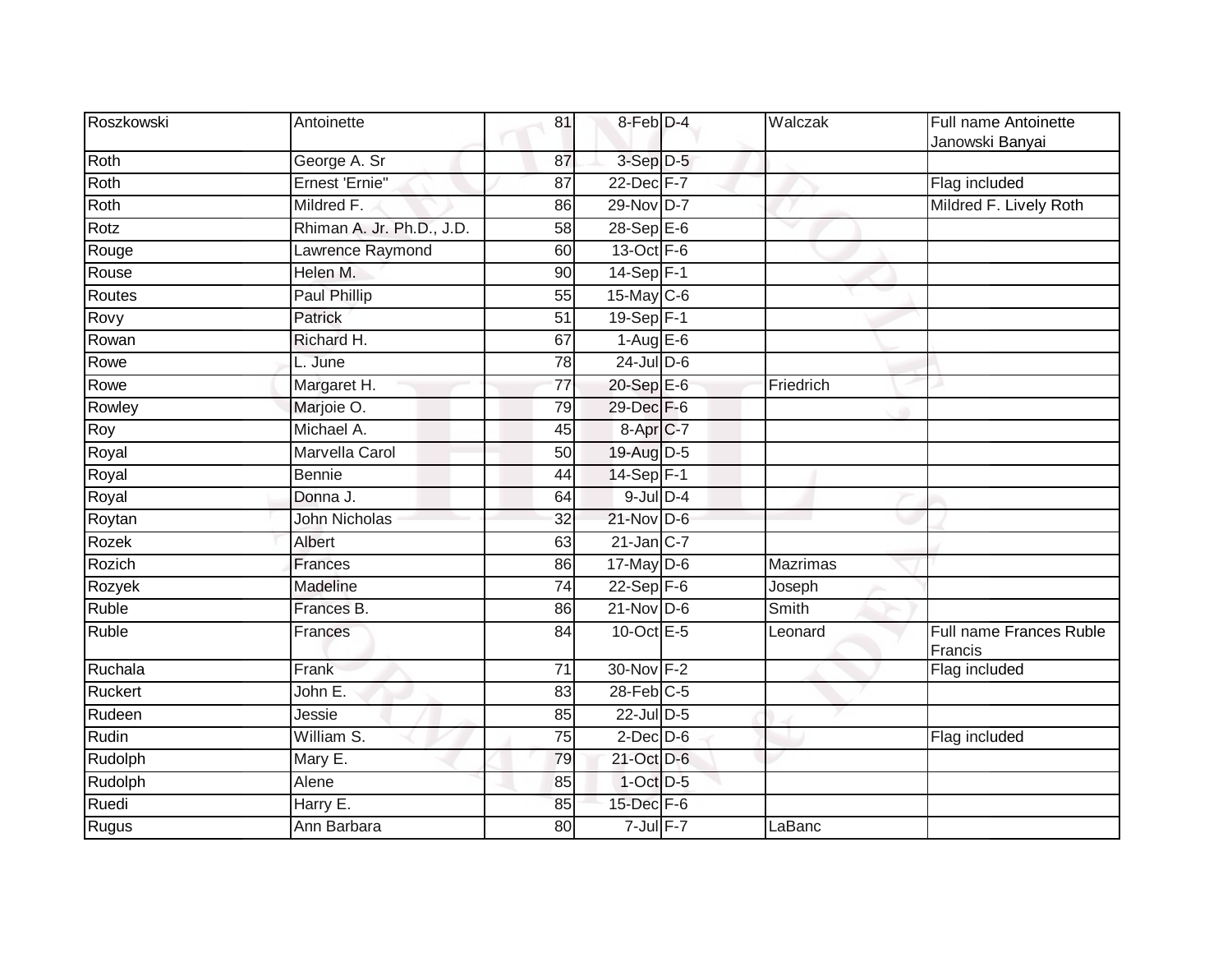| <b>Ruhs</b>   | Alberta            | 93              | $1-Feb$ $C-6$        |            |                                             |
|---------------|--------------------|-----------------|----------------------|------------|---------------------------------------------|
| Ruiz          | Jorge              | 63              | 8-Mar <sub>D-6</sub> |            |                                             |
| Ruiz          | John A.            | 81              | 7-Mar C-6            |            | Flag included                               |
| Rujevcan      | Rudy               | 73              | $29$ -Apr $C$ -5     |            | Flag included                               |
| Ruley         | John C.            | 31              | $4 - Aug$ F-6        |            |                                             |
| Rumer         | Stanley L.         | 82              | $28$ -Jan $C$ -6     |            | Flag included                               |
| Runquist      | Gretchen A.        | 86              | $24$ -Jun $D-6$      |            |                                             |
| Rupert        | Ray O.             | 84              | $15$ -Dec $F-6$      |            |                                             |
| Rurode        | Joseph R.          | 87              | $21$ -Nov D-6        |            |                                             |
| Rush          | James A.           | $\overline{78}$ | $5$ -Jun $C$ -6      |            | Masonic Symbol included                     |
| Rush          | Anna A.            | 83              | $12$ -Jan C-6        | Abramson   |                                             |
| Rush          | Raymond E.         | 78              | $28$ -Jun $E-6$      |            |                                             |
| Rushton       | Raymond H.         | $\overline{77}$ | 10-Nov F-6           |            |                                             |
| Rusin         | John J.            | 82              | $13$ -Jan $E-5$      |            | Flag included                               |
| <b>Ruskin</b> | Jack               |                 | 3-Apr <sub>C-5</sub> |            |                                             |
| Rusnak        | Patricia D.        | 76              | $1$ -Jun $C$ -5      | Malerich   | Patricia D. Willison<br>Rusnak              |
| Russell       | Iva <sub>P.</sub>  | 77              | 28-Jan C-6           |            |                                             |
| Russell       | Robert L.          | 61              | $27-Sep$ $D-6$       |            |                                             |
| Russum        | Cecil W.           | 83              | $20$ -Jan $E-6$      |            |                                             |
| Ruthenberg    | Kurt R.            | 63              | $4$ -Jun $C$ -5      |            | Flag included                               |
| Rutkowski     | Albin J.           | 79              | $6$ -Dec $D$ -6      |            | Flag included                               |
| Rutkowski     | Adeline H.         | 66              | $11-Sep D-5$         |            |                                             |
| Ruttledge     | Roger W.           | 53              | 26-Mar C-6           |            |                                             |
| Ruzich        | Katherine "Katie"  | 89              | 8-Oct D-4            | Major      | Full name Katherine<br><b>Ruzich Polich</b> |
| Ruzon         | Josephine          | 97              | 6-Nov D-6            | Spytkowski |                                             |
| Ruzon         | Ronald             | 42              | 23-Sep D-7           |            |                                             |
| Ruzycki       | Adele E.           | 83              | 25-Mar C-6           | Augustyn   |                                             |
| Ryan          | Ann L.             | 87              | 22-Mar D-5           | Lucas      |                                             |
| Ryan          | William John Jr.   | 80              | 8-Nov D-6            |            | Flag included                               |
| Ryba          | Laverne C. "Dolly" | $\overline{76}$ | $18$ -Feb $C-5$      |            |                                             |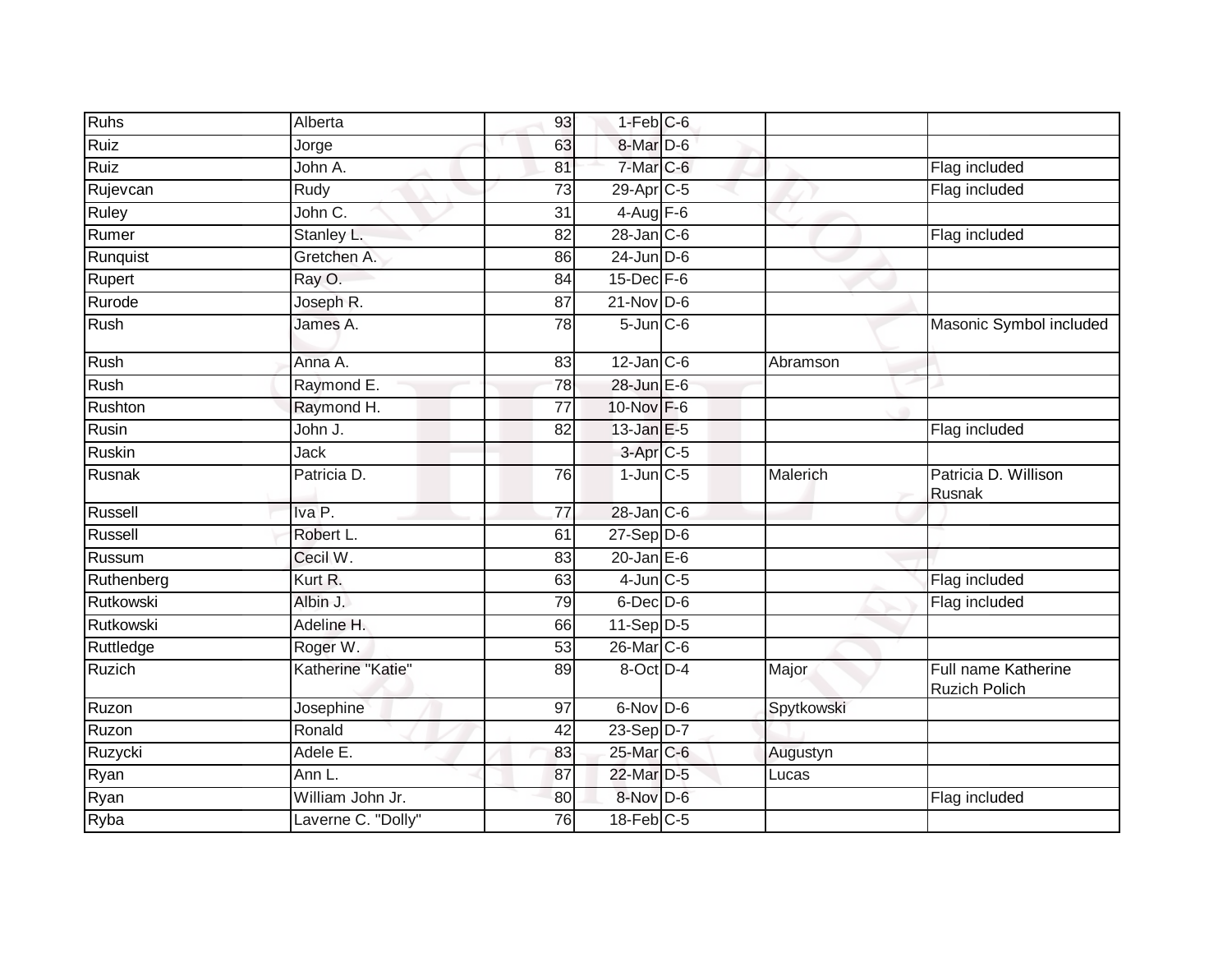| Ryba            | Victoria            | 92              | $9-Sep$ $D-7$        | Piaskowy     |                   |
|-----------------|---------------------|-----------------|----------------------|--------------|-------------------|
| Rybicki         | Francis J.          | 78              | 12-Oct E-5           |              | Flag included     |
| Rybicki         | Joseph E.           | 87              | 17-Nov F-5           |              |                   |
| Ryczaj          | Wana A.             | 87              | 17-Oct E-7           | <b>Dudek</b> |                   |
| Ryder           | John Winston        |                 | $5$ -Dec $D$ -6      |              |                   |
| Rydz            | Ann C.              | 73              | 19-Apr D-7           | Wagner       |                   |
| Rykovich        | Robert              | 50              | 4-Mar C-6            |              |                   |
| Rzepczynski     | <b>Molly Ritz</b>   | 87              | 18-Apr C-6           |              |                   |
| Saager          | Gerald "Jerry"      | 63              | $25$ -Nov $D-6$      |              |                   |
| Saager          | Irene               | 93              | 20-May C-8           |              |                   |
| Saar            | Alice K.            | 83              | 25-Dec C-5           |              |                   |
| <b>Sabaitis</b> | <b>Madison Rose</b> | 4 months<br>old | $24-Sep$ D-5         |              |                   |
| Sabato          | Louise              | 46              | 8-Nov D-6            |              |                   |
| Sabau           | Dorothy Jane        | 72              | 30-Jun E-6           | McTigue      |                   |
| Saberniak       | Angela              | 86              | 20-Mar C-7           | Ciezak       |                   |
| Sabin           | Barbara             | 69              | $7$ -Oct $D$ -6      |              |                   |
| Sablich         | Martha              | 91              | 6-Mar C-6            |              |                   |
| Sabo            | Robert              | 65              | 25-Mar C-7           |              | Picture inlcluded |
| Sabo            | Albert              | 81              | $16$ -Jan $C$ -5     |              |                   |
| Sabo            | Helen               | $\overline{75}$ | $15$ -Feb $D-6$      |              | Picture Included  |
| Sabo            | Michael J.          | 29              | $25-Sep$ $D-7$       |              |                   |
| Sabo            | Alex                | 82              | 30-Oct D-6           |              |                   |
| Sabol           | Evelyn T.           | 75              | 28-Aug D-6           |              |                   |
| Sachar          | Kaye                | 87              | $1-Mar$ C-2          |              |                   |
| Sacketos        | Vasiliki "Bessie"   | 102             | $1 - \text{Apr}$ C-7 | Gerasimou    |                   |
| Sadewasser      | Marie               |                 | 11-Nov D-7           |              |                   |
| Sahm            | June L.             | 75              | 11-Oct D-6           | Shea         |                   |
| Saia            | <b>Steve</b>        | 83              | 8-Jan C-5            |              |                   |
| Sailer          | James D.            | 40              | 31-May D-6           |              |                   |
| Sailors         | Kenneth C.          | 86              | 11-Sep D-5           |              |                   |
| Sajek           | Richard P. "Red"    | 42              | $1$ -Jul $D-7$       |              |                   |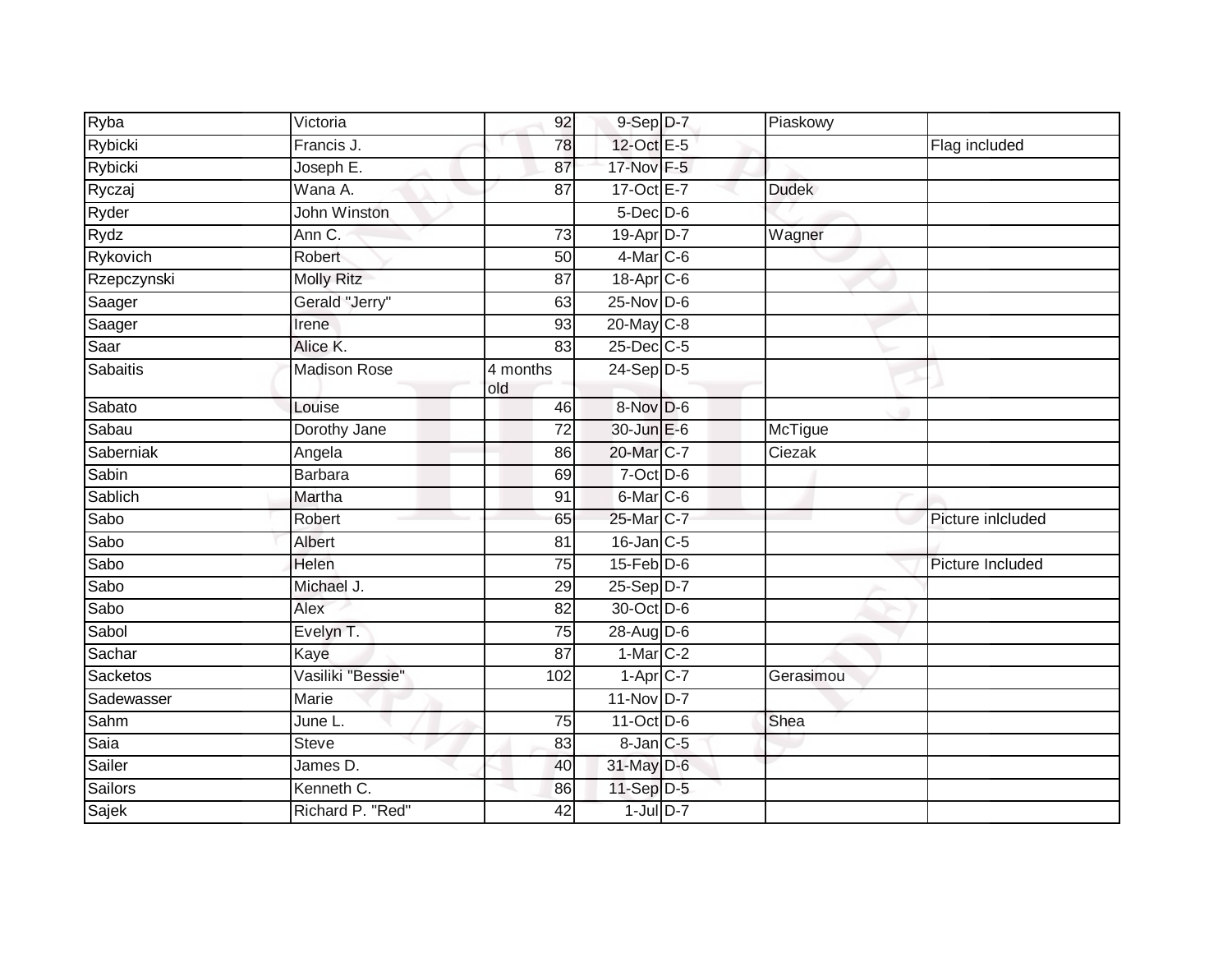| Salaker        | Margaret                 | 80              | $25$ -Jan C-5          |       |                  |
|----------------|--------------------------|-----------------|------------------------|-------|------------------|
| <b>Salas</b>   | Oscar I.                 | 21              | 30-Dec D-6             |       |                  |
| Salmons        | <b>Ruth</b>              | 89              | 22-Apr C-7             |       |                  |
| Salomom        | Genevieve Jean           | 83              | $3$ -Jan $C$ -5        |       |                  |
| Saltanovitz    | Alexander J. "Salty"     | $\overline{81}$ | 17-Mar E-5             |       | Flag included    |
| Salter         | Theodore "Ted"           | 69              | $30$ -Jun $E-6$        |       |                  |
| Salus          | Joseph P.                | 72              | $2$ -Jun $E$ -6        |       | Flag included    |
| Salvatore      | Louis M. Jr.             | 36              | 8-Feb D-6              |       |                  |
| Samardzija     | Deborah S.               | 46              | $24$ -Jun $D-6$        | Lipke |                  |
| Samarzija      | Joanne                   | $\overline{42}$ | $4$ -Dec $D-7$         |       |                  |
| Samek          | Susan I.                 | 96              | $26$ -Jan $C$ -5       |       |                  |
| Samuel         | Shirley J.               | 65              | $6$ -May $C$ -6        |       |                  |
| Samuel         | Omar V. "Big O"          | 26              | $6$ -Jul $F-1$         |       |                  |
| Samuels        | <b>Steven Craig</b>      | 20              | 11-Sep D-5             |       |                  |
| <b>Samuels</b> | Rosa Lee                 | 84              | $9$ -Dec $D$ -7        |       |                  |
| Sanabria       | Miguel A.                | 69              | 28-Nov D-7             |       |                  |
| Sanberg        | Michael John             |                 | $26$ -Sep $E-6$        |       |                  |
| Sanborn        | Daniel                   | 61              | 8-Jun C-6              |       | Picture included |
| Sanchez        | Hortens V.               | 65              | 3-Apr <sub>IC-5</sub>  |       |                  |
| Sandberg       | John H.                  | 69              | $2$ -Feb $C$ -6        |       |                  |
| Sandborn       | Candice K.               | 53              | 31-Oct D-6             |       |                  |
| Sandefur       | Charles E. "Chuck"       | 64              | $11$ -Jul $E-6$        |       |                  |
| Sanders        | Joe Emma                 | 63              | 27-Mar C-7             |       |                  |
| Sanders        | <b>Mona Denise Terry</b> | 45              | $5-Feb$ <sub>C-5</sub> |       |                  |
| Sanders        | Beverly A.               | 52              | 18-Mar C-7             |       |                  |
| Sanders        | Edward (Eddie)           | 59              | $13-Nov$ D-6           |       |                  |
| Sanders        | Harvey                   | 70              | $21-Sep$ F-1           |       | Picture included |
| Sanders        | Robert N.                | 54              | $4-Nov$ D-5            |       |                  |
| Sanders        | Jack D.                  | 67              | 10-Jun C-5             |       | Flag included    |
| Sanders        | Eugene N.                | 60              | $1-Dec$ F-6            |       | Flag included    |
| Sanders        | Richard L. Hoot          | 82              | 15-Jul D-6             |       |                  |
| Sandersen      | Leif                     | 90              | $27$ -Jun $E-7$        |       |                  |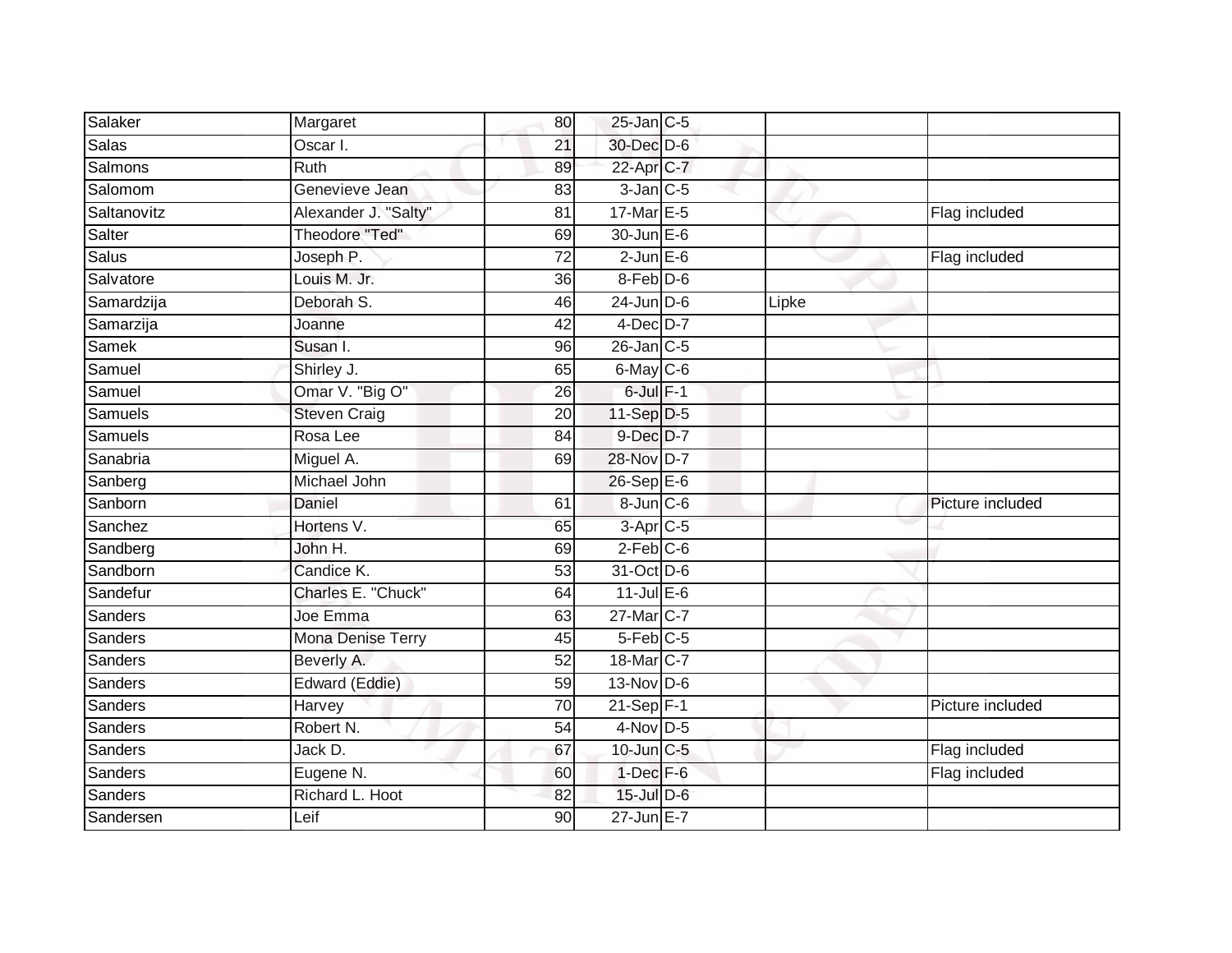| Sanderson        | Dolored              | 80              | 28-Aug D-6             |       |                |                                     |
|------------------|----------------------|-----------------|------------------------|-------|----------------|-------------------------------------|
| Sandonato        | Beverly J.           | 69              | 15-Aug E-7             |       | Phillips       |                                     |
| Sandor           | Irene $E$ .          | 76              | 23-Apr C-6             |       | Raganyi        |                                     |
| Sandoval         | Marie E.             | 85              | $9$ -Jun $E$ -6        |       |                |                                     |
| Sands            | Florence             |                 | 18-Sep D-7             |       |                |                                     |
| Sandusky         | <b>Violet Lee</b>    | $\overline{82}$ | $6$ -Mar $C$ -6        |       |                |                                     |
| Sangster         | Mae F.               |                 | 99 Novmeber<br>17      | $F-6$ |                |                                     |
| Santell          | Louise M.            | 73              | 24-Apr <sub>IC-7</sub> |       |                |                                     |
| Santiago         | <b>Ruth</b>          |                 | $18$ -Feb $C$ -6       |       |                |                                     |
| Santiago (Sza    | Victoria Renee       | Infant          | 29-May C-4             |       |                |                                     |
| Santo            | Louis Dal            | 78              | 14-Nov E-5             |       |                |                                     |
| Santos           | Katie Lee            | 71              | 26-Apr D-7             |       | Manley         |                                     |
| Sapp             | <b>Bennie Lee</b>    | 65              | $5$ -Jun $C$ -5        |       |                |                                     |
| Sapyta           | <b>Charles</b>       | 81              | 9-Dec D-7              |       |                | Flag included                       |
| Sarbieski        | Charles T.           |                 | 29-Jul D-6             |       |                | Flag included                       |
| <b>Sarivalas</b> | Leo Dr.              |                 | $7-Apr$ E-5            |       |                | Flag included                       |
| Sarpos           | <b>Bill (Basil)</b>  | 62              | 25-Dec C-5             |       |                |                                     |
| Sarr             | Alice K.             | 83              | 26-Dec D-5             |       |                |                                     |
| Sarto            | <b>Charles</b>       | 66              | $12$ -Jul E-6          |       |                | Flag included                       |
| Sarver           | Howard J.            | $\overline{78}$ | $31$ -Jul D-6          |       |                | Flag included                       |
| Sasic            | Ann                  |                 | 31-Mar E-6             |       | Mandarich      |                                     |
| Sasina           | Robert A.            | 81              | $1-Sep$ F-6            |       |                |                                     |
| <b>Sass</b>      | Joyce                | 79              | 8-May C-6              |       |                |                                     |
| <b>Satkus</b>    | <b>Evelyn Astrie</b> | 80              | 30-Jul D-5             |       | Madsen         |                                     |
| Saunders         | Joseph C.            | 87              | $13-Nov$ D-6           |       |                |                                     |
| Savage           | Ann Margaret         | $\overline{76}$ | 31-Mar E-6             |       |                |                                     |
| Savage           | Ronda                | 48              | 16-Aug E-5             |       | <b>Jenkins</b> |                                     |
| Savickis         | Ann E.               | 77              | $1-Aug$ E-5            |       | Pater          | Full name Ann E. Savickis<br>Kordas |
| Sawadski         | Leroy J.             | 80              | 28-Jun E-6             |       |                |                                     |
| Sawicki          | Feliks               | 84              | 26-Jun D-6             |       |                |                                     |
| Sawyer           | George Edward        | 74              | $17$ -Jan $ C-5 $      |       |                |                                     |
|                  |                      |                 |                        |       |                |                                     |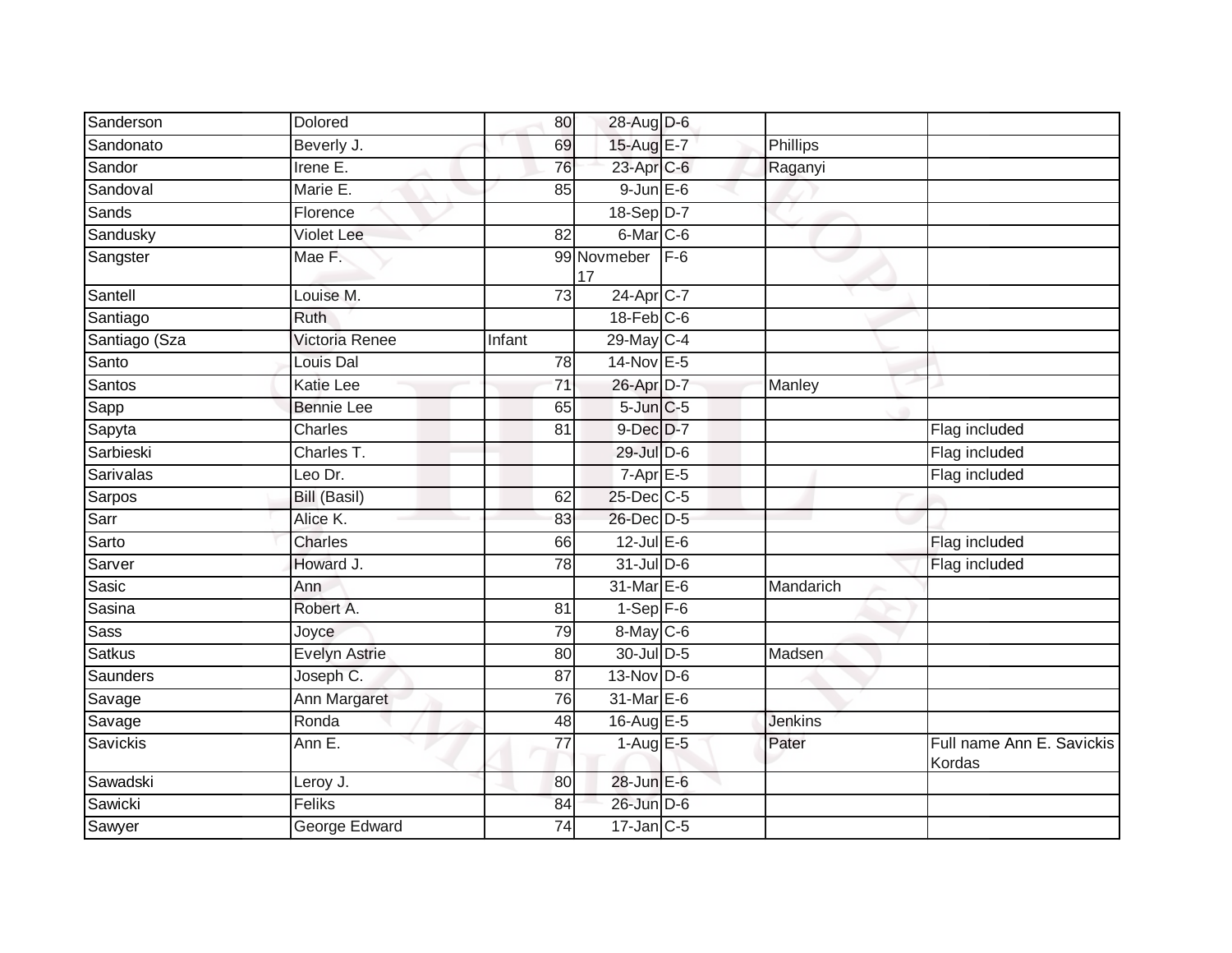| Saylor         | Jane                           | 77              | 29-Apr C-5            |            |                                          |
|----------------|--------------------------------|-----------------|-----------------------|------------|------------------------------------------|
| Sayne          | Lance                          | 50              | 11-Nov D-7            |            |                                          |
| Sayre          | Roger E. Sr.                   | 82              | $27-$ Sep $D-6$       |            |                                          |
| Scachno        | Avis                           | 76              | 20-Mar C-7            |            |                                          |
| Scaglione      | Frank F.                       | 87              | 30-Jun E-6            |            | Flag included                            |
| Scalzitti      | Pierino N.                     | 85              | $21$ -Dec $E-6$       |            |                                          |
| Scasny         | Joseph W. Sr.                  | 84              | 17-Apr C-7            |            |                                          |
| Schaal         | Kenneth Floyd                  |                 | 25-Apr <sub>C-5</sub> |            | Flag included                            |
| Schaefer       | Scott A.                       | 28              | $12$ -Jan C-5         |            |                                          |
| Schafer        | Petrona Sr. C.S.A.             | 84              | 10-May D-8            |            |                                          |
| Schaller       | Michael A.                     | 70              | 5-Apr D-8             |            | Flag included                            |
| Schaller       | Leonard S.                     |                 | $8 - Jun$ $C - 6$     |            |                                          |
| Schatte        | Curtis S. Jr.                  | 65              | $24$ -Jun $D-6$       |            |                                          |
| Schatz         | Peter J.                       | 93              | 16-Dec D-7            |            |                                          |
| Schaufele      | Arlene M.                      | 66              | 22-Mar D-5            | Jabczynski |                                          |
| Scheeringa     | Jake R. "Jack"                 | 81              | $20$ -Jun $E-6$       |            | Flag included                            |
| Scheidt        | Mary L."Dolly"                 | $\overline{73}$ | 17-Jul D-6            | Keiser     |                                          |
| Schenher       | Rosemary                       | 80              | 25-Oct D-8            |            |                                          |
| Schenher       | Walter F.                      | 94              | 27-Apr <sub>C-7</sub> |            |                                          |
| Scherer        | Phoebe L.                      | 64              | $11$ -Jul E-6         | Lowry      |                                          |
| Schewanick     | Gabriella "Gay" (Gail<br>Ryan) | 85              | $26$ -Feb $D-4$       | Anderson   | Full name Gabriella<br>Schewanick Kottka |
| Schilling      | Helen A.                       | 86              | $10$ -Jul $D-6$       |            |                                          |
| Schleizer      | William M.                     | 74              | 10-Oct $E-6$          |            |                                          |
| Schlesser      | Karin "Kay"                    | 90              | 6-Oct F-6             |            |                                          |
| <b>Schlink</b> | Thomas W.                      | 63              | $27$ -Jul $E-6$       |            |                                          |
| Schmidt        | Ethel                          | 84              | $24$ -Mar $E-6$       |            |                                          |
| Schmidt        | William                        | $\overline{82}$ | $6$ -Jan $E$ -6       |            | K of C Symbol noted                      |
| Schmidt        | Anne                           |                 | $27$ -May C-8         | Cygan      | Full name Anne<br>Bednarczyk Schmidt     |
| Schmidt        | Francis P.                     | 80              | $2$ -Feb $C$ -6       |            |                                          |
| Schmidt        | Irene $\overline{M}$ .         | 81              | 20-Nov D-6            |            |                                          |
| Schmit         | Scott M.                       | 37              | 3-Oct D-7             |            |                                          |
|                |                                |                 |                       |            |                                          |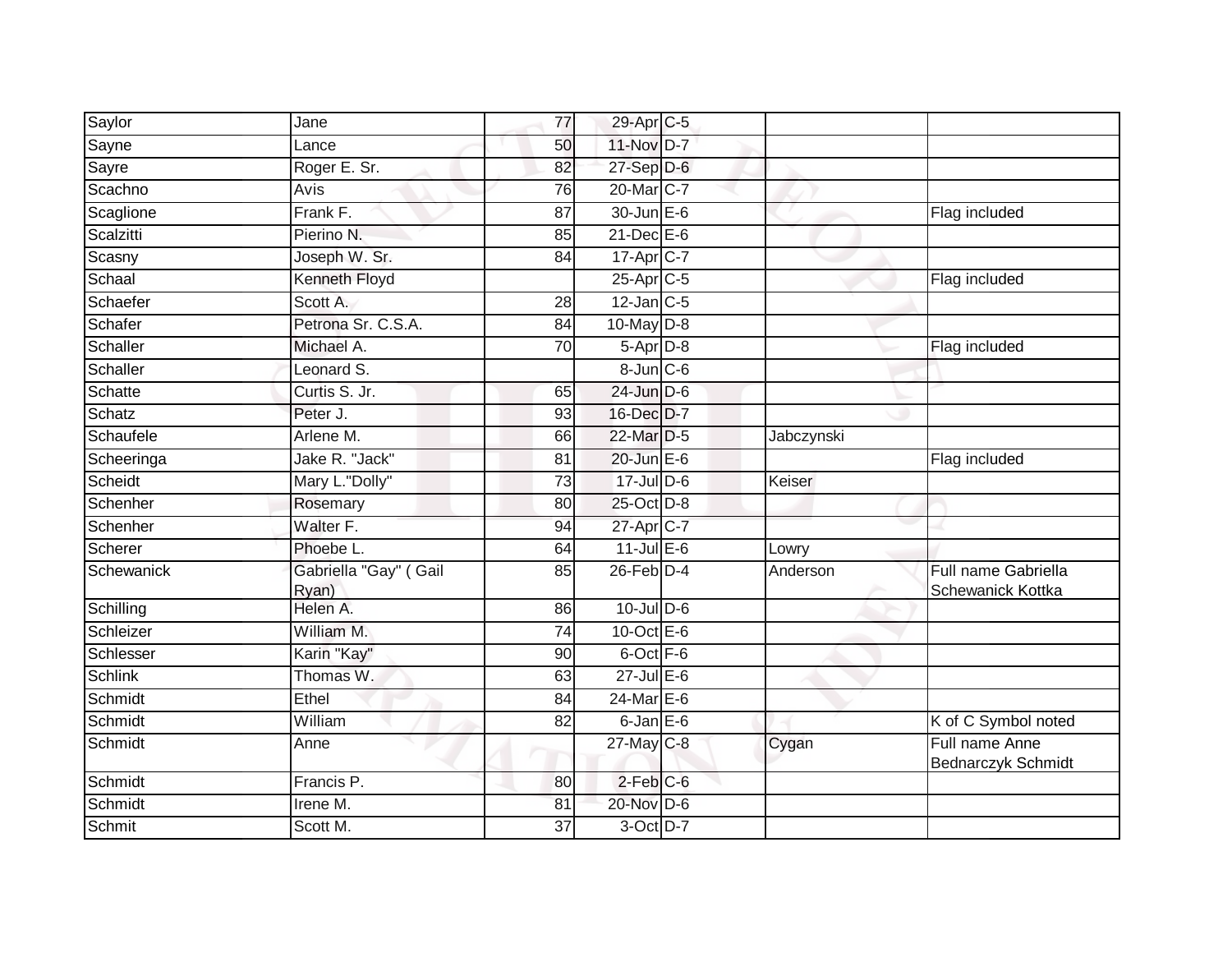| Schmittel        | Elizabeth M.             | 76              | $7-Sep$ F-1            | <b>Briggs</b> |                                        |
|------------------|--------------------------|-----------------|------------------------|---------------|----------------------------------------|
| Schneegas        | Mary L.                  | 62              | $2-AprC-5$             | Goens         |                                        |
| Schneider        | Frances "Tudie"          | 96              | 23-Dec D-5             |               |                                        |
| Schneider        | Meyer R. Dr.             | 93              | $10$ -Feb $E - 7$      |               |                                        |
| Schneider        | <b>Berniese</b>          | $\overline{84}$ | 16-Nov F-2             | <b>Dailey</b> |                                        |
| Schneider        | Beatrice L.              | 83              | 31-Dec D-4             | Welin         |                                        |
| Schneider        | Sophie                   | 86              | 8-Mar D-6              |               |                                        |
| Schoch           | Mona Jane                | 84              | $9-Nov$ $F-3$          | Wilson        |                                        |
| Schoenberg       | Irving S.                | 75              | $12$ -Jun $C-7$        |               |                                        |
| Schohl           | <b>Matthew</b>           | 91              | $4-AprC-6$             |               |                                        |
| Schoon           | Amanda Dianne            | 14              | $11-Apr$ $C-6$         |               |                                        |
| Schoon           | Agnes                    |                 | 14-Nov E-6             |               |                                        |
| Schramm          | Paul C.II                | 37              | 22-Mar D-5             |               |                                        |
| Schreiber        | Anna Iorio               | 67              | $5$ -Jan $E-3$         |               |                                        |
| Schreiber        | Angeline T. "Angie"      | 69              | 30-Apr C-5             |               |                                        |
| Schrementi       | Jennie                   | 79              | $11$ -Jul $E-6$        | Costello      |                                        |
| Schrieb          | Wesley A.                | 69              | 29-Apr <sub>IC-5</sub> |               | Flag included                          |
| Schrieber        | Dolores Marie            | 72              | 6-May C-6              |               |                                        |
| Schrock          | Norma A.                 | 76              | $13$ -Dec $D-6$        |               |                                        |
| Schroeder        | <b>Madison MacKenzie</b> | Infant          | $23$ -Jan $C$ -6       |               |                                        |
| Schroeder        | Helen                    | 84              | 24-Dec D-4             |               |                                        |
| Schroeter        | Lois                     | 70              | $7-Nov$ D-7            |               |                                        |
| Schroeter        | Emily L.                 | 86              | 6-May C-5              |               | Emily Carlson-Schroeter-<br>Carlson    |
| Schroter         | Milton H.E.              | 89              | 12-Oct $E-6$           |               |                                        |
| Schuelke         | Rose C.                  | 90              | $2-Sep$ $D-5$          |               |                                        |
| Schuitema        | John Michael Jr.         | 40              | $25$ -Dec $C$ -5       |               |                                        |
| Schuler          | <b>Pearl Allen</b>       | 94              | 17-Nov F-5             |               | Full name Pearl Allen<br>Schuler-Akers |
| <b>Schulties</b> | Lillian Antoinette       | 91              | 28-Feb C-6             |               |                                        |
| Schultz          | Marie P.                 | 41              | 2-Mar C-6              |               |                                        |
| Schultz          | Ralph .E.                | 87              | 15-Aug E-7             |               | Flag inlcluded                         |
|                  |                          |                 |                        |               |                                        |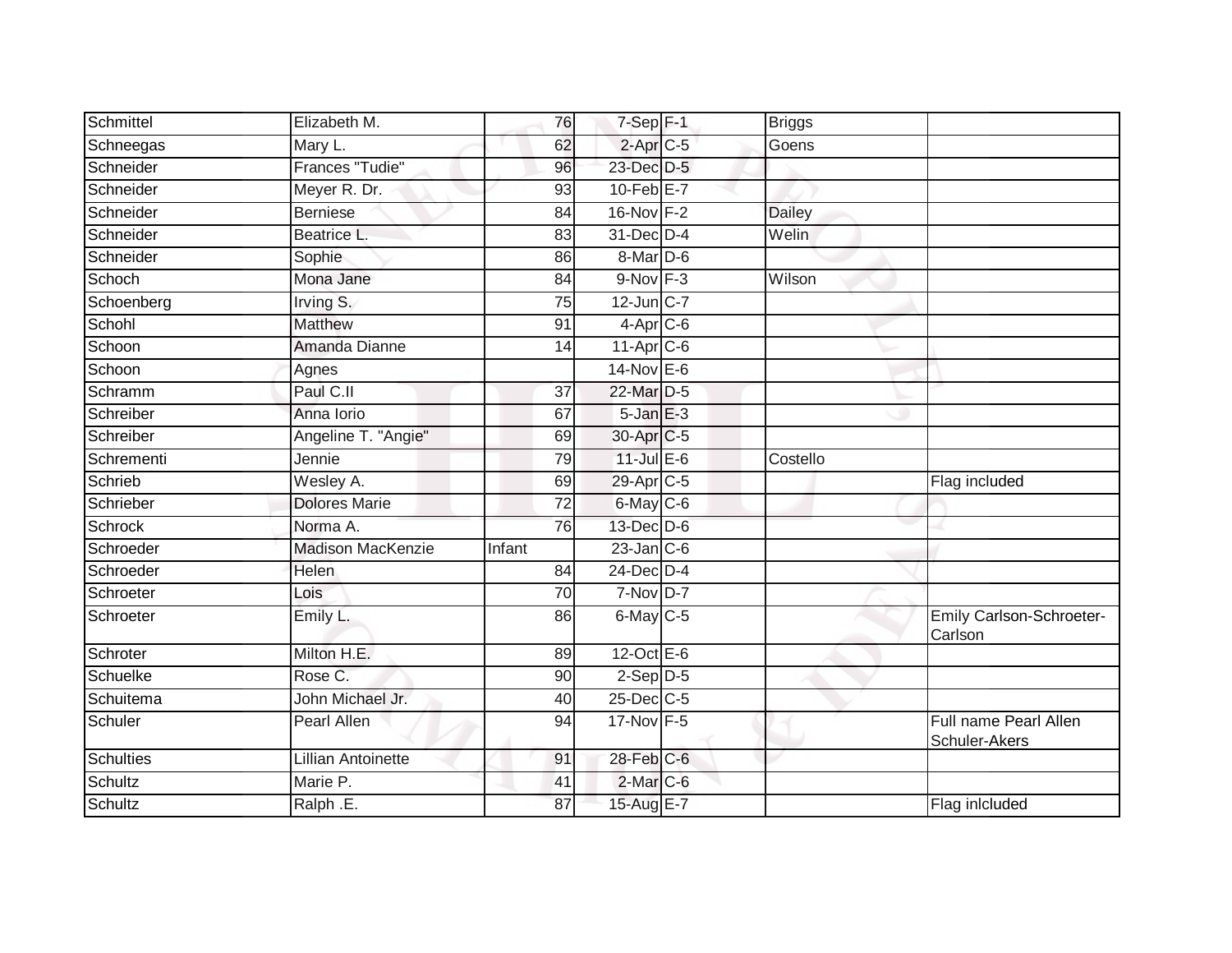| <b>Schultz</b> | Bessie B.            | 91              | $15$ -Jan $C-4$       | Sherrick | Full name Bessie<br><b>B.Schultz</b>          |
|----------------|----------------------|-----------------|-----------------------|----------|-----------------------------------------------|
| Schultz        | Arthur C.            | 83              | $3$ -Jan $C$ -5       |          |                                               |
| Schultz        | Henry A.             | 89              | $12-Nov$ D-3          |          |                                               |
| Schultz        | Marie M.             | 84              | $21$ -Oct $D-6$       | Fuzy     |                                               |
| Schultz        | Dorothy L.           | 66              | 31-Jul D-6            | Williams |                                               |
| Schultz        | Robert L. "Bob"      | 78              | $12-Sep$ E-6          |          |                                               |
| Schultz        | Henry F.             | 85              | $7$ -Jul $F-7$        |          |                                               |
| Schultz        | Dorothy L.           | 65              | $1-AugE-6$            | Williams |                                               |
| Schultz        | <b>Mary Margaret</b> | 82              | 25-Nov D-7            | Keilman  |                                               |
| Schultz        | Virginia M.          | 88              | $21 - Sep$ F-2        |          |                                               |
| Schultz        | Doris M.             | 78              | 29-May C-4            |          |                                               |
| Schultz        | <b>Beatrice</b>      |                 | 8-Oct D-3             | Cocolig  | <b>Full name Beatrice</b><br>(Schultz) Henley |
| Schulz         | Robert C. Rev.       | 89              | $1$ -Jan $C$ -5       |          |                                               |
| Schulze        | Richard              | $\overline{72}$ | $9-AugE-6$            |          |                                               |
| Schumann       | Jack A. Sr. USMC     | 76              | 17-Oct E-7            |          | Flag included                                 |
| Schumann       | Anna M.              | 84              | 18-Nov D-7            |          |                                               |
| Schurke        | Grace                | 91              | 25-May C-5            |          |                                               |
| Schurke        | Rose C.              | 101             | $20$ -Apr $C$ -6      | Fauth    |                                               |
| Schurman       | Jeanette C.          | $\overline{77}$ | 8-Dec F-6             |          |                                               |
| Schuster       | Louis H. Sr.         | 76              | $19$ -Jun $D-6$       |          | Flag included                                 |
| Schuster       | George E.            | 69              | $8$ -Jul $D$ -6       |          |                                               |
| Schuster       | Louis H. Jr.         | 54              | 3-Oct D-7             |          |                                               |
| Schuster       | Priscilla M.         | 81              | $24$ -Jun $D-6$       |          |                                               |
| Schutz         | Majorie              | 78              | 29-Jul D-6            |          |                                               |
| Schwanke       | Verlin L. "Gus"      | 70              | 5-Oct F-2             |          |                                               |
| Schwartz       | Martin F.            | 53              | 26-Oct E-6            |          |                                               |
| Schwarze       | Marjorie E.          | 79              | 29-Apr <sub>C-5</sub> |          |                                               |
| Schweitzer     | Ervin G.             | 78              | $1$ -Dec $D-6$        |          | Flag included                                 |
| Schwendemann   | Isma G.              | 93              | 17-Aug F-1            |          |                                               |
| Schwerin       | Robert F.            | 85              | 16-Jan C-5            |          |                                               |
| Schwing        | Consuelo "Connie"    | 49              | 20-Mar <sub>C-7</sub> | Jimenez  |                                               |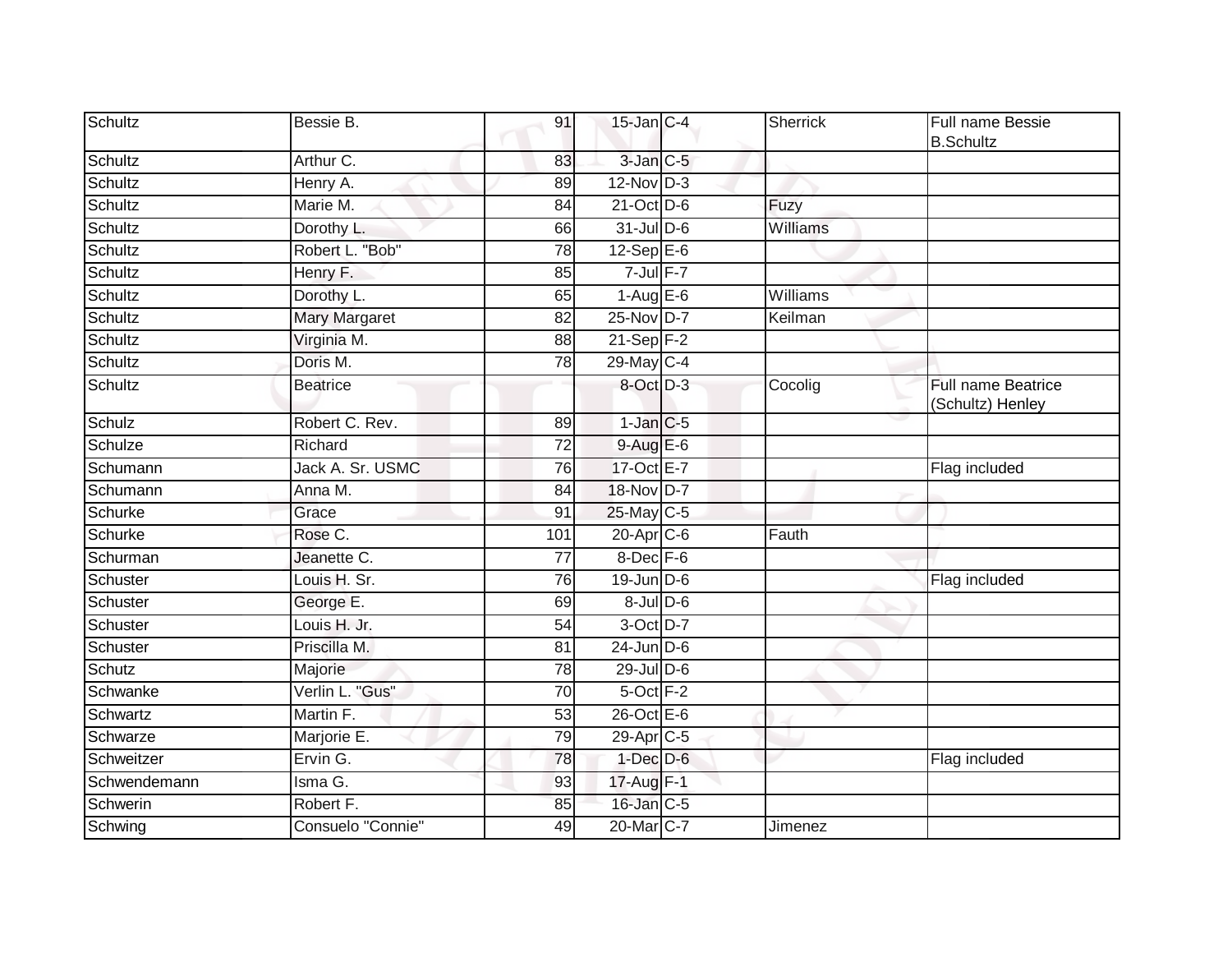| Schwuchow   | James E.               | 70              | 29-May C-4             |               |                  |
|-------------|------------------------|-----------------|------------------------|---------------|------------------|
| Sciackitano | Jasper "Chick"         | 84              | $10-Sep$ D-4           |               | Flag included    |
| Scott       | Clyde J. "Scotty"      | 68              | 22-Aug E-6             |               |                  |
| Scott       | Andrew Sr.             | 74              | $5$ -Jun $C$ -6        |               |                  |
| Scott       | Robert E.              | 61              | $3$ -Dec $D-5$         |               |                  |
| Scott       | David G.               | 61              | 22-Aug E-6             |               |                  |
| Scott       | Barbara F.             | 70              | $7-Feb$ <sub>C-6</sub> | Hon           |                  |
| Scott       | David                  | 66              | 14-Mar C-6             |               |                  |
| Scott       | Betty L.               | 64              | $3$ -Jan $C$ -5        | Newman        |                  |
| Scott       | Edward J.              | 87              | 19-Feb C-6             |               |                  |
| Scott       | Dorothy J. "Fire Back" |                 | $1-Mar$ C-2            |               |                  |
| Scott       | Norrine S.             | 94              | $27$ -Jul E-6          |               |                  |
| Scott       | <b>Charles "Pete"</b>  | 44              | 13-Aug D-4             |               |                  |
| Scoville    | Vera Ellen             | 93              | 11-Mar C-6             |               |                  |
| Scramm      | Paul C. II             | $\overline{37}$ | 20-Mar C-7             |               |                  |
| Scrivnor    | James E.               | 66              | $5-Sep D-7$            |               |                  |
| Scurlock    | Shirley E.             | 56              | 13-Dec D-6             |               |                  |
| Seabloom    | Forrest R.             | 56              | $13$ -Jan $E-5$        |               |                  |
| Seals       | Leslie Sr. "Les"       | 76              | 30-Apr <sub>C-5</sub>  |               | Flag included    |
| Seamples    | Ronald T.              | 56              | $5 - Jun$ $C - 6$      |               |                  |
| Searcy      | David Webb             | 70              | 25-May C-5             |               |                  |
| Seberger    | Joseph Jeffrey "Jeff"  | $\overline{37}$ | $5$ -Jun $C$ -6        |               |                  |
| Sebok       | Helen E.               | 82              | $2-Apr$ <sub>C-5</sub> | Seps          |                  |
| Sech        | Helen M.               | 93              | 30-May C-6             | Kaminsky      |                  |
| Sechrest    | Lela Irene             | 77              | 23-Oct D-7             |               |                  |
| Seebohar    | <b>Helen</b>           | 84              | $23$ -May C-6          | Olejniczak    |                  |
| Seeglitz    | Emma N.                | $\overline{72}$ | $24$ -Oct $E - 6$      |               | Picture included |
| Seehausen   | Herbert E.             | 73              | 22-Oct D-4             |               | Flag included    |
| Seeley      | Gerald R. "Jerry"      | 60              | $18$ -Apr $C$ -6       |               |                  |
| Sefzik      | Stella D.              |                 | $4$ -Jan $C$ -6        | Sierzputowski |                  |
| Seglin      | Jack                   | 100             | $7-Sep$ F-1            |               |                  |
| Seibold     | <b>Henrietta Marie</b> | $\overline{91}$ | $16-Sep$ D-6           |               |                  |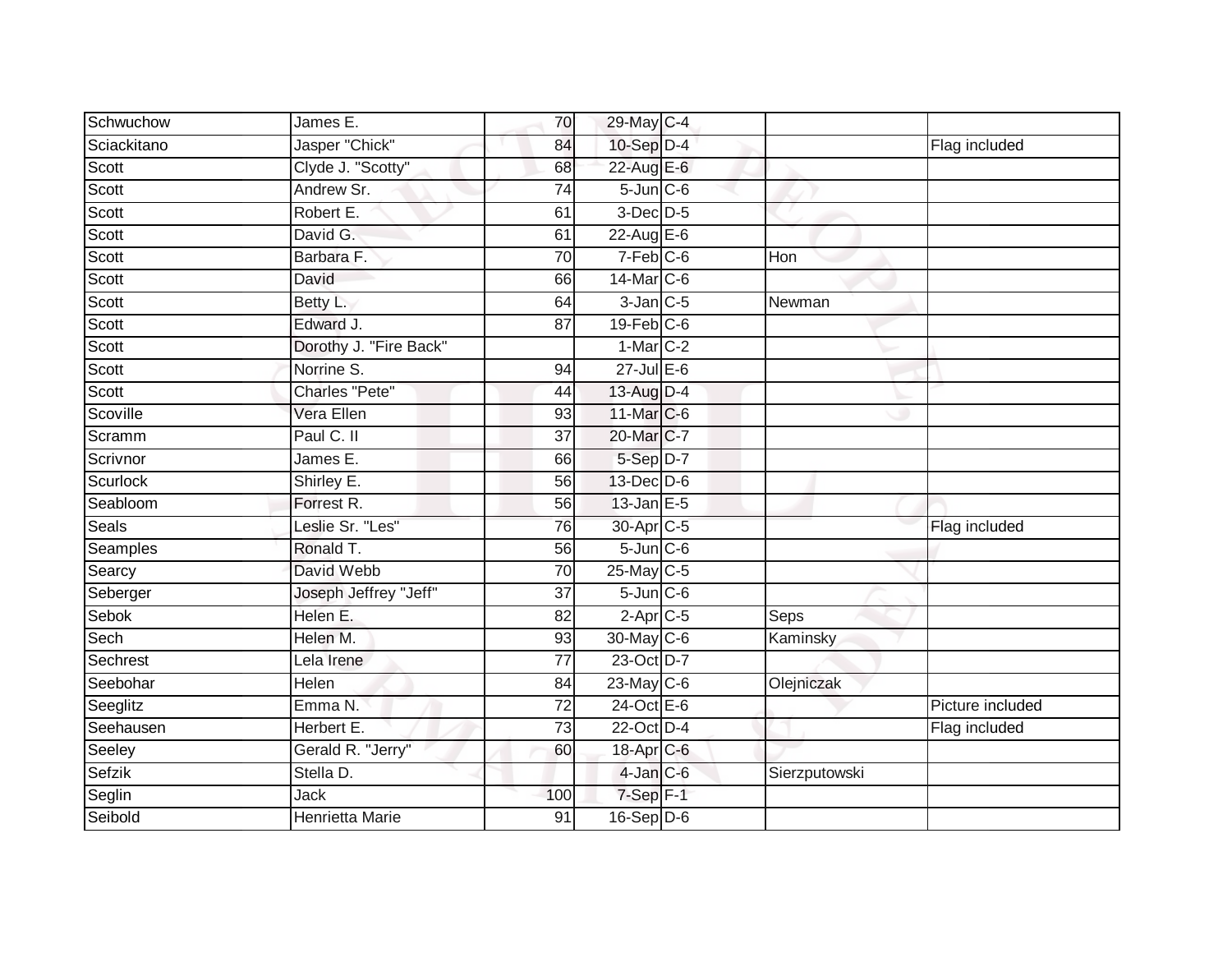| Sekerez  | Zarko                 | 71              | 29-Jul D-6              |         |                                    |
|----------|-----------------------|-----------------|-------------------------|---------|------------------------------------|
| Sekerez  | Zarko                 | 71              | $4$ -Jul $E$ -6         |         |                                    |
| Seketa   | Joseph J.             | 64              | 17-Jul D-6              |         |                                    |
| Selent   | Marianne              | 70              | 24-Apr C-7              |         |                                    |
| Self     | <b>Mindy Ann</b>      | 19              | $16$ -Jan $C$ -5        |         | Picture noted                      |
| Seliga   | Mary                  | 85              | 5-Mar <sub>C-5</sub>    |         |                                    |
| Sell     | Charles A. IV         | Infant          | $4-Sep$ D-5             |         |                                    |
| Sell     | Elaeanor B.           | 82              | $9-Sep$ $D-7$           |         |                                    |
| Sellers  | Shirley A.            |                 | $13$ -Oct $F-6$         | Parsons |                                    |
| Selman   | John W.               | 84              | $6$ -Jun $C$ -6         |         |                                    |
| Selsor   | Robert Lynn           | 86              | 8-Feb D-6               |         |                                    |
| Senchak  | <b>Therese</b>        | 79              | $4$ -Nov D-5            | Puhek   |                                    |
| Seneff   | <b>Mary Ernestine</b> | 88              | 16-May C-5              |         |                                    |
| Senitza  | Rudoph C.             | 85              | 3-Oct D-7               |         | Flag included                      |
| Senitza  | Antone                | 89              | 10-Jan C-6              |         |                                    |
| Sepiol   | Joseph                | 80              | $1$ -Jan $C-5$          |         | Flag included                      |
| Serafin  | Richard C.            | $\overline{71}$ | 30-Dec D-6              |         | Flag included                      |
| Serafin  | Charles               | 83              | 30-Oct D-6              |         | Flag included                      |
| Serafin  | Dorothie H.           | 70              | 17-Apr C-7              | Donko   |                                    |
| Serbin   | Steven P. "Bonner"    | 18              | $6$ -Dec $D$ -6         |         |                                    |
| Sergakis | Constantino "Dino"    | 63              | 12-Nov D-4              |         |                                    |
| Serrano  | Anna Maria            | $\overline{41}$ | $5-Feb$ $C-5$           |         |                                    |
| Serrano  | George                | 44              | $11-Feb$ <sub>C-7</sub> |         |                                    |
| Serrano  | <b>Tomas</b>          | 82              | 28-Mar C-6              |         | Full name Tomas Rivera-<br>Serrano |
| Serrano  | Gregorio A. "Goyo"    | 89              | 16-Mar C-6              |         |                                    |
| Serynek  | Waltraud "Wally"      | 73              | $9$ -Jan $C$ -6         |         |                                    |
| Seth     | Robert E.             | 79              | 15-Aug E-7              |         | Flag included                      |
| Seto     | Elizabeth "Bunny"     | 91              | $20$ -Jan $E-6$         |         |                                    |
| Seto     | Scott J.              | 44              | 5-Aug D-7               |         | Flag included                      |
| Settle   | Curtis R.             | 62              | 19-Oct E-5              |         |                                    |
| Settles  | Amy                   | 25              | $21$ -Dec $E-6$         |         |                                    |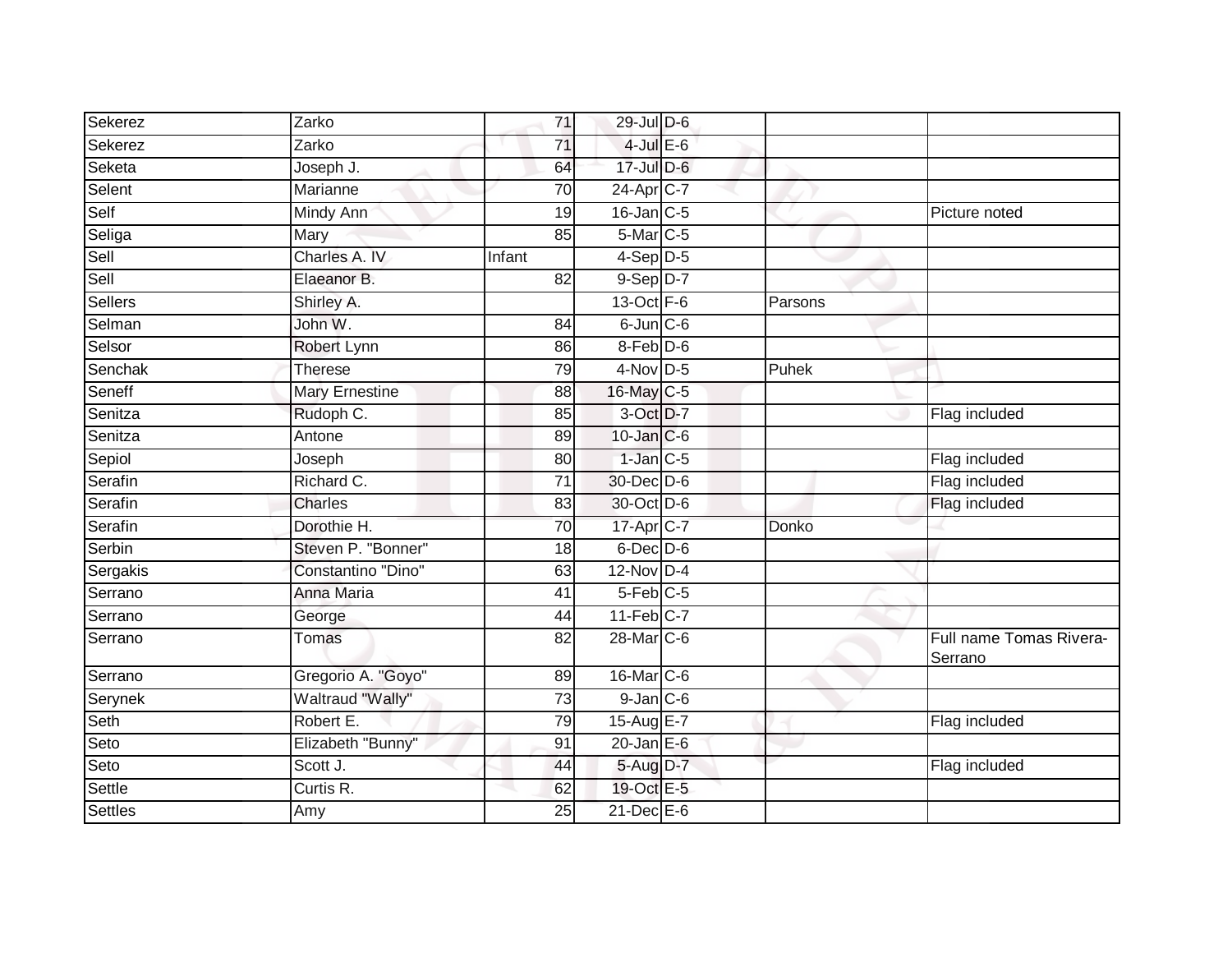| Sevald     | Marsha K.         | 63 | $9$ -Jul $D-4$    |              |                                 |
|------------|-------------------|----|-------------------|--------------|---------------------------------|
| Seward     | <b>Ruth Carol</b> | 78 | 16-Aug E-6        |              |                                 |
| Sexton     | Willlilam F. Sr.  | 84 | 28-Sep E-6        |              |                                 |
| Sferruzza  | Steve J.          | 68 | $28$ -AugD-6      |              |                                 |
| Shachno    | Avis              | 76 | 19-Mar C-6        |              |                                 |
| Shad       | Edith             | 90 | $27$ -May C-8     |              |                                 |
| Shadowen   | James R. "Shadow" | 83 | 30-Oct D-6        |              |                                 |
| Shaffer    | Jean Ann "Jeanie" | 59 | $14$ -Dec $F-2$   |              |                                 |
| Shaffer    | Jean Ann "Jeanie" | 59 | $13$ -Dec $D-6$   |              |                                 |
| Shain      | Bettye J.         | 69 | 26-Jan C-5        |              |                                 |
| Shaner     | Frank C.          | 76 | 18-Nov D-7        |              |                                 |
| Shank      | Kendall F.        | 65 | 25-Oct D-8        |              | Flag included                   |
| Shanks     | Hilda             | 78 | 30-May C-6        | Ebler        |                                 |
| Shannon    | Charles T.        | 29 | $21-Nov$ D-6      |              |                                 |
| Shapiro    | Phillip G.        |    | 13-Nov D-5        |              |                                 |
| Sharkey    | <b>Betty</b>      | 66 | 26-Jul E-5        | Trueblood    |                                 |
| Sharp      | Luecida           | 80 | 29-Nov D-7        | <b>Hicks</b> | Full name Luecida<br>Duke/Sharp |
| Sharp      | James D.          | 58 | 5-Sep D-7         |              |                                 |
| Sharp      | Elsa M.           | 90 | $13$ -Jan E-5     | Mayer        |                                 |
| Sharp      | Mary              | 67 | 18-Jul E-7        |              |                                 |
| Sharples   | James A.          | 49 | 30-May C-6        |              |                                 |
| Shatkowski | Theodore J. "Ted" | 64 | $3-Feb$ $E-6$     |              | Flag inluded                    |
| Shaw       | Herbert A. "Herb" | 86 | 6-Mar C-6         |              |                                 |
| Shaw       | Sylvester "Son"   | 63 | 16-Nov F-2        |              |                                 |
| Shaw       | <b>Hilda</b>      | 92 | $2$ -Apr $C$ -4   |              |                                 |
| Shaw       | Lucille B.        |    | 8-Mar D-6         |              |                                 |
| Shaw       | Carmon Germain    | 24 | $5$ -May $E-7$    |              |                                 |
| Shaw       | Timothy W.        | 50 | 19-Jun D-5        |              | Flag included                   |
| Shay       | Leslie C.         | 85 | 27-Apr C-6        |              |                                 |
| Shcenber   | Rosemary          | 80 | 21-Oct D-6        |              |                                 |
| Shearer    |                   |    | $21$ -Jun $E - 5$ |              |                                 |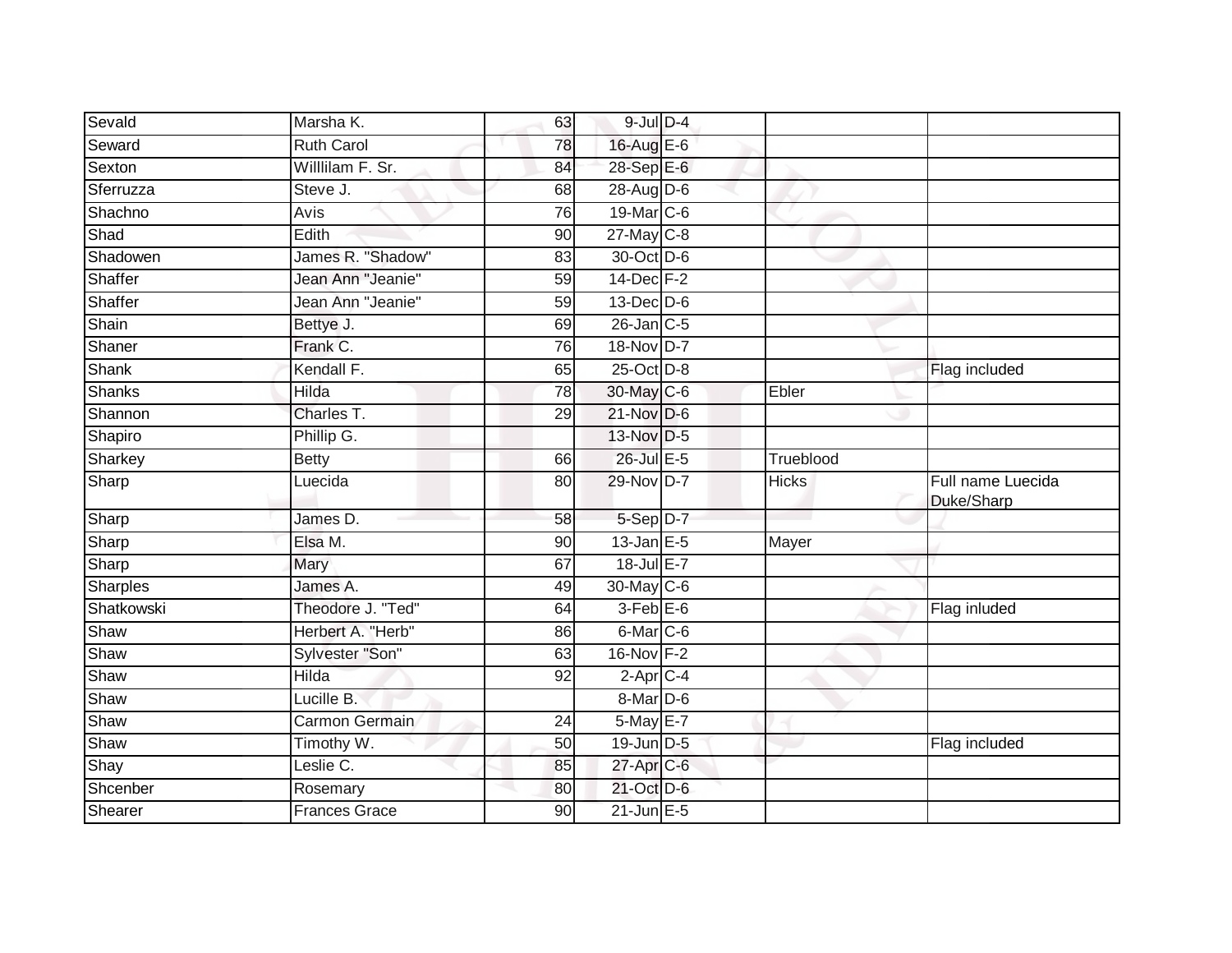| Shebish       | Emma                   | 95              | 8-Dec F-6         | Fedor   |               |
|---------------|------------------------|-----------------|-------------------|---------|---------------|
| Sheehan       | Maurice Patrick "Red"  | 72              | $2$ -Jul $D-4$    |         | Flag included |
| <b>Sheets</b> | Sylivia L.             | 65              | 28-Jul F-6        |         |               |
| Sheetz        | William J.             |                 | 23-May C-7        |         |               |
| Shegich       | Mildred E.             | 87              | 20-May C-8        | Sector  |               |
| Shelby        | Richard D.             | 30              | $20-$ Sep $E-6$   |         |               |
| Shelton       | Robert E. Sr.          | 72              | 10-Mar E-6        |         |               |
| Shepard       | Willie Jr.             | 69              | $5-Mar$ C-5       |         |               |
| Shepard       | William B. "Bill"      | 80              | 27-Apr C-7        |         |               |
| Shepard       | Robert M. "Bob"        | 55              | 11-Dec D-7        |         |               |
| Shepherd      | Connie                 | 62              | $9-Nov$ $F-3$     |         |               |
| Shepit        | Bonnie Jo              | $\overline{73}$ | 18-May C-7        | Cauley  |               |
| Shepit        | Bonnie Jo              | 73              | $6 - Apr$ $C - 6$ |         |               |
| Shepperd      | <b>Helen Gwendolyn</b> | $\overline{72}$ | 17-May D-6        |         |               |
| Sheridan      | Diane M.               | 64              | 6-Sep D-5         |         |               |
| Sheridan      | Thomas P. Jr.          | 45              | 22-Jan C-5        |         | Flag included |
| Sherman       | Kelly J.               | 43              | $27$ -Nov D-6     |         |               |
| Sherman       | Loretta M. "Butch"     |                 | $11$ -Jan D-6     |         |               |
| Sherrow       | Herbert J.             | 76              | 15-Oct D-5        |         |               |
| Shesto        | Mike S.                | $\overline{78}$ | $24$ -May D-6     |         |               |
| Shifflet      | <b>Nellie</b>          | 84              | $6$ -Jan $E$ -6   | Gray    |               |
| Shilling      | Antoinette "Toni"      | 83              | 20-Dec D-7        |         |               |
| Shinabargar   | Infant Molly Jane      | newborn         | $13$ -Feb $C$ -6  |         |               |
| Shinabarger   | Roy E.                 | 78              | 31-May E-1        |         |               |
| Shindle       | Eric Allen             | 36              | 28-Jan C-6        |         |               |
| Shinkle       | Charles M. "Mike"      | 45              | 30-Jan C-6        |         | Flag included |
| Shipley       | Jack E.                | 74              | $1-Feb$ C-6       |         |               |
| Shipley       | Benjamin D.            | 86              | $7$ -Jun $D-6$    |         |               |
| Shirey        | Eugene L.              | 88              | 19-Aug D-5        |         |               |
| Shirley       | Harold A.              | 85              | $1$ -Jul $D-7$    |         |               |
| Shish         | Mildred                | 85              | $6$ -Dec $D$ -6   | Milobar |               |
| Shiyan        | George                 | 78              | 3-Oct D-7         |         |               |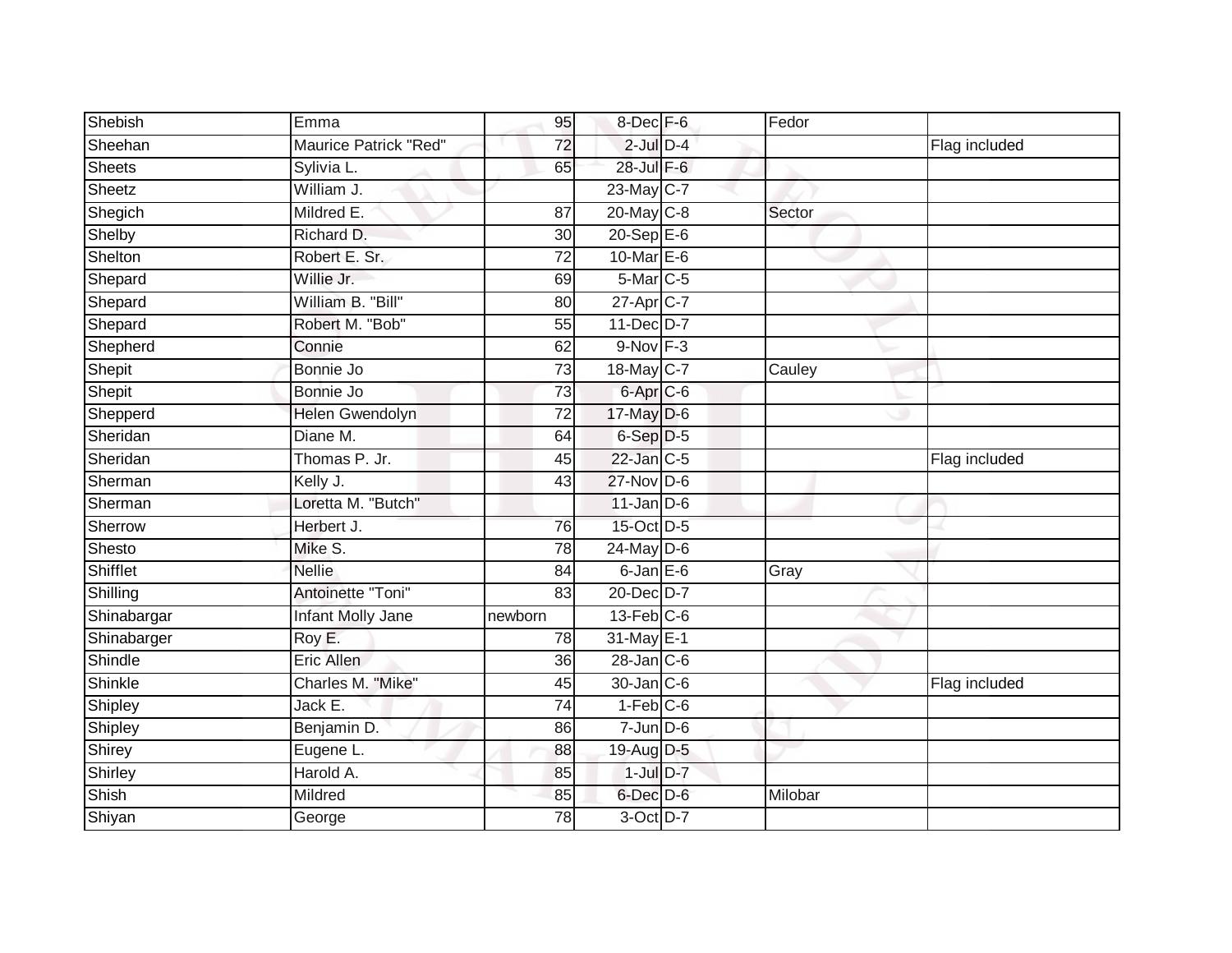| Shneider      | <b>Berneise</b>      | 84              | 15-Nov D-8             | Dailey         |                                      |
|---------------|----------------------|-----------------|------------------------|----------------|--------------------------------------|
| Shoback       | Richard G.           | 66              | 19-Mar C-6             |                |                                      |
| Shoemaker     | Allen W.             | 56              | 19-Nov D-4             |                |                                      |
| Sholey        | Donald D. "Tex"      | 45              | $2$ -Jul $D-4$         |                |                                      |
| Shoop         | Margaret Elizabeth   | 85              | 19-May E-7             |                |                                      |
| Short         | Stephanie            | 76              | $30$ -Jan $ C-6 $      | Romanski       |                                      |
| Shorts        | Odessa Lee           |                 | 18-Oct E-6             |                |                                      |
| Shultz        | <b>Mary Margaret</b> | 82              | 25-Nov D-7             | Keilman        |                                      |
| Shumway       | Catherine C.         | 93              | 7-Nov D-7              |                |                                      |
| Siadek        | Lois M. "Mitzi"      | 67              | 23-Nov F-3             | Kornafel       |                                      |
| Siara         | Josef                | 82              | $10$ -Apr $C$ -6       |                |                                      |
| Siatta        | Lucy                 | 91              | $1-Oct$ $D-5$          |                |                                      |
| Sich          | Sophie               | 75              | 13-Nov D-6             |                |                                      |
| Sickler       | Ross M.              | 76              | $7-Sep$ F-1            |                |                                      |
| Sidor         | Ted $V$ .            | $\overline{72}$ | 3-May D-6              |                | Flag included                        |
| Siedentop     | <b>Goldie May</b>    | 99              | 5-Dec D-7              |                |                                      |
| Siegel        | Raymond F.           | 80              | 9-May C-7              |                |                                      |
| Siegler       | Adam                 | 101             | 17-Apr C-7             |                | Picture included                     |
| Siekierski    | Joseph M. M.D.Dr.    | 88              | 18-Sep D-7             |                | Flag included                        |
| Siekierski    | Lovella M.           | 86              | $3$ -Jul $D$ -5        |                |                                      |
| Siem          | Carol                | 54              | $5-Feb$ <sub>C-5</sub> | Saganski       | Full name Carol (Siems)<br>Norcutt   |
| Sifrit        | Anna Maybelle        | 94              | 14-Mar C-6             |                |                                      |
| Sikich        | Steve M.             |                 | 16-Jan C-5             |                | Flag included                        |
| Sikma         | Martha               | 82              | $6$ -Nov D-6           | <b>Bolhuis</b> |                                      |
| Sikora        | Sylvia L.            | 87              | 30-Sep D-6             |                | Full name Sylvia L.<br>Penman Sikora |
| Sikora Penman | Sylvia L.            | 87              | $1-Oct$ $D-5$          |                |                                      |
| Silaj         | Margaret I.          | $\overline{73}$ | $25$ -Jul $E$ -5       |                |                                      |
| Siler         | James D.             | 40              | 31-May D-6             |                |                                      |
| Siller        | JoAnn                | 44              | 9-May C-7              | Tribble        |                                      |
| Silver        | Thomas Lynn          | $\overline{37}$ | 28-Feb C-6             |                |                                      |
| Simic         | Mirko                | 63              | 12-May E-7             |                |                                      |
|               |                      |                 |                        |                |                                      |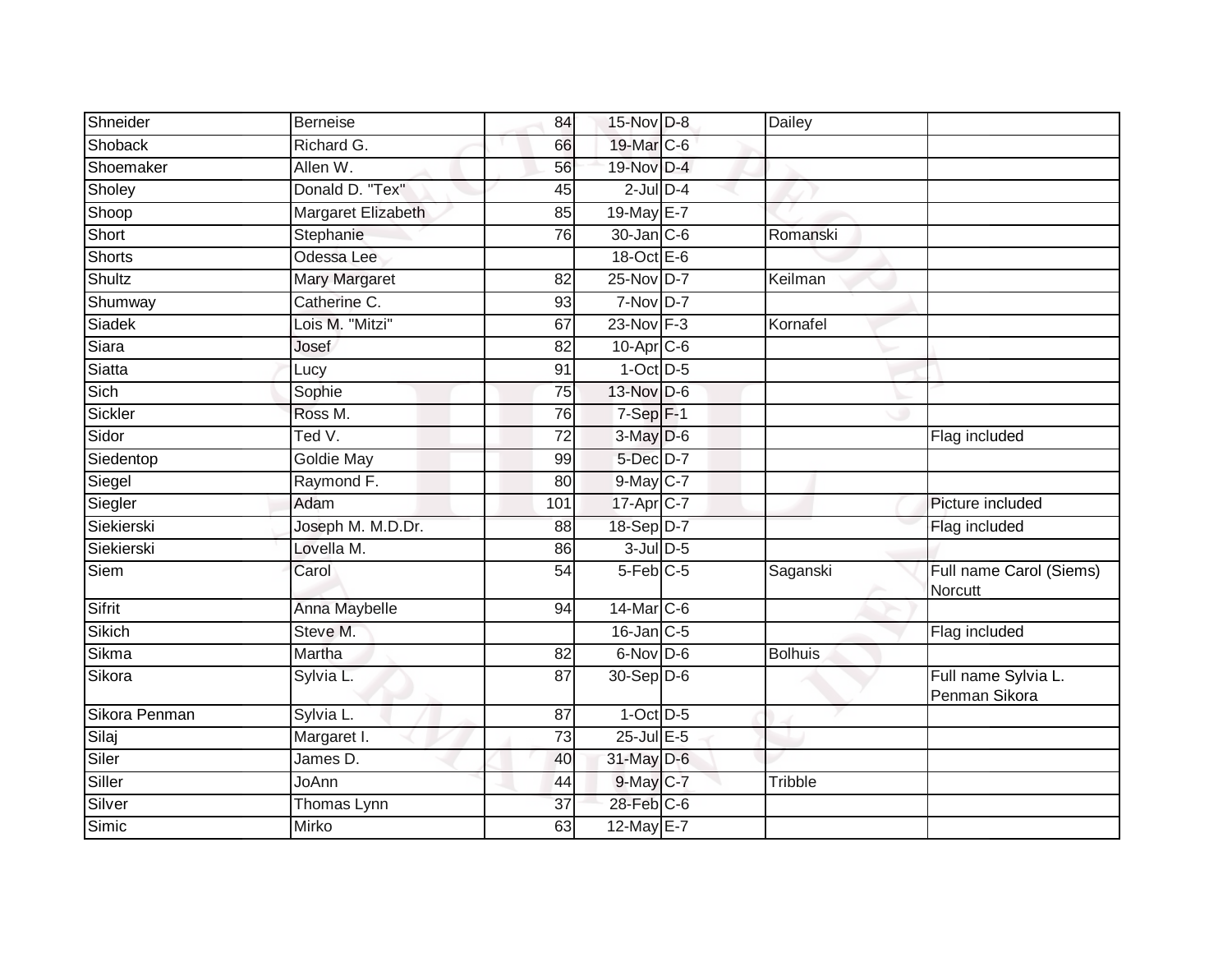| Simicin        |                                    |                 |                   |                  |               |
|----------------|------------------------------------|-----------------|-------------------|------------------|---------------|
|                | Eugenia                            | 87              | 23-Dec D-5        |                  |               |
| Siminski       | Benny "Ted"                        | 79              | 8-Sep F-6         |                  |               |
| Simmons        | Leeodis                            | 69              | 13-Aug D-4        |                  |               |
| Simmons        | Diana P. "Little Bit"              | 40              | 22-Apr C-7        |                  |               |
| Simnick        | Thomas                             | 56              | $21$ -May C-5     |                  |               |
| Simpson        | Allen R.                           | $\overline{32}$ | $5-Oct$ F-1       |                  |               |
| Sims           | Isaac Jr. (Retired Major)<br>"Ike" | 57              | $10$ -Jun $C - 5$ |                  |               |
| <b>Sims</b>    | <b>Evan Gregory</b>                | 19              | 4-Feb C-7         |                  |               |
| Sinder         | Charles                            | 87              | $23-Sep$ D-7      |                  | Flag included |
| Singer         | John R. Sr.                        | 91              | $11$ -Jul E-6     |                  |               |
| Sinnott        | Doris                              | 82              | $1$ -Jun $C - 6$  |                  |               |
| Sitarski       | Phyllis A.                         | 79              | $6$ -Jul $F-1$    | Debold           |               |
| Sitarz         | Stephanie S.                       | 84              | 27-Dec D-6        |                  |               |
| Sitkowski      | Estelle                            | 91              | $2-Sep$ $D-5$     | Olszewski        |               |
| <b>Sitnick</b> | Victor                             | 89              | 23-Jan C-6        |                  |               |
| Sittema        | Richard John                       | 78              | 5-Aug D-7         |                  |               |
| <b>Siurek</b>  | Edward W. Sr.                      | 78              | 29-Oct D-5        |                  |               |
| <b>Sivak</b>   | Irene S.                           | 78              | 31-Dec D-4        |                  |               |
| Siwinski       | Chester H.                         | 70              | $17$ -Feb $E - 5$ |                  |               |
| Skaff          | Alfred J.                          | 91              | $9$ -Jul $D-4$    |                  |               |
| Skager         | <b>Rita Rose</b>                   |                 | $24$ -Mar $E-6$   | Doughtery        |               |
| Skaggs         | Emily M.                           | 90              | 18-Aug $F-6$      |                  |               |
| Skalka         | Mary                               | 74              | 23-Aug E-7        | Wicenciak        |               |
| Skalka         | Joseph                             | 81              | $4$ -May C-6      |                  |               |
| Skalnik        | Joseph E.                          | 88              | $4$ -Jul $E-7$    |                  | Flag included |
| Skamfor        | Katherine                          | 86              | $27-Sep$ D-6      |                  |               |
| Skaritka       | Robert A.                          | 51              | 4-Feb C-7         |                  |               |
| Skeen          | Audrey M.                          | 90              | 11-Jun C-5        | Schweitzer       |               |
| Skelnik        | Loretta J.                         | 83              | 30-Jan C-6        | <b>Burdelski</b> |               |
| Skiba          | Anthony                            | 96              | 10-Jun C-5        |                  |               |
| Skinkle        | Agnes A.                           | 83              | $12$ -Jan $ C-6 $ |                  |               |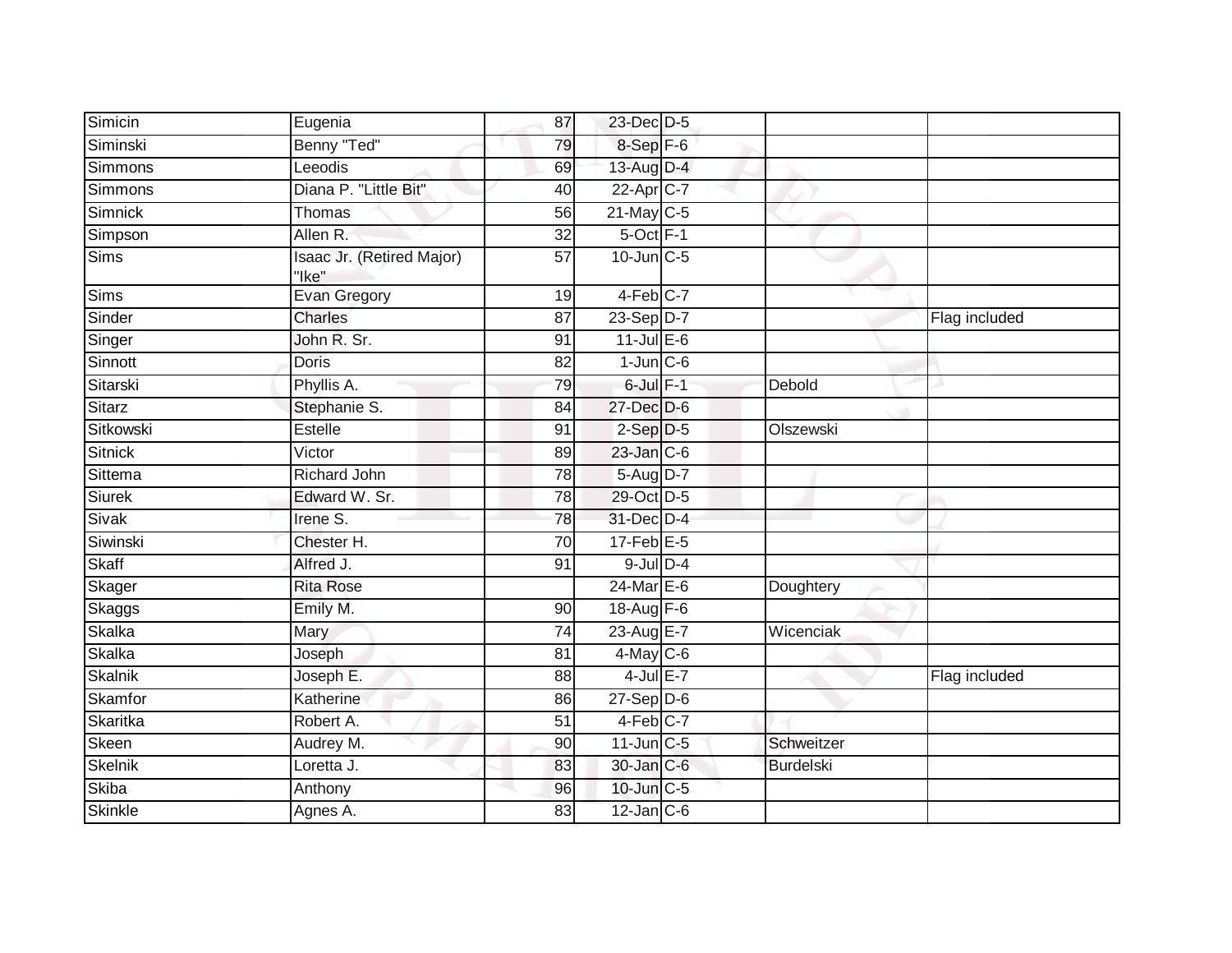| Mildred<br>7-Dec F-3<br>Milobar<br>85<br>$1$ -Jun $C$ -6<br>Henry W.<br>89<br>Joseph S. Sr. "Airplane<br>$17 - Jan$ <sub>C-6</sub><br>80<br>Joe"<br>Daisy L.<br>$30$ -JulD-3<br>92<br>25-Dec C-5<br>Edward J.<br>$\overline{59}$<br>$27$ -May C-8<br>Bernard L. "Benny"<br>84<br>22-May C-7<br>Helen Irene<br>$\overline{71}$<br>$28$ -Jan $C$ -6<br>Grace L.<br>72<br>Slagle<br>$1-Sep$ F-6<br>Dorothy P.<br>96<br><b>Violet Ruth</b><br>$20$ -Jan $E-6$<br>89<br>4-Feb C-7<br>Nancy K.<br>Keil<br>38<br>Susan K.<br>18-Jun D-4<br>40<br>Mary K.<br>$4$ -Jun $C$ -5<br><b>Blosi</b><br>72<br>Guy W. Jr.<br>$4-Aug$ F-6<br>82<br>$\overline{77}$<br>$27$ -Feb $C-7$<br>Andrew<br>$2-Sep$ $D-5$<br>Beatrice D.<br>88<br>Dewey<br>$2$ -Dec $D$ -6<br>Marie<br>92<br>William F.<br>$1-Nov$ D-6<br>$18$ -Jan $C$ -6<br>Frank B.<br>Flag included<br>84<br>24-Apr C-7<br><b>Morris</b><br>69<br>George "Sly"<br>$16$ -Feb $E-1$<br>87<br>Flag included<br>Elmer J.<br>$13-Nov$ D-6<br>65<br>Flag included<br>Elvira L.<br>9-Sep D-7<br>70<br>Korondan<br>$13-Sep$ D-5<br>Ann R.<br>81<br>$8-Nov$ D-6<br>Julia<br>88<br>Julia Ellen<br>20-Oct F-5<br>76<br>$\overline{72}$<br>11-Mar C-6<br><b>Beulah</b><br>$13$ -Feb $ C$ -6<br>Tad John<br>42<br>$9$ -Feb $D-5$<br><b>Bernadine Ann</b><br>71<br><b>Bonczyk</b><br>Katherine L.<br>15-Sep F-7<br>80<br>Susnar | Skirpac        | Frank S. | 51 | 19-Nov D-4 |  |  |
|------------------------------------------------------------------------------------------------------------------------------------------------------------------------------------------------------------------------------------------------------------------------------------------------------------------------------------------------------------------------------------------------------------------------------------------------------------------------------------------------------------------------------------------------------------------------------------------------------------------------------------------------------------------------------------------------------------------------------------------------------------------------------------------------------------------------------------------------------------------------------------------------------------------------------------------------------------------------------------------------------------------------------------------------------------------------------------------------------------------------------------------------------------------------------------------------------------------------------------------------------------------------------------------------------------------------------------------------------------|----------------|----------|----|------------|--|--|
|                                                                                                                                                                                                                                                                                                                                                                                                                                                                                                                                                                                                                                                                                                                                                                                                                                                                                                                                                                                                                                                                                                                                                                                                                                                                                                                                                            | <b>Skish</b>   |          |    |            |  |  |
|                                                                                                                                                                                                                                                                                                                                                                                                                                                                                                                                                                                                                                                                                                                                                                                                                                                                                                                                                                                                                                                                                                                                                                                                                                                                                                                                                            | Skoronski      |          |    |            |  |  |
|                                                                                                                                                                                                                                                                                                                                                                                                                                                                                                                                                                                                                                                                                                                                                                                                                                                                                                                                                                                                                                                                                                                                                                                                                                                                                                                                                            | Skorupa        |          |    |            |  |  |
|                                                                                                                                                                                                                                                                                                                                                                                                                                                                                                                                                                                                                                                                                                                                                                                                                                                                                                                                                                                                                                                                                                                                                                                                                                                                                                                                                            | Skough-Baker   |          |    |            |  |  |
|                                                                                                                                                                                                                                                                                                                                                                                                                                                                                                                                                                                                                                                                                                                                                                                                                                                                                                                                                                                                                                                                                                                                                                                                                                                                                                                                                            | Skovira        |          |    |            |  |  |
|                                                                                                                                                                                                                                                                                                                                                                                                                                                                                                                                                                                                                                                                                                                                                                                                                                                                                                                                                                                                                                                                                                                                                                                                                                                                                                                                                            | <b>Skwirtz</b> |          |    |            |  |  |
|                                                                                                                                                                                                                                                                                                                                                                                                                                                                                                                                                                                                                                                                                                                                                                                                                                                                                                                                                                                                                                                                                                                                                                                                                                                                                                                                                            | Slack          |          |    |            |  |  |
|                                                                                                                                                                                                                                                                                                                                                                                                                                                                                                                                                                                                                                                                                                                                                                                                                                                                                                                                                                                                                                                                                                                                                                                                                                                                                                                                                            | Slack          |          |    |            |  |  |
|                                                                                                                                                                                                                                                                                                                                                                                                                                                                                                                                                                                                                                                                                                                                                                                                                                                                                                                                                                                                                                                                                                                                                                                                                                                                                                                                                            |                |          |    |            |  |  |
|                                                                                                                                                                                                                                                                                                                                                                                                                                                                                                                                                                                                                                                                                                                                                                                                                                                                                                                                                                                                                                                                                                                                                                                                                                                                                                                                                            | Slagley        |          |    |            |  |  |
|                                                                                                                                                                                                                                                                                                                                                                                                                                                                                                                                                                                                                                                                                                                                                                                                                                                                                                                                                                                                                                                                                                                                                                                                                                                                                                                                                            | Slamkowski     |          |    |            |  |  |
|                                                                                                                                                                                                                                                                                                                                                                                                                                                                                                                                                                                                                                                                                                                                                                                                                                                                                                                                                                                                                                                                                                                                                                                                                                                                                                                                                            | Slater         |          |    |            |  |  |
|                                                                                                                                                                                                                                                                                                                                                                                                                                                                                                                                                                                                                                                                                                                                                                                                                                                                                                                                                                                                                                                                                                                                                                                                                                                                                                                                                            | Slatton        |          |    |            |  |  |
|                                                                                                                                                                                                                                                                                                                                                                                                                                                                                                                                                                                                                                                                                                                                                                                                                                                                                                                                                                                                                                                                                                                                                                                                                                                                                                                                                            | Slaughter      |          |    |            |  |  |
|                                                                                                                                                                                                                                                                                                                                                                                                                                                                                                                                                                                                                                                                                                                                                                                                                                                                                                                                                                                                                                                                                                                                                                                                                                                                                                                                                            | Slaughter      |          |    |            |  |  |
|                                                                                                                                                                                                                                                                                                                                                                                                                                                                                                                                                                                                                                                                                                                                                                                                                                                                                                                                                                                                                                                                                                                                                                                                                                                                                                                                                            | Slauter        |          |    |            |  |  |
|                                                                                                                                                                                                                                                                                                                                                                                                                                                                                                                                                                                                                                                                                                                                                                                                                                                                                                                                                                                                                                                                                                                                                                                                                                                                                                                                                            | Slavena        |          |    |            |  |  |
|                                                                                                                                                                                                                                                                                                                                                                                                                                                                                                                                                                                                                                                                                                                                                                                                                                                                                                                                                                                                                                                                                                                                                                                                                                                                                                                                                            | Slawkowski     |          |    |            |  |  |
|                                                                                                                                                                                                                                                                                                                                                                                                                                                                                                                                                                                                                                                                                                                                                                                                                                                                                                                                                                                                                                                                                                                                                                                                                                                                                                                                                            | Slawkowski     |          |    |            |  |  |
|                                                                                                                                                                                                                                                                                                                                                                                                                                                                                                                                                                                                                                                                                                                                                                                                                                                                                                                                                                                                                                                                                                                                                                                                                                                                                                                                                            | Slayden        |          |    |            |  |  |
|                                                                                                                                                                                                                                                                                                                                                                                                                                                                                                                                                                                                                                                                                                                                                                                                                                                                                                                                                                                                                                                                                                                                                                                                                                                                                                                                                            | Sleziak        |          |    |            |  |  |
|                                                                                                                                                                                                                                                                                                                                                                                                                                                                                                                                                                                                                                                                                                                                                                                                                                                                                                                                                                                                                                                                                                                                                                                                                                                                                                                                                            | Sliday         |          |    |            |  |  |
|                                                                                                                                                                                                                                                                                                                                                                                                                                                                                                                                                                                                                                                                                                                                                                                                                                                                                                                                                                                                                                                                                                                                                                                                                                                                                                                                                            | Slivka         |          |    |            |  |  |
|                                                                                                                                                                                                                                                                                                                                                                                                                                                                                                                                                                                                                                                                                                                                                                                                                                                                                                                                                                                                                                                                                                                                                                                                                                                                                                                                                            | Slivko         |          |    |            |  |  |
|                                                                                                                                                                                                                                                                                                                                                                                                                                                                                                                                                                                                                                                                                                                                                                                                                                                                                                                                                                                                                                                                                                                                                                                                                                                                                                                                                            | Sliz           |          |    |            |  |  |
|                                                                                                                                                                                                                                                                                                                                                                                                                                                                                                                                                                                                                                                                                                                                                                                                                                                                                                                                                                                                                                                                                                                                                                                                                                                                                                                                                            | Sloan          |          |    |            |  |  |
|                                                                                                                                                                                                                                                                                                                                                                                                                                                                                                                                                                                                                                                                                                                                                                                                                                                                                                                                                                                                                                                                                                                                                                                                                                                                                                                                                            | Slone          |          |    |            |  |  |
|                                                                                                                                                                                                                                                                                                                                                                                                                                                                                                                                                                                                                                                                                                                                                                                                                                                                                                                                                                                                                                                                                                                                                                                                                                                                                                                                                            | Slupski        |          |    |            |  |  |
|                                                                                                                                                                                                                                                                                                                                                                                                                                                                                                                                                                                                                                                                                                                                                                                                                                                                                                                                                                                                                                                                                                                                                                                                                                                                                                                                                            | Slupski        |          |    |            |  |  |
|                                                                                                                                                                                                                                                                                                                                                                                                                                                                                                                                                                                                                                                                                                                                                                                                                                                                                                                                                                                                                                                                                                                                                                                                                                                                                                                                                            | Slusarski      |          |    |            |  |  |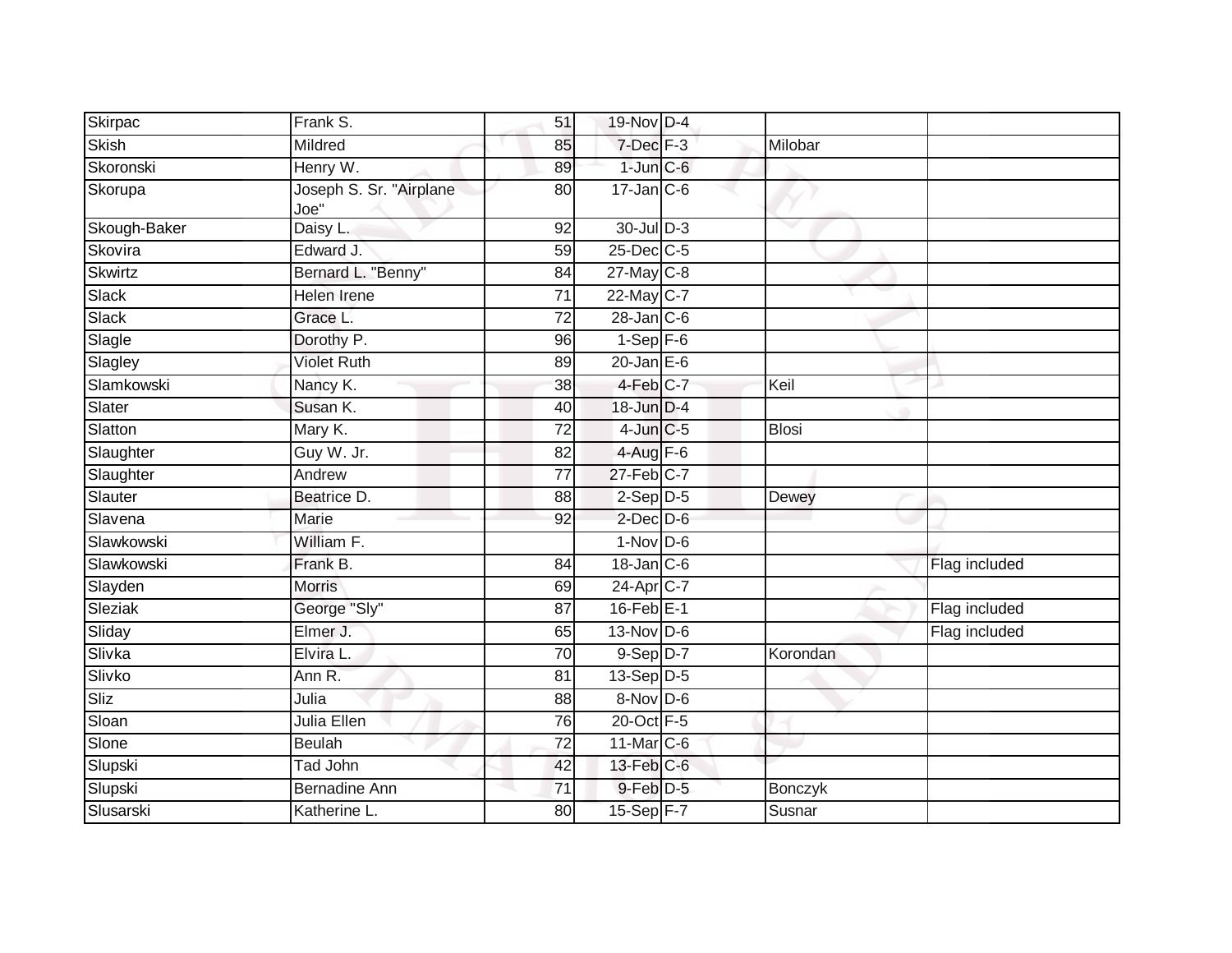| Smalley      | George L.                | 90              | $1-Sep$ F-6       |               |                                  |
|--------------|--------------------------|-----------------|-------------------|---------------|----------------------------------|
| Smiith       | Shirley J.               | 76              | 28-Dec F-2        |               | Picture included                 |
| Smiley       | Edward                   | $\overline{82}$ | $21-Sep$ F-2      |               |                                  |
| Smith        | Gerald                   | 77              | 16-May C-5        |               |                                  |
| <b>Smith</b> | Sylvia P.                | 98              | $12$ -Oct $E - 6$ |               |                                  |
| Smith        | John Douglas             | 39              | 14-Mar C-6        |               |                                  |
| Smith        | <b>Willo Dean</b>        | 73              | $17$ -May D-6     |               |                                  |
| Smith        | Emma                     | 81              | $23$ -Jan $C-6$   |               |                                  |
| Smith        | Walter T.                | 77              | 10-Oct $E-6$      |               |                                  |
| Smith        | Leeann                   | 37              | 11-Dec D-7        |               |                                  |
| Smith        | Richard J.               | 76              | $13$ -Feb $C$ -6  |               |                                  |
| Smith        | Richard Patrick Sr. "RP" | 60              | 11-Aug F-6        |               |                                  |
| Smith        | Natezyal E.              | 7 months        | $21-Apr$ E-5      |               |                                  |
| Smith        | Geneva L.                | 75              | 28-Jun E-6        |               |                                  |
| Smith        | <b>Susan Marie</b>       | 81              | 8-Nov D-5         |               |                                  |
| Smith        | Barbara H.               | 72              | 26-Oct E-6        |               |                                  |
| Smith        | Esther                   | 86              | 10-Aug E-5        | <b>Barras</b> | Full name Esther Snyder<br>Smith |
| Smith        | Preston C.               | 82              | 3-May D-6         |               |                                  |
| Smith        | George H. Jr.            | 54              | $22$ -Jan $C-5$   |               |                                  |
| <b>Smith</b> | Pearl                    | $\overline{77}$ | $21$ -Jun $E - 5$ |               | Flag included                    |
| Smith        | Tracy A.                 | 35              | $13-Sep D-6$      |               |                                  |
| Smith        | Mildred L.               | 88              | 15-Dec F-6        |               |                                  |
| Smith        | <b>Blair Tyree</b>       | 20              | $12-Nov$ D-4      |               |                                  |
| Smith        | Isabella                 | 80              | $6$ -Aug $D-5$    | Litton        |                                  |
| <b>Smith</b> | Donald D. "Donnie"       | 62              | 12-Mar C-6        |               |                                  |
| Smith        | Richard C.               | 54              | $21-Oct$ D-6      |               |                                  |
| Smith        | Clyde "Gene"             | 76              | 18-Oct E-6        |               |                                  |
| Smith        | <b>Ida Mary</b>          | 91              | 19-Dec D-6        | <b>Blank</b>  |                                  |
| Smith        | Jacquelyn                | 54              | 22-Jan C-5        |               |                                  |
| Smith        | Richard V. "Smitty"      | 75              | 25-Jun E-5        |               |                                  |
| Smith        | Joseph E.                | 75              | 16-Nov F-2        |               | Flag and Picture included        |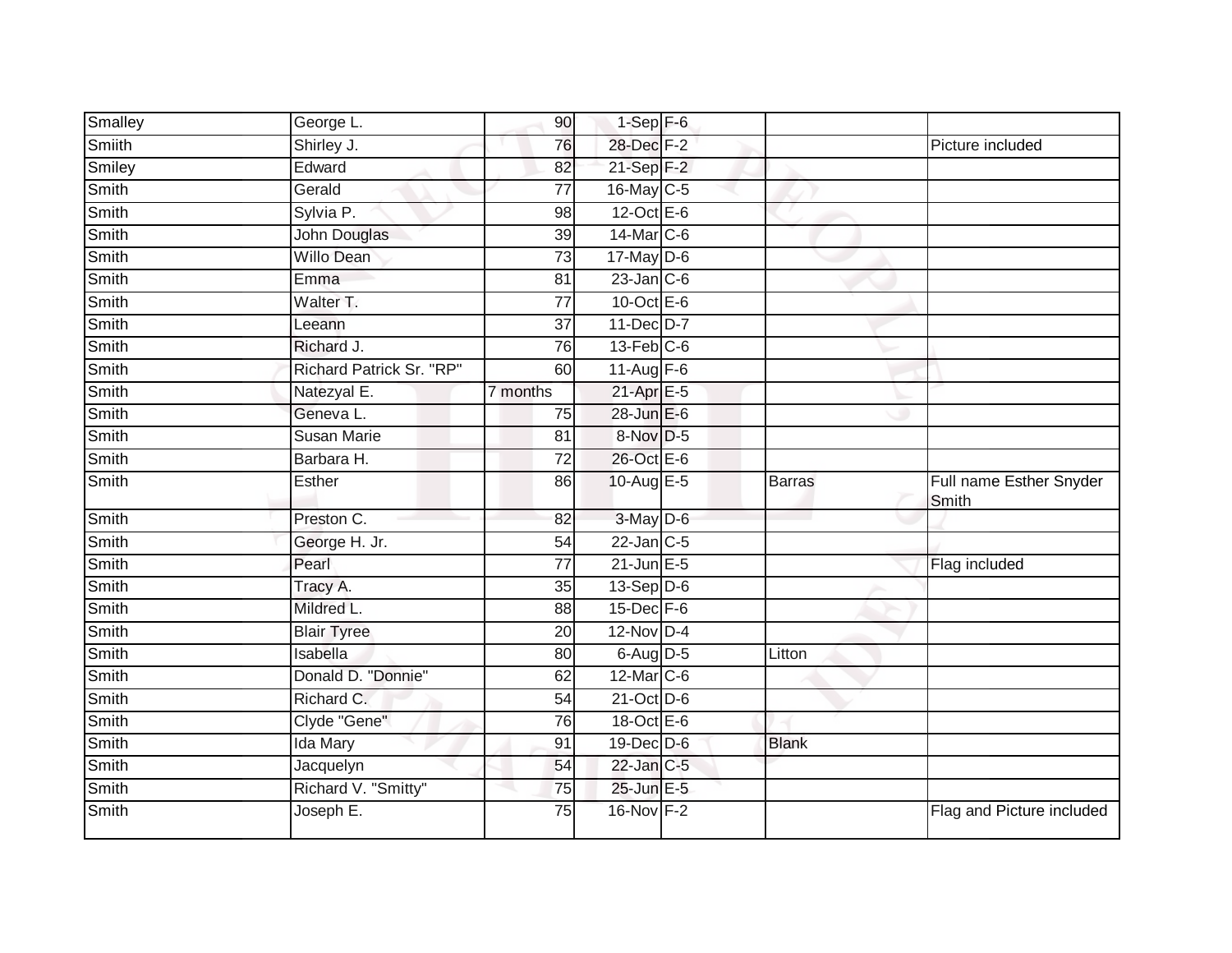| Smith        | Charles C. Sr.      | 62              | $24$ -Feb $C$ -6          |                | Flag inlcuded                    |
|--------------|---------------------|-----------------|---------------------------|----------------|----------------------------------|
| Smith        | Alma Jane           | 79              | 25-Sep D-7                |                |                                  |
| Smith        | Ronald L.           | 60              | $21$ -Jul $F-6$           |                | Flag included                    |
| Smith        | Phillip M.          | 25              | 17-Apr <sub>C-7</sub>     |                |                                  |
| <b>Smith</b> | <b>Susan Marie</b>  | 43              | $26$ -Jul $E-5$           |                |                                  |
| Smith        | Shirley J.          | 76              | $29$ -Dec $F-6$           |                |                                  |
| Smith        | William Otto        | 90              | $24$ -Feb $C$ -6          |                | Masonic symbol included          |
| Smith        | James E.            | 63              | 26-Jul E-5                |                | Flag included                    |
| Smith        | <b>Barbara June</b> |                 | $3$ -Jun $C-7$            | Monsma         |                                  |
| Smith        | Cody J.             | 18              | 31-Jul D-5                |                |                                  |
| Smith        | Florabel            | 83              | 30-May C-6                |                |                                  |
| Smith        | Virginia R.         | 84              | 12-Sep E-6                |                |                                  |
| Smith        | Mary Elizabeth      | $\overline{78}$ | $1-Apr$ <sub>C-7</sub>    |                |                                  |
| Smith        | Hazel J.            | 90              | 25-Feb C-9                |                |                                  |
| <b>Smits</b> | William             | 89              | $1-Feb$ $C-6$             |                |                                  |
| Smoich       | Naomi R.            | 85              | 26-Oct E-6                |                |                                  |
| Smolar       | Anna                | 87              | $3-May$ $E-1$             | Pirchak        |                                  |
| Smolar       | Irene               | 84              | 20-Dec D-7                |                |                                  |
| Smotrilla    | Agnes P.            | $\overline{77}$ | 10-Aug $E-6$              |                |                                  |
| Smulevitz    | Edward              | 53              | $3-Nov$ F-6               |                | Star of David included           |
| Smurdon      | William J.          |                 | 18-Nov D-7                |                |                                  |
| Smurdon      | William J.          |                 | 81 Septmeber E-6<br>26    |                |                                  |
| Snape        | Howard E.           | 64              | $6$ -Jul $F-1$            |                |                                  |
| Snell        | William H.          | 44              | $28 - Jan$ <sub>C-6</sub> |                |                                  |
| Snider       | Robert R.           | 68              | $28$ -Jan $C$ -6          |                |                                  |
| Snider       | Alicia M.           | 68              | $27 - Sep$ $D-6$          |                |                                  |
| Snodgrass    | Annabelle           | 88              | 8-May C-6                 |                |                                  |
| Snodgrass    | Edna F.             | 90              | 27-Apr C-7                | <b>Stutler</b> |                                  |
| Snopel       | Mary A.             | 83              | 28-Apr E-6                |                | Flag included                    |
| Snyder       | Ester               | 86              | 10-Aug E-5                | <b>Barras</b>  | Full name Esther Snyder<br>Smith |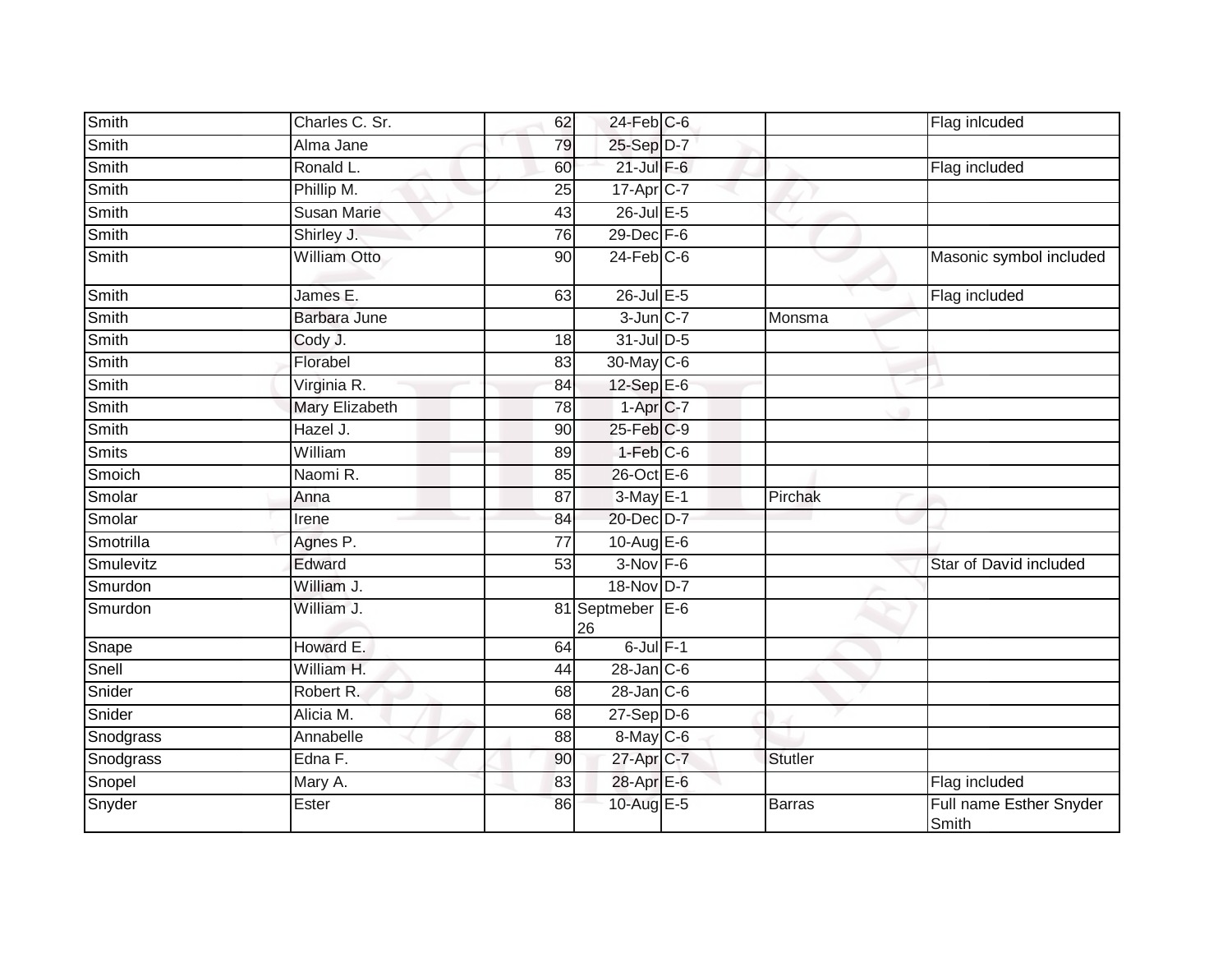| Snyder        | Elsie L.             | 76              | $23$ -Dec $D-6$        |        |          |                  |
|---------------|----------------------|-----------------|------------------------|--------|----------|------------------|
| Sobat         | Daniel               | 89              | $7$ -Jan $C$ -5        |        |          |                  |
| Sobczak       | Patricia J.          | 76              |                        | 76 C-4 |          |                  |
| Sobczak       | Mary J.              | 84              | $1$ -Jun $C$ -6        |        | Swalek   |                  |
| Sobierajski   | Joseph L. "Joe"      | $\overline{70}$ | 20-Oct F-5             |        |          | Flag included    |
| Sobolewski    | Eleanore             | 66              | $4$ -Oct D-6           |        |          |                  |
| Sobucki       | John J.              | 89              | 27-Mar <sub>IC-7</sub> |        |          |                  |
| Sobus         | Edward               | 81              | 26-Dec D-5             |        |          | Flag included    |
| Soderstrom    | <b>Harold Alvin</b>  | 80              | 28-Oct D-6             |        |          | Flag included    |
| Sohacki       | Bernice "Bea"        | 79              | 3-Oct D-7              |        |          |                  |
| Sohl          | Raymond C. Sr.       | 79              | $27$ -Apr $C-7$        |        |          | Flag included    |
| Sohn          | Frances A.           | 86              | 4-May C-7              |        |          |                  |
| Solan         | Joseph E.            | 82              | $21$ -Feb $C$ -6       |        |          | Flag included    |
| Solberg       | Bernard F. Jr.       | 86              | $29$ -May C-4          |        |          |                  |
| Soley         | Lucille M.           | 66              | 19-May E-7             |        | Marcinek |                  |
| Soliday       | Edward (Edward)      | 59              | 13-Nov D-5             |        |          | Flag included    |
| Soliday       | Ernie                | 71              | 14-Oct D-5             |        |          |                  |
| Solorio       | Luis                 | 59              | 25-Sep D-7             |        |          | Picture included |
| Soltis        | Elizabeth L. "Betty" | 64              | 27-Jul E-6             |        | Dermuic  |                  |
| <b>Soltis</b> | David William        | 51              | 16-Dec D-7             |        |          |                  |
| Somerville    | Marie I.             | 86              | 31-May E-1             |        | Fehring  |                  |
| Someson       | Samuel               | $\overline{77}$ | 28-Mar C-5             |        |          | Flag included    |
| Somodi        | Maria Margretta      | 81              | $3$ -Jan $C$ -5        |        |          |                  |
| Sonner        | Linda                | 56              | $20$ -Nov D-6          |        |          |                  |
| Sopata        | Rema Reatha          | 82              | $19$ -Jan $ C$ -6      |        |          |                  |
| Soraparu      | Sylvia R.            | 89              | $27-Sep D-6$           |        |          |                  |
| Sorbello      | <b>Roxie Marie</b>   | 85              | $15$ -Apr $C$ -6       |        |          |                  |
| Sormaz        | Helen                | 34              | 17-Feb E-5             |        |          |                  |
| Sorrells      | Mary "Louise"        | 72              | $21$ -Jun $E-5$        |        |          |                  |
| Sorrells      | Elizabeth            | 91              | $3-Sep$ $D-5$          |        | Garnier  |                  |
| Sosnowski     | Janina               | 80              | 6-Jun C-6              |        |          |                  |
| Sossong       | Jacqueline R.        | $\overline{76}$ | $11$ -Jul $E-6$        |        |          |                  |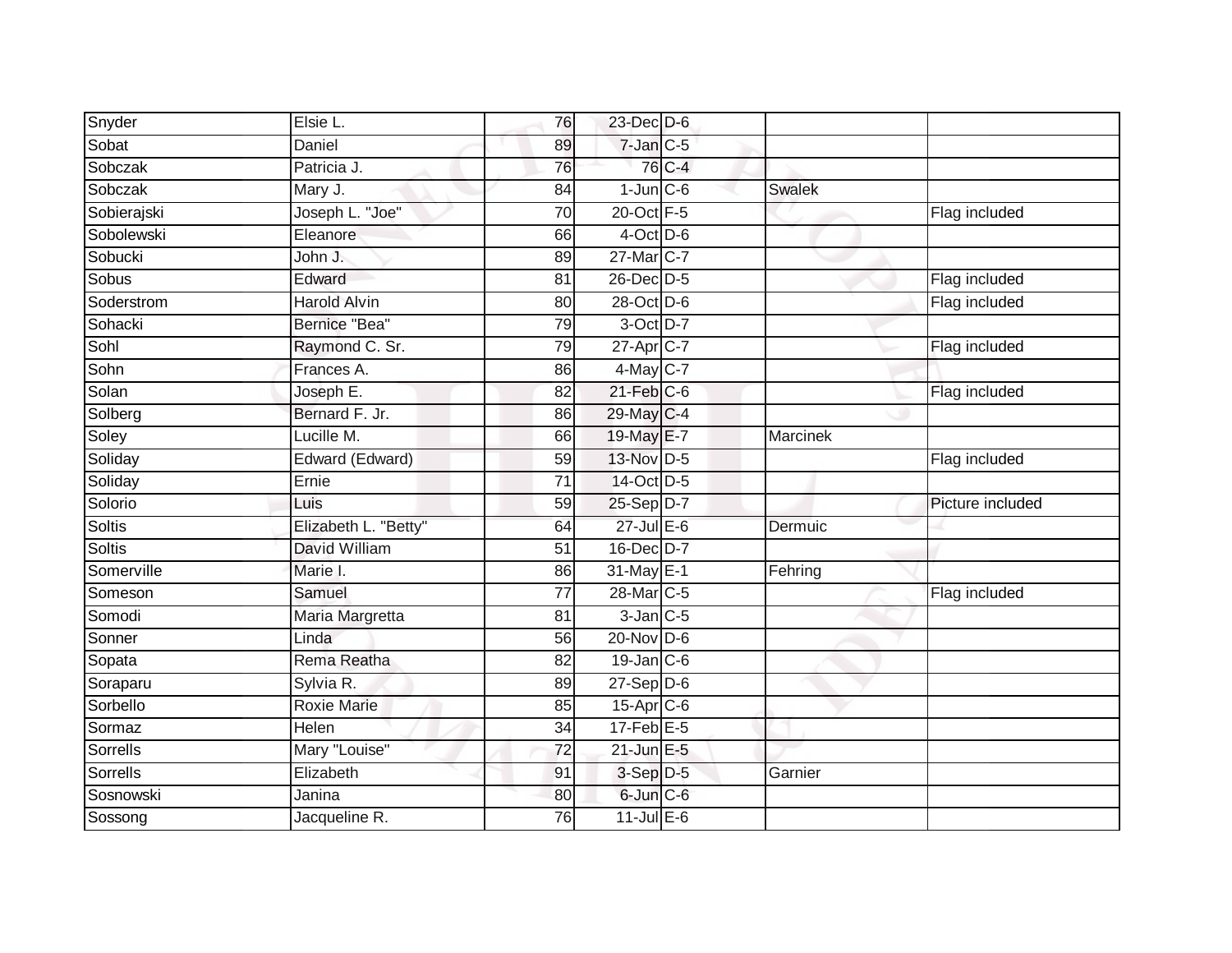| Sotak        | George J.           | 89              | 18-Oct E-6             |                |                         |
|--------------|---------------------|-----------------|------------------------|----------------|-------------------------|
| Sotak        | Mike Jr.            | 84              | 6-May C-6              |                | Flag included           |
| Souhrada     | Elsie               | 78              | 6-Feb <sup>C-6</sup>   | Vische         |                         |
| Southard     | Larry               | 67              | $7$ -Jun $D-6$         |                | Masonic Symbol included |
| Sowa         | Edward J.           | 90              | $10$ -Dec $D-5$        |                |                         |
| Sowa         | Margaret Elizabeth  | 75              | $6$ -Dec $D$ -6        | <b>Siebert</b> |                         |
| Sowa         | Sharon M.           | 54              | $1-Oct$ $D-5$          |                |                         |
| Sowash       | <b>Reed Everitt</b> | 36              | $11$ -Oct $D-6$        |                |                         |
| Sowash       | <b>William Glen</b> |                 | 19-Jul E-5             |                |                         |
| Sowers       | Michael Wayne II    | 5 weeks         | 30-Nov F-2             |                |                         |
| Sowinski     | Anastasia R. "Ann"  | 82              | 28-Nov D-7             |                |                         |
| Sowinski     | Alma M.             | 91              | 23-Oct D-7             | <b>Buza</b>    |                         |
| Spanjol      | Anton               | $\overline{87}$ | 14-Mar C-6             |                |                         |
| Spanke       | Edwin A.            | 79              | 28-Aug D-6             |                |                         |
| Spasoff      | John                | 76              | 16-Oct D-7             |                | Flag included           |
| Speacht      | Dorothe Mae         | $\overline{71}$ | $21$ -Nov D-6          |                |                         |
| Spears       | David               | 58              | $12$ -Apr $D-6$        |                |                         |
| Speckhard    | Eva Marie           | Infant          | 6-Nov D-6              |                |                         |
| Spencer      | William J.          | 84              | $23$ -Dec $D-6$        |                |                         |
| Spencer      | Woodard L.          | 94              | 16-Mar C-6             |                | Picture included        |
| Spender      | Anna                | 96              | 5-Mar C-5              | Kuiken         |                         |
| Spenney      | Joe C.              | 60              | 10-Aug E-6             |                | Flag included           |
| Speziale     | Croce "Spizzy"      | 99              | $17$ -Jan $C$ -6       |                |                         |
| Spicer       | Ann                 | 82              | $4$ -Jul $E-7$         | Mericsko       |                         |
| <b>Spies</b> | Wendell W.          | 77              | $1$ -Jul $D-7$         |                |                         |
| Spila        | Edward W.(Pietz)    | 63              | 22-Nov C-7             |                |                         |
| Spilewski    | Robert "Bob"        | 83              | 23-Sep D-7             |                | Flag included           |
| Spilly       | Susana "Susie"      | 97              | 13-Oct F-6             |                |                         |
| Spindler     | Agatha              | 83              | $25$ -Jan $C$ -6       | Wachter        |                         |
| Spiros       | Hazel               | 92              | $1$ -Dec $F-6$         |                |                         |
| Spoljoric    | Florence "Flo"      | 83              | 30-Mar <sub>IC-6</sub> |                |                         |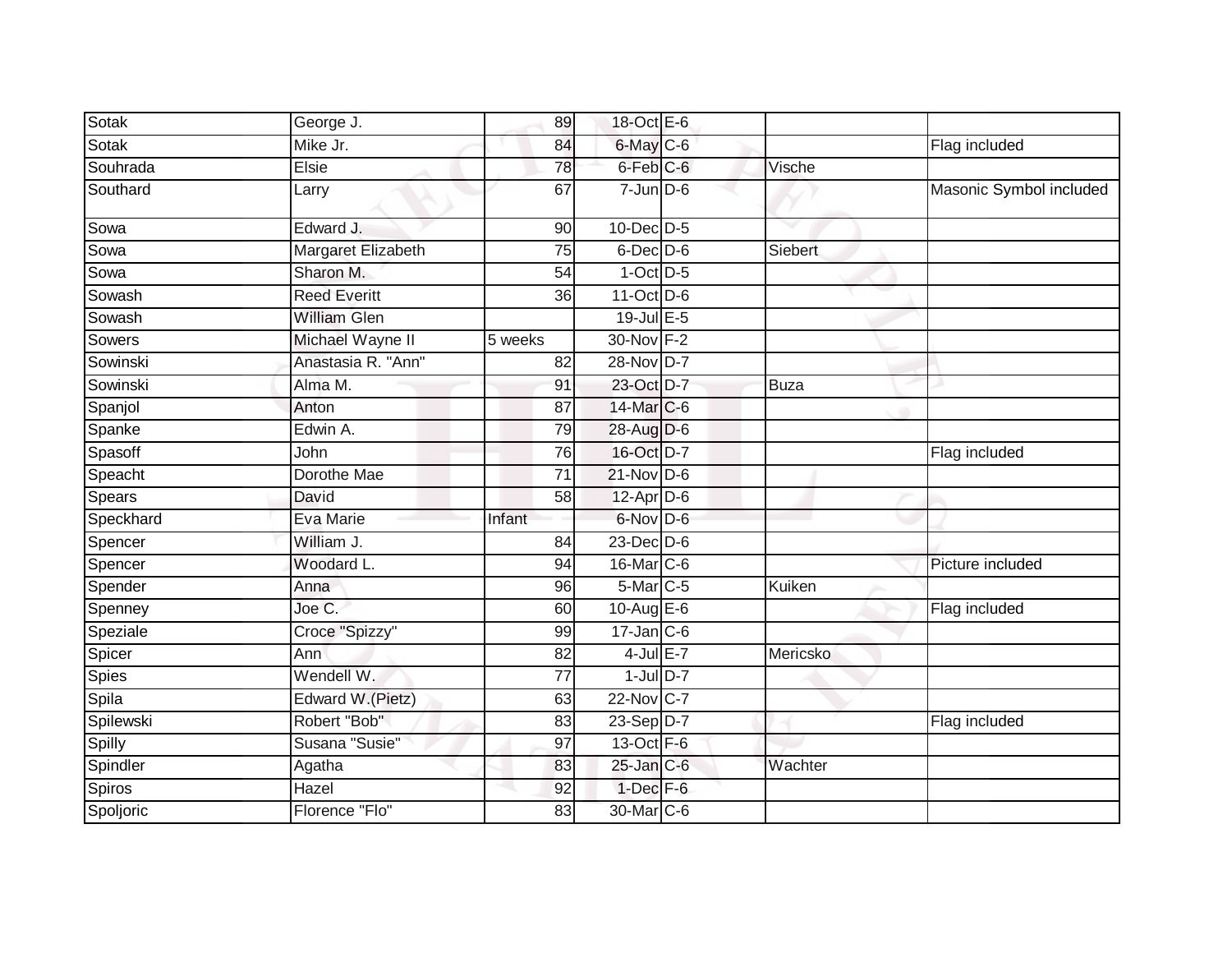| Spoon       | Gayle Diane           | 52  | 13-Jun F-1        |                 |                                           |
|-------------|-----------------------|-----|-------------------|-----------------|-------------------------------------------|
| Spooner     | <b>Betty Caroline</b> | 87  | $4$ -Jul $E-7$    |                 |                                           |
| Spradlin    | Anna May              | 55  | 27-May C-8        |                 |                                           |
| Sprague     | Maxine                | 67  | $3$ -Jan $ C$ -6  |                 |                                           |
| Sprehe      | Elmer C.              | 78  | $10$ -Feb $E - 7$ |                 | Flag included                             |
| Springman   | Ethel                 | 95  | 20-Oct F-5        |                 |                                           |
| Spurlock    | Mary L.               | 77  | 15-Nov D-8        |                 |                                           |
| St Germain  | Annabelle Lee         | 78  | $19$ -Dec $D$ -6  | Randolph        |                                           |
| Stachelski  | Elinor                | 82  | 25-Mar C-7        |                 | Full name Elinor (Gaffney)<br>Stachelski  |
| Stachulak   | Ronald J.             | 60  | 28-Dec F-2        |                 |                                           |
| Stack       | Margaret B. "Peggy"   |     | $11$ -Jul $E-6$   |                 | Picture included                          |
| Stage       | Woneda M.             | 86  | 19-Jul E-5        | Winkler         |                                           |
| Stahl       | Lydia m.              | 100 | 15-Nov D-6        |                 |                                           |
| Stahl-Gaal  | Retha P.              | 84  | $20$ -Jan $E-5$   |                 |                                           |
| Stahlhut    | Fred                  | 91  | 16-Sep D-6        |                 |                                           |
| Stainecker  | Dorothy M.            | 88  | 12-Nov D-4        |                 |                                           |
| Stalbaum    | Delores G.            | 79  | 8-Nov D-6         | Lackey          | Full name Delores G.<br>(Stalbaum) Wright |
| Stalilionis | Eugenia K.            | 94  | 23-May C-7        | <b>Burbulis</b> |                                           |
| Stalnaker   | Salli J.              | 39  | $13-Sep D-6$      |                 |                                           |
| Stalnecker  | Dorothy M.            | 88  | $9-Nov$ F-3       |                 |                                           |
| Stamper     | Virginia D.           | 79  | 24-Nov F-5        |                 | Flag included                             |
| Stan        | <b>Steve</b>          | 87  | $19$ -Dec $D$ -6  |                 |                                           |
| Standley    | Virgil L.             | 61  | 21-Mar C-6        |                 | Flag included                             |
| Stanim      | <b>Doris</b>          | 66  | $1$ -Jan $C$ -5   |                 |                                           |
| Stanis      | Henry S.              | 80  | $20$ -Jan E-7     |                 |                                           |
| Stanish     | Paul J. Sr.           | 63  | $24$ -May D-6     |                 |                                           |
| Stankovic   | Cynthia               | 51  | $9-Nov$ F-3       | Anderson        |                                           |
| Stankovich  | Dragoljub             | 91  | $8$ -May $C$ -6   |                 |                                           |
| Stanley     | Phyllis Jean          | 75  | 6-Apr C-6         |                 |                                           |
| Stanley     | John W.               | 88  | 27-May C-8        |                 |                                           |
| Stanley     | Gertrude M.           | 90  | $15$ -Feb $D-6$   |                 |                                           |
|             |                       |     |                   |                 |                                           |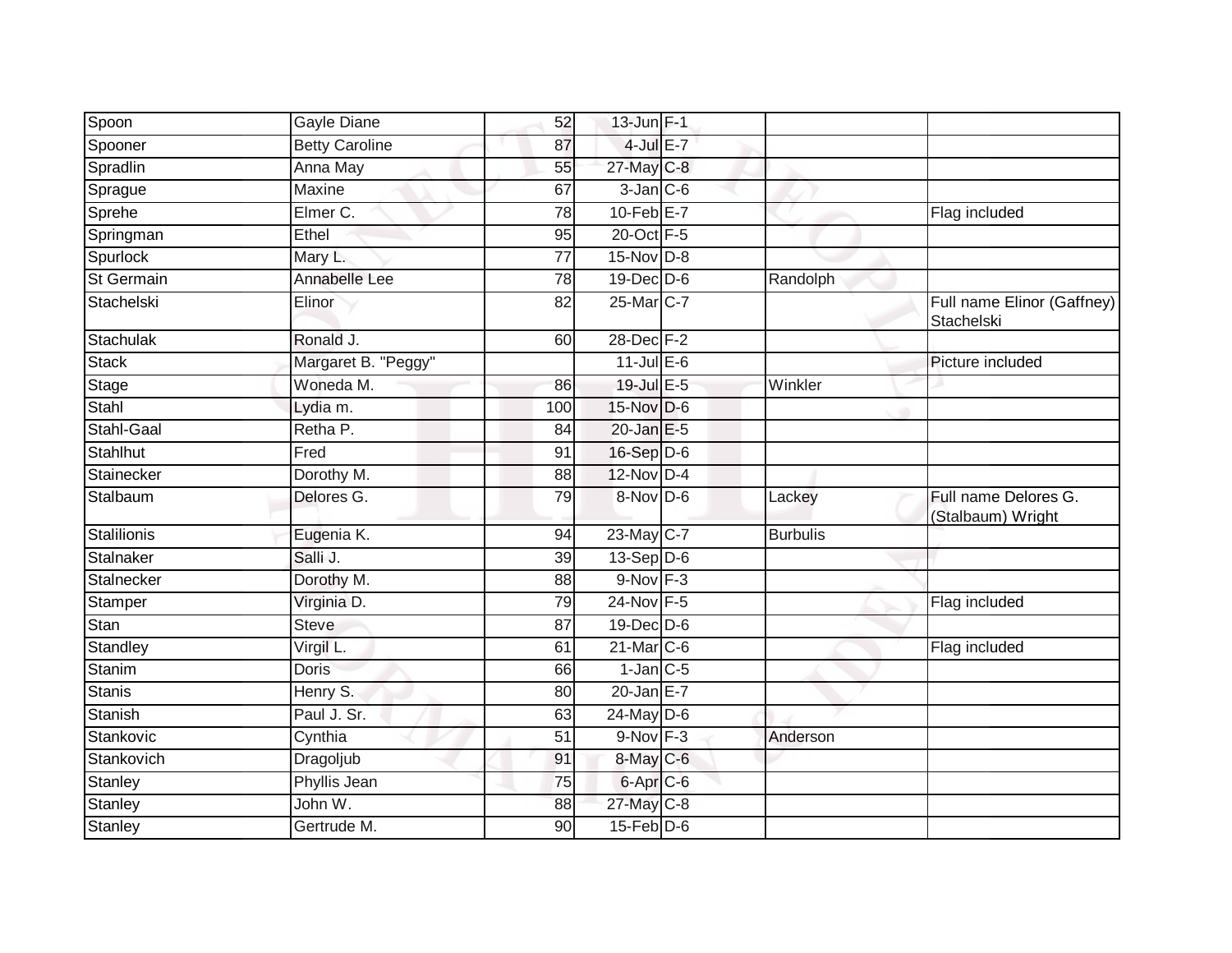| Stanley        | Robert L.              | 83              | 11-May C-7            |            |                                         |
|----------------|------------------------|-----------------|-----------------------|------------|-----------------------------------------|
| Stantesly      | Josephine              | 89              | 16-Dec D-7            |            |                                         |
| Stanton        | David R.               | 73              | 19-Dec D-6            |            |                                         |
| <b>Staples</b> | Mary T.                | 71              | $13$ -Dec $D$ -6      | Graska     |                                         |
| Starcevich     | George M.              | 53              | 28-Apr <sub>E-6</sub> |            |                                         |
| <b>Stark</b>   | Lillian                | 83              | $14$ -Jan $ C-7 $     | Sobolewski | Full name Lillian (Stark)<br>Styczynski |
| <b>Stark</b>   | Patrick F.             | 81              | 24-Nov F-5            |            | Flag included                           |
| <b>Stark</b>   | William A. Dr.         | $\overline{72}$ | $6$ -Jun $C$ -6       |            |                                         |
| <b>Starr</b>   | Rose                   | 77              | 31-Mar E-6            |            |                                         |
| <b>Stash</b>   | Evelyn H.              | 92              | $15$ -Jul $D-6$       | Burgeson   |                                         |
| Stasny         | Steve J.               | 91              | 18-Jun D-4            |            |                                         |
| Stavitzke      | Marie J.               | 91              | 25-Oct D-8            |            |                                         |
| Stedman        | <b>Kenneth Leonard</b> | 87              | 31-Jul D-6            |            |                                         |
| Stefanovic     | Guadalupe              | 61              | 12-Aug D-6            |            |                                         |
| Stefanski      | Rose F.                | 65              | 5-Sep D-7             |            |                                         |
| <b>Stefek</b>  | Eleanor                | 72              | $5-Feb$ $C-5$         |            |                                         |
| Steffen        | Diane E.               | 63              | 21-Oct D-6            |            | Full name Diane E.<br>(Morrow) Steffen  |
| Stegner        | John L.IV              | $\overline{24}$ | $4$ -Dec $D-7$        |            |                                         |
| Steif          | Henry W.               | 75              | $27$ -Jun $E - 7$     |            |                                         |
| Steinbach      | Cherrie J.             | $\overline{81}$ | 27-Aug D-5            |            |                                         |
| Steindler      | Anita V.               | 81              | 3-Aug E-7             |            |                                         |
| Steinhart      | Erma Brainard          | 102             | $23$ -Feb $E-1$       |            |                                         |
| <b>Steiss</b>  | Betty I.               | 75              | $6$ -Jun $C$ -6       | Georg      |                                         |
| Stellfox       | George C.              | 74              | $19$ -Jan $C$ -6      |            |                                         |
| <b>Stelow</b>  | <b>Ronald James</b>    | 54              | 18-May C-7            |            | Flag included                           |
| Stemp          | Mary                   | 89              | 28-Jun E-6            | Stefanchik |                                         |
| Stemper        | Edward W.              | 83              | 29-Apr <sub>C-5</sub> |            |                                         |
| Stender        | Dora A.                | 83              | $15$ -Jan $C-4$       | Erb        | Full name Dora A. (Drapf<br>Stender     |
| Stenger        | Genevieve Maria        | $\overline{71}$ | 26-Jun D-6            |            |                                         |
| <b>Steorts</b> | Claude C.              | 68              | 6-May C-6             |            |                                         |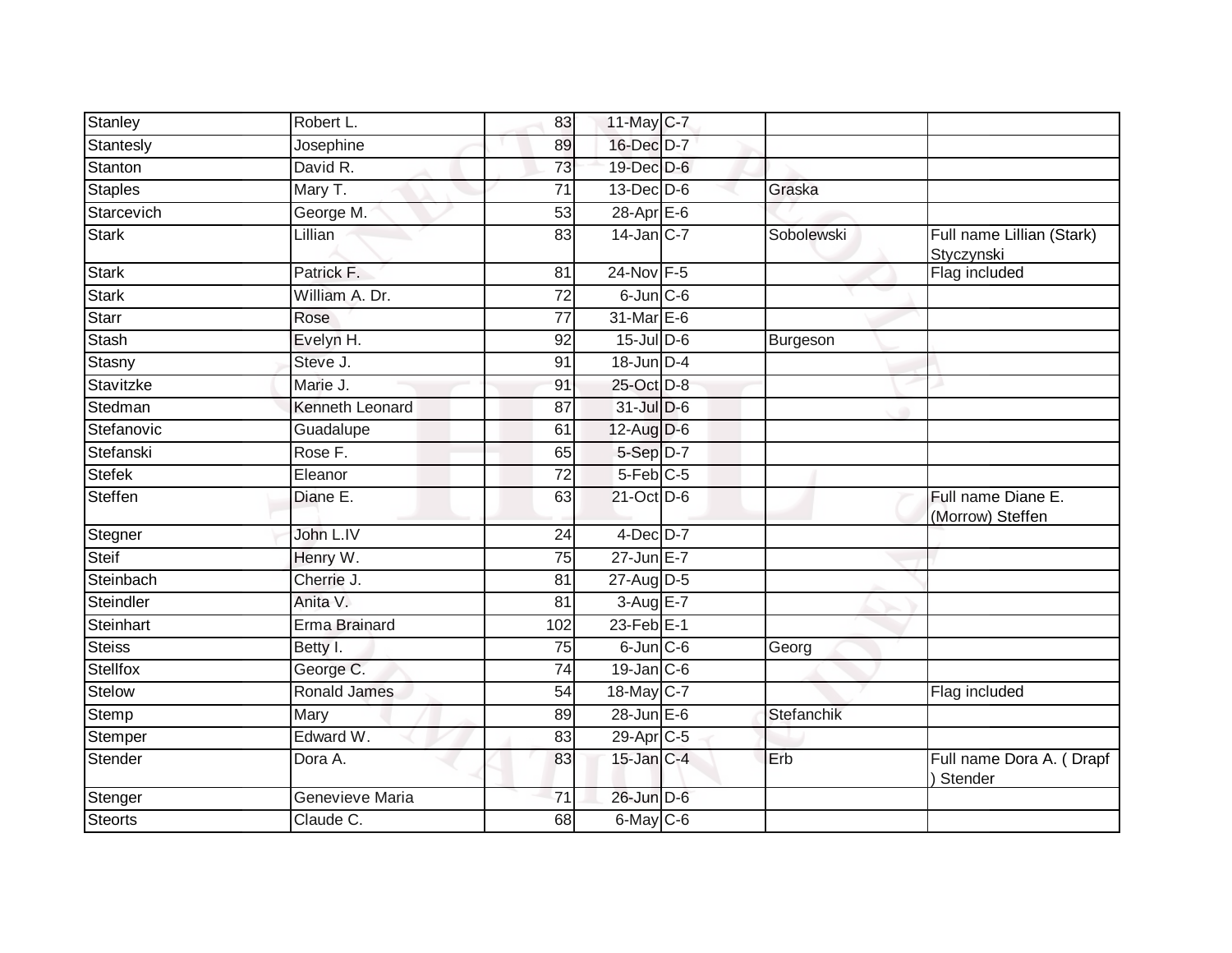| Stepancevich    | George                      | 77              | 12-May E-8                 |           | Flag included                      |
|-----------------|-----------------------------|-----------------|----------------------------|-----------|------------------------------------|
| Stephen         | Howard E.                   | 77              | $27$ -Jan E-4              |           |                                    |
| Stephens        | William J. "Slick"          | 76              | $7 - Aug$ $D-6$            |           | Flag included                      |
| Stephenson      | Raymond A.                  | 68              | $15$ -Jul $D$ -6           |           |                                    |
| Stermin         | Anne                        |                 | 13-Dec D-6                 | Vuich     |                                    |
| Stetich         | <b>Mike</b>                 | 81              | $7$ -Jun $D-6$             |           | Flag included                      |
| <b>Stevens</b>  | Michael                     | 79              | $16$ -Dec $D$ -7           | Stipancic |                                    |
| Stevens         | Wayne F.                    | 80              | $17$ -Jun $D-5$            |           |                                    |
| Stevens         | Roy F.                      | 69              | $28$ -Jan $C-5$            |           |                                    |
| <b>Stevens</b>  | Anne D.                     | $\overline{90}$ | 28-Jun E-5                 | Reffkin   |                                    |
| <b>Stevens</b>  | Valeria E.                  | 86              | $20$ -Jan $E-7$            |           |                                    |
| <b>Stevens</b>  | Sebastian                   | Infant          | 26-Apr D-7                 |           |                                    |
| Stevenson       | Oliver W. "Corky"           | 74              | 30-Jul D-5                 |           | Flag included                      |
| Stevenson       | Clark J. Jr.                | 51              | $1$ -Jan $C$ -5            |           | Flag included                      |
| Stevesand       | Lawrence R.                 | 70              | 31-May E-1                 |           |                                    |
| Steward         | Jerry G.                    | 65              | 15-Oct D-5                 |           |                                    |
| Stewart         | Nora Frances                | $\overline{87}$ | $14$ -Feb $C-4$            |           |                                    |
| <b>Stewart</b>  | Irene B.                    | 93              | $17$ -Aug $F-1$            |           |                                    |
| Stewart         | Robert R.                   | 81              | 16-Mar C-6                 |           | Major, Ret USAF / Flag<br>included |
| Stewart         | James H. Rev.               | 100             | $21-Apr \nightharpoonup 5$ |           |                                    |
| <b>Stewart</b>  | William F.                  | 75              | 17-Mar E-5                 |           |                                    |
| <b>Stewart</b>  | Joseph Leon                 | 69              | $21-Oct$ D-6               |           |                                    |
| Stewart         | Major A. Malcom             | 72              | 18-Jul E-7                 |           | Flag included                      |
| Stickley        | Garland E. "Gene"           | 74              | $4$ -Mar $C$ -6            |           |                                    |
| Stiff           | Patrick R.                  | 47              | $14$ -Feb $C-4$            |           |                                    |
| Stigger         | Roderick D.                 | 34              | $13$ -Feb $C$ -6           |           |                                    |
| Stiglitz        | Leroy J.                    | 67              | $21$ -Dec $E-6$            |           | Flag included                      |
| <b>Stines</b>   | Ethel E.                    |                 | $6$ -May $C$ -6            |           |                                    |
| <b>Stinnett</b> | <b>James Russell "Russ"</b> | 77              | 3-Nov F-6                  |           | Flag included                      |
| Stinnett        | Martha Ann                  | 69              | 17-Feb E-5                 | Knott     |                                    |
| Stinnett        | Mary "Jo"                   | 59              | 27-Oct F-6                 |           |                                    |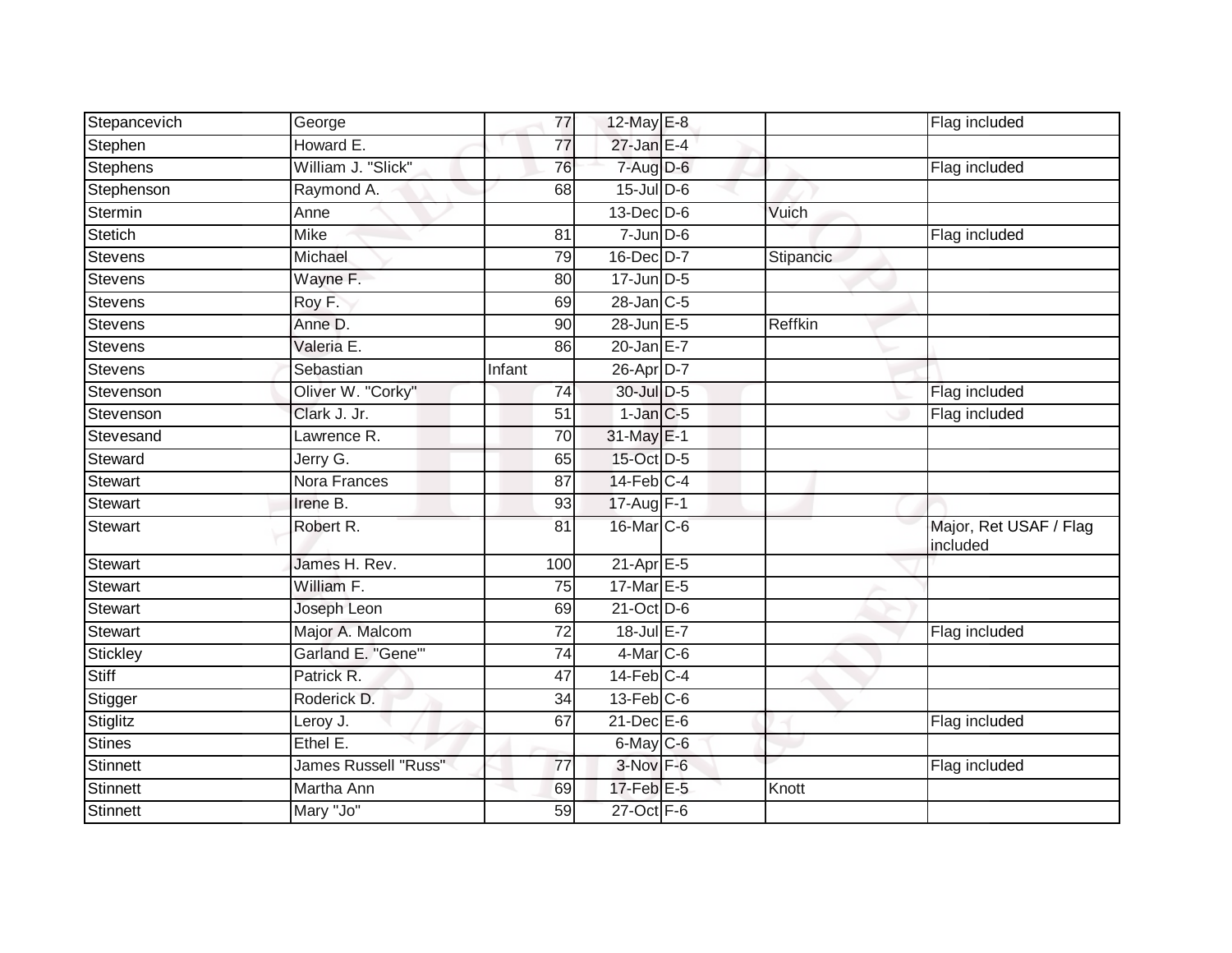| Stinson         | Raymond W.       | 70              | $7$ -May $C$ -6 |            | Flag included                      |
|-----------------|------------------|-----------------|-----------------|------------|------------------------------------|
| Stipp           | Howard E.        | 76              | 9-Feb D-5       |            |                                    |
| Stipp           | Raymond E.       | 89              | 3-Sep D-5       |            |                                    |
| Stob            | Debra Ann        | 49              | 12-Jul E-5      |            |                                    |
| Stofcik         | Edward P.        | $\overline{71}$ | $6-Sep$ D-5     |            | Flag included                      |
| Stofko          | Patricia A.      | 55              | 19-Mar C-6      |            |                                    |
| Stojanovski     | Spasa "Stella"   | 65              | 30-May C-6      |            | Picture inlcuded                   |
| Stojisavljevich | Mihajlo          | 74              | 19-Aug D-5      |            |                                    |
| Stok            | John "Mark"      | 36              | 23-Aug E-7      |            |                                    |
| <b>Stokes</b>   | Euel F.          | 70              | $3-May$ E-1     |            |                                    |
| Stolarz         | Ruby L.          | 78              | 23-Oct D-7      | Moore      |                                    |
| Stoll           | Marie M.         | 93              | $24$ -Jul $D-6$ |            |                                    |
| Stolman         | Mary J.          | 73              | 10-Dec D-5      | Oreskovich |                                    |
| <b>Stone</b>    | Gladys E.        | 72              | 18-Feb C-6      |            |                                    |
| Stone           | Harlene          | 61              | 13-Feb C-7      |            |                                    |
| Stooksbury      | Robert           | 73              | 21-Jun E-5      |            |                                    |
| <b>Stoops</b>   | Sara E.          | 89              | 27-Feb C-7      |            | Picture included                   |
| Storey          | Jo Anne          | 53              | 15-Aug E-7      | Munro      |                                    |
| Storey          | Virginia b.      | 85              | 17-Jul D-6      |            |                                    |
| <b>Storia</b>   | Elizabeth        | 97              | 30-Aug E-6      |            | Full name Elizabeth Storia<br>Drag |
| Storm           | Judith A. "Judy" | 52              | $13$ -Jun F-1   |            |                                    |
| <b>Stotts</b>   | Vera             | 75              | $30$ -Jul $D-5$ |            |                                    |
| Stout           | Joseph W. "Joe"  | 58              | $7$ -Jul $F-7$  |            | Flag included                      |
| Stowell         | Leo W.           | 89              | 26-Aug D-7      |            |                                    |
| Strabavy        | Phyliss M.       | 60              | $19$ -Jun $D-6$ |            |                                    |
| Strachan        | Margaret         | 89              | 30-Oct D-6      |            |                                    |
| Strand          | Tiami H.         | 84              | $11$ -Jun $C-5$ |            |                                    |
| Stranen         | Adolph E.        | 83              | 9-Feb D-6       |            | Flaq included                      |
| Straszewski     | Chester J.       | 93              | $23$ -Jan $C-6$ |            |                                    |
| Strayer         | Elnora M.        | 88              | 3-Jun C-7       | Melcher    |                                    |
| <b>Streck</b>   | Jeno Sr.         | 63              | 28-Nov D-7      |            |                                    |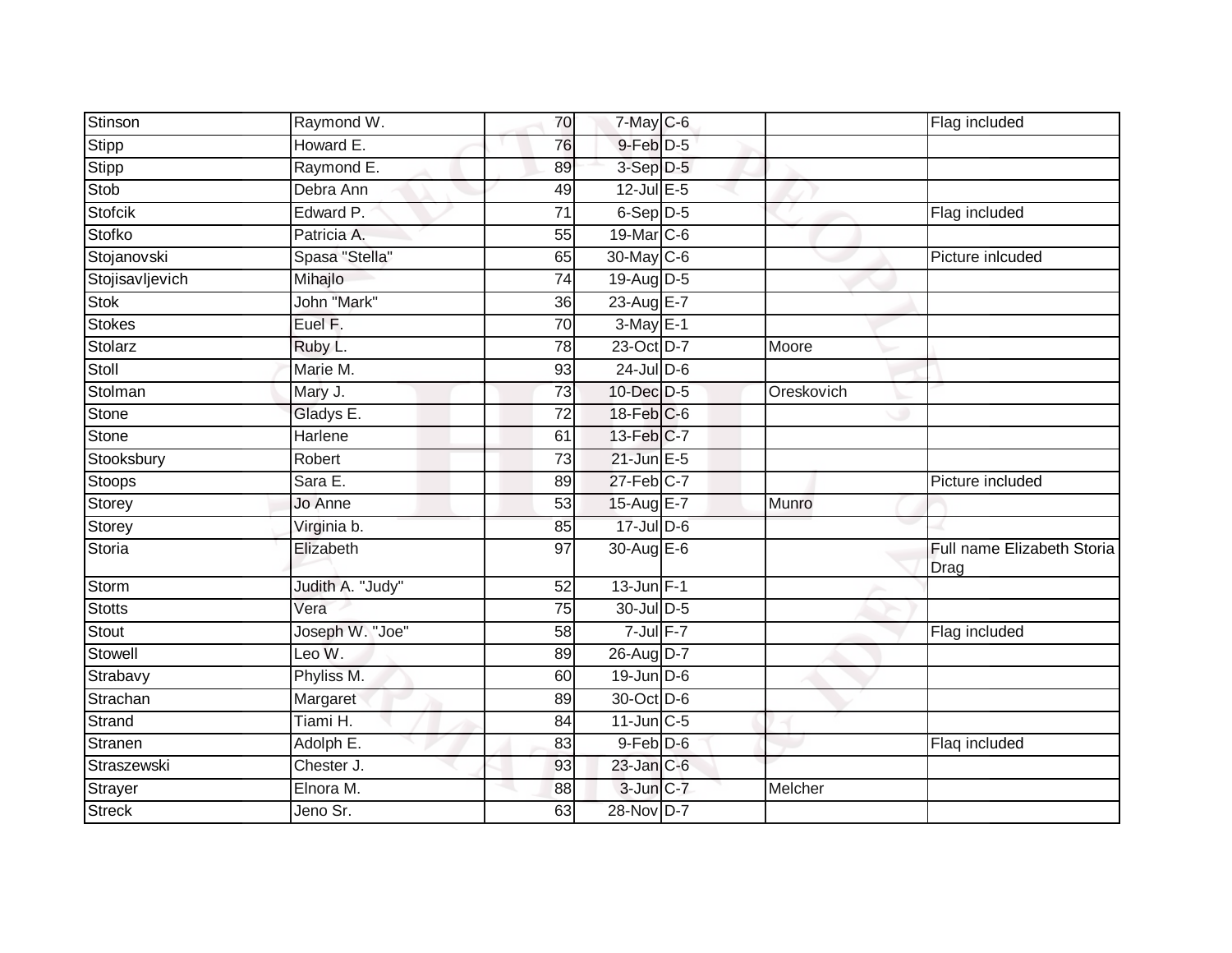| Strehler       | Diana F.               | 63              | $24$ -Feb $C$ -6       |            |                                         |
|----------------|------------------------|-----------------|------------------------|------------|-----------------------------------------|
| Strezovski     | Marianne               | 60              | 16-Nov F-2             | Gashtevich |                                         |
| <b>Strick</b>  | Frances W.             |                 | 15-Aug E-7             | Worth      | Star of David included                  |
| Strickhorn     | Daniel Brian           | 35              | $23$ -Jul $D-4$        |            |                                         |
| Strickland     | Virginia E.            | 84              | $1-Mar$ C-2            |            |                                         |
| Strickland     | Kenneth J.             | $\overline{51}$ | $1-Mar$ <sub>C-6</sub> |            |                                         |
| Strickland     | John R.                | 88              | 20-May C-8             |            |                                         |
| Strillich      | Sylvia                 | 89              | $6$ -Mar $C$ -6        |            |                                         |
| Stroia         | Elizabeth              | 97              | 29-Aug E-6             | Boudi      | Full name Elizabeth Stroia<br>Drag      |
| Strom          | Genevieve A.           | 80              | $5-Apr$ D-8            |            |                                         |
| Strong         | Cossa Samuel Jr.       | 68              | 30-Aug E-6             |            |                                         |
| Strudas        | Mary J.                | 81              | 19-Sep F-1             |            |                                         |
| <b>Struss</b>  | <b>Stella</b>          | 89              | 30-Mar C-6             |            |                                         |
| <b>Stuart</b>  | Edith                  | 83              | 4-Oct D-6              |            |                                         |
| Stuckert       | Irene $\overline{M}$ . | 92              | 12-Feb C-6             |            |                                         |
| Stuecker       | Veronica               | 80              | $7-Nov$ D-7            |            |                                         |
| Stumpf         | Norma J.               | 70              | 29-Aug E-6             |            |                                         |
| <b>Stupeck</b> | Marjorie B.            | 81              | 28-Oct D-6             |            |                                         |
| Styczynski     | Lillian                | 83              | $14$ -Jan $ C-7 $      | Sobolewski | Full name Lillian (Stark)<br>Styczynski |
| Suarez         | Alfredo P.             | $\overline{57}$ | 30-Dec D-6             |            |                                         |
| Such           | Eugene James Sr.       | 90              | 8-Nov D-6              |            |                                         |
| Suckey         | John                   | 74              | 20-May C-8             |            |                                         |
| Suggs          | Virginia "Mama Ginnie" | 98              | 10-Aug E-6             |            |                                         |
| Sul            | Michalene C.           | 78              | $19$ -Jun $D-6$        |            |                                         |
| <b>Suliss</b>  | Stanley                | 87              | $4-Sep$ D-5            |            |                                         |
| Sullivan       | Patrick J.             | $\overline{73}$ | $20$ -Nov D-6          |            |                                         |
| Sullivan       | Scotty                 | 59              | 25-Jul F-1             |            |                                         |
| Sullivan       | Terrence P.            | 47              | $2$ -Jun $E$ -6        |            |                                         |
| Sullivan       | Gracie A.              | 91              | $14$ -Jul $F-6$        |            |                                         |
| Summers        | Bejamin "Ben"          | $\overline{20}$ | $4$ -Jun $C - 5$       |            |                                         |
| Sumpter        | Aileen R.              | 76              | $9$ -Feb $D$ -6        |            |                                         |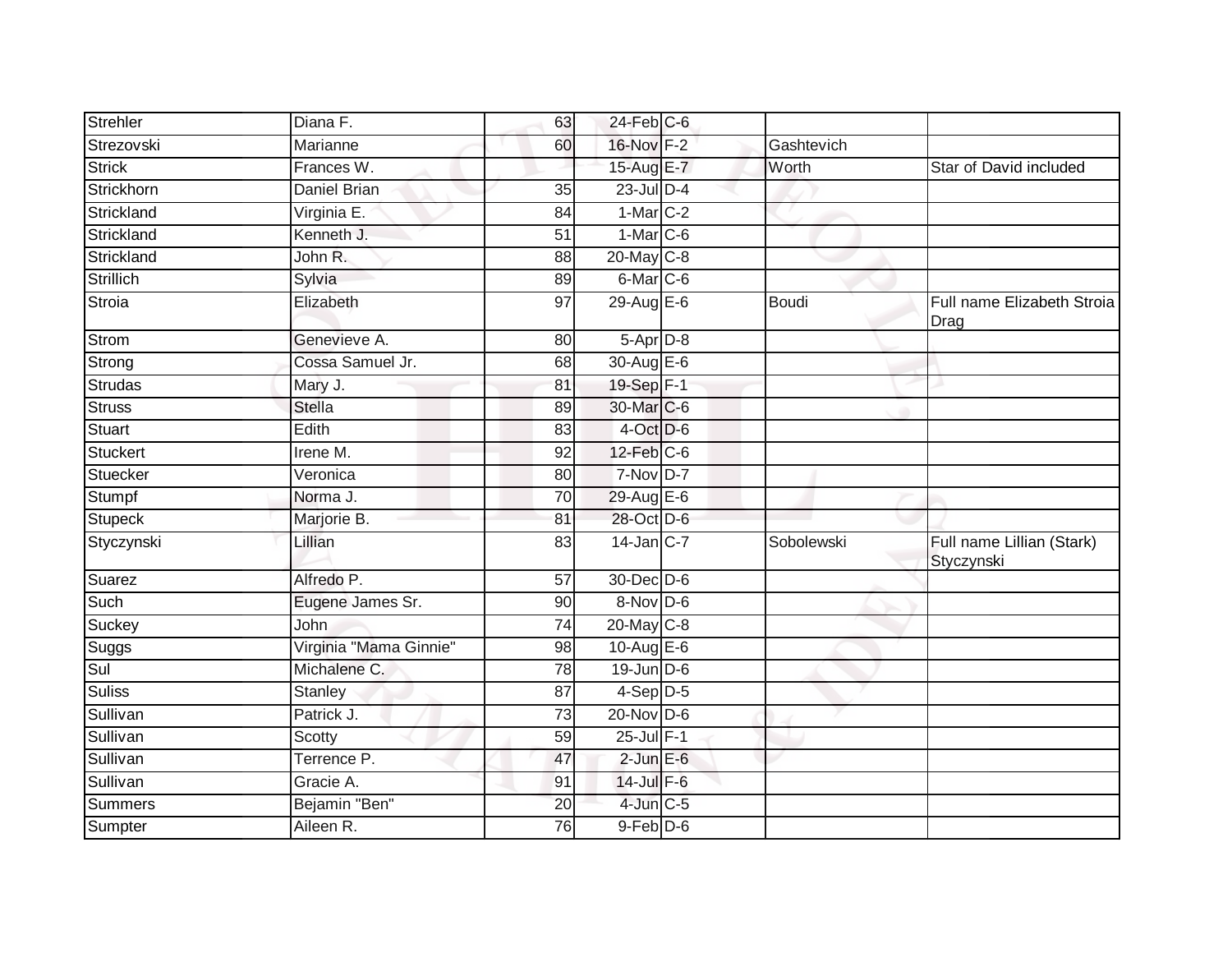| Sunajac     | Dusko                 | 43              | $21$ -Aug D-6         |            |                  |
|-------------|-----------------------|-----------------|-----------------------|------------|------------------|
| Sundquist   | Raymond William       | 84              | 3-Apr <sub>IC-6</sub> |            |                  |
| Sura        | Dorothy T.            | 80              | 15-Apr C-6            |            | Picture included |
| Surchik     | Elsie K.              | 91              | 22-Mar D-5            |            |                  |
| Surman      | <b>Stanley</b>        | 85              | $14$ -May C-6         |            |                  |
| Surovek     | Thomas A. Sr.         | 88              | $31$ -Aug E-6         |            |                  |
| Surovek     | Thomas A. Sr.         | 88              | $1-Sep$ F-6           |            |                  |
| Susterich   | Georgia O.            | $\overline{77}$ | 26-Oct E-6            | Disney     |                  |
| Sutka       | Dorothy               | 78              | 6-Mar C-6             |            |                  |
| Sutkowski   | Theresa Irene         | 86              | $22$ -Jan $C-5$       |            |                  |
| Sutkowski   | Marie A.              | 86              | $18$ -Feb $C$ -6      | Skawinski  |                  |
| Sutton      | Marguerite B.         | 78              | $5 - Jan$ $E-3$       | Mann       |                  |
| Sutton      | Jane                  | 68              | 21-Nov D-6            | Cooper     |                  |
| Svabik      | Mary                  | 83              | $17$ -May $D-6$       |            |                  |
| Svabik      | Anna S.               | $\overline{87}$ | 5-Dec D-7             | Sinchak    |                  |
| Svenningsen | Peter Kristian        | 82              | 15-Mar D-7            |            |                  |
| Svetich     | Helen J.              | 81              | $14$ -Jul $F-6$       |            |                  |
| Svilar      | Mileva                |                 | 28-Oct D-6            | Zevkovich  |                  |
| Swain       | Robert E.             | 67              | 28-Jan C-6            |            |                  |
| Swan        | Virginia E.           | 84              | $28$ -Feb $C$ -6      |            |                  |
| Swan        | Margaret E.           | 85              | $5-$ Sep $D-6$        | Aird       |                  |
| Swanson     | <b>Mary Kay</b>       | 47              | 30-May C-6            | Elinkowski |                  |
| Swanson     | Kenneth W.            | 75              | $31$ -Jul D-6         |            |                  |
| Swanson     | Marie V.              |                 | 25-Sep D-7            |            |                  |
| Swanson     | Ruth E.               | 83              | $10$ -Dec $D-5$       |            |                  |
| Swanson     | Julia L.              | 82              | 16-Apr C-5            |            |                  |
| Swanson     | Dorothy Lou           | 57              | 20-May C-8            |            |                  |
| Swanson     | Margaret J.           | 71              | 8-May C-7             | Kovach     |                  |
| Swart       | <b>Mary Catherine</b> |                 | 30-Mar C-6            | White      |                  |
| Swartz      | Sophia "Grams"        | 91              | 18-Dec D-7            |            |                  |
| Swatt       | Mary M.               | 83              | 27-Jun E-7            | Balko      |                  |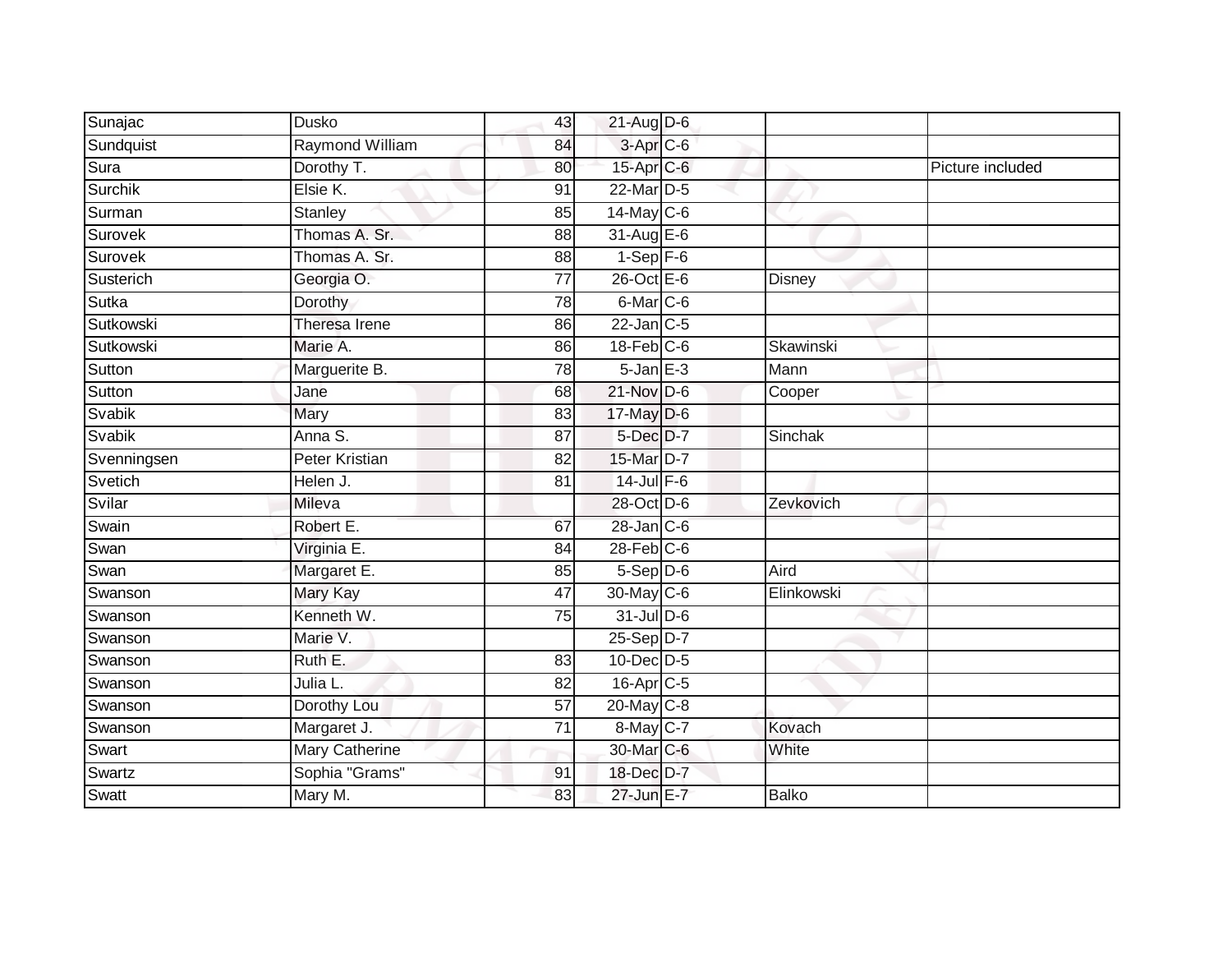| Swedberg       | LaVonne W.            |                 | 81 Decebmer<br>27     | $D-6$ |              |                      |
|----------------|-----------------------|-----------------|-----------------------|-------|--------------|----------------------|
| Sweeney        | Mildred E.            | 88              | 11-May C-7            |       | <b>Bolin</b> |                      |
| Sweeney        | Suzanne V.            | 84              | $12$ -Feb $C-6$       |       |              |                      |
| Sweeney        | Michael W.            | 42              | $14$ -Feb $C-4$       |       |              |                      |
| Sweeny         | David "Don"           | 73              | $7-Apr$ E-5           |       |              |                      |
| Sweeny         | William A.            | 70              | $3$ -Dec $D-5$        |       |              |                      |
| Sweeny         | Annamae               |                 | $7$ -Jan $C$ -5       |       | Yothment     |                      |
| Sweet          | Gertrude B.           | 85              | 20-Mar C-7            |       |              |                      |
| Swendsen       | William J. "Bill"     | 68              | 25-Apr <sub>C-5</sub> |       |              |                      |
| Swenson        | Paul Thorsten         | 70              | 23-Jun F-5            |       |              |                      |
| Swett          | $\overline{C}$ . Ruth | 88              | $14$ -Jun $E-6$       |       |              |                      |
| <b>Swick</b>   | Joan                  | 70              | $2$ -Jun $E$ -6       |       | Tomich       | Full name Joan Swick |
| Swift          | Bruce G. Sr.          | 65              | $2-Sep$ $D-5$         |       |              |                      |
| Swift          | Perry Franklin        | 59              | 18-Dec D-7            |       |              |                      |
| Swinson        | Chester P.            | $\overline{81}$ | 6-Jun C-6             |       |              |                      |
| Swircz         | Joseph                |                 | $12$ -Apr $D$ -6      |       |              | Flag included        |
| <b>Swistek</b> | Irene                 | 83              | $27$ -Nov D-6         |       |              |                      |
| Switalski      | Carl Joesph           | 52              | 23-Dec D-6            |       |              |                      |
| Syler          | Wm. Guy               | 56              | 8-Dec F-6             |       |              |                      |
| Synder         | Elsie L.              | 76              | 26-Dec D-5            |       |              |                      |
| Synder         | Mary                  | 89              | 24-Nov F-5            |       |              |                      |
| Synko          | <b>Nicholas</b>       | 84              | $1-Sep$ F-6           |       |              |                      |
| Sypulski       | Chester B. "Jim"      | 83              | $13$ -Feb $C-7$       |       |              | Flag included        |
| Syrek          | Lillian J.            | 73              | 19-Oct E-5            |       |              |                      |
| Syrek          | Margaret              | $\overline{87}$ | $13-Sep D-6$          |       |              |                      |
| <b>Szakacs</b> | Barbara L.            | 73              | $27$ -Jul $E-6$       |       |              |                      |
| Szarmach       | Bernice D.            | 102             | 14-Mar C-6            |       | Walejko      |                      |
| Szeplakay      | Emily                 | 19              | 30-Jan C-6            |       |              |                      |
| Szewczyk       | <b>Bruno</b>          | 82              | 6-Sep D-6             |       |              |                      |
| Szikora        | Patricia D.           | 57              | $25$ -Jan $C$ -6      |       |              |                      |
| <b>Szkutt</b>  | Paul                  | 79              | $7 - Jun$ $D-6$       |       |              | Flag included        |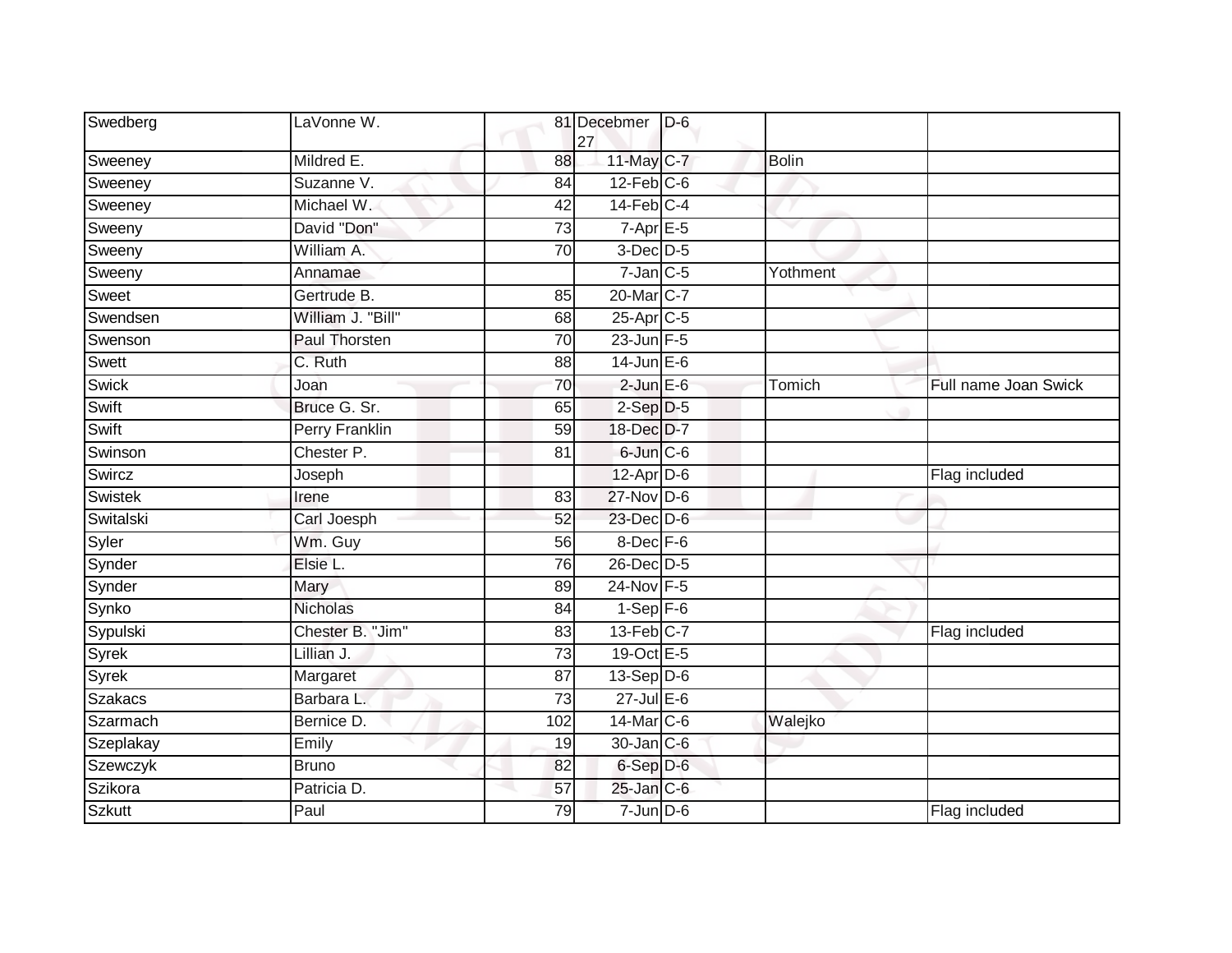| Szmagaj            | Pearl                    | 88              | $2$ -May C-6          |              |                                 |
|--------------------|--------------------------|-----------------|-----------------------|--------------|---------------------------------|
| Szostek            | Randall George           | 49              | 19-Dec D-7            |              | Picture included                |
| Szot               | Pauline                  | 94              | $1-AugE-6$            | Harrison     | Full name Pauline Ashby<br>Szot |
| Szpakowski         | Joey R.                  | 45              | $27$ -Feb $C-7$       |              |                                 |
| <b>Szuflita</b>    | Anthony J.               | 58              | $21-Sep$ F-2          | $\checkmark$ |                                 |
| <b>Szumlas</b>     | Rose A.                  | 86              | $1-Aug$ $E-6$         | Spila        |                                 |
| Szymanski          | John J.                  | 80              | $22$ -Apr $C-8$       |              | Flag included                   |
| Szymczak           | Casimir A. "Casey"       | 79              | $5-Apr$ D-8           |              | Flag included                   |
| Taddei             | Alfred J. Jr.            | 70              | 6-Oct F-6             |              |                                 |
| Talarek            | Charlotte "Lottie"       | 75              | $23$ -Jun F-6         | Prokocki     |                                 |
| <b>Talbert</b>     | John R.                  | 78              | $11$ -Jan $D-6$       |              | Flag included                   |
| Taliaferro         | Harold R.                | 84              | $24$ -Jan $C-6$       |              |                                 |
| Tamagni            | Jerry J.                 | 24              | 21-Mar C-6            |              |                                 |
| Tamez              | Fructuoso G. Jr. "Tommy" | 82              | $5$ -Jun $C$ -6       |              | Flag included                   |
| <b>Tanis</b>       | Terrance "Terry"         | 56              | 26-Mar C-6            |              |                                 |
| Tanis <sup>T</sup> | <b>Catherine Marie</b>   | 88              | 24-Apr <sub>C-7</sub> |              |                                 |
| <b>Tanses</b>      | Mildred E.               | 82              | 6-Apr <sub>C-5</sub>  |              |                                 |
| $Ta$ pia           | Maria E.                 | $\overline{7}$  | 11-Dec D-7            |              |                                 |
| Tarka              | Helen L.                 | 81              | $22-Sep$ F-6          | Zaleski      |                                 |
| Tarnowski          | Irene G.                 | $\overline{77}$ | $19$ -Jun $D-6$       |              |                                 |
| Tarrant            | Josephine Mildred        | 84              | $13$ -Dec $D-6$       |              |                                 |
| <b>Tatalovich</b>  | Deborah M.               | 52              | 8-May C-7             | Samocki      |                                 |
| Tatarek-Graegin    | Helen                    |                 | 9-Nov F-2             |              |                                 |
| Tate               | <b>Jacklin Louise</b>    | 67              | $27$ -Jan E-4         | Kiekenapp    |                                 |
| Tauber             | "Jake"                   | 35              | $22-Sep$ F-6          |              |                                 |
| Taus               | Juanita C.               | 76              | 8-May C-6             |              |                                 |
| Tavernier          | Fern P.                  | 87              | $13 - Jun$ $F-1$      |              |                                 |
| Taylor             | Leola "Aunt Lee"         | 80              | 12-Aug D-6            |              |                                 |
| Taylor             | Frederic E.              | 74              | 8-Mar D-6             |              |                                 |
| Taylor             | <b>Warren Paul</b>       | 1 year          | 31-Jul D-6            |              |                                 |
| Taylor             | Ione L.                  |                 | $14$ -May C-6         | Fee          |                                 |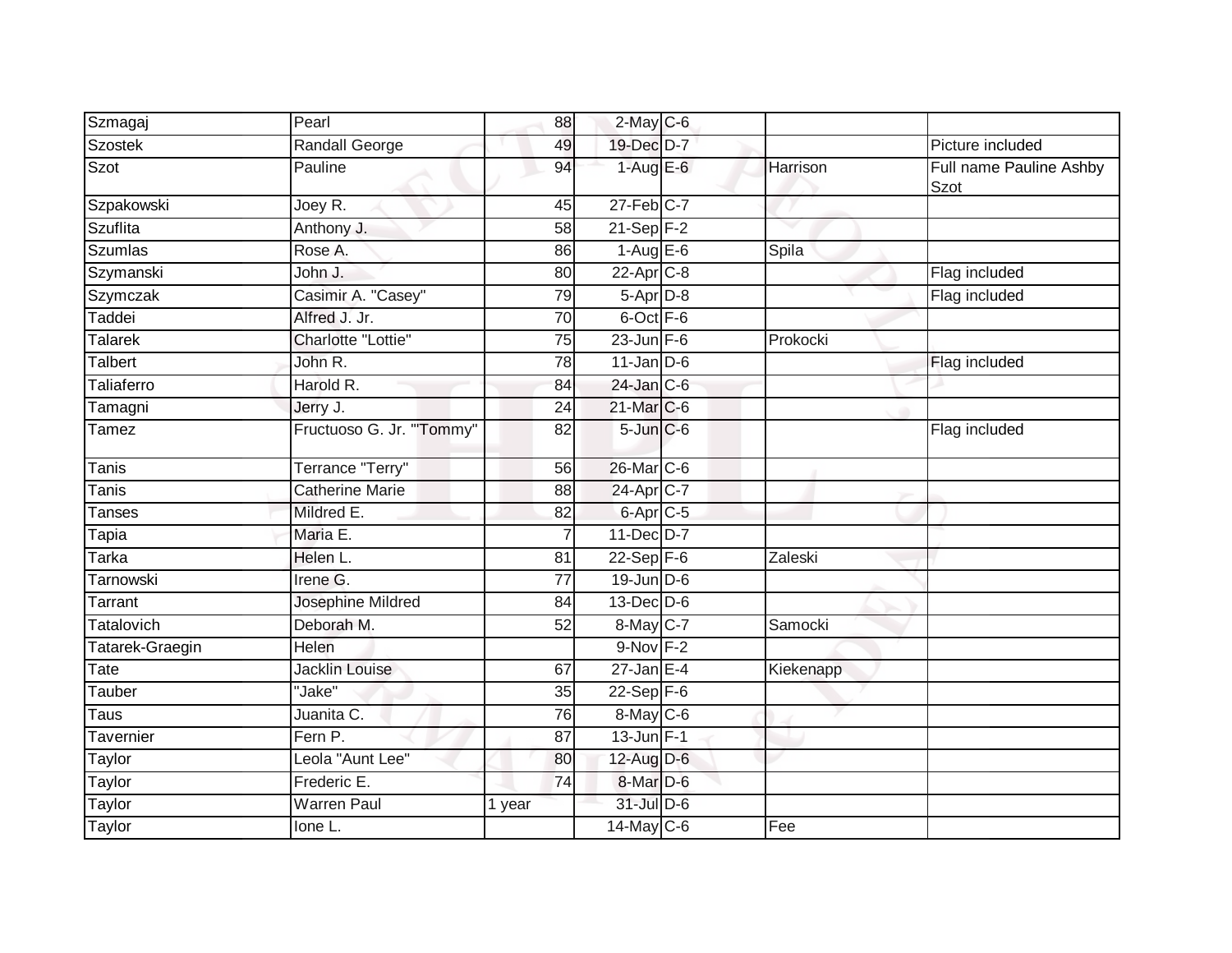| Taylor           | Lorraine L.            | 53              | 19-Feb C-6                         |       |           |                                        |
|------------------|------------------------|-----------------|------------------------------------|-------|-----------|----------------------------------------|
| Taylor           | Lillian Ruth           | 79              | 5-Jun D-6                          |       |           |                                        |
| Taylor           | <b>Brenda Kay</b>      | 50              | $2$ -Aug E-6                       |       | Hadenfelt | Full name Brenda Kay<br>Frangis Taylor |
| Taylor           | Danny D.               | 35              | $15$ -Feb $D-6$                    |       |           |                                        |
| Taylor           | Denzel H.              | 83              | $27 - \text{Sep}$ $\overline{D-6}$ |       |           |                                        |
| Taylor           | Cathlyne R.            | $\overline{77}$ | $4-Aug$ F-6                        |       | Woods     | Flag included                          |
| Taylor           | Elizabeth "Bette"      | 71              | $14$ -Jan $ C-7 $                  |       |           |                                        |
| Taylor           | Henry E. "Dobbs"       | $\overline{58}$ | $22$ -Mar $D-5$                    |       |           | Flag included                          |
| Taylor           | Robert L.              | 66              | $27 - Jan$ E-4                     |       |           |                                        |
| Taylor           | Robert G.              | 81              | $15-Sep$ F-7                       |       |           |                                        |
| Taylor           | Donald R.              | 84              | $27$ -May C-8                      |       |           |                                        |
| Taylor           | <b>Kathryn Marie</b>   | 74              | 16-Nov F-2                         |       |           |                                        |
| <b>Tays</b>      | <b>Paul Eddward</b>    | $\overline{31}$ | $24$ -Jul $D-6$                    |       |           |                                        |
| Tchepelwitch     | Suzanne                | 93              | 22-Jul D-5                         |       | Haismann  |                                        |
| <b>Tebik</b>     | Stanley J.             | 85              | 13-Jan E-5                         |       |           | Flag included                          |
| Teichler         | Warren L.              | 84              | 22-Mar D-5                         |       |           | Flag included                          |
| <b>Tellez</b>    | Juanita                | 76              | 26-Mar C-5                         |       | Garza     | Full name Juanita Nieto-<br>Tellez.    |
| Telligman        | <b>Roderick David</b>  | 75              | $17$ -Jan $C$ -6                   |       |           |                                        |
| Temple           | Thelma A.              | 95              | 25-Aug F-6                         |       |           |                                        |
| Tenkely          | <b>Bertha Margaret</b> | $\overline{73}$ | 28-Oct D-6                         |       | Annen     |                                        |
| Tereba           | Richard W.             | 90              | 10-Aug $E-6$                       |       |           |                                        |
| Terpstra         | Hermine J.             | 90              | $3-Apr$ C-5                        |       |           |                                        |
| Terry            | Eunice D.              | 86              | $1-May$ $C-5$                      |       |           | Full name Eunice D. Terry<br>Barrett   |
| <b>Terus</b>     | Marsha Kay             | 58              | $13$ -Feb $C-7$                    |       |           |                                        |
| <b>Terwainis</b> | Tony                   | 90              | 17-Jul D-6                         |       |           | Flag included                          |
| Tesconi          | Dominic J.             |                 | 23-Oct D-6                         |       |           |                                        |
| <b>Tessler</b>   | Helen A.               |                 | 84 Januray 7                       | $C-5$ | Sabinski  |                                        |
| Teutemachar      | Joan D.                | 76              | 29-Apr C-6                         |       | Lottes    |                                        |
| <b>Tews</b>      | Margaret A.            | 59              | 14-Sep F-1                         |       | Smutny    |                                        |
| Thach            | Sang                   | $\overline{54}$ | $24$ -Jun $D-6$                    |       |           |                                        |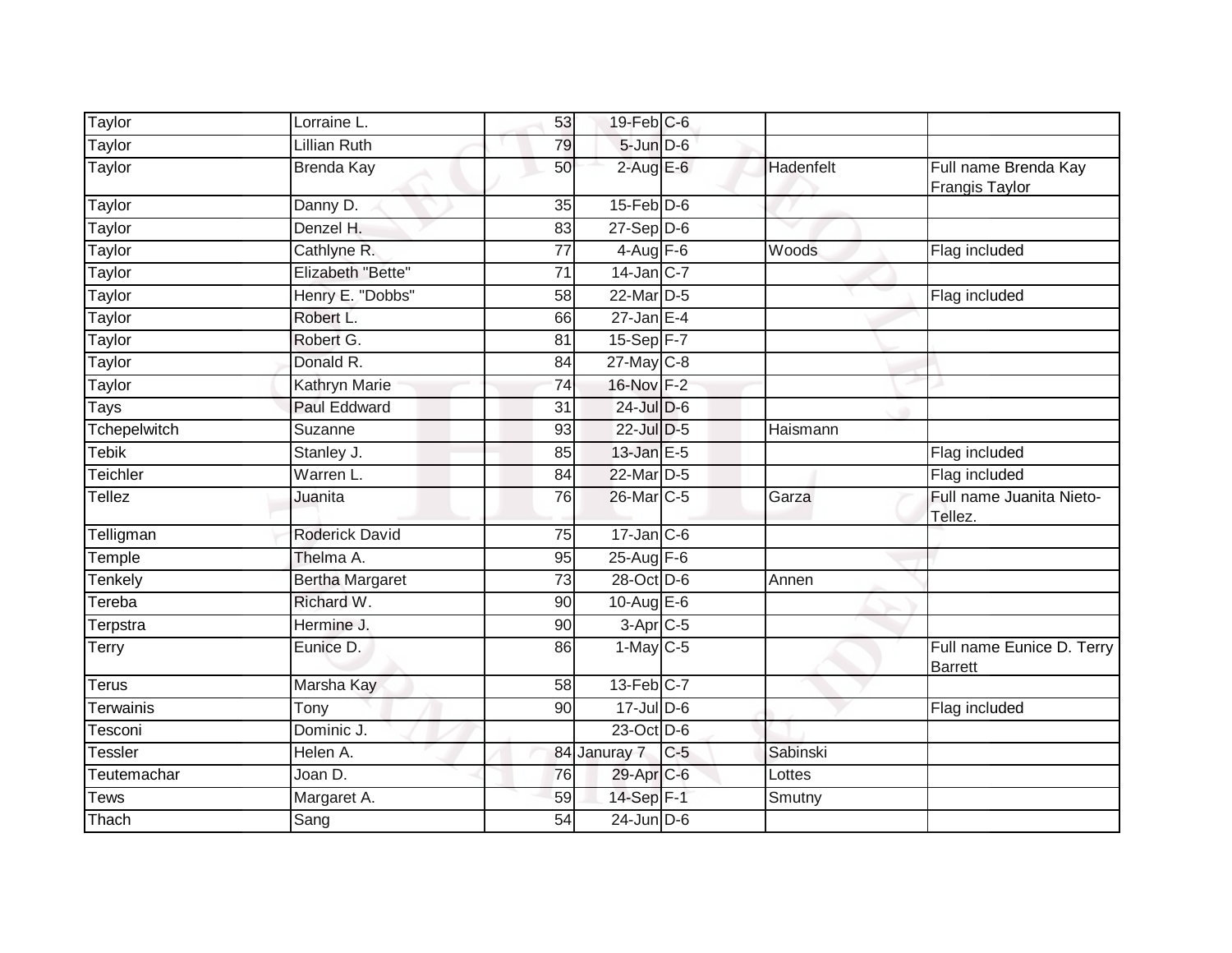| Theil        | Patricia L.             | 58              | 12-Jun C-7           | Nondorf      |                                               |
|--------------|-------------------------|-----------------|----------------------|--------------|-----------------------------------------------|
| <b>Theis</b> | Ruth V.                 | 93              | $9$ -May $C$ -6      |              |                                               |
| Theodore     | Dan Jr.                 | 78              | 7-Jan C-4            |              |                                               |
| Thiel        | John W. "Jack"          | 64              | $14$ -Apr $E-4$      |              |                                               |
| Thiele       | John Henry Jr.          | 48              | 3-Oct D-7            |              |                                               |
| Thielman     | lona I.                 | 96              | 8-Apr <sub>C-7</sub> |              |                                               |
| Thill        | <b>Hope</b>             | 90              | $26$ -Oct $E - 6$    |              |                                               |
| Thill        | Ronald J.               | 66              | $20-$ Sep $E-6$      |              | Flag included                                 |
| Thomas       | <b>Betty Lou</b>        | 71              | $17$ -Dec $D-5$      |              |                                               |
| Thomas       | <b>Keith Walter</b>     | $\overline{37}$ | 11-Mar C-6           |              |                                               |
| Thomas       | Ernest R.               | 73              | 8-Dec F-6            |              | Flag included                                 |
| Thomas       | <b>William Theodore</b> | 49              | $21$ -Jun $E - 5$    |              |                                               |
| Thomas       | Harry Sr.               | 64              | 17-Apr C-7           |              |                                               |
| Thomas       | George Jr.              | 59              | $1-Dec$ F-6          |              |                                               |
| Thomas       | Charice E. "Toots"      | 88              | 19-Oct E-6           |              |                                               |
| Thomas       | Joyce Wanda             | 62              | 26-Jul E-5           |              |                                               |
| Thomas       | George "Uncle Robert"   | 100             | 11-Dec D-7           |              |                                               |
| Thomas       | George Jr.              | 59              | $1-Dec$ F-6          |              |                                               |
| Thomas       | Jasmine                 | 31/2<br>months  | 30-Jun E-6           |              |                                               |
| Thompson     | Evelyn L.               | 85              | 23-Oct D-6           | Kratt        | Full name Evelyn L.<br><b>Thompson Bolles</b> |
| Thompson     | Clara Arnold            |                 | $9-Sep$ D-7          |              |                                               |
| Thompson     | Jennie L.               | 15              | 11-May $C-7$         |              |                                               |
| Thompson     | Robert W.               | $\overline{77}$ | 16-Mar C-6           |              |                                               |
| Thompson     | Jimmie H.               | 71              | $11-Apr$ $C-6$       |              | Flag included                                 |
| Thompson     | Scott Jr. "Scottie"     | 70              | $12$ -May $E-8$      |              |                                               |
| Thompson     | LaBonne Mamie           | 81              | $4$ -Mar $C$ -6      |              |                                               |
| Thompson     | Wayne D.                | 73              | $27$ -Feb $C-7$      |              |                                               |
| Thompson     | Mae Donna               | 84              | $2-AugE-6$           |              |                                               |
| Thompson     | Darlene L.              | 51              | 21-Dec E-6           |              |                                               |
| Thompson     | Loretta M.              | 63              | 24-Nov F-6           | Cieszkiewicz |                                               |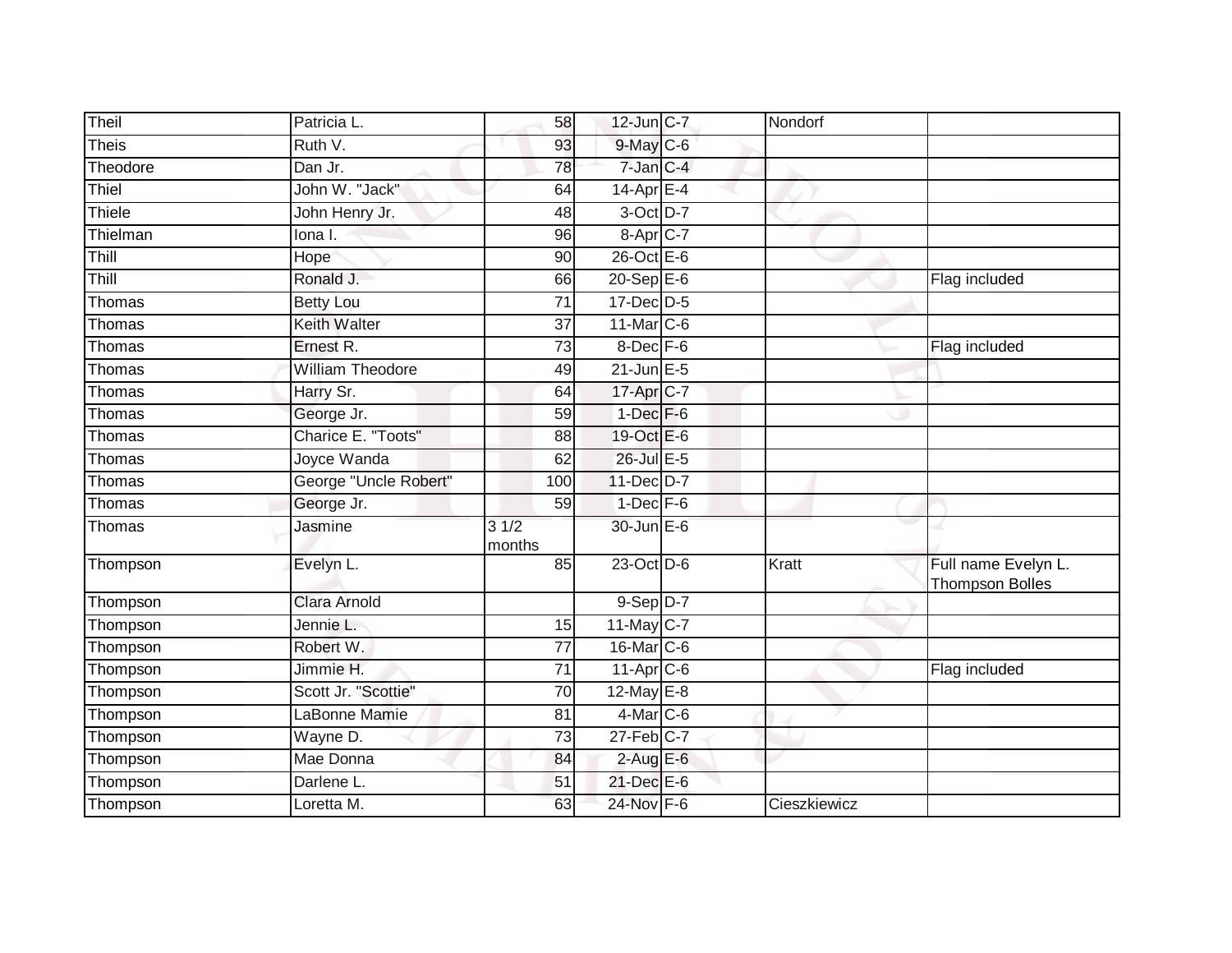| Thompson       | Bill Jr.                      | 70              | 24-Nov F-6       |               | Masonic symbol and<br>Picture included |
|----------------|-------------------------------|-----------------|------------------|---------------|----------------------------------------|
| Thomson        | Madeleine A.                  | 77              | $5$ -Jun $C$ -6  | Ratajack      |                                        |
| Thoreson       | <b>Margaret Marie</b>         | 76              | $30 - Sep$ $D-6$ |               |                                        |
| Thoreson       | Margaret                      | 75              | $1-Oct$ $D-5$    |               |                                        |
| Thorley        | Joyce A.                      |                 | $22$ -Aug E-6    |               |                                        |
| Thorp          | Harold R.                     | 85              | 26-Sep E-6       |               |                                        |
| Thorton        | Beulah G.                     | 97              | $9$ -Jun $E$ -6  |               |                                        |
| Thorton        | Beulah G.                     | 97              | $14$ -Jul $F-6$  |               |                                        |
| Thorton        | <b>Edith "Edie"</b>           | 88              | $15$ -Apr $C$ -6 | Smith         |                                        |
| Thurner        | Frances                       | 78              | $24$ -Dec $D-4$  |               |                                        |
| Tibbles        | <b>George William Charles</b> | 94              | $26$ -Jan $C$ -6 |               |                                        |
| Tichy          | Louis F.                      | 91              | 21-May C-5       |               |                                        |
| Tidwell        | Faith L.                      | 75              | 25-May C-6       | Grabill       |                                        |
| Tidwell        | Joyce Ellen Elsie             | 56              | 20-Jan E-7       |               |                                        |
| Tiemann        | Donna Mae                     | $\overline{73}$ | 26-Jan C-6       |               |                                        |
| Tierney        | <b>Pearl Frances</b>          | 70              | $22$ -Apr $C-8$  |               | Picture included                       |
| <b>Tifford</b> | Mary E.                       | 68              | 19-Apr D-7       |               |                                        |
| Tijan          | James P.                      | 24              | 16-Oct D-7       |               |                                        |
| Tilford        | Monroe Warren                 | 76              | $8$ -Mar $D$ -6  |               |                                        |
| Tilford        | Mary E.                       | 68              | 20-Apr C-6       |               |                                        |
| Tillema        | Lois B.                       | 75              | $14$ -Feb $C-4$  | Hoekstra      |                                        |
| <b>Tiller</b>  | Gloria R.                     | 67              | $28$ -Jan $C$ -6 | Aloia         |                                        |
| Tilstra        | Robert J.                     | 75              | 15-May C-6       |               |                                        |
| Tilstra        | <b>Nellie</b>                 | 83              | $7$ -Jan $C$ -5  | Ooms          |                                        |
| <b>Timko</b>   | Stephen J. "Steve"            | 66              | $17-Sep D-5$     |               | Flag included                          |
| Timm           | Delores M.                    | 79              | $9$ -May $C-7$   |               |                                        |
| Timmerman      | Sonia Rae                     | 59              | 18-Oct E-6       |               |                                        |
| Tinberg        | Kathryn M.                    | 53              | 28-Mar C-6       | <b>Drazba</b> |                                        |
| Tinglof        | Carolyn Sautter               | 44              | $4$ -Oct D-6     |               |                                        |
| Tkach          | Mike Jr.                      | 85              | 9-Feb D-6        |               |                                        |
| Tobey          | Ida E.                        | 97              | 16-Oct D-7       |               |                                        |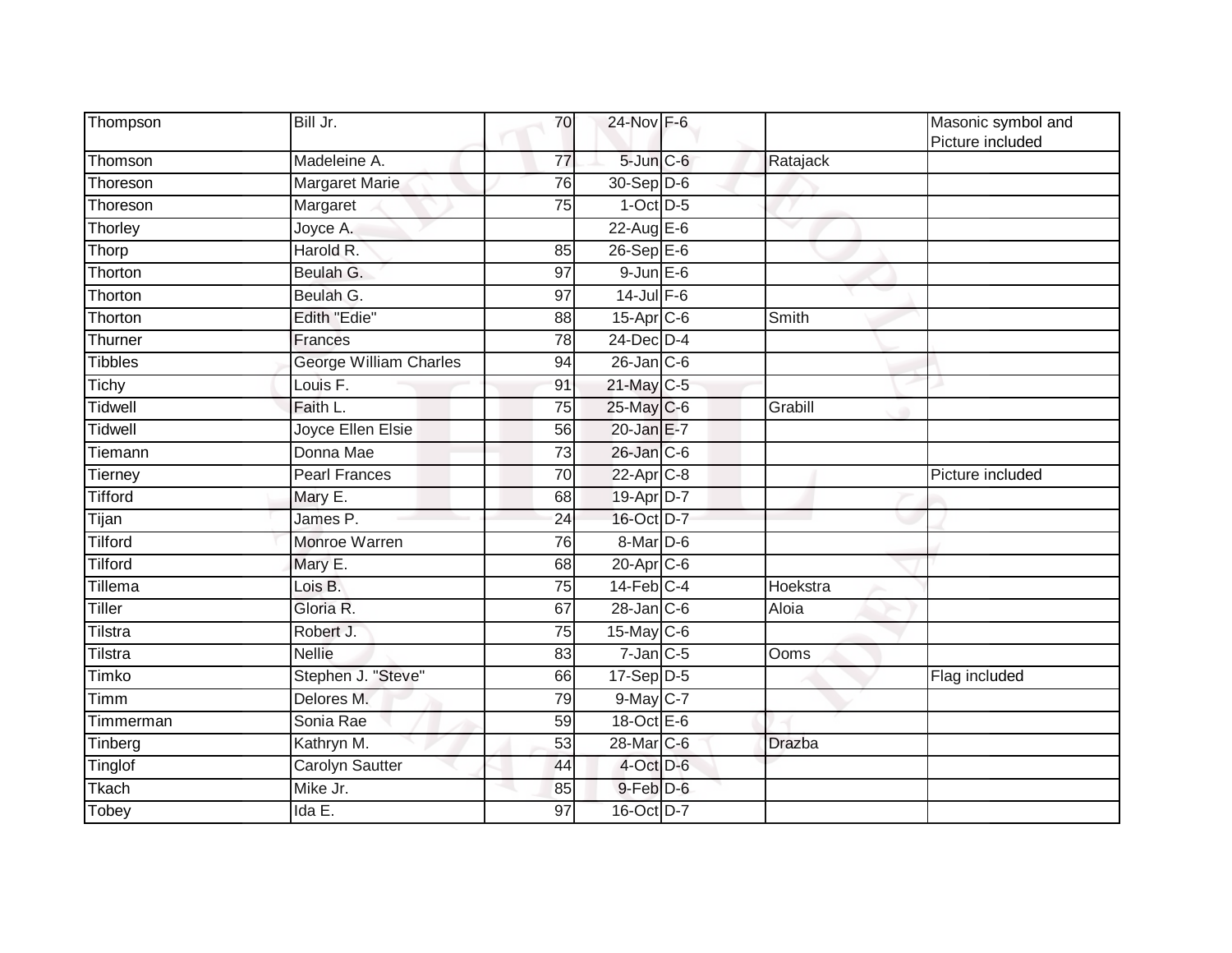| <b>Tobias</b>       | John M. "Toby" PooPoo" | 78              | 11-Jul E-7            |                 | Flag included                                 |
|---------------------|------------------------|-----------------|-----------------------|-----------------|-----------------------------------------------|
| Tobolski            | Clara                  | 85              | $9$ -Jun $E$ -6       | Wrobloewski     |                                               |
| Todd                | Harry L.               | 89              | $11$ -Jul E-7         |                 |                                               |
| Toepel              | Margaret "Peg"         | 85              | 31-May E-1            | Rankin          |                                               |
| Tokarz              | Dorothy J.             | 79              | 19-Aug D-4            | Zondor          | Full name Dorothy J.<br><b>Brenner Tokarz</b> |
| Tokash              | Robert A.              | 69              | $21$ -Dec $E-6$       |                 |                                               |
| Tomczak             | Johanna A.             | 74              | 16-Apr <sub>C-5</sub> | <b>Towarzis</b> |                                               |
| <b>Tomczak</b>      | Carl                   | 73              | $5 - Jan$ $E - 3$     |                 |                                               |
| Tomczak             | Leonard                | 78              | 30-Jun E-6            |                 | Flag included                                 |
| Tomczak             | Florian J. "Popeye"    | 84              | $28-Sep$ F-6          |                 |                                               |
| Tomera              | Elsie V.               | 71              | 28-Nov D-7            |                 |                                               |
| Toneff              | George S.              | 65              | 13-Apr C-7            |                 |                                               |
| Tonkovich           | John                   | 82              | $4$ -Mar $C$ -6       |                 | Flag included                                 |
| Tooney              | John F.                | 90              | $5 - Jun$ $C - 6$     |                 | Flag included                                 |
| Tornia              | <b>Betty</b>           | 82              | 8-Nov D-6             |                 |                                               |
| Torok               | William A.             | 89              | $17-Sep$ D-5          |                 |                                               |
| Torres              | Luciano                | 69              | 6-Apr C-6             |                 | Flag included                                 |
| Torres              | <b>Rudy Joe Marcus</b> | 17              | 22-Jul D-5            |                 |                                               |
| <b>Torres</b>       | Miguel A.              | $\overline{53}$ | 27-Mar C-7            |                 | Flag and Picture included                     |
| <b>Torres</b>       | Evelyn                 | 44              | $3$ -Jul $D$ -6       |                 |                                               |
| <b>Torres-Colon</b> | Pedro                  | 73              | $16$ -Jun $F-5$       |                 |                                               |
| Toth                | John J.                | 76              | $3$ -Jan $C$ -6       |                 |                                               |
| Toth                | Joyce                  | 60              | 18-Jan C-6            |                 |                                               |
| Toth                | Maxine W.              | 83              | $10$ -Jun $C - 5$     |                 |                                               |
| Towarnicki          | Priscilla T.           | 73              | $17$ -Jun $D-5$       |                 |                                               |
| Townsel             | Dora Mae               | 53              | $15-Nov$ D-8          |                 |                                               |
| Townsley            | James Orville          | 88              | 8-May C-7             |                 |                                               |
| <b>Tracy</b>        | Elma L.                | 92              | 13-Dec D-7            |                 |                                               |
| Traficante          | Angelo                 | 64              | 10-Dec D-5            |                 |                                               |
| Traficanti          | Phillip W.             | 44              | 15-Apr C-6            |                 |                                               |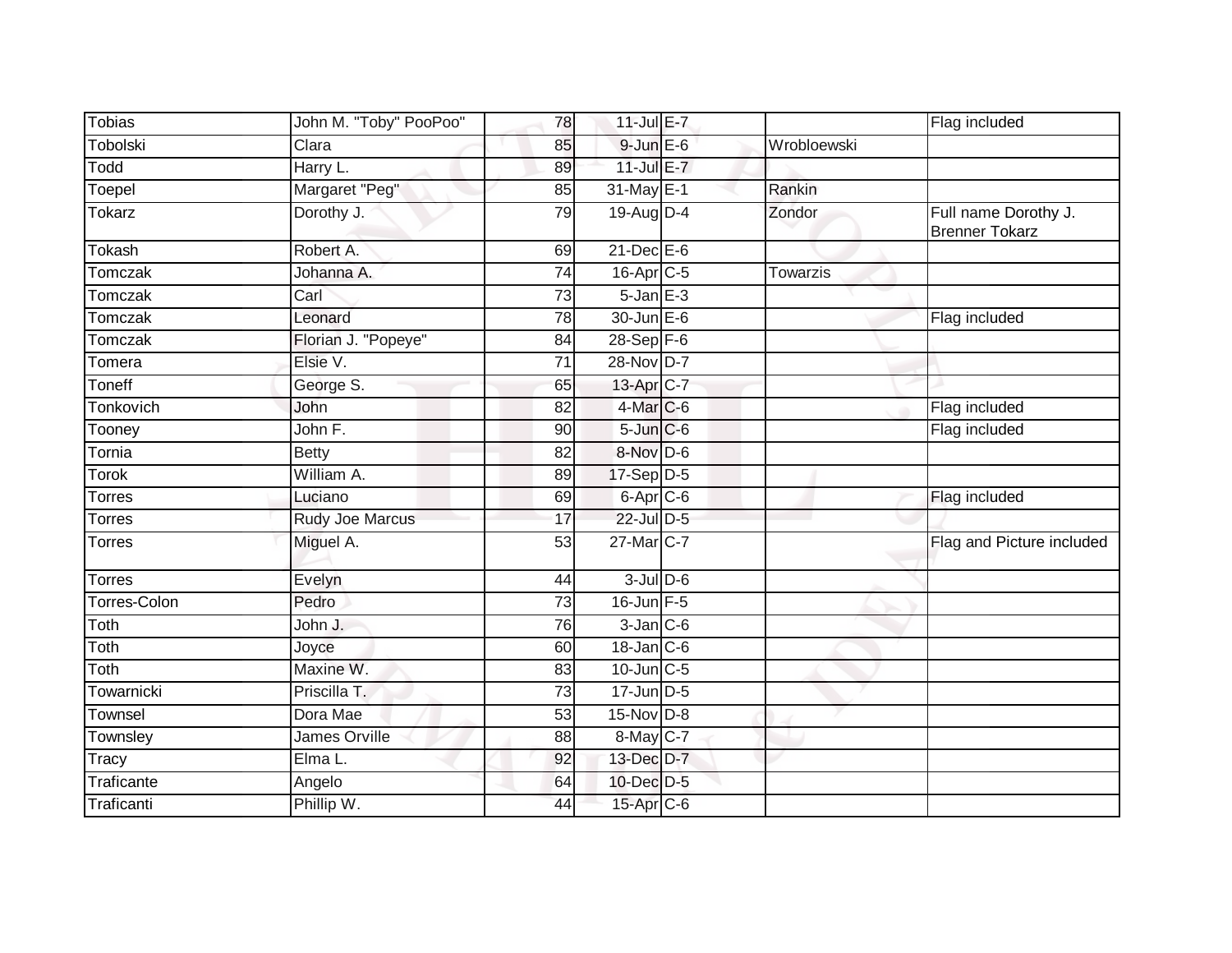| Trajkovski      | Slavica "Sylvia"         |                 | 48 Novemeber D-7<br>28      |                |                  |
|-----------------|--------------------------|-----------------|-----------------------------|----------------|------------------|
| Trajkovski      | Filip                    | 65              | $21$ -Aug D-6               |                |                  |
| Trapane         | Anthony P.               | $\overline{52}$ | $17$ -Feb $E-5$             |                |                  |
| <b>Travis</b>   | Louise                   |                 | $21$ -Jun $E - 5$           |                |                  |
| Trembczynski    | Lillian M.               | 73              | $5 - Jan$ $E-3$             | Czerniak       |                  |
| Trembicki       | Joseph Adam              | 82              | 8-Nov D-6                   |                |                  |
| Trembicki       | Vicky Lynn               | 29              | $2-Feb$ $C-6$               |                |                  |
| Trevisol        | Helen M.                 | $\overline{87}$ | 8-May C-7                   |                |                  |
| Triana          | <b>Gilbert "Pee Wee"</b> | 76              | $10$ -Jun $C - 5$           |                |                  |
| Triantafillo    | Phillip S.               | 49              | $24-Sep$ D-5                |                |                  |
| Triggs          | Queenie L.               | 80              | 25-Apr C-6                  |                |                  |
| Trimmer         | James R.                 | 65              | 4-Nov D-6                   |                |                  |
| Trimmer         | Cleon W.                 | 90              | 16-Jan C-5                  |                | Flag included    |
| Trinkle         | Irene R.                 | 78              | 18-Mar C-7                  |                |                  |
| <b>Trinks</b>   | Jessie P.                | 65              | 30-Nov F-2                  |                |                  |
| <b>Trinks</b>   | Jessie P.                | 65              | $2$ -Dec $D-7$              |                |                  |
| <b>Tripp</b>    | Delbert L.               | 76              | $9$ -Mar $C$ -6             |                |                  |
| <b>Trivette</b> | Bernard "Bernie"         | 55              | $5-Apr$ $D-8$               |                |                  |
| Trocha          | Chester J.               | $\overline{77}$ | $11$ -Jan $\overline{D}$ -6 |                | Flag included    |
| Troilo          | Eugene J.                | 70              | $22-Apr$ <sub>C-8</sub>     |                |                  |
| Trojan          | William H. Sr. "Bill"    | 73              | 30-Nov F-2                  |                |                  |
| Troksa          | George J.                | 86              | $1$ -Jul $D-7$              |                |                  |
| <b>Troksa</b>   | Michael J.               | 83              | 30-Oct D-6                  |                | Flag included    |
| Troncozo        | Vincent                  | 69              | 13-Mar C-7                  |                | Flag included    |
| Trowbridge      | Alice "Kitty"            | 76              | 11-Dec D-7                  | Mooney         |                  |
| Trowbridge      | <b>John Edward</b>       | 23              | 25-Oct D-8                  |                | Picture included |
| Trulley         | Lois M.                  | 85              | $2$ -Jul $D-4$              | Funk           |                  |
| Trump           | James C. Sr              | $\overline{72}$ | 24-Oct E-6                  |                |                  |
| Tryka           | Edmumd J.                | 78              | $2$ -Jun $E$ -6             |                | Flag included    |
| Trzcinski       | Joan                     | 80              | 18-Feb C-6                  | <b>Brzoski</b> |                  |
| <b>Trzeciak</b> | Caroline                 | 96              | $25$ -Jan $ C-6 $           |                |                  |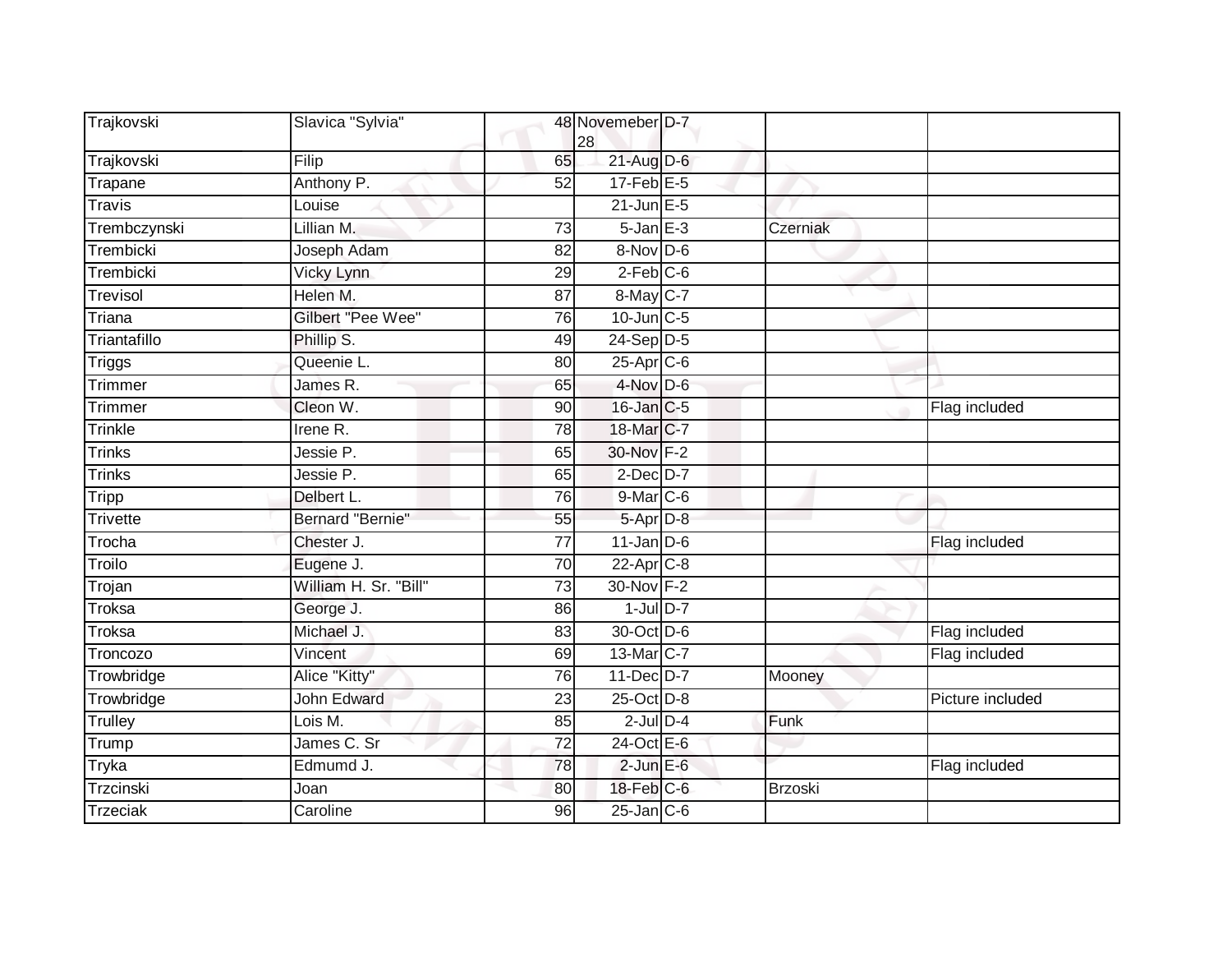| Trzoski             | <b>Boleslaw "Bill"</b> | 81              | 23-May C-7                |                   | Flag included             |
|---------------------|------------------------|-----------------|---------------------------|-------------------|---------------------------|
| Tsangaris           | Kally                  | 71              | 24-Jul D-6                |                   |                           |
| <b>Tsiakopoulos</b> | Georgia E.             | 93              | 9-Feb D-6                 |                   |                           |
| <b>Tsikouris</b>    | Elaine                 | 79              | 25-Mar <sub>IC-7</sub>    | <b>Kouskoutis</b> |                           |
| Tucker              | <b>Allen</b>           | 88              | $7-Sep$ F-1               |                   |                           |
| <b>Tucker</b>       | Ann D.                 |                 | 7-Oct D-6                 |                   |                           |
| Tucker              | Daniel J.              | 41              | $18$ -Jul E-7             |                   |                           |
| <b>Tucker</b>       | Dallas Ione            | 91              | 22-Oct D-4                |                   |                           |
| <b>Tuftedal</b>     | Raymond M.             | 53              | 12-Nov D-4                |                   |                           |
| <b>Tunacik</b>      | John P.                | 83              | $1-Mar$ C-2               |                   |                           |
| Turnage             | Ernest                 | 58              | $21$ -Jan $C-8$           |                   |                           |
| Turnbeaugh          | Dale H.                | 69              | 11-Aug $F-6$              |                   |                           |
| Turner              | James                  | 57              | $17 - Jan$ <sub>C-6</sub> |                   |                           |
| Turner              | Fred B.                | 97              | 9-May C-7                 |                   |                           |
| Turner              | Gavin Robert           | 49              | 30-Apr C-6                |                   |                           |
| Turner              | Mildred                | 95              | $13$ -Jul $F-3$           | Scott             |                           |
| Turner              | Floyd J.               | 61              | $10$ -Jan $C$ -6          |                   |                           |
| Turpa               | George J.              | 85              | $27$ -Nov D-6             |                   | Flag included             |
| Tuskan              | Rose M.                | 79              | 6-Dec D-6                 |                   |                           |
| Twardosz            | Walter M.              | 84              | $8-AugE-6$                |                   | Flag included             |
| Twomey              | J.J. "Jerry"           | 86              | $1-May$ <sub>C-6</sub>    |                   | Flag and Picture included |
| Tyderek             | Pearl C.               | 82              | 20-Aug D-6                |                   |                           |
| <b>Tyler</b>        | Betty J.               | 83              | 16-May C-6                |                   |                           |
| Tyler               | Bernice                | 91              | 16-Oct D-7                |                   |                           |
| Tyll                | Margie Ann             | 88              | 13-Nov D-5                |                   |                           |
| Tyrrell             | Katie H.               | $\overline{72}$ | 29-Mar D-5                | Heffernan         | Picture included          |
| Tyson               | Diana D.               |                 | 8-May C-7                 | Pavichevich       |                           |
| <b>Ubik</b>         | Edward P.              | 83              | $15$ -May C-6             |                   |                           |
| <b>Uebler</b>       | Mary L. "Lou"          | 78              | 21-Oct D-6                | Feldmeier         |                           |
| Uhlman              | Joan                   | 66              | 5-Feb C-5                 | Joly              |                           |
| <b>Ulaskas</b>      | Marie                  | 98              | $5$ -Jun $C$ -6           | <b>Pitstick</b>   |                           |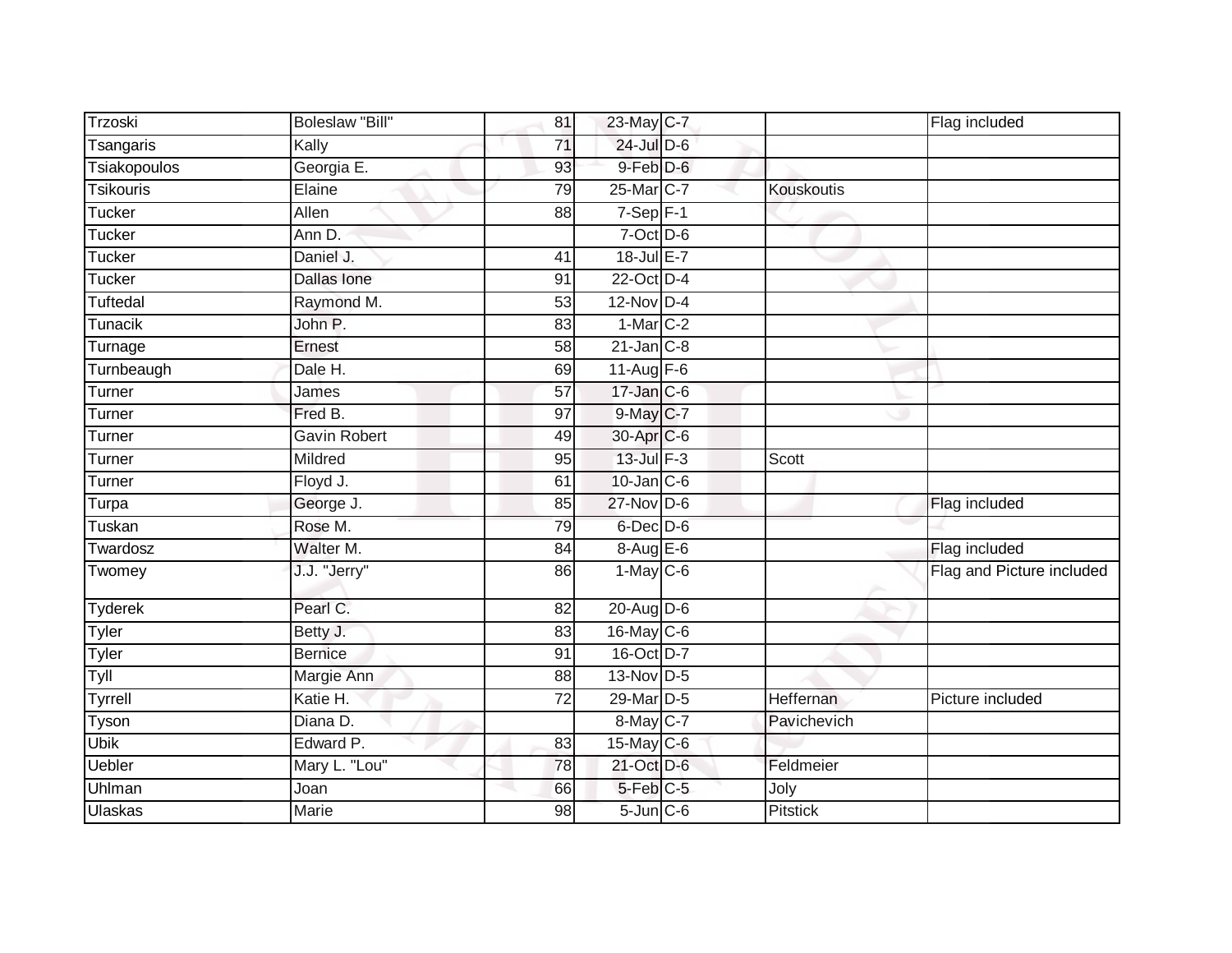| <b>Ulfheil</b>   | John R.                | 39              | $12$ -Nov $D-4$   |               |                |
|------------------|------------------------|-----------------|-------------------|---------------|----------------|
| <b>Ullum</b>     | <b>Howard Calvin</b>   | 86              | 30-Aug E-7        |               |                |
| Unate            | Antonia V.             | $\overline{71}$ | 22-Jan C-5        | Vara          |                |
| Upchurch         | Winston (Bruce)        | 59              | $23$ -Jan C-6     |               |                |
| Upshaw           | Branon T. "Puncho:     | $\overline{41}$ | $6$ -Feb $C$ -6   |               |                |
| Urban            | Richard                | 81              | 12-Dec D-7        |               |                |
| Urban            | Marie G.               | 95              | $21$ -Dec $E-6$   |               |                |
| Urbanik          | <b>Stanley</b>         | 94              | $21$ -Jan $C-8$   |               |                |
| Urbanski         | Joseph A.              | 84              | $9 - Apr$ $C - 6$ |               |                |
| Ure              | Kenneth Sidney "Kenny" | 84              | 28-Aug D-6        |               |                |
| Urycki           | Violet                 | 81              | $22-Sep$ F-6      |               |                |
| <b>Uskert</b>    | Mary                   | 76              | $10$ -Dec $D-5$   | <b>Koveck</b> |                |
| <b>Utterback</b> | Margaret L.            | 90              | $20$ -Apr $C$ -6  |               |                |
| <b>Uttley</b>    | Evelyn B.              | 99              | 17-Apr C-7        |               |                |
| Vadas            | <b>Steve Anthony</b>   | 80              | 30-Sep D-6        |               | Flag included  |
| Vadas            | <b>Steve Anthony</b>   |                 | 5-Oct F-2         |               | Flag included  |
| Vahey            | Jean                   | 76              | 24-Aug E-6        | Mudro         |                |
| Vahst            | Fred W. Sr.            |                 | $12$ -Apr $D-6$   |               | Cross included |
| Valencik         | Mary L.                | 87              | 25-Oct D-8        | Peters        |                |
| Valent           | Stephen "Frank"        | 59              | $15-Nov$ D-8      |               |                |
| Valentino        | Florence               | 88              | $21$ -Oct D-6     |               |                |
| Valenzuela       | Kay Lee F.             | Infant          | 20-Dec D-7        |               |                |
| Valiska          | Michael                | 81              | 22-Nov C-7        |               |                |
| Valko            | Ludmilia M.            | 81              | 30-Mar C-6        |               |                |
| Vallance         | Elizabeth              | 89              | 23-Sep D-7        | Kuzma         |                |
| Valles           | Petra C.               | 66              | 27-Mar C-7        |               |                |
| Vallis           | Ehtel M.               | 80              | $21-Sep$ F-2      | Harloe        |                |
| Van Autreve      | Jason G.               | 23              | 26-Aug D-7        |               |                |
| Van Buskirk      | <b>Alice</b>           | 92              | $20$ -Jan E-7     |               |                |
| Van Buskirk      | Robert E.              | 70              | 18-Sep D-7        |               | Flag included  |
| Van Der Bilt     | Ronald R.              | $\overline{53}$ | 17-Dec D-5        |               | Flag included  |
| Van Der Schaaf   | <b>Bert</b>            | 89              | 31-Aug E-6        |               |                |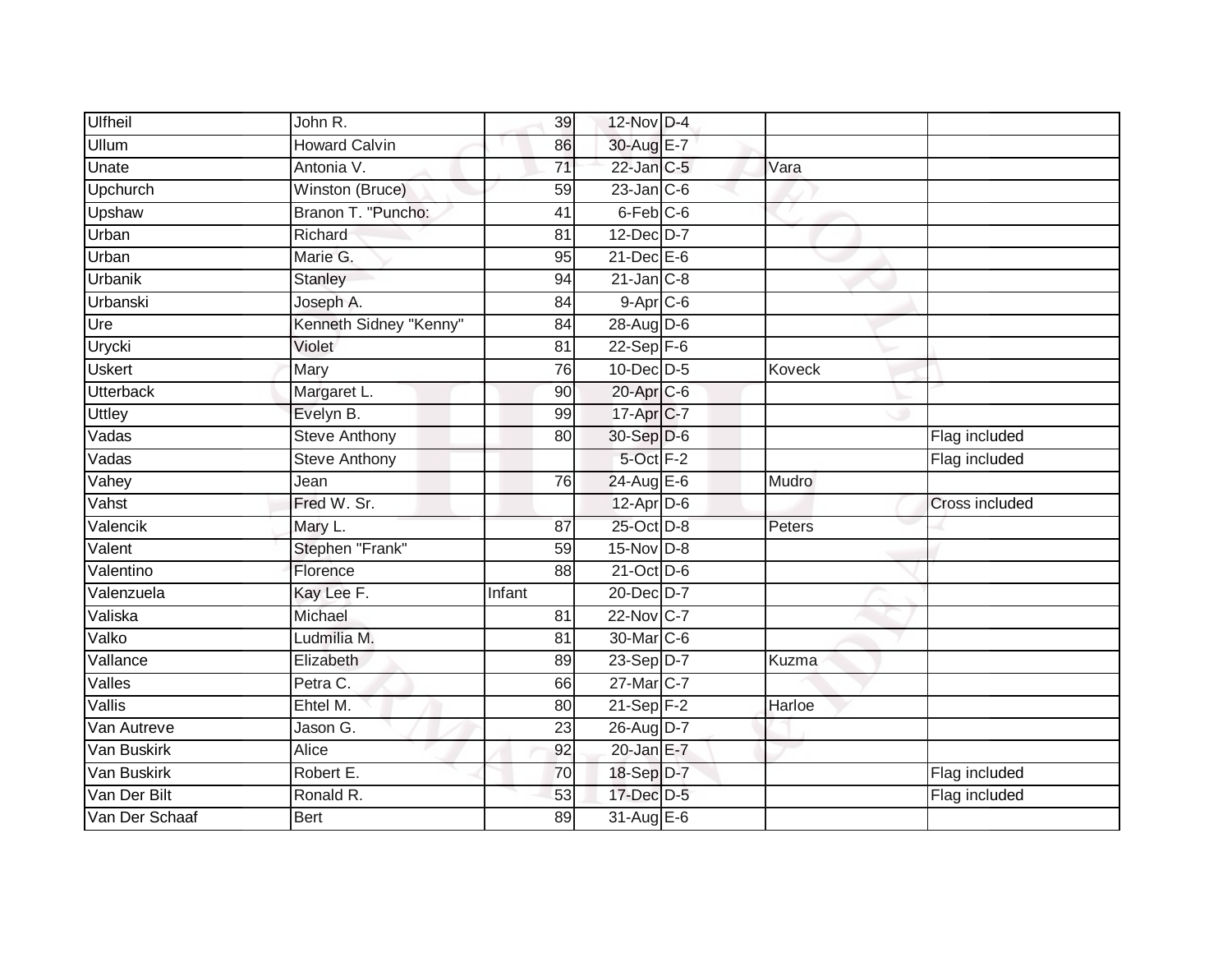| Van Der Wall  | Duurt R. "Pappy"   | 87              | $5$ -Jul $E-4$    |          |               |
|---------------|--------------------|-----------------|-------------------|----------|---------------|
| Van Der Woude | Marguerite         | 89              | 9-Sep D-7         |          |               |
| Van Drunen    | John A.            | 76              | 16-Dec D-7        |          |               |
| Van Drunen    | Harry C.           | 86              | $27-Sep$ $D-6$    |          |               |
| Van Drunen    | <b>Betty</b>       | $\overline{81}$ | $10$ -May $D-8$   | Schaap   |               |
| Van Drunen    | Dick F.            | 67              | 5-May E-7         |          |               |
| Van Duyn      | Cornelius          | 96              | 26-Nov D-5        |          |               |
| Van Eekeren   | Paul               | 64              | $21$ -Oct D-6     |          |               |
| Van Horn      | Reggie (Edwin)     | 61              | $11-Feb$ C-7      |          |               |
| Van Kanegan   | Marilyn D.         | $\overline{71}$ | 17-Apr C-7        |          |               |
| Van Milligan  | Adrianna           | 101             | 15-Oct D-5        |          |               |
| Van Mol       | Joseph B.          | 79              | $5-AprD-8$        |          |               |
| Van Ness      | Charles E. "Chuck" | 74              | $15$ -Feb $D-6$   |          |               |
| Van Osten     | James A. (Jim)     | 72              | $3-Nov$ $F-6$     |          |               |
| Van Soest     | Marjorie           | 84              | 5-Dec D-7         |          |               |
| Van Someren   | Pearl E.           | 80              | 26-Nov D-5        |          |               |
| Van Strien    | Richard Edward Dr. | 80              | $5 - Jan$ $E - 3$ |          |               |
| Van Til       | <b>Ruth</b>        | 75              | 18-Sep D-7        |          |               |
| Vanaman       | Dane Andrew        | 42              | 4-May C-7         |          |               |
| Vandenhoek    | John W.            | 86              | $3-May$ $E-1$     |          |               |
| Vander Myde   | Rosemary           |                 | $1-Nov$ D-6       | Albietz  |               |
| Vander Wall   | Nelvy              | 78              | $2-Sep D-6$       |          |               |
| Vanderbye     | Raymond D.         | 45              | 23-Aug E-7        |          |               |
| Vanderheof    | Howard W.          | 68              | $14$ -Nov $E-6$   |          | Flag included |
| VanDuyn       | Robert C. "Senior" | 73              | $20$ -Feb $C-4$   |          |               |
| VanDyke       | Evelyn             | 89              | $20$ -Feb $C-4$   | McGraham |               |
| Vania         | Lee                | 78              | $7-Mar$ C-6       |          |               |
| Vanosky       | Leroy J. "Roy"     | 81              | $4$ -Dec $D-7$    |          | Flag included |
| VanSessen     | George H.          | 85              | $7$ -Apr $E$ -5   |          |               |
| Vanzo         | George             | 87              | 28-Apr E-6        |          |               |
| Vanzo         | Robert Jon         | 66              | $1-Aug$ E-6       |          |               |
| Vaprezsan     | John Sr.           | 96              | $1$ -Jan $C$ -5   |          |               |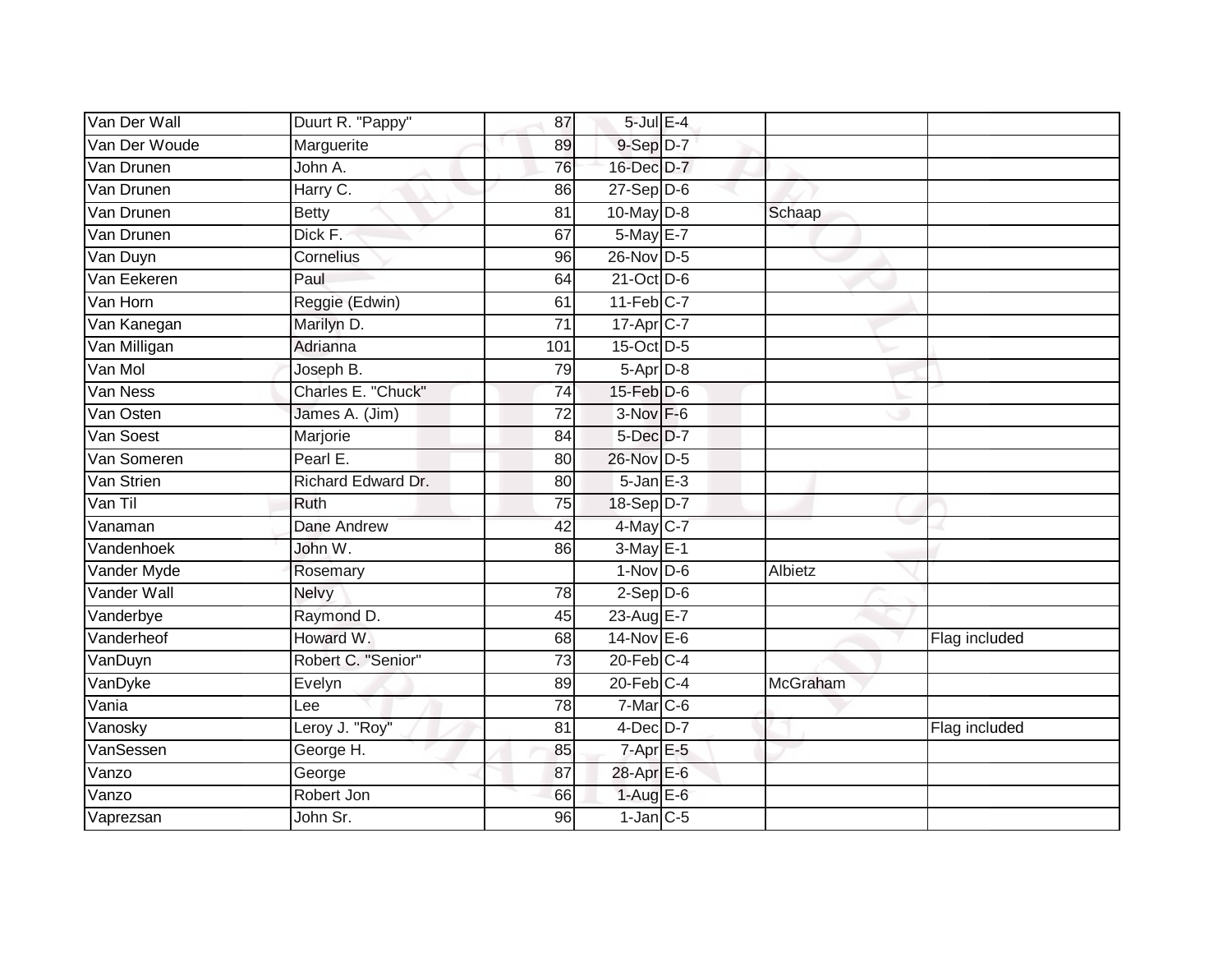| Vargas                      | Mary                     | 80              | 6-Nov D-6         |           |                                              |
|-----------------------------|--------------------------|-----------------|-------------------|-----------|----------------------------------------------|
| Vargas                      | Helen I.                 | 85              | 14-Aug D-7        |           |                                              |
| Vargo                       | Eugene                   | 82              | $7$ -Jan $C$ -5   |           | Flag included                                |
| Vargo                       | Steven William (Dr.)     | 69              | $22$ -Feb $D-6$   |           |                                              |
| Vargo                       | Mary R.                  | 81              | $17 - Jun$ $D-5$  | Rotz      |                                              |
| Vasil                       | Nick Sr.                 | 86              | 28-Mar C-6        |           |                                              |
| Vasquez                     | Alfredo                  | 41              | $5-Apr$ D-8       |           |                                              |
| Vasquez                     | Gilbert "Beaver"         | $\overline{57}$ | 15-Mar D-7        |           |                                              |
| Vasquez                     | Hope c.                  |                 | $13$ -Jun $F-1$   | Cuellar   |                                              |
| Vastinar                    | Virginia H.              | $\overline{77}$ | 11-Dec D-7        | Novak     | Full name Virginia H.<br>Vastinar Brzezinski |
| Vaughan                     | Gwen G.                  | 84              | $6-Sep$ D-6       |           |                                              |
| Vaughn                      | Margaret "Little Margie" | 94              | 23-Mar C-8        |           |                                              |
| $\overline{\text{Vcal}}$    | Charles "Charlie"        | $\overline{74}$ | 25-Jun D-5        |           |                                              |
| Veal                        | <b>Bertha Diamond</b>    | 73              | $8$ -Jul $D$ -6   |           |                                              |
| Veenstra                    | Leona                    | 88              | 10-Jul D-6        |           | Full name Leona Engel<br>Veenstra            |
| Vela                        | Raul G.                  | 74              | $9$ -Jan $C$ -6   |           | Flag included                                |
| $\overline{\mathsf{V}}$ ela | Charles S.               | $\overline{75}$ | $5$ -Jun $C$ -6   |           | Flag included                                |
| Velasco                     | John C.                  | 88              | $1-Dec$ $D-6$     |           | Masonic symbol included                      |
| Velasco                     | Aurel (Aurelio)          |                 | $10$ -Feb $E - 7$ |           |                                              |
| Velasquez                   | David                    | 71              | 28-Nov D-7        |           |                                              |
| Velez                       | Juan S.                  | 91              | 25-Dec C-5        |           |                                              |
| Vellegas                    | Phillip H. "Hoss"        | 72              | 11-Mar C-6        |           |                                              |
| Venske                      | Milton W. (Daddy."O")    | 87              | $17$ -Jan $C$ -6  |           |                                              |
| Ventrella                   | Michael Sr. "Mike"       |                 | $4-Aug$ F-6       |           |                                              |
| Ventura                     | Carmen                   | 82              | $20$ -Feb $C-4$   |           |                                              |
| Verbich                     | Marjorie B.              | 71              | 24-Dec D-4        |           |                                              |
| Vercel                      | Charlotte M.             | 72              | 23-Apr C-6        | Schraeder |                                              |
| Vercel                      | Jovan Sr.                | 73              | 28-Sep F-6        |           |                                              |
| Verdeyen                    | Lottie L                 | 91              | $3-May$ E-1       |           |                                              |
| Verejan                     | Marvella Lee             | 67              | $6$ -Jun $C$ -6   |           |                                              |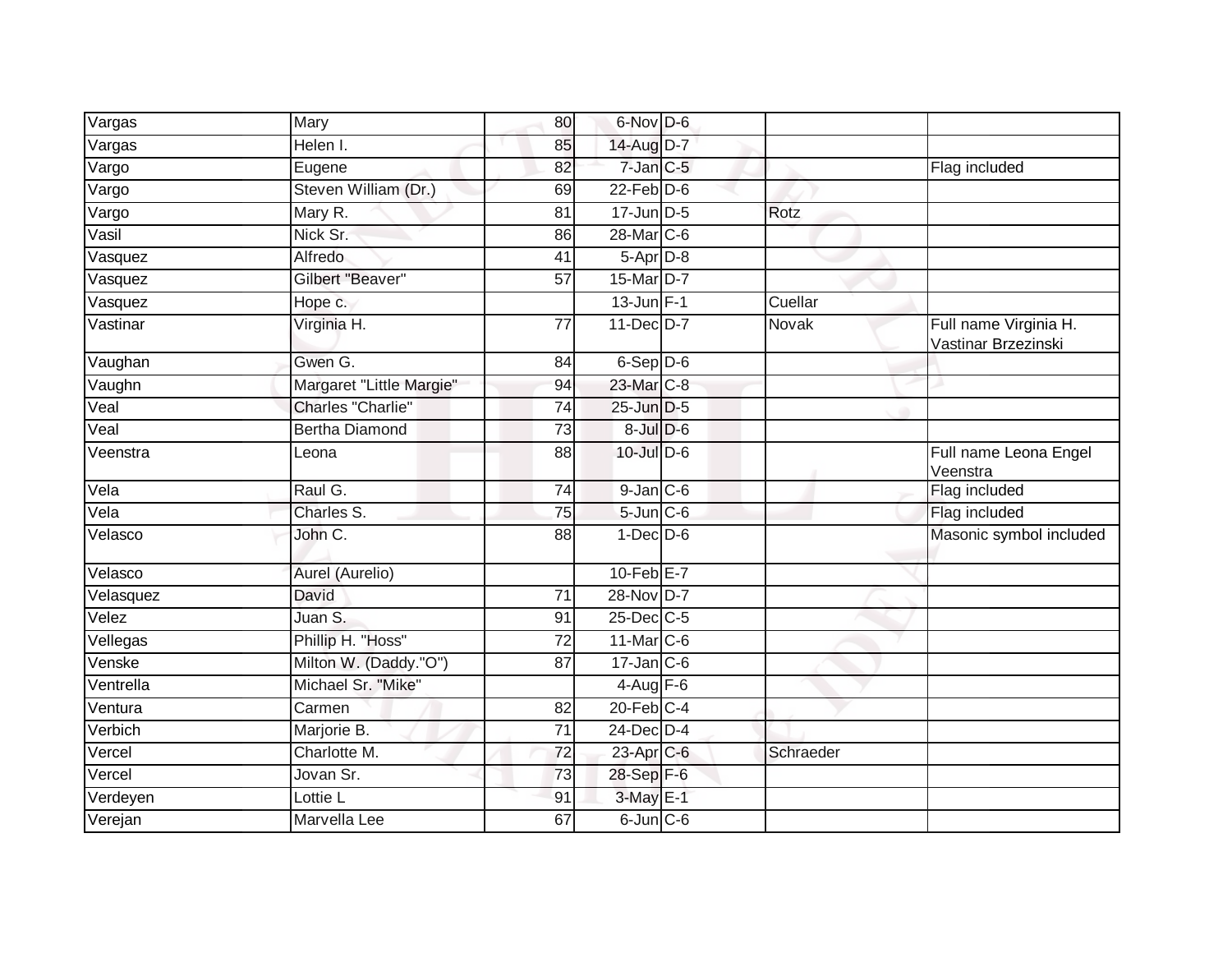| Verkler                      | James R.                                | 47              | $4$ -Jun $C$ -5        |            | Flag included                       |
|------------------------------|-----------------------------------------|-----------------|------------------------|------------|-------------------------------------|
| Vesa                         | Eva                                     | 91              | $7$ -Jun $D-6$         |            |                                     |
| Vesci                        | Michael A.                              | 39              | $1-AugE-6$             |            |                                     |
| Vespa                        | Angela J.                               | 63              | $24$ -Jul D-6          | Fattore    |                                     |
| $\overline{\mathsf{V}}$ espo | James A.                                | $\overline{54}$ | $31$ -Jul D-6          |            |                                     |
| Vickery                      | Leola                                   | 74              | $17 -$ Jul D-6         |            |                                     |
| Villa                        | Peter "Pete"                            | 66              | $19$ -Jul E-6          |            | Flag included                       |
| Villarorman                  | Alexias Paige                           | 5 months        | $12$ -Aug D-6          |            |                                     |
| Vincent                      | Veronica B. "Ronni"                     | 56              | 13-Oct F-6             | Stofcik    |                                     |
| Vinciguerra                  | Michael John                            | $\overline{51}$ | $28-SepE-6$            |            |                                     |
| Virk                         | Dalip Kaur                              | 79              | $1$ -Jan $C$ -5        |            |                                     |
| Virus                        | Adeline C. "Boots"                      | 84              | $27$ -Nov D-6          |            |                                     |
| Visak                        | Kathleen E.                             | 48              | 9-Dec D-7              |            |                                     |
| Vischak                      | Carol L. "Lee"                          | 59              | $9$ -Dec $D$ -7        | Fedorowitz |                                     |
| Visovatti                    | Marian L.                               | 82              | 26-May E-5             |            |                                     |
| Vitelli                      | Tony                                    | 90              | $24$ -Jan C-6          |            |                                     |
| Vlahos                       | June J.                                 | 78              | $10$ -Jul $D-6$        |            |                                     |
| Voegtle                      | Albert W. Jr.                           | 79              | 18-Jul E-7             |            |                                     |
| Vogel                        | Joseph L.                               | 86              | $3$ -Jan $C$ -6        |            |                                     |
| Vogel                        | Elizabeth A.                            | 88              | $29$ -Jun $E-6$        |            |                                     |
| Voigt                        | <b>Walter Montgomery</b>                |                 | 18-Aug F-6             |            | Masonic symbol included             |
| Vojvodich                    | John R.                                 | 83              | 10-Apr <sub>IC-7</sub> |            | Flag included                       |
| Von Almen                    | <b>Helen Marie</b>                      | 87              | $26$ -Jan $C$ -6       |            |                                     |
| VonHuben                     | Francis J. "Frank"                      | 66              | $4-\overline{Aug}$ F-6 |            |                                     |
| $\overline{\text{Vos}}$      | Henry H.                                | 78              | 14-Dec F-2             |            | Flag included                       |
| Voss                         | Mable "Mae"                             | 76              | $7-Apr$ $E-5$          |            |                                     |
| Vrablec                      | John                                    | 89              | $23$ -Jan $C-6$        |            |                                     |
| Vraciu                       | Helen "Grand Ma-Ma"<br>'Granney" "Buca" | 98              | 29-Dec F-5             |            | Full name Helen Ciochina-<br>Vrachu |
| Vraniskoska                  | Mirjana                                 | 48              | 23-Apr C-6             |            |                                     |
| Vranjes                      | Milka                                   | 48              | 8-Nov D-6              |            |                                     |
| Vrehas                       | Mary P.                                 | 91              | $15$ -Jun $E-9$        |            |                                     |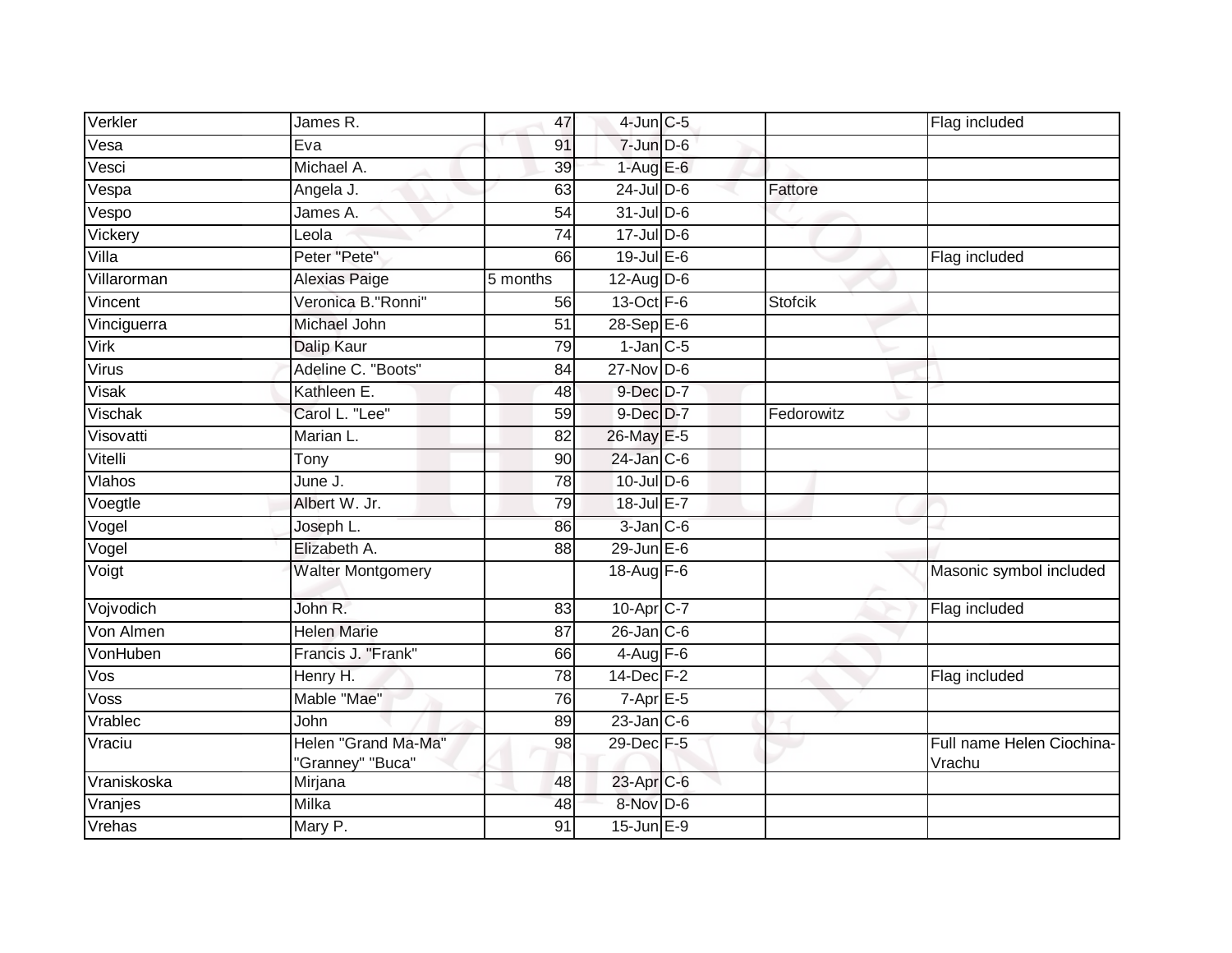| Vuich      | Adam John            | 78              | $11$ -Jan D-6         |             | Flag included                           |
|------------|----------------------|-----------------|-----------------------|-------------|-----------------------------------------|
| Vukovich   | Roger M.             | 45              | 28-Dec F-2            |             | Flag and Masonci symbol<br>included     |
| Vuletich   | Michael Jr.          | 54              | $17-Nov$ F-6          |             |                                         |
| Wachowiak  | Henrietta            | 82              | 19-Apr D-5            | Jaroszewski | Full name Henrietta<br>Wachowiak Bruzga |
| Wadas      | Lottie               | 93              | $1$ -Dec $F-6$        |             |                                         |
| Wadas      | Lottie               | 93              | 30-Nov F-2            |             |                                         |
| Wadas      | Ann M.               | 82              | $23$ -Feb $E-1$       | Gaisor      |                                         |
| Wadas      | Angeline             | 91              | $17$ -Feb $E-5$       | Jamroz      |                                         |
| Waddle     | Herma "Dell"         | 85              | $16$ -Jan $C$ -5      |             |                                         |
| Wade       | Mary M.              | 91              | $21$ -AugD-6          |             |                                         |
| Wade       | Wendell H.           | 76              | 12-Jul E-6            |             |                                         |
| Waechter   | Harriet H.           | 87              | 26-Apr D-7            |             |                                         |
| Wagner     | Walter J.            | 89              | 28-Jul F-6            |             |                                         |
| Wagner     | Eva M.               |                 | 31-Jul D-6            | Davis       |                                         |
| Wagner     | James Lee            | 53              | $14$ -Jul F-6         |             |                                         |
| Wagner     | Christ "Steve"       | 87              | 27-May C-8            |             | Flag included                           |
| Wagner     | Emily "Pearl"        |                 | $25$ -Jan $C$ -6      |             |                                         |
| Wagner     | Mary Jane            | 79              | $22$ -Apr $C-8$       | Weeks       |                                         |
| Wagner     | Arthur S. Jr.        | 68              | 20-Apr <sub>C-5</sub> |             |                                         |
| Wagner     | Lena                 | 88              | $21$ -Dec $E-6$       |             |                                         |
| Wagner     | Christ "Steve"       |                 | $1$ -Jun $C$ -6       |             | Flag included                           |
| Wahl       | <b>Charles</b>       | 96              | $4-Sep$ D-5           |             |                                         |
| Wajek      | Kimberly Sue         | 33              | $7$ -Oct $D$ -6       | Alexovich   |                                         |
| Wakely     | Mary E.              | 82              | $15$ -Dec $F-7$       | Fleming     |                                         |
| Waldron    | Janet M.             | 54              | 29-May C-4            |             |                                         |
| Waldrop    | Elizabeth M. "Bette" | 73              | $5 - Jun$ $C - 6$     | Bell        |                                         |
| Walerowicz | George Henry         | $\overline{75}$ | 19-Apr D-7            |             | Flag included                           |
| Waligura   | Charles              | 79              | 28-May C-4            |             |                                         |
| Walk       | William Ray          | 73              | 13-Jun F-1            |             |                                         |
| Walker     | Kenneth W.           | $\overline{74}$ | 18-Jun D-4            |             |                                         |
| Walker     | Helen B.             | 72              | 17-Mar E-5            |             |                                         |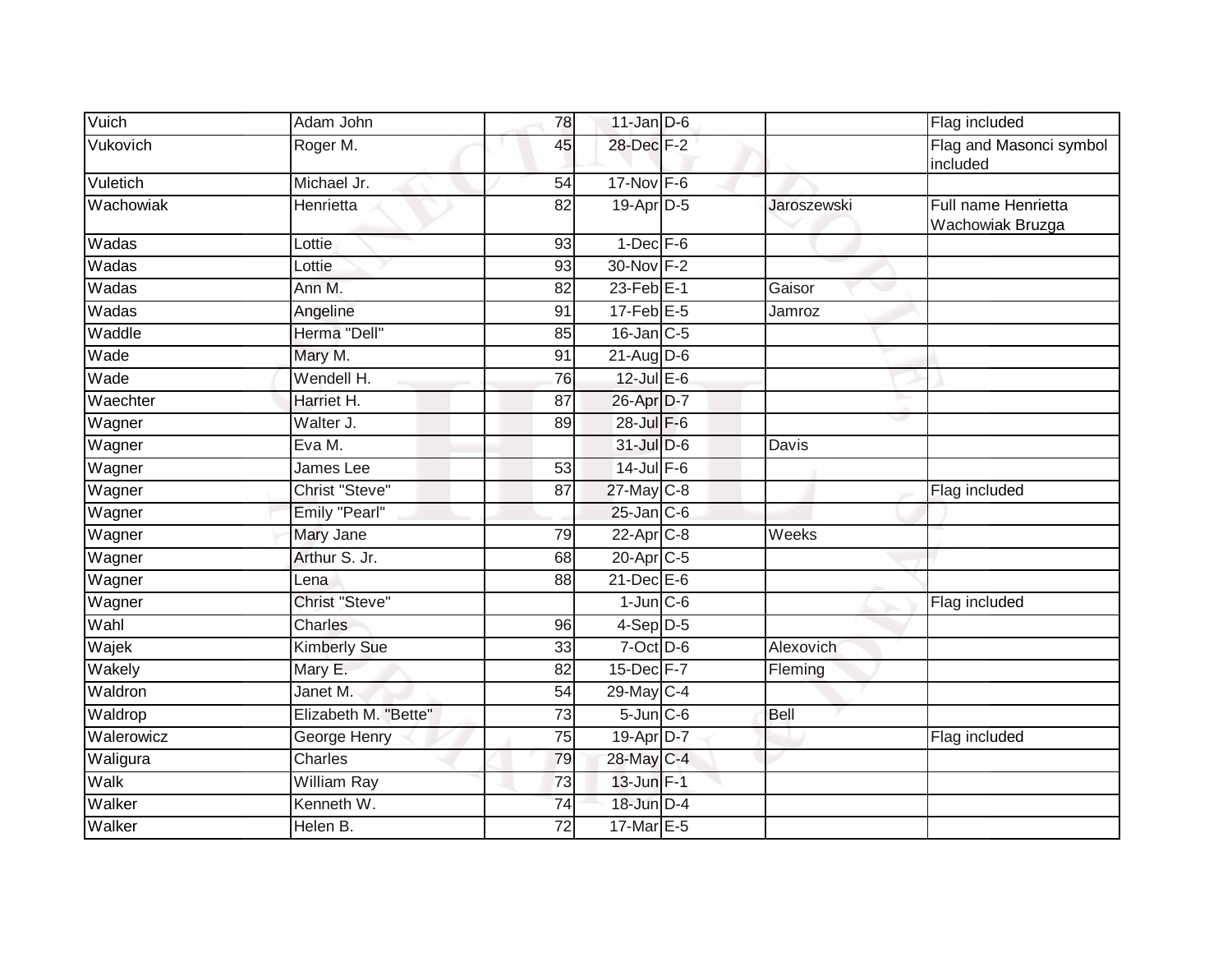| Walker                | Vincient M.            | 80              | 27-Dec D-6        |             |                                                |
|-----------------------|------------------------|-----------------|-------------------|-------------|------------------------------------------------|
| Walker                | Dale H.                | 68              | 20-Jan E-7        |             | Flag included                                  |
| Walker                | Norine Ruth            | 93              | 23-Oct D-7        | Coben       |                                                |
| Walker                | Dorothy C.             | 85              | 30-Dec D-6        |             |                                                |
| Walker                | Mathias J.             |                 | 30-Jul D-5        |             |                                                |
| Walker                | <b>Cortland Robert</b> | 22 months       | 22-Aug E-4        |             | Full name Cortland Robert<br>Jason Volk Walker |
| <b>Walker-Harrell</b> | Murphy                 | 41              | $12$ -Jul $E-5$   |             |                                                |
| Walkosz               | Helen C.               | 91              | 30-May C-6        | Jagodzinski |                                                |
| Wall                  | Wendell G.             | 82              | $11-Sep$ D-6      |             |                                                |
| Wall                  | Gwen E.                | 40              | $28$ -Jan $C$ -6  | Thompson    |                                                |
| Walla                 | <b>Charles Anthony</b> | 81              | $14$ -Feb $C-4$   |             |                                                |
| Wallace               | Stephanie E.           | 84              | $7-Sep$ F-1       | Hrabota     |                                                |
| Wallen                | William H.             | 76              | 13-Aug D-4        |             |                                                |
| Walsh                 | George A.              | 92              | 22-Oct D-4        |             |                                                |
| Walsh                 | <b>Phyllis Ann</b>     | 54              | $10$ -Jul $D-6$   |             |                                                |
| <b>Walsh-Fansler</b>  | Naomi "Lee"            | 69              | $10$ -Feb $E-5$   |             |                                                |
| Walsman               | Barbara L.             | 52              | 4-Nov D-6         |             |                                                |
| Walter                | Gwen Ann               | 56              | $15$ -Feb $ D$ -6 |             |                                                |
| Walters               | Corinne M.             | 79              | 27-Mar C-7        |             |                                                |
| Walters               | Edna E.                | 71              | $6$ -Jul $F-1$    |             |                                                |
| Walters               | Diane R. "Dee"         | 64              | $4$ -Mar $C$ -6   |             |                                                |
| Walton                | William R.             | 78              | $25$ -Apr $C$ -6  |             |                                                |
| Wampler               | Francis "Al"           | $\overline{77}$ | 26-Nov D-5        |             |                                                |
| Wandachowicz          | Walter F.              | 70              | 8-Mar D-6         |             | Flag included                                  |
| Wands                 | Joseph L.              | 87              | $13$ -Feb $ C-7 $ |             |                                                |
| Wanicke               | Elsie T.               | 86              | $16$ -Jul D-4     |             |                                                |
| Wanicki               | Frederick L.           | 64              | $12$ -Aug $D-5$   |             |                                                |
| Wanio                 | Josephine G.           | 82              | 19-Jan C-6        |             |                                                |
| Ward                  | Norma L.               | 88              | 26-Feb D-4        |             | Full name Norma L.<br>McGregor Ward            |
| Ward                  | Donald W.              | 38              | 15-Aug E-7        |             |                                                |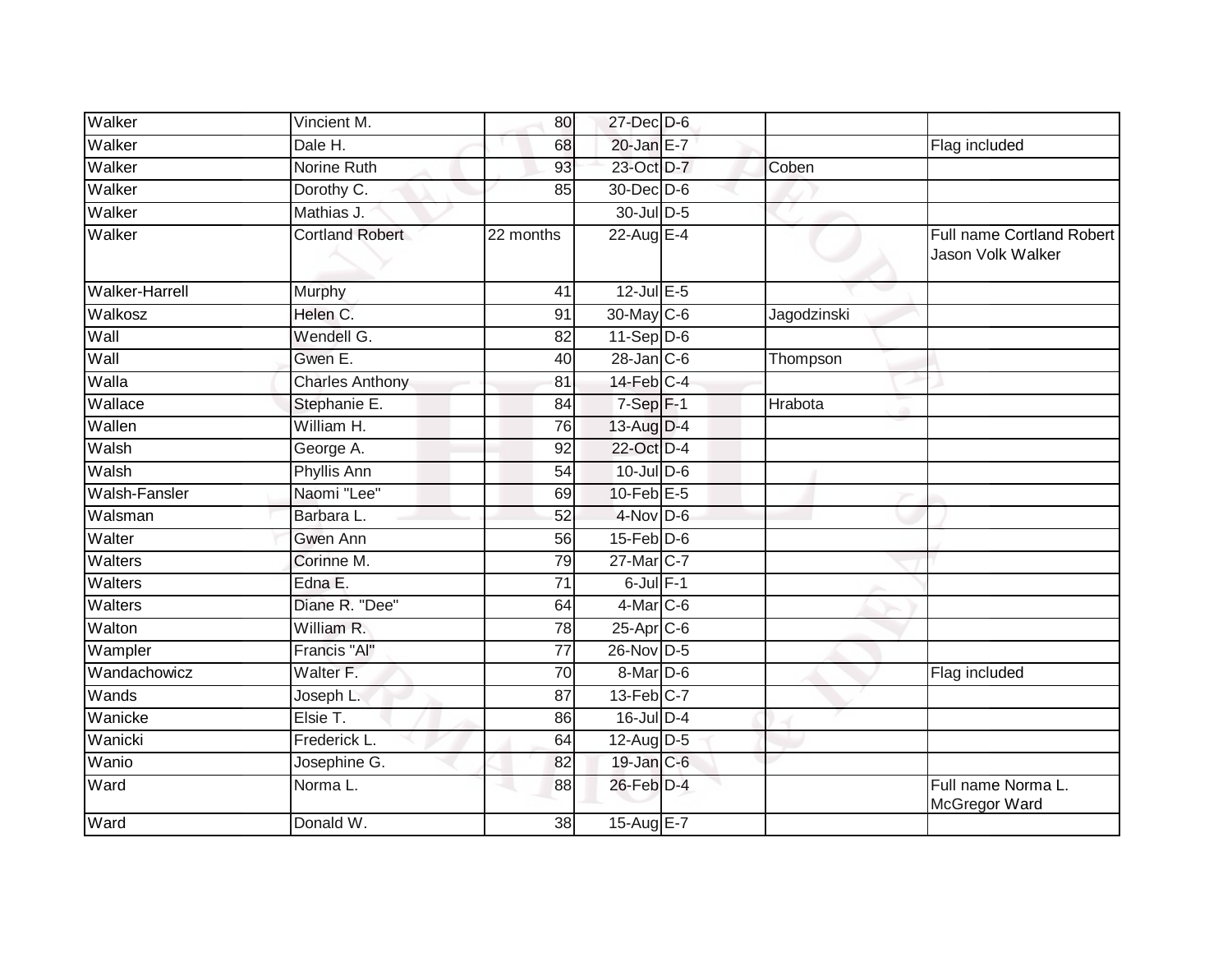| Ward           | Rubylee                | 81              | 21-Aug D-6             | Tipton       |                                 |
|----------------|------------------------|-----------------|------------------------|--------------|---------------------------------|
| Ward           | Lester J. Sr.          | 68              | $2$ -Mar $C$ -6        |              |                                 |
| Ward           | <b>Martine</b>         | 83              | $13$ -Jan E-5          |              |                                 |
| Ward           | Glenna A.              | 96              | $24$ -Jun D-6          | Wilkinson    |                                 |
| Ward           | <b>Eugene Paul</b>     | 71              | 10-Apr <sub>IC-7</sub> |              |                                 |
| Ward           | <b>Shirley Ann</b>     | 53              | $20 - Sep$ E-6         | Neal         |                                 |
| Ware           | Minnie                 |                 | $28-SepE-6$            |              |                                 |
| Warfield       | Winnie                 | 95              | 17-Aug F-1             |              |                                 |
| Warholic       | George                 | 79              | $3-Nov$ F-6            |              | Flag included                   |
| Wark           | James C.               | 86              | 13-Feb C-7             |              |                                 |
| Warmelink      | Charles F.             | $\overline{71}$ | $22$ -Jun $F-2$        |              | Flag included                   |
| Warner         | Betty I.               | 80              | $27$ -Nov D-6          |              |                                 |
| Warner         | <b>Cynthia Marie</b>   | 51              | 14-Mar C-6             | Erwin        | Picture included                |
| Warnock        | David E. Jr.           | 83              | 31-Oct D-7             |              |                                 |
| Warren         | Mary                   | 83              | 24-Jan C-6             |              |                                 |
| Warren         | Teddy H.               | 83              | 15-Dec F-7             |              |                                 |
| Warzak         | <b>Betty</b>           | 83              | 28-May C-5             |              | Full name Betty Warzak<br>Cadle |
| Washburn       | Charles W.             | 85              | 18-Oct E-6             |              |                                 |
| Washington     | John                   | 67              | 4-Sep D-5              |              |                                 |
| Waskelo        | Walter                 | 81              | $1$ -Oct $D-5$         |              | Flag included                   |
| Wasserman      | Melvin E.              | 83              | $31$ -Jan $C-6$        |              | Flag inlcuded                   |
| Wasz           | Evelyn M.              | 83              | $9$ -Jun $E$ -6        | <b>Bjork</b> |                                 |
| Wates          | James Henry            | 54              | 21-Nov D-7             |              |                                 |
| Watkin         | John R.                | 72              | $6$ -Jul $F-1$         |              | Picture included                |
| <b>Watkins</b> | Clay Rev.              | $\overline{77}$ | 11-Oct D-6             |              |                                 |
| Watkins        | Virginia               | 81              | $5-Feb$ $C-5$          |              |                                 |
| <b>Watkins</b> | <b>DeMario Antoine</b> | 23              | $6$ -Jan $E$ -6        |              |                                 |
| Watroba        | Joseph A.              | 90              | $24$ -Jul $D-6$        |              | Flag included                   |
| Watson         | Garnett Fred Sr.       | 86              | 3-Jan C-6              |              |                                 |
| Watson         | Idolph                 | 78              | 12-Jun C-7             |              |                                 |
| Watson         | <b>Hilda Mary</b>      | 66              | 23-May C-7             |              |                                 |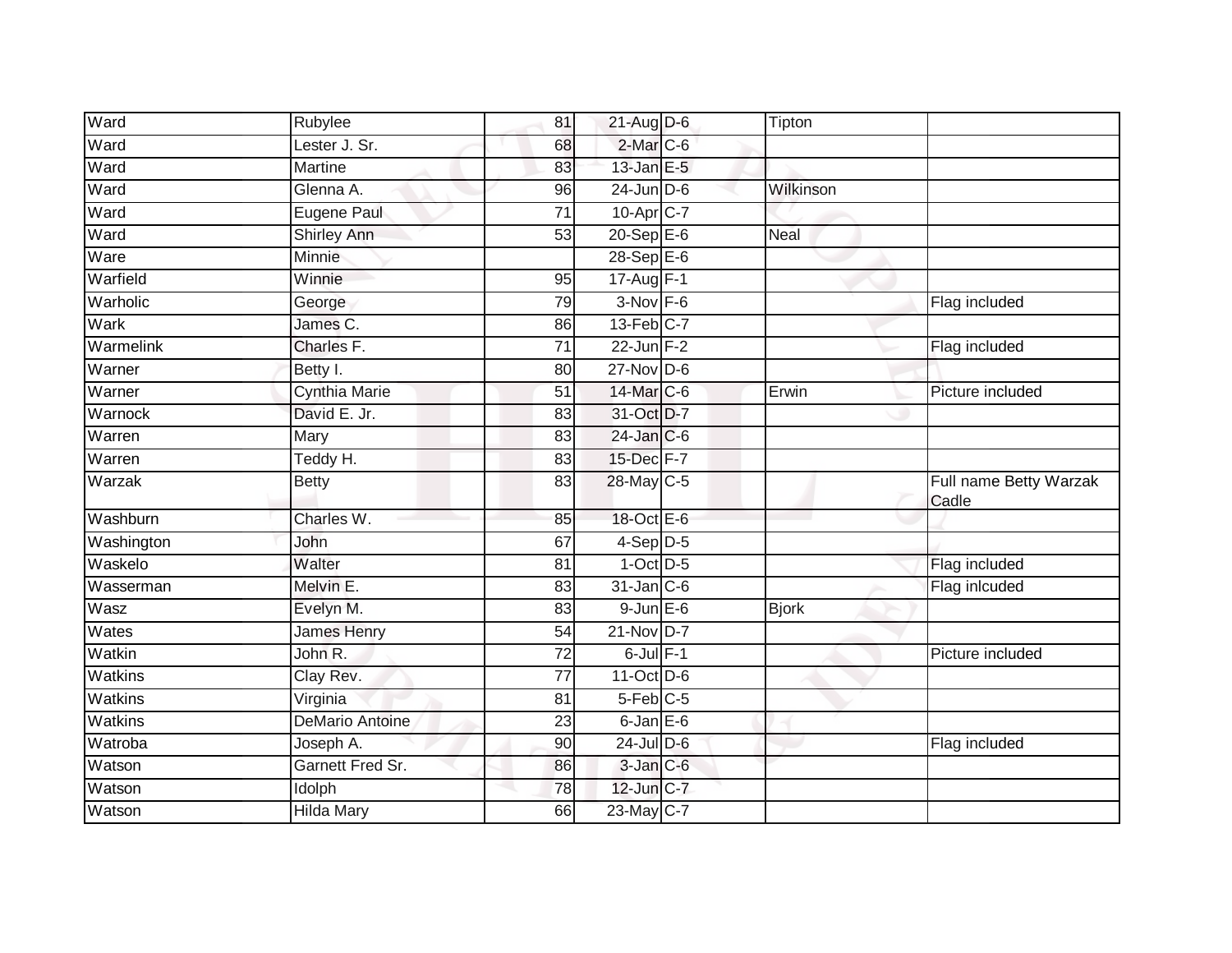| Watson     | Sheila K.              | 50              | 25-Aug F-6             | Sours          |                                   |
|------------|------------------------|-----------------|------------------------|----------------|-----------------------------------|
| Watson     | George E. PE           | $\overline{71}$ | 10-Apr C-7             |                |                                   |
| Watts      | Christine              | 74              | 3-Dec D-5              |                |                                   |
| Waugaman   | Robert "Skeeter"       | 76              | 24-Nov F-6             |                |                                   |
| Wawrzyszuk | Edward J. Jr. "E.J."   | $\overline{22}$ | 13-Dec D-7             |                |                                   |
| Weathersby | Clifford Carl "Stylzs" | 25              | 23-Oct D-7             |                |                                   |
| Weathersby | Calvin Jermaine        | 22              | 23-Oct D-7             |                |                                   |
| Weaver     | Linda Susan            | 43              | 15-Apr C-6             |                |                                   |
| Weaver     | Joanne M.              | 62              | $1-Apr$ <sub>C-7</sub> |                |                                   |
| Webb       | Eugene F.              | 84              | $20$ -Feb $C-4$        |                |                                   |
| Webb       | Dennis M. Sr.          | 51              | 11-Oct D-6             |                |                                   |
| Webb       | Albert                 | 85              | $5$ -Jun $C$ -6        |                |                                   |
| Webb       | Wilford Warren         | 71              | 4-May C-7              |                |                                   |
| Webb       | Pearl                  | 88              | 3-May E-1              |                |                                   |
| Webb       | John W.                | $\overline{71}$ | 21-Nov D-7             |                |                                   |
| Weber      | Jean J.                | 78              | 19-Oct E-6             |                |                                   |
| Weber      | Charles A.             | 91              | 13-Dec D-7             |                |                                   |
| Weber      | Christine "Sis" "Ma"   | 70              | 14-Aug D-7             |                |                                   |
| Webster    | David John             | 49              | 12-Apr D-6             |                |                                   |
| Webster    | David C.               | 55              | 8-Aug E-6              |                | Flag included                     |
| Wechsler   | Lillian D.             | 87              | $12$ -Aug $D-6$        |                |                                   |
| Wedding    | Gene                   | $\overline{87}$ | $6$ -Jul $F-1$         |                |                                   |
| Wegrzyn    | <b>Francis "Frank"</b> | 42              | $21$ -Jun $E - 5$      |                |                                   |
| Weidenaar  | <b>Derrick Alfred</b>  | 81              | 8-Oct D-4              |                |                                   |
| Weiderman  | Kenneth                | 90              | $10-Sep$ D-4           |                |                                   |
| Weiler     | Harold W.              | 81              | 31-Aug E-6             |                |                                   |
| Weiler     | Adeline B.             | 89              | $28-Sep$ F-6           | <b>Bohling</b> |                                   |
| Weimer     | Harwood E.             | 85              | $9-Apr$ C-6            |                |                                   |
| Wein       | Jeffery J.             | 30              | 17-Dec D-5             |                |                                   |
| Wein       | John H.                | 66              | 17-Dec D-5             |                |                                   |
| Wein       | Emma Marie             | 5 months<br>old | 18-Dec D-7             |                | Listed under Kristin Lynn<br>Wein |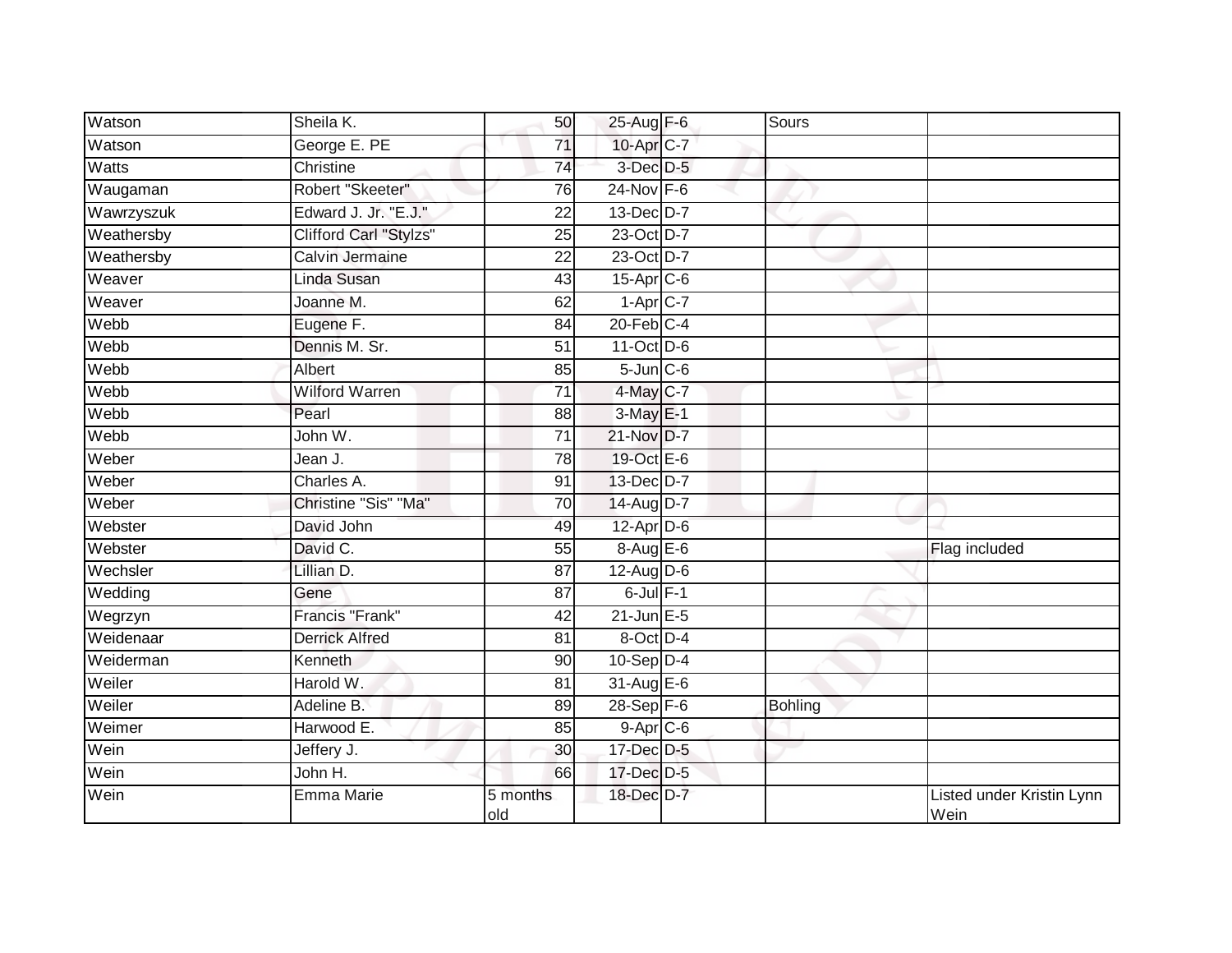| Wein         | Marie                 | 65              | 17-Dec D-5       |       |           |                                           |
|--------------|-----------------------|-----------------|------------------|-------|-----------|-------------------------------------------|
| Wein         | Kristin Lynn          | 31              | 18-Dec D-7       |       | Kennedy   |                                           |
| Weinand      | Lawrence M.           | 86              | 25-Feb C-9       |       |           |                                           |
| Weinand      | Agnes                 | 88              | 16-Aug $E-6$     |       |           |                                           |
| Weinberg     | Gertrude              |                 | $22$ -Jul $D-5$  |       |           |                                           |
| Weinberg     | Paul                  | 89              | $4$ -Nov D-6     |       |           | Flag included                             |
| Weinberg     | <b>Herbert Ira</b>    | 73              | $9-Dec$ D-7      |       |           |                                           |
| Weiner-Bogue | Miriam D.             | 64              | 19-Apr D-7       |       |           |                                           |
| Weis         | William D.            | 56              | 25-Dec D-5       |       |           |                                           |
| Weis         | Mary Lee              |                 | 31-Oct D-7       |       | Melcher   |                                           |
| Weiss        | David                 | 86              | 20-Aug D-6       |       |           |                                           |
| Weitknecht   | David L.              | 39              | 21-Mar C-6       |       |           |                                           |
| Weitzel      | Marion L.             | 92              | 6-May C-7        |       |           |                                           |
| Welch        | Janet C.              | 39              | 24-Aug E-6       |       |           |                                           |
| Wells        | Mae Rhae              | 79              | 22-Nov C-7       |       |           |                                           |
| Wells        | Glendel Lee Sr.       | 65              | 21-Nov D-7       |       |           | Flag included                             |
| Welton       | Rodney L.             | 66              | $2$ -Jan $C-4$   |       |           | Flag included                             |
| Wenal        | William S. "Whitey"   | 90              | $5$ -Jun $C$ -6  |       |           |                                           |
| Wendt        | William D.            | 72              | 24-Dec D-4       |       |           |                                           |
| Wengerter    | Frank                 | 66              | $5$ -Dec $D-7$   |       |           |                                           |
| Wenner       | Allen D.              |                 | 70 Januray 6     | $E-6$ |           | Griffith Masonic Lodge<br>Symbol included |
| Wermcrantz   | Marjorie Fern         | 89              | $20$ -Jun $F-1$  |       |           |                                           |
| Werner       | Hulda A.              | 93              | $25$ -May C-6    |       |           |                                           |
| Werner       | John S.               | 90              | $22$ -Jun F-2    |       |           |                                           |
| Weselman     | Herta                 | 89              | $19$ -Jun $D-6$  |       |           |                                           |
| Wesolek      | Marlene               | 63              | 20-Jun F-1       |       | Jakubiec  |                                           |
| Wesolowski   | Clemens               | 78              | 25-Mar C-7       |       |           | Flag included                             |
| West         | Dennis Michael "Mike" | $\overline{55}$ | 16-Nov F-2       |       |           |                                           |
| Westberg     | Dorothy               | 86              | $7$ -Jul $F - 7$ |       | Page      |                                           |
| Westerlund   | Kenneth J. Sr.        | 63              | 28-Oct D-6       |       |           | Flag included                             |
| Westfall     | Agnes                 | 80              | 23-Oct D-7       |       | Hernbrott |                                           |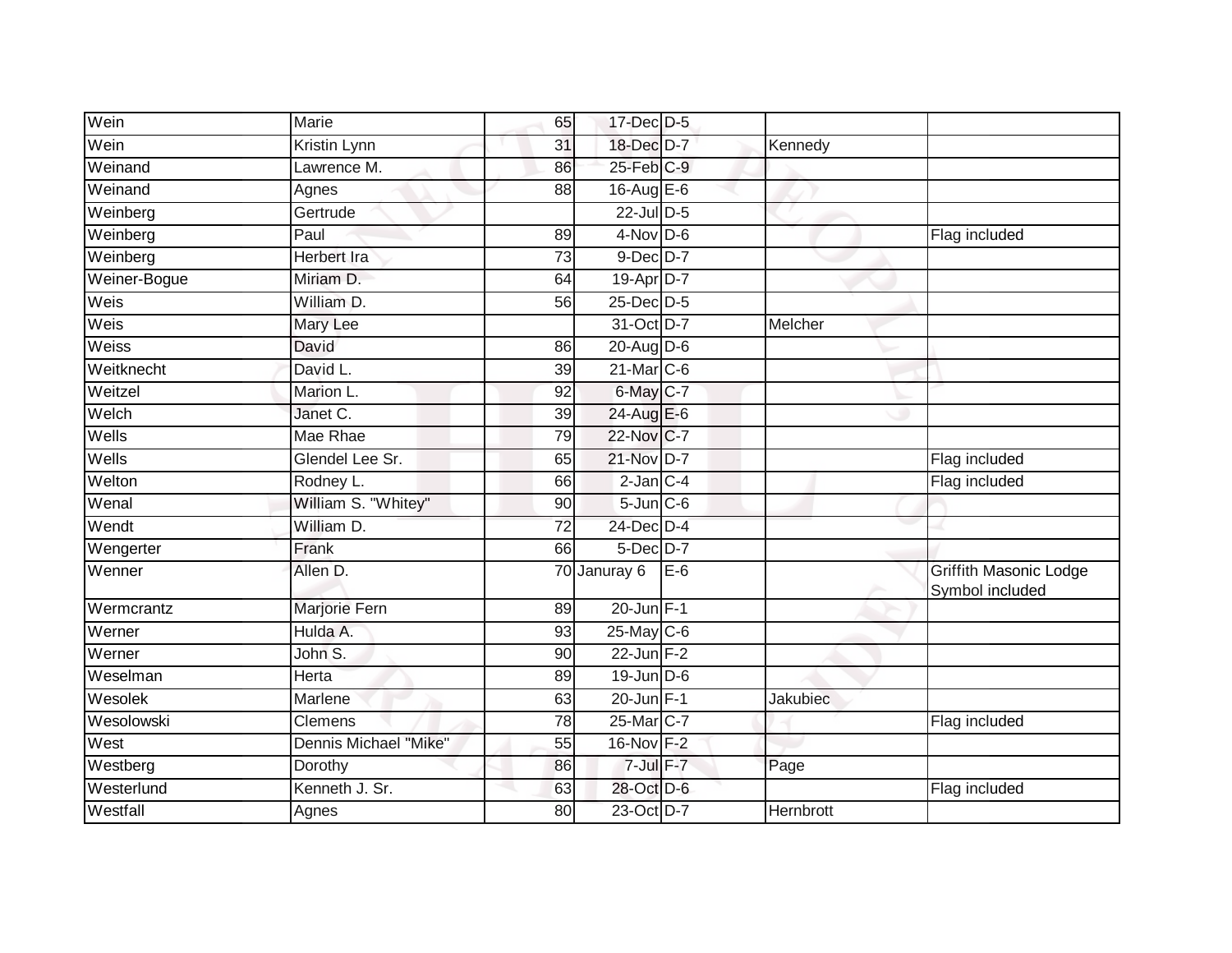| Westphall          | Russel C.             | 97              | 6-Mar C-6              |            |               |
|--------------------|-----------------------|-----------------|------------------------|------------|---------------|
| Weyls              | Emma K.               | 85              | 28-Mar C-6             | Kenealy    |               |
| Whalen             | Elizabeth M.          | 74              | 27-Dec D-6             |            |               |
| Wharton            | Margaret B.           | 76              | $26$ -Feb $D-5$        |            |               |
| Wheeler            | Bennett S.            | $\overline{75}$ | 30-Jan C-6             |            |               |
| Wheeler            | Margaret C.           | 87              | $2$ -May C-6           | Zurbriggen |               |
| Wheeler            | Margaret I.           | 83              | $21-NovD-7$            |            |               |
| Wheeler            | Mae L.                | $\overline{74}$ | 16-Dec D-7             |            |               |
| Wheeler            | Mary T.               | 82              | $7-Feb$ <sub>C-6</sub> | Dolphin    |               |
| Wheeler            | Florence P.           | 79              | $25$ -Jan C-6          |            |               |
| Whelan             | Etheldreda C.         | 79              | 17-Apr C-7             |            |               |
| Wheller III        | Robert G.             | 38              | $2$ -May C-6           |            |               |
| Whelpley           | Anna S.               | 89              | 5-Mar C-5              |            |               |
| Whetzel            | Donald E. Sr.         | 82              | $9$ -Jan $C$ -6        |            |               |
| Whitaker           | Elizabeth C.          |                 | 30-Apr C-6             | Dedinsky   |               |
| White              | Marvin R.             | $\overline{71}$ | $14$ -Jul $F-6$        |            |               |
| White              | Cheryl S.             | 56              | 30-Oct D-6             |            |               |
| White              | <b>William Tracy</b>  | 33              | 24-Sep D-5             |            |               |
| White              | Anna Mae              | 76              | 29-Aug E-6             | Caligure   | Flag included |
| White              | Joseph M.             | $\overline{77}$ | $17$ -May $D-6$        |            | Flag included |
| White              | Louise E.             | 86              | $4$ -Jun $C$ -5        |            |               |
| White              | Betty A.              | 75              | 15-Aug E-7             |            |               |
| White              | Irma C.               | 68              | 26-Feb D-5             |            |               |
| White              | Gilbert H. Jr. M.D.   | 80              | 28-Oct D-6             |            |               |
| White              | Laura M.              | 93              | $14$ -Feb $C-4$        | Keith      |               |
| White              | Lawrence "Whitey"     | 83              | $16$ -Jan C-5          |            |               |
| White              | Donald E.             | 74              | $23$ -Dec $D-6$        |            | Flag included |
| White              | Carl Wilson Sr.       | 48              | 5-Dec D-7              |            |               |
| White              | Linda                 | 47              | 9-Nov F-2              | Limback    |               |
| White              | <b>Michael Stuart</b> | 13              | $18$ -Feb $C$ -6       |            |               |
| White              | Robert J. "Pops"      |                 | $21-Sep$ F-2           |            |               |
| <b>White Blood</b> | <b>Miriam</b>         |                 | $8$ -Jun $C$ -6        | Arthur     |               |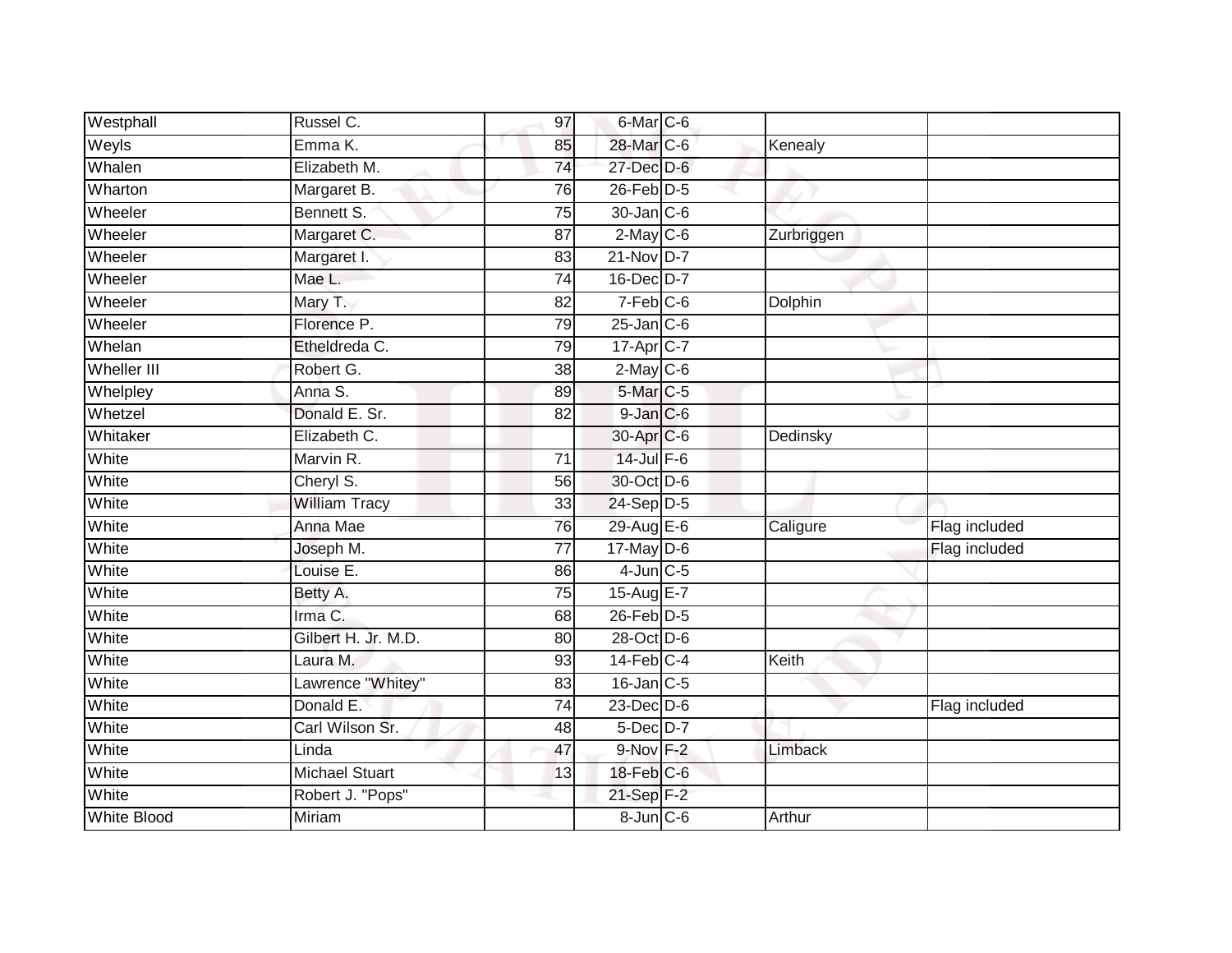| Whitehead  | Eva M.             | 80              | 30-May C-6             |       |               | Flag included                       |
|------------|--------------------|-----------------|------------------------|-------|---------------|-------------------------------------|
| Whitestine | Linda Marie        | 49              | 25-Sep D-7             |       | Young         |                                     |
| Whiting    | Phyllis M.         | 69              | 5-Feb <sup>C-5</sup>   |       | <b>Marks</b>  |                                     |
| Whiting    | Joyce E.           |                 | $28-Sep$ $E-6$         |       |               |                                     |
| Whiting    | Daniel L.          | 63              | $31$ -Jan $C-6$        |       |               | Flag included                       |
| Whitson    | Beulah "Peg"       |                 | 99 Juy 1               | $D-7$ | Cripe         |                                     |
| Whitten    | Effie H.           | 64              | $1-Sep$ $F-6$          |       |               |                                     |
| Whobrey    | <b>Ellis James</b> | 87              | $20$ -Feb $C-4$        |       |               |                                     |
| Whyle      | Carol J.           | 66              | 21-Oct D-7             |       |               |                                     |
| Wiarda     | Sophia             | 96              | $16$ -Jul D-4          |       |               |                                     |
| Wick       | Eugene M.          | 64              | $8-AprC-7$             |       |               |                                     |
| Wickenden  | Gertrude T.        | 84              | 5-Mar C-5              |       |               |                                     |
| Wickman    | Carole A.          | 60              | 13-Oct F-6             |       |               |                                     |
| Wieklinski | Joseph P.          | 75              | 14-Nov E-6             |       |               |                                     |
| Wiersma    | Grace              | 101             | 29-Jul D-6             |       |               |                                     |
| Wiggins    | Helen V.           | 82              | $7$ -Jan $C$ -5        |       |               |                                     |
| Wigley     | Evelyn F.          | 89              | 25-May C-6             |       |               |                                     |
| Wigley     | Evelyn M.          | 93              | 14-Dec F-2             |       |               |                                     |
| Wigsmoen   | Richard A. Sr.     | $\overline{72}$ | 23-Aug E-7             |       |               | Flag included                       |
| Wigsmoen   | Ralph E.           | 65              | 10-Jun C-5             |       |               | Flag included                       |
| Wiktor     | Cynthia F.         | $\overline{57}$ | 31-Aug E-6             |       | Pinkos        | Full name Cynthia F. Beck<br>Wiktor |
| Wilbourn   | Arik               | Infant          | $1$ -Jan $C$ -5        |       |               |                                     |
| Wilczynski | James M.           | 47              | $12$ -Jul E-6          |       |               |                                     |
| Wilder     | George Wayne Sr.   | 55              | $21$ -Mar $C-6$        |       |               |                                     |
| Wilder     | <b>Mack</b>        | 86              | $18-Sep$ D-6           |       |               |                                     |
| Wilhelm    | David Carl "Dave"  | 60              | $2-Apr$ <sub>C-4</sub> |       |               |                                     |
| Wilhite    | Dorothy            | $\overline{88}$ | 22-Mar D-5             |       |               |                                     |
| Wilimon    | Anthony F.         | 42              | $27$ -Nov D-6          |       |               |                                     |
| Wilke      | Alvin Jr.          | 77              | 26-Feb D-5             |       | Flag Included |                                     |
| Wilking    | Doris E. "Memaw"   | 69              | 22-Mar D-5             |       |               |                                     |
| Wilkins    | David G.           | 84              | 7-Feb C-6              |       |               | Flag included                       |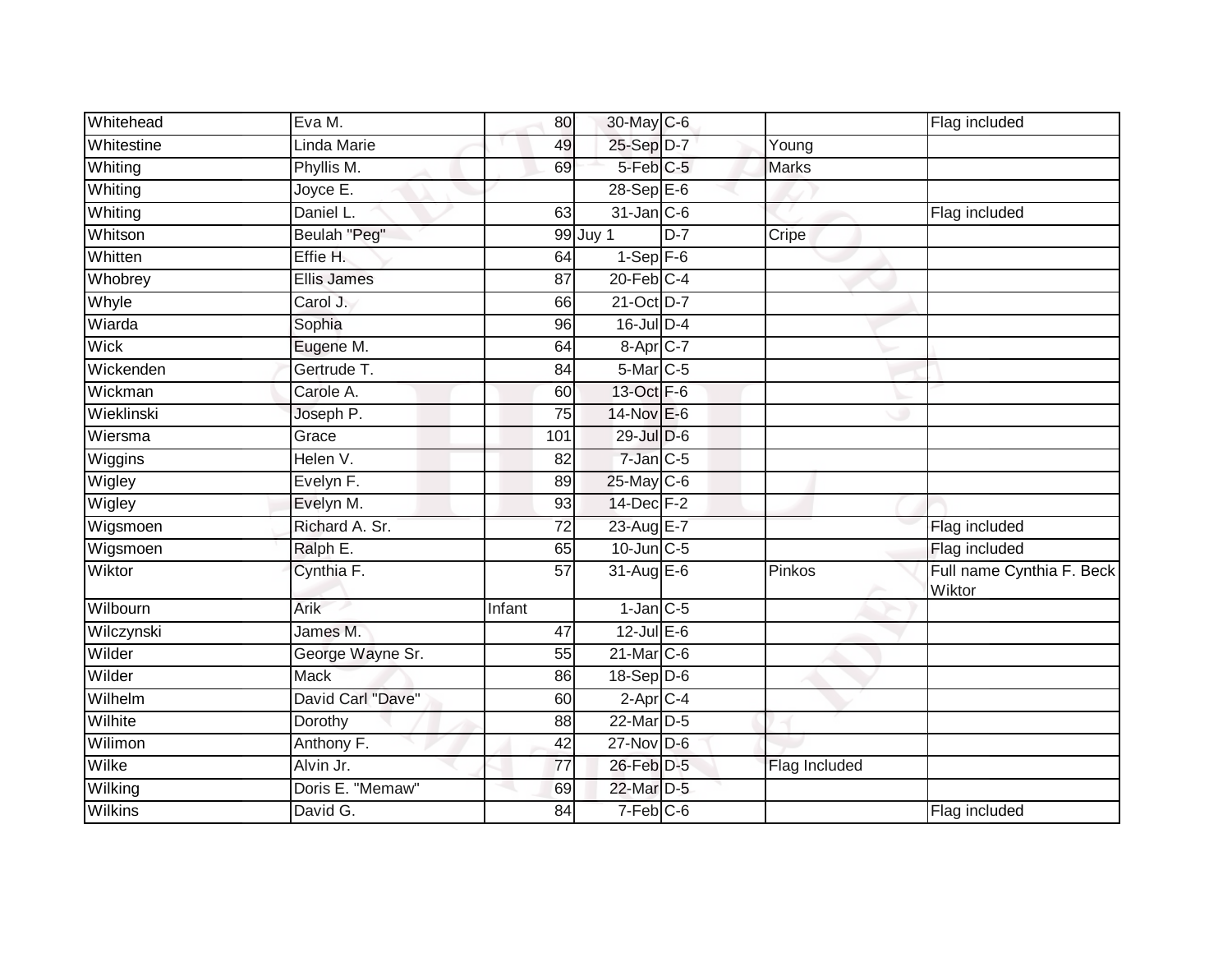| <b>Wilkins</b> | Diana                   | 49              | 6-Mar C-6         |           |                  |
|----------------|-------------------------|-----------------|-------------------|-----------|------------------|
| Willams        | Ethel L.                | 82              | $7 - Apr$ $E - 5$ |           |                  |
| Willard        | Victoria I.             | $\overline{78}$ | $21$ -Feb $C$ -6  | Jendreas  |                  |
| Willer         | Dorothy R. "Dot"        | 73              | $16$ -Jan $C$ -5  |           |                  |
| Willett        | Ernest W.               | 85              | 28-Apr E-6        |           |                  |
| Willett        | Agnes                   | 86              | $8$ -Jan $C$ -5   |           |                  |
| Williams       | Lisa Anne               | 49              | $12-SepE-6$       | Wolf      |                  |
| Williams       | Billy R. Sr.            | 42              | 20-Oct F-5        |           | Flag included    |
| Williams       | Roger W. Jr.            | 22              | $24$ -Jun $D-6$   |           |                  |
| Williams       | Louise M.               | 79              | $1$ -Jul $D-7$    |           |                  |
| Williams       | Roy L.                  | 64              | $20$ -Jul $F-1$   |           |                  |
| Williams       | Ernest R.               |                 | $6$ -Jan $E$ -6   |           |                  |
| Williams       | Theresa                 | 45              | 14-Jul F-6        |           |                  |
| Williams       | <b>Donald Edward</b>    | 84              | 12-Sep E-6        |           |                  |
| Williams       | Patrick J. "Pete"       | $\overline{71}$ | 3-Nov F-6         |           | Flag included    |
| Williams       | Eugenia                 | 87              | $2$ -Jul $D-4$    |           |                  |
| Williams       | Verna M.                | 98              | $24$ -May D-6     |           |                  |
| Williams       | Marjorie Irene          |                 | $13-Nov$ D-6      |           |                  |
| Williams       | Floyd                   | 87              | 11-Jul E-7        |           |                  |
| Williams       | Connie Joe "C.J."       | 49              | $22-Sep$ F-6      |           |                  |
| Williams       | Donald E.               | 72              | 29-Mar D-5        |           |                  |
| Williams       | Michael E.              | $\overline{7}$  | $7-Sep$ F-1       |           |                  |
| Williams       | David Roger             | 61              | 26-Mar C-6        |           |                  |
| Williams       | Katherine T.            | 59              | 25-Jul F-1        |           |                  |
| Williams       | Mary A.                 | 85              | $27$ -Nov D-6     | Coggins   |                  |
| Williams       | Wilford E. "Doc"        | 93              | 5-Dec D-7         |           | Picture included |
| Williams       | Eileen A.               | 75              | 28-Mar C-6        |           |                  |
| Williams       | Laura Marie             | 21              | $25$ -Jan $C$ -6  |           |                  |
| Williams       | Eugene III              |                 | 16-Aug E-6        |           | Picture included |
| Williams       | Leland $\overline{I}$ . | 72              | 18-May C-7        |           |                  |
| Williams       | Jessie M.               | 64              | 19-May F-7        |           |                  |
| Williams       | Evelyn V. "Ma"          | 69              | 10-Feb E-7        | Ehrenfeld |                  |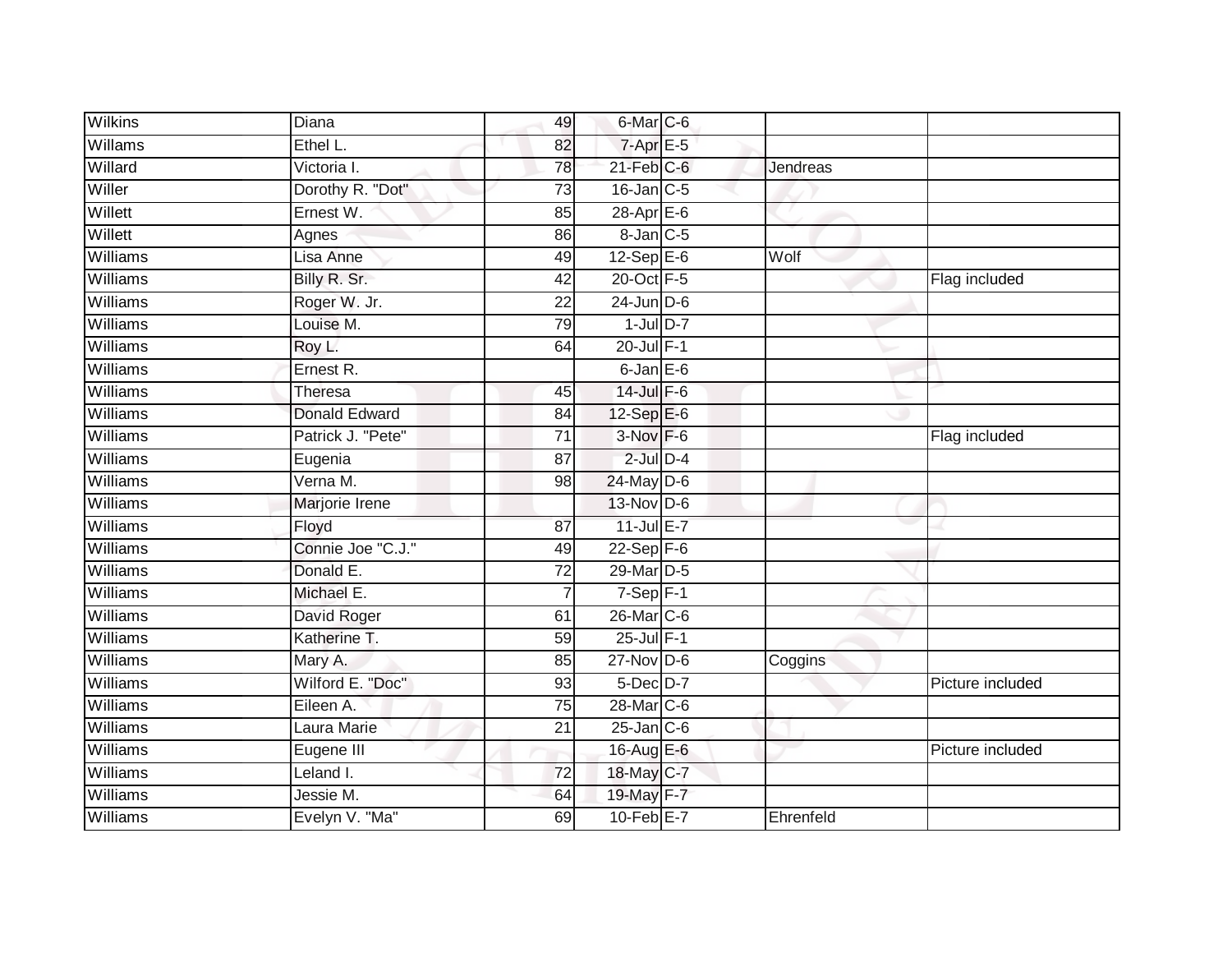| Williams         | Charles              |                 | 6-Nov D-6         |               |                                        |
|------------------|----------------------|-----------------|-------------------|---------------|----------------------------------------|
| Williams         | Geraldine E.         | 54              | 5-Sep D-7         | Klemensiewixz |                                        |
| Williams         | Vernell E.           |                 | 6-Nov D-6         |               |                                        |
| Williamson       | Cora Inez            | 78              | $8 -$ Jul $D - 6$ |               |                                        |
| <b>Willilams</b> | Phyllis J.           | $\overline{73}$ | $11$ -Mar $C$ -6  | White         |                                        |
| Willing          | Roger L.             | 94              | 30-Jun E-6        |               |                                        |
| Willis           | <b>Helen</b>         | 70              | $1-Feb$ $C-6$     |               |                                        |
| Willison         | Patricia D.          | 76              | $1$ -Jun $C$ -6   | Malerich      | Patricia D. Willison<br>Rusnak         |
| Willoughby       | Durward M.           | 69              | $11$ -Jun $C-5$   |               |                                        |
| Willy            | Frances E.           | 68              | 15-Sep F-7        | Wade          |                                        |
| Wilson           | Betty J.             | 80              | 18-Apr C-6        |               |                                        |
| Wilson           | <b>Beatrice</b>      | 78              | 24-Aug E-6        |               |                                        |
| Wilson           | Gionta' Jaquon       | 2 months        | $27-Sep$ D-6      |               |                                        |
| Wilson           | Donald E.            | 68              | 17-Jul D-5        |               |                                        |
| Wilson           | Vernon B.            | 93              | 25-Dec C-6        |               | Masonic symbol and<br>Pictrue included |
| Wilson           | Margaret M.          | 97              | $21$ -May C-5     |               |                                        |
| Wilson           | Sadie                | 79              | 27-Jul E-7        |               |                                        |
| Wilson           | Ray H.               | 85              | $3-May$ $E-1$     |               |                                        |
| Wilson           | Florence             | 65              | 28-Dec F-2        |               |                                        |
| Wilson           | Martha L.            | 72              | $11-Sep$ D-6      | Franklin      |                                        |
| Wilson           | Robert A.            | 83              | $21$ -Jun $E - 5$ |               |                                        |
| Wilson           | John H.              | 26              | 20-Mar C-7        |               |                                        |
| Wilson           | Elizabeth S.         | 94              | 30-Oct D-6        |               |                                        |
| Wilson           | Faynell              | 60              | $15$ -Jun $E-9$   |               |                                        |
| Wilson           | Ruth L.              | 98              | $7-Nov$ D-7       |               |                                        |
| Wilson           | Ruth                 | 74              | 16-Jun F-6        | Zobel         |                                        |
| Wilson           | Sally                | 73              | $7-Nov$ D-7       |               |                                        |
| Wilson           | Walter               | 64              | $2-Sep$ D-6       |               |                                        |
| Wilson           | Judith O.            | 60              | 20-Sep E-6        |               |                                        |
| Wilson           | <b>Peter Michael</b> | 16              | 23-Oct D-7        |               |                                        |
| Wiltfong         | Ann M.               | 33              | $9-Apr$ C-6       |               |                                        |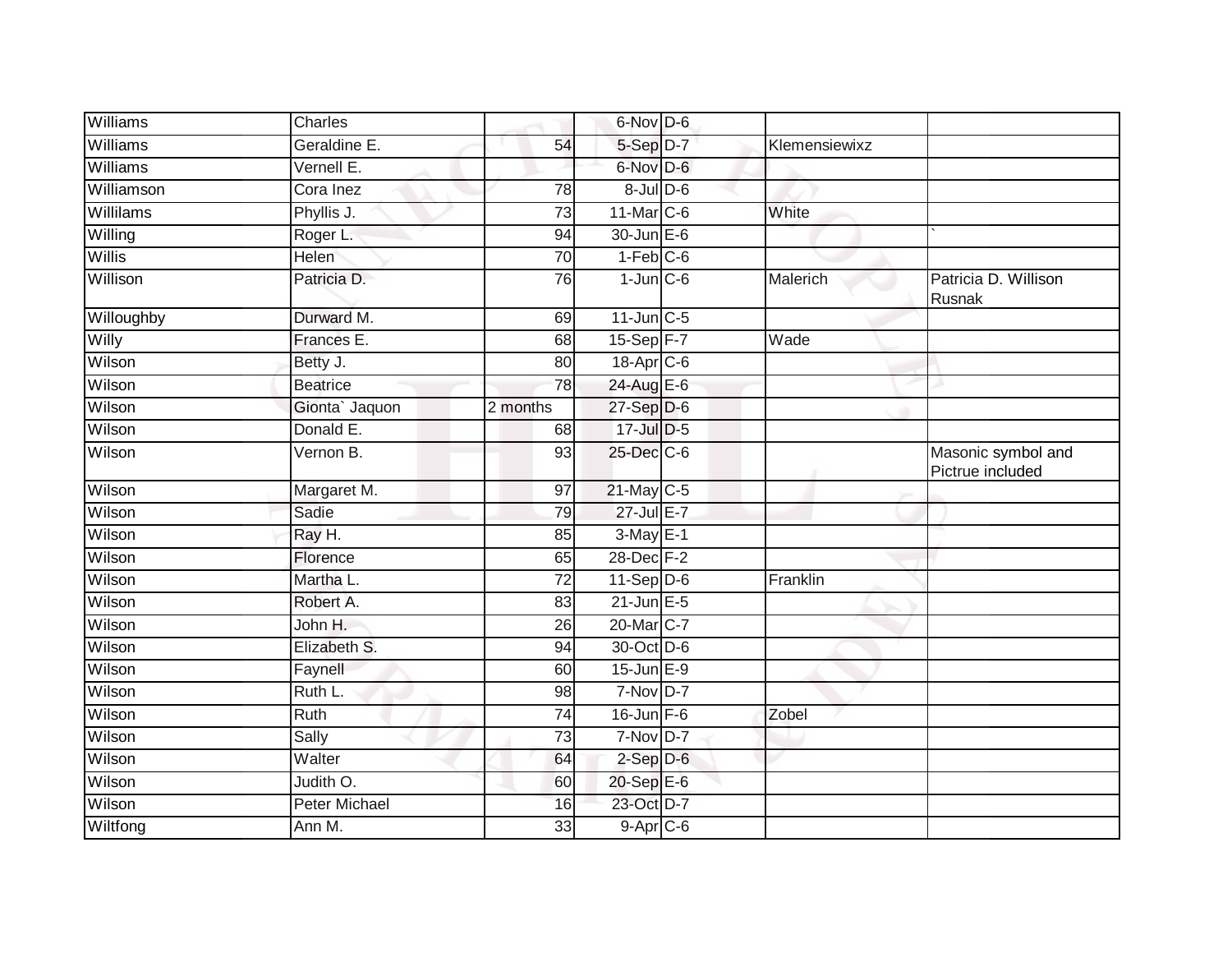| <b>Wiltzius</b> | Agnes P.               | 92              | 6-Apr C-6              | Kelly          |                                                  |
|-----------------|------------------------|-----------------|------------------------|----------------|--------------------------------------------------|
| Windbigler      | Florence A.            | 78              | 26-Jul E-6             |                |                                                  |
| Wine            | Dorothy M.             | 69              | $27$ -Jan E-4          |                |                                                  |
| Wingate         | Freida T.              | 87              | 30-Aug E-7             |                |                                                  |
| Winiecki        | Vera C.                |                 | $7$ -Jan $C$ -5        |                |                                                  |
| Winklepleck     | Barbara M.             | 65              | $5-Feb$ <sub>C-5</sub> |                |                                                  |
| Winkler         | Joseph C.              | 79              | 22-Mar D-5             |                |                                                  |
| <b>Wins</b>     | Madeline               | 75              | $21$ -Jun $E - 5$      | <b>Roberts</b> |                                                  |
| Winske          | Edith                  | $\overline{87}$ | $1-Mar$ C-2            |                |                                                  |
| Winston         | Kathleen J. "Katie"    | 64              | $9$ -Jul $D-4$         |                |                                                  |
| Winterhaler     | William R.             | $\overline{74}$ | $4-Aug$ F-6            |                |                                                  |
| Winters         | Edna                   | 84              | $30 - Sep$ $D-6$       | <b>Triller</b> | Flag included                                    |
| Wirick          | Joan M.                | 69              | $4$ -Jul $E-7$         | Anelo          |                                                  |
| Wirtz           | Meinrad P. "Meinie"    | 80              | 25-Mar C-7             |                |                                                  |
| Wisdom          | Thomas L. Sr.          | $\overline{50}$ | $9$ -Jun $E$ -6        |                |                                                  |
| Wise            | Charles M.             | 58              | 26-Jun D-6             |                |                                                  |
| Wiseman         | <b>Bonnie</b>          | 52              | $27$ -Dec $D-6$        | White          |                                                  |
| Wisner (Weber)  | Anne                   | 90              | 24-May D-6             |                |                                                  |
| Wisotsky        | Edward                 | 77              | 17-Apr <sub>C-7</sub>  |                | Flag and Picture included                        |
| Wistrand        | Ruth M.                | 89              | 13-Feb C-7             |                | Full name Ruth M. (Glock)<br>Wistrand            |
| Witecha         | Fredrick A.            | 71              | 28-Apr E-6             |                |                                                  |
| Witecha         | Fredrick A.            | 71              | 29-Apr C-6             |                |                                                  |
| <b>Withers</b>  | Elizabeth Marie "Beth" | 33              | 27-Jul E-7             | Weger          |                                                  |
| Withrow         | Mary Helen 'Helen"     | 76              | 30-Jun E-6             |                |                                                  |
| Witkowski       | Jean J.                | 93              | $13-Sep$ D-6           | Janicki        |                                                  |
| Witt            | Paulene L.             | 66              | $8$ -Jan $C$ -5        | <b>Blevins</b> |                                                  |
| Witt            | Lisa Michelle          | $\overline{27}$ | $7 - Jun$ $D-6$        |                |                                                  |
| <b>Witters</b>  | Myrtle Vivian          | 87              | 12-May E-8             | <b>Houcks</b>  | Full name Myrtle Vivian<br><b>Martin Witters</b> |
| Wittwer         | Helen                  | 87              | 31-Oct D-7             |                |                                                  |
| Witulski        | Dorothy I.             | 75              | 11-Feb C-7             |                |                                                  |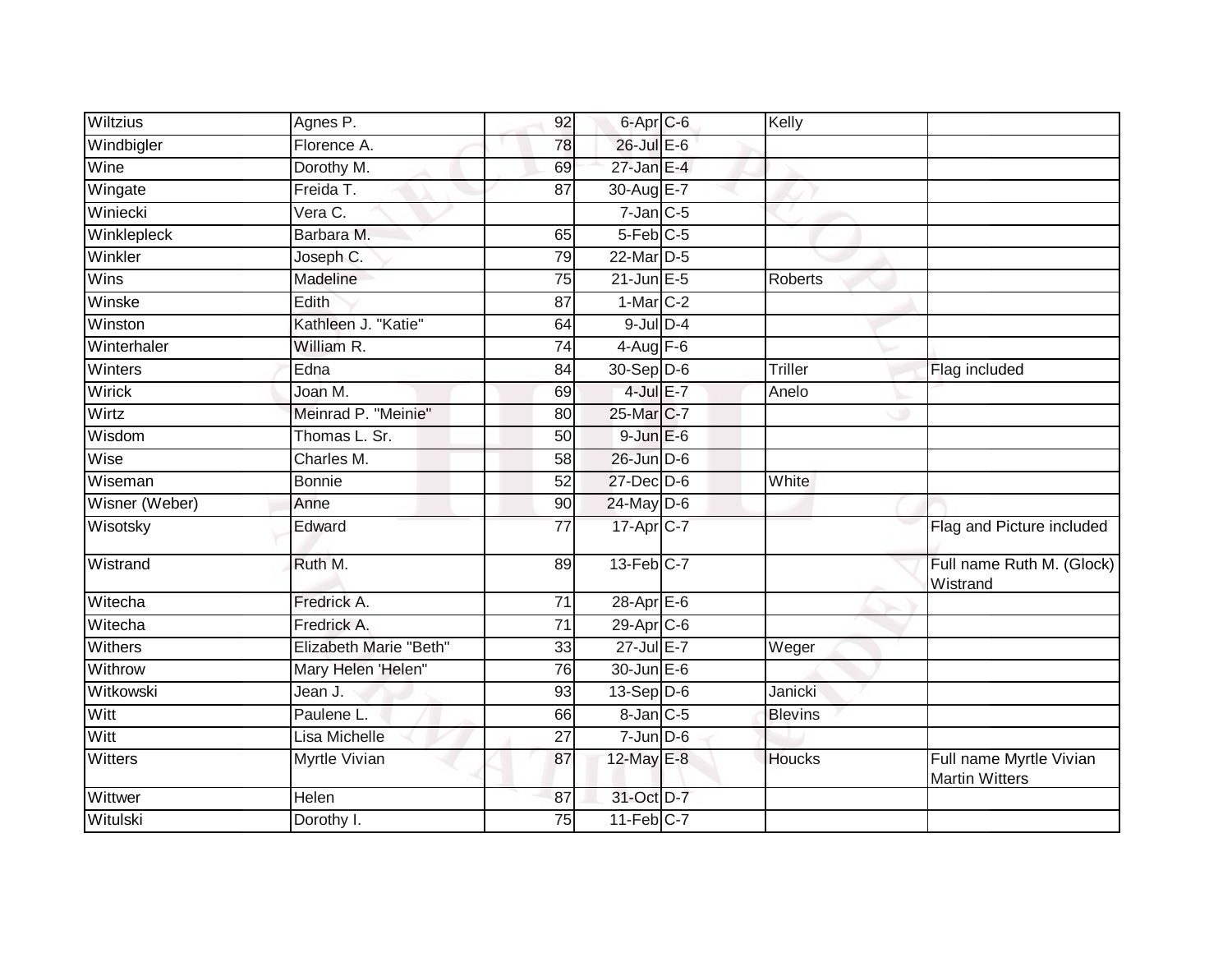| Witulski      | Mitchell S. Jr. "Buddy" | 58              | $9$ -Jul $D-4$   |                | Flag included    |
|---------------|-------------------------|-----------------|------------------|----------------|------------------|
| Witvliet      | Luke Aron               | 18              | 20-May C-8       |                |                  |
| Witvliet      | Jennie                  | 95              | $24$ -May D-6    |                |                  |
| Wladyka       | Mary Ann                | 65              | $16$ -Jul $D-4$  | <b>Banicki</b> |                  |
| Wleklinski    | Frances J.              | 90              | 29-Mar D-5       |                |                  |
| Wleklinski    | Josephine Piniak        | 90              | 11-Dec D-7       |                |                  |
| Woerner       | Evelyn A.               | 80              | $21$ -Feb $C-6$  | Stiehler       |                  |
| Woerner       | Arlene E.               |                 | $4$ -Oct D-6     | Homan          |                  |
| Woerpel       | Viola C.                | 85              | $17$ -Jun $D-5$  |                |                  |
| Wohadlo       | Ligoria                 | 91              | $29$ -Dec $F-6$  |                | Zielaskowski     |
| Wohadlo       | John J. Sr.             | 94              | $20$ -Feb $C-4$  |                | Flag included    |
| Wojak         | Joseph J.               | 79              | $3-Dec$ D-5      |                | Flag included    |
| Wojciechowski | John E.                 | 79              | 27-Oct F-6       |                | Flag included    |
| Wojciehowski  | Martha A.               | 47              | 11-Oct D-6       |                | Flag included    |
| Wojcik        | Sophie "Busia"          | 94              | 7-Mar C-6        |                | Picture included |
| Wojkovich     | Ann M.                  | 86              | 6-Jan E-6        |                |                  |
| Wojtena       | Casimir A. "Casey"      | 86              | $13$ -Jul $F-3$  |                |                  |
| Wojtena       | Jack P. Sr.             | 86              | 28-Mar C-6       |                |                  |
| Wolak         | Betty L.                | 68              | $3$ -Jul $D$ -6  |                |                  |
| Wolak         | Charles J. "Charlie"    | 84              | 16-Mar C-6       |                | Flag included    |
| Wolak         | Bernice A.              | 84              | 26-Mar C-6       | Franiak        |                  |
| Wolf          | Charles T. "Tom"        | 50              | 10-Dec D-5       |                |                  |
| Wolfe         | Lois P.                 | 95              | $11$ -Jan D-6    |                |                  |
| Wolfe         | Gloria A.               | 66              | 9-Oct D-6        |                |                  |
| Wolfe         | Mary T.                 |                 | 12-Nov D-4       |                |                  |
| Wolfe         | Mary L.                 | 82              | $24$ -Feb $C$ -6 |                |                  |
| Wolff         | Wilbert                 | 90              | 21-Oct D-7       |                | Flag included    |
| Wolff         | Viola                   | 103             | 14-Oct D-7       |                |                  |
| Wolff         | Nancy J.                | 53              | 12-Nov D-4       |                |                  |
| Wolski        | Robert N.               | 78              | 22-Jan C-5       |                | Flag included    |
| Wolter        | Verna J.                | 94              | 25-Oct D-8       |                |                  |
| Wondaal       | <b>Dick</b>             | $\overline{93}$ | $23$ -Jun F-6    |                |                  |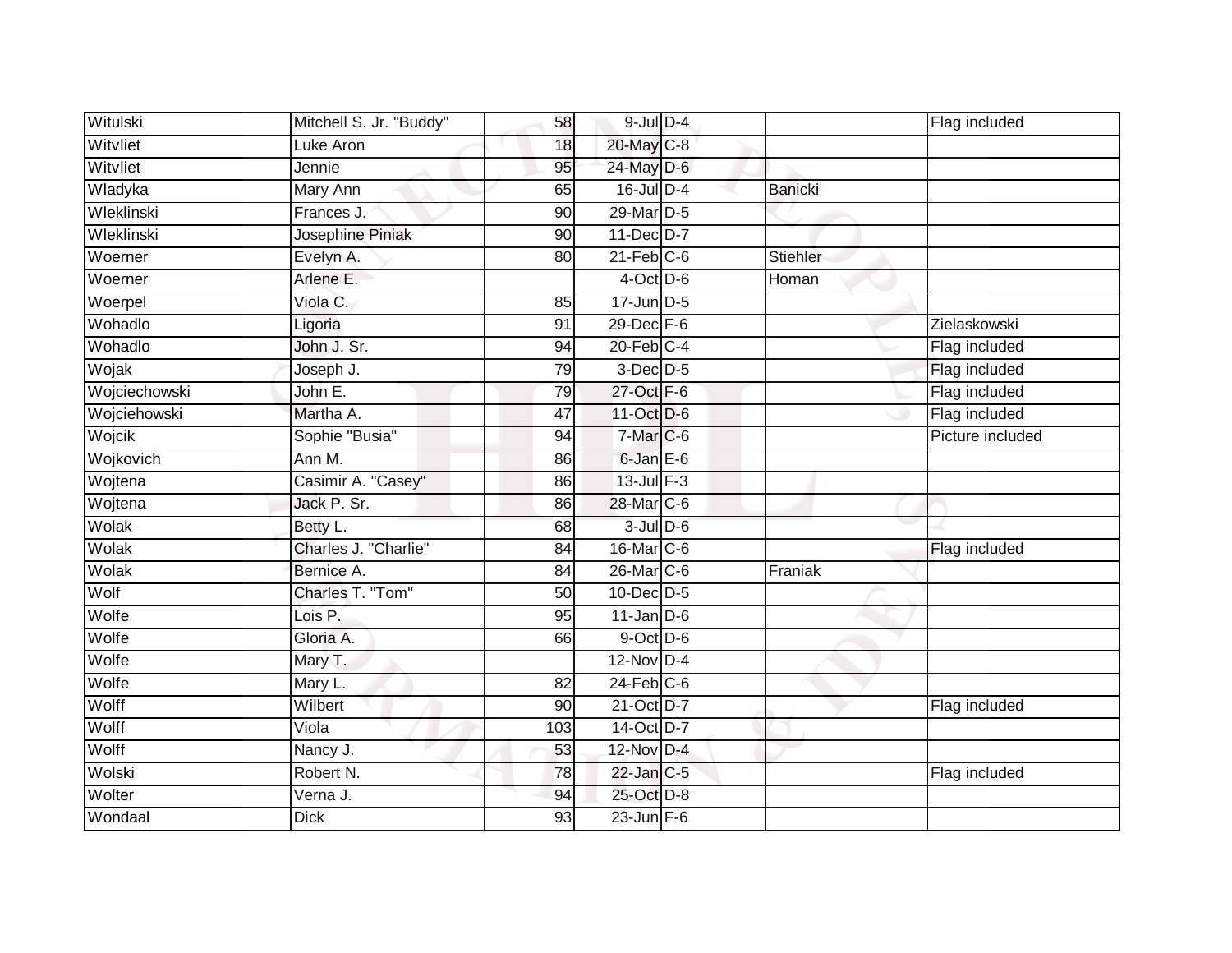| Wonnell     | Jack B.               | 83              | 12-Dec D-7       |          |                                       |
|-------------|-----------------------|-----------------|------------------|----------|---------------------------------------|
| Wood        | Carroll R.            | 79              | 13-Feb C-7       |          | Flag and Masonic Symbol<br>included   |
| Wood        | Elizabeth C."Betty"   | 76              | 14-Oct D-6       |          | Full name Elizabeth C<br>Pate Wood    |
| Wood        | Ellen                 | 80              | 17-Jul D-6       | West     |                                       |
| Woodall     | Carolyn J.            | 45              | 31-May E-1       |          |                                       |
| Woodburn    | Ethel                 | $\overline{92}$ | $13-Nov$ D-6     |          | Full name Ethel<br>Woodburn (Pearson) |
| Wooden      | Cheryl                | 44              | 18-Dec D-7       |          |                                       |
| Wooden      | <b>Beverly</b>        | 67              | $1$ -Dec $F-6$   |          |                                       |
| Woodmanse   | Francis C. "Frank"    | 87              | 29-Oct D-5       |          | Flag included                         |
| Woods       | Walter E. "Woody"     | 64              | 11-May C-7       |          | Flag included                         |
| Woods       | Cardell               | 48              | 16-Dec D-7       |          |                                       |
| Woods       | James A.              | 68              | $2$ -Mar $C$ -6  |          |                                       |
| Woods       | John P.               | 80              | 31-Oct D-7       |          | Flag included                         |
| Woodside    | Louise                | 79              | $9-Nov$ $F-3$    |          |                                       |
| Woodward    | Robert Orin           | 70              | $10$ -Jul $D-6$  |          |                                       |
| Woodworth   | Leona E.              | 85              | 23-Dec D-6       |          |                                       |
| Woodworth   | Lucille H.            | 86              | 10-Feb E-7       |          |                                       |
| Wootten     | Mary R.               | 90              | 19-Sep F-1       | Gasbarro |                                       |
| Worthington | <b>Rubie</b>          | 89              | 15-May C-6       | Hayden   | Full name Rubie Rebey<br>Worthington  |
| Wortley     | Helen L.              | 87              | 10-Mar $E-6$     |          |                                       |
| Woryna      | Margaret E.           | $\overline{74}$ | 25-Mar C-7       |          |                                       |
| Woynarowski | Patricia Faye "Patti" | 49              | 28-Sep E-6       | Query    |                                       |
| Wozniak     | Edward J.             | 81              | $12$ -Jan $C$ -6 |          | Flag included                         |
| Wozniak     | <b>Theresa Marie</b>  | 84              | 22-Jul D-5       |          |                                       |
| Wozniak     | Edwin P.              | 75              | $26$ -Jan $C$ -6 |          | Flag inluded                          |
| Wozniak     | Virgil M. D.D.S.      | $\overline{57}$ | $11-Sep$ D-6     |          |                                       |
| Wozniak     | Teresa M.             | 87              | 15-Mar D-7       |          |                                       |
| Wright      | Pirlene               | 80              | 8-Aug E-6        | Hargrove |                                       |
| Wright      | Bobby Dean "Bob"      | 63              | $12$ -Dec $D-7$  |          |                                       |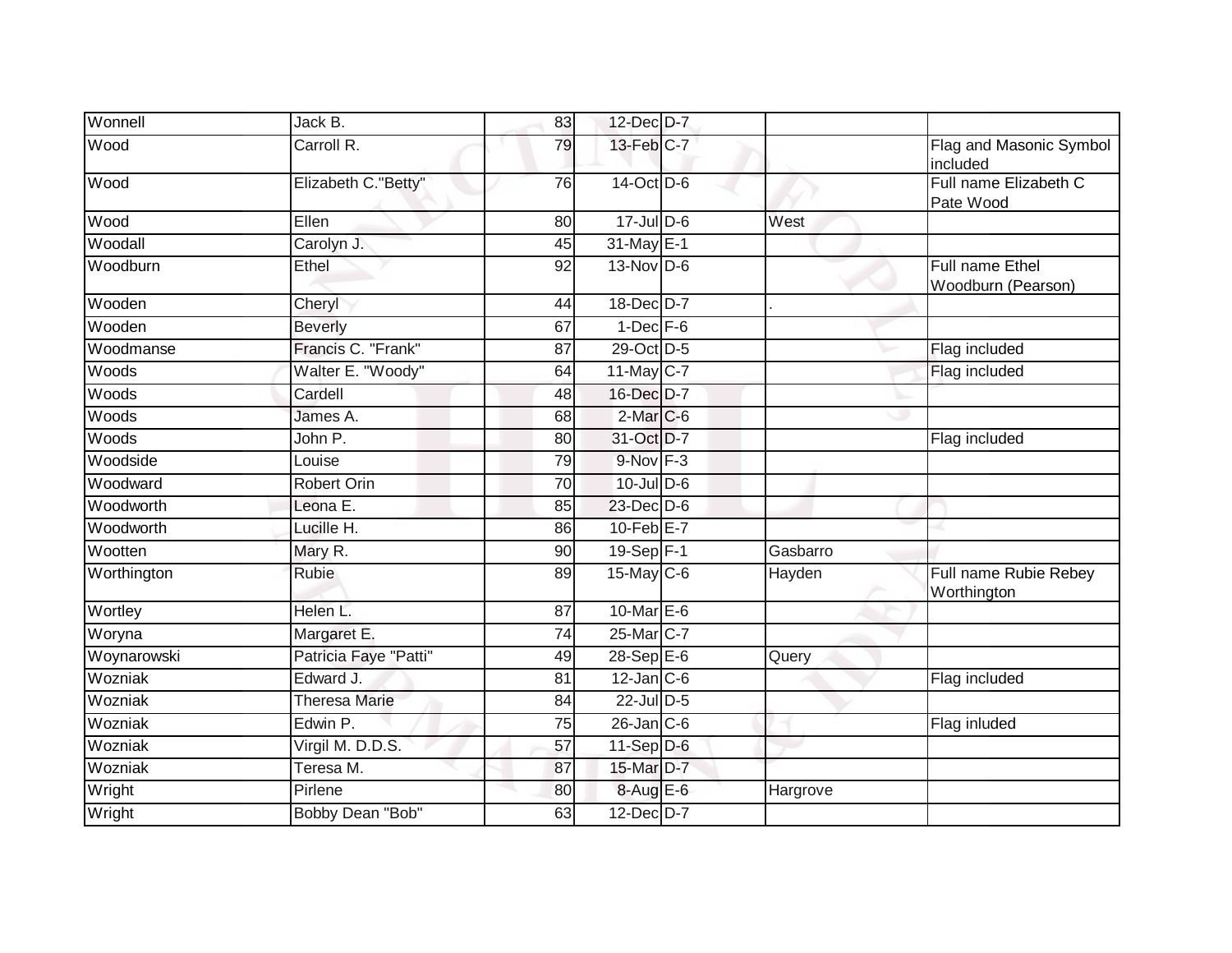| Wright              | Margaret V.            | 74              | 19-Jul E-6       | Sikorski  | Full name Margaret V.<br>Rompca Wright    |
|---------------------|------------------------|-----------------|------------------|-----------|-------------------------------------------|
| Wright              | Kevin K.               | 51              | 11-Nov D-7       |           |                                           |
| Wright              | Delores G.             | 79              | 8-Nov D-6        | Lackey    | Full name Delores G.<br>(Stalbaum) Wright |
| Wright              | Marvin B.              | 70              | $28$ -Jan $C$ -6 |           |                                           |
| Wright              | Juanita                | 72              | $25$ -May C-6    |           |                                           |
| Wroblewski          | Sigmund "Ziggy"        | 90              | $25$ -Jan $C$ -6 |           |                                           |
| Wu                  | Fannie                 | 71              | $5 - Jan$ $E-3$  |           |                                           |
| Wuellner            | James A. Dr.           | $\overline{75}$ | $7$ -Mar $C$ -6  |           | Flag included                             |
| Wujek               | <b>Kimberly Sue</b>    | 33              | 6-Oct F-6        | Alexovich |                                           |
| Wurl                | Viola M.               | 94              | $11$ -May C-7    |           |                                           |
| Wykpisz             | Robert C. "Bob"        | 55              | 15-Sep G-7       |           |                                           |
| Wyrick              | Barbara Ann            | 80              | 18-Aug F-6       |           |                                           |
| Yacko               | Ann A.                 | 79              | 6-Sep D-6        | Kudroch   |                                           |
| Yager               | Albert J.              | 70              | 13-Dec D-7       |           |                                           |
| Yager               | Dorothy Mae "Ma"       | 73              | $2$ -Jun $E$ -6  | Chandik   |                                           |
| Yankovich           | Jordan M.              | 92              | $24$ -Jul D-6    |           |                                           |
| Yanta               | Elizabeth B.           | 81              | 9-Oct D-6        |           |                                           |
| Yarber              | <b>Cleone Laverne</b>  | $\overline{77}$ | $11$ -Jan D-6    |           |                                           |
| Yarnell             | Robert S.              | 82              | 10-Oct $E-6$     |           |                                           |
| Yaros               | Mike F.                | 82              | $28$ -Feb $C$ -6 |           | Flag included                             |
| Yaselsky            | Peter                  | 78              | $18$ -Jun $D-4$  |           | Flag included                             |
| Yates               | <b>Charles "Chuck"</b> | 56              | $25$ -Feb $C-9$  |           |                                           |
| Yatsko              | Shirley J.             | 57              | $2$ -Mar $C$ -6  |           |                                           |
| $\overline{Y}$ auch | John W. Sr.            | $\overline{75}$ | 18-Jun D-4       |           |                                           |
| Yedinak             | <b>Steve</b>           | 75              | 30-Apr C-6       |           |                                           |
| Yorek               | Jerry                  | 40              | 22-Nov C-7       |           |                                           |
| York                | <b>Larry Curtis</b>    | 52              | 19-Aug D-5       |           |                                           |
| York                | Juanita Rev. "Granny"  |                 | $9$ -Feb $C$ -6  |           |                                           |
| York                | <b>Edward Earl</b>     | 70              | 11-Sep D-6       |           |                                           |
| York                | Robert B.              | 95              | 27-Aug D-5       |           | Flag included                             |
| Yorko               | Betty J.               | 77              | $15$ -Nov D-8    |           |                                           |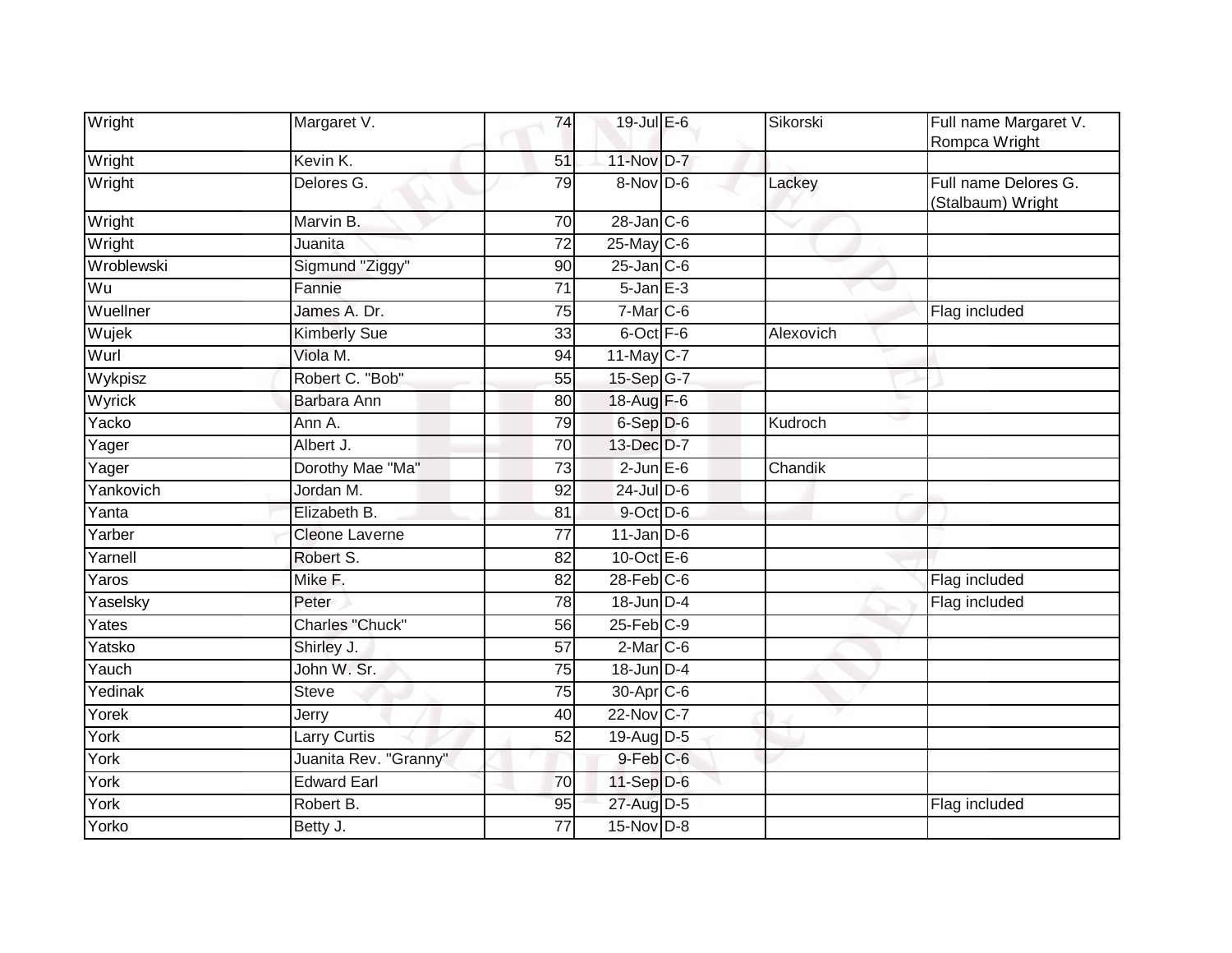| Yothment            | Robert              | 78              | 13-May C-8             |           |                                                   |
|---------------------|---------------------|-----------------|------------------------|-----------|---------------------------------------------------|
| Young               | Dorothy B.          | 77              | 25-Feb C-9             |           |                                                   |
| Young               | Leroy Leonard "Len" | 76              | $1$ -Dec $F-6$         |           | Flag included                                     |
| Young               | Roy B.              | 67              | $12$ -Mar $ C-6$       |           |                                                   |
| $\overline{Y}$ oung | Howard "Tiny"       | 77              | 17-Mar E-5             |           |                                                   |
| Young               | Georgia F.          | 84              | $1-Oct$ $D-5$          | Poole     |                                                   |
| Young               | <b>Bessie</b>       | 63              | $26$ -Jan $C$ -6       |           |                                                   |
| Young               | Georgia F.          | 84              | $28 - Sep$ F-6         | Poole     |                                                   |
| Youngquist          | Nels J.             | 92              | $28$ -Jul $F-6$        |           |                                                   |
| Yuha                | <b>Irene Mary</b>   | 79              | $8$ -Feb $D$ -6        |           |                                                   |
| Yuhas               | Florence R.         | 71              | $12-AugD-6$            |           |                                                   |
| Yusi                | Spiro               | $\overline{73}$ | $2$ -Jan $C-4$         |           |                                                   |
| Zaborowski          | Ella C.             | 72              | 25-Jun D-5             | Rieckhoff |                                                   |
| Zabrecky            | Bernard E. "Bernie" | 80              | 27-Apr <sub>IC-7</sub> |           | Flag and Picture inluded                          |
| Zabrecky            | Marie L.            | $\overline{51}$ | 24-Apr C-7             | Wolowicz  |                                                   |
| Zachary             | David A.            | 62              | 22-Nov C-7             |           | Flag included                                     |
| Zachmeier           | Lawrence R.         | 57              | $7$ -Jan $C$ -5        |           |                                                   |
| Zack                | Angelina C.         | 84              | 10-Aug $E-6$           |           |                                                   |
| Zagar               | Frances             |                 | 23-Dec D-5             |           | Full name Frances Grimm<br>(Zagar) (Emrick)       |
| Zajac               | Rose M.             | 78              | $16$ -Jul $D-4$        | Gaburiak  |                                                   |
| Zajac               | Helen               | 84              | 24-Nov F-6             | Petyo     |                                                   |
| Zajac               | Joseph Paul         | 79              | $24$ -Jun $D-6$        |           |                                                   |
| Zajdel              | Valeria             | 94              | $14$ -Apr $E-4$        |           |                                                   |
| Zakrzewski          | Erwin L. (Zack)     | 82              | 24-May D-6             |           | Flag included                                     |
| Zale                | Frances             | $\overline{92}$ | $23$ -Feb $E-1$        | Jeska     | Frances Rita (Zale)<br>Zaleski / Picture included |
| Zaleski             | Helen               | 83              | 29-Oct D-5             | Zmuda     |                                                   |
| Zaleski             | Frances             | 92              | $23$ -Feb $E-1$        | Jeska     | Frances Rita (Zale)<br>Zaleski / Picture included |
| Zander              | Dorothy V.          | 87              | 12-Apr D-5             | Fritz     |                                                   |
| Zaranka             | Arlene              |                 | 12-Oct E-6             | Vargo     |                                                   |
| Zarych              | Diana L.            | $\overline{43}$ | $28$ -Apr $E$ -6       |           |                                                   |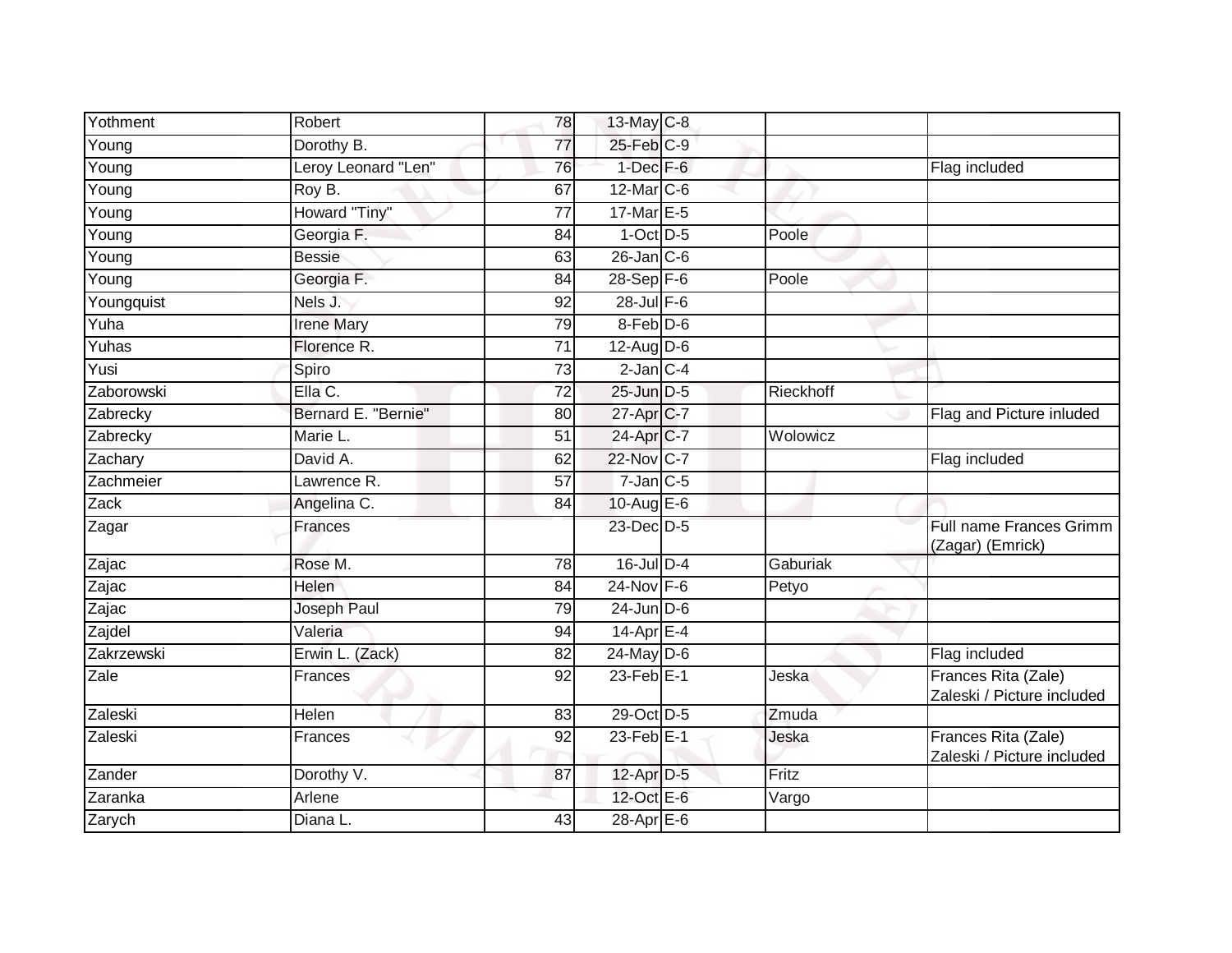| Zatarga       | Irvin                 | 71              | 5-Aug D-7               |                 | Flag included                         |
|---------------|-----------------------|-----------------|-------------------------|-----------------|---------------------------------------|
| Zatorski      | Joan C.               | 75              | $7$ -Jun $D-6$          | Chojnacki       |                                       |
| Zaun          | Ethel A.              |                 | 20-May D-6              |                 |                                       |
| Zaun          | Ethel A.              | 94              | 5-Mar C-5               |                 |                                       |
| Zavada        | Priscilla D.          | $\overline{77}$ | $24$ -Nov F-6           |                 |                                       |
| Zavada        | Susuan                | 99              | 25-Nov D-7              |                 |                                       |
| Zavala        | <b>Edward "Wally"</b> | 53              | 8-Feb D-6               |                 |                                       |
| Zavesky       | Anne M.               | 84              | $1$ -Jan $C$ -5         | Juracek         |                                       |
| Zawada        | Albany                | 86              | $28-Apr \n\mathsf{E-6}$ | Ladowicz        |                                       |
| Zawadzki      | Agnes Agatha          | 84              | $2$ -Jan $C-4$          | <b>Bicanic</b>  |                                       |
| Zebrauskas    | Margaret J.           | 5f <sub>5</sub> | $31$ -Jul D-6           | <b>Stuthers</b> |                                       |
| Zech          | Easter (Lela)         | $\overline{82}$ | 17-Mar E-5              | Houchins        |                                       |
| Zehme         | Sabina C.             | 76              | 5-Dec D-7               | Sokolowski      |                                       |
| Zeiber        | Mary Louise           | 63              | $4$ -Jan $C$ -6         |                 |                                       |
| Zeldenrust    | Peter                 | 71              | 26-Oct E-7              |                 |                                       |
| Zelensky      | Lydia B.              | 72              | 14-Feb C-4              |                 |                                       |
| Zeller        | Faye D.               | 83              | $23$ -Dec $D-6$         |                 |                                       |
| Zemelko       | Elizabeth Ann "Liz"   | 79              | 31-Oct D-7              | <b>Molik</b>    |                                       |
| Zemkewicz     | Julian "Lou"          | 76              | 26-Apr D-7              |                 | Flag included                         |
| Zenci         | Martha                | 64              | $24$ -Jan $C-6$         |                 |                                       |
| Zerby         | Samantha Danielle     | Infant          | 19-Mar C-6              |                 |                                       |
| Zermeno       | Idalia V.             | 68              | 10-Mar E-8              |                 |                                       |
| <b>Ziants</b> | Gerald "Jerry"        | 55              | 26-Apr D-7              |                 |                                       |
| Ziemek        | Roman                 | 87              | 16-Oct D-7              |                 |                                       |
| Zienty        | Marie V.              | 87              | 28-Aug D-6              |                 | Full name Maie V.<br>Klinowski Zienty |
| Zigich        | <b>Mark Steven</b>    |                 | $20$ -Nov D-6           |                 |                                       |
| Zigich        | Mary                  | 79              | 23-Oct D-7              |                 |                                       |
| Zigterman     | Clarence              | 76              | 18-Apr C-6              |                 | Flag included                         |
| Zile          | Dean                  | 81              | 22-Oct D-4              |                 |                                       |
| Ziller        | Betty J.              | 70              | 21-Mar C-6              | Ricciardi       |                                       |
| Zimmerly      | Wade L.               | 88              | $22$ -Apr $C-8$         |                 |                                       |